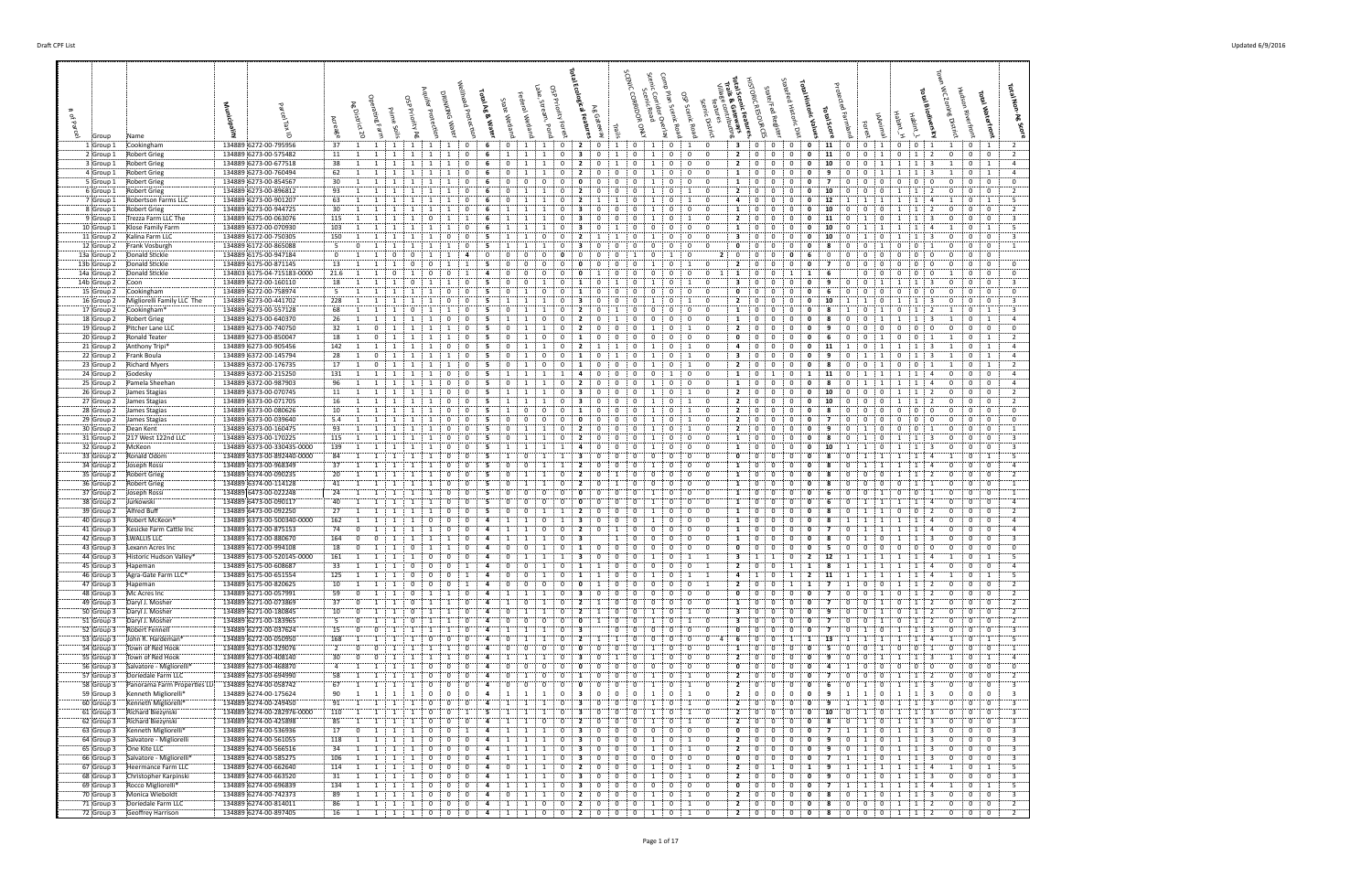| 73 Group 3                                | Doriedale Farm LLC                   | 134889 6274-00-940360                          |    | 17 : 1 : 1                                                       |                                             | 1:                                                          | $1 \cdot 0$                         | $\vdots$ 0                                     | $\mathbf{0}$                     | 4                            | -1                                              | 1 0                           | $\overline{0}$                                        | $2$ :                          |                                | $0 \quad 0$                   | $\mathbf{0}$               | 1                | $0 \quad 1$                                | $\mathbf{0}$                                    |                                | 2 0                            | $\mathbf{0}$                | $\mathbf{0}$                 | $\mathbf{0}$                 | - 8            | $\mathbf{0}$<br>0                     | $\mathbf{0}$                     | -1                                                             | 1:2                                       | 0                           | $0$ $\vdots$ 0                             |
|-------------------------------------------|--------------------------------------|------------------------------------------------|----|------------------------------------------------------------------|---------------------------------------------|-------------------------------------------------------------|-------------------------------------|------------------------------------------------|----------------------------------|------------------------------|-------------------------------------------------|-------------------------------|-------------------------------------------------------|--------------------------------|--------------------------------|-------------------------------|----------------------------|------------------|--------------------------------------------|-------------------------------------------------|--------------------------------|--------------------------------|-----------------------------|------------------------------|------------------------------|----------------|---------------------------------------|----------------------------------|----------------------------------------------------------------|-------------------------------------------|-----------------------------|--------------------------------------------|
| 74 Group 3                                | Robert Grieg                         | 134889 6274-00-980090<br>134889 6274-00-980358 |    | 108<br>$\mathbf{1}$<br>16<br>1                                   | 1                                           | 1                                                           | -1                                  | 0<br>$\mathbf{0}$                              | 0<br>$\Omega$                    | 4                            | <sup>1</sup><br>$\Omega$                        | - 1                           | 0<br>$\mathbf{0}$<br>0                                | $\overline{2}$                 | 0                              | 1<br>$^{\circ}$               | $\mathbf{0}$               | -1               | $\mathbf{0}$<br>1<br>1                     | $^{\circ}$                                      | 3<br>2                         | $\overline{0}$<br>- 0          | $\mathbf 0$<br>0            | $\mathbf{0}$                 | 0                            | 9              | 1<br>$\mathbf 0$<br>$\Omega$          | $\mathbf{0}$<br>$\Omega$         | 1                                                              | 1<br>2                                    | 0<br>$\Omega$               | $0 \quad 0$<br>$\mathbf{0}$                |
| 75 Group 3<br>76 Group 3                  | Doriedale Farm LLC<br>Arthur Cermola | 134889 6275-00-071341                          | 20 | 1                                                                | $\mathbf 0$                                 | $\overline{1}$                                              | $\Omega$                            | $\Omega$<br>$\overline{1}$                     | $\mathbf{1}$                     | 4                            | $\mathbf{0}$                                    | $\mathbf 0$                   | $\mathbf{0}$<br>$\mathbf 0$                           | 0                              | $\mathbf{0}$                   | $^{\circ}$                    | $\Omega$                   | $\Omega$         | $\mathbf{0}$<br>$\mathbf{0}$               | $\Omega$                                        | $\mathbf 0$                    | ÷Ο                             | $\Omega$                    | $\mathbf{0}$                 | $\mathbf{0}$                 | 4              | $\mathbf{0}$<br>$\Omega$              | $\overline{1}$                   | - 1                                                            | 1<br>1 3                                  | -1.                         | $0 \quad 1$                                |
| 77 Group 3                                | Cody                                 | 134889 6275-00-145255                          |    | 44<br>$\mathbf 0$                                                | 1                                           |                                                             | $\Omega$                            | $\Omega$                                       |                                  | 4                            | -1                                              | -1                            | 0<br>$\Omega$                                         |                                | - 0                            | 0                             |                            |                  | $\mathbf 0$<br>$\Omega$                    | $\Omega$                                        | $\mathbf 0$                    | 0                              | 0                           | $\Omega$                     | 0                            |                | $\Omega$<br>-1                        | $\overline{1}$                   |                                                                | -1                                        |                             | $\mathbf{0}$                               |
| 78 Group 3                                | Patricia Sepesi                      | 134889 6275-00-420128                          |    | 18<br>1                                                          | $\overline{1}$                              |                                                             |                                     | 0                                              | $\Omega$                         |                              |                                                 |                               | $\Omega$<br>0                                         | 2                              | 0                              | 0                             | $\Omega$                   |                  | $\mathbf 0$                                | - 0                                             | $\Omega$                       | : 0                            | 0                           |                              |                              | -6             | $\Omega$                              | $\Omega$                         |                                                                | -3                                        | $\mathbf{0}$                | $\mathbf{0}$                               |
| 79 Group 3                                | McTigue                              | 134889 6275-00-745159                          |    | 17<br>1                                                          | 1                                           |                                                             |                                     | $\mathbf{0}$<br>$\mathbf 0$                    | $\mathbf{0}$                     | 4                            | $\mathbf 0$                                     | -1                            | $\mathbf{0}$                                          | $\mathbf{2}$                   | $\mathbf 0$                    | $\mathbf 0$                   | $\Omega$                   | $\Omega$         | $\overline{0}$<br>$\Omega$                 | $\mathbf 0$                                     | $\mathbf{0}$                   | $\overline{\mathbf{0}}$        | $^{\circ}$                  | $\Omega$                     | $\mathbf{0}$                 | - 6            | $\mathbf{0}$<br>$\Omega$              | - 1                              |                                                                | $\overline{1}$<br>-3                      |                             | $0 \quad 1$                                |
| 80 Group 3                                | Kenneth Migliorelli                  | 134889 6275-00-787007                          |    | 28<br>$\frac{1}{2}$                                              | 1                                           |                                                             | 1                                   | $\mathbf{0}$<br>$\mathbf{0}$                   | $^{\circ}$                       | 4                            | $\mathbf{0}$                                    | -1                            | $\mathbf{0}$<br>-1                                    | -2                             | $^{\circ}$                     | $^{\circ}$                    | 0                          | 0                | $\mathbf{0}$                               | $\mathbf{0}$<br>$^{\circ}$                      | 0                              | $\mathbf{0}$                   | 0                           | $\mathbf{0}$                 | 0                            | - 6            | $\mathbf{0}$<br>$\pm$ 1               | -1                               |                                                                | -4                                        |                             | $0 \quad 1$                                |
| 81 Group 3                                | :Lori Espie                          | 134889 6372-00-060581                          | 78 | 1                                                                | $\mathbf 0$                                 | 1                                                           | 1<br>1                              | 0                                              | 0                                | 4                            | $\mathbf{0}$                                    | 0                             | $\bf{0}$<br>1                                         | -1                             | $\mathbf{0}$                   | 0                             | $^{\circ}$                 | -1               | $\mathbf 0$                                | $\mathbf{0}$<br>$\mathbf 0$                     | 1                              | $\overline{0}$                 | 0                           | $\mathbf 0$                  | 0                            | 6              | $\Omega$<br>1                         | 1                                | $\mathbf{1}$                                                   | 1<br>4                                    | $\mathbf 0$                 | $0 \quad 0$                                |
| 82 Group 3                                | :Cadley                              | 134889 6372-00-267812                          | 20 | 1                                                                | $\mathbf{0}$                                | 1                                                           | $\overline{1}$<br>$\mathbf{1}$      | 0                                              | $\mathbf{0}$                     | 4                            | $\mathbf{0}$                                    | 0                             | 0<br>$\mathbf{1}$                                     | -1                             | 0                              | -1                            | $\Omega$                   | $\Omega$         | 0<br>$\Omega$                              | $\Omega$                                        | 1                              | : 0                            | 0                           | 0                            | $\mathbf{0}$                 | - 6            | $\mathbf 0$<br>$\mathbf{1}$           | -1                               | $\mathbf 0$                                                    | $\mathbf 0$<br>-2                         | $\overline{0}$              | $\mathbf{0}$                               |
| 83 Group 3                                | :Tarkhanova                          | 134889 6372-00-274745                          |    | $11 \t 1$                                                        | $\mathbf 0$                                 |                                                             |                                     | 0                                              | $\Omega$                         | 4                            | $\Omega$                                        |                               | 0                                                     | -2                             | - 0                            |                               | - 0                        | $\Omega$         | $\mathbf 0$<br>$\Omega$                    | $\Omega$                                        | 1                              | - 0                            | $\Omega$                    | $\Omega$                     | 0                            | 7              | $\Omega$<br>0                         | -1                               | - 0                                                            | $\Omega$                                  | $\Omega$                    | 0                                          |
| 84 Group 3                                | :Maruhashi                           | 134889 6372-00-340819                          |    | 16<br>1                                                          | $\mathbf 0$                                 |                                                             |                                     | $\mathbf 0$                                    | 0                                | 4                            | $\mathbf{0}$                                    | - 0                           | 0                                                     | - 1                            | 0                              |                               | 0                          | 0                | $\mathbf 0$<br>$\mathbf{0}$                | $^{\circ}$                                      | 1                              | $\overline{\mathbf{0}}$        | 0                           | 0                            | 0                            | - 6            | - 1                                   | $\overline{1}$                   | $\mathbf 0$                                                    | $\mathbf{0}$<br>-2                        | 0                           | $0 \mid 0$                                 |
| 85 Group 3                                | O A O A LLC                          | 134889 6372-00-380740                          | 17 | $\vdots$ 1                                                       | $\mathbf{0}$                                | 1                                                           | $\overline{1}$<br>$\mathbf{1}$      | 0                                              | $\mathbf{0}$                     | 4                            | $\mathbf{0}$                                    | 1                             | $\mathbf{0}$                                          | 2                              | - 0                            | -1                            | $\mathbf 0$                |                  | $\mathbf 0$<br>1                           | $^{\circ}$                                      | 3                              | $\overline{0}$                 | 0                           | $\mathbf 0$                  | 0                            | -9             | $\mathbf 0$<br>$\overline{1}$         | -1                               | $\mathbf 0$                                                    | $\overline{\mathbf{3}}$<br>$\mathbf{1}$   |                             | $0 \quad$                                  |
| 86 Group 3                                | Arvine Coon                          | 134889 6372-00-410537                          |    | 48<br>1                                                          |                                             |                                                             |                                     | 0<br>$\mathbf 0$                               | $^{\circ}$<br>$^{\circ}$         | 4<br>4                       | $\mathbf 0$                                     | -1                            | $\mathbf{0}$<br>-1                                    |                                | 0                              | $\mathbf 0$                   |                            | 0                | $\Omega$<br>$\mathbf{0}$                   |                                                 | $\overline{2}$<br>1            | - 0<br>$\mathbf{0}$            | 0<br>0                      | $\Omega$                     | 0<br>0                       | -9<br>7        | 0<br>0<br>-1                          | -1                               |                                                                |                                           |                             | $\mathbf{0}$<br>$\mathbf{0}$               |
| 87 Group 3<br>88 Group 3                  | :Garelick, Karen<br>Wm Garelik       | 134889 6372-00-487841<br>134889 6372-00-537925 | 20 | 1<br>14<br>1                                                     | $\mathbf{0}$<br>$\mathbf 0$                 | 1<br>1                                                      | 1<br>$\overline{1}$<br>$\mathbf{1}$ | 1<br>0                                         | $\Omega$                         | 4                            | $\mathbf{0}$<br>$\mathbf 0$                     | $\overline{1}$                | $\mathbf 0$<br>$\mathbf 0$                            | $\mathbf{2}$<br>-1             | $\mathbf{0}$<br>- 0            | 1<br>-1                       | $\mathbf 0$<br>$^{\circ}$  | 0                | $\mathbf{0}$<br>$\mathbf 0$<br>$\mathbf 0$ | $\mathbf 0$<br>$\Omega$                         | 1                              | $\overline{\mathbf{0}}$        | 0                           | $\mathbf{0}$<br>$\mathbf{0}$ | 0                            | 6              | $^{\circ}$<br>$\Omega$                | $\Omega$                         | $\mathbf 0$                                                    | 1<br>4<br>$\mathbf 0$<br>$\mathbf{0}$     | 1<br>$\mathbf 0$            | $\overline{0}$                             |
| 89 Group 3                                | Marian Grieg                         | 134889 6373-00-103996                          |    | 17<br>1                                                          | 1                                           |                                                             |                                     | 0                                              |                                  |                              |                                                 |                               | $\Omega$<br>0                                         | -1                             | - 0                            |                               |                            |                  | $\Omega$<br>1                              | $\Omega$                                        | 3                              | $\vdots$ 0                     | 0                           |                              |                              |                | $\Omega$                              |                                  | $\Omega$                                                       | $\mathbf{0}$                              | $\mathbf{0}$                | $\mathbf 0$                                |
| 90 Group 3                                | Robert McKeon*                       | 134889 6373-00-385077                          | 20 | 1                                                                | 1                                           |                                                             |                                     | $\Omega$<br>$\Omega$                           | $\Omega$                         | 4                            | $\mathbf 0$                                     | $\Omega$                      | $\mathbf{0}$<br>$\Omega$                              | 0                              | $\mathbf{0}$                   | $\mathbf 0$                   | $\Omega$                   | $\Omega$         | $\overline{0}$<br>$\Omega$                 | $^{\circ}$                                      | $\mathbf{0}$                   | - 0                            | $\Omega$                    | $\Omega$                     | $\mathbf{0}$                 | -4             | $\mathbf{1}$<br>-1                    | - 1                              |                                                                | $\mathbf{1}$<br>$\mathbf{A}$              | $\mathbf 0$                 | $\overline{0}$                             |
| 91 Group 3                                | Robert McKeon*                       | 134889 6373-00-425218                          | 29 | $\mathbf{1}$                                                     | 1                                           |                                                             | 1                                   | $^{\circ}$<br>0                                | 0                                | 4                            | $\mathbf 0$                                     | - 1                           | 0<br>$^{\circ}$                                       | -1                             | 0                              | $^{\circ}$                    | 0                          |                  | $\mathbf 0$<br>$\mathbf{0}$                | $^{\circ}$                                      | 1                              | 0                              | 0                           | 0                            | 0                            |                | 1<br>1                                |                                  |                                                                | $\mathbf{1}$<br>- 3                       | $\mathbf 0$                 | $\overline{0}$                             |
| 92 Group 3                                | Mead Orchards LLC*                   | 134889 6374-00-024621                          | 87 | 1                                                                | 1                                           | $\overline{1}$                                              | 1                                   | $^{\circ}$<br>0                                | $\Omega$                         | 4                            | $\Omega$                                        | $\Omega$                      | $\mathbf{0}$<br>1                                     | -1                             | 1                              | 0                             | $^{\circ}$                 | - 1              | 0<br>$\mathbf{0}$                          | $\Omega$                                        | $\mathbf{2}$                   | ÷О                             | 0                           | 0                            | 0                            | 7              | 1<br>1                                | $\mathbf{0}$                     | 1                                                              | 1 <sup>1</sup><br>- 3                     | -1                          | $0 \quad 1$                                |
| 93 Group 3                                | Three Pond Farm                      | 134889 6374-00-079945                          |    | 174<br>1                                                         | 1                                           | 1                                                           | 1                                   | 0                                              | $^{\circ}$                       | -4                           | $\mathbf{0}$                                    | -1                            | $\mathbf{0}$<br>-1                                    | 2                              | $\mathbf 0$                    | $\mathbf 0$                   |                            |                  | $\mathbf 0$<br>$\mathbf{0}$                | $\mathbf 0$                                     | $\mathbf 0$                    | - 0                            | 0                           | $\mathbf{0}$                 | $\mathbf{0}$                 | - 6            | $\mathbf{0}$<br>1                     | 1                                | 1                                                              | 1<br>$\overline{a}$                       | $\mathbf{0}$                | 0                                          |
| 94 Group 3                                | Mead Orchards LLC*                   | 134889 6374-00-145750                          |    | 82<br>$\pm$ 1                                                    | <sup>1</sup>                                | $\mathbf{1}$                                                | $\overline{1}$                      | $\mathbf 0$<br>$\Omega$                        | $\Omega$                         | 4                            | $\Omega$                                        | $\Omega$                      | $\mathbf{0}$<br>$\mathbf{0}$                          | 0                              | -1                             | $\mathbf 0$                   | $\Omega$                   | -1               | $\Omega$<br>1                              | $\Omega$                                        | 3                              | $\overline{\mathbf{0}}$        | $\Omega$                    | $\Omega$                     | 0                            | $\mathbf{7}$   | $\mathbf{1}$<br>$\mathbf{1}$          | $\Omega$                         |                                                                | 1<br>-3                                   | $\Omega$                    | 0 <sup>1</sup>                             |
| 95 Group 3                                | :Charles Simmons                     | 134889 6374-00-152562                          | 16 | 1                                                                | 1                                           | 1                                                           | -1                                  | 0<br>$^{\circ}$                                | $\mathbf{0}$                     | 4                            | $\mathbf 0$                                     | 0                             | 0<br>$\mathbf{1}$                                     | -1                             | $\overline{1}$                 | $\mathbf 0$                   | $\mathbf 0$                | -1               | $\mathbf 0$<br>1                           | $\Omega$                                        | 3                              | - 0                            | 0                           | $\mathbf{0}$                 | 0                            | -8             | $\Omega$<br>$\mathbf 0$               | $\Omega$                         | $\mathbf 0$                                                    |                                           |                             | $0 \quad 1$                                |
| 96 Group 3                                | Nicholas Russo                       | 134889 6374-00356690                           | 11 | 1                                                                | 1                                           | 1                                                           | -1                                  | 0<br>$\Omega$                                  | $\mathbf{0}$                     | 4                            | -1                                              | $\overline{1}$                | $\mathbf{0}$                                          | -3                             | -1                             | $\mathbf 0$                   |                            | $\Omega$         | 0<br>$\mathbf{0}$                          | $\Omega$                                        | $\overline{2}$                 | $\vdots$ 0                     | 0                           | $\mathbf 0$                  | 0                            | -9             | $\mathbf 0$<br>$\mathbf{1}$           | -1                               |                                                                | $\mathbf{1}$<br>$\overline{a}$            | $\mathbf 0$                 | 0                                          |
| 97 Group 3                                | Nicholas Russo!<br>Nicholas Russo    | 134889 6374-00-368774<br>134889 6374-00-370760 |    | 6<br>$\vdots$ 1                                                  | $\overline{1}$                              | -1                                                          | $\overline{1}$                      | 0<br>$\Omega$<br>$\mathbf 0$                   | $\Omega$                         | 4<br>$\overline{a}$          | $\Omega$<br>$\mathbf 0$                         |                               | $\Omega$<br>$\mathbf 0$                               |                                | - 1                            | $\Omega$<br>$\mathbf 0$       |                            | $\Omega$<br>0    | 0<br>$\Omega$<br>$^{\circ}$                | $\Omega$<br>$\mathbf 0$                         | $\overline{2}$<br>$\mathbf{2}$ | $\overline{\mathbf{0}}$<br>: 0 | $\mathbf 0$<br>$\mathbf{0}$ | $\Omega$<br>$\mathbf 0$      | $\mathbf{0}$<br>$\mathbf{o}$ | -8<br>-8       | $\Omega$<br>- 1                       | - 1                              |                                                                | - 1                                       | $\Omega$<br>$\mathbf{0}$    | 0<br>0 0 0                                 |
| 98 Group 3<br>99 Group 3                  | Nicholas Russo                       | 134889 6374-00-375800                          |    | 11<br>1<br>8<br>1                                                | 1<br>1                                      | 1<br>1                                                      | 1<br>1                              | $\mathbf{0}$<br>0<br>$\mathbf{0}$              | $\mathbf{0}$<br>$^{\circ}$       | 4                            | $\mathbf{0}$                                    | 1<br>$\mathbf{1}$<br>1        | 0<br>-1                                               | $\mathbf{2}$<br>2              | 1<br>1                         | $\mathbf{0}$                  | 1<br>$\mathbf{0}$          | 0                | $\mathbf{0}$<br>0                          | $\mathbf 0$<br>$^{\circ}$                       | 1                              | $\cdot$ 0                      | $\overline{0}$              | $\mathbf{0}$                 | 0                            | $\mathbf{7}$   | $\mathbf 0$<br>1<br>$\mathbf 0$<br>-1 | 1<br>1                           | 1<br>1                                                         | $0 \div 3$<br>1<br>4                      | $\mathbf 0$                 | 0                                          |
| 100 Group 3                               | Nicholas Russo                       | 134889 6374-00-470672                          |    | 98<br>1                                                          | -1                                          |                                                             |                                     | 0                                              | $\Omega$                         |                              |                                                 |                               | 0                                                     |                                |                                | $\mathbf 0$                   | $\Omega$                   |                  | $\Omega$<br>0                              | $\Omega$                                        | $\mathbf{2}$                   | $\overline{\mathbf{0}}$        | 0                           |                              |                              |                | $\Omega$                              |                                  |                                                                | $\mathbf{1}$                              | $\mathbf{0}$                | $\mathbf{0}$                               |
| $101$ Group 3                             | Nicholas Russo                       | 134889 6374-00-634660                          |    | 98<br>1                                                          | 1                                           | $\overline{1}$                                              | $\overline{1}$                      | $^{\circ}$<br>$\mathbf{0}$                     | $\mathbf{0}$                     | 4                            | $\mathbf{1}$                                    | $\overline{1}$                | $\mathbf{0}$<br>-1                                    | 3                              | $\mathbf 0$                    | $\mathbf 0$                   | $\mathbf 0$                | $\overline{1}$   | $\mathbf 0$<br>$\mathbf{0}$                | $\mathbf{0}$                                    | 1                              | $\vdots$ 0                     | $\bf{0}$                    | $\mathbf{0}$                 | $\mathbf{0}$                 | -8             | $\mathbf{0}$<br>-1                    | -1                               | -1                                                             | 1<br>$\overline{4}$                       | $\mathbf{0}$                | $0$ $0$                                    |
| 102 Group 3                               | Rosolie                              | 134889 6473-00-076372                          |    | 17<br>1                                                          | $\mathbf 0$                                 |                                                             | $\overline{1}$                      | 0                                              | $\Omega$                         | 4                            | -1                                              | - 0                           | $\mathbf{1}$                                          | -3                             | 0                              | $\mathbf 0$                   | $\Omega$                   |                  | $\mathbf 0$<br>$\mathbf 0$                 | $\Omega$                                        | 1                              | $\overline{\mathbf{0}}$        | 0                           | 0                            | 0                            |                | $\Omega$<br>- 1                       |                                  | $\mathbf 0$                                                    | $\mathbf 0$<br>- 2                        | $\mathbf 0$                 | $\mathbf{0}$                               |
| 103 Group 4                               | Fox Wood Farm Inc                    | 134889 6171-00-946940                          | 27 | $\mathbf 0$                                                      | 1                                           |                                                             |                                     | 0                                              | $\Omega$                         | -3                           |                                                 | -1                            | 0                                                     | 3                              | $\mathbf{0}$                   | 0                             | 0                          | 0                | $\mathbf 0$<br>$\Omega$                    | $\Omega$                                        | $\mathbf 0$                    | : 0                            | 0                           | 0                            | 0                            | -6             | $\Omega$                              |                                  | 0                                                              | $\mathbf{1}$                              | $\mathbf{0}$                | $\mathbf{0}$                               |
| 104 Group 4                               | Rokeby LP                            | 134889 6172-00-411229                          |    | 124<br>1                                                         | $\mathbf{0}$                                |                                                             |                                     | - 0<br>$\Omega$                                | $\mathbf{0}$                     | 3                            | $\mathbf{0}$                                    | -1                            | $\mathbf 0$<br>-1                                     | $\mathbf{2}$                   | -1                             | $\mathbf 0$                   | $\mathbf 0$                |                  | $\Omega$<br>1                              | -1                                              | 4                              | $\pm$ 1                        | $^{\circ}$                  |                              | $\overline{2}$               | 11             | $\mathbf{0}$<br>-1                    | $\Omega$                         |                                                                | $\overline{\mathbf{3}}$<br>1              |                             | $0 \quad 1$                                |
| 105 Group 4 Four Star Farm                |                                      | 134889 6172-00-653465                          |    | 45<br>$\bf{0}$                                                   | $\mathbf{1}$                                |                                                             |                                     | $^{\circ}$<br>$\mathbf{0}$                     | $\Omega$                         | 3                            |                                                 |                               | $\mathbf{0}$<br>1                                     | -3                             | -1                             | -1                            | $\mathbf 0$                |                  | $\mathbf{0}$                               | $\mathbf{0}$<br>$^{\circ}$                      | з                              | - 0                            | 0                           | $^{\circ}$                   | 0                            | -9             | 0<br>-1                               | 0                                |                                                                | -3                                        | $\mathbf{0}$                | 0 <sub>1</sub>                             |
| 106 Group 4                               | :Larry Thetford**                    | 134889 6172-00-669665                          | 50 | 1<br>$\mathbf 0$                                                 | $\mathbf{0}$                                |                                                             | -1                                  | $^{\circ}$<br>0<br>$\Omega$                    | 0<br>$\Omega$                    | 3                            |                                                 | $\overline{1}$<br>-1          | $\mathbf{0}$<br>1<br>$\mathbf{0}$<br>$\Omega$         | -3<br>2                        | 1<br>- 0                       | 0<br>$\mathbf 0$              | 0<br>$\Omega$              | 0                | $\mathbf 0$<br>0<br>$\Omega$               | $\mathbf{0}$<br>$\mathbf 0$<br>$\Omega$         | 1<br>$\mathbf 0$               | $\overline{0}$                 | 0<br>0                      | $\mathbf 0$<br>$\mathbf{0}$  | 0<br>$\mathbf{0}$            | 7<br>- 5       | $\Omega$<br>-1<br>$\Omega$            | $\Omega$                         | $\mathbf{1}$<br>-1                                             | $\overline{\mathbf{3}}$<br>1              | $\mathbf 0$<br>$\mathbf 0$  | $0 \quad 0$<br>0 <sup>1</sup>              |
| 107 Group 4 Frank Vosburgh<br>108 Group 4 | Steven Vosburgh                      | 134889 6172-00-841027<br>134889 6172-00-851054 |    | $\overline{4}$<br>$\overline{\mathbf{3}}$<br>$\bf{0}$            | 1<br>$\overline{1}$                         | 1                                                           | -1<br>-1                            | 0<br>0<br>0                                    | $\Omega$                         | з<br>3                       | -1<br>-1                                        | 0                             | $\Omega$                                              | -2                             | $\Omega$                       | $\Omega$                      | $\Omega$                   | 0<br>$\Omega$    | $\mathbf 0$<br>$\Omega$                    | $\Omega$                                        | $\mathbf{0}$                   | $\overline{\mathbf{0}}$<br>- 0 | $\Omega$                    | $\Omega$                     | $\mathbf{0}$                 | - 5            | $\mathbf 0$<br>$\Omega$<br>$\Omega$   | $\Omega$                         | $\Omega$                                                       | 1<br>$\overline{2}$<br>-1                 | $\Omega$                    | 0 <sup>1</sup>                             |
| 109 Group 4                               | Cherry Lawn Farm North LLC           | 134889 6174-00-755673                          |    | 54<br>1                                                          | $\mathbf{1}$                                |                                                             |                                     | $\mathbf 0$<br>$\Omega$                        | 0                                | 3                            | $\mathbf 0$                                     | $\Omega$                      | $\mathbf 0$<br>0                                      | 0                              | $\overline{1}$                 | $\mathbf 0$                   | $\mathbf 0$                |                  | $\mathbf 0$<br>1                           | $\overline{1}$                                  | 4                              | $\overline{1}$                 | 0                           |                              | $\overline{2}$               | -9             | $\Omega$<br>$\overline{1}$            | -1                               | $\mathbf 0$                                                    | -3<br>-1                                  | 0                           | $0 \quad 0$                                |
| 110 Group 4                               | :Phillip Kudla                       | 134889 6174-00-804443                          |    | 65<br>$\mathbf{1}$                                               | 1                                           | -1                                                          | $\Omega$                            | 0<br>$\mathbf{0}$                              | $\mathbf{0}$                     | 3                            | $\mathbf 0$                                     | - 0                           | $\mathbf 0$<br>0                                      | $\mathbf{0}$                   | $\mathbf 0$                    | 0                             | $\mathbf 0$                | $\Omega$         | $\mathbf 0$<br>$\mathbf 0$                 | -1                                              | 1                              | $\mathbf{1}$                   | 0                           |                              | $\overline{2}$               | 6              | $\mathbf 0$<br>$\overline{1}$         | -1                               | $\mathbf{1}$                                                   | 1<br>$\overline{4}$                       | -1                          | $0 \quad 1$                                |
| 111 Group 4                               | :Lloyd Kellerhouse                   | 134889 6174-00-940607                          | 28 | 1                                                                |                                             |                                                             |                                     | 0                                              | 0                                | 3                            | $^{\circ}$                                      | 0                             | 0<br>$^{\circ}$                                       | 0                              | 0                              | $\mathbf 0$                   | $^{\circ}$                 |                  | $\mathbf 0$<br>-1                          | $^{\circ}$                                      | $\overline{2}$                 | $\mathbf 0$                    | 0                           | 0                            | $\mathbf{o}$                 | 5              | $\mathbf 0$<br>-1                     |                                  |                                                                | 1                                         | $\mathbf 0$                 | 0 0 0                                      |
| 112 Group 4                               | :John Ljutich                        | 134889 6175-00-652439                          | 26 | 1                                                                | $\mathbf{1}$                                | 1                                                           | $^{\circ}$                          | $\mathbf{0}$<br>$\mathbf 0$                    | $\mathbf{0}$                     | 3                            | $\mathbf{0}$                                    | $^{\circ}$                    | $\mathbf{0}$<br>1                                     | 1                              | 1                              | $\mathbf{0}$                  | $\mathbf{0}$               | <sup>1</sup>     | $\mathbf 0$                                | $\mathbf{0}$<br>$\overline{1}$                  | 3                              | $\cdot$ 1                      | $\mathbf{0}$                | 1                            | $\overline{2}$               | 9              | $\cdots$ 1<br>$\mathbf{0}$            | 1                                | $\mathbf 0$                                                    | $1 \mid 3$                                | 1                           | $0 \quad 1$                                |
| 113 Group 4                               | Mc Giver                             | 134889 6175-00-682703                          | 34 | $\mathbf 0$                                                      | 1                                           | 1                                                           | 0                                   | $^{\circ}$<br>0                                | -1                               | 3                            | $\mathbf 0$                                     | 0                             | 0<br>1                                                | -1                             | 1                              | $^{\circ}$                    | $\mathbf 0$                | 1                | $\mathbf 0$<br>1                           | $\overline{1}$                                  | $\overline{a}$                 | $\overline{\mathbf{0}}$        | 0                           | 1                            | 1                            | 9              | 1<br>1                                | 1                                | 1                                                              | $\mathbf{1}$<br>$\overline{4}$            | $\mathbf 0$                 | $\overline{0}$                             |
| 114 Group 4                               | Jane E. Schachat                     | 134889 6175-00-756599                          | 24 | $\mathbf 0$                                                      |                                             |                                                             |                                     | $\Omega$                                       |                                  | 3                            |                                                 | $\Omega$                      | 0<br>$\Omega$                                         | 0                              |                                | $\Omega$                      | $\Omega$                   |                  | -1                                         |                                                 | 4                              | : 1                            | $\Omega$                    |                              | $\overline{2}$               |                | $\Omega$                              |                                  |                                                                |                                           | $\Omega$                    | $\mathbf{0}$                               |
| 115 Group 4                               | Eric Kafka                           | 134889 6175-00-915346                          |    | 13<br>$\mathbf 0$                                                | $\mathbf 0$                                 |                                                             | $\Omega$                            | $\Omega$                                       |                                  | 3                            | -1                                              | -1                            | $\mathbf 0$<br>$\Omega$                               | 2                              | $\mathbf{0}$                   | $\Omega$                      | $\Omega$                   |                  | 1<br>$\Omega$                              | $\mathbf{0}$                                    | $\overline{2}$                 | $\overline{\mathbf{0}}$        | $\Omega$                    | $\mathbf{0}$                 | $\mathbf{0}$                 | $\overline{7}$ | $\mathbf{0}$<br>$\Omega$              | -1                               | $\mathbf 0$                                                    | 1<br>-2                                   | -1                          | $\overline{0}$                             |
| 116 Group 4                               | Pozzuto                              | 134889 6273-00-319925                          |    | 19<br>$\mathbf 0$                                                | 1                                           |                                                             |                                     | $^{\circ}$<br>0                                | 0                                | з                            |                                                 |                               | $\mathbf{0}$                                          | -3                             | 0                              | $^{\circ}$                    |                            |                  | 0<br>$\mathbf{0}$                          | - 0                                             | 0                              | 0                              | 0                           | 0                            | 0                            | -6             | 0<br>-1                               | 0                                |                                                                | 1<br>- 3                                  | $\mathbf{0}$                | $\mathbf{0}$                               |
| 117 Group 4                               | :Estersohn                           | 134889 6273-00-366974<br>134889 6273-00-400883 | 25 | 1<br>13<br>$\mathbf 0$                                           | $\mathbf{0}$                                | -1                                                          | 1                                   | 0<br>$\mathbf{0}$                              | $\Omega$                         | -3                           | $\Omega$                                        | $\overline{1}$                | $\mathbf 0$<br>0<br>$\mathbf 0$                       | -1                             | $\mathbf 0$<br>$\mathbf 0$     | $\mathbf 0$                   | $\mathbf 0$                | 1<br>$\mathbf 0$ | 1<br>$\mathbf{0}$<br>$\mathbf 0$           | $\Omega$                                        | $\mathbf{2}$<br>$\mathbf 0$    | ÷о                             | 0<br>$\mathbf 0$            | $\mathbf{0}$                 | 0<br>$\mathbf 0$             | - 6            | $\mathbf{0}$<br>1<br>$\mathbf 0$      | - 0                              | $\mathbf 0$<br>$\mathbf 0$                                     | 2<br>$\overline{1}$<br>$\overline{0}$     | $\mathbf 0$                 | $0 \pm 0$                                  |
| 119 Group 4 Joseph Torisi                 | 118 Group 4 : Giorgio Palmiero       | 134889 6274-00-024868                          |    | $11 \t1 \t1$                                                     | $\mathbf{0}$<br>$\overline{0}$              | 1                                                           | 1<br>$1 \quad 1 \quad 0$            | $\mathbf 0$<br>1<br>$\overline{0}$             | $\mathbf 0$<br>$\mathbf{0}$      | 3<br>$\overline{\mathbf{3}}$ | $\mathbf 0$<br>$0$ :                            | $\mathbf 0$<br>0 <sup>1</sup> | $\mathbf 0$<br>$\overline{0}$<br>$\overline{0}$       | $\mathbf 0$<br>$\mathbf{0}$    | $\mathbf 0$                    | $\mathbf 0$<br>$\overline{0}$ | $\mathbf 0$<br>$\mathbf 0$ | 1                | $\mathbf{0}$<br>$\mathbf 0$                | $\mathbf 0$<br>$\mathbf{1}$<br>$\mathbf{0}$     | $\overline{2}$                 | : 0<br>$\vdots$ 0              | $\overline{0}$              | $\mathbf 0$<br>$\mathbf{0}$  | $\mathbf 0$                  | 3<br>5         | 1<br>0:1                              | $\mathbf 0$<br>$\overline{0}$    | $\mathbf 0$                                                    | 1<br>0:1                                  | $\mathbf{0}$<br>$\mathbf 0$ | 0 <sup>1</sup><br>0 <sup>1</sup>           |
| 120 Group 4 Peter R Sturges               |                                      | 134889 6274-00-343738                          | 34 | 1                                                                | $\mathbf{0}$                                | 1                                                           |                                     | $\mathbf 0$<br>$\mathbf{0}$                    | $\Omega$                         | 3                            |                                                 | $\Omega$                      | $\mathbf 0$                                           |                                | $\mathbf 0$                    | $^{\circ}$                    | $\mathbf 0$                |                  |                                            |                                                 |                                | : 0                            | $\Omega$                    |                              | 0                            |                | $\mathbf{0}$<br>$\mathbf{0}$          |                                  | $\overline{0}$                                                 | $\mathbf 0$                               | $\Omega$                    | $\overline{0}$                             |
| 121 Group 4                               | :Lili T. Taylor*                     | 134889 6274-00-491541                          | 82 | $\overline{0}$                                                   | $\mathbf{1}$                                | $\mathbf{1}$                                                | 1 <sup>1</sup>                      | $\overline{0}$<br>$\overline{0}$               | $\mathbf{0}$                     | 3                            | 1                                               | 1                             | $\overline{0}$<br>$\mathbf 0$                         | $\overline{2}$                 | $\overline{0}$                 | $\mathbf 0$                   | $\mathbf{0}$               | 1                | $\mathbf 0$<br>1                           | $\mathbf 0$                                     | $\overline{2}$                 | $\vdots$ 0                     | $\bf{0}$                    | $\mathbf 0$                  | $\mathbf 0$                  | $\overline{7}$ | $\mathbf{1}$<br>1                     | $\overline{0}$                   | 1                                                              | $\overline{1}$<br>$\overline{\mathbf{3}}$ | $\mathbf 0$                 | $0 \quad 0$                                |
| 122 Group 4                               | Greig                                | 134889 6274-00-570118                          |    | $18 \quad 1$                                                     | $\mathbf 0$                                 | 1                                                           | 1 <sup>1</sup>                      | $\mathbf{0}$<br>$\overline{0}$                 | $\mathbf{0}$                     | 3                            | -1                                              | $\overline{1}$                | $\mathbf 0$<br>$\mathbf 0$                            | $\overline{2}$                 | $\mathbf 0$                    | 1                             | $\mathbf 0$                | $\Omega$         | $\Omega$                                   | $\mathbf 0$<br>$\mathbf{0}$                     | 1                              | $\vdots$ 0                     | $\overline{0}$              | $\Omega$                     | $\mathbf 0$                  | 6              | $\mathbf{0}$<br>1                     | $\mathbf 0$                      | 1                                                              | $\overline{3}$<br>1                       | $\mathbf 0$                 | $0 \quad 0$                                |
| 123 Group 4                               | Kenneth Migliorelli*                 | 134889 6274-00-664934                          |    | 11                                                               | $0 \quad 1$                                 | $\vert 1 \rangle$                                           | $1 \quad 0 \quad 0$                 |                                                | $\mathbf{0}$                     | $\overline{\mathbf{3}}$      | $\mathbf{0}$                                    | $1 \quad 0$                   | $\overline{0}$                                        | 1                              | $\mathbf{0}$                   | $\overline{0}$                | $\mathbf 0$                | $\mathbf 0$      | $\mathbf 0$                                | $\overline{0}$<br>$\mathbf 0$                   | $\mathbf 0$                    | $\cdot$ 0                      | $\overline{0}$              | $\mathbf{0}$                 | $\mathbf{0}$                 | $\overline{a}$ |                                       | 1 1 1                            |                                                                | $1 \mid 0 \mid 3$                         | $\mathbf 0$                 | 0 0 0                                      |
| 124 Group 4                               | Kenneth Migliorelli*                 | 134889 6274-00-780870                          |    | $7\overline{ }$<br>$\overline{0}$                                | $\begin{array}{cc} 1 \end{array}$           |                                                             | $1\quad1\quad0$                     | $\mathbf{0}$                                   | $\mathbf{0}$                     | 3                            | $\mathbf{0}$                                    | 1 1                           | $\overline{0}$                                        | $\overline{2}$                 | $\mathbf{0}$                   | $\overline{0}$                | $\mathbf{0}$               | $\mathbf{0}$     | $\ddot{\mathbf{0}}$<br>$\mathbf{0}$        | $\mathbf 0$                                     | $\mathbf 0$                    | $\vdots$ 0                     | $\overline{0}$              | $\mathbf{0}$                 | $\mathbf{0}$                 | 5              | $1 \quad 1$                           |                                  | $\begin{array}{c c c c c c} \hline \cdots & 1 & 1 \end{array}$ | $0 \mid 3$                                | $\mathbf{0}$                | $0 \quad 0$                                |
| 125 Group 4                               | Katz                                 | 134889 6274-00-815273                          | 36 | $\mathbf{1}$                                                     | $\mathbf 0$                                 | $\mathbf{1}$                                                | <sup>1</sup>                        | $\mathbf 0$<br>$\mathbf 0$                     | $\mathbf{0}$                     | 3                            | 1                                               | 1                             | $\mathbf 0$<br>$\mathbf 0$                            | $\overline{2}$                 | $\mathbf 0$                    | $\mathbf 0$                   | $\mathbf 0$                | $\mathbf 0$      | $\mathbf 0$                                | $\mathbf 0$<br>$\overline{0}$                   | $\mathbf 0$                    | $\vdots$ 0                     | $\mathbf 0$                 | $\mathbf{0}$                 | $\mathbf 0$                  | - 5            | $\mathbf{0}$<br>$\mathbf 0$           | $\mathbf 0$                      | -1                                                             | $\vert 1 \vert$<br>$\overline{2}$         | $\mathbf{0}$                | $0 \quad 0$                                |
| 126 Group 4                               | Kenneth Migliorelli*                 | 134889 6274-00-875763                          |    | $5 \quad$                                                        | $0 \quad 1$                                 | 1                                                           | 1 <sup>1</sup>                      | $\vdots$ 0<br>$\mathbf 0$                      | $\mathbf 0$                      | $\overline{\mathbf{3}}$      | $\mathbf{1}$                                    | $1 \quad 0$                   | $\overline{0}$                                        | $\overline{2}$                 | $\overline{0}$                 | $\overline{0}$                | $\mathbf 0$                | $\mathbf 0$      | $\mathbf 0$                                | $\overline{0}$<br>$\overline{\mathbf{0}}$       | $\mathbf{0}$                   | $\vdots$ 0                     | $\mathbf 0$                 | $\mathbf{0}$                 | $\mathbf{0}$                 | 5              | 1 1                                   | $\overline{0}$                   |                                                                | $1 \mid 1 \mid 3$                         | $\mathbf{0}$                | $0$ $\vdots$ $0$                           |
| 127 Group 4                               | Streichler                           | 134889 6274-00-985800                          | 31 | $\vdots$ 1                                                       | $\overline{0}$                              | 1 <sup>1</sup>                                              | $\mathbf{1}$                        | $\mathbf 0$<br>$\overline{0}$                  | $\mathbf{0}$                     | 3                            | 1                                               | 1<br><sup>1</sup>             | $\mathbf 0$                                           | 3                              | $\mathbf 0$                    | $\mathbf 0$                   | $\mathbf 0$                | 1                | $\mathbf 0$<br><sup>1</sup>                | $\mathbf 0$                                     | $\overline{2}$                 | $\vdots$ 0                     | $\mathbf 0$                 | $\mathbf 0$                  | 0                            | -8             | $\mathbf{0}$<br>$\pm$ 1               | $\mathbf{0}$                     | 1                                                              | $1 \mid 3$                                | $\mathbf 0$                 | $\overline{0}$                             |
| 128 Group 4                               | Morris-Burke                         | 134889 6275-00-292219                          | 23 | $\mathbf{0}$                                                     | $\overline{0}$                              | 1                                                           | $\mathbf 0$                         | $\mathbf 0$<br>1                               | 1                                | 3                            | 1                                               | 1                             | $\mathbf{0}$<br>$\bf{0}$                              | $\overline{2}$                 | $\mathbf{0}$                   | $\mathbf{0}$                  | $\mathbf 0$                | 0                | $\mathbf 0$                                | $\overline{0}$<br>$\bf{0}$                      | $\mathbf 0$                    | $\vdots$ 0                     | $\mathbf 0$                 | $\mathbf{0}$                 | 0                            | - 5            | $0$ :<br>1                            | $\frac{1}{2}$                    | $\mathbf 0$                                                    | 1 <sup>1</sup><br>3                       | $\mathbf{0}$                | $0 \quad 0$                                |
| 129 Group 4 Eugene Lois                   | 130 Group 4 Antonio Del Vecchio      | 134889 6275-00-323335<br>134889 6275-00-503102 |    | 31<br>16<br>$\left  \begin{array}{c} 1 \\ 1 \end{array} \right $ | $1 \t1 \t1 \t1$<br>$\overline{0}$           | $\begin{array}{c} \begin{array}{c} \end{array} \end{array}$ | 0<br>$1 \quad 0$                    | $\mathbf{0}$<br>$\overline{0}$<br>$\mathbf{0}$ | $\mathbf 0$<br>$\mathbf{0}$      | $\overline{\mathbf{3}}$<br>3 | $\overline{0}$<br>1 <sup>1</sup>                | $\sqrt{1}$<br>1               | $\overline{0}$<br>1<br>$\overline{0}$<br>$\mathbf{0}$ | $\overline{2}$<br>$\mathbf{2}$ | $\overline{0}$<br>$\mathbf{0}$ | $\overline{0}$<br>$\bf{0}$    | $\mathbf 0$<br>$\mathbf 0$ | $\mathbf 0$<br>0 | $\mathbf 0$<br>$\mathbf 0$                 | $\overline{0}$<br>$\overline{0}$<br>$\mathbf 0$ | $\mathbf 0$<br>$\mathbf 0$     | $\vdots$ 0<br>: 0              | $\mathbf{0}$<br>$\mathbf 0$ | $\mathbf 0$<br>$\mathbf 0$   | $\mathbf 0$<br>$\mathbf{0}$  | 5<br>- 5       | 0<br>$\mathbf{0}$<br>$0 \quad 1$      | $\cdots$ 1<br>$\mathbf{0}$       | $\mathbf 0$<br>1                                               | $1 \quad 2$<br>$1 \mid 3$                 | 1<br>$\mathbf{0}$           | $0 \quad 1$<br>$0 \quad 0$                 |
| 131 Group 4 Sieverding                    |                                      | 134889 6372-00-079357                          | 46 |                                                                  | $\begin{array}{ccccc} 1 & 0 \\ \end{array}$ |                                                             | 1 0 1 1 0                           |                                                | $\overline{0}$                   | $\overline{\mathbf{3}}$      |                                                 | $1 \quad 1 \quad 0$           | 1                                                     | $\overline{\mathbf{3}}$        | $\mathbf{0}$                   | $\overline{0}$                | $\mathbf{0}$               | $\bf{0}$         | $\mathbf{0}$                               | $\mathbf{0}$<br>$\overline{0}$<br>$\mathbf 0$   | $\mathbf 0$                    | $\vdots$ 0                     | $\overline{0}$              | $\mathbf{0}$                 | $\mathbf 0$                  | 6              | $0 \t1$                               | $\begin{array}{c} 1 \end{array}$ |                                                                | $1 \mid 1 \mid 3$                         | $\mathbf{0}$                | $0 \quad 0$                                |
|                                           | 132 Group 4 S J S Enterprises Inc    | 134889 6372-00-265605                          |    | 60                                                               |                                             |                                                             | 1 1 0 1 1 1 0 0 0                   |                                                | $\overline{0}$                   | $\overline{\mathbf{3}}$      | $\left  \begin{array}{c} 1 \end{array} \right $ | $1 \quad 1$                   | 1                                                     | $\sim$ $\sim$                  | $\mathbf 0$                    | $\overline{\mathbf{0}}$       | $\overline{0}$             | $\mathbf{1}$     | $\mathbf 0$<br>$\frac{1}{2}$               | $\mathbf{0}$                                    | $\overline{2}$                 | $\vdots$ 0                     | $\overline{0}$              | $\mathbf 0$                  | $\mathbf 0$                  | 9              |                                       | 0:1:1                            |                                                                | $0 \mid 1 \mid 3 \mid 1$                  |                             | $\begin{array}{ccccc} & 0 & 1 \end{array}$ |
|                                           | 133 Group 4 Louis de Carmine         | 134889 6372-00-268448                          |    |                                                                  |                                             |                                                             |                                     |                                                | $28$   1   0   1   1   0   0   0 |                              | 3 1 0 0 1                                       |                               |                                                       |                                | 2 0 0 0 0                      |                               |                            |                  | 0 0 0 0 0                                  |                                                 |                                | 0:0                            |                             | 0 0 0                        | $\bullet$                    | 5 <sub>1</sub> |                                       |                                  |                                                                |                                           |                             |                                            |
|                                           | 134 Group 4 Sky Park Developers LLC  | 134889 6372-00-472345                          |    |                                                                  |                                             |                                                             |                                     |                                                |                                  |                              |                                                 |                               |                                                       |                                |                                |                               |                            |                  |                                            |                                                 |                                |                                |                             |                              |                              |                |                                       |                                  |                                                                |                                           |                             |                                            |
|                                           |                                      |                                                |    |                                                                  |                                             |                                                             |                                     |                                                |                                  |                              |                                                 |                               |                                                       |                                |                                |                               |                            |                  |                                            |                                                 |                                |                                |                             |                              |                              |                |                                       |                                  |                                                                |                                           |                             |                                            |

**Total Non-Ag Score**  $\begin{array}{|c|c|c|c|c|c|c|c|} \hline 2&0&0&0&2 \\ \hline 2&0&0&0&2 \end{array}$  Group 3 Patricia Sepesi 134889 6275-00-420128 18 1 1 1 1 0 0 0 **4** 1 1 0 0 **2** 0 0 0 0 0 0 0 **0** 0 0 0 **0 6** 0 1 0 1 1 3 0 0 0 3  $\begin{array}{|c|c|c|c|c|c|}\n\hline\n4 & 0 & 0 & 0 & 4 \\
\hline\n\end{array}$  Group 3 Rosolie 134889 6473-00-076372 17 1 0 1 1 1 0 0 **4** 1 0 1 1 **3** 0 0 0 1 0 0 0 **1** 0 0 0 **0 8** 0 1 1 0 0 2 0 0 0 2  $\begin{array}{|c|c|c|c|c|c|c|c|c|} \hline 3&0&0&0&3 \\ \hline 2&0&0&0&2 \\ \hline \end{array}$  Group 4 Kenneth Migliorelli\* 134889 6274-00-875763 5 0 1 1 1 0 0 0 **3** 1 1 0 0 **2** 0 0 0 0 0 0 0 **0** 0 0 0 **0 5** 1 1 0 1 1 3 0 0 0 3 Group 4 Morris-Burke 134889 6275-00-292219 23 0 0 1 0 0 1 1 **3** 1 1 0 0 **2** 0 0 0 0 0 0 0 **0** 0 0 0 **0 5** 0 1 1 0 1 3 0 0 0 3 Group 4 Coger-Forbes 134889 6372-00-962753 15 1 0 1 1 0 0 0 **3** 0 1 1 0 **2** 0 0 0 1 0 0 0 **1** 0 0 0 **0 6** 1 1 1 1 1 4 0 0 0 4 Group 4 Richard Hansen 134889 6372-00-970678 7 1 0 1 1 0 0 0 **3** 0 1 1 0 **2** 0 0 0 0 0 0 0 **0** 0 0 0 **0 5** 0 1 1 1 1 4 0 0 0 4 Group 4 Phil Seymour 134889 6373-00-216134 12 1 0 1 1 0 0 0 **3** 0 0 0 0 **0** 0 0 0 0 0 0 0 **0** 0 0 0 **0 3** 0 1 0 1 1 3 0 0 0 3 Group 4 Robert Baker 134889 6373-00-308731 10 1 0 0 1 1 0 0 **3** 0 0 0 0 **0** 0 0 0 0 0 0 0 **0** 0 0 0 **0 3** 0 1 0 1 1 3 0 0 0 3 Group 4 Yogi, Divine Society 134889 6373-00-410707 43 0 0 1 1 1 0 0 **3** 0 1 0 1 **2** 0 0 0 0 0 0 0 **0** 0 0 0 **0 5** 0 1 0 1 1 3 0 0 0 3 Group 4 Robert McKeon\* 134889 6373-00-452068 25 0 1 1 1 0 0 0 **3** 0 0 0 0 **0** 0 0 0 1 0 0 0 **1** 0 0 0 **0 4** 1 1 1 0 1 3 0 0 0 3 Group 4 Richard Berg 134889 6373-00-500659 40 1 0 1 1 0 0 0 **3** 0 1 0 1 **2** 0 0 0 0 0 0 0 **0** 0 0 0 **0 5** 0 1 0 1 1 3 0 0 0 3 Group 4 Robert McKeon\* 134889 6373-00-534040 19 0 1 1 1 0 0 0 **3** 0 0 0 0 **0** 0 0 0 0 0 0 0 **0** 0 0 0 **0 3** 1 1 1 0 1 3 0 0 0 3 Group 4 Katherine Stewart 134889 6373-00-629627 69 0 1 1 1 0 0 0 **3** 0 1 0 1 **2** 0 `1 0 0 0 0 0 **0** 0 0 0 **0 5** 0 1 0 0 1 2 0 0 0 2 Group 4 Thehord 134889 6373-00-630756 30 0 1 1 1 0 0 0 **3** 0 1 1 1 **3** 0 1 0 0 0 0 0 **1** 0 0 0 **0 7** 1 1 0 1 1 3 0 0 0 3 Group 4 McKeon 134889 6373-00-640004 6 0 1 1 1 0 0 0 **3** 1 1 1 1 **4** 0 0 0 0 0 0 0 **0** 0 0 0 **0 7** 1 1 1 1 1 4 1 0 1 5 Group 4 McKeon 134889 6373-00-674240 127 0 1 1 1 0 0 0 **3** 1 1 0 1 **3** 0 1 0 1 0 0 0 **2** 0 0 0 **0 8** 1 1 1 1 1 4 1 0 1 5

Group 4 Katherine Stewart 134889 6373-00-675660 26 0 1 1 1 0 0 0 **3** 0 0 0 1 **1** 0 1 0 0 0 0 0 **1** 0 0 0 **0 5** 0 1 0 0 0 1 0 0 0 1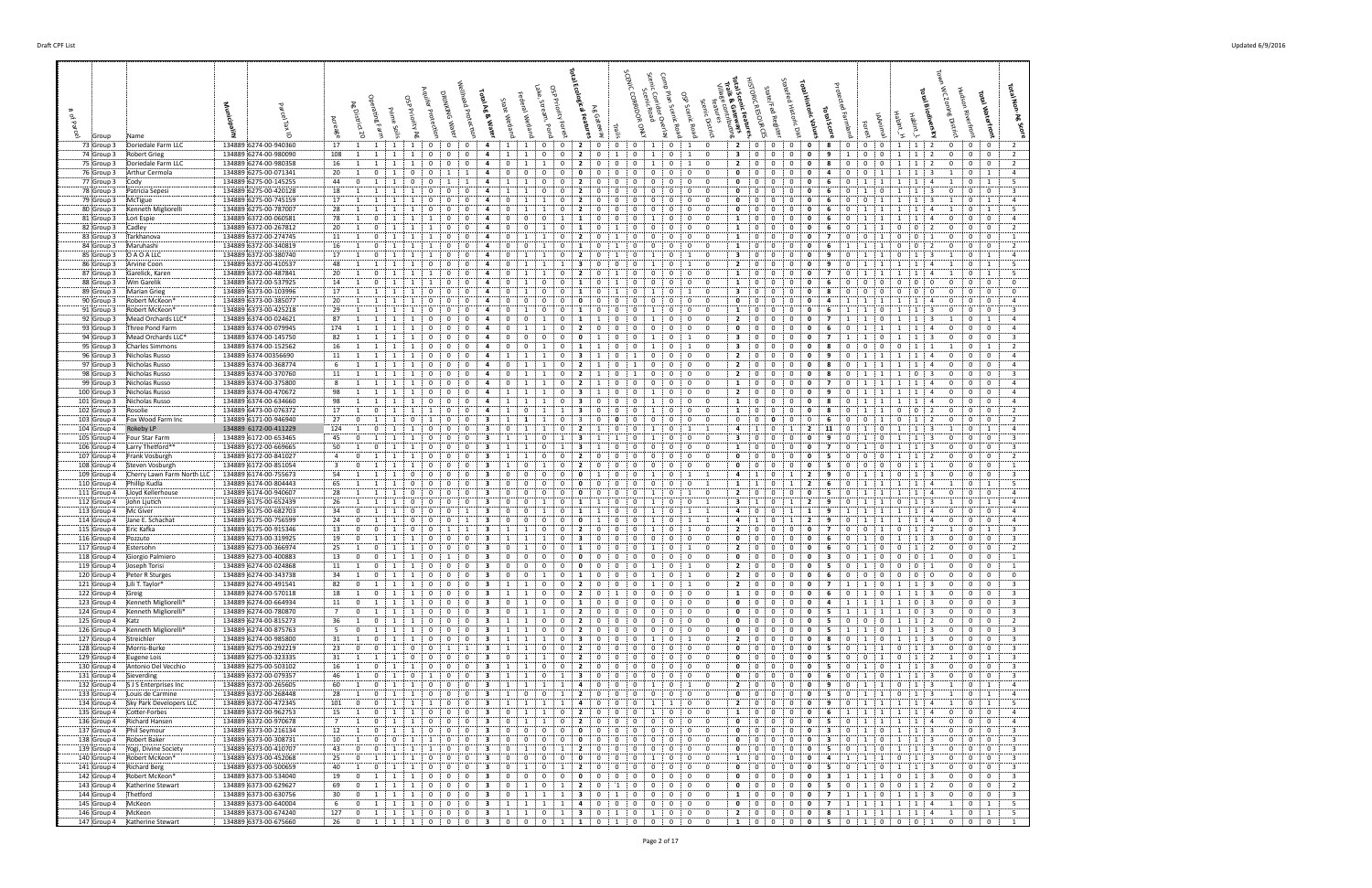| 148 Group 4<br>Robert McKeon                                          |                                                            | 134889 6373-00-729174                          | 15<br>$\mathbf{0}$                                          | $\mathbf{1}$<br>$\mathbf{1}$                                                                                 | 1<br>$\overline{0}$                                  | $\mathbf{0}$<br>$\mathbf{0}$                                | 3                                         | 1 1                                                | 1<br>-1                                         | 4<br>$\mathbf{0}$                                                         | $\mathbf{0}$                  | $\mathbf 0$<br>$\mathbf{0}$                            | $\mathbf{0}$<br>0:                                            | $\mathbf{0}$<br>$\mathbf{0}$                                            | $\mathbf 0$<br>$\mathbf{0}$                          | $\mathbf{0}$               | $\mathbf{0}$<br>$\overline{7}$                | 1<br>1                                                      | $\cdots$ 1                   | 1<br>1                                                     | -4                                | 0 <sup>1</sup>                                                 | 1                                                  |  |
|-----------------------------------------------------------------------|------------------------------------------------------------|------------------------------------------------|-------------------------------------------------------------|--------------------------------------------------------------------------------------------------------------|------------------------------------------------------|-------------------------------------------------------------|-------------------------------------------|----------------------------------------------------|-------------------------------------------------|---------------------------------------------------------------------------|-------------------------------|--------------------------------------------------------|---------------------------------------------------------------|-------------------------------------------------------------------------|------------------------------------------------------|----------------------------|-----------------------------------------------|-------------------------------------------------------------|------------------------------|------------------------------------------------------------|-----------------------------------|----------------------------------------------------------------|----------------------------------------------------|--|
| 149 Group 4<br>:David Podolsky<br>150 Group 4<br>Ethell Barone        |                                                            | 134889 6373-00869050<br>134889 6373-00-920175  | 9<br>1<br>34<br>$\mathbf 0$                                 | $\mathbf{0}$<br>1<br>1                                                                                       | 0<br>1<br>$\Omega$                                   | $\mathbf{0}$<br>$\mathbf{0}$<br>$\Omega$<br>$\Omega$        | 3<br>3                                    | 0<br>1<br>$\mathbf 0$<br>0                         | $\mathbf 0$<br>1<br>$\Omega$                    | $\overline{2}$<br>0                                                       | 0<br>0                        | $\mathbf{0}$<br>0<br>$\Omega$                          | 0<br>0<br>$\mathbf 0$<br>0                                    | $\bf{0}$<br>0<br>$\Omega$<br>-1                                         | 0<br>0<br>0<br>$\Omega$                              | $\mathbf{0}$               | 0<br>5<br>5                                   | 0<br>-1<br>$\Omega$                                         | $\mathbf{0}$<br>-1           | 1<br>1                                                     | -3                                | $\mathbf 0$<br>0<br>$\mathbf{0}$                               | $\overline{0}$<br>$\overline{\mathbf{0}}$          |  |
| 151 Group 4                                                           | Five Star Farm LLC                                         | 134889 6374-00-246780                          | 86<br>$\mathbf 0$                                           | 1<br>1                                                                                                       | $\mathbf{1}$<br>$\Omega$                             | $\mathbf 0$<br>$\mathbf 0$                                  | 3                                         | $\overline{1}$<br>-1.                              | 0<br>-1                                         | - 3<br>-1                                                                 | $\Omega$                      | $\mathbf{0}$<br>-1                                     | 0<br>1                                                        | $\mathbf 0$<br>3                                                        | $\mathbf 0$<br>- 0                                   | $\Omega$                   | $\mathbf 0$<br>9                              | $\mathbf{0}$<br>$\mathbf{1}$                                | $\mathbf{1}$                 | 1<br>-1                                                    | $\overline{4}$                    | 0 <sup>1</sup><br>-1                                           | $\overline{1}$                                     |  |
| 152 Group 4<br>Nancy Lore<br>153 Group 5                              | David James Vosburgh                                       | 134889 6472-00-097883<br>134889 6171-00-845938 | $\mathbf 0$<br>49<br>12<br>$\mathbf{0}$                     | $\mathbf 0$<br>-1<br>1<br>-1                                                                                 | $\Omega$<br>$\Omega$                                 | 0<br>$\Omega$<br>0<br>$\Omega$                              | 3<br>$\overline{2}$                       | $\Omega$<br>$\Omega$<br>$^{\circ}$                 | $\Omega$<br>$\Omega$<br>0                       | $\overline{\mathbf{2}}$<br>0                                              | 0<br>$\Omega$                 | $\Omega$<br>0<br>$\Omega$<br>0                         | $\mathbf 0$<br>0<br>$\mathbf 0$<br>0                          | $\mathbf{0}$<br>$\Omega$<br>$\mathbf 0$<br>0                            | $\Omega$<br>0<br>$\Omega$<br>0                       |                            | 0<br>0                                        | 0<br>$\Omega$                                               | 0                            |                                                            |                                   | $\mathbf 0$<br>0<br>0<br>$\Omega$                              | $\overline{\mathbf{0}}$<br>$\mathbf 0$             |  |
| 154 Group 5                                                           | Annmarie Vosburgh                                          | 134889 6171-00-871932                          | 13<br>$\mathbf{0}$                                          | 1<br>-1                                                                                                      | 0<br>$\Omega$                                        | $\mathbf{0}$<br>$\Omega$                                    | $\overline{2}$                            | $\mathbf 0$<br>-1                                  | 0<br>$\Omega$                                   | 1<br>$\Omega$                                                             | $\Omega$                      | $\Omega$<br>$\Omega$                                   | $\mathbf{0}$<br>0                                             | $\mathbf 0$<br>$\mathbf 0$                                              | 0<br>- 0                                             | $\Omega$                   | 0<br>з                                        | $^{\circ}$<br>$\mathbf{0}$                                  | -1                           | $\Omega$                                                   | 2                                 | $^{\circ}$<br>$\Omega$                                         | $\overline{0}$                                     |  |
| 155 Group 5<br>Bricambert<br>156 Group 5<br>:Manon                    |                                                            | 134889 6172-00-560685<br>134889 6172-00-740760 | 54<br>$\mathbf 0$<br>20<br>$\mathbf 0$                      | 0<br>1<br>$\mathbf{0}$<br>1                                                                                  | 0<br>0<br>1                                          | 0<br>0<br>0<br>0                                            | $\overline{2}$<br>$\overline{2}$          | 1<br>$\Omega$<br>$\mathbf 0$                       | $^{\circ}$<br>1<br>$\mathbf 0$<br>0             | 3<br>0                                                                    | 0<br>0                        | 0<br>-1<br>$\mathbf 0$<br>0                            | 0<br>$\mathbf{0}$<br>$\overline{0}$<br>0                      | $\overline{2}$<br>$\mathbf{0}$<br>$\mathbf 0$<br>0                      | 0<br>0<br>0<br>0                                     |                            | 0<br>$\overline{\mathbf{2}}$<br>0             | 0<br>-1<br>$\Omega$                                         | 0<br>0                       | -1<br>1                                                    | -3<br>3                           | $\Omega$<br>0<br>$\mathbf{0}$                                  | $\mathbf 0$<br>$\overline{0}$                      |  |
| 157 Group 5<br>James Ellis<br>158 Group 5<br>Elvira Davis             |                                                            | 134889 6172-00-852490<br>134889 6174-00-833892 | 13<br>$\mathbf 0$<br>14<br>$\overline{1}$                   | 0<br>1<br>$\Omega$<br>-1                                                                                     | $\Omega$<br>-1<br>$\Omega$<br>$\Omega$               | $\Omega$<br>0<br>$\Omega$<br>$\Omega$                       | $\overline{2}$<br>$\overline{2}$          | $\mathbf 0$<br>0<br>$\Omega$<br>$\Omega$           | 0<br>$\Omega$<br>$\Omega$<br>$\Omega$           | $\Omega$<br>$\Omega$<br>0                                                 | -1<br>-0                      | $\Omega$<br>-1<br>0                                    | 0<br>0<br>$\Omega$<br>$\mathbf{1}$                            | $\overline{2}$<br>$\mathbf{0}$<br>3<br>$\overline{0}$                   | 0<br>$\Omega$<br>$\Omega$<br>- 0                     | $\Omega$<br>$\Omega$       | 0<br>4<br>5<br>0                              | 0<br>$\Omega$                                               | $\Omega$                     | -1<br>$\Omega$<br>-0                                       | 3                                 | $\mathbf{0}$<br>$\Omega$<br>$\mathbf{0}$<br>$^{\circ}$         | $\mathbf 0$<br>$\overline{0}$                      |  |
| 159 Group 5                                                           | Kathy Hammerling!                                          | 134889 6174-00-900680                          | 24<br>1                                                     | $\mathbf 0$<br>1                                                                                             | $\Omega$<br>$\Omega$                                 | $\mathbf 0$<br>- 0                                          | $\overline{2}$                            | 0<br>0                                             | 0<br>$^{\circ}$                                 | 0<br>$\Omega$                                                             | $\Omega$                      | $\mathbf 0$<br>-1                                      | $\mathbf 0$<br>1                                              | $\overline{\mathbf{2}}$<br>$^{\circ}$                                   | 0<br>0                                               | $\mathbf{0}$               | 0<br>4                                        | 0                                                           | -1                           | 0<br>$^{\circ}$                                            | -2                                | $\mathbf{0}$                                                   | $\overline{0}$                                     |  |
| 160 Group 5<br>:Brown<br>161 Group 5                                  | Stephanie Brigitta                                         | 134889 6174-00-905775<br>134889 6175-00-575470 | 34<br>$\overline{1}$<br>28<br>$\mathbf{0}$                  | 0<br>1<br>$\mathbf{1}$<br>1                                                                                  | $^{\circ}$<br>$\Omega$<br>$\mathbf{0}$<br>$^{\circ}$ | 0<br>$\mathbf 0$<br>$\mathbf 0$<br>$\mathbf 0$              | 2<br>$\overline{2}$                       | 0<br>0<br>$\mathbf 0$<br>$\mathbf 0$               | $\mathbf 0$<br>0<br>$\mathbf 0$<br>1            | 0<br>-1<br>1<br>-1                                                        | $\Omega$<br>$\mathbf{0}$      | $\mathbf 0$<br>$\mathbf{1}$<br>$\mathbf 0$<br>-1       | $\mathbf 0$<br>1<br>$\overline{0}$<br>1                       | $\overline{\mathbf{3}}$<br>$^{\circ}$<br>$\overline{a}$<br>$\mathbf{1}$ | 0<br>$\overline{0}$<br>1<br>$\overline{0}$           | $^{\circ}$<br>$\mathbf{1}$ | 0<br>5<br>$\overline{2}$<br>9                 | $\mathbf{0}$<br>$\mathbf{1}$<br>$\mathbf 0$<br>$\mathbf{1}$ | -1<br><sup>1</sup>           | 0<br>$\mathbf 0$<br>$\mathbf{0}$<br>1                      | 2<br>3                            | $\mathbf{0}$<br>$\Omega$<br>0                                  | $\overline{0}$<br>$\mathbf{1}$                     |  |
|                                                                       |                                                            |                                                |                                                             |                                                                                                              |                                                      |                                                             |                                           |                                                    |                                                 |                                                                           |                               |                                                        |                                                               |                                                                         |                                                      |                            |                                               |                                                             |                              |                                                            |                                   |                                                                |                                                    |  |
| 163 Group 5<br>164 Group 5<br>Giorgio Palmiero                        | Luciano Angelo Zeolla                                      | 134889 6273-00-427980<br>134889 6273-00-440940 | 17<br>$\mathbf 0$<br>$\overline{a}$<br>$\mathbf 0$          | $\overline{0}$<br>1<br>$\mathbf 0$                                                                           | 1<br>$\mathbf 0$<br>$\Omega$                         | $\mathbf 0$<br>$\mathbf 0$<br>0<br>0                        | $\overline{\mathbf{2}}$<br>$\overline{2}$ | 0<br>$\mathbf{0}$<br>0<br>$\mathbf 0$              | $\mathbf 0$<br>0<br>$\Omega$<br>0               | $\mathbf 0$<br>$\Omega$<br>0<br>$\Omega$                                  | $\mathbf{0}$<br>0             | $\mathbf 0$<br>$\mathbf{0}$<br>$\mathbf 0$<br>$\Omega$ | $\mathbf{0}$<br>$\overline{0}$<br>0<br>$\mathbf{0}$           | 0<br>$\mathbf 0$<br>$^{\circ}$<br>0                                     | 0<br>$\overline{0}$<br>0<br>- 0                      | 0<br>$\Omega$              | 2<br>$\mathbf{0}$<br>0<br>2                   | $\mathbf 0$<br>-1<br>$\Omega$<br>$\Omega$                   | 0<br>$\Omega$                | $\mathbf 0$<br>1<br>$\Omega$<br>$\Omega$                   | $\overline{2}$<br>$^{\circ}$      | $\mathbf 0$<br>$^{\circ}$<br>$\Omega$<br>$\mathbf 0$           | $\mathbf 0$<br>$\bf{0}$                            |  |
| 165 Group 5<br>Cesar Lascano                                          |                                                            | 134889 6274-00-008453                          | 78<br>$\mathbf 0$<br>$\mathbf 0$<br>-4                      | $^{\circ}$<br>$\mathbf{1}$<br>$\mathbf 0$                                                                    | $\Omega$<br>$\mathbf{1}$<br>-1<br>0                  | $\mathbf{0}$<br>$\mathbf{0}$<br>0<br>0                      | $\overline{2}$<br>2                       | $\mathbf 0$<br>0                                   | $\Omega$<br>$\Omega$<br>0<br>$\Omega$           | 1<br>$\Omega$<br>0                                                        | $\Omega$                      | $\Omega$<br>0                                          | 0<br>1<br>0                                                   | $^{\circ}$<br>$\overline{2}$<br>$\overline{\mathbf{2}}$<br>$\Omega$     | $\Omega$<br>- 0<br>0<br>0                            |                            | 5<br>0<br>0<br>4                              | $\Omega$<br>$\Omega$<br>0                                   | $\Omega$<br>0                | $\Omega$<br>$\Omega$                                       | $\Omega$                          | $\mathbf{0}$<br>$\Omega$<br>0<br>0                             | $\overline{0}$<br>$\mathbf 0$                      |  |
| 166 Group 5<br>Gerard Hurley<br>167 Group 5<br>Gerard Hurley          |                                                            | 134889 6274-00-103855<br>134889 6274-00-104982 | 34<br>$\bf{0}$                                              | 1<br>0<br>$\mathbf{1}$                                                                                       | 0                                                    | $\mathbf 0$<br>0                                            | 2                                         | 0<br>$\Omega$<br>$\mathbf 0$                       | 0<br>$^{\circ}$                                 | 0<br>$\Omega$                                                             | 0<br>0                        | -1<br>0                                                | 1<br>0<br>1                                                   | $\overline{\mathbf{2}}$<br>$\mathbf 0$                                  | - 0<br>0                                             | $\Omega$                   | 0<br>4                                        | $\Omega$                                                    | $\Omega$                     | -1                                                         | -3                                | $^{\circ}$                                                     | $\mathbf 0$                                        |  |
| 168 Group 5<br>:Sean McLaughlin<br>169 Group 5<br>:Day                |                                                            | 134889 6274-00-188301<br>134889 6274-00-397092 | 53<br>0<br>16<br>$\mathbf 0$                                | 0<br>0<br>1                                                                                                  | 0<br>$\Omega$                                        | 0<br>0<br>$\Omega$<br>$\Omega$                              | $\overline{2}$<br>$\overline{2}$          | $\mathbf 0$<br>$\mathbf{1}$                        | 0<br>$\Omega$<br>$\Omega$<br>0                  | 1<br>$\overline{\mathbf{2}}$                                              | 0                             | $\mathbf 0$<br>0<br>$\Omega$                           | $\mathbf 0$<br>0<br>$\Omega$<br>1                             | 0<br>$\mathbf 0$<br>3<br>$^{\circ}$                                     | 0<br>$\Omega$<br>$^{\circ}$<br>$\Omega$              | $\Omega$                   | 0<br>3<br>0                                   | 0<br>$\Omega$                                               | $\Omega$                     | -1                                                         | 3                                 | $\mathbf 0$<br>$\Omega$<br>$\mathbf{0}$<br>$\Omega$            | $\mathbf 0$<br>$\mathbf{0}$                        |  |
| 170 Group 5<br>Loscalzo, James                                        |                                                            | 134889 6274-00-400286                          | 10<br>$\mathbf 0$                                           | $\mathbf 0$<br>$\overline{1}$                                                                                | -0                                                   | $\mathbf 0$<br>0                                            | $\overline{2}$                            | $\Omega$<br>0                                      | 0                                               | $\mathbf{1}$                                                              | 0                             | $\mathbf 0$<br>-1                                      | 0<br>1                                                        | $\overline{2}$<br>$^{\circ}$                                            | 0<br>0                                               | $\Omega$                   | 5                                             | $\Omega$                                                    | 0                            |                                                            |                                   | $\mathbf{0}$<br>$\Omega$                                       | $\overline{0}$                                     |  |
| 171 Group 5<br>Longenecker<br>172 Group 5                             | Kenneth Migliorelli                                        | 134889 6274-00-414155<br>134889 6274-00-425615 | 32<br>$\mathbf 0$<br>29<br>$\overline{1}$                   | $\mathbf 0$<br>1<br>$\overline{1}$                                                                           | $\Omega$<br>$\Omega$                                 | $\mathbf 0$<br>0<br>$\mathbf 0$<br>$\Omega$                 | $\overline{2}$<br>$\overline{2}$          | $\mathbf{1}$<br>$\mathbf 0$<br>$\Omega$            | 0<br>0<br>$\Omega$                              | 3<br>$\Omega$<br>$\Omega$<br>$\Omega$                                     | 0<br>$\Omega$                 | $\Omega$<br>$\Omega$                                   | 0<br>1<br>$\Omega$<br>$\mathbf{1}$                            | $\overline{2}$<br>$^{\circ}$<br>$\overline{2}$<br>$\mathbf 0$           | $\Omega$<br>0<br>0<br>$\Omega$                       | $\Omega$                   | 7<br>0<br>0<br>4                              | $\Omega$<br>- 0                                             | $\Omega$<br>$\Omega$         | $\Omega$<br>$\Omega$                                       | -3<br>$\Omega$                    | $\bf{0}$<br>$\Omega$<br>$\mathbf{0}$<br>$\Omega$               | $\mathbf 0$<br>$\bf{0}$                            |  |
| 173 Group 5<br>:Greig                                                 |                                                            | 134889 6274-00-707154                          | 16<br>$\bf{0}$                                              | $\mathbf 0$<br>1                                                                                             | - 0                                                  | $\mathbf 0$<br>$\mathbf{0}$                                 | $\overline{2}$                            | 0<br>-1                                            | 0<br>1                                          | $\overline{2}$<br>0                                                       | -1                            | $\mathbf 0$<br>$\mathbf 0$                             | 0<br>$\mathbf{0}$                                             | $\mathbf{0}$<br>1                                                       | $\mathbf 0$<br>0                                     | $\mathbf{0}$               | 0<br>-5                                       | 0<br>$\mathbf{0}$                                           | 0                            | -1<br>1                                                    |                                   | $\mathbf{0}$<br>$\Omega$                                       | $\bf{0}$                                           |  |
| 174 Group 5<br>:Greig<br>175 Group 5<br>Hormozi-O'Neill               |                                                            | 134889 6274-00-831189<br>134889 6274-00-860408 | 16<br>$\bf{0}$<br>13<br>$\mathbf 0$                         | $\mathbf{0}$<br>1<br>0                                                                                       | -1<br>0<br>$\Omega$                                  | $\mathbf{0}$<br>0<br>$\mathbf 0$<br>$\Omega$                | 2<br>$\overline{2}$                       | -1<br>1<br>0<br>$\mathbf{1}$                       | 0<br>$\mathbf 0$<br>$\Omega$<br>0               | $\overline{2}$<br>$\Omega$<br>-1                                          | $\Omega$                      | $\mathbf 0$<br>$\mathbf{0}$<br>$\Omega$                | 0<br>$\mathbf{0}$<br>0<br>1                                   | $\mathbf 0$<br>1<br>$\overline{\mathbf{2}}$<br>$^{\circ}$               | $^{\circ}$<br>0<br>0<br>$\Omega$                     | $\Omega$<br>$\Omega$       | 5<br>0<br>5<br>0                              | 0<br>$\mathbf 0$<br>$\Omega$<br>$\Omega$                    | 0<br>0                       | 1                                                          | 2<br>-2                           | $\bf{0}$<br>$\Omega$<br>$\mathbf{0}$<br>$\Omega$               | $\mathbf 0$<br>$\overline{\mathbf{0}}$             |  |
| 176 Group 5                                                           | Heermance Farm LLC                                         | 134889 6274-00-888673                          | 40<br>$\bf{0}$                                              | 0<br>-1                                                                                                      | -1<br>$\Omega$                                       | $\mathbf 0$<br>$\mathbf 0$                                  | $\overline{\mathbf{2}}$                   | $\overline{1}$                                     | 0                                               | 3<br>- 0                                                                  | $\Omega$                      | $\Omega$<br>$^{\circ}$                                 | $\overline{0}$<br>0                                           | $^{\circ}$<br>$\mathbf 0$                                               | 0<br>- 0                                             | $\Omega$                   | 5<br>0                                        | $\Omega$<br>-1                                              | $\Omega$                     | -1                                                         | -3                                | $\mathbf{0}$                                                   | $\mathbf{1}$                                       |  |
| 177 Group 5<br>:Greig<br>178 Group 5                                  | Noreen Van Valkenburgh                                     | 134889 6274-00-960193<br>134889 6275-00-083461 | 20<br>$\mathbf 0$<br>25<br>$\mathbf{0}$                     | $\mathbf 0$<br>1<br>-1                                                                                       | $\Omega$<br>$\Omega$<br>$\Omega$                     | 0<br>$\Omega$<br>0<br>0                                     | $\overline{\mathbf{2}}$<br>$\overline{2}$ | $\Omega$<br>$\mathbf{1}$<br>$\Omega$<br>$^{\circ}$ | 0<br>$\Omega$<br>0<br>$\Omega$                  | -1<br>0                                                                   | 0                             | 0<br>0<br>0<br>0                                       | $\mathbf 0$<br>0<br>0<br>$\mathbf 0$                          | $^{\circ}$<br>1<br>$\mathbf 0$<br>0                                     | 0<br>$\Omega$<br>$\Omega$<br>0                       |                            |                                               | $\Omega$<br>$\Omega$<br>$\Omega$                            | 0<br>-1                      |                                                            | -3                                | $\mathbf{0}$<br>$\Omega$<br>$\mathbf{0}$<br>$\Omega$           | $\overline{0}$<br>$\mathbf 0$                      |  |
| 179 Group 5                                                           | Nicholas Hagicostas                                        | 134889 6275-00-457122                          | 10<br>$\mathbf 0$                                           | 0<br>-1                                                                                                      | $\Omega$                                             | $\Omega$<br>$\Omega$                                        | $\overline{2}$                            | -1                                                 | 0<br>$\Omega$                                   | $\overline{2}$<br>$\Omega$                                                | $\Omega$                      | $\Omega$<br>$\Omega$                                   | $\mathbf 0$<br>0                                              | $\mathbf 0$<br>$^{\circ}$                                               | 0<br>- 0                                             |                            | 0<br>4                                        | $\Omega$                                                    | 0                            |                                                            | -3                                | $\mathbf{0}$<br>$\Omega$                                       | $\overline{0}$                                     |  |
| 180 Group 5<br>181 Group 5<br>:Jonas Luis                             | Janna L McVey-Kelly                                        | 134889 6275-00-513245<br>134889 6372-00-313070 | 17<br>1<br>157<br>$\bf{0}$                                  | 0<br>1<br>$\mathbf{0}$<br>1                                                                                  | 0<br>0<br>0                                          | 0<br>0<br>0<br>0                                            | 2<br>$\overline{2}$                       | 0<br>-1<br>1                                       | 0<br>1<br>1                                     | $\overline{\mathbf{2}}$<br>4                                              | 0<br>0                        | 0<br>0<br>$\mathbf{0}$<br>1                            | 0<br>$\mathbf{0}$<br>$\overline{0}$<br>0                      | 0<br>$\mathbf{0}$<br>$\mathbf 0$<br>1                                   | 0<br>0<br>0<br>0                                     |                            | 0<br>7<br>0                                   | 0<br>0<br>$\Omega$                                          | -1<br>1                      | -1<br>1                                                    | -3                                | $\mathbf{0}$<br>$\mathbf{0}$                                   | $\overline{1}$<br>$\mathbf{1}$                     |  |
| 182 Group 5<br>183 Group 5                                            | TKB Properties LLC<br>Johnson, Lester Scott                | 134889 6372-00-457955<br>134889 6372-00-777858 | 27<br>$\mathbf 0$<br>16<br>$\mathbf 0$                      | 0<br>1<br>$\Omega$<br>-1                                                                                     | $\Omega$<br>$\Omega$                                 | $\mathbf 0$<br>$\Omega$<br>$\Omega$<br>$\Omega$             | $\overline{2}$<br>$\overline{2}$          | 0<br>$\Omega$<br>-1                                | 0                                               | $\overline{2}$<br>-3<br>0                                                 | 0<br>0                        | $\Omega$<br>0<br>$\Omega$<br>0                         | 0<br>0<br>$\Omega$<br>$\mathbf 0$                             | $\mathbf{0}$<br>0<br>$\overline{0}$<br>0                                | 0<br>- 0<br>$\Omega$<br>$\Omega$                     | $\Omega$                   | 0<br>4<br>0<br>5                              | $\Omega$<br>$\Omega$                                        | -1                           | -1<br>$\Omega$                                             | $\overline{a}$<br>-3              | $\bf{0}$<br>$\Omega$<br>$\mathbf{0}$<br>$\Omega$               | $\mathbf 0$<br>$\overline{0}$                      |  |
| 184 Group 5                                                           | Lester Scott Johnson                                       | 134889 6372-00-815910                          | 10<br>$\mathbf 0$                                           | $\mathbf 0$<br>-1                                                                                            |                                                      | $\mathbf 0$<br>0                                            | $\overline{\mathbf{2}}$                   | $\mathbf 0$<br>$\Omega$                            | $\Omega$                                        | -1                                                                        |                               | $\mathbf{0}$<br>0                                      | $\mathbf 0$<br>0                                              | $\mathbf 0$<br>0                                                        | 0<br>0                                               |                            | з<br>0                                        | -0                                                          |                              |                                                            | $\overline{a}$                    | $\bf{0}$<br>$\Omega$                                           | $\overline{\mathbf{0}}$                            |  |
| 185 Group 5<br>David Podolsky<br>186 Group 5<br>:Theresa Haney        |                                                            | 134889 6372-00-873980<br>134889 6372-00-990636 | 13<br>$\bf{0}$<br>22<br>$\mathbf 0$                         | 0<br>1<br>0<br>-1                                                                                            | $\Omega$<br>-1<br>0                                  | 0<br>$\mathbf 0$<br>0<br>0                                  | $\overline{2}$<br>$\overline{2}$          | $\mathbf 0$<br>-1<br>0                             | $\mathbf{1}$<br>0                               | 3<br>$\Omega$<br>$\overline{\mathbf{2}}$                                  | 0                             | $\mathbf{0}$<br>$\mathbf 0$<br>$\mathbf{0}$<br>0       | 0<br>$\mathbf 0$<br>0<br>$\mathbf 0$                          | $\mathbf 0$<br>1<br>0<br>$\mathbf 0$                                    | $^{\circ}$<br>0<br>0<br>0                            | $\Omega$<br>$\Omega$       | 0<br>-6<br>0<br>4                             | $\mathbf{0}$<br>$\mathbf{1}$<br>0                           | 1<br>-1                      | -1<br>-1                                                   | $\Delta$                          | $\mathbf{0}$<br>$\Omega$<br>$\mathbf{0}$<br>0                  | $\overline{0}$<br>$\mathbf 0$                      |  |
| 187 Group 5                                                           | Christopher Gilbert                                        | 134889 6373-00-218065                          | 22<br>$\bf{0}$                                              | $\mathbf{0}$<br>1                                                                                            | -1<br>$^{\circ}$                                     | $\mathbf 0$<br>$\mathbf{0}$                                 | $\overline{2}$                            | 0<br>1                                             | 0<br>1                                          | $\overline{2}$<br>$\mathbf{0}$                                            | 0                             | $\mathbf{0}$<br>$\mathbf 0$                            | 0<br>$\mathbf{0}$                                             | $\mathbf 0$<br>0                                                        | 0<br>$\mathbf 0$                                     | 0                          | 0<br>4                                        | $\mathbf{0}$<br>1                                           | $\mathbf{0}$                 | -1<br>1                                                    | 3                                 | 0<br>$\mathbf{0}$                                              | $\overline{\mathbf{0}}$                            |  |
| 188 Group 5<br>Gillette<br>189 Group 5<br>David Miller                |                                                            | 134889 6373-00-353834<br>134889 6373-00-390297 | 20<br>$\mathbf 0$<br>$\overline{\mathbf{3}}$<br>$\mathbf 0$ | $\mathbf 0$<br>1<br>$\Omega$                                                                                 | 1<br>$\mathbf 0$<br>$\Omega$                         | $\mathbf 0$<br>0<br>0<br>$\Omega$                           | $\overline{2}$<br>$\overline{\mathbf{2}}$ | $\mathbf 0$<br>$\Omega$<br>$\mathbf 0$<br>$\Omega$ | 0<br>1<br>$\Omega$<br>$\Omega$                  | 1<br>$\Omega$<br>0                                                        | -1<br>$\Omega$                | $\Omega$<br>0<br>$\Omega$                              | $\mathbf 0$<br>0<br>0<br>$\mathbf 0$                          | $\mathbf{0}$<br>1<br>$\Omega$<br>1                                      | $\mathbf 0$<br>1<br>0<br>$\Omega$                    | $\mathbf{1}$<br>$\Omega$   | $\overline{\mathbf{2}}$<br>-6<br>0<br>3       | 1<br>$\overline{1}$<br>$\Omega$                             | 0<br>0                       | -1                                                         | $\mathbf{B}$<br>-3                | $\mathbf{0}$<br>$\Omega$<br>$^{\circ}$                         | $\overline{\mathbf{0}}$<br>$\bf{0}$                |  |
| 190 Group 5<br>Raymond Lutz:                                          |                                                            | 134889 6373-00-478822                          | 38<br>$\mathbf 0$<br>$\mathbf 0$<br>-5                      | $\mathbf 0$<br>$\mathbf{1}$<br>0                                                                             | $\Omega$<br>-1<br>-1<br>0                            | $\mathbf{0}$<br>$\mathbf{0}$<br>0<br>0                      | $\overline{2}$<br>$\overline{\mathbf{2}}$ | $\Omega$<br>$\mathbf{1}$<br>0                      | -1<br>$\Omega$<br>1                             | 3<br>$\Omega$<br>$\overline{2}$                                           |                               | $\Omega$<br>$\Omega$<br>0<br>0                         | $\mathbf 0$<br>0<br>0<br>$^{\circ}$                           | $^{\circ}$<br>1<br>$\Omega$<br>-1                                       | $\mathbf 0$<br>$\Omega$<br>$\mathbf 0$<br>0          | $\Omega$                   | 0<br>6<br>0                                   | $\Omega$<br>-1<br>0                                         | $\Omega$                     | -1                                                         | $\mathbf{B}$                      | $\mathbf{0}$<br>$\Omega$<br>0                                  | $\overline{0}$                                     |  |
| 191 Group 5<br>192 Group 5<br>:Donna Cahensli                         | East Bridge Realty LLC                                     | 134889 6373-00-738435<br>134889 6373-00-748555 | 10<br>$\bf{0}$                                              | 1<br>0<br>$\mathbf{1}$                                                                                       | -1<br>- 0                                            | $\mathbf 0$<br>0                                            | $\overline{2}$                            | -1<br>$\Omega$<br>$\mathbf{1}$                     | $\mathbf 0$<br>1                                | $\overline{\mathbf{2}}$<br>$\Omega$                                       |                               | $\mathbf 0$<br>$\mathbf 0$                             | 0<br>$\mathbf{0}$                                             | $\mathbf 0$<br>1                                                        | - 0<br>0                                             | $\Omega$                   | 0<br>-5                                       | $\Omega$<br>$\mathbf{1}$                                    | $\mathbf{1}$                 | -1                                                         |                                   | $\mathbf 0$<br>$\Omega$                                        | - 1<br>$\overline{\mathbf{0}}$                     |  |
| 193 Group 5<br>194 Group 5<br>Michael Horkan!                         | Landmark Prop of Suffolk                                   | 134889 6373-00-790095<br>134889 6373-00-790535 | 85<br>0<br>25<br>$\mathbf 0$                                | $\mathbf 0$<br>1<br>$\mathbf{0}$<br>$\mathbf{1}$                                                             | $\mathbf 0$<br>1<br>$\mathbf{1}$<br>$\mathbf{0}$     | $\mathbf 0$<br>$\mathbf 0$<br>$\overline{0}$<br>$\mathbf 0$ | $\overline{2}$<br>$\overline{2}$          | 1<br>1<br>$1 \quad 1$                              | 1<br>1<br>$\overline{0}$<br>$\mathbf{1}$        | $\overline{a}$<br>$\mathbf{0}$<br>$\overline{\mathbf{3}}$<br>$\mathbf{0}$ | $\mathbf 0$<br>$\overline{1}$ | $\mathbf 0$<br>0<br>$\overline{0}$<br>$^{\circ}$       | $\mathbf 0$<br>$\mathbf 0$<br>$\mathbf 0$<br>$\mathbf{0}$     | $\mathbf 0$<br>$\mathbf 0$<br>$\mathbf{0}$<br>$\mathbf{1}$              | $\mathbf 0$<br>0<br>$\mathbf{0}$<br>$\mathbf{0}$     | 0<br>$^{\circ}$            | 0<br>6<br>$\mathbf 0$<br>6                    | $\mathbf{0}$<br>$\overline{1}$<br>0                         | 1<br>$1 \quad 1$             | $\mathbf{1}$<br>1<br>1<br>1                                | 4<br>$\overline{4}$               | 0<br>-1<br>$\mathbf 0$<br>$\mathbf{0}$                         | 1<br>$\mathbf{0}$                                  |  |
| 195 Group 5<br>Norman Grieg                                           |                                                            | 134889 6374-00-027233                          | 12<br>$\mathbf 0$                                           | 0<br>-1                                                                                                      | $\Omega$                                             | $\mathbf{0}$<br>$\mathbf 0$                                 | $\overline{\mathbf{2}}$                   | $^{(1)}$                                           | $\mathbf 0$                                     | -2                                                                        |                               | $\mathbf 0$<br>$\mathbf 0$                             | 0<br>0                                                        | 0                                                                       | 0<br>0                                               |                            |                                               | $\Omega$<br>$\Omega$                                        | 0                            |                                                            |                                   | 0                                                              | $\overline{\mathbf{0}}$                            |  |
| 196 Group 5<br>Carlo Alessandro<br>197 Group 5<br>:Murphy             |                                                            | 134889 6374-00-110345<br>134889 6374-00-346546 | 21<br>$\mathbf 0$<br>30<br>$\mathbf 0$                      | $\mathbf 0$<br>1<br>$^{\circ}$<br>1                                                                          | $\mathbf 0$<br>-1<br>$\Omega$<br>-1                  | $\mathbf 0$<br>$\mathbf 0$<br>$\mathbf 0$<br>$\mathbf{0}$   | $\overline{2}$<br>$\overline{2}$          | $\mathbf 0$<br>$\mathbf{1}$<br>1<br>$\overline{1}$ | $\mathbf 0$<br>0<br>0<br>$\mathbf{1}$           | 1<br>$^{\circ}$<br>3                                                      | 0<br>$\Omega$                 | $\mathbf 0$<br>1<br>$\mathbf 0$<br>-1                  | $\mathbf 0$<br>1<br>$\mathbf 0$<br>$\mathbf 0$                | $\overline{2}$<br>$\mathbf 0$<br>$\mathbf 0$<br>$\overline{2}$          | 0<br>$\overline{0}$<br>0<br>$\Omega$                 | $^{\circ}$<br>$^{\circ}$   | 0<br>5<br>$\Omega$<br>7                       | $\mathbf{0}$<br>$\mathbf 0$<br>$\mathbf{0}$                 | $\mathbf 0$<br>-1            | $\mathbf{1}$<br>1<br>$\mathbf{1}$<br>-1                    | 2                                 | $\mathbf{1}$<br>0 <sup>1</sup><br>$\Omega$                     | $0 \quad 1$<br>$\overline{0}$                      |  |
| 198 Group 6<br>Rita Bergman                                           |                                                            | 134889 6172-00-535305                          | 17<br>$\bf{0}$                                              | $\mathbf{0}$<br>$\mathbf{0}$                                                                                 | 1<br>$\mathbf 0$                                     | $\mathbf 0$<br>0                                            | 1                                         | $\mathbf{0}$<br>1                                  | $\mathbf 0$<br>$\mathbf{1}$                     | $\overline{2}$<br>1                                                       | $\mathbf{0}$                  | $\mathbf 0$<br>1                                       | $\mathbf{0}$<br>1                                             | $\mathbf 0$<br>3                                                        | 0<br>$\mathbf 0$                                     | $\mathbf{0}$               | $\mathbf{0}$<br>6                             | $\mathbf{0}$<br>1                                           | $\mathbf{0}$                 | 1<br>1                                                     | 3                                 | $\mathbf{0}$                                                   | $0 \quad 0$                                        |  |
| 199 Group 6<br>Charles Lippert<br>200 Group 6                         | NYS Clermont St Park*                                      | 134889 6172-00-565514<br>134889 6175-00-347707 | 22<br>$\bf{0}$<br>13<br>$\mathbf 0$                         | $\mathbf{0}$<br>$\mathbf{0}$<br>$\mathbf 0$<br>-1                                                            | 1<br>$\mathbf 0$<br>$\Omega$<br>0                    | $\mathbf{0}$<br>$\mathbf{0}$<br>$\mathbf 0$<br>$\mathbf 0$  | $\mathbf{1}$<br>1                         | $\mathbf{1}$<br>1<br>$\mathbf 0$<br>0              | $\mathbf{0}$<br><sup>1</sup><br>$\Omega$<br>0   | 3<br>1<br>0<br>$\Omega$                                                   | 1<br>$\Omega$                 | $\mathbf{0}$<br>1<br>$\mathbf 0$                       | $\mathbf{0}$<br>$\mathbf{0}$<br>$\mathbf 0$<br>1              | $\overline{\mathbf{3}}$<br>$\mathbf 0$<br>3<br>1                        | $\mathbf 0$<br>0<br>0<br>1                           | 0<br>$\mathbf{1}$          | 0<br>7<br>2<br>6                              | $\mathbf 0$<br>1<br>1                                       | $\mathbf{0}$<br><sup>1</sup> | 1<br>1<br>0                                                | 3                                 | $\mathbf 0$<br>$\mathbf{0}$<br>$\mathbf 0$<br>$\Omega$         | $\overline{\mathbf{0}}$<br>$\overline{\mathbf{0}}$ |  |
| 201 Group 6<br>202 Group 6                                            | Edgewood Club of Tivoli*<br>NYS Clermont St Park*          | 134889 6175-00-405631<br>134889 6175-00-425772 | 40<br>$\mathbf 0$<br>21<br>$\mathbf 0$                      | $\mathbf 0$<br>-1<br>0<br>-1                                                                                 | $^{\circ}$<br>$\Omega$<br>0<br>$\Omega$              | $\mathbf{0}$<br>$\mathbf 0$<br>$\mathbf 0$<br>0             | 1<br>-1                                   | 0<br>$\mathbf 0$<br>$\mathbf 0$<br>0               | $\mathbf{0}$<br>0<br>$\Omega$<br>0              | 0<br>0<br>$\Omega$                                                        | $\Omega$<br>0                 | $\mathbf{0}$<br>$\Omega$                               | $\mathbf 0$<br>$\mathbf{1}$<br>$\mathbf 0$<br>1               | 4<br>1<br>$\overline{\mathbf{3}}$<br>$\mathbf{1}$                       | 0<br>$\overline{1}$<br>$\mathbf 0$<br>$\overline{1}$ |                            | $\overline{2}$<br>7<br>-2                     | -1<br>-1                                                    | $\mathbf{1}$<br>-1           | $\Omega$<br>$\Omega$                                       | $\overline{2}$                    | $^{\circ}$<br>0 <sup>1</sup><br>$\Omega$<br>$\mathbf{0}$       | $\overline{\mathbf{0}}$<br>$\overline{0}$          |  |
| 203 Group 6                                                           | Edgewood Club of Tivoli'                                   | 134889 6175-00-440500                          | 41<br>$\mathbf 0$                                           | $\mathbf 0$<br>1                                                                                             | 0<br>0                                               | 0<br>$\mathbf 0$                                            | 1                                         | 0<br>$\mathbf 0$                                   | $\mathbf 0$<br>0                                | 0                                                                         | 0                             | $\mathbf{0}$<br>1                                      | 0<br>1                                                        | $\overline{a}$<br>1                                                     | 0<br>1                                               |                            | 2<br>7                                        | -1<br>0                                                     | 0                            | 0<br>$^{\circ}$                                            | 0                                 | $\mathbf 0$<br>0                                               | $\overline{\mathbf{0}}$                            |  |
| 204 Group 6<br>Peter Sweeney<br>205 Group 6<br>Claykill LLC           |                                                            | 134889 6175-00-688303<br>134889 6175-00-739369 | 26<br>0<br>30<br>$\bf{0}$                                   | 0<br>-1<br>$\mathbf{0}$<br>1                                                                                 | $\Omega$<br>$\Omega$<br>$\mathbf{0}$<br>0            | $\Omega$<br>$\Omega$<br>0<br>$\mathbf{0}$                   | -1<br>1                                   | 0<br>1<br>0<br>1                                   | 0<br>0<br>1                                     | $\overline{2}$<br>$\mathbf{2}$                                            | $\Omega$<br>0                 | $\Omega$<br>0<br>1                                     | $\mathbf 0$<br>$\overline{0}$<br>$\mathbf{0}$<br>$\mathbf{1}$ | $\overline{\mathbf{3}}$<br>1<br>4<br>$\mathbf{1}$                       | 0<br>$\overline{1}$<br>0<br>1                        |                            | 2<br>8<br>$\overline{2}$<br>9                 | $\mathbf 0$<br>$^{\circ}$<br>0<br>0                         | -1<br>1                      | $\Omega$<br>-1<br>0<br>1                                   | -2                                | 0 <sup>1</sup>                                                 | 1<br>$0 \quad 1$                                   |  |
| 206 Group 6<br>Alberta Zeliph                                         |                                                            | 134889 6175-00-810323                          | 10<br>$\mathbf 0$                                           | $\mathbf{0}$<br>1                                                                                            | 0<br>0                                               | $\mathbf 0$<br>0                                            | 1                                         | $\Omega$<br>1                                      | 0<br>1                                          | $\mathbf{2}$                                                              | 0                             | $\mathbf{0}$<br>1                                      | 0<br>1                                                        | $\overline{1}$<br>$\overline{a}$                                        | 1<br>0                                               |                            | $\overline{2}$<br>9                           | $\mathbf{0}$<br>$\mathbf{0}$                                | 1                            | 0<br>1                                                     | $\overline{2}$                    | $\mathbf 0$                                                    | $\overline{1}$                                     |  |
| 207 Group 6<br>:Louis Ambrico<br>208 Group 6                          | Peachtree Plantation, Inc.                                 | 134889 6175-00-934555<br>134889 6175-00-942252 | 10<br>0<br>34<br>$\mathbf 0$                                | 0<br>1<br>$\Omega$<br>-1                                                                                     | 0<br>$\Omega$<br>$\Omega$<br>$\Omega$                | $\mathbf 0$<br>0<br>$\Omega$<br>$\Omega$                    | 1<br>-1                                   | $\mathbf 0$<br>0<br>$\Omega$<br>-1                 | $\Omega$<br>0<br>$\Omega$<br>$\Omega$           | 0<br>$\Omega$<br>-1                                                       | 0<br>$\Omega$                 | $\Omega$<br>-1<br>$\Omega$                             | 0<br>1<br>$\Omega$<br>1                                       | $\overline{2}$<br>$\mathbf 0$<br>$\overline{2}$<br>$\overline{0}$       | 0<br>$\Omega$<br>$\Omega$<br>$\Omega$                | $\Omega$<br>$\Omega$       | 0<br>з<br>0<br>4                              | $\mathbf{0}$<br>$\Omega$<br>$\Omega$<br>$\Omega$            | 1<br>-1                      | -1<br>-1<br>$\Omega$                                       | -3                                | $\mathbf 0$<br>$^{\circ}$                                      | $\bf{0}$<br>$0 \quad 1$                            |  |
| 209 Group 6                                                           | Madeline Brucaliere                                        | 134889 6275-00-017512                          | 14<br>$\mathbf 0$                                           | $\mathbf 0$                                                                                                  | $\Omega$                                             | $\mathbf 0$<br>- 0                                          | $\mathbf{1}$                              | $\mathbf 0$<br>$\Omega$                            | $\mathbf 0$<br>$\Omega$                         | 0                                                                         | $\Omega$                      | $\mathbf 0$<br>0                                       | $\mathbf 0$<br>$\mathbf{0}$                                   | 0<br>$\mathbf 0$                                                        | $\Omega$<br>$\Omega$                                 |                            | 0                                             | -0<br>- 0                                                   |                              |                                                            | 3                                 | $\mathbf{0}$<br>$\Omega$                                       | $\overline{0}$                                     |  |
| 210 Group 6<br>Petriello<br>211 Group 6<br>Fiona Woods                |                                                            | 134889 6275-00-151421<br>134889 6275-00-232385 | 24<br>$\bf{0}$<br>26<br>$\mathbf 0$                         | $\mathbf{0}$<br>1<br>0<br>-1                                                                                 | $\Omega$<br>$\Omega$<br>$\Omega$<br>0                | $\mathbf 0$<br>0<br>$\mathbf 0$<br>0                        | 1<br>-1                                   | 0<br>$\mathbf{1}$<br>0                             | 0<br>1<br>0                                     | $\overline{2}$<br>$\Omega$<br>$\overline{\mathbf{2}}$                     | $\Omega$<br>0                 | $\mathbf 0$<br>$\mathbf 0$<br>$\mathbf{0}$<br>0        | 0<br>0<br>$\mathbf 0$<br>$\mathbf 0$                          | $\mathbf{0}$<br>$\mathbf 0$<br>0<br>$\mathbf 0$                         | $\Omega$<br>0<br>0<br>0                              | $\Omega$<br>$\Omega$       | 0<br>3<br>з<br>0                              | 0<br>$\Omega$<br>0<br>$\Omega$                              | 1                            | -1<br>-1                                                   | 3                                 | -1<br>$\mathbf{0}$                                             | $0 \quad 1$<br>$\mathbf{1}$                        |  |
| 212 Group 6<br>Linden                                                 |                                                            | 134889 6275-00-365158                          | 27<br>$\bf{0}$                                              | $\mathbf{0}$<br>1<br>$\mathbf 0$                                                                             | $\mathbf 0$<br>$\mathbf{0}$<br>$^{\circ}$<br>0       | $\mathbf 0$<br>$\mathbf 0$<br>$\mathbf 0$<br>0              | 1                                         | 1<br>1<br>$\Omega$<br>$\mathbf{1}$                 | $\mathbf 0$<br>0<br>$\mathbf 0$<br>$\mathbf{1}$ | $\overline{2}$<br>0<br>$\overline{2}$<br>$\Omega$                         | 0<br>$\Omega$                 | $\mathbf{0}$<br>$\mathbf 0$<br>$\Omega$<br>$\mathbf 0$ | $\overline{0}$<br>0<br>$\mathbf{0}$                           | $\mathbf 0$<br>0<br>$\mathbf{0}$<br>$\mathbf{0}$                        | $\overline{0}$<br>0<br>$\mathbf 0$<br>$\Omega$       | 0<br>$\Omega$              | 3<br>0<br>0<br>з                              | 0<br>1<br>$\Omega$<br>$\Omega$                              | $\mathbf 0$<br>$\mathbf{1}$  | 1<br>1<br>$\Omega$<br>-1                                   | 3<br>2                            | 0<br>$^{\circ}$<br>$\mathbf{0}$<br>$\overline{1}$              | $\overline{\mathbf{0}}$                            |  |
| 213 Group 6<br>Michael Gruden<br>214 Group 6                          | State of New York Mtg Agency                               | 134889 6275-00-400299<br>134889 6275-00-432244 | 11<br>$\mathbf{0}$<br>10<br>$\mathbf 0$                     | 1<br>$\mathbf 0$<br>$\mathbf{1}$                                                                             | $\Omega$<br>0                                        | $\mathbf 0$<br>$\mathbf 0$                                  | 1<br>1                                    | $\Omega$<br>$\mathbf 0$                            | $\Omega$<br>0                                   | 0<br>$\Omega$                                                             | 0                             | $\mathbf 0$<br>0                                       | $\mathbf{0}$<br>0<br>$\mathbf{0}$                             | $\mathbf 0$<br>0                                                        | 0<br>$\Omega$                                        | $\Omega$                   | 0<br>-1                                       | $^{\circ}$<br>$\Omega$                                      | $\mathbf{1}$                 | 0<br>$\Omega$                                              |                                   | $\mathbf 0$<br>$\Omega$                                        | $\mathbf{1}$<br>$\overline{\mathbf{0}}$            |  |
| 215 Group 6<br>Ronald Cgliostro<br>216 Group 6 Schreiber, Stephen B** |                                                            | 134889 6275-00-567227<br>134889 6372-00-874024 | 13<br>$\mathbf 0$<br>25<br>$\mathbf 0$                      | 0<br>-1<br>0<br>0                                                                                            | $^{\circ}$<br>$\Omega$<br>$\Omega$<br>$\Omega$       | $\mathbf 0$<br>$\Omega$<br>0<br>0                           | 1<br>0                                    | $\mathbf{0}$<br>1<br>0<br>0                        | 0<br>-1<br>0<br>$\Omega$                        | $\overline{2}$<br>$\Omega$<br>0                                           | $\Omega$<br>0                 | $\Omega$<br>$\Omega$<br>0<br>0                         | $\mathbf 0$<br>$\overline{0}$<br>$\mathbf 0$<br>$\mathbf 0$   | $\mathbf 0$<br>$\mathbf 0$<br>0<br>$\mathbf{0}$                         | $\mathbf 0$<br>$\Omega$<br>0<br>$\Omega$             | $\Omega$<br>0              | 3<br>0<br>0<br>0                              | $\mathbf 0$<br>$\mathbf 0$<br>-1<br>1                       | -1<br>$\overline{1}$         | -1<br>0                                                    | 3<br>-3                           | $\bf{0}$<br>$^{\circ}$                                         | $0 \quad 1$<br>$\overline{\mathbf{0}}$             |  |
| 217 New 2016 Sosnoff                                                  | 134889                                                     | 6072-00-786234-0000                            | $3.00\begin{array}{ c} 0 \end{array}$                       | $\mathbf{0}$<br>0                                                                                            | 0<br>0                                               | $\mathbf{0}$<br>$\mathbf{0}$                                | 0                                         | 0<br>0                                             | $\mathbf{0}$<br>0                               | 0<br>$\mathbf{0}$                                                         | 0                             | 0<br>$\mathbf{0}$                                      | $\mathbf{0}$<br>$\mathbf{0}$                                  | $\mathbf 0$<br>0                                                        | 0<br>$\bf{0}$                                        | 1                          | 1<br>$\mathbf{1}$                             | $\mathbf 0$                                                 | $\pm 1$                      | 0<br>$\bf{0}$                                              | $\begin{array}{cc} 1 \end{array}$ | 1                                                              | $0 \quad 1$                                        |  |
| 219 New 2016 Rokeby LP                                                | 218 New 2016 Scenic Hudson Land Trust Inc 134889<br>134889 | 6072-00-810363-0000<br>:6072-00-857575-0000    | 11.00<br>$\mathbf{0}$<br>4.20:0                             | $\mathbf{0}$<br>$\mathbf{0}$<br>$\overline{0}$<br>$\mathbf 0$                                                | 0<br>0<br>$^{\circ}$<br>$\Omega$                     | $\mathbf 0$<br>$\mathbf 0$<br>$\mathbf 0$<br>$^{\circ}$     | 0<br>$\Omega$                             | $\mathbf 0$<br>0<br>$\Omega$<br>$\Omega$           | 0<br>$\mathbf 0$<br>$\mathbf{0}$<br>0           | 0<br>$\Omega$<br>0<br>$\Omega$                                            | 0<br>$\Omega$                 | $\mathbf 0$<br>0<br>$\Omega$<br>$\Omega$               | $\overline{0}$<br>$\mathbf{0}$<br>0<br>$\mathbf{0}$           | $\mathbf 0$<br>$\mathbf 0$<br>$\mathbf 0$<br>$\overline{0}$             | 0<br>0<br>$\mathbf 0$<br>0                           | $\mathbf{1}$<br>1          | <b>1</b><br>1<br>$\mathbf{1}$<br>$\mathbf{1}$ |                                                             | $0 \quad 1$<br>$1 \quad 1$   | $\mathbf{0}$<br>$\mathbf{0}$<br>$\mathbf 0$<br>$\mathbf 0$ | $\mathbf{1}$<br>2                 | 1<br>1                                                         | $0 \quad 1$<br>$0 \quad 1$                         |  |
| 220 New 2016 New York Central Lines LLC                               | 134889                                                     | 6072-00-860450-0000                            | 15.00:0                                                     | $\overline{0}$<br>$\mathbf{0}$                                                                               | $\mathbf 0$<br>$\mathbf{0}$                          | $\mathbf 0$<br>$\mathbf{0}$                                 | $\mathbf 0$                               | 0<br>$\mathbf 0$                                   | $\mathbf{0}$<br>$\mathbf 0$                     | $\mathbf 0$<br>$\mathbf 0$                                                | $\mathbf 0$                   | $\mathbf 0$<br>$\mathbf 0$                             | $\mathbf{0}$<br>$\overline{0}$                                | $\overline{0}$<br>0                                                     | $\mathbf 0$<br>$\overline{0}$                        | $\mathbf 0$                | $\mathbf 0$<br>$\mathbf 0$                    |                                                             | $1 \quad 1$                  | $\mathbf{0}$<br>$\mathbf{1}$                               | $\mathbf{3}$                      | 1                                                              | $0 \quad 1$                                        |  |
| 221 New 2016 Lerrick<br>222 New 2016 Edgewater                        | 134889<br>134889                                           | :6072-00-885657-0000<br>6072-00-950790-0000    | 0.80:0                                                      | $\begin{array}{cc} 0 \end{array}$<br>$\mathbf{0}$<br>17.45   $0 \mid 0 \mid 0 \mid 0 \mid 0$   0   0   0   0 | $\mathbf 0$<br>$\overline{\mathbf{0}}$               | $\mathbf 0$<br>$\mathbf{0}$                                 | 0                                         | $\mathbf 0$<br>$\mathbf{0}$                        | $\mathbf 0$<br>$\mathbf{0}$                     | $\mathbf{0}$<br>$\mathbf{0}$                                              | $\overline{0}$                | $\mathbf{0}$<br>0                                      | $\mathbf{0}$<br>$\mathbf{0}$                                  | $\mathbf 0$<br>$\mathbf{0}$                                             | $\mathbf{0}$<br>$\overline{0}$<br>0 0 0 1 1 1 1 1    | $\mathbf 0$                | $\mathbf 0$<br>$\mathbf 0$                    |                                                             | $0 \quad 1$<br>1:10:13       | $1 \t1 \t3$                                                |                                   | 1<br>$\begin{array}{cccc} 0 & 1 \end{array}$<br>$\overline{1}$ | $0 \quad 1$                                        |  |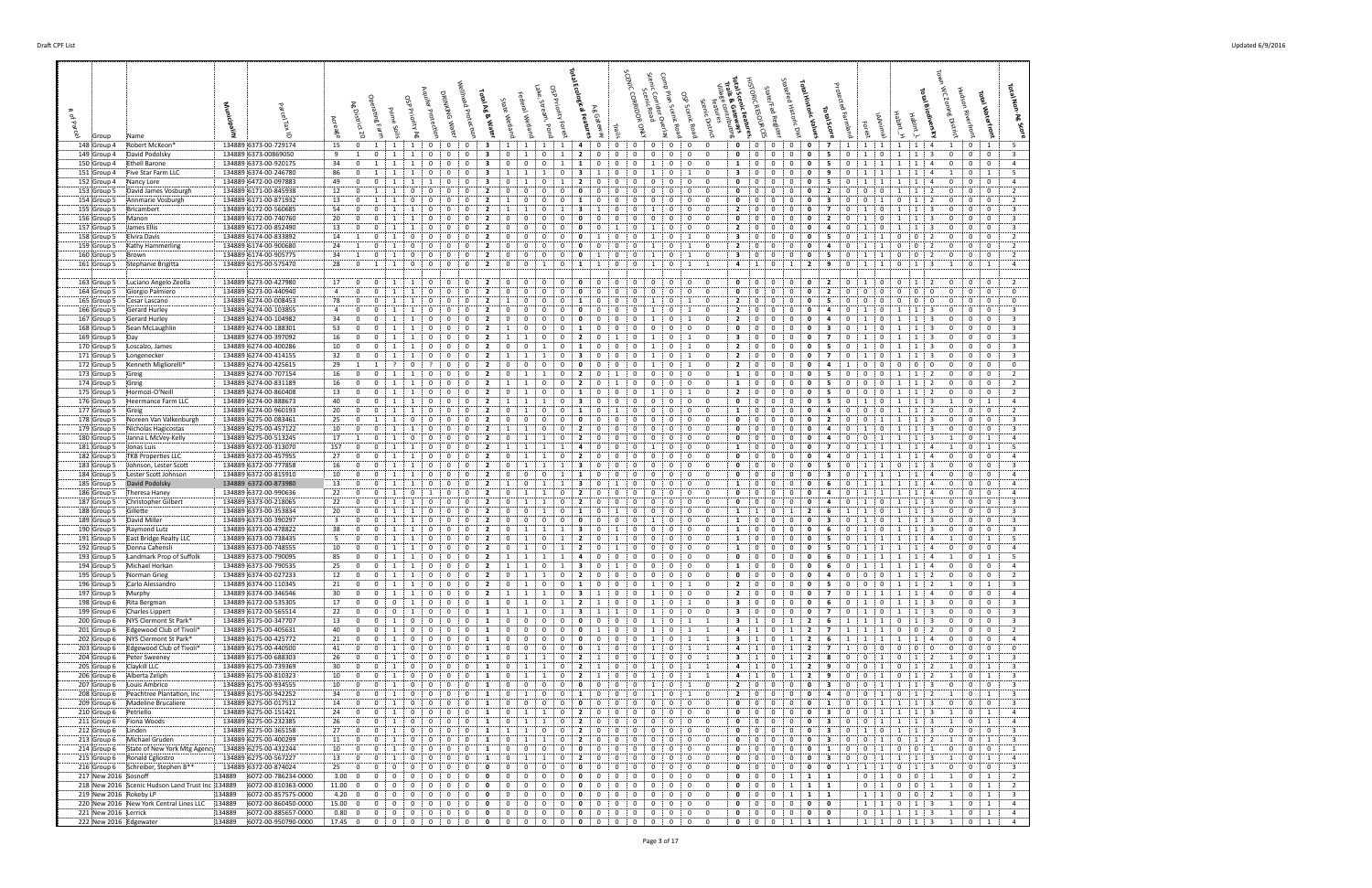**Total Scenic Features, Trails & Gateways** HISTORIC RESOURCES State/Fed Register StateFed Historic Dist **Total Historic Values Total Score** Protected Farmland Forest IAAnimal HabInt\_H HabInt\_L **Total Biodiversity** Town WC Zoning District Hudson Riverfront **Total Waterfront Total Non-Ag Score**

| 223 New 2016 Edgewater<br>134889                                                                     | 6072-02-889810-0000                        | 11.60:0                                                  | $\mathbf{0}$<br>$\mathbf{0}$                                                            | 0<br>0                                                                   | 0                              | 0                                                                              | 0<br>0<br>0                                                                                                    |                                                                                                               | 0:<br>0                                                        | $\mathbf{0}$                                               | 0<br>$\mathbf 0$<br>1                                                                       | $\mathbf{1}$<br>$\mathbf{1}$                     | $1 \cdot 1$                                              | 1:<br>1                                          | -4                                                           | 0 <sup>1</sup>                                                            |  |
|------------------------------------------------------------------------------------------------------|--------------------------------------------|----------------------------------------------------------|-----------------------------------------------------------------------------------------|--------------------------------------------------------------------------|--------------------------------|--------------------------------------------------------------------------------|----------------------------------------------------------------------------------------------------------------|---------------------------------------------------------------------------------------------------------------|----------------------------------------------------------------|------------------------------------------------------------|---------------------------------------------------------------------------------------------|--------------------------------------------------|----------------------------------------------------------|--------------------------------------------------|--------------------------------------------------------------|---------------------------------------------------------------------------|--|
| 224 New 2016 Edgewater<br>134889<br>225 New 2016 Red Hook Boat Club In<br>134889                     | 6072-02-894870-0000<br>6072-02-897893-0000 | 2.30; 0<br>0.79:0                                        | $\mathbf 0$<br>0<br>0<br>$\mathbf{0}$                                                   | 0<br>0<br>0<br>0                                                         | 0<br>$\Omega$                  | 0<br>0<br>$\Omega$                                                             | 0<br>0<br>0<br>$\Omega$                                                                                        | 0<br>0<br>$\mathbf{0}$<br>$\Omega$                                                                            | 0<br>0<br>0<br>0                                               | 0<br>$\mathbf 0$<br>0<br>$\Omega$                          | $\mathbf{0}$<br>0<br>1<br>$\mathbf{0}$<br>0                                                 | $\mathbf{1}$<br>1<br>1<br>-1                     | 0<br>$\mathbf{1}$<br>0<br>1                              | 1<br>1                                           | 3<br>1<br>3                                                  | $\mathbf 0$<br>$\mathbf{1}$<br>$\mathbf{0}$<br>$\bf{0}$                   |  |
| 226 New 2016 Smith<br>134889<br>227 New 2016 Blum-Bump<br>134889                                     | 6072-02-910940-0000<br>6072-02-915962-0000 | 1.58:0<br>0.50:<br>$\mathbf 0$                           | 0<br>$\mathbf 0$<br>$\Omega$<br>$\mathbf 0$<br>0                                        | $\Omega$<br>0<br>$\Omega$<br>0<br>0                                      | 0<br>$\Omega$                  | $\Omega$<br>$\Omega$<br>- 0<br>0                                               | 0<br>$\Omega$<br>$\Omega$<br>0<br>0                                                                            | $\Omega$<br>$\Omega$<br>0<br>0<br>0                                                                           | $\overline{0}$<br>0<br>$\mathbf 0$<br>0                        | $\mathbf 0$<br>$\Omega$<br>$\mathbf 0$                     | $\mathbf 0$<br>$\mathbf 0$<br>$1 \cdot$<br>0<br>0                                           | $\mathbf{1}$<br>1<br>$\mathbf{1}$<br>- 1         | $1 \quad 1$<br>$1 \quad 1$                               | $\mathbf{0}$<br>-1<br>0<br>$\Omega$              | -3<br>2                                                      | $0 \quad 1$<br>0<br>$\mathbf{1}$                                          |  |
| 228 New 2016   Livingston Ice House LLC<br>134889                                                    | 6072-02-917976-0000                        | 1.10:0                                                   | 0<br>0                                                                                  | 0                                                                        | $\Omega$                       | $\Omega$                                                                       | $\Omega$<br>0                                                                                                  | 0                                                                                                             | 0<br>0                                                         | 0                                                          | 0<br>0                                                                                      | $\mathbf{1}$                                     | $1 \quad 1$                                              | 0<br>$\Omega$                                    |                                                              | $\Omega$<br>$\mathbf{1}$                                                  |  |
| 229 New 2016 Classical American Homes<br>134889<br>230 New 2016 Liddell<br>134889                    | 6072-02-919905-0000<br>6072-02-945920-0000 | 1.78:0<br>1.20:0                                         | 0<br>0<br>$\Omega$<br>0<br>0                                                            | 0<br>$\Omega$<br>0<br>0                                                  | 0<br>$\Omega$<br>0<br>0        | 0<br>- 0<br>0                                                                  | $\Omega$<br>0<br>0<br>0                                                                                        | $\Omega$<br>0<br>0<br>0                                                                                       | $\mathbf 0$<br>0<br>0<br>0                                     | $\mathbf 0$<br>$\mathbf{0}$<br>0<br>$\Omega$               | $\mathbf{0}$<br>0<br>$\mathbf 0$<br>0<br>0<br>0                                             | $\mathbf 0$<br>0<br>0<br>0                       | $1 \quad 1$<br>1<br>$\mathbf 0$                          | $\mathbf{1}$<br>0<br>1                           | $\mathbf{A}$<br>-2                                           | $\mathbf{0}$<br>1<br>$\leftarrow$ 1<br>$\mathbf{0}$                       |  |
| 231 New 2016 Edgewater<br>134889<br>232 New 2016 Roberts<br>134889                                   | 6072-02-953867-0000<br>6072-02-981907-0000 | 5.20: 0<br>3.50; 0                                       | 0<br>0<br>0<br>0                                                                        | 0<br>$\Omega$<br>$\mathbf{0}$<br>0<br>0                                  | 0<br>$\Omega$<br>0             | 0<br>$\Omega$<br>0                                                             | $\mathbf{0}$<br>0<br>$\Omega$                                                                                  | 0<br>$\Omega$<br>0                                                                                            | 0<br>0<br>$\mathbf 0$<br>0                                     | $\mathbf 0$<br>0<br>$\mathbf 0$<br>$\Omega$                | $\mathbf{0}$<br>0<br>1<br>$\mathbf 0$<br>0<br>$\mathbf 0$                                   | $\mathbf{1}$<br>1<br>$\mathbf 0$<br>0            | 1 <sup>1</sup><br>$\overline{1}$<br>$\mathbf 0$<br>1     | 1<br>1<br>-1<br>-1                               | 4<br>-3<br>$\Omega$                                          | $\mathbf{0}$<br>$\overline{1}$<br>$\mathbf{0}$<br>$\mathbf 0$             |  |
| 233 New 2016 Weaver<br>134889<br>134889                                                              | 6072-02-991858-0000                        | 0.79:0<br>0.47:                                          | $\Omega$<br>$\Omega$<br>0<br>0                                                          | 0<br>0                                                                   | 0<br>0                         | $\Omega$<br>$\Omega$                                                           | 0                                                                                                              | 0<br>0                                                                                                        | 0<br>0<br>$\mathbf 0$                                          | 0<br>$\Omega$<br>0<br>$\Omega$                             | $\mathbf{0}$<br>$\Omega$<br>$^{\circ}$<br>0                                                 | 0<br>0<br>0<br>0                                 | $\mathbf 0$<br>1                                         | -1<br>-1                                         | -3<br>0<br>-2                                                | $^{\circ}$<br>$\overline{\mathbf{0}}$                                     |  |
| 234 New 2016 Bloch<br>235 New 2016 Casella Wood LLC<br>134889                                        | 6073-00-932010-0000<br>6073-00-935022-0000 | $\overline{\mathbf{0}}$<br>4.24:0                        | $\mathbf 0$<br>0<br>$\Omega$                                                            | 0<br>0<br>0<br>$\Omega$                                                  | 0<br>$\Omega$                  | 0                                                                              | 0<br>$\Omega$<br>0                                                                                             | 0<br>0<br>$\Omega$                                                                                            | 0<br>0<br>0                                                    | $\mathbf{0}$<br>$\mathbf{0}$                               | $\mathbf 0$<br>$\mathbf 0$<br>$\mathbf{0}$<br>0<br>0                                        | $\mathbf{0}$<br>$\Omega$                         | 1<br>1<br>1 <sup>1</sup><br>$\overline{1}$               | 0<br>0<br>$\mathbf{0}$<br>$\mathbf{0}$           | $\overline{2}$                                               | $\mathbf{0}$<br>$\mathbf{1}$<br>$\mathbf{0}$<br>$\overline{1}$            |  |
| 236 New 2016 Tidal Bay Bureau<br>134889<br>237 New 2016 Sosnoff<br>134889                            | 6073-00-980975-0000<br>6172-00-008190-0000 | 35.70:0<br>144.50 0                                      | $\mathbf 0$<br>0<br>$\mathbf 0$<br>0<br>$\Omega$                                        | 0<br>0<br>0                                                              | 0                              | 0                                                                              | 0<br>0<br>$\Omega$                                                                                             | 0<br>0<br>0                                                                                                   | 0<br>0<br>$\mathbf{0}$<br>0                                    | 0<br>0<br>0                                                | $\mathbf{0}$<br>0<br>0<br>0<br>$\mathbf{1}$<br>0                                            | 0<br>0<br>1<br>1                                 | 0<br>1<br>1<br>$\mathbf{1}$                              | 0<br>-1<br>0<br>1                                | 3                                                            | $\mathbf{0}$<br>$\mathbf{1}$<br>$\mathbf{0}$<br>$\overline{1}$            |  |
| 238 New 2016 Scenic Hudson Land Trust Inc 134889                                                     | 6172-00-040290-0000                        | 111.91<br>$\overline{\mathbf{0}}$                        | $\mathbf 0$<br>0<br>$\Omega$                                                            | 0<br>$\Omega$<br>$\Omega$                                                | 0<br>$\Omega$                  | 0<br>$\Omega$                                                                  | 0<br>0                                                                                                         | 0<br>$\Omega$<br>0                                                                                            | $\mathbf 0$<br>0                                               | $\mathbf 0$<br>$\Omega$                                    | $\mathbf 0$<br>$\mathbf{0}$<br>1                                                            | $\mathbf{1}$<br>- 1                              | 1<br>1                                                   | 0<br>-1                                          | -3                                                           | $\Omega$<br>$\mathbf{1}$                                                  |  |
| 239 New 2016 Rokeby LP<br>134889<br>240 New 2016 Lerrick<br>134889                                   | 6172-00-129453-0000<br>6172-00-160730-0000 | 303.00:<br>$\mathbf{0}$<br>219.27<br>$\mathbf{0}$        | $^{\circ}$<br>$\Omega$<br>$\Omega$<br>$\Omega$                                          | 0<br>$\Omega$<br>$\Omega$<br>$\Omega$                                    | $\Omega$<br>0<br>$^{\circ}$    | $\Omega$<br>$\Omega$                                                           | $\Omega$<br>$\mathbf{0}$<br>$\Omega$                                                                           | 0<br>$\Omega$<br>-0                                                                                           | 0<br>0<br>$\mathbf 0$<br>0                                     | $\Omega$<br>0<br>$\Omega$                                  | 0<br>0<br>$\Omega$<br>$\Omega$<br>$^{\circ}$                                                | 1<br>$\mathbf 0$<br>0                            | $1 \quad 1$<br>1 1                                       | -1<br>-1                                         | $\mathbf{A}$                                                 | $\mathbf{0}$<br>$\mathbf{1}$<br>$^{\circ}$<br>$\overline{1}$              |  |
| 241 New 2016 Appell<br>134889<br>242 New 2016 Mc Kown<br>134889                                      | 6172-00-288565-0000<br>6172-00-303090-0000 | 18.60:<br>$\mathbf 0$<br>$39.00\div 0$                   | 0<br>0<br>$\mathbf 0$<br>0                                                              | 0<br>0<br>0                                                              | $\Omega$                       | 0<br>0                                                                         | 0<br>0<br>0<br>0                                                                                               | 0                                                                                                             | 0<br>0<br>0<br>0                                               | 0<br>0<br>$\Omega$                                         | 0<br>0<br>0<br>0<br>0<br>0                                                                  | 0<br>0<br>0<br>0                                 | 0<br>1<br>$\mathbf 0$<br>$\mathbf{0}$                    | -1                                               | 0                                                            | $\mathbf 0$<br>$\Omega$<br>$^{\circ}$<br>$\mathbf{1}$                     |  |
| 243 New 2016 Cunningham<br>134889                                                                    | 6172-00-308627-0000                        | 5.00<br>$\mathbf 0$                                      | 0<br>0                                                                                  | $\Omega$<br>0                                                            |                                | 0                                                                              | 0<br>0                                                                                                         | 0                                                                                                             | $\mathbf 0$<br>0                                               | $\mathbf 0$<br>$\Omega$                                    | 0<br>0<br>0                                                                                 | 0<br>0                                           | 1<br>$\mathbf{0}$                                        |                                                  | $\Omega$                                                     | $\mathbf{0}$<br>$\mathbf 0$                                               |  |
| 244 New 2016 Cunningham<br>134889<br>245 New 2016 Lerrick<br>134889                                  | 6172-00-312669-0000<br>6172-00-335879-0000 | 8.00; 0<br>5.00:<br>$\overline{\mathbf{0}}$              | $\Omega$<br>$\Omega$<br>0<br>0                                                          | 0<br>0<br>0<br>$\Omega$                                                  | 0<br>$\Omega$<br>0<br>$\Omega$ | $\Omega$<br>0                                                                  | $\Omega$<br>0<br>0<br>0                                                                                        | $\Omega$<br>0<br>0                                                                                            | $\Omega$<br>$\mathbf 0$<br>$\mathbf 0$<br>0                    | $\Omega$<br>0<br>$\Omega$<br>0                             | $\mathbf{0}$<br>0<br>$\mathbf 0$<br>$\mathbf 0$<br>$\mathbf 0$<br>0                         | 0<br>0<br>$\mathbf{0}$<br>0                      | 1<br>$\mathbf 0$<br>$\mathbf 0$<br>1                     | -1<br>-1<br>-1                                   | 3<br>$\Omega$<br>3<br>$\Omega$                               | $\mathbf{0}$<br>$\mathbf{0}$<br>$\mathbf 0$<br>$\mathbf{0}$               |  |
| 246 New 2016 Allenby<br>134889<br>247 New 2016 Kreig<br>134889                                       | 6172-00-372667-0000<br>6172-00-396655-0000 | 9.60; 0<br>0.35; 0                                       | 0<br>0<br>$^{\circ}$<br>$\Omega$<br>$\Omega$                                            | $\Omega$<br>0<br>0<br>0                                                  | 0                              | 0<br>$\Omega$                                                                  | $\Omega$<br>- 0<br>$^{\circ}$                                                                                  | 0<br>0<br>$\Omega$<br>0                                                                                       | 0<br>0<br>$\mathbf 0$<br>0                                     | $\mathbf 0$<br>$\Omega$<br>0<br>$\Omega$                   | $\mathbf{0}$<br>0<br>0<br>$\mathbf 0$<br>0<br>$\mathbf 0$                                   | 0<br>0<br>$\mathbf{0}$<br>0                      | $1 \cdot$<br>$\mathbf 0$<br>$\mathbf 0$<br>1             | 1<br>-1<br>-1<br>-1                              | -3<br>0<br>$\mathbf{R}$<br>$\Omega$                          | $\mathbf 0$<br>$\mathbf 0$<br>$\mathbf{0}$<br>$\overline{0}$              |  |
| 248 New 2016 BendixWyant Properties LLC 134889<br>134889                                             | 6172-00-507083-0000                        | 0.62; 0<br>4.57:0                                        | 0<br>0<br>0<br>$\mathbf 0$<br>0<br>$\Omega$                                             | 0<br>0<br>$\Omega$<br>0<br>$\Omega$<br>$\mathbf{0}$                      | 0<br>$\Omega$<br>0<br>$\Omega$ | 0<br>$\Omega$<br>0<br>$^{\circ}$                                               | $\mathbf{0}$<br>0<br>0<br>0<br>0<br>$\Omega$                                                                   | 0<br>$\Omega$<br>0<br>0<br>$\Omega$<br>$\mathbf{0}$                                                           | $\mathbf 0$<br>0<br>0<br>0                                     | 0<br>$\Omega$<br>0<br>$\Omega$                             | $\mathbf 0$<br>$^{\circ}$<br>$\mathbf 0$<br>$\mathbf{0}$<br>0<br>0                          | 0<br>0<br>0<br>$\Omega$                          | 1<br>$\mathbf 0$<br>1                                    | 1<br>1<br>1<br>1                                 | 3<br>0<br>0                                                  | $\mathbf{0}$<br>$\bf{0}$<br>$\mathbf{0}$<br>$\mathbf 0$                   |  |
| 249 New 2016 Griffin<br>250 New 2016 Redhook Estate Properties LL(134889                             | 6172-00-512146-0000<br>6172-00-515558-0000 | 4.60; 0                                                  | 0<br>$\Omega$                                                                           | 0<br>0                                                                   | $\Omega$                       | $\Omega$                                                                       | $\Omega$                                                                                                       | $\Omega$                                                                                                      | $\mathbf 0$<br>0                                               | $\mathbf 0$<br>$\Omega$                                    | $\mathbf{0}$<br>0<br>0                                                                      | $\mathbf{0}$<br>0                                | $\mathbf{0}$<br>1<br>$\mathbf{0}$                        | -1                                               | 3<br>-3<br>$\Omega$                                          | $\mathbf{0}$<br>$\mathbf 0$                                               |  |
| 251 New 2016 Bricambert<br>134889<br>252 New 2016 BendixWyant Properties LLC 134889                  | 6172-00-540750-0000<br>6172-00-541053-0000 | 3.37:0<br>0.55:<br>$\overline{\mathbf{0}}$               | 0<br>$\mathbf 0$<br>$\Omega$<br>$\mathbf 0$<br>0                                        | 0<br>$\Omega$<br>$\Omega$<br>$\Omega$<br>0                               | 0<br>$\Omega$                  | $\Omega$<br>- 0<br>$\Omega$                                                    | $\Omega$<br>0<br>$\Omega$<br>$\Omega$<br>0                                                                     | $\Omega$<br>$\Omega$<br>-0<br>0                                                                               | $\overline{0}$<br>0<br>$\mathbf 0$<br>0                        | 0<br>$\Omega$<br>$\mathbf 0$                               | $\Omega$<br>$^{\circ}$<br>$\mathbf 0$<br>0<br>0<br>0                                        | 0<br>0<br>$\mathbf{0}$<br>0                      | $\mathbf 0$<br>1 <sup>1</sup><br>$\mathbf 0$<br>1        | -1<br>-1                                         | -3<br>$^{\circ}$<br>3<br>$\Omega$                            | $\mathbf{0}$<br>$\bf{0}$<br>$\overline{0}$<br>$\Omega$                    |  |
| 253 New 2016  Levy & Hourihan Properties LI 134889<br>254 New 2016 BendixWyant Properties LLC 134889 | 6172-00-547030-0000<br>6172-00-553080-0000 | 0.55: 0<br>$8.00\,$ 0                                    | 0<br>0<br>0<br>0                                                                        | 0<br>0<br>0                                                              | $\Omega$<br>0<br>$\Omega$      | $\Omega$<br>$\Omega$                                                           | $\Omega$<br>0<br>$\Omega$<br>0                                                                                 | 0<br>0<br>$\Omega$                                                                                            | 0<br>0<br>$\mathbf 0$<br>0                                     | 0<br>$\mathbf 0$<br>$\Omega$                               | 0<br>0<br>0<br>$\mathbf{0}$<br>0<br>$^{\circ}$                                              | $\mathbf{0}$<br>0<br>0<br>0                      | 1<br>0<br>$1 \quad$<br>$\mathbf{0}$                      |                                                  | -3<br>3<br>$\Omega$                                          | $\mathbf 0$<br>$\Omega$<br>$\mathbf{0}$<br>$\mathbf 0$                    |  |
| 134889<br>255 New 2016 Petriello                                                                     | 6172-00-566155-0000                        | 6.29:0                                                   | 0<br>0                                                                                  | 0<br>0                                                                   | 0                              | 0                                                                              | 0<br>0                                                                                                         | 0<br>0                                                                                                        | 0<br>0                                                         | 0                                                          | 0<br>0<br>0                                                                                 | 0<br>0                                           | 0<br>1                                                   | -1                                               | -3<br>$\Omega$                                               | $\mathbf 0$<br>0                                                          |  |
| 256 New 2016 Franconi<br>134889<br>257 New 2016 Rogers<br>134889                                     | 6172-00-569364-0000<br>6172-00-640831-0000 | 4.50; 0<br>4.70:0                                        | 0<br>0<br>0<br>0                                                                        | 0<br>$\mathbf{0}$<br>0<br>0<br>0                                         | 0<br>$\Omega$<br>0             | 0<br>$^{\circ}$<br>$\Omega$                                                    | $\mathbf{0}$<br>0<br>$\Omega$<br>0                                                                             | 0<br>$\Omega$<br>0                                                                                            | 0<br>0<br>$\mathbf 0$<br>0                                     | $\mathbf 0$<br>0<br>$\mathbf 0$<br>$\Omega$                | 0<br>0<br>0<br>$\mathbf{0}$<br>0<br>$\mathbf 0$                                             | $\mathbf{0}$<br>0<br>0<br>0                      | 1<br>$\mathbf{0}$<br>1<br>$\mathbf{0}$                   | 1<br>-1<br>-1                                    | -3<br>$\Omega$<br>3<br>$\Omega$                              | $\mathbf{0}$<br>$\mathbf 0$<br>$\mathbf{0}$<br>$\mathbf{0}$               |  |
| 258 New 2016 Donovan<br>134889<br>134889<br>259 New 2016 Solomon-Jenn                                | 6172-00-658169-0000<br>6172-00-675827-0000 | 2.23:0<br>$5.11$ 0                                       | $\mathbf 0$<br>$\Omega$<br>0<br>0                                                       | 0<br>0<br>0<br>0                                                         | 0<br>0<br>0<br>$\Omega$        | $\Omega$<br>$\Omega$                                                           | 0<br>$\Omega$<br>0<br>0                                                                                        | 0<br>-0<br>0                                                                                                  | 0<br>0<br>$\mathbf 0$<br>0                                     | 0<br>$\Omega$<br>$\mathbf{0}$<br>0                         | $\mathbf{0}$<br>$\Omega$<br>$^{\circ}$<br>- 0<br>0<br>$\mathbf 0$                           | 0<br>0<br>0<br>0                                 | $\mathbf 0$<br>1<br>$\mathbf 0$<br>-1                    | -1<br>-1<br>-1<br>-1                             | 3<br>$\Omega$<br>3<br>$\Omega$                               | $\mathbf{0}$<br>$\overline{0}$<br>$\mathbf{0}$<br>$\mathbf 0$             |  |
| 260 New 2016 DMAJS Associates LLC<br>134889                                                          | 6172-00-685170-0000                        | 29.70:0                                                  | 0<br>0<br>$\Omega$                                                                      | 0<br>0<br>$\Omega$                                                       | 0<br>$\Omega$                  | 0<br>$\Omega$                                                                  | $\Omega$<br>0<br>$\Omega$                                                                                      | 0<br>0<br>$\Omega$                                                                                            | 0<br>0                                                         | $\mathbf{0}$<br>$\mathbf{0}$                               | $\mathbf{0}$<br>0<br>0                                                                      | 0<br>$\Omega$                                    | 1<br>0                                                   | -1<br>-1                                         | -3<br>$\Omega$                                               | $\mathbf{0}$<br>$\mathbf{0}$                                              |  |
| 261 New 2016 Solomon<br>134889<br>262 New 2016 Finn<br>134889                                        | 6172-00-712836-0000<br>6172-00-740495-0000 | 8.00; 0<br>4.06:0                                        | 0<br>0<br>0<br>$\mathbf{0}$<br>$\mathbf{0}$                                             | 0<br>0<br>0<br>0<br>$\mathbf{0}$                                         | $\Omega$<br>0<br>$\Omega$      | 0<br>0<br>$^{\circ}$                                                           | 0<br>$\mathbf{0}$<br>0<br>0                                                                                    | 0<br>0<br>0<br>$\mathbf{0}$                                                                                   | 0<br>0<br>0<br>$\mathbf{0}$                                    | 0<br>0<br>0                                                | $\mathbf{0}$<br>0<br>0<br>0<br>0<br>0                                                       | 0<br>$\mathbf{o}$<br>0<br>0                      | $\mathbf 0$<br>1<br>1<br>$\mathbf{0}$                    | 1<br>1                                           | 3<br>$\Omega$<br>3<br>$\mathbf{0}$                           | $\mathbf{0}$<br>$\mathbf{0}$<br>0<br>$\bf{0}$                             |  |
| 263 New 2016 George<br>134889<br>264 New 2016 Hoffman<br>134889                                      | 6172-00-795838-0000<br>6172-00-886550-0000 | 1.91:0<br>5.35:0                                         | 0<br>0<br>$\Omega$<br>0<br>0                                                            | 0<br>$\Omega$<br>$\Omega$<br>0                                           | 0<br>$\Omega$<br>$\Omega$      | 0<br>$\Omega$<br>$\Omega$                                                      | 0<br>0<br>$\Omega$<br>$\Omega$                                                                                 | 0<br>$\Omega$<br>$\Omega$<br>0                                                                                | 0<br>0<br>0<br>0                                               | $\mathbf 0$<br>$\Omega$<br>$\Omega$                        | $\mathbf{0}$<br>0<br>0<br>0<br>0<br>0                                                       | $\mathbf{0}$<br>0<br>0<br>0                      | 1<br>$\mathbf 0$<br>1<br>$\mathbf{0}$                    | 1<br>-1                                          | -3<br>0<br>-3<br>$\Omega$                                    | $\mathbf 0$<br>$\Omega$<br>$\Omega$<br>$\mathbf 0$                        |  |
| 265 New 2016 Maurer<br>134889                                                                        | 6172-00-910496-0000                        | 2.54:0<br>1.01:0                                         | 0<br>$\Omega$<br>$\Omega$                                                               | $\Omega$<br>$\Omega$<br>$\Omega$                                         | 0<br>$\Omega$                  | $\Omega$<br>$\Omega$                                                           | 0<br>$\Omega$                                                                                                  | $\Omega$<br>$\Omega$                                                                                          | $\mathbf 0$<br>0<br>0                                          | $\Omega$<br>$\Omega$<br>0                                  | $\Omega$<br>0<br>$^{\circ}$                                                                 | 0<br>$\Omega$<br>0                               | $\mathbf{0}$<br>1                                        | -1<br>-1                                         | $\mathbf{R}$<br>$\Omega$                                     | $\mathbf{0}$<br>$\mathbf 0$<br>$\Omega$                                   |  |
| 266 New 2016 Ratchford<br>134889<br>267 New 2016 Kelly<br>134889                                     | 6172-00-923571-0000<br>6172-00-924524-0000 | 3.31; 0                                                  | 0<br>0<br>0<br>0                                                                        | 0<br>0<br>0<br>0<br>$\Omega$                                             | 0<br>$\Omega$                  | 0<br>0<br>$\Omega$                                                             | 0<br>0<br>$\mathbf{0}$<br>0<br>$\Omega$                                                                        | 0<br>0<br>$\Omega$                                                                                            | 0<br>0<br>$\mathbf{0}$                                         | 0<br>$\Omega$                                              | 0<br>0<br>0<br>$\mathbf{0}$<br>$\mathbf 0$<br>0                                             | 0<br>0<br>$\Omega$                               | 1<br>0<br>1<br>0                                         | -1<br>-1                                         | 0<br>-3                                                      | 0<br>$\mathbf{0}$<br>$\mathbf 0$                                          |  |
| 268 New 2016 Mahoney<br>134889<br>269 New 2016 Werner<br>134889                                      | 6172-00-929598-0000<br>6172-00-945569-0000 | 1.63:<br>$\mathbf 0$<br>1.40:0                           | 0<br>0<br>$\Omega$<br>$\mathbf 0$<br>$\overline{0}$<br>$\mathbf{0}$                     | 0<br>0<br>$\Omega$<br>$^{\circ}$<br>$\mathbf 0$<br>$\mathbf{0}$          | 0<br>$\mathbf 0$               | 0<br>$\mathbf 0$<br>$\Omega$<br>$\mathbf{0}$<br>$\mathbf{0}$<br>$\overline{0}$ | 0<br>$\mathbf 0$<br>0<br>$\mathbf 0$<br>$\mathbf 0$<br>$\mathbf{0}$                                            | $\mathbf{0}$<br>0<br>$\Omega$<br>$\mathbf{0}$<br>$^{\circ}$<br>$\mathbf{0}$                                   | $\mathbf 0$<br>$\mathbf 0$<br>$\overline{0}$<br>0              | $\mathbf{0}$<br>0<br>$\mathbf{0}$<br>$\mathbf 0$           | $\mathbf{0}$<br>$\mathbf 0$<br>$\mathbf 0$<br>$\overline{0}$<br>$\mathbf 0$<br>$\mathbf 0$  | 0<br>$\Omega$<br>$\mathbf 0$<br>$\Omega$         | $\mathbf 0$<br>1<br>$1 \quad$<br>$\overline{0}$          | 1<br>1<br>1<br>1                                 | 3<br>0<br>$\overline{\mathbf{3}}$<br>0                       | $\bf{0}$<br>0<br>$\mathbf{0}$<br>$\mathbf{0}$                             |  |
| 270 New 2016 Kirtland<br>134889<br>271 New 2016 Fraleigh<br>134889                                   | 6172-00-950542-0000<br>6172-00-962616-0000 | 3.04:<br>$\mathbf 0$<br>3.00:<br>$\overline{\mathbf{0}}$ | $\mathbf 0$<br>$\overline{0}$<br>0<br>$\mathbf 0$<br>$^{\circ}$                         | 0<br>0<br>$\mathbf 0$<br>$\overline{0}$<br>$\Omega$                      | 0<br>0<br>$\Omega$             | 0<br>0                                                                         | $\mathbf{0}$<br>0<br>0<br>0<br>$\Omega$                                                                        | 0<br>$\overline{0}$<br>$\Omega$<br>$\mathbf{0}$                                                               | 0<br>0<br>0<br>0                                               | 0<br>$\mathbf{0}$<br>$\mathbf 0$                           | $\mathbf 0$<br>$\mathbf 0$<br>0<br>$\mathbf 0$<br>0<br>$\mathbf 0$                          | 0<br>0<br>0<br>0                                 | $\mathbf 0$<br>$\mathbf 0$<br>1                          | $\mathbf{1}$<br>$\mathbf{1}$                     | 3<br>$\mathbf 0$                                             | $\Omega$<br>0<br>$\bf{0}$<br>$\bf{0}$                                     |  |
| 272 New 2016 Hardeman<br>134889                                                                      | 6172-00-967759-0000                        | 8.70; 0                                                  | $\Omega$<br>$\Omega$<br>$\mathbf{0}$                                                    | 0<br>0                                                                   | 0<br>$\Omega$                  | 0<br>$\Omega$                                                                  | $\mathbf{0}$<br>$\mathbf{0}$<br>$\Omega$                                                                       | $\overline{0}$<br>0<br>$\Omega$                                                                               | $\mathbf 0$<br>$\Omega$                                        | $\mathbf 0$<br>$\mathbf{0}$                                | $\mathbf 0$<br>$\mathbf 0$<br>0                                                             | 0<br>0                                           | $\overline{0}$<br>$\mathbf{1}$                           | 1<br>-1                                          | 3<br>0                                                       | $\mathbf{0}$<br>$\overline{\mathbf{0}}$                                   |  |
| 273 New 2016 Quasha<br>134889<br>274 New 2016 Gummere<br>134889                                      | 6172-01-007859-0000<br>6172-01-010832-0000 | 1.00:0<br>1.00; 0                                        | $\mathbf{0}$<br>$\mathbf{0}$<br>$\mathbf{0}$<br>$\bf{0}$<br>$\mathbf 0$<br>$\mathbf{0}$ | $\mathbf{0}$<br>$\overline{0}$<br>$\mathbf{0}$<br>0<br>0<br>0            | 0<br>0<br>0                    | 0<br>$^{\circ}$<br>$\mathbf{0}$<br>0<br>0                                      | 0<br>0<br>$\mathbf{0}$<br>$\mathbf{0}$<br>0<br>0                                                               | $\mathbf 0$<br>$\mathbf{0}$<br>$\mathbf{0}$<br>$\mathbf{0}$<br>0<br>0                                         | $\mathbf{0}$<br>$0 \quad$<br>$\mathbf{0}$<br>$\mathbf{0}$      | $\mathbf 0$<br>$\mathbf{0}$<br>$\mathbf 0$<br>$\mathbf 0$  | $\mathbf 0$<br>$\mathbf{0}$<br>$\overline{0}$<br>$\mathbf 0$<br>$\mathbf 0$<br>$\mathbf{0}$ | $\mathbf{0}$<br>0<br>$\mathbf 0$<br>0            | $\mathbf{0}$<br>1<br>1<br>$\mathbf 0$                    | 1<br>$\mathbf{1}$<br>$\mathbf 0$<br>$\mathbf{0}$ | $\overline{\mathbf{3}}$<br>$\mathbf{0}$<br>1<br>$\mathbf{1}$ | $0 \quad 0$<br>0<br>$\mathbf{1}$                                          |  |
| 275 New 2016 Dietz<br>134889<br>276 New 2016 Reddy<br>134889                                         | 6172-01-020903-0000<br>6172-01-028859-0000 | 5.01; 0<br>1.00:0                                        | 0<br>0<br>$\Omega$<br>$\mathbf{0}$<br>$\mathbf{0}$<br>$\Omega$                          | 0<br>$\Omega$<br>0<br>0<br>$\Omega$<br>$\Omega$                          | 0<br>0                         | 0<br>$\Omega$<br>$\Omega$<br>$^{\circ}$<br>$\Omega$<br>$\Omega$                | 0<br>0<br>$\Omega$<br>$\mathbf{0}$<br>0<br>$\Omega$                                                            | $\mathbf 0$<br>$\Omega$<br>0<br>0<br>$\Omega$<br>$\Omega$                                                     | $\mathbf{0}$<br>0<br>$\overline{0}$<br>$\mathbf{0}$            | $\mathbf 0$<br>$\mathbf{0}$<br>0<br>$\Omega$               | $\mathbf 0$<br>$\mathbf 0$<br>$^{\circ}$<br>$\mathbf 0$<br>$\mathbf{0}$<br>$\mathbf{0}$     | 0<br>0<br>$\mathbf 0$<br>0                       | $1 \quad$<br>$\mathbf 0$<br>$\overline{0}$<br>$1 \quad$  | 1<br>1<br>-1<br>1                                | 3<br>0<br>3<br>$\mathbf 0$                                   | $\bf{0}$<br>$\bf{0}$<br>0<br>$\overline{\mathbf{0}}$                      |  |
| 277 New 2016 Carter<br>134889                                                                        | 6172-01-028918-0000                        | 2.25:0                                                   | $\mathbf 0$<br>0                                                                        | 0<br>0                                                                   | 0<br>0<br>$\mathbf 0$          | 0                                                                              | $\mathbf 0$<br>0                                                                                               | 0<br>0                                                                                                        | $\mathbf 0$<br>0                                               | $\mathbf 0$<br>$\Omega$<br>$\mathbf 0$                     | $\mathbf 0$<br>$\mathbf 0$<br>0                                                             | 0<br>0                                           | $\mathbf 0$<br>1                                         | -1<br>-1                                         | -3<br>0                                                      | $\mathbf 0$<br>$\overline{\mathbf{0}}$                                    |  |
| 278 New 2016 Heart Cemetery<br>134889<br>279 New 2016 CSG Properties LLC<br>134889                   | 6172-01-053835-0000<br>6172-01-057902-0000 | 1.35:0<br>4.90:0                                         | 0<br>$\mathbf 0$<br>0<br>$\mathbf 0$<br>$\Omega$                                        | 0<br>0<br>$\mathbf{0}$<br>0<br>0<br>$\Omega$                             | 0                              | 0<br>$\mathbf 0$<br>0<br>0<br>0<br>$\Omega$                                    | 0<br>0<br>$\mathbf{0}$<br>0                                                                                    | 0<br>0<br>$\mathbf{0}$<br>0<br>$\Omega$                                                                       | $\mathbf{0}$<br>0<br>0<br>0                                    | $\mathbf 0$<br>$\mathbf 0$<br>$\mathbf 0$                  | 0<br>0<br>$\mathbf 0$<br>$\mathbf 0$<br>0<br>$\mathbf{0}$                                   | 0<br>0<br>0<br>0                                 | $1 \quad$<br>$\mathbf 0$<br>$\bf{0}$<br>$1 \quad$        | $\mathbf{0}$<br>0<br>-1<br>-1                    | 1<br>-1<br>3<br>$\Omega$                                     | $\bf{0}$<br>$\mathbf{1}$<br>$\mathbf{0}$<br>$\bf{0}$                      |  |
| 280 New 2016 Suda<br>134889<br>281 New 2016 Quasha<br>134889                                         | 6172-01-067856-0000<br>6172-01-084858-0000 | 0.91; 0<br>0.95: 0                                       | 0<br>0<br>$\mathbf{0}$<br>0                                                             | 0<br>0<br>0<br>0<br>$\mathbf{0}$                                         | 0<br>0<br>0                    | 0<br>$^{\circ}$<br>$\Omega$<br>0<br>0                                          | 0<br>0<br>$\mathbf{0}$<br>0                                                                                    | 0<br>0<br>0<br>0<br>$\mathbf{0}$<br>0                                                                         | 0<br>$\mathbf{0}$<br>$\overline{0}$<br>$\mathbf{0}$            | 0<br>$\mathbf 0$<br>$\mathbf 0$<br>$\mathbf 0$             | 0<br>$\mathbf{0}$<br>0<br>$\mathbf 0$<br>$\mathbf 0$<br>0                                   | 0<br>0<br>0<br>$\mathbf{o}$                      | 1<br>$\mathbf{0}$<br>1<br>$\mathbf{0}$                   | 1<br>-1<br>1<br>1                                | 3<br>0<br>$\overline{\mathbf{3}}$<br>0                       | $\mathbf{0}$<br>$\mathbf{0}$<br>$\mathbf 0$<br>$\overline{0}$             |  |
| 282 New 2016 Roberts<br>134889                                                                       | 6172-01-093905-0000                        | 5.03:0                                                   | 0<br>$\mathbf 0$                                                                        | 0<br>0                                                                   | 0<br>0                         | 0<br>$\Omega$                                                                  | $\mathbf{0}$<br>0                                                                                              | $\mathbf 0$<br>0                                                                                              | $\mathbf 0$<br>0                                               | $\mathbf 0$<br>$\mathbf{0}$                                | $\mathbf 0$<br>$\mathbf 0$<br>$\mathbf 0$                                                   | $\mathbf 0$<br>0                                 | 1<br>$\mathbf 0$                                         | 1<br>-1                                          | 3<br>0                                                       | $\mathbf 0$<br>$\mathbf 0$                                                |  |
| 283 New 2016 Sacred Heart LLC<br>134889<br>284 New 2016 Hoiberg<br>134889                            | 6172-01-097859-0000<br>6172-01-127915-0000 | 1.30; 0<br>2.10:0                                        | 0<br>0<br>- 0<br>0<br>$\mathbf 0$                                                       | 0<br>0<br>0<br>0                                                         | 0<br>$\Omega$<br>0<br>$\Omega$ | $\Omega$<br>$\Omega$                                                           | $\mathbf{0}$<br>$\Omega$<br>$\mathbf{0}$<br>0                                                                  | 0<br>0<br>0<br>0                                                                                              | 0<br>$\mathbf{0}$<br>$\mathbf 0$<br>0                          | 0<br>$\Omega$<br>$\mathbf 0$<br>0                          | $\mathbf{0}$<br>0<br>$\mathbf 0$<br>$\mathbf 0$<br>$\mathbf 0$<br>$\mathbf 0$               | 0<br>0<br>0<br>0                                 | $\mathbf 0$<br>1<br>$\mathbf 0$<br>1                     | -1<br>-1<br>1<br>-1                              | 3<br>$\Omega$<br>3<br>0                                      | $\mathbf{0}$<br>$\overline{0}$<br>$\overline{\mathbf{0}}$<br>$\mathbf{0}$ |  |
| 285 New 2016 Stopford<br>134889<br>286 New 2016 Bollenbecker<br>134889                               | 6172-01-130884-0000<br>6172-01-143883-0000 | 0.59; 0<br>1.20:0                                        | $\mathbf{0}$<br>0<br>$\Omega$<br>0<br>0                                                 | 0<br>$\Omega$<br>0<br>0<br>0<br>$\Omega$                                 | 0<br>$\Omega$<br>0<br>$\Omega$ | 0<br>$\mathbf 0$<br>0                                                          | $\mathbf{0}$<br>0<br>$\Omega$<br>0<br>0                                                                        | 0<br>$\mathbf{0}$<br>$\Omega$<br>$\mathbf 0$<br>0                                                             | 0<br>0<br>$\mathbf 0$<br>0                                     | $\mathbf{0}$<br>$\mathbf 0$<br>$\mathbf 0$<br>0            | $\mathbf{0}$<br>0<br>$\mathbf{0}$<br>$\mathbf 0$<br>$\mathbf{0}$<br>0                       | 0<br>0<br>0<br>0                                 | 1<br>$\overline{0}$<br>$\mathbf 0$<br>1                  | 1<br>1<br>1<br>-1                                | 3<br>$\mathbf 0$<br>-3<br>0                                  | $\mathbf{0}$<br>$\mathbf 0$<br>$\mathbf{0}$<br>$\mathbf{0}$               |  |
| 287 New 2016 Sacharow<br>134889<br>288 New 2016 Cox<br>134889                                        | 6172-01-152914-0000<br>6172-01-165885-0000 | 1.13:0<br>0.47:0                                         | $\bf{0}$<br>$\mathbf 0$<br>$\mathbf{0}$<br>$\mathbf 0$<br>$\mathbf 0$<br>$^{\circ}$     | $\mathbf{0}$<br>$\mathbf{0}$<br>0<br>$\overline{0}$<br>$\Omega$<br>0     | 0<br>0<br>$\Omega$             | 0<br>0<br>$^{\circ}$<br>$\overline{0}$<br>$\Omega$                             | 0<br>$\mathbf{o}$<br>0<br>$\mathbf 0$<br>0<br>$\Omega$                                                         | 0<br>0<br>$\mathbf{0}$<br>$\mathbf{0}$<br>$\mathbf{0}$<br>$\mathbf{0}$                                        | $\overline{0}$<br>$\mathbf{0}$<br>0<br>$\mathbf{0}$            | $\mathbf 0$<br>0<br>$\mathbf 0$<br>$\mathbf{0}$            | $\mathbf 0$<br>$\mathbf{0}$<br>$\mathbf 0$<br>$\mathbf 0$<br>$\mathbf{0}$<br>$\mathbf 0$    | $\mathbf{o}$<br>0<br>$\mathbf 0$<br>$\mathbf{0}$ | 1<br>$\mathbf{0}$<br>1<br>$\mathbf 0$                    | $\mathbf{1}$<br>1<br>1<br>-1                     | $\overline{\mathbf{3}}$<br>$\mathbf{0}$<br>$\mathbf 0$<br>3  | $\mathbf{0}$<br>$\bf{0}$<br>$\mathbf 0$<br>$\mathbf 0$                    |  |
| 289 New 2016 Ruthizer<br>134889                                                                      | 6172-01-171881-0000                        | 1.42:0                                                   | 0<br>0                                                                                  | 0<br>0<br>$\Omega$                                                       | 0                              | 0<br>$\Omega$<br>$\Omega$                                                      | 0<br>0<br>$\Omega$                                                                                             | 0<br>0                                                                                                        | 0<br>$\mathbf{0}$                                              | $\mathbf 0$<br>$\Omega$                                    | $\mathbf{0}$<br>0<br>$\mathbf 0$                                                            | 0<br>0                                           | $1 \quad$<br>$\mathbf 0$                                 |                                                  | -3<br>0                                                      | $\bf{0}$<br>$\mathbf 0$                                                   |  |
| 290 New 2016 Schulz<br>134889<br>291 New 2016 Simeonova<br>134889                                    | 6172-01-192873-0000<br>6172-01-225862-0000 | 2.81:0<br>3.56:0                                         | 0<br>$\mathbf 0$<br>$\Omega$<br>0<br>0                                                  | $\overline{0}$<br>$\Omega$<br>$\Omega$<br>0<br>0                         | 0<br>0<br>0                    | 0<br>$\Omega$<br>$\mathbf{0}$<br>0<br>$\Omega$                                 | 0<br>$\mathbf{0}$<br>$\Omega$<br>$\mathbf{0}$<br>0                                                             | 0<br>-0<br>0<br>0                                                                                             | 0<br>$\mathbf{0}$<br>0<br>0                                    | $\mathbf 0$<br>$\mathbf{0}$<br>$\mathbf 0$<br>$\mathbf{0}$ | $\mathbf 0$<br>$\mathbf 0$<br>$\mathbf 0$<br>0<br>$\mathbf 0$<br>0                          | 0<br>$\mathbf 0$<br>0<br>0                       | $\mathbf 0$<br>$1 \quad$<br>0<br>1                       | -1<br>-1<br>-1                                   | 3<br>$\Omega$<br>-3<br>0                                     | $\bf{0}$<br>$\mathbf{0}$<br>0<br>$\mathbf 0$                              |  |
| 292 New 2016 Verrilli<br>134889<br>293 New 2016 Marcuse<br>134889                                    | 6172-01-246894-0000<br>6172-01-305900-0000 | 2.87:0<br>0.72: 0                                        | $\bf{0}$<br>$\mathbf 0$<br>0<br>$\mathbf{0}$<br>$\overline{0}$<br>$\mathbf 0$           | 0<br>0<br>$\mathbf{0}$<br>$\mathbf{0}$<br>0<br>$\mathbf{0}$              | 0<br>0                         | 0<br>0<br>0<br>$\mathbf{0}$<br>$\mathbf 0$<br>0                                | $\mathbf{0}$<br>0<br>0<br>$\mathbf{0}$<br>$\mathbf{o}$<br>$\mathbf{0}$                                         | 0<br>0<br>0<br>0<br>$\mathbf{0}$<br>0                                                                         | $\overline{0}$<br>$\mathbf{0}$<br>$\mathbf{0}$<br>$\mathbf{0}$ | 0<br>$\mathbf 0$<br>$\mathbf 0$<br>$\mathbf 0$             | $\mathbf 0$<br>0<br>$\mathbf{0}$<br>$\mathbf 0$<br>$\mathbf 0$<br>0                         | $\mathbf{o}$<br>0<br>0<br>$\mathbf{0}$           | $1 \quad$<br>$\mathbf{0}$<br>$\overline{0}$<br>$1 \cdot$ | 1<br>1<br>1<br>1                                 | 3<br>0<br>$\overline{\mathbf{3}}$<br>0                       | $\bf{0}$<br>$\bf{0}$<br>$\mathbf{0}$<br>$\overline{0}$                    |  |
| 294 New 2016 Duffin<br>134889                                                                        | 6172-01-332906-0000                        | 2.20:0                                                   | $\mathbf 0$<br>$^{\circ}$<br>$^{\circ}$                                                 | $\mathbf 0$<br>$\Omega$<br>$\Omega$                                      | $\mathbf{0}$                   | $\Omega$<br>$\mathbf 0$<br>$\Omega$                                            | 0<br>$\mathbf{0}$<br>$\Omega$                                                                                  | $\Omega$<br>$\Omega$<br>$\Omega$                                                                              | $\overline{0}$<br>0                                            | $\mathbf{0}$<br>$\mathbf{0}$                               | $\mathbf 0$<br>$\mathbf 0$<br>$\mathbf 0$                                                   | 0<br>$\Omega$                                    | $1 \cdot$<br>$\overline{0}$                              | 1<br>1                                           | $\overline{\mathbf{3}}$<br>$\Omega$                          | 0<br>$\overline{0}$                                                       |  |
| 295 New 2016 Rooney<br>134889<br>296 New 2016 NYS<br>134889                                          | 6172-01-372905-0000<br>6173-00-017449-0000 | 0.81; 0                                                  | $\mathbf{0}$<br>$\mathbf 0$<br>$\mathbf 0$<br>$9.62$ 0 0 0 0 0                          | $\mathbf 0$<br>$\mathbf 0$<br>$\mathbf 0$<br>$\mathbf{0}$<br>$0 \quad 0$ | 0<br>$\mathbf{0}$              | $\mathbf 0$<br>$\mathbf{0}$<br>$\overline{0}$<br>$0$ :<br>$0 \mid 0$           | $\mathbf{0}$<br>$\mathbf 0$<br>$\mathbf 0$<br>$\overline{0}$<br>$\begin{array}{ccccc}\n0 & 0 & 0\n\end{array}$ | $\mathbf{0}$<br>$\overline{0}$<br>$\mathbf{0}$<br>0 <sup>1</sup><br>$\overline{0}$<br>$\overline{\mathbf{0}}$ | $\mathbf{0}$<br>$\overline{0}$<br>$\overline{0}$<br>0:0        | $\mathbf 0$<br>$\mathbf 0$                                 | $\mathbf 0$<br>$\overline{0}$<br>$\mathbf 0$<br>0:0:0<br>1:                                 | $\mathbf 0$<br>0<br>1<br>1                       | $1 \quad$<br>$\mathbf{0}$<br>$0 \quad 1$                 | 1 1<br>$0 \t1 \t2$                               | $\mathbf{3}$<br>$\mathbf{0}$                                 | 0<br>$\overline{0}$<br>$0 \quad 1$                                        |  |

New 2016 New York Central Lines LLC 134889 6173-00-039461-0000 78.11 0 0 0 0 0 0 0 **0** 0 0 0 0 **0** 0 0 0 0 0 0 0 **0** 0 0 1 **1 1** 1 1 1 1 4 1 0 1 5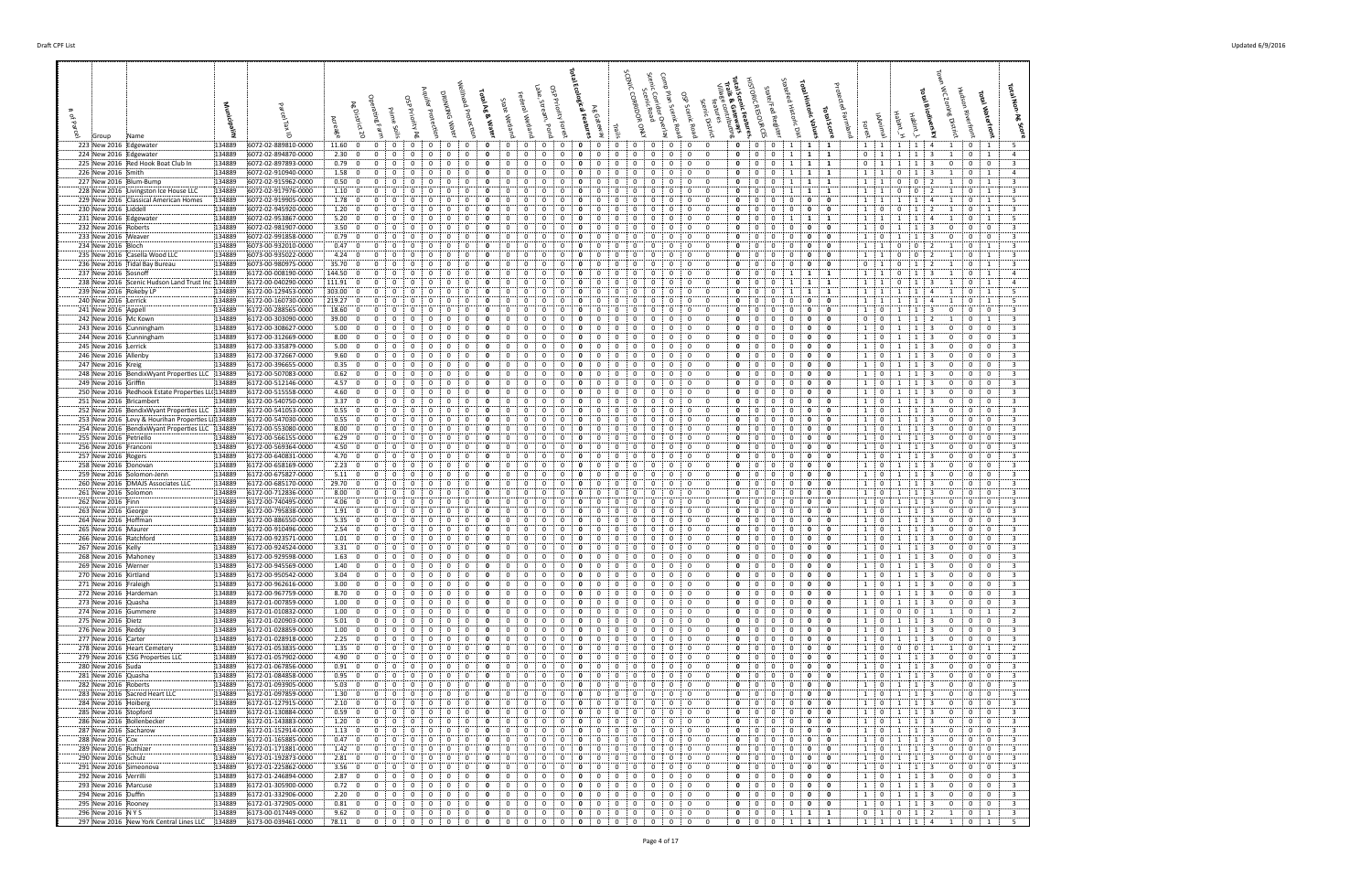| 298 New 2016 NYS                                                                     | 134889<br>6173-00-110440-0000                                  | 43.19 0<br>$\mathbf{0}$                                            | $\mathbf{0}$<br>$^{\circ}$<br>$\mathbf{0}$<br>$\Omega$                                                                                                      | $\mathbf{0}$<br>0<br>0<br>0<br>$^{\circ}$                                                                                                          | $\mathbf{o}$<br>0<br>0                                                                                           | $\mathbf{0}$<br>$\mathbf{0}$<br>$\mathbf{0}$<br>- 0                                                                                            | $\mathbf 0$<br>$\overline{0}$<br>$1 \t1 \t1$                                                                                         | 1 1<br>$\mathbf{0}$<br>1:3<br>1<br>$\cdot$ 0                                                                                                                                                                                                                                   |
|--------------------------------------------------------------------------------------|----------------------------------------------------------------|--------------------------------------------------------------------|-------------------------------------------------------------------------------------------------------------------------------------------------------------|----------------------------------------------------------------------------------------------------------------------------------------------------|------------------------------------------------------------------------------------------------------------------|------------------------------------------------------------------------------------------------------------------------------------------------|--------------------------------------------------------------------------------------------------------------------------------------|--------------------------------------------------------------------------------------------------------------------------------------------------------------------------------------------------------------------------------------------------------------------------------|
| 299 New 2016 Tidal Bay Bureau<br>300 New 2016 Unification Theological Sem   134889   | 134889<br>6173-00-147993-0000<br>6173-00-195050-0000           | 22.00; 0<br>$\mathbf{0}$<br>260.28:0<br>$\Omega$                   | 0<br>0<br>0<br>0<br>0<br>$\Omega$<br>0                                                                                                                      | 0<br>0<br>0<br>0<br>0<br>$\Omega$<br>$\Omega$<br>$\Omega$<br>$\Omega$                                                                              | $\mathbf{0}$<br>0<br>0<br>0                                                                                      | $\mathbf{0}$<br>0<br>0<br>0<br>$^{\circ}$<br>0<br>0<br>$\Omega$                                                                                | $\mathbf{0}$<br>0<br>$\mathbf{1}$<br>1<br>1<br>1<br>$\Omega$<br>$\mathbf{0}$<br>1<br>$\mathbf{1}$                                    | 1<br>$\mathbf{0}$<br>$\mathbf{1}$<br>$\overline{\mathbf{3}}$<br>$\overline{4}$<br>1<br>$\mathbf{0}$<br>1<br>1 1<br>1<br>5<br>1<br>-4<br>-1                                                                                                                                     |
| 301 New 2016 Historic Hudson Valley                                                  | 6173-00-260340-0000<br>134889                                  | 175.65:0<br>$^{\circ}$                                             | $\mathbf 0$<br>$\mathbf{0}$<br>$^{\circ}$<br>$\Omega$<br>$\mathbf{0}$                                                                                       | $\mathbf{0}$<br>$\mathbf{0}$<br>$\Omega$<br>$\Omega$<br>$\Omega$                                                                                   | 0<br>0<br>$\Omega$<br>$\Omega$                                                                                   | $\mathbf 0$<br>$\overline{0}$<br>0<br>$\Omega$<br>$\mathbf{0}$                                                                                 | 0<br>$\mathbf{0}$<br>1<br>$1 \quad 1$                                                                                                | 1:1<br>1<br>-5<br>1<br>4<br>-1<br>1<br>0                                                                                                                                                                                                                                       |
| 302 New 2016 Bard College<br>303 New 2016 Ruth                                       | 6173-00-400720-0000<br>134889<br>134889<br>6173-00-493418-0000 | 301.70<br>$\mathbf{0}$<br>$\Omega$<br>1.06:0<br>$\Omega$           | 0<br>$\Omega$<br>0<br>0<br>0                                                                                                                                | 0<br>0<br>$\Omega$<br>$\Omega$<br>$\Omega$<br>0<br>0<br>$\Omega$<br>$\Omega$                                                                       | 0<br>0<br>$\Omega$<br>$\mathbf{o}$<br>0<br>$\Omega$                                                              | 0<br>$\Omega$<br>0<br>$^{\circ}$<br>0<br>$^{\circ}$<br>0<br>$^{\circ}$                                                                         | $\Omega$<br>0<br>1<br>$\mathbf{1}$<br>-1<br>$\mathbf{0}$<br>$\mathbf{1}$<br>1<br>$\Omega$<br>1                                       | 5<br>1<br>$\mathbf{0}$<br>$\overline{1}$<br>$\mathbf{1}$<br>$\overline{4}$<br>$\mathbf{1}$<br>-1<br>0<br>$\overline{4}$<br>$\cdot$ 1<br>1<br>-3<br>0<br>-1                                                                                                                     |
| 304 New 2016 Bard College                                                            | 134889<br>6173-00-527395-0000                                  | 0.93; 0<br>$\Omega$                                                | 0<br>$\Omega$<br>$\Omega$<br>$^{\circ}$<br>$\Omega$                                                                                                         | 0<br>0<br>$\Omega$<br>$\Omega$<br>0                                                                                                                | $\Omega$<br>$\Omega$<br>$\Omega$<br>$\Omega$                                                                     | $\mathbf{0}$<br>$\mathbf 0$<br>0<br>$\Omega$                                                                                                   | $\mathbf 0$<br>0<br>$1 \t1$<br>$\mathbf{1}$<br>$\mathbf{1}$                                                                          | $\overline{3}$<br>1 1<br>0<br>$\mathbf{0}$<br>-2<br>$\Omega$<br>-1                                                                                                                                                                                                             |
| 305 New 2016 Bard College<br>306 New 2016 Bard College                               | 134889<br>6173-00-531347-0000<br>134889<br>6173-00-537362-0000 | 0.30; 0<br>$\Omega$<br>0.28: 0<br>0                                | $\Omega$<br>0<br>0<br>0<br>$\Omega$<br>0<br>0<br>0<br>0<br>0                                                                                                | 0<br>0<br>0<br>- 0<br>0<br>0<br>0<br>$\Omega$<br>0<br>$\Omega$                                                                                     | $\mathbf{o}$<br>0<br>0<br>$\mathbf{o}$<br>0                                                                      | $^{\circ}$<br>0<br>$\mathbf{0}$<br>0<br>$\mathbf{0}$<br>$\mathbf{0}$<br>$\mathbf 0$<br>0<br>0                                                  | 0<br>$\mathbf{0}$<br>1<br>$\mathbf{1}$<br>0<br>$\mathbf{1}$<br>$\mathbf 0$<br>1<br>1<br>1                                            | $\mathbf{0}$<br>- 3<br>1 1<br>0<br>$\overline{2}$<br>$\mathbf 0$<br>-1<br>$\overline{0}$<br>$\overline{3}$<br><sup>1</sup><br>$\mathbf{0}$<br>2<br>$\overline{1}$<br>$\mathbf{0}$<br>1                                                                                         |
| 307 New 2016 Historic Hudson Valley                                                  | 6173-00-553292-0000<br>134889                                  | $5.05 \div 0$<br>$^{\circ}$                                        | $\mathbf 0$<br>0<br>0<br>$\Omega$<br>$\Omega$                                                                                                               | 0<br>0<br>$\Omega$<br>$\Omega$<br>$\Omega$                                                                                                         | $\Omega$<br>$\Omega$                                                                                             | 0<br>0<br>$^{\circ}$<br>$\mathbf{0}$                                                                                                           | $\mathbf{1}$<br>0<br>0<br>$\mathbf{1}$<br>$\mathbf{0}$<br>$\mathbf{1}$                                                               | $\overline{2}$<br>$\mathbf 0$<br>$\overline{0}$<br>$\overline{1}$<br>-1<br>$\Omega$<br>1                                                                                                                                                                                       |
| 308 New 2016 Bard College<br>309 New 2016 Bard College                               | 134889<br>6173-00-600630-0000<br>134889<br>6173-00-633970-0000 | 115.30 0<br>$\Omega$<br>$91.70 \begin{array}{ c c } 0 \end{array}$ | $\Omega$<br>0<br>$\Omega$<br>0<br>0<br>$\Omega$                                                                                                             | n<br>$\Omega$<br>0<br>0<br>$\Omega$<br>$\Omega$                                                                                                    | $\mathbf{o}$<br>0                                                                                                | $\Omega$<br>- 0<br>0<br>$^{\circ}$<br>$\mathbf{0}$<br>$^{\circ}$<br>$\mathbf 0$<br>0                                                           | $\Omega$<br>$\Omega$<br>-1<br>$\mathbf{1}$<br>1<br>$\mathbf 0$<br>$\mathbf{1}$<br>$\Omega$<br>1<br>1                                 | $\overline{\mathbf{3}}$<br>$\Omega$<br>$\overline{1}$<br>$\Omega$<br>-3<br>$\Omega$<br>$\Omega$<br>-1<br>5<br>$\mathbf{0}$<br>$\mathbf{1}$<br>1<br>-1<br>-4                                                                                                                    |
| 310 New 2016 Chun                                                                    | 134889<br>6173-00-738918-0000                                  | 10.17; 0<br>$\Omega$                                               | 0<br>0<br>$\Omega$<br>$\Omega$<br>$\Omega$                                                                                                                  | 0<br>0<br>$\Omega$<br>$\Omega$<br>0                                                                                                                | 0<br>$\Omega$<br>$\Omega$<br>$\Omega$                                                                            | 0<br>$\mathbf 0$<br>0<br>$^{\circ}$                                                                                                            | $\mathbf 0$<br>$\Omega$<br>0<br>0<br>1<br>$\Omega$                                                                                   | $\overline{\mathbf{3}}$<br>$\Omega$<br>$\mathbf{0}$<br>1<br>2<br>0<br>-1                                                                                                                                                                                                       |
| 311 New 2016 Wills<br>312 New 2016 Mun                                               | 134889<br>6173-00-776903-0000<br>134889<br>6173-00-794214-0000 | 8.28:0<br>$8.10\, 0$<br>$\mathbf{0}$                               | 0<br>0<br>0<br>0<br>0<br>0<br>$^{\circ}$<br>0                                                                                                               | 0<br>0<br>0<br>0<br>0<br>0<br>0                                                                                                                    | 0<br>0<br>$\mathbf{0}$<br>0                                                                                      | 0<br>$^{\circ}$<br>$\mathbf{0}$<br>0<br>0<br>$^{\circ}$<br>0                                                                                   | 0<br>0<br>0<br>1<br>0<br>0<br>$\mathbf{0}$<br>0<br>0<br>1<br>0<br>$\mathbf{0}$                                                       | $\overline{\mathbf{3}}$<br>$\mathbf{0}$<br>$\mathbf{0}$<br>1<br>$\Omega$<br>1<br>$\mathbf{1}$<br>$\mathbf 0$<br>$\mathbf{0}$<br>$\overline{4}$<br>1<br>4<br>0                                                                                                                  |
| 313 New 2016 Collins                                                                 | 134889<br>6173-00-808959-0000                                  | 3.80; 0<br>$\mathbf 0$                                             | 0<br>$\mathbf 0$<br>0<br>0<br>$\Omega$                                                                                                                      | 0<br>0<br>0<br>$\Omega$<br>-0                                                                                                                      | 0<br>$\mathbf{o}$<br>$\Omega$<br>$\Omega$                                                                        | $\Omega$<br>$\mathbf{0}$<br>0<br>$\mathbf 0$<br>0                                                                                              | $\overline{0}$<br>$\mathbf 0$<br>1<br>$\mathbf 0$<br>0<br>0                                                                          | $\overline{\mathbf{3}}$<br>$\mathbf 0$<br>$\Omega$<br>1<br>$\overline{2}$<br>1<br>$\mathbf{0}$<br>1                                                                                                                                                                            |
| 314 New 2016 Guidi<br>315 New 2016 Rural Joy LLC                                     | 134889<br>6173-00-832202-0000<br>134889<br>6173-00-847544-0000 | 11.97; 0<br>246.63:0<br>$^{\circ}$                                 | 0<br>0<br>$\Omega$<br>$\Omega$<br>0<br>$\Omega$<br>$\Omega$                                                                                                 | 0<br>$\Omega$<br>$\Omega$<br>0<br>0<br>$\Omega$<br>$\Omega$<br>-0                                                                                  | $\Omega$<br>$\Omega$<br>$\Omega$<br>$\Omega$                                                                     | 0<br>$\Omega$<br>$\Omega$<br>$\Omega$<br>$\Omega$<br>$\mathbf{0}$<br>0<br>$^{\circ}$                                                           | 0<br>0<br>- 0<br>$\overline{1}$<br>$\Omega$<br>$\Omega$<br>$\mathbf 0$<br>$\Omega$<br>$\mathbf{0}$<br>$^{\circ}$<br>0                | $\Omega$<br>$\mathbf{0}$<br>$\overline{a}$<br>1<br>$\Omega$<br>- 5<br>1 1<br>1<br>$\Omega$<br>$\overline{4}$<br>-1                                                                                                                                                             |
| 316 New 2016 Griffiths                                                               | 134889<br>6173-00-883939-0000                                  | 10.55:0<br>0                                                       | 0<br>0                                                                                                                                                      | 0<br>0                                                                                                                                             | $\mathbf{o}$<br>0                                                                                                | 0<br>0<br>$^{\circ}$<br>0                                                                                                                      | - 0<br>1<br>$\Omega$<br>0<br>0<br>0                                                                                                  | $\overline{3}$<br>0<br>$\mathbf{0}$<br>$\mathbf{0}$<br>$\mathbf{1}$<br>1<br>0                                                                                                                                                                                                  |
| 317 New 2016 Yonker<br>318 New 2016 Seymour                                          | 134889<br>6173-00-943840-0000<br>134889<br>6173-00-954901-0000 | $8.65 \div 0$<br>0<br>15.43:0<br>0                                 | 0<br>$\Omega$<br>0<br>0<br>0<br>0<br>0<br>0<br>$^{\circ}$<br>0                                                                                              | 0<br>0<br>$\Omega$<br>$\Omega$<br>0<br>0<br>0<br>0<br>0                                                                                            | $\mathbf{o}$<br>0<br>0                                                                                           | 0<br>$\mathbf 0$<br>$^{\circ}$<br>0<br>0<br>0<br>0<br>$^{\circ}$                                                                               | 0<br>0<br>- 0<br>$\mathbf{1}$<br>0<br>0<br>0<br>0<br>$\mathbf 0$<br>0<br>0<br>$\mathbf{1}$                                           | $\overline{3}$<br>$\mathbf{0}$<br>$\mathbf{1}$<br>$\mathbf{0}$<br>$\mathbf 0$<br>$\mathbf{0}$<br>1<br>-3<br>$\overline{\mathbf{3}}$<br>$\mathbf 0$<br>$\mathbf 0$<br>$\mathbf{1}$<br>-3<br>0<br>0                                                                              |
| 319 New 2016                                                                         | 134889<br>6173-00-water0-0000                                  | 0.00; 0<br>$^{\circ}$                                              | $\Omega$<br>0<br>$\Omega$<br>$\Omega$<br>$\Omega$                                                                                                           | 0<br>$\Omega$<br>$\Omega$<br>-0<br>$\Omega$                                                                                                        | 0<br>$\Omega$<br>$\Omega$<br>$\Omega$                                                                            | $\Omega$<br>$\mathbf{0}$<br>0<br>$\Omega$<br>$\Omega$                                                                                          | $\Omega$<br>$\mathbf{0}$<br>$^{\circ}$<br>0<br>0<br>$\mathbf{1}$                                                                     | 5<br>$\mathbf{1}$<br>1<br>$\overline{1}$<br>$\overline{4}$<br>$\Omega$<br>$\mathbf{1}$                                                                                                                                                                                         |
| 320 New 2016 Historic Hudson Valley<br>321 New 2016 Bard College                     | 134889<br>6173-15-547330-0000<br>134889<br>6173-15-559339-0000 | 0.76: 0<br>0<br>0.72; 0<br>$\mathbf 0$                             | 0<br>$\Omega$<br>0<br>0<br>0<br>$\mathbf 0$<br>0<br>0<br>$\Omega$<br>0                                                                                      | 0<br>0<br>$\Omega$<br>0<br>0<br>0<br>0<br>$\Omega$<br>$\Omega$<br>0                                                                                | 0<br>$\Omega$<br>$\mathbf 0$<br>0<br>0<br>$\mathbf{o}$<br>0<br>0                                                 | $\mathbf{0}$<br>0<br>$\mathbf 0$<br>0<br>0<br>$\Omega$<br>$^{\circ}$<br>0<br>$\mathbf{0}$                                                      | 0<br>$\mathbf{1}$<br>$\mathbf 0$<br>0<br>1<br>$\mathbf{1}$<br>0<br>0<br>1<br>$\mathbf{1}$<br>$\mathbf 0$                             | 0<br>$\overline{0}$<br>$\overline{2}$<br><sup>1</sup><br>1<br>$\overline{1}$<br>$\mathbf{0}$<br>-1<br>$\mathbf 0$<br>$\overline{2}$<br>$\mathbf{1}$<br>$\mathbf{0}$<br>1<br>0<br>-1                                                                                            |
| 322 New 2016 Bard College                                                            | 134889<br>6173-15-565354-0000                                  | 0.88; 0<br>$\Omega$                                                | $\Omega$<br>0<br>$\Omega$<br>$\Omega$<br>$\Omega$                                                                                                           | n<br>$\Omega$<br>$\Omega$                                                                                                                          | $\Omega$<br>$\Omega$                                                                                             | $\Omega$<br>$^{\circ}$<br>0<br>$\Omega$<br>$\mathbf{0}$                                                                                        | $\Omega$<br>$\mathbf{0}$<br>1<br>$\mathbf{0}$<br>$\mathbf{1}$                                                                        | $\overline{2}$<br>$\mathbf{0}$<br>$\mathbf 0$<br>$\cdots$<br>$\Omega$                                                                                                                                                                                                          |
| 323 New 2016 Bard College<br>324 New 2016 Bard College                               | 134889<br>6173-15-568363-0000<br>134889<br>6173-15-574344-0000 | 1.39:0<br>$\mathbf{0}$<br>0.31; 0<br>$\mathbf 0$                   | 0<br>$\Omega$<br>0<br>$^{\circ}$<br>$\mathbf{0}$<br>0<br>0<br>0<br>0<br>0                                                                                   | $\mathbf 0$<br>0<br>$\Omega$<br>0<br>0<br>0<br>0<br>0<br>0<br>0                                                                                    | 0<br>0<br>$\mathbf{0}$<br>0<br>-0<br>0<br>$\mathbf 0$<br>0<br>0<br>0                                             | $\mathbf 0$<br>$\mathbf{0}$<br>$\mathbf 0$<br>0<br>$\mathbf{0}$<br>0<br>0<br>$\mathbf{0}$                                                      | 0<br>$\mathbf{0}$<br>1<br>$\mathbf{1}$<br>$\mathbf{0}$<br>$\mathbf{1}$<br>0<br>$\mathbf{0}$<br>$\mathbf{1}$<br>0<br>1<br>1           | $\overline{2}$<br>$\overline{1}$<br>$\mathbf 0$<br>$\overline{0}$<br>1<br>1<br>$\mathbf 0$<br>1<br>$\overline{2}$<br>$\mathbf 0$<br>$\mathbf{0}$<br>1<br>$\mathbf{1}$<br>1<br>$\mathbf{0}$<br>1                                                                                |
| 325 New 2016 Tiberio                                                                 | 134889<br>6173-15-588375-0000                                  | $0.77$ : 0<br>$^{\circ}$                                           | $\Omega$<br>$\Omega$<br>$\Omega$<br>$\Omega$                                                                                                                | $\Omega$<br>$\Omega$<br>0<br>$\Omega$<br>$\Omega$                                                                                                  |                                                                                                                  | 0<br>$\Omega$<br>0<br>$\Omega$                                                                                                                 | 0<br>$\Omega$<br>$\mathbf{0}$<br>0<br>- 0<br><sup>1</sup>                                                                            | $\mathbf 0$<br>$\overline{3}$<br>$\mathbf 0$<br>$\cdot$ 1<br>-2<br>$\overline{1}$<br>$\Omega$<br>-1                                                                                                                                                                            |
| 326 New 2016 Historic Hudson Valley<br>327 New 2016 Brazier                          | 134889<br>6173-15-590310-0000<br>134889<br>6173-15-632395-0000 | 4.00:0<br>$^{\circ}$<br>1.10:0<br>$\Omega$                         | $\Omega$<br>$\mathbf 0$<br>$\mathbf{0}$<br>$^{\circ}$<br>$\mathbf{0}$<br>0<br>$\Omega$<br>0<br>$\Omega$                                                     | $\mathbf{0}$<br>$^{\circ}$<br>$^{\circ}$<br>$\Omega$<br>$\Omega$<br>0<br>0<br>$\Omega$<br>$\Omega$<br>$\Omega$                                     | $\Omega$<br>0<br>$\Omega$<br>$\Omega$<br>0<br>$\Omega$<br>$\Omega$                                               | $\Omega$<br>$\mathbf 0$<br>0<br>$\mathbf 0$<br>$\mathbf{0}$<br>0<br>$\Omega$<br>0<br>$^{\circ}$                                                | 0<br>$\mathbf 0$<br>1<br>$\mathbf{1}$<br>$\mathbf{0}$<br>$\overline{1}$<br>0<br>0<br>$\overline{1}$<br>$\Omega$<br>0<br>$\Omega$     | $\overline{2}$<br>$\cdot$ 1<br>$\mathbf 0$<br>$\mathbf{0}$<br>$\overline{1}$<br>-1<br>$\mathbf{0}$<br>1<br>$\overline{3}$<br>$\mathbf 0$<br>$\mathbf{0}$<br>$\Omega$<br>$\overline{1}$<br>-2<br>-1                                                                             |
| 328 New 2016 Paisley                                                                 | 134889<br>6173-15-640370-0000                                  | 1.90:0<br>$\Omega$                                                 | 0<br>0                                                                                                                                                      | 0<br>0<br>$\Omega$                                                                                                                                 | 0                                                                                                                | 0<br>$^{\circ}$<br>0<br>$^{\circ}$                                                                                                             | 0<br>0<br>- 0<br>$\mathbf{1}$<br>$\Omega$<br>0                                                                                       | $\overline{3}$<br>0<br>$\mathbf 0$<br>$\cdot$ 1<br>$\Omega$                                                                                                                                                                                                                    |
| 329 New 2016 Becker                                                                  | 134889<br>6173-15-660360-0000                                  | $1.80\, 0$<br>$\Omega$                                             | 0<br>$\Omega$<br>$\Omega$<br>$\Omega$<br>$\Omega$<br>$\Omega$                                                                                               | 0<br>0<br>$\Omega$<br>$\Omega$<br>0<br>0                                                                                                           | 0<br>$\Omega$<br>$^{\circ}$<br>0                                                                                 | $^{\circ}$<br>$\mathbf 0$<br>0<br>$\Omega$                                                                                                     | $\mathbf 0$<br>$\mathbf 0$<br>$^{\circ}$<br>$^{\circ}$<br>0<br>$\mathbf{1}$                                                          | $\overline{\mathbf{3}}$<br>0<br>$\mathbf{0}$<br>$\overline{2}$<br>- 1<br>-1                                                                                                                                                                                                    |
| 330 New 2016 Milton<br>331 New 2016 Reingewritz                                      | 6173-15-685360-0000<br>134889<br>134889<br>6173-15-701378-0000 | 1.90; 0<br>$\mathbf{0}$<br>1.60; 0<br>$\Omega$                     | 0<br>0<br>0<br>0<br>0<br>0<br>0<br>0<br>0                                                                                                                   | 0<br>0<br>0<br>- 0<br>0<br>0<br>0<br>$\Omega$<br>$\Omega$                                                                                          | $\mathbf{o}$<br>0<br>0<br>$\mathbf{0}$<br>$\mathbf{o}$<br>0                                                      | $^{\circ}$<br>0<br>$\mathbf{0}$<br>0<br>$\mathbf{0}$<br>$\mathbf{0}$<br>$\mathbf 0$<br>0                                                       | 0<br>0<br>$\mathbf{0}$<br>0<br>- 0<br>$\overline{1}$<br>$^{\circ}$<br>$\bf{0}$<br>0<br>0<br>1<br>0                                   | $\mathbf{0}$<br>- 3<br>$\mathbf{1}$<br>0<br>$\overline{2}$<br>$\mathbf{0}$<br>$\mathbf{0}$<br>$\overline{3}$<br><sup>1</sup><br>0<br>$\overline{2}$<br>$\overline{1}$<br>$\mathbf{0}$<br>1                                                                                     |
| 332 New 2016 Zhong                                                                   | 134889<br>6173-15-712326-0000                                  | 1.20:0<br>$\mathbf 0$                                              | $\mathbf 0$<br>0<br>0<br>$\Omega$<br>$\Omega$                                                                                                               | 0<br>0<br>$\Omega$<br>$\Omega$<br>$\Omega$                                                                                                         | 0<br>$\Omega$<br>$\Omega$<br>$\Omega$                                                                            | 0<br>$\Omega$<br>$^{\circ}$<br>0<br>$\mathbf{0}$                                                                                               | 0<br>$\mathbf 0$<br>0<br>0<br>$^{\circ}$<br>1<br>$\Omega$<br>$\mathbf{0}$                                                            | $\overline{\mathbf{3}}$<br>$\mathbf 0$<br>$\mathbf{0}$<br>$\overline{1}$<br>$\overline{2}$<br>$\mathbf{1}$<br>0<br>1                                                                                                                                                           |
| 333 New 2016 Jahn<br>334 New 2016 Beatrice                                           | 134889<br>6173-15-712403-0000<br>134889<br>6173-15-716346-0000 | 1.50; 0<br>$\Omega$<br>0.60; 0                                     | 0<br>$\Omega$<br>$\Omega$<br>$\Omega$<br>0<br>0<br>$^{\circ}$<br>0                                                                                          | 0<br>$\Omega$<br>0<br>0<br>0<br>0<br>0<br>$\Omega$<br>$\Omega$<br>$\Omega$                                                                         | 0<br>0<br>0<br>$\Omega$<br>0                                                                                     | $\Omega$<br>$\Omega$<br>- 0<br>0<br>$\mathbf{0}$<br>$\mathbf{0}$<br>$\mathbf 0$<br>0<br>$\Omega$                                               | 0<br>$\Omega$<br>$\Omega$<br>1<br>$\mathbf 0$<br>$\mathbf 0$<br>0<br>$\overline{0}$<br>1<br>0                                        | $\overline{\mathbf{3}}$<br>$\mathbf 0$<br>$\overline{1}$<br>$\Omega$<br>-2<br>$\Omega$<br>$\mathbf 0$<br>$\overline{\mathbf{3}}$<br>$\overline{1}$<br>$\mathbf{0}$<br>$\overline{2}$<br>$\mathbf{0}$                                                                           |
| 335 New 2016 McDowell                                                                | 134889<br>6173-15-719359-0000                                  | 0.63; 0<br>$\mathbf 0$                                             | 0<br>0<br>0<br>0<br>$\mathbf{0}$                                                                                                                            | 0<br>0<br>0<br>-0<br>0                                                                                                                             | $\mathbf{o}$<br>0<br>$\Omega$<br>0                                                                               | $\mathbf{0}$<br>0<br>$\mathbf 0$<br>0<br>0                                                                                                     | $\mathbf 0$<br>$\mathbf{0}$<br>0<br>0<br>$\mathbf{1}$<br>0                                                                           | $\overline{\mathbf{3}}$<br>$\overline{1}$<br>$\mathbf{0}$<br>$\bf{0}$<br>$\overline{2}$<br>$\mathbf 0$<br>-1                                                                                                                                                                   |
| 336 New 2016 Livecchi<br>337 New 2016 Pack                                           | 134889<br>6173-15-724371-0000<br>6173-15-728415-0000<br>134889 | 0.62; 0<br>0<br>1.80; 0<br>$\mathbf{0}$                            | 0<br>0<br>0<br>0<br>0<br>$\mathbf{0}$<br>$^{\circ}$<br>0                                                                                                    | 0<br>0<br>$\Omega$<br>0<br>0<br>0<br>0<br>0                                                                                                        | 0<br>$\mathbf{o}$<br>0<br>0<br>0                                                                                 | 0<br>$^{\circ}$<br>0<br>$^{\circ}$<br>$\mathbf 0$<br>0<br>$\mathbf{0}$<br>$^{\circ}$<br>0                                                      | $^{\circ}$<br>0<br>0<br>0<br>$\mathbf{1}$<br>0<br>$\mathbf{0}$<br>$\mathbf 0$<br>0<br>$\mathbf{1}$<br>0<br>$\mathbf{0}$              | $\overline{\mathbf{3}}$<br>0<br>$\mathbf 0$<br><sup>1</sup><br>0<br>$\cdots$ 1<br>$\mathbf 0$<br>0<br>$\overline{\mathbf{3}}$<br>$\overline{2}$<br>1<br>$\mathbf{0}$<br>1                                                                                                      |
| 338 New 2016 Pope                                                                    | 134889<br>6173-15-733383-0000<br>134889                        | 1.15:0<br>$\mathbf 0$<br>0.20: 0                                   | 0<br>$\mathbf{0}$<br>$\mathbf 0$<br>0<br>$\Omega$<br>0<br>0                                                                                                 | 0<br>0<br>0<br>0<br>-0<br>0<br>$\Omega$<br>$\Omega$                                                                                                | 0<br>0<br>$\mathbf{o}$<br>$\Omega$                                                                               | $\Omega$<br>$\mathbf{0}$<br>0<br>$\mathbf 0$<br>0<br>0<br>$\Omega$<br>0<br>$\Omega$                                                            | 0<br>1<br>$^{\circ}$<br>$\mathbf{0}$<br>0<br>0<br>0<br>0<br>- 0<br>$\mathbf{1}$<br>$\Omega$<br>0                                     | $\overline{\mathbf{3}}$<br>$\mathbf 0$<br>$\mathbf{0}$<br>$\overline{2}$<br>1<br>$\mathbf 0$<br>$\mathbf{1}$<br>1<br>$\overline{3}$<br>$\mathbf{0}$<br>$\mathbf 0$<br>$\Omega$                                                                                                 |
| 339 New 2016 Kregel<br>340 New 2016 Marlborough                                      | 6173-15-742391-0000<br>134889<br>6173-15-745429-0000           | 1.59:0<br>$^{\circ}$                                               | $\Omega$<br>$\Omega$<br>$\Omega$<br>0<br>$\Omega$                                                                                                           | $\mathbf{0}$<br>$^{\circ}$<br>$^{\circ}$<br>$\Omega$<br>$\Omega$                                                                                   | 0<br>$\Omega$<br>$\Omega$<br>$\Omega$                                                                            | $\Omega$<br>$\Omega$<br>$\mathbf{0}$<br>$\mathbf 0$<br>0                                                                                       | $\mathbf 0$<br>0<br>$\mathbf 0$<br>$^{\circ}$<br>$^{\circ}$                                                                          | $\mathbf{0}$<br>$\overline{\mathbf{3}}$<br>1 1<br>0<br>$\overline{2}$<br>-1<br>$\Omega$<br>-1                                                                                                                                                                                  |
| 341 New 2016 Kregel<br>342 New 2016 Fried                                            | 6173-16-751399-0000<br>134889<br>134889<br>6173-16-762415-0000 | 0.60: 0                                                            | 0<br>0<br>0<br>0<br>0<br>0<br>0<br>0                                                                                                                        | 0<br>0<br>$\Omega$<br>$\mathbf{0}$<br>$^{\circ}$<br>0<br>$\Omega$<br>$\mathbf{0}$                                                                  | $\mathbf{o}$<br>0<br>0<br>0<br>$\Omega$<br>0                                                                     | 0<br>0<br>$^{\circ}$<br>0<br>0<br>$^{\circ}$<br>$^{\circ}$<br>0                                                                                | 0<br>1<br>$\Omega$<br>0<br>0<br>0<br>0<br>- 0<br><sup>1</sup><br>0                                                                   | $\overline{3}$<br>$\mathbf 0$<br>0<br>0<br>- 1<br>$\overline{\mathbf{3}}$<br>0<br>-2                                                                                                                                                                                           |
| 343 New 2016 Cinquemani                                                              | 134889<br>6173-16-764449-0000                                  | 0.62; 0<br>$\mathbf{0}$<br>1.30; 0<br>$\mathbf 0$                  | $\mathbf 0$<br>$\mathbf 0$<br>0<br>$\mathbf 0$<br>$\mathbf{0}$<br>$\mathbf 0$                                                                               | $\mathbf 0$<br>$\mathbf 0$<br>$\Omega$<br>0<br>$\mathbf{0}$                                                                                        | $\mathbf{o}$<br>0<br>$\mathbf{0}$<br>$\mathbf{0}$<br>$\mathbf{0}$                                                | $\mathbf{0}$<br>$\mathbf{0}$<br>0<br>$^{\circ}$<br>$^{\circ}$                                                                                  | $\mathbf{0}$<br>$\mathbf{0}$<br>$\mathbf 0$<br>0<br>$\mathbf 0$<br>0<br>$\mathbf 0$<br>$\mathbf{1}$                                  | $\mathbf{0}$<br>$\pm$ 1<br>1<br>$\mathbf 0$<br>1<br>$\mathbf 0$<br>$\mathbf{0}$<br>$\overline{\mathbf{3}}$<br>$\mathbf{1}$<br>$\overline{2}$<br>1<br>0<br>-1                                                                                                                   |
| 344 New 2016 Mac Namara                                                              | 134889<br>6173-16-783459-0000                                  | 0.84:0<br>$\mathbf{0}$<br>$\Omega$                                 | $\mathbf{0}$<br>$\mathbf 0$<br>$\mathbf 0$<br>$\mathbf{0}$<br>0<br>$\mathbf 0$<br>$\mathbf 0$<br>0<br>0<br>$\Omega$                                         | $\mathbf{0}$<br>$\mathbf{0}$<br>$\mathbf 0$<br>$\mathbf 0$<br>$\mathbf{0}$<br>$\mathbf 0$<br>0<br>$\mathbf 0$<br>$\mathbf 0$                       | $\mathbf{0}$<br>0<br>$\mathbf{0}$<br>$\mathbf 0$<br>0<br>$\mathbf 0$                                             | $\mathbf 0$<br>$\mathbf{0}$<br>$\mathbf{0}$<br>$\mathbf{0}$<br>$\mathbf{0}$<br>$\mathbf 0$<br>$\mathbf 0$<br>$\mathbf 0$<br>0                  | $\mathbf{0}$<br>$\mathbf{0}$<br>$\mathbf{0}$<br>0<br>0<br>$\mathbf 0$<br>0<br>0<br>0                                                 | $1 \quad 1$<br>$\mathbf 0$<br>$0$ i<br>$\overline{\mathbf{3}}$<br>$\overline{2}$<br>1<br>$\overline{0}$<br>$\mathbf{1}$<br>$\overline{1}$<br>$\mathbf{1}$<br>$\overline{\mathbf{3}}$<br>1<br>$\mathbf 0$                                                                       |
| 345 New 2016 Mac Namara<br>346 New 2016 Mac Namara                                   | 134889<br>6173-16-802464-0000<br>134889<br>6173-16-824463-0000 | 1.08:<br>$\overline{0}$<br>1.90; 0<br>$\mathbf 0$                  | 0<br>0<br>$\mathbf 0$<br>0<br>$\mathbf 0$                                                                                                                   | 0<br>$\mathbf 0$<br>0<br>$\mathbf 0$<br>$\mathbf{0}$<br>$\mathbf{0}$                                                                               | 0<br>$\Omega$<br>$\mathbf 0$<br>0<br>$\mathbf 0$<br>0                                                            | 0<br>$\mathbf 0$<br>$\mathbf{0}$<br>$\mathbf{0}$<br>0<br>$\mathbf 0$                                                                           | 0<br>$\mathbf 0$<br>0<br>0<br>$\bf{0}$<br>$\mathbf 0$                                                                                | $\mathbf 0$<br>5<br>$1 \quad 1$<br>$1 \quad 1$<br>$\overline{4}$<br>1<br>$\mathbf 0$<br>1                                                                                                                                                                                      |
| 347 New 2016 Mac Namara<br>348 New 2016 Mac Namara                                   | 134889<br>6173-16-834479-0000<br>134889<br>6173-16-837494-0000 | 1.00; 0<br>$\Omega$<br>0.84:0<br>$\mathbf{0}$                      | 0<br>$\mathbf{0}$<br>$\mathbf 0$<br>$\mathbf 0$<br>$\Omega$<br>$\overline{0}$<br>$\mathbf 0$<br>$\mathbf 0$<br>$\mathbf{0}$<br>0                            | $\mathbf 0$<br>$^{\circ}$<br>0<br>$\Omega$<br>$\Omega$<br>$\mathbf 0$<br>$\mathbf{0}$<br>$\mathbf{0}$<br>$\mathbf{0}$<br>0                         | 0<br>0<br>$^{\circ}$<br>0<br>0<br>$\mathbf 0$<br>$\mathbf 0$<br>$\mathbf{0}$                                     | $\mathbf{0}$<br>$\mathbf{0}$<br>$\mathbf 0$<br>$\mathbf 0$<br>0<br>$\mathbf 0$<br>$\mathbf{0}$<br>$\overline{0}$<br>$\mathbf 0$<br>0           | 0<br>0<br>$\mathbf{0}$<br>$\mathbf{0}$<br>$\mathbf{0}$<br>$\mathbf{0}$<br>$\mathbf{0}$<br>0<br>$\mathbf{0}$<br>$\mathbf{0}$          | 5<br>$1 \quad 1$<br>1<br>$\overline{4}$<br>1<br>$\mathbf{0}$<br>$\overline{\mathbf{3}}$<br>$1 \quad 1 \quad 0$<br>$1 \quad 3$<br>$\mathbf{0}$<br>$\mathbf 0$<br>$\mathbf 0$                                                                                                    |
| 349 New 2016 Douglas                                                                 | 134889<br>6173-16-876392-0000                                  | 1.51; 0<br>$\mathbf{0}$                                            | $\mathbf{0}$<br>$\mathbf{0}$<br>$\mathbf{0}$<br>$\mathbf{0}$<br>$\mathbf{0}$                                                                                | 0<br>$\mathbf{0}$<br>0<br>0<br>$\mathbf{0}$                                                                                                        | $\mathbf 0$<br>$\mathbf{0}$<br>$\bf{0}$<br>$\bf{0}$                                                              | 0<br>$\mathbf{0}$<br>0<br>$\bf{0}$<br>0                                                                                                        | $\mathbf 0$<br>$\mathbf{0}$<br>$\mathbf{0}$<br>0<br>$\mathbf{0}$                                                                     | $\overline{1}$<br>5<br>$1 \cdot 1$<br>$\vert 1 \vert$<br>$\overline{a}$<br>1<br>$\mathbf{0}$<br>$\mathbf{1}$                                                                                                                                                                   |
| 350 New 2016 Feldman<br>351 New 2016 Hierholzer-Simpler                              | 134889<br>6173-16-886423-0000<br>134889<br>6173-16-894361-0000 | 1.40:0<br>0<br>2.00:0<br>$\mathbf 0$                               | $\mathbf 0$<br>0<br>$\mathbf 0$<br>$\mathbf 0$<br>0<br>$\mathbf 0$<br>$\mathbf 0$<br>0<br>$\mathbf{0}$<br>0                                                 | $\mathbf 0$<br>$\mathbf 0$<br>0<br>$\mathbf 0$<br>$^{\circ}$<br>$\mathbf 0$<br>0<br>$\mathbf 0$<br>$\mathbf{0}$<br>$\mathbf{0}$                    | 0<br>$\mathbf 0$<br>0<br>0<br>0<br>$\mathbf{0}$<br>$\mathbf 0$<br>$\mathbf 0$                                    | $\mathbf{0}$<br>$\mathbf{0}$<br>$\mathbf 0$<br>$\mathbf 0$<br>0<br>$\mathbf{0}$<br>$\mathbf{0}$<br>$\overline{\mathbf{0}}$<br>$\mathbf 0$<br>0 | $\mathbf 0$<br>0<br>0<br>0<br>0<br>$\overline{0}$<br>$\mathbf{0}$<br>0<br>$\mathbf{0}$<br>$\mathbf{0}$                               | $\overline{4}$<br>$1 \quad 1$<br>$1 \quad 0 \quad$<br>$\overline{\mathbf{3}}$<br><sup>1</sup><br>$\mathbf{0}$<br>1<br>5<br>$1 \quad 1$<br>$1 \mid 1 \mid$<br>$\overline{4}$<br>1<br>$\overline{1}$<br>$\mathbf{0}$                                                             |
| 352 New 2016 Whalen                                                                  | 134889<br>6173-16-903331-0000                                  | 1.80:0<br>0                                                        | 0<br>$\mathbf{0}$<br>$\mathbf 0$<br>0<br>0                                                                                                                  | 0<br>0<br>0<br>$\mathbf 0$<br>0                                                                                                                    | 0<br>0<br>0<br>0                                                                                                 | 0<br>$\mathbf 0$<br>0<br>$\mathbf{0}$<br>0                                                                                                     | $\overline{0}$<br>$\mathbf 0$<br>0<br>$\mathbf 0$<br>$\mathbf 0$                                                                     | 5<br>1 1<br>$\overline{1}$<br>$\vert$ 1<br>$\overline{4}$<br>1<br>$\mathbf 0$<br>1                                                                                                                                                                                             |
| 353 New 2016 Calen<br>354 New 2016 Gardner                                           | 134889<br>6173-16-905395-0000<br>134889<br>6173-16-915378-0000 | 1.13:0<br>$\mathbf 0$<br>0.97: 0<br>$^{\circ}$                     | 0<br>0<br>0<br>$\mathbf 0$<br>0<br>0<br>$\Omega$<br>0<br>$\mathbf 0$<br>$\mathbf 0$                                                                         | $\mathbf 0$<br>$\mathbf{0}$<br>$\mathbf 0$<br>$\mathbf{0}$<br>$^{\circ}$<br>$\mathbf 0$<br>$^{\circ}$<br>$\mathbf 0$<br>$\mathbf{0}$<br>$^{\circ}$ | 0<br>0<br>$^{\circ}$<br>0<br>$\Omega$<br>0<br>$\Omega$<br>0                                                      | 0<br>0<br>$\mathbf 0$<br>$\mathbf 0$<br>$\mathbf 0$<br>$\mathbf{0}$<br>$\mathbf 0$<br>$\mathbf 0$<br>$\mathbf 0$<br>0                          | 0<br>$\mathbf{0}$<br>$\mathbf{0}$<br>$\mathbf{0}$<br>$\mathbf{0}$<br>0<br>$\ddot{\mathbf{0}}$<br>$\mathbf{0}$<br>0<br>$\mathbf{0}$   | 5<br>1 1<br>1<br>$\mathbf{1}$<br>$\mathbf 0$<br>4<br>1<br>1<br>$\overline{0}$<br>$\overline{\mathbf{3}}$<br>$\begin{array}{cc} 1 & 1 \end{array}$<br>$\mathbf 0$<br>$\mathbf 0$<br><sup>1</sup><br>3<br>$\mathbf{0}$                                                           |
| 355 New 2016 Donohue                                                                 | 6173-16-922361-0000<br>134889                                  | 0.87:0<br>$\mathbf{0}$                                             | 0<br>$\mathbf{0}$<br>0<br>$\mathbf{0}$<br>$\mathbf{0}$                                                                                                      | 0<br>0<br>$\mathbf{0}$<br>$^{\circ}$<br>$\mathbf{0}$                                                                                               | 0<br>0<br>$\mathbf{0}$<br>$\mathbf{0}$                                                                           | $\mathbf{0}$<br>$\mathbf{0}$<br>$\bf{0}$<br>$\mathbf{0}$<br>0                                                                                  | $\mathbf{0}$<br>$\mathbf{0}$<br>$\mathbf 0$<br>$\mathbf{0}$<br>0                                                                     | $1 \t1 \t1 \t1 \t1$<br>$\mathbf{0}$<br>0<br>$\overline{4}$<br>4<br>$\mathbf{0}$                                                                                                                                                                                                |
| 356 New 2016 Mc Ternan<br>357 New 2016 Churchill                                     | 134889<br>6173-16-929327-0000<br>134889<br>6173-16-933352-0000 | 0.63; 0<br>0<br>0.73:0<br>$\mathbf 0$                              | 0<br>0<br>0<br>0<br>$\mathbf{0}$<br>$\mathbf 0$<br>$\mathbf 0$<br>$\mathbf{0}$<br>$\mathbf 0$<br>$\mathbf 0$                                                | 0<br>$\mathbf 0$<br>$\mathbf 0$<br>$\mathbf 0$<br>$\mathbf 0$<br>$\mathbf 0$<br>0<br>0<br>$\mathbf 0$<br>$^{\circ}$                                | $\mathbf 0$<br>0<br>0<br>0<br>0<br>$\mathbf{0}$<br>$\mathbf 0$<br>0                                              | $\overline{0}$<br>0<br>$\mathbf{0}$<br>$\mathbf 0$<br>0<br>$\mathbf 0$<br>0<br>$\mathbf{0}$<br>$\mathbf{0}$<br>$\mathbf 0$                     | $\mathbf{0}$<br>0<br>0<br>0<br>$\mathbf{0}$<br>$\mathbf 0$<br>$\mathbf 0$<br>$\mathbf 0$<br>$\mathbf 0$<br>$\mathbf 0$               | $1 \quad 1$<br>$\overline{0}$<br>$\mathbf{0}$<br>$\mathbf{0}$<br>$\overline{\mathbf{3}}$<br>$\vert 1 \vert$<br>$\overline{\mathbf{3}}$<br>$\mathbf{0}$<br>$\mathbf 0$<br>$\overline{4}$<br>$1 \quad 1$<br>1<br>$\vert 1 \vert$<br>$\overline{4}$<br>$\mathbf 0$<br>$\mathbf 0$ |
| 358 New 2016 Pinchbeck                                                               | 134889<br>6173-16-945348-0000                                  | 0.62; 0<br>$\Omega$                                                | $\mathbf 0$<br>$\mathbf{0}$<br>$^{\circ}$<br>$\Omega$<br>0                                                                                                  | 0<br>$\Omega$<br>$\Omega$<br>$\Omega$<br>$\Omega$                                                                                                  | 0<br>$\Omega$<br>$\Omega$<br>$\Omega$                                                                            | $\Omega$<br>$\Omega$<br>$\mathbf{0}$<br>$\bf{0}$<br>0                                                                                          | 0<br>$\mathbf{0}$<br>0<br>$\mathbf 0$<br>0                                                                                           | $\overline{4}$<br>$1 \quad 1$<br>$\mathbf 0$<br>$\mathbf 0$<br>$\mathbf{0}$<br>$\mathbf{1}$<br>1<br>$\overline{4}$                                                                                                                                                             |
| 359 New 2016 Migliorelli<br>360 New 2016 Quinn                                       | 134889<br>6173-16-946326-0000<br>134889<br>6173-20-847139-0000 | $0.58$ 0<br>3.97:0<br>$\mathbf{0}$                                 | $\mathbf 0$<br>$\mathbf{0}$<br>$\mathbf 0$<br>$\mathbf 0$<br>0<br>0<br>0<br>0<br>$\mathbf{0}$                                                               | $\mathbf 0$<br>$\mathbf 0$<br>0<br>$\mathbf 0$<br>0<br>0<br>0<br>$\mathbf 0$<br>0<br>0                                                             | 0<br>0<br>0<br>$\mathbf 0$<br>0<br>$\mathbf 0$<br>0<br>$\mathbf 0$<br>0                                          | $\mathbf 0$<br>$\mathbf{0}$<br>$\overline{0}$<br>0<br>0<br>0<br>$\bf{0}$                                                                       | $\mathbf{0}$<br>$\mathbf{0}$<br>0<br>0<br>$\mathbf 0$<br>$\mathbf{1}$<br>$\mathbf 0$<br>0<br>0<br>0<br>$\mathbf{0}$                  | $\overline{\mathbf{3}}$<br>$\mathbf 0$<br>$\overline{0}$<br>$\mathbf 0$<br>$\mathbf 0$<br><sup>1</sup><br>1<br>$\overline{\mathbf{3}}$<br>$\mathbf{0}$<br>$\overline{4}$<br>$1 \quad 1$<br><sup>1</sup><br>$\mathbf{1}$<br>$\overline{4}$<br>$\mathbf{0}$<br>0                 |
| 361 New 2016 Azadivatan-Le                                                           | 6173-20-874190-0000<br>134889                                  | 8.43:0<br>$\mathbf{0}$                                             | $\mathbf 0$<br>0<br>$\mathbf 0$<br>0<br>0                                                                                                                   | 0<br>0<br>0<br>0<br>0                                                                                                                              | $\mathbf{o}$<br>0<br>0<br>0                                                                                      | $\mathbf 0$<br>$\mathbf 0$<br>$\mathbf 0$<br>$\mathbf{0}$<br>0<br>0<br>$\mathbf{0}$                                                            | 0<br>0<br>0<br>0<br>$\mathbf{0}$<br>1                                                                                                | 5<br>$\frac{1}{2}$<br>1<br>1<br>-4<br>0<br>1                                                                                                                                                                                                                                   |
| 362 New 2016 Murphy                                                                  | 134889<br>6173-20-896088-0000<br>134889                        | 1.26:0<br>$\mathbf{0}$<br>$\mathbf 0$                              | $\mathbf{0}$<br>$\mathbf 0$<br>$\mathbf 0$<br>$\bf{0}$<br>0<br>0<br>0<br>- 0<br>$\mathbf{0}$<br>$\mathbf 0$                                                 | $\mathbf 0$<br>0<br>0<br>$\mathbf{0}$<br>0<br>0<br>$\mathbf 0$<br>$\mathbf 0$<br>$\overline{0}$<br>0                                               | $\mathbf 0$<br>0<br>$\mathbf 0$<br>0<br>0<br>0<br>$\mathbf 0$<br>0                                               | $\mathbf{0}$<br>$\mathbf{0}$<br>$\mathbf{0}$<br>$\bf{0}$<br>0<br>$\mathbf 0$<br>$\mathbf{0}$<br>$\mathbf{0}$<br>$\mathbf 0$<br>0               | 0<br>$\mathbf{0}$<br>$\mathbf{0}$<br>$\mathbf{0}$<br>$\mathbf{o}$<br>$\mathbf 0$<br>$\mathbf{0}$<br>0<br>$\mathbf 0$<br>$\mathbf{1}$ | $\overline{\mathbf{3}}$<br>$1 \quad 0 \quad 1$<br>$\overline{1}$<br>$\overline{\mathbf{3}}$<br>$\mathbf{0}$<br>$\mathbf{0}$<br>0<br>$\overline{4}$<br>$\mathbf{0}$<br>0<br>0<br>$\pm 1$<br>1<br>$\overline{1}$<br>$\overline{4}$                                               |
| 363 New 2016 Hagstrom<br>364 New 2016 Mercier                                        | 6173-20-902136-0000<br>6173-20-905179-0000<br>134889           | 2.11:0<br>6.25:0<br>$\mathbf 0$                                    | 0<br>$\mathbf{0}$<br>0<br>0<br>$\mathbf 0$                                                                                                                  | $\mathbf 0$<br>$^{\circ}$<br>$\mathbf 0$<br>$\mathbf{0}$<br>$^{\circ}$                                                                             | 0<br>0<br>$^{\circ}$<br>0                                                                                        | $\mathbf{0}$<br>0<br>$\mathbf 0$<br>0                                                                                                          | $\mathbf{0}$<br>0<br>$\mathbf{0}$<br>$\mathbf 0$<br>0<br>0                                                                           | 5<br>$1 \quad 1$<br>1<br>$\mathbf{1}$<br>1<br>$\mathbf 0$<br>4<br>$\overline{1}$                                                                                                                                                                                               |
| 365 New 2016 Tidal Bay Bureau Of<br>366 New 2016 Scenic Hudson Land Trust Inc 134889 | 134889<br>6174-00-003131-0000<br>6174-00-015060-0000           | $16.00\,$ 0<br>0<br>4.30:0<br>$\mathbf{0}$                         | 0<br>$\mathbf 0$<br>$\mathbf{0}$<br>0<br>$\mathbf 0$<br>$\mathbf 0$<br>0<br>0<br>0<br>0                                                                     | $\mathbf 0$<br>$\mathbf 0$<br>$\mathbf 0$<br>$\mathbf 0$<br>$\mathbf{0}$<br>0<br>0<br>$\overline{0}$<br>$\mathbf{0}$<br>0                          | 0<br>$\mathbf{0}$<br>$\mathbf 0$<br>0<br>0<br>$\mathbf{0}$<br>0<br>0                                             | $\mathbf 0$<br>$\mathbf{0}$<br>$\mathbf{0}$<br>$\mathbf{0}$<br>0<br>$\mathbf{0}$<br>0<br>$\mathbf 0$<br>0<br>0                                 | $\overline{0}$<br>$1 \quad 1$<br>0<br>1<br>0<br>$\mathbf{0}$<br>1<br>$\mathbf{1}$<br>$\mathbf{0}$<br>-1                              | $\mathbf 0$<br>$\cdot$ 0 $\cdot$<br>$\overline{2}$<br>$0 \quad 1$<br>1<br>1<br>$\mathbf{0}$<br>1<br>$\overline{2}$<br>$\mathbf 0$<br>$\mathbf{0}$<br>1<br>$\mathbf{1}$<br>-1<br>$\mathbf 0$                                                                                    |
| 367 New 2016 NYSDEC                                                                  | 134889<br>6174-00-020550-0000                                  | 8.41:0<br>$\mathbf{0}$                                             | $\mathbf 0$<br>$\mathbf{0}$<br>0<br>0<br>$\mathbf{0}$                                                                                                       | 0<br>0<br>$\bf{0}$<br>0<br>0                                                                                                                       | $\mathbf 0$<br>0<br>$\mathbf 0$<br>0                                                                             | 0<br>$\mathbf{0}$<br>0<br>$\bf{0}$<br>0                                                                                                        | $\mathbf{0}$<br>$1 \quad 1$<br>$\mathbf 0$<br>1<br>$\mathbf 0$                                                                       | $\overline{2}$<br>$\frac{1}{2}$<br>$\mathbf 0$<br>$0$ :<br>1<br>$\overline{0}$<br>$\overline{1}$<br>$\mathbf{1}$                                                                                                                                                               |
| 368 New 2016 Tidal Bay                                                               | 134889<br>6174-00-198406-0000                                  | 361.20:0<br>$\mathbf{0}$                                           | $\mathbf 0$<br>$\mathbf{0}$<br>$\mathbf{0}$<br>$\mathbf 0$<br>$\mathbf{0}$                                                                                  | $\mathbf 0$<br>$\mathbf 0$<br>0<br>$\mathbf 0$<br>$\mathbf{0}$<br>$\Omega$<br>$\Omega$                                                             | $\mathbf 0$<br>$\mathbf{0}$<br>$\mathbf 0$<br>$\bf{0}$<br>$\Omega$                                               | $\mathbf 0$<br>0<br>$\mathbf{0}$<br>$\mathbf{0}$<br>$\bf{0}$<br>$\Omega$                                                                       | $\mathbf 0$<br>$\mathbf{0}$<br>$1 \quad 1$<br>1                                                                                      | 5<br>1 1<br>$1 \mid 1$<br>$\overline{4}$<br>1<br>$\mathbf{0}$<br>1<br>5                                                                                                                                                                                                        |
| 369 New 2016 NYS DEC<br>370 New 2016 Tidal Bay Bureau                                | 134889<br>6174-00-310630-0000<br>134889<br>6174-00-365003-0000 | 18.80; 0<br>$\overline{0}$<br>64.30:0<br>$\overline{0}$            | $\mathbf{O}$<br>$\mathbf 0$<br>$\mathbf 0$<br>$\mathbf{0}$<br>$^{\circ}$<br>$\mathbf 0$<br>$\overline{0}$<br>$\overline{0}$<br>$\mathbf{0}$<br>$\mathbf{0}$ | $\mathbf 0$<br>0<br>$\mathbf 0$<br>0<br>$\mathbf{0}$<br>$\mathbf{0}$<br>$\mathbf 0$<br>$\mathbf{0}$                                                | $\mathbf{0}$<br>$\mathbf{0}$<br>$\mathbf 0$<br>$\mathbf 0$<br>$\ddot{\mathbf{0}}$<br>$\mathbf 0$<br>$\mathbf{0}$ | $\mathbf 0$<br>$\overline{0}$<br>$\mathbf 0$<br>0<br>$\mathbf 0$<br>$\mathbf{0}$<br>$\mathbf{0}$<br>$\overline{0}$<br>$\mathbf 0$              | $1 \quad 1$<br>0<br>$\mathbf{0}$<br>1<br>$\mathbf{0}$<br>$\overline{0}$<br>$1 \mid 1 \mid 1$                                         | 1:1:1:1:1<br>$\overline{4}$<br>1<br>$\cdot$ 0<br>1<br>1:1:1:1:4:<br>$\mathbf{1}$<br>$\overline{0}$<br>5<br>$\vert$ 1                                                                                                                                                           |
| 371 New 2016 Van Dijk                                                                | 134889<br>6174-00-425708-0000                                  |                                                                    | 5.30; 0   0   0 0 0 0 0 0 0<br>$\overline{0}$                                                                                                               | 0 0 <br>$\mathbf 0$<br>$0 \quad$                                                                                                                   | 0 0 0 0 0 0 0 1<br>0                                                                                             | $\overline{0}$<br>$0 \quad 0 \quad 0$                                                                                                          | 0 0 0 0<br>$1 \mid 1 \mid 1$                                                                                                         | $1:1$ 0 0 2<br>$\overline{\mathbf{3}}$<br>1 0<br>$\frac{1}{2}$                                                                                                                                                                                                                 |

372 (New 2016 Blum 134889  $\,$  6174-00-490586-0000  $\,$  5.10  $\,$  0  $\,$  0  $\,$  0  $\,$  0  $\,$  0  $\,$  0  $\,$  0  $\,$  0  $\,$  0  $\,$  0  $\,$  0  $\,$  0  $\,$  0  $\,$  0  $\,$  0  $\,$  0  $\,$  0  $\,$  0  $\,$  0  $\,$  0  $\,$  0  $\,$  0  $\,$  0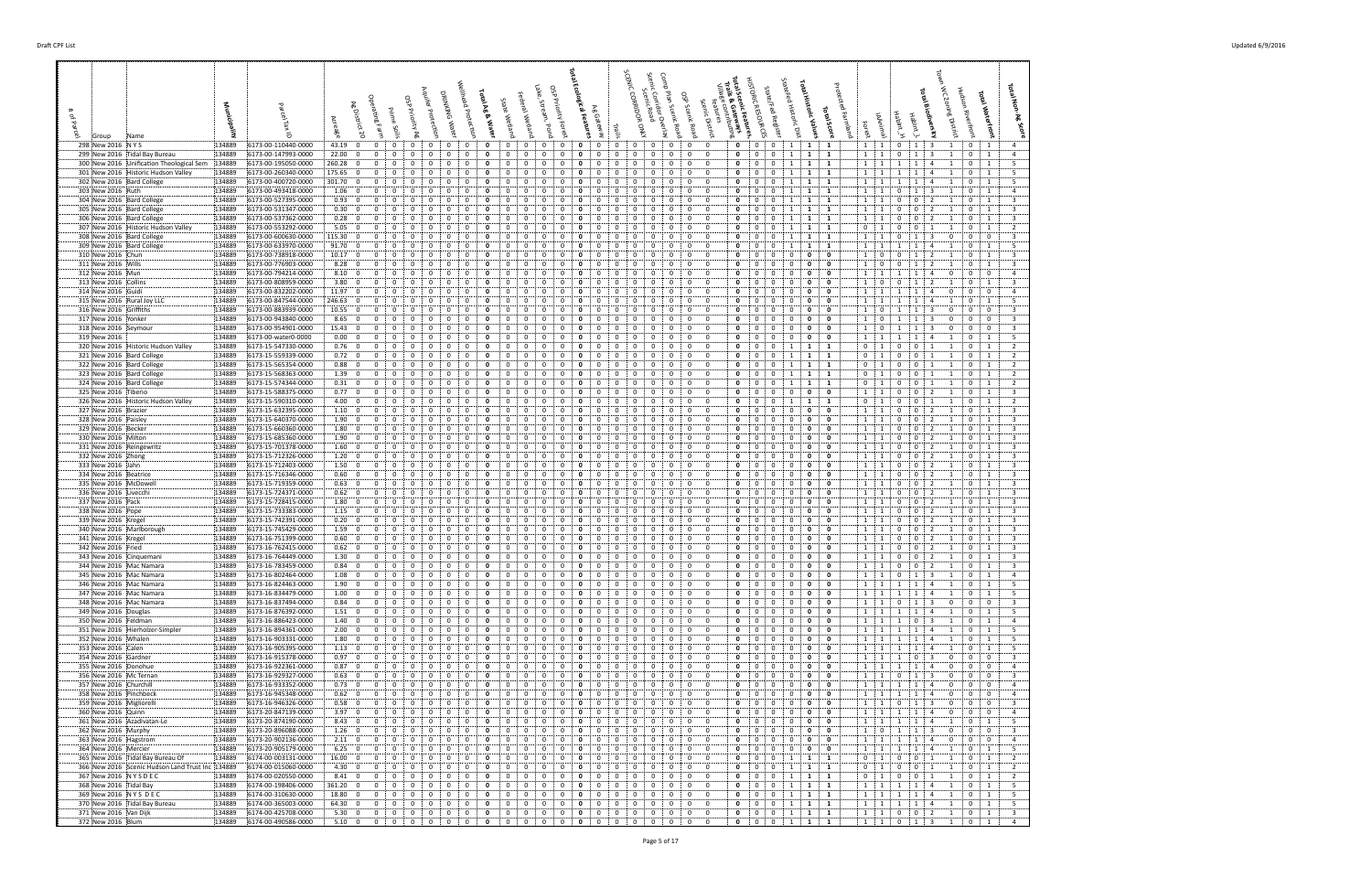| 373 New 2016 Village Of Tivoli<br>374 New 2016 Fill the Sky Enterprises LLC | 134889<br>6174-00-502735-0000<br>134889<br>6174-00-506745-0000 | $\mathbf 0$<br>2.20:0<br>$\mathbf 0$<br>$\mathbf{0}$<br>0.08:<br>0<br>0<br>$\mathbf{0}$<br>0                                      | $\overline{0}$<br>$\mathbf{0}$<br>$\mathbf{0}$<br>0<br>0<br>0<br>0<br>0                                    | $\mathbf{0}$<br>0<br>0<br>$\mathbf{0}$<br>0<br>0<br>0<br>0<br>0                                                            | $\mathbf{0}$<br>0<br>- 0<br>- 0<br>0<br>0<br>0<br>0<br>0<br>$\mathbf{0}$                                                                            | $\mathbf{0}$<br>$\mathbf{0}$<br>$\mathbf{0}$<br>$\begin{array}{cc} 1 & 1 \end{array}$<br>$\mathbf{1}$<br>$\mathbf{1}$<br>0<br>$\mathbf{0}$<br>1<br>1<br>1<br>0                                          | $1 \quad 1$<br>$\mathbf{0}$<br>$1 \t3$<br>0 <sup>1</sup><br>$1 \quad 1$<br>0<br>$\mathbf{0}$<br>1<br>3<br>$\mathbf{1}$                                                                                                                 |
|-----------------------------------------------------------------------------|----------------------------------------------------------------|-----------------------------------------------------------------------------------------------------------------------------------|------------------------------------------------------------------------------------------------------------|----------------------------------------------------------------------------------------------------------------------------|-----------------------------------------------------------------------------------------------------------------------------------------------------|---------------------------------------------------------------------------------------------------------------------------------------------------------------------------------------------------------|----------------------------------------------------------------------------------------------------------------------------------------------------------------------------------------------------------------------------------------|
| 375 New 2016 Kilmer                                                         | 134889<br>6174-00-515580-0000                                  | 0.14:0<br>$\mathbf{0}$<br>0                                                                                                       | 0<br>$\Omega$                                                                                              | $\Omega$                                                                                                                   | $\Omega$<br>$\mathbf 0$<br>$\mathbf 0$                                                                                                              | 0<br>$\mathbf{0}$<br>1<br>1<br>0<br>-1                                                                                                                                                                  | $1 \cdot 1$<br>$\mathbf{0}$<br>$\mathbf{0}$<br>1                                                                                                                                                                                       |
| 376 New 2016 Village Of Tivoli<br>377 New 2016 Corcoran                     | 134889<br>6174-00-525740-0000<br>6174-00-527653-0000<br>134889 | 0.30:0<br>$\mathbf 0$<br>$\Omega$<br>0<br>10.05:<br>$\mathbf{0}$<br>$\mathbf{0}$<br>0                                             | $\mathbf{0}$<br>$\mathbf 0$<br>$\Omega$<br>$\Omega$<br>$\mathbf{0}$<br>0<br>0<br>0                         | $^{\circ}$<br>$^{\circ}$<br>0<br>$\Omega$<br>0<br>0<br>$\Omega$<br>0<br>0                                                  | $\overline{0}$<br>0<br>$\mathbf 0$<br>$\Omega$<br>$\Omega$<br>$\Omega$<br>$\mathbf 0$<br>$\mathbf 0$<br>0<br>0                                      | $\Omega$<br>0<br>$\bf{0}$<br>1<br><b>1</b><br>$\mathbf{1}$<br>0<br>0<br>1<br>1<br>0<br>1                                                                                                                | 1 1<br>$\mathbf{0}$<br>0<br>$\overline{1}$<br>-1<br>3<br>-1<br>$1 \quad 1$<br>$\mathbf{0}$<br>1<br>$\Omega$<br>-1                                                                                                                      |
| 378 New 2016 Kenner                                                         | 134889<br>6174-00-528616-0000                                  | 5.00:<br>$\mathbf 0$<br>$\mathbf{0}$                                                                                              | 0                                                                                                          | 0<br>0                                                                                                                     | 0<br>$\mathbf 0$<br>0                                                                                                                               | 0<br>0<br>0<br>1<br>1<br>-1                                                                                                                                                                             | $1 \quad 1$<br>0<br>$\mathbf{0}$<br>1                                                                                                                                                                                                  |
| 379 New 2016 Tidal Bay Bureau Of<br>380 New 2016 Tidal Bay Bureau           | 134889<br>6174-00-536050-0000<br>134889<br>6174-00-545295-0000 | 136.00<br>$\mathbf 0$<br>$\mathbf 0$<br>$\Omega$<br>432.29 0<br>$\mathbf{0}$<br>0                                                 | 0<br>0<br>$\Omega$<br>$\Omega$<br>0<br>0<br>0                                                              | $\Omega$<br>$\Omega$<br>0<br>0<br>$\Omega$<br>0<br>0                                                                       | $\mathbf 0$<br>$\mathbf 0$<br>0<br>$\Omega$<br>$\Omega$<br>0<br>0<br>0<br>0                                                                         | 0<br>0<br>0<br>1<br>1<br>$\mathbf{1}$<br>0<br>0<br>0<br>1<br>1<br>1                                                                                                                                     | 1 1<br>0<br>$\mathbf{1}$<br>-1<br>1:1<br>$\mathbf{0}$<br>1<br>-1                                                                                                                                                                       |
| 381 New 2016 Cornillon                                                      | 134889<br>6174-00-561664-0000                                  | 9.46:0<br>$\mathbf 0$<br>0                                                                                                        | 0<br>0<br>0                                                                                                | 0<br>0<br>0<br>$\Omega$<br>0                                                                                               | $\mathbf 0$<br>0<br>$\mathbf 0$<br>$\mathbf{0}$<br>0                                                                                                | 0<br>$\Omega$<br>0<br>1<br>1<br>1                                                                                                                                                                       | $1 \quad 1$<br>0<br>1<br>$\mathbf{0}$<br>$\mathbf{1}$<br>3                                                                                                                                                                             |
| 382 New 2016 Macrae<br>383 New 2016 Goodstein                               | 134889<br>6174-00-572666-0000<br>134889<br>6174-00-585655-0000 | $\mathbf 0$<br>2.48:<br>$\bf{0}$<br>0<br>5.00<br>$\overline{0}$<br>$\Omega$<br>$\Omega$                                           | 0<br>$\Omega$<br>0<br>0<br>0                                                                               | $\Omega$<br>$\Omega$<br>0<br>0                                                                                             | 0<br>$\mathbf 0$<br>$\mathbf 0$<br>0<br>$\mathbf 0$<br>$^{(1)}$                                                                                     | 0<br>0<br>$\mathbf{0}$<br>1<br>1<br>-1<br>0<br>$\Omega$<br>1<br>1<br>$\Omega$<br>1                                                                                                                      | $1 \quad 1$<br>0<br>$\bf{0}$<br>-1<br>-3<br>- 1<br>$1 \quad 1$<br>$\mathbf{0}$<br>$\overline{0}$<br>$\Omega$                                                                                                                           |
| 384 New 2016 Scenic Hudson Land Trust Inc 134889                            | 6174-00-600160-0000                                            | 51.85<br>0<br>$\mathbf{0}$                                                                                                        | 0<br>$\Omega$                                                                                              | $\Omega$<br>0<br>0                                                                                                         | $\mathbf 0$<br>$\mathbf 0$<br>0                                                                                                                     | 0<br>0<br>0<br>1<br>1<br>1                                                                                                                                                                              | 1<br>1<br>$\mathbf 0$<br>$\mathbf{1}$<br>-1                                                                                                                                                                                            |
| 385 New 2016 Choinsky<br>386 New 2016 Card                                  | 134889<br>6174-00-600660-0000<br>134889<br>6174-00-605549-0000 | 5.00<br>$\mathbf 0$<br>0<br>0<br>4.00:<br>$\overline{\mathbf{0}}$<br>$\mathbf{0}$<br>0                                            | 0<br>$\Omega$<br>0<br>0<br>0<br>0                                                                          | $\Omega$<br>0<br>0<br>$\Omega$                                                                                             | $\Omega$<br>$\mathbf{0}$<br>$\mathbf 0$<br>$\Omega$<br>0<br>$\mathbf 0$<br>$\mathbf 0$<br>0                                                         | $\Omega$<br>$\Omega$<br>0<br>1<br>1<br>1<br>0<br>0<br>0<br>0<br>0<br>0                                                                                                                                  | 1:1<br>0<br>$\mathbf{0}$<br>$\mathbf{0}$<br>$\mathbf{1}$<br>3<br>$\Omega$<br>$1 \quad 1$<br>$\mathbf 0$<br>$\mathbf{0}$<br>- 1                                                                                                         |
| 387 New 2016 Kilmer                                                         | 6174-00-617641-0000<br>134889                                  | 5.00:<br>$\mathbf{0}$<br>$\overline{\mathbf{0}}$<br>0                                                                             | 0<br>0<br>0<br>0<br>0                                                                                      | 0<br>0<br>0<br>0<br>0                                                                                                      | $\mathbf{0}$<br>$\mathbf 0$<br>0<br>0<br>0<br>$\mathbf{0}$                                                                                          | $\mathbf{0}$<br>0<br>$\mathbf 0$<br>0<br>0<br>0                                                                                                                                                         | $1 \quad 1$<br>$\mathbf{0}$<br>$\bf{0}$<br>$\mathbf{0}$<br>1<br>3<br>0                                                                                                                                                                 |
| 388 New 2016 Millan<br>389 New 2016 lorio                                   | 134889<br>6174-00-635554-0000<br>6174-00-665558-0000<br>134889 | 4.00:<br>$\mathbf 0$<br>$\overline{\mathbf{0}}$<br>0<br>$\Omega$<br>4.00:<br>$\overline{\mathbf{0}}$<br>$\mathbf{0}$              | 0<br>$\Omega$<br>0<br>$\Omega$<br>0<br>$\Omega$                                                            | $\Omega$<br>$\Omega$<br>$\Omega$<br>0<br>0<br>0                                                                            | $\mathbf 0$<br>$\mathbf 0$<br>$\mathbf 0$<br>$\Omega$<br>$\Omega$<br>0<br>$\mathbf 0$<br>$\mathbf 0$<br>0                                           | $\mathbf{0}$<br>$\mathbf 0$<br>0<br>0<br>0<br>$\mathbf{0}$<br>0<br>0<br>0<br>$\Omega$<br>$\Omega$<br>0                                                                                                  | $1$ :<br>$\overline{1}$<br>0<br>$\mathbf{0}$<br>1<br>-1<br>-3<br>$1 \quad 1$<br>$\mathbf{0}$<br>$\Omega$<br>$\mathbf{1}$                                                                                                               |
| 390 New 2016 Chatham Ridge LLC                                              | 134889<br>6174-00-700564-0000                                  | $\mathbf 0$<br>5.02:<br>$\overline{\mathbf{0}}$<br>$\Omega$                                                                       | 0<br>$\Omega$<br>$\Omega$<br>$\Omega$<br>0                                                                 | $\Omega$<br>$\Omega$<br>$\Omega$<br>$\Omega$<br>n                                                                          | $\mathbf 0$<br>$\mathbf 0$<br>$\Omega$<br>$\Omega$<br>$\Omega$                                                                                      | 0<br>$\Omega$<br>$\Omega$<br>0<br>$\mathbf 0$<br>$\Omega$                                                                                                                                               | $1 \quad 1$<br>$^{\circ}$<br>$\mathbf{0}$<br>$\overline{1}$<br>$\Omega$<br>$\mathcal{L}$                                                                                                                                               |
| 391 New 2016 Przeworski<br>392 New 2016 Durand                              | 134889<br>6174-00-814239-0000<br>134889<br>6174-00-816256-0000 | 5.82:<br>$\mathbf{0}$<br>$\overline{\mathbf{0}}$<br>0<br>5.76:0<br>$\mathbf{0}$<br>0                                              | 0<br>0<br>0<br>0<br>0                                                                                      | 0<br>0<br>0<br>0<br>0                                                                                                      | 0<br>0<br>0<br>0<br>0<br>0                                                                                                                          | 0<br>0<br>$\mathbf{0}$<br>0<br>0<br>0<br>$\Omega$<br>0<br>0<br>0<br>0<br>$\mathbf 0$                                                                                                                    | $1 \quad 1$<br>$\Omega$<br>0<br>- 1<br>-1<br>$1 \quad 1$<br>$\mathbf{0}$<br>-1<br>$\mathbf{1}$                                                                                                                                         |
| 393 New 2016 Page                                                           | 6174-00-823278-0000<br>134889                                  | 9.90<br>$\mathbf 0$<br>$\mathbf 0$<br>0                                                                                           | 0<br>0                                                                                                     | $\Omega$<br>$\Omega$<br>0<br>0                                                                                             | $\mathbf 0$<br>0<br>0                                                                                                                               | 0<br>0<br>0<br>0<br>0<br>0                                                                                                                                                                              | $1 \quad 1$<br>$\mathbf{0}$<br>1<br>-1<br>1                                                                                                                                                                                            |
| 394 New 2016 Scism<br>395 New 2016 Griffin                                  | 134889<br>6174-00-840011-0000<br>134889<br>6174-00-846043-0000 | 4.74:0<br>$\mathbf{0}$<br>$\Omega$<br>1.86:<br>$\ddot{\mathbf{0}}$<br>$\mathbf{0}$<br>0                                           | 0<br>0<br>0<br>$\Omega$<br>0                                                                               | $\Omega$<br>$\Omega$<br>n<br>$\Omega$<br>$\Omega$<br>0<br>$\Omega$<br>0                                                    | $\mathbf 0$<br>0<br>$\Omega$<br>$\Omega$<br>$\mathbf 0$<br>$\mathbf 0$<br>0                                                                         | 0<br>0<br>$\Omega$<br>0<br>0<br>$\Omega$<br>0<br>0<br>$\mathbf{0}$<br>0<br>0<br>0                                                                                                                       | $\overline{0}$<br>1<br>$^{\circ}$<br>$\mathbf{0}$<br>1<br>-1<br>1<br>$\overline{0}$<br>0<br>$\mathbf{0}$<br>$\mathbf{1}$<br>-1                                                                                                         |
| 396 New 2016 249 Clinton Place LLC                                          | 134889<br>6174-00-851074-0000                                  | 4.70<br>$\mathbf{0}$<br>0<br>$\mathbf{0}$                                                                                         | 0<br>0<br>0<br>0                                                                                           | $\Omega$<br>0<br>0                                                                                                         | 0<br>$\mathbf 0$<br>0<br>0                                                                                                                          | 0<br>0<br>$\mathbf{0}$<br>0<br>0<br>0                                                                                                                                                                   | $1 \t0$<br>0<br>$\mathbf{0}$<br>$\overline{1}$<br>-1<br>2                                                                                                                                                                              |
| 397 New 2016 Sprague<br>398 New 2016 Scenic Hudson Land Trust Inc 134889    | 134889<br>6174-00-854304-0000<br>6174-00-860125-0000           | 5.40:<br>$\mathbf 0$<br>$\overline{\mathbf{0}}$<br>0<br>5.26:0<br>$\mathbf{0}$<br>$\Omega$<br>0                                   | 0<br>$\Omega$<br>0<br>$\Omega$<br>$\Omega$<br>0<br>0                                                       | 0<br>$^{\circ}$<br>$\mathbf{0}$<br>$\Omega$<br>0<br>$\Omega$<br>0                                                          | 0<br>$\mathbf 0$<br>0<br>$\mathbf 0$<br>$\mathbf 0$<br>0<br>$\Omega$<br>0<br>$\Omega$                                                               | 0<br>0<br>$\Omega$<br>0<br>$\Omega$<br>0<br>$\mathbf 0$<br>0<br>0<br>$\mathbf 0$<br>0<br>0                                                                                                              | $1 \cdot 1$<br>$\mathbf{0}$<br>$\bf{0}$<br>-1<br>$1 \quad 0$<br>0<br>$\overline{1}$<br><sup>1</sup><br>1<br>3                                                                                                                          |
| 399 New 2016 Teachout                                                       | 134889<br>6174-00-860330-0000                                  | 5.01: 0<br>0<br>0<br>0                                                                                                            | 0<br>0<br>0<br>0<br>0                                                                                      | 0<br>0<br>$\mathbf{0}$<br>0<br>0                                                                                           | 0<br>0<br>$\mathbf 0$<br>$\mathbf{0}$<br>0<br>0                                                                                                     | $\Omega$<br>0<br>0<br>0<br>0<br>$\mathbf 0$                                                                                                                                                             | 1:1<br>1<br>1<br>$\bf{0}$<br>$\mathbf 0$<br>$\overline{a}$<br>0                                                                                                                                                                        |
| 400 New 2016 Scenic Hudson Land Trust Inc 134889<br>401 New 2016 Westney    | 6174-00-862144-0000<br>134889<br>6174-00-864177-0000           | 1.09:0<br>$\mathbf 0$<br>0<br>3.73:0<br>$\mathbf{0}$<br>$\Omega$<br>$\Omega$                                                      | 0<br>$\Omega$<br>$\Omega$<br>0<br>$\Omega$<br>$\mathbf 0$<br>$\mathbf{0}$<br>$\Omega$                      | $\Omega$<br>$^{\circ}$<br>$\Omega$<br>$\Omega$<br>0<br>0                                                                   | $\Omega$<br>$\mathbf 0$<br>$\mathbf 0$<br>0<br>$\mathbf 0$<br>$\overline{0}$<br>$\mathbf 0$<br>$\Omega$<br>$\Omega$<br>$\Omega$                     | 0<br>0<br>0<br>0<br>0<br>$\mathbf{0}$<br>$\mathbf 0$<br>$\mathbf 0$<br>$\Omega$<br>$\Omega$<br>0<br>$\mathbf 0$                                                                                         | $\overline{0}$<br>1<br>0<br>$\mathbf{0}$<br>$\overline{1}$<br>$1 \cdot 0$<br>1<br>$\mathbf{0}$<br>$\overline{1}$<br>$\overline{1}$<br>-3<br>-1                                                                                         |
| 402 New 2016 Whitney                                                        | 134889<br>6174-00-900456-0000                                  | 0.48:<br>$\mathbf 0$<br>$\mathbf{0}$<br>0                                                                                         | 0<br>0<br>0                                                                                                | $\Omega$<br>0<br>0<br>0                                                                                                    | $\mathbf 0$<br>0<br>0                                                                                                                               | 0<br>0<br>$\mathbf{0}$<br>$\Omega$<br>0<br>0                                                                                                                                                            | $\mathbf 0$<br>1<br>$\overline{\mathbf{0}}$<br>$\Omega$<br>-1                                                                                                                                                                          |
| 403 New 2016 Rifenburg<br>404 New 2016 Lee                                  | 134889<br>6174-00-905440-0000<br>134889<br>6174-00-917019-0000 | 0.48:<br>$\overline{\mathbf{0}}$<br>$\mathbf{0}$<br>26.90:0<br>$\mathbf 0$<br>$\Omega$<br>$\Omega$                                | $\Omega$<br>$\Omega$<br>$\mathbf{0}$<br>$\Omega$<br>$\Omega$<br>0                                          | 0<br>0<br>$\Omega$<br>$\Omega$<br>0<br>0<br>$\Omega$<br>$\Omega$                                                           | 0<br>$\mathbf 0$<br>0<br>$\mathbf 0$<br>$\mathbf 0$<br>0<br>$\Omega$<br>-0                                                                          | 0<br>0<br>0<br>$\mathbf{0}$<br>0<br>0<br>$\mathbf 0$<br>$\mathbf 0$<br>$\mathbf 0$<br>0<br>0<br>$\mathbf{0}$                                                                                            | $1 \cdot$<br>$\Omega$<br>$\mathbf 0$<br>$\mathbf{0}$<br>$\mathbf{0}$<br>$\overline{0}$<br>$1 \quad 0$<br>1<br>-3<br>$\Omega$<br>-1                                                                                                     |
| 405 New 2016 Reid                                                           | 134889<br>6174-00-937514-0000                                  | 4.02:0<br>$\mathbf{0}$<br>0<br>0                                                                                                  | 0<br>0                                                                                                     | $\Omega$<br>0<br>0<br>0                                                                                                    | 0<br>0<br>0                                                                                                                                         | 0<br>0<br>0<br>0<br>0<br>0                                                                                                                                                                              | $\mathbf{0}$<br>1 1<br>$\overline{1}$<br>$\mathbf{0}$<br>-3                                                                                                                                                                            |
| 406 New 2016 Kahn<br>407 New 2016 Reid                                      | 134889<br>6174-00-938329-0000<br>134889<br>6174-00-970496-0000 | 6.00; 0<br>$\mathbf 0$<br>0<br>$\mathbf 0$<br>6.32:0<br>0                                                                         | 0<br>0<br>0<br>$\Omega$<br>$\Omega$<br>0<br>0                                                              | $\Omega$<br>0<br>0<br>0<br>$\Omega$<br>$\Omega$<br>$\Omega$<br>0<br>$\Omega$                                               | $\mathbf 0$<br>0<br>$\mathbf 0$<br>$\mathbf{0}$<br>0<br>0<br>$\mathbf 0$<br>$\mathbf 0$<br>0                                                        | 0<br>$\Omega$<br>0<br>0<br>0<br>$\mathbf{0}$<br>$\mathbf 0$<br>0<br>0<br>0<br>0<br>0                                                                                                                    | $1$ :<br>$\overline{0}$<br>1<br>1<br>$\mathbf{0}$<br>$\mathbf 0$<br>3<br>$1 \quad 0$<br>1<br>$\bf{0}$<br>$\mathbf 0$<br>-1<br>-3<br>$\Omega$                                                                                           |
| 408 New 2016 Carroll-Warhola                                                | 134889<br>6174-00-976561-0000                                  | 5.10; 0<br>$\mathbf{0}$<br>0                                                                                                      | $\Omega$<br>$\Omega$                                                                                       | $\Omega$<br>0                                                                                                              | $\Omega$<br>$\mathbf 0$<br>0<br>$\mathbf 0$                                                                                                         | 0<br>$\Omega$<br>0<br>$\Omega$<br>$\mathbf{0}$<br>$\Omega$<br>0                                                                                                                                         | 1<br>$\mathbf{0}$<br>$\mathbf{0}$<br>1<br>$\overline{1}$<br>$\overline{a}$<br>$\Omega$<br>-1                                                                                                                                           |
| 409 New 2016 Allen<br>410 New 2016 Wainwright                               | 134889<br>6174-00-994302-0000<br>134889<br>6174-00-998525-0000 | 10.60<br>$\mathbf{0}$<br>$\mathbf{0}$<br>0<br>8.20<br>$\mathbf 0$<br>0<br>0<br>$\Omega$                                           | 0<br>0<br>$\Omega$<br>0<br>0<br>$\Omega$<br>0<br>0                                                         | 0<br>$\Omega$<br>$\Omega$<br>0<br>0<br>$\Omega$<br>0<br>$\Omega$<br>0                                                      | $\mathbf 0$<br>0<br>0<br>0<br>$\Omega$<br>$\mathbf{0}$<br>$\mathbf 0$<br>$\Omega$<br>0                                                              | $\mathbf 0$<br>0<br>0<br>0<br>0<br>$\mathbf{0}$<br>0<br>0<br>0<br>0<br>$\mathbf 0$                                                                                                                      | $\overline{0}$<br>$\overline{0}$<br>1<br>$\mathbf{0}$<br>- 1<br>-1<br>3<br>$\Omega$<br>$1 \cdot 1$<br>$\mathbf{1}$<br>$\mathbf{0}$<br>$\mathbf 0$<br>1<br>$\overline{a}$<br>0                                                          |
| 411 New 2016 Houk<br>412 New 2016 Callendar House LLC                       | 134803<br>6174-01-150999-0000<br>6174-01-168903-0000<br>134803 | 13.01:0<br>$\mathbf 0$<br>0<br>35.45:0<br>$\mathbf{0}$<br>0<br>0                                                                  | 0<br>0<br>$\Omega$<br>$\mathbf{0}$<br>$\mathbf{0}$<br>$\mathbf{0}$<br>0<br>0                               | $\Omega$<br>0<br>$\mathbf{0}$<br>$\mathbf{0}$<br>0<br>0<br>0                                                               | 0<br>$\mathbf 0$<br>$\mathbf 0$<br>0<br>$\mathbf{0}$<br>$\mathbf 0$<br>0<br>0<br>0<br>$\mathbf{0}$                                                  | 0<br>0<br>0<br>0<br>$\mathbf{0}$<br>0<br>0<br>$\bf{0}$<br>1<br>1<br>1<br>0                                                                                                                              | 1:<br>1<br>0<br>$\mathbf{0}$<br>$\mathbf 0$<br>-1<br>3<br>$1 \quad 1$<br>1<br>1<br>$\overline{4}$<br>0<br>$\overline{\mathbf{0}}$<br>$\mathbf{0}$                                                                                      |
| 413 New 2016 N Y S Tidal Bay                                                | 134803<br>6174-01-195730-0000                                  | 6.82:<br>$\mathbf 0$<br>$\overline{\mathbf{0}}$<br>0                                                                              | 0<br>$\Omega$<br>0<br>$\Omega$<br>0                                                                        | $\Omega$<br>$\Omega$<br>0<br>$\Omega$<br>0                                                                                 | 0<br>$\mathbf 0$<br>$\Omega$<br>0<br>0                                                                                                              | $\mathbf{0}$<br>0<br>0<br>1<br>1<br>1                                                                                                                                                                   | $1 \quad 1$<br>1<br>$\mathbf{0}$<br>1<br>-1                                                                                                                                                                                            |
| 414 New 2016 Callendar House LLC<br>415 New 2016 NYS DEC                    | 6174-01-220999-0000<br>134803<br>6174-01-252740-0000<br>134803 | 4.20:0<br>$\mathbf{0}$<br>0<br>18.00<br>$\mathbf 0$<br>$\mathbf 0$<br>$\Omega$                                                    | 0<br>$\Omega$<br>$\Omega$<br>$\Omega$<br>$\mathbf{0}$<br>$\Omega$<br>$\Omega$<br>0                         | $\Omega$<br>0<br>0<br>$\Omega$<br>$\Omega$<br>0<br>0<br>$\Omega$<br>0<br>$\Omega$                                          | 0<br>$\mathbf 0$<br>0<br>$\mathbf 0$<br>$\mathbf 0$<br>$\Omega$<br>$\Omega$<br>-0                                                                   | 0<br>0<br>$\Omega$<br>-1<br>1<br>$\Omega$<br>0<br>1<br>1<br>1<br>$\Omega$                                                                                                                               | $1 \quad 1$<br>$\Omega$<br>$\mathbf 0$<br>$1 \quad 1$<br>$\mathbf{0}$<br>$\mathbf{1}$<br>1<br>-1<br>$\mathbf{A}$                                                                                                                       |
| 416 New 2016 Kaatsbaan Internati Dance Cn 134803                            | 6174-01-263787-0000                                            | 53.89<br>$\mathbf{0}$<br>$\mathbf{0}$<br>0                                                                                        | 0<br>0<br>0                                                                                                | $\Omega$<br>$\Omega$<br>0<br>0                                                                                             | 0<br>0<br>0                                                                                                                                         | 0<br>0<br>0<br>1<br>1<br>1                                                                                                                                                                              | $1 \quad 1$<br>$\Omega$<br>$\overline{1}$<br>-1                                                                                                                                                                                        |
| 417 New 2016 Dance Center Inc<br>418 New 2016 Heleotis                      | 134803<br>6174-01-342919-0000<br>6174-02-592886-0000<br>134803 | 99.63<br>$\mathbf{0}$<br>$\overline{\mathbf{0}}$<br>0<br>0<br>$\mathbf 0$<br>4.00:<br>$\mathbf 0$<br>$\mathbf{0}$<br>$\mathbf 0$  | $\mathbf{0}$<br>0<br>$\Omega$<br>$\Omega$<br>$\mathbf{0}$<br>0<br>0<br>$\Omega$<br>0                       | 0<br>0<br>$\Omega$<br>0<br>$\mathbf 0$<br>$\mathbf 0$<br>$\mathbf 0$<br>0<br>$\mathbf{0}$<br>0                             | $\mathbf{0}$<br>$\bf{0}$<br>$\Omega$<br>0<br>0<br>$\mathbf{0}$<br>$\mathbf 0$<br>$\mathbf 0$<br>$\overline{0}$<br>$\mathbf{0}$<br>0<br>$\mathbf{0}$ | $\Omega$<br>0<br>0<br>1<br>1<br>1<br>0<br>0<br>$\mathbf{0}$<br>1<br>1<br>1                                                                                                                              | 1 1<br>$\mathbf{0}$<br>$\bf{0}$<br>1<br>1<br>$\Omega$<br>$1 \quad 1$<br>$\mathbf{0}$<br>$\mathbf 0$<br>$\mathbf 0$<br>1<br>3<br>0                                                                                                      |
| 419 New 2016 Keesing                                                        | 134803<br>6174-02-597796-0000                                  | $\mathbf 0$<br>$\mathbf{0}$<br>6.30:0<br>$\mathbf{0}$                                                                             | $\mathbf{0}$<br>$^{\circ}$<br>$^{\circ}$<br>$\mathbf 0$<br>$\mathbf{0}$                                    | $\mathbf{0}$<br>$\mathbf 0$<br>$\overline{0}$<br>0<br>$\mathbf 0$                                                          | $\mathbf{0}$<br>$^{\circ}$<br>$\mathbf 0$<br>$\mathbf{0}$<br>$\mathbf{0}$<br>$\mathbf 0$                                                            | $\overline{0}$<br>$\mathbf 0$<br>$\mathbf 0$<br>1<br>1<br>1                                                                                                                                             | $1 \quad 1$<br>$1 \quad 3$<br>$\mathbf{0}$<br>$\mathbf{0}$<br>0<br>$\mathbf{0}$                                                                                                                                                        |
| 420 New 2016 Rider<br>421 New 2016 Myndig Corp                              | 134803<br>6174-02-599843-0000<br>6174-02-600983-0000<br>134803 | 4.20<br>$\overline{0}$<br>$\mathbf 0$<br>0<br>4.02:<br>$\mathbf 0$<br>$\overline{\mathbf{0}}$<br>$\Omega$<br>$\mathbf 0$          | 0<br>0<br>$\mathbf 0$<br>$\Omega$<br>$\Omega$<br>$\mathbf 0$<br>0                                          | 0<br>0<br>0<br>$\Omega$<br>0<br>0<br>0                                                                                     | $\mathbf 0$<br>$\mathbf 0$<br>0<br>$^{\circ}$<br>$\overline{0}$<br>$\Omega$<br>$\mathbf{0}$<br>$\overline{0}$<br>$\Omega$                           | 0<br>$\overline{0}$<br>$\mathbf 0$<br>1<br>1<br>$\mathbf 0$<br>0<br>0<br>1<br>1<br>$\mathbf{1}$                                                                                                         | $\Omega$<br>: 1<br>$\Omega$<br>$1 \quad 1$<br>$\mathbf{0}$<br>$\overline{\mathbf{3}}$<br>$\mathbf 0$<br>$\mathbf{0}$<br>$\bf{0}$<br>-1                                                                                                 |
| 422 New 2016 Bednar                                                         | 134803<br>6174-02-609938-0000                                  | 5.30; 0<br>$\Omega$<br>$\Omega$                                                                                                   | $\mathbf 0$<br>$\Omega$<br>0<br>0<br>$\Omega$                                                              | $\Omega$<br>$\Omega$<br>0<br>$\Omega$                                                                                      | $\mathbf 0$<br>$\mathbf 0$<br>0<br>0<br>$\Omega$                                                                                                    | $\mathbf{0}$<br>$\mathbf 0$<br>1<br>1<br>0<br>$\mathbf{1}$                                                                                                                                              | $1 \quad 1$<br>0<br>0<br>$\overline{\mathbf{0}}$<br>3<br>$\Omega$                                                                                                                                                                      |
| 423 New 2016 Macrae<br>424 New 2016 Piastro                                 | 134803<br>6174-02-616756-0000<br>6174-02-617892-0000<br>134803 | 6.67:0<br>$\mathbf 0$<br>0<br>$\mathbf{0}$<br>1.10; 0<br>$\mathbf 0$<br>$\mathbf 0$<br>$\mathbf{0}$                               | $\mathbf{0}$<br>$\mathbf 0$<br>$\mathbf{0}$<br>$\mathbf{0}$<br>$\Omega$<br>0<br>0<br>$\mathbf 0$<br>0<br>0 | 0<br>0<br>0<br>0<br>0<br>$\mathbf 0$<br>0<br>0<br>0<br>0                                                                   | $\overline{0}$<br>$\mathbf 0$<br>$\overline{0}$<br>$\mathbf 0$<br>$\bf{0}$<br>$\mathbf{0}$<br>0<br>$\mathbf{0}$<br>0<br>$\mathbf{0}$<br>0<br>0      | $\mathbf 0$<br>$\overline{0}$<br>$\mathbf{0}$<br>$\begin{array}{cc} 1 & 1 \end{array}$<br>$\mathbf{1}$<br><b>1</b><br>0<br>$\mathbf{0}$<br>$\mathbf{0}$<br>$\mathbf{1}$<br>$\mathbf{1}$<br>$\mathbf{1}$ | $1 \quad 1$<br>$\mathbf{0}$<br>$\begin{array}{cc} 1 \end{array}$<br>$0 \quad$<br>$\mathbf{1}$<br>$\overline{\mathbf{3}}$<br>$1 \quad 1$<br>$\mathbf{0}$<br>1<br>$\overline{\mathbf{3}}$<br>$\mathbf{0}$<br>$\mathbf{0}$<br>$\mathbf 0$ |
| 425 New 2016 Bednar                                                         | 134803<br>6174-02-627991-0000                                  | 1.40:0<br>$\mathbf 0$<br>$\Omega$<br>0                                                                                            | $\mathbf 0$<br>0<br>$\Omega$                                                                               | $\Omega$<br>$\Omega$<br>$\Omega$<br>0<br>$\Omega$                                                                          | $\mathbf 0$<br>$\mathbf 0$<br>$\mathbf 0$<br>$\Omega$<br>$\Omega$<br>$\Omega$                                                                       | 0<br>1<br>$\mathbf{0}$<br>$\mathbf 0$<br>1<br>1                                                                                                                                                         | $1 \cdot 1$<br>0<br>$\mathbf{1}$<br>3<br>$\mathbf{0}$<br>$\bf{0}$                                                                                                                                                                      |
| 426 New 2016 Steffen<br>427 New 2016 Colgan                                 | 6174-02-632864-0000<br>134803<br>134803<br>6174-02-662876-0000 | 0.50:0<br>$\mathbf 0$<br>0<br>$\Omega$<br>3.70:0<br>$\mathbf 0$<br>0                                                              | 0<br>$\Omega$<br>$\mathbf 0$<br>$\mathbf 0$<br>$\Omega$<br>0<br>0<br>$\Omega$<br>0                         | $^{\circ}$<br>$\Omega$<br>0<br>0<br>0<br>0<br>$\Omega$<br>0<br>0<br>0                                                      | 0<br>$\mathbf{0}$<br>0<br>$\Omega$<br>$\Omega$<br>$\Omega$<br>0<br>$\mathbf 0$<br>$\Omega$<br>0<br>0                                                | $\vert 1 \vert$<br>$\mathbf{1}$<br>$\mathbf 0$<br>0<br>$\mathbf 0$<br>$\overline{1}$<br>0<br>$\mathbf{1}$<br>$\mathbf{1}$<br>0<br>$\mathbf{0}$<br>1                                                     | $1 \quad 1$<br>$\mathbf{0}$<br>3<br>$^{\circ}$<br>$0$ :<br>$\overline{\mathbf{0}}$<br>$\mathbf{1}$<br>$\mathbf 0$<br>$\mathbf 0$<br>$1 \quad 1$<br>0<br>0<br>-1<br>3                                                                   |
| 428 New 2016 Keesing                                                        | 6174-02-674820-0000<br>134803                                  | 14.02:0<br>$\mathbf 0$<br>0                                                                                                       | 0<br>0<br>$\mathbf{0}$<br>0                                                                                | 0<br>0<br>0<br>0<br>0                                                                                                      | $\mathbf 0$<br>0<br>$\mathbf{0}$                                                                                                                    | 0<br>0<br>$\mathbf{0}$<br>1<br>$\mathbf{1}$<br>1                                                                                                                                                        | $1 \quad 1$<br>$\mathbf{0}$<br>$\mathbf 0$<br>$\mathbf{0}$<br>3                                                                                                                                                                        |
| 429 New 2016 Cherry Lawn Farm North LLC 134803<br>430 New 2016 Hildenbrand  | 6174-02-684762-0000<br>6174-02-685873-0000<br>134803           | $9.70\div 0$<br>$\mathbf 0$<br>$\Omega$<br>0<br>1.08; 0<br>$\mathbf 0$<br>0<br>0                                                  | $\mathbf 0$<br>$\Omega$<br>0<br>$\Omega$<br>$\Omega$<br>0<br>0<br>0<br>0                                   | $\mathbf 0$<br>$\Omega$<br>0<br>0<br>$\Omega$<br>$\Omega$<br>0<br>$\mathbf{0}$<br>0<br>0                                   | 0<br>$\mathbf{0}$<br>0<br>$\Omega$<br>$\Omega$<br>$\mathbf{0}$<br>0<br>0<br>0<br>0                                                                  | $\mathbf 0$<br>$\mathbf{1}$<br>$\mathbf{1}$<br>$\mathbf{0}$<br>$\mathbf{0}$<br>1<br>0<br>$\mathbf 0$<br>$\bf{0}$<br>1<br>$\mathbf{1}$<br>$\mathbf{1}$                                                   | $\mathbf{0}$<br>1 1<br>3<br>$\mathbf{0}$<br>$\mathbf{0}$<br>$\Omega$<br>-1<br>$1 \quad 1$<br>$\mathbf{0}$<br>$\bf{0}$<br>$\mathbf{0}$<br>1<br>3<br>0                                                                                   |
| 431 New 2016 Hildenbrand                                                    | 134803<br>6174-02-699871-0000                                  | 2.00:0<br>$\mathbf 0$<br>0                                                                                                        | $\mathbf 0$<br>$\mathbf 0$<br>0<br>0                                                                       | $\Omega$<br>$\Omega$<br>0<br>0<br>0                                                                                        | $\mathbf 0$<br>0<br>$\mathbf{0}$<br>$\Omega$<br>0                                                                                                   | 0<br>$\mathbf{0}$<br>$\mathbf{1}$<br>$\mathbf{1}$<br>$\mathbf{1}$<br>0                                                                                                                                  | $1 \quad 1$<br>$\mathbf 0$<br>$\mathbf 0$<br>0<br>1<br>3                                                                                                                                                                               |
| 432 New 2016 Mann<br>433 New 2016 Miller                                    | 6174-02-758782-0000<br>134803<br>6174-02-764839-0000<br>134803 | 5.00:<br>$\overline{0}$<br>$\mathbf 0$<br>$\Omega$<br>0<br>6.53; 0<br>$\mathbf 0$<br>$\Omega$                                     | 0<br>$\Omega$<br>0<br>0<br>0<br>$\Omega$<br>0<br>0                                                         | 0<br>$\Omega$<br>$\Omega$<br>0<br>0<br>0<br>$\Omega$<br>$\Omega$                                                           | 0<br>$\mathbf 0$<br>$\Omega$<br>0<br>$\Omega$<br>0<br>$\mathbf 0$<br>$\mathbf 0$<br>$\Omega$<br>0<br>$\Omega$                                       | 0<br>$\mathbf{0}$<br>$\mathbf{1}$<br>$\mathbf 0$<br>$\mathbf{1}$<br>1<br>$\mathbf 0$<br>0<br>$\mathbf 0$<br>1<br>1<br>1                                                                                 | $\mathbf{0}$<br>$1 \quad 1$<br>$\mathbf{0}$<br>$\mathbf 0$<br>1<br>3<br>$\Omega$<br>$1 \quad 1$<br>0<br>$\mathbf{0}$<br>$\bf{0}$<br>-1<br>-3<br>$\Omega$                                                                               |
| 434 New 2016 Bloomer                                                        | 134803<br>6174-02-775803-0000                                  | $5.02 \div 0$<br>$\mathbf 0$<br>0                                                                                                 | 0<br>0<br>$\Omega$<br>0                                                                                    | $\Omega$<br>0<br>0<br>$\Omega$                                                                                             | $\mathbf 0$<br>$\mathbf 0$<br>0                                                                                                                     | $\mathbf{1}$<br>0<br>$\mathbf{0}$<br>1<br>1<br>$\mathbf 0$                                                                                                                                              | $1 \cdot 1$<br>$\mathbf 0$<br>$\overline{0}$<br>0<br>-1<br>-3                                                                                                                                                                          |
| 435 New 2016<br>436 New 2016 Village Of Tivoli                              | 6174-02-overla-p000<br>134803<br>134803<br>6174-06-465751-0000 | 0.00<br>$\overline{0}$<br>0<br>0<br>0<br>0.81; 0<br>$\mathbf 0$<br>0                                                              | 0<br>$\Omega$<br>0<br>0<br>0<br>$\Omega$                                                                   | 0<br>0<br>0<br>$^{\circ}$<br>0<br>$\Omega$                                                                                 | 0<br>$\mathbf 0$<br>0<br>$\mathbf{0}$<br>0<br>$\mathbf 0$<br>$\mathbf 0$<br>$\mathbf 0$<br>$\Omega$<br>0<br>0                                       | 0<br>0<br>$\mathbf 0$<br>1<br>1<br>$\mathbf{1}$<br>0<br>0<br>0<br>1<br>1<br>1                                                                                                                           | $1 \cdot 1$<br>$\mathbf{0}$<br>3<br>$\mathbf 0$<br>$\bf{0}$<br>-1<br>0<br>$1 \quad 1$<br>0<br>$\mathbf{0}$<br>$\bf{0}$<br>-1                                                                                                           |
| 437 New 2016 Fill the Sky Enterprises LLC                                   | 134803<br>6174-06-484760-0000                                  | 1.66:0<br>$\mathbf 0$<br>0<br>0                                                                                                   | $\mathbf 0$<br>0<br>0<br>0<br>0                                                                            | 0<br>$^{\circ}$<br>0<br>0                                                                                                  | 0<br>$\mathbf 0$<br>0<br>0<br>$\mathbf 0$<br>0                                                                                                      | 1<br>$\mathbf{1}$<br>0<br>0<br>$\bf{0}$<br>$\mathbf{1}$                                                                                                                                                 | $1 \quad 1$<br>$\overline{0}$<br>$\mathbf{1}$<br>$\overline{\mathbf{3}}$<br>$\bf{0}$<br>$\mathbf{0}$<br>0                                                                                                                              |
| 438 New 2016 Anderson<br>439 New 2016 Village Of Tivoli                     | 134803<br>6174-07-521807-0000<br>6174-07-522750-0000<br>134803 | 6.91:0<br>$\mathbf 0$<br>0<br>0<br>0.43:0<br>$\mathbf 0$<br>0                                                                     | $\mathbf 0$<br>0<br>$\Omega$<br>0<br>$\Omega$<br>0<br>$^{\circ}$<br>$\Omega$                               | 0<br>$\mathbf 0$<br>$\Omega$<br>0<br>0<br>$\Omega$<br>0<br>0<br>0                                                          | 0<br>$\mathbf 0$<br>0<br>$\mathbf 0$<br>0<br>0<br>$\mathbf 0$<br>0<br>$\Omega$<br>$\mathbf 0$                                                       | 0<br>$\mathbf{0}$<br>1<br>1<br>$\mathbf 0$<br>$\mathbf{1}$<br>$\Omega$<br>0<br>$\mathbf{0}$<br>1<br>1<br>1                                                                                              | $1 \quad 1$<br>$\mathbf 0$<br>$\overline{0}$<br>0<br>1<br>0<br>3<br>$1 \quad 1$<br>0<br>$\mathbf 0$<br>$\overline{1}$                                                                                                                  |
| 440 New 2016 Champlin                                                       | 6174-07-524783-0000<br>134803                                  | 3.46:0<br>$\mathbf 0$<br>$\Omega$<br>0                                                                                            | $\mathbf 0$<br>0<br>$\Omega$<br>$\mathbf 0$<br>$\Omega$                                                    | $\mathbf 0$<br>$\Omega$<br>$\Omega$<br>0<br>0                                                                              | $\mathbf{0}$<br>0<br>$\mathbf{0}$<br>$\Omega$<br>$\Omega$<br>$\Omega$                                                                               | 1<br>$\mathbf{1}$<br>$\mathbf{1}$<br>$\mathbf 0$<br>$\mathbf{0}$<br>$\mathbf 0$                                                                                                                         | $1 \quad 1$<br>0<br>0<br>$\overline{1}$<br>$\mathbf{1}$<br>-3                                                                                                                                                                          |
| 441 New 2016 Shore<br>442 New 2016 Hacunda                                  | 6174-07-530862-0000<br>134803<br>6174-07-531847-0000<br>134803 | 5.84:0<br>$\mathbf 0$<br>0<br>$6.00\begin{array}{ c} 0 \end{array}$<br>$\mathbf 0$<br>$\mathbf 0$<br>0                            | 0<br>0<br>$\Omega$<br>0<br>0<br>$\mathbf{0}$<br>0<br>$\mathbf{0}$                                          | $\Omega$<br>0<br>0<br>0<br>0<br>0<br>0<br>0<br>0<br>0                                                                      | 0<br>$\mathbf 0$<br>0<br>$\mathbf{0}$<br>0<br>0<br>$\mathbf{0}$<br>0                                                                                | 0<br>$\mathbf{0}$<br>1<br><b>1</b><br>$\mathbf{1}$<br>$^{\circ}$<br>$\mathbf{0}$<br>$\mathbf{1}$<br>0<br>$\mathbf 0$<br>$\mathbf{1}$<br>$\mathbf{1}$                                                    | $1 \quad 1$<br>$\mathbf{0}$<br>$\overline{1}$<br>$\mathbf{0}$<br>-1<br>$1 \quad 1$<br>$\mathbf{0}$<br>$0 \quad 1$<br>1<br>3                                                                                                            |
| 443 New 2016 Legare<br>444 New 2016 Village Of Tivoli                       | 6174-07-531888-0000<br>134803<br>6174-07-532760-0000           | $3.10\begin{array}{ c c c } 0 \end{array}$<br>$\overline{0}$<br>$\mathbf 0$<br>0<br>1.94:0<br>$\mathbf 0$<br>$\Omega$<br>$\Omega$ | 0<br>0<br>0<br>0<br>0<br>$\Omega$<br>$\Omega$<br>$\mathbf{0}$<br>0                                         | $\mathbf 0$<br>$\mathbf 0$<br>0<br>0<br>0<br>$\Omega$<br>$\Omega$<br>0<br>$\Omega$<br>0                                    | 0<br>0<br>$\mathbf{0}$<br>$\mathbf 0$<br>$\overline{0}$<br>$\mathbf 0$<br>$\mathbf 0$<br>$\mathbf 0$<br>$\Omega$<br>0<br>0                          | 0<br>$\mathbf{0}$<br>$\overline{1}$<br>$\mathbf{0}$<br>$\mathbf{1}$<br>$\mathbf{1}$<br>$\mathbf{0}$<br>$\mathbf 0$<br>$\mathbf{1}$                                                                      | $1 \quad 1$<br>$\mathbf{0}$<br>1<br>3<br>$0$ :<br>$\mathbf{1}$<br>$1 \quad 1$<br>1<br>-3<br>$\Omega$                                                                                                                                   |
| 445 New 2016 Dyman                                                          | 134803<br>134803<br>6174-07-534903-0000                        | $3.20\begin{array}{ c c c } \hline 0 & 0 \\ \hline \end{array}$<br>$\overline{0}$<br>$\mathbf{0}$<br>$\mathbf{0}$                 | $\overline{0}$<br>$\mathbf 0$<br>$\mathbf 0$<br>$\mathbf{0}$<br>0                                          | $\mathbf 0$<br>$\mathbf 0$<br>$\mathbf 0$<br>0<br>$\mathbf{0}$                                                             | $\mathbf 0$<br>$\mathbf 0$<br>$\mathbf 0$<br>$\mathbf 0$<br>$\mathbf{0}$<br>$\mathbf{0}$                                                            | $\mathbf{0}$<br>1<br>$\mathbf{1}$<br>$\overline{0}$<br>0<br>$\overline{0}$<br>$\vert 1 \vert$<br>$\mathbf{1}$<br>$\mathbf{1}$                                                                           | $\mathbf 0$<br>0<br>$\overline{\mathbf{0}}$<br>$1 \quad 1$<br>$0 \mid 1$<br>$\mathbf{3}$<br>$0 \quad 1$<br>1                                                                                                                           |
| 446 New 2016 Anderson<br>447 New 2016 Luzzi                                 | 6174-07-536921-0000<br>134803<br>134803 6174-07-540942-0000    | 0.45:0<br>$\overline{0}$<br>$\overline{0}$<br>$\mathbf{0}$<br>$0.34$ ; 0 0 0 0 0 0 0 0 0 0 0 0 0                                  | $\overline{0}$<br>$\mathbf{0}$<br>$\mathbf 0$<br>$\overline{0}$<br>0                                       | $\mathbf 0$<br>$\mathbf{0}$<br>$\mathbf 0$<br>$\overline{\phantom{0}}$ 0<br>$\mathbf{0}$<br> 0 0 0 0 0 0 0 0 0 0 0 0 0 0 0 | $\overline{0}$<br>$\overline{0}$<br>$\overline{0}$<br>$\overline{0}$<br>$\begin{array}{cc} 0 \end{array}$<br>$\mathbf{0}$                           | $\mathbf 0$<br>$\overline{0}$<br>$\begin{array}{cc} 1 \end{array}$<br>$\vert 1 \vert$<br>$\mathbf{1}$<br>0<br>$0 \t0 \t0 \t1 \t1 \t1$                                                                   | $1 \quad 1$<br>$0 \t1 \t3$<br>0<br>0<br>$\mathbf{0}$<br>1 1 1 0 1 3 0 0 0 0                                                                                                                                                            |
|                                                                             |                                                                |                                                                                                                                   |                                                                                                            |                                                                                                                            |                                                                                                                                                     |                                                                                                                                                                                                         |                                                                                                                                                                                                                                        |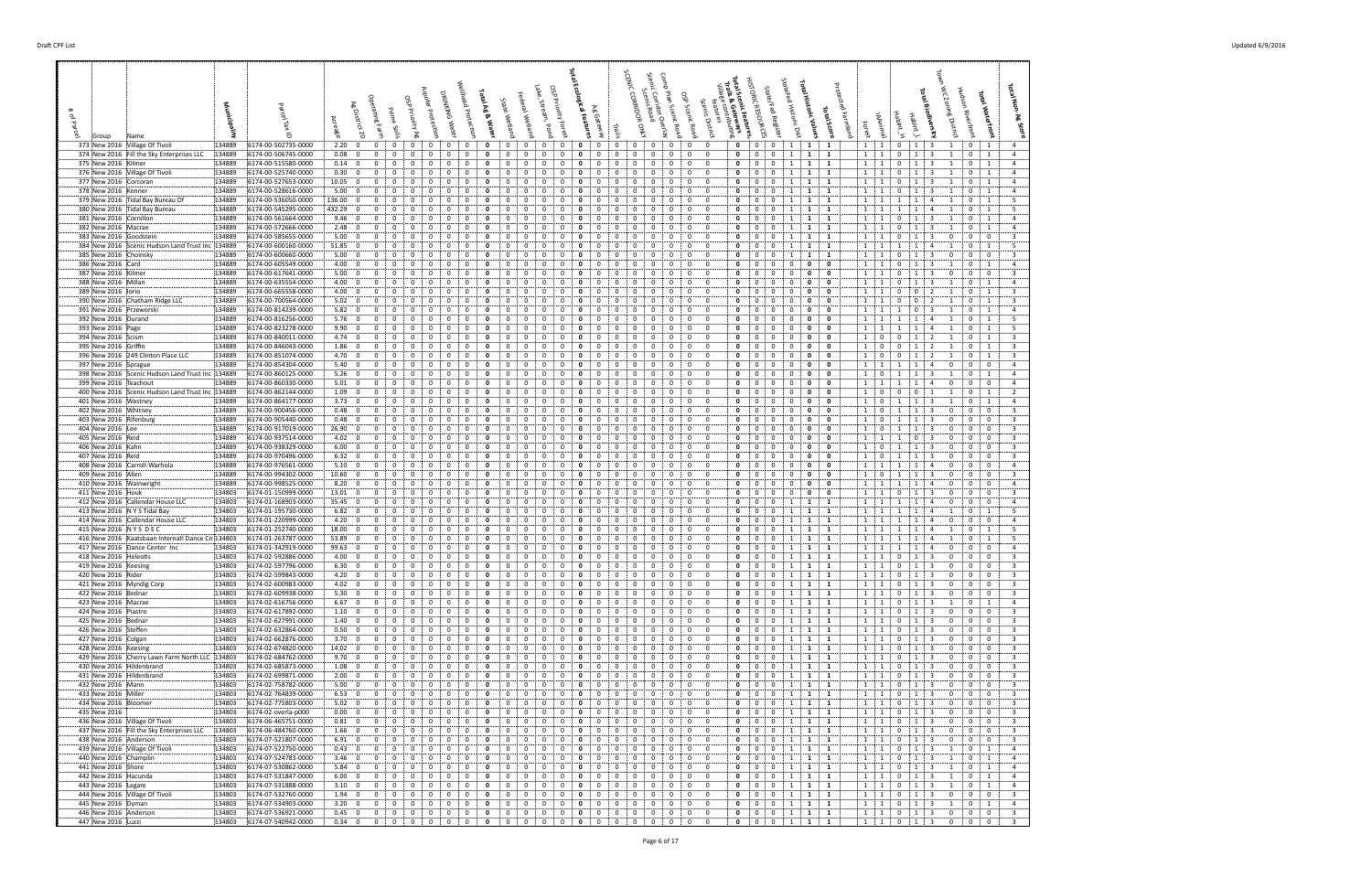| 448 New 2016 Young                                                      | 134803<br>6174-07-545918-0000                                  | 0.32; 0<br>$\mathbf{0}$                                                                 | 0<br>0<br>$\mathbf{0}$<br>0                                                                                                           | 0<br>0<br>0                                                                                | $\mathbf{0}$<br>$\mathbf{0}$<br>0<br>0<br>0                                                                                                                      | $\mathbf{0}$<br>$\mathbf{0}$<br>0<br>0                                                             | $\mathbf{0}$<br>0<br>1<br>$\mathbf{1}$<br>$\mathbf{1}$                                                       | $1 \quad 1$<br>$\mathbf{0}$<br>$\mathbf{1}$<br>$\mathbf{1}$ 3<br>0<br>0<br>$\mathbf{0}$                                                                                                 |
|-------------------------------------------------------------------------|----------------------------------------------------------------|-----------------------------------------------------------------------------------------|---------------------------------------------------------------------------------------------------------------------------------------|--------------------------------------------------------------------------------------------|------------------------------------------------------------------------------------------------------------------------------------------------------------------|----------------------------------------------------------------------------------------------------|--------------------------------------------------------------------------------------------------------------|-----------------------------------------------------------------------------------------------------------------------------------------------------------------------------------------|
| 449 New 2016 Virgin<br>450 New 2016 Young                               | 134803<br>6174-07-551938-0000<br>6174-07-556913-0000<br>134803 | 0.20<br>$\overline{\mathbf{0}}$<br>$\mathbf{0}$<br>0.21: 0<br>$\mathbf 0$               | 0<br>0<br>0<br>0<br>0<br>$\Omega$<br>$\Omega$                                                                                         | 0<br>0<br>0<br>0<br>$\Omega$<br>$\Omega$<br>$\Omega$                                       | $\mathbf{0}$<br>0<br>0<br>0<br>0<br>0<br>$\Omega$<br>$\Omega$                                                                                                    | 0<br>0<br>0<br>0<br>0<br>0<br>$\Omega$<br>0                                                        | 0<br>0<br>1<br>1<br>-1<br>$\mathbf{0}$<br>0<br>1<br>-1<br>-1                                                 | $1 \quad 1$<br>0<br>$\mathbf{0}$<br>$\overline{0}$<br>1<br>3<br>$\mathbf{0}$<br>1:1<br>$\mathbf{0}$<br>$\mathbf 0$<br>0<br>3<br>$\Omega$                                                |
| 451 New 2016 Fernandez                                                  | 134803<br>6174-07-561998-0000                                  | 0.25: 0<br>0                                                                            | $\Omega$<br>0<br>$^{\circ}$<br>$\Omega$<br>$\Omega$                                                                                   | 0<br>$^{\circ}$<br>$\mathbf{0}$<br>$\Omega$                                                | $^{\circ}$<br>0<br>$^{\circ}$<br>$^{\circ}$<br>$\Omega$<br>$\Omega$                                                                                              | 0<br>$\mathbf 0$<br>$\mathbf 0$<br>0                                                               | $\mathbf 0$<br>$\mathbf 0$<br><sup>1</sup><br>$\mathbf{1}$<br>$\mathbf{1}$                                   | $\overline{\mathbf{3}}$<br>$^{\circ}$<br>$0$ :<br>$\overline{\mathbf{0}}$<br>$1 \quad 1$<br>$\mathbf{0}$<br>1                                                                           |
| 452 New 2016 Griffith<br>453 New 2016 Dutchess County                   | 134803<br>6174-07-563968-0000<br>134803                        | 4.90:<br>$\overline{\mathbf{0}}$<br>0<br>0.91: 0<br>0                                   | 0<br>0<br>$\Omega$<br>0                                                                                                               | 0<br>-0<br>$\Omega$<br>$\Omega$<br>$\Omega$                                                | 0<br>0<br>$\Omega$<br>0<br>0<br>$\Omega$                                                                                                                         | 0<br>0<br>$\Omega$<br>0<br>$\mathbf 0$<br>0<br>$\Omega$<br>0                                       | 1<br>$\mathbf{0}$<br>0<br>-1<br>1<br>0<br>0<br>-1                                                            | $1 \quad 1$<br>0<br>1<br>0<br>-1<br>$1 \quad 1$<br>$\Omega$<br>$\Omega$<br>$\mathbf{1}$                                                                                                 |
| 454 New 2016 Virgin                                                     | 6174-07-572998-0000<br>134803<br>6174-07-573925-0000           | 2.42:0<br>$\mathbf 0$                                                                   | $\Omega$<br>$\Omega$<br>$\Omega$<br>$\Omega$<br>$\Omega$                                                                              | 0<br>$\Omega$<br>$\Omega$<br>$^{\circ}$                                                    | $\Omega$<br>0<br>$\Omega$<br>$\Omega$<br>$\Omega$<br>$\Omega$                                                                                                    | $\mathbf 0$<br>0<br>$\mathbf 0$<br>$\Omega$                                                        | $\mathbf{1}$<br>$\mathbf 0$<br>$\mathbf{0}$<br>1<br>1                                                        | $1 \quad 1$<br>0 <sup>1</sup><br>$\overline{1}$<br>$\mathbf{0}$<br>-3<br>-1                                                                                                             |
| 455 New 2016                                                            | 134803<br>6174-07-water0-0000                                  | 0.00; 0<br>$\mathbf 0$                                                                  | 0<br>0<br>0<br>0<br>$^{O}$                                                                                                            | 0<br>$\Omega$                                                                              | 0<br>0<br>0<br>0<br>0                                                                                                                                            | 0<br>0<br>0<br>0                                                                                   | $\mathbf{0}$<br>0<br>1<br>1                                                                                  | $1 \quad 1$<br>0<br>-1<br>$\mathbf{0}$<br>$\overline{1}$<br>-3                                                                                                                          |
| 456 New 2016 New York Central Lines LLC<br>457 New 2016 Patricof        | 134889<br>6175-00-151549-0000<br>134889<br>6175-00-194387-0000 | 13.90<br>$\overline{\mathbf{0}}$<br>$\mathbf 0$<br>0.94:<br>$\mathbf{0}$<br>$\mathbf 0$ | 0<br>0<br>0<br>0<br>$\Omega$<br>$\Omega$<br>0<br>$\Omega$<br>$\Omega$                                                                 | 0<br>$\Omega$<br>0<br>0<br>$\Omega$<br>0<br>$\Omega$                                       | 0<br>0<br>0<br>$\mathbf{0}$<br>0<br>$\Omega$<br>$\Omega$<br>0<br>$\Omega$<br>$\Omega$<br>0<br>$\Omega$                                                           | 0<br>0<br>$\mathbf{0}$<br>$\overline{0}$<br>0<br>$\mathbf{0}$<br>$\mathbf 0$<br>0                  | 0<br>0<br>1<br>1<br>1<br>$\mathbf 0$<br>0<br>1<br>1<br>1                                                     | $1 \quad 1$<br>$\mathbf{0}$<br>1<br>3<br>$\mathbf{0}$<br>$\overline{1}$<br>$1 \quad 1$<br>$\bf{0}$<br>1<br>1<br>-1<br>$\overline{4}$                                                    |
| 458 New 2016 Baright                                                    | 134889<br>6175-00-202395-0000                                  | 10.10; 0<br>$^{\circ}$                                                                  | $\Omega$<br>$\Omega$<br>0<br>-0<br>0                                                                                                  | $\Omega$<br>0<br>0                                                                         | $\Omega$<br>0<br>-0                                                                                                                                              | $\mathbf{0}$<br>0<br>$\Omega$<br>$\Omega$                                                          | $\mathbf{0}$<br>1<br>0<br>-1<br>-1                                                                           | $\mathbf{0}$<br>1:1<br>-1<br>$\overline{1}$                                                                                                                                             |
| 459 New 2016 Loopesko                                                   | 134889<br>6175-00-242433-0000                                  | 23.17:0<br>0                                                                            | $\Omega$<br>0<br>0<br>$\Omega$                                                                                                        | 0<br>$\Omega$<br>$\Omega$<br>$\Omega$                                                      | 0<br>0<br>0<br>$\Omega$                                                                                                                                          | $\mathbf 0$<br>$\overline{0}$<br>0<br>0                                                            | $\mathbf 0$<br>0<br>1<br>1<br>- 1                                                                            | $\mathbf{1}$<br>1<br>: 1<br>-1<br>-1<br>$\mathbf{0}$                                                                                                                                    |
| 460 New 2016 245 Woods Road LLC<br>461 New 2016 Teviot Property LLC     | 134889<br>6175-00-255660-0000<br>134889<br>6175-00-270556-0000 | 19.22: 0<br>$\mathbf 0$<br>62.91:0<br>$\Omega$                                          | 0<br>$\Omega$<br>0<br>$\Omega$<br>$\Omega$<br>0<br>0<br>0<br>$\Omega$                                                                 | 0<br>$\Omega$<br>0                                                                         | 0<br>0<br>$\Omega$<br>$\Omega$<br>$\Omega$<br>$\Omega$<br>$\Omega$                                                                                               | 0<br>0<br>0<br>$\mathbf 0$<br>0<br>$\Omega$<br>0<br>$\Omega$                                       | $\mathbf{1}$<br>0<br>0<br>1<br>1<br>$\mathbf 0$<br>0<br>1<br>1<br>1                                          | $1 \cdot 1$<br>$\mathbf{0}$<br>$\overline{1}$<br>-1<br>$\overline{1}$<br>1:1<br>$\mathbf{0}$<br>1                                                                                       |
| 462 New 2016 Rose                                                       | 134889<br>6175-00-563359-0000                                  | 0.56; 0<br>$\mathbf 0$                                                                  | 0<br>0<br>0<br>0<br>0                                                                                                                 | 0<br>$\Omega$<br>0<br>0                                                                    | $\mathbf{0}$<br>0<br>0<br>$\mathbf{0}$<br>0<br>0                                                                                                                 | $\mathbf{0}$<br>0<br>0<br>0                                                                        | $\mathbf{0}$<br>0<br>$\mathbf{1}$<br>1<br>1                                                                  | $\frac{1}{2}$<br>$\mathbf{0}$<br>$\overline{1}$<br>$\mathbf{0}$<br>0<br>1<br>$\overline{2}$                                                                                             |
| 463 New 2016 Gitschier                                                  | 134889<br>6175-00-568340-0000                                  | 1.56:0<br>$\mathbf 0$<br>$^{\circ}$                                                     | 0<br>0<br>0<br>$\Omega$<br>$\Omega$<br>$\Omega$                                                                                       | 0<br>$\Omega$<br>$\Omega$<br>$\Omega$<br>$\Omega$<br>$\Omega$<br>$\Omega$                  | 0<br>0<br>0<br>$\Omega$<br>$\Omega$<br>$\Omega$<br>0                                                                                                             | 0<br>0<br>0<br>$\Omega$<br>0<br>0<br>$\Omega$<br>$\Omega$                                          | 0<br>0<br>1<br>-1<br>-1<br>$\mathbf{0}$<br>0<br>1<br>-1                                                      | $\mathbf 0$<br>$\mathbf{1}$<br>0<br>$\Omega$<br>1<br>-1<br>$\Omega$<br>$\overline{1}$<br>$\Omega$<br>$\Omega$                                                                           |
| 464 New 2016 Town Of Red Hook<br>465 New 2016 Tieger                    | 6175-00-577360-0000<br>134889<br>134889<br>6175-00-582318-0000 | 0.20: 0<br>3.96:<br>$\overline{\mathbf{0}}$<br>$\mathbf 0$                              | $\Omega$<br>$\mathbf{0}$<br>$\Omega$<br>$\Omega$<br>$\Omega$                                                                          | $\Omega$<br>0<br>$\Omega$<br>$\Omega$                                                      | $\Omega$<br>$\Omega$<br>$\Omega$<br>0<br>0<br>- 0                                                                                                                | 0<br>$\overline{0}$<br>0<br>0                                                                      | $\mathbf{0}$<br>$\mathbf{0}$<br>1<br>-1<br>-1                                                                | - 1<br>0:1<br>$\bf{0}$<br>$\Omega$<br>1<br>-1                                                                                                                                           |
| 466 New 2016 Hadlow                                                     | 134889<br>6175-00-605300-0000                                  | 0.26:<br>0<br>$\mathbf{0}$                                                              | 0<br>0<br>0                                                                                                                           |                                                                                            | 0<br>0<br>$\Omega$                                                                                                                                               | 0<br>0<br>0<br>0                                                                                   | 0<br>1<br>0<br>-1<br>-1                                                                                      | 0<br>$\frac{1}{2}$<br>0<br>0<br>- 1                                                                                                                                                     |
| 467 New 2016 :42 Stonybrook Road LLC<br>468 New 2016 Sullivan           | 134889<br>6175-00-650367-0000<br>6175-00-670384-0000<br>134889 | $0.34 \div 0$<br>$\mathbf 0$<br>1.60:<br>$\overline{0}$<br>0                            | 0<br>0<br>$\Omega$<br>0<br>0<br>$\mathbf{0}$<br>0<br>0<br>0<br>$\Omega$                                                               | 0<br>$\Omega$<br>$\Omega$<br>0<br>0<br>$\Omega$                                            | 0<br>0<br>0<br>0<br>0<br>0<br>0<br>0<br>0                                                                                                                        | 0<br>$\overline{0}$<br>0<br>0<br>0<br>0<br>$\overline{0}$<br>0                                     | 0<br>0<br>1<br>1<br>1<br>0<br>0<br>1<br>1<br>1                                                               | $\mathbf 0$<br>$\mathbf{0}$<br>$\mathbf{1}$<br>$\ddot{1}$<br>0<br>-1<br>$0 \quad 1$<br>$\mathbf{0}$<br>$\mathbf{0}$<br>-1<br>- 1                                                        |
| 469 New 2016 Gruntler                                                   | 134889<br>6175-00-701429-0000                                  | 1.23:0<br>$\mathbf{0}$                                                                  | $\Omega$<br>$\Omega$<br>$\Omega$<br>$\Omega$<br>0                                                                                     | $\Omega$<br>0<br>$\Omega$<br>$\Omega$<br>$\Omega$                                          | 0<br>$\Omega$<br>$\Omega$<br>$\Omega$                                                                                                                            | 0<br>0<br>$\Omega$<br>$\Omega$                                                                     | $\mathbf{0}$<br>$\Omega$<br>1<br>1<br>1                                                                      | 0<br>$\cdots$<br>$\Omega$<br>$\Omega$<br>$\mathbf{0}$<br>1                                                                                                                              |
| 470 New 2016 Crane                                                      | 134889<br>6175-00-860477-0000                                  | 11.34:0<br>$\mathbf 0$                                                                  | 0<br>0<br>0<br>0<br>$\Omega$                                                                                                          | 0<br>$\Omega$<br>$\Omega$<br>$\Omega$                                                      | 0<br>0<br>0<br>$\Omega$<br>$\mathbf 0$<br>0                                                                                                                      | 0<br>0<br>0<br>$\overline{0}$                                                                      | 0<br>0<br>$\mathbf{1}$<br>$\mathbf{1}$<br>1                                                                  | $\mathbf 0$<br>$\overline{0}$<br>$\overline{1}$<br>1<br>1<br>3<br>$\mathbf{0}$<br>$\Omega$                                                                                              |
| 471 New 2016 Wyant<br>472 New 2016 Kane                                 | 6175-00-921475-0000<br>134889<br>134889<br>6175-00-935505-0000 | 0.62<br>$\overline{\mathbf{0}}$<br>$\mathbf 0$<br>5.69; 0<br>$^{\circ}$                 | $\mathbf{0}$<br>0<br>$\Omega$<br>$\Omega$<br>$\Omega$<br>$\Omega$<br>0                                                                | 0<br>$\Omega$<br>0<br>0<br>o<br>0                                                          | 0<br>0<br>0<br>0<br>0<br>0<br>$\Omega$<br>$^{\circ}$                                                                                                             | 0<br>$^{\circ}$<br>0<br>0<br>$\mathbf{0}$<br>0<br>$\Omega$<br>- 0                                  | $\mathbf 0$<br>0<br>1<br>1<br>1<br>$\mathbf 0$<br>1<br>$\Omega$<br>$\mathbf{1}$<br>-1                        | 0<br>$\mathbf{0}$<br>$\mathbf{0}$<br>$\pm 1$<br>0<br>1<br>$\mathbf{0}$<br>$\pm$ 1<br>$\mathbf{0}$<br>$\bf{0}$<br>$\mathbf{1}$<br>-1                                                     |
| 473 New 2016 Estates at Stony Creek LLC                                 | 134889<br>6175-00-939408-0000                                  | 6.88:<br>$\overline{\mathbf{0}}$<br>$\mathbf 0$                                         | 0<br>$\mathbf{0}$<br>$\mathbf{0}$<br>- 0<br>0                                                                                         | 0<br>$\Omega$<br>0<br>0                                                                    | $\mathbf 0$<br>0<br>0<br>$\mathbf{0}$<br>0<br>0                                                                                                                  | $\mathbf{0}$<br>0<br>0<br>$\mathbf{0}$                                                             | $\mathbf 0$<br>0<br>1<br>1<br>1                                                                              | 0:1<br>1<br>$0 \quad$<br>$\overline{1}$<br>$\mathbf{0}$<br>2                                                                                                                            |
| 474 New 2016 Legendre                                                   | 134889<br>6175-00-955392-0000                                  | 3.32; 0<br>$\mathbf{0}$                                                                 | 0<br>0<br>0<br>$\Omega$<br>0                                                                                                          | 0<br>$\Omega$<br>0<br>0                                                                    | 0<br>0<br>$\overline{0}$<br>0<br>$\Omega$<br>0                                                                                                                   | 0<br>0<br>$\overline{0}$<br>0                                                                      | 0<br>0<br>1<br>1<br>-1                                                                                       | $\mathbf 0$<br><sup>1</sup><br>$\mathbf{0}$<br>$\bf{0}$<br>$\mathbf{1}$<br>-1<br>2                                                                                                      |
| 475 New 2016 Aveledo<br>476 New 2016 Hanast                             | 134889<br>6175-00-959447-0000<br>134889<br>6175-00-975300-0000 | 4.93:0<br>$\mathbf 0$<br>7.31:0<br>$\mathbf 0$                                          | $\Omega$<br>$\Omega$<br>$\Omega$<br>$\Omega$<br>$\Omega$<br>$\mathbf{0}$<br>$\Omega$<br>$^{\circ}$<br>$\Omega$                        | $\Omega$<br>$\Omega$<br>$\Omega$<br>$\Omega$<br>0<br>$\Omega$<br>$\Omega$<br>$\Omega$      | $\Omega$<br>$\Omega$<br>$\Omega$<br>$\Omega$<br>0<br>$\Omega$<br>$\Omega$<br>$\Omega$<br>$\Omega$                                                                | 0<br>$\mathbf{0}$<br>$\Omega$<br>$\Omega$<br>$\mathbf{0}$<br>0<br>$\mathbf 0$<br>0                 | $\mathbf 0$<br>$\Omega$<br>1<br>-1<br>-1<br>$\mathbf 0$<br>0<br>$\mathbf 0$<br>$\mathbf{0}$<br>0             | 0<br>$\mathbf{0}$<br>$\mathbf{0}$<br>$\cdots$ 1<br>-1<br>1<br>$0 \quad 1$<br>0<br>$\overline{1}$<br>$\mathbf{1}$<br>-3<br>-1                                                            |
| 477 New 2016 Mc Cormick                                                 | 134889<br>6175-00-980360-0000                                  | 9.98:<br>$\mathbf 0$<br>$\overline{\mathbf{0}}$                                         | $\Omega$<br>0<br>$\Omega$<br>$\Omega$                                                                                                 | 0<br>-0<br>$\Omega$                                                                        | 0<br>$\Omega$<br>$\Omega$<br>$\Omega$                                                                                                                            | 0<br>$\Omega$<br>0<br>$\Omega$                                                                     | $\mathbf 0$<br>0<br>0<br>0<br>0                                                                              | $\Omega$<br>$\Omega$<br>1<br>$\overline{1}$<br>$\Omega$                                                                                                                                 |
| 478 New 2016 Brucaliere                                                 | 134889<br>6175-00-986467-0000                                  | 4.38:0<br>$\mathbf 0$                                                                   | 0<br>0<br>$\Omega$<br>$\Omega$<br>$\Omega$<br>$\Omega$                                                                                | $\Omega$<br>$\Omega$<br>$\Omega$                                                           | 0<br>0<br>$\Omega$<br>$\Omega$<br>$\Omega$<br>$\Omega$                                                                                                           | 0<br>0<br>$\Omega$<br>$\Omega$<br>$\mathbf 0$                                                      | 0<br>0<br>0<br>0<br>0<br>$\mathbf 0$                                                                         | 0<br>$\mathbf{0}$<br>$\mathbf 0$<br>1<br>-1<br>$\Omega$<br>-3                                                                                                                           |
| 479 New 2016 Conroy<br>480 New 2016 New York Central Lines LLC          | 134889<br>6175-00-994546-0000<br>134803<br>6175-03-103069-0000 | 4.04:0<br>$\mathbf 0$<br>21.70:0<br>$\mathbf 0$                                         | $\Omega$<br>0<br>0                                                                                                                    | 0<br>0<br>$\Omega$<br>0                                                                    | 0<br>0<br>-0<br>0<br>0<br>0<br>0                                                                                                                                 | $\mathbf 0$<br>0<br>$\Omega$<br>0<br>0<br>0<br>0                                                   | $\mathbf 0$<br>0<br>0<br>0<br>0<br>0<br>1<br>-1<br>1                                                         | $\mathbf{0}$<br>$\overline{0}$<br>$0 \quad 1$<br>-1<br>$1 \quad 1$<br>-1<br>-1<br>$\mathbf{0}$<br>1                                                                                     |
| 481 New 2016 Marden                                                     | 134803<br>6175-03-144273-0000                                  | 23.30<br>$\overline{0}$<br>$\mathbf 0$                                                  | 0<br>0<br>$\overline{0}$<br>0<br>0                                                                                                    | $\Omega$<br>0<br>0                                                                         | 0<br>0<br>0<br>$\mathbf 0$<br>0<br>0                                                                                                                             | 0<br>0<br>$\mathbf{0}$<br>$\overline{0}$                                                           | 0<br>1<br>0<br>1<br>-1                                                                                       | $1 \quad 1$<br>1<br>1<br>1<br>$\mathbf{1}$<br>$\Omega$                                                                                                                                  |
| 482 New 2016 Marden<br>483 New 2016 Marden                              | 6175-03-187069-0000<br>134803<br>134803<br>6175-03-193185-0000 | $\mathbf 0$<br>11.65<br>$\overline{\mathbf{0}}$<br>38.59 0<br>$\Omega$                  | $\mathbf{0}$<br>$\Omega$<br>0<br>$\Omega$<br>$\Omega$<br>$\Omega$<br>0<br>0<br>0<br>0                                                 | 0<br>$\Omega$<br>0<br>$\Omega$<br>0<br>$\Omega$<br>$\Omega$<br>0                           | 0<br>0<br>$\Omega$<br>$\Omega$<br>$\Omega$<br>0<br>$\Omega$<br>0<br>0                                                                                            | 0<br>0<br>$\Omega$<br>0<br>$\mathbf{0}$<br>0<br>$\Omega$<br>- 0                                    | $\mathbf 0$<br>0<br>1<br>1<br>1<br>$\mathbf{0}$<br>$\Omega$<br>1<br>$\mathbf{1}$<br>1                        | $1 \quad 1$<br>$\mathbf 0$<br>$\mathbf 0$<br>1<br>-1<br>$\overline{a}$<br>0<br>$1 \cdot 1$<br>-1<br>-1<br>$\Omega$<br>1<br>$\overline{1}$<br>$\mathbf{A}$                               |
| 484 New 2016 Patricof                                                   | 134803<br>6175-03-197360-0000                                  | 12.16<br>$\overline{\mathbf{0}}$<br>0                                                   | 0<br>0<br>0<br>$\Omega$                                                                                                               | 0<br>$\Omega$<br>$\Omega$<br>$\Omega$                                                      | 0<br>0<br>0<br>$\Omega$<br>$\Omega$                                                                                                                              | $\mathbf 0$<br>$\mathbf 0$<br>0<br>0                                                               | $\mathbf 0$<br>1<br>0<br>1<br>-1                                                                             | $\frac{1}{2}$<br>$\mathbf{0}$<br>$\overline{1}$<br>1<br>-1<br>-1                                                                                                                        |
| 485 New 2016 Marden                                                     | 134803<br>6175-03-223318-0000                                  | 12.55:0<br>$\mathbf 0$                                                                  | 0<br>0<br>0<br>$\Omega$<br>$\Omega$                                                                                                   | 0<br>$\Omega$<br>0<br>$\Omega$                                                             | 0<br>0<br>0<br>$\Omega$<br>$\Omega$<br>$\Omega$                                                                                                                  | 0<br>$\mathbf{0}$<br>0<br>$\overline{0}$                                                           | $\mathbf{1}$<br>$\mathbf{0}$<br>0<br>1<br>1                                                                  | $1 \quad 1$<br>1<br>1<br>$^{\circ}$<br>$\mathbf{0}$<br>$\mathbf 0$<br>$\overline{a}$                                                                                                    |
| 486 New 2016 Marden<br>487 New 2016 Baright                             | 134803<br>6175-03-257100-0000<br>6175-03-258363-0000<br>134803 | 18.34:0<br>$\mathbf 0$<br>2.19:0<br>$\mathbf 0$                                         | $\Omega$<br>0<br>0<br>0<br>0<br>0<br>$\mathbf{0}$<br>- 0<br>$\mathbf{0}$                                                              | $\Omega$<br>0<br>$\Omega$<br>$\Omega$<br>0<br>0<br>$^{\circ}$<br>0                         | 0<br>0<br>0<br>$\mathbf 0$<br>$\mathbf{0}$<br>0<br>$\mathbf{0}$<br>0<br>0                                                                                        | $\mathbf{0}$<br>$\overline{0}$<br>0<br>0<br>0<br>$\mathbf{0}$<br>0<br>$\mathbf{0}$                 | $\mathbf{0}$<br>0<br>1<br>1<br>1<br>$\mathbf{0}$<br>$\mathbf{0}$<br>1<br><b>1</b><br>$\mathbf{1}$            | $1 \quad 1$<br>$\mathbf{0}$<br>$\mathbf 0$<br>1<br>-1<br>$\Omega$<br>$1 \quad 1$<br>1<br>1<br>0<br>$\overline{1}$<br>4                                                                  |
| 488 New 2016 Prudhom                                                    | 134803<br>6175-03-265265-0000                                  | 16.23:0<br>$\mathbf 0$                                                                  | 0<br>0<br>0<br>$\Omega$<br>$\Omega$                                                                                                   | 0<br>0<br>$\Omega$<br>$\Omega$                                                             | 0<br>0<br>0<br>$\Omega$<br>0<br>$\Omega$                                                                                                                         | 0<br>0<br>0<br>$\overline{0}$                                                                      | $\mathbf 0$<br>1<br>0<br>1<br>1                                                                              | $1 \cdot 1$<br>$\mathbf 0$<br>1<br>1<br>$\Omega$<br>$\Omega$<br>4                                                                                                                       |
| 489 New 2016 Marden<br>490 New 2016 Maisel                              | 6175-03-278044-0000<br>134803<br>134803<br>6175-03-296035-0000 | 0.66:0<br>$^{\circ}$<br>0.54:0<br>$\mathbf 0$                                           | $\Omega$<br>$\Omega$<br>$\Omega$<br>$\Omega$<br>$\Omega$<br>$\Omega$<br>$\Omega$<br>$^{\circ}$                                        | $\Omega$<br>$\Omega$<br>$\Omega$<br>$\Omega$<br>$\Omega$<br>0<br>$\Omega$<br>0             | 0<br>$\Omega$<br>$\Omega$<br>$\Omega$<br>$\Omega$<br>0<br>$\Omega$<br>$\Omega$<br>$\Omega$<br>$^{\circ}$                                                         | 0<br>0<br>$\Omega$<br>$\Omega$<br>$\mathbf 0$<br>$\mathbf 0$<br>0<br>$\Omega$                      | $\mathbf{0}$<br>0<br>1<br>-1<br>$\mathbf 0$<br>$\mathbf{1}$<br>$\mathbf{0}$<br>1<br>$\mathbf{1}$             | $1 \quad 1$<br>$\mathbf{0}$<br>$\mathbf 0$<br>$\mathbf{0}$<br>$\mathbf 0$<br>1 1<br>$\mathbf{1}$<br>$\Omega$<br>-1<br>$\mathbf{A}$                                                      |
| 491 New 2016 St Pauls & Trinity Parish                                  | 134803<br>6175-03-299063-0000                                  | 3.25:0<br>$\mathbf 0$                                                                   | 0<br>0<br>0<br>$\Omega$                                                                                                               | 0<br>0<br>$\Omega$                                                                         | 0<br>0<br>0                                                                                                                                                      | 0<br>0<br>0<br>0                                                                                   | 0<br>1<br>0<br>-1<br>-1                                                                                      | $\mathbf{0}$<br>$1 \quad 1$<br>$\Omega$<br>-1<br>0                                                                                                                                      |
| 492 New 2016 St Pauls Church                                            | 134803<br>6175-03-300140-0000                                  | 6.40; 0<br>$\mathbf 0$                                                                  | 0<br>0<br>$\Omega$<br>0<br>0                                                                                                          | 0<br>0<br>$\Omega$<br>$\Omega$                                                             | $\mathbf 0$<br>$\mathbf{0}$<br>0<br>$\Omega$<br>0<br>0                                                                                                           | 0<br>0<br>0<br>0                                                                                   | 0<br>$\mathbf{0}$<br>1<br>1<br>1                                                                             | $1 \quad 1$<br>$\mathbf{0}$<br>$\mathbf 0$<br>0<br>-1<br>$\Omega$<br>-3                                                                                                                 |
| 493 New 2016 Taylor<br>494 New 2016 St Pauls Housing Dev Fund Inc134803 | 6175-03-309038-0000<br>134803<br>6175-03-309089-0000           | 0.30:<br>$\overline{\mathbf{0}}$<br>$\mathbf 0$<br>2.55:0<br>$\overline{0}$             | 0<br>$\mathbf{0}$<br>$\mathbf 0$<br>$\mathbf{0}$<br>0<br>$\mathbf{0}$<br>$\mathbf 0$<br>$\mathbf{0}$<br>$\overline{0}$<br>$\mathbf 0$ | $\mathbf 0$<br>0<br>0<br>0<br>0<br>$^{\circ}$<br>$\overline{0}$<br>$\overline{\mathbf{0}}$ | $\mathbf 0$<br>0<br>0<br>$\mathbf 0$<br>$\mathbf{0}$<br>$\mathbf 0$<br>$\mathbf 0$<br>$\mathbf 0$<br>$\mathbf{0}$<br>$\mathbf{0}$<br>$\mathbf{0}$<br>$\mathbf 0$ | 0<br>0<br>0<br>$\mathbf 0$<br>0<br>0<br>$\mathbf{0}$<br>$\overline{0}$                             | $\mathbf{0}$<br>0<br>1<br>1<br>1<br>$\mathbf{0}$<br>$\mathbf 0$<br>1<br>$\mathbf{1}$<br>1                    | $1 \quad 1$<br>$\mathbf 0$<br>$\bf{0}$<br>0<br>1<br>3<br>0<br>$1 \quad 1$<br>$\mathbf{0}$<br>1<br>$\mathbf{0}$<br>$\overline{\mathbf{3}}$<br>0<br>$\mathbf{0}$                          |
| 495 New 2016 Rector Wardens & Vestrymen 134803                          | 6175-03-314188-0000                                            | 1.77:<br>$\overline{0}$<br>$\mathbf 0$                                                  | $\mathbf 0$<br>0<br>0                                                                                                                 |                                                                                            | $\Omega$<br>0<br>0                                                                                                                                               | $\mathbf 0$<br>0<br>0                                                                              | $\mathbf 0$<br>$\mathbf 0$<br>$\mathbf{1}$<br>$\mathbf{1}$                                                   | 0<br>- 0<br>$\mathbf{1}$                                                                                                                                                                |
| 496 New 2016 Taylor                                                     | 6175-03-317040-0000<br>134803                                  | 0.30:<br>$\overline{\mathbf{0}}$<br>$\mathbf 0$                                         | 0<br>0<br>$^{\circ}$<br>$\Omega$<br>$\Omega$                                                                                          | 0<br>$\mathbf{0}$<br>$\Omega$<br>0                                                         | $\mathbf 0$<br>$\mathbf 0$<br>0<br>$\mathbf 0$<br>$\Omega$<br>$\Omega$                                                                                           | 0<br>$\mathbf{0}$<br>$\mathbf{0}$<br>$\mathbf 0$                                                   | $\mathbf 0$<br>$\mathbf 0$<br>1<br>$\mathbf{1}$<br>1                                                         | $1 \quad 1$<br>$\mathbf 0$<br>3<br>$\mathbf 0$<br>$\mathbf{0}$<br>$\bf{0}$<br>$\mathbf{1}$                                                                                              |
| 497 New 2016 Hadlow<br>498 New 2016 Citizens Telecom of NY Inc          | 134803<br>6175-04-583297-0000<br>134803<br>6175-04-622007-0000 | 1.70; 0<br>$^{\circ}$<br>0.23; 0<br>0                                                   | $\Omega$<br>0<br>$\Omega$<br>$\Omega$<br>$\Omega$<br>$\mathbf 0$<br>$\mathbf{0}$<br>$\mathbf 0$<br>$\mathbf{0}$<br>$\mathbf{0}$       | 0<br>$\Omega$<br>$\Omega$<br>$\Omega$<br>0<br>$\mathbf 0$<br>$\mathbf{0}$<br>0             | $\Omega$<br>$\Omega$<br>0<br>$\Omega$<br>$\Omega$<br>$\Omega$<br>$\mathbf 0$<br>0<br>0<br>$\mathbf 0$<br>$\mathbf{0}$<br>0                                       | $\mathbf 0$<br>0<br>$\Omega$<br>$^{\circ}$<br>0<br>$\mathbf{0}$<br>0<br>$\mathbf{0}$               | $\mathbf 0$<br>$\mathbf 0$<br>1<br>1<br>1<br>$\mathbf 0$<br>$\bf{0}$<br>1<br>$\mathbf{1}$<br><b>1</b>        | 0:1<br>$\mathbf{0}$<br>1<br>2<br>$0$ :<br>-1<br>1<br>$1 \quad 1$<br>$\overline{0}$<br>$\mathbf{1}$<br>$\overline{\mathbf{3}}$<br>$\mathbf 0$<br>$0 \quad$<br>$\overline{\mathbf{0}}$    |
| 499 New 2016 Sweeny                                                     | 134803<br>6175-04-726242-0000                                  | 27.50:0<br>$\mathbf{0}$                                                                 | $\mathbf{0}$<br>$\mathbf{0}$<br>$\mathbf 0$<br>0<br>0                                                                                 | 0<br>$\mathbf{0}$<br>0<br>$\mathbf{0}$                                                     | $\mathbf{0}$<br>0<br>0<br>$\mathbf 0$<br>$\mathbf{0}$<br>$\mathbf{0}$                                                                                            | 0<br>$\mathbf{0}$<br>0<br>$\mathbf 0$                                                              | $\mathbf 0$<br>$\mathbf{0}$<br>$\mathbf{1}$<br>$\mathbf{1}$<br>1                                             | $0 \t1$<br>$\mathbf 0$<br>$\mathbf{1}$<br>$\overline{2}$<br>1<br>$\mathbf{0}$<br>$\mathbf{1}$                                                                                           |
| 500 New 2016 Eichin<br>501 New 2016 Bland                               | 6175-17-149064-0000<br>134803<br>134803<br>6175-17-149092-0000 | 0.93; 0<br>$\mathbf 0$<br>1.00:0<br>0                                                   | $\mathbf{0}$<br>0<br>$\mathbf{0}$<br>$\Omega$<br>0<br>0<br>0<br>$^{\circ}$<br>$^{\circ}$<br>$\Omega$                                  | $\overline{0}$<br>0<br>$\Omega$<br>$\Omega$<br>0<br>$\Omega$<br>$\mathbf{0}$<br>$\Omega$   | 0<br>0<br>$\Omega$<br>0<br>$\Omega$<br>$\Omega$<br>$^{\circ}$<br>0<br>$\Omega$<br>$^{\circ}$<br>$\Omega$<br>0                                                    | $\mathbf 0$<br>$\mathbf{0}$<br>0<br>$\mathbf 0$<br>$\mathbf{0}$<br>$\mathbf 0$<br>$\mathbf 0$<br>0 | $\mathbf 0$<br>$\mathbf 0$<br>1<br>1<br>1<br>$\mathbf 0$<br>$\mathbf{0}$<br>1<br>1<br>1                      | $1 \quad 1$<br>1<br>$\mathbf{0}$<br>3<br>0<br>$\bf{0}$<br>$\mathbf 0$<br>$\mathbf 0$<br>$\overline{\mathbf{3}}$<br>$\mathbf 0$<br>$0$ :<br>$\overline{\mathbf{0}}$<br>$1 \quad 1$<br>-1 |
| 502 New 2016 Marchant                                                   | 134889<br>6271-00-216874-0000                                  | 0.45:0<br>$\mathbf 0$                                                                   | 0<br>$\mathbf{0}$<br>$\mathbf{0}$<br>$\Omega$<br>$\Omega$                                                                             | 0<br>$\mathbf{0}$<br>0<br>0                                                                | 0<br>0<br>$\Omega$<br>0<br>$\Omega$<br>$\Omega$                                                                                                                  | $\mathbf 0$<br>0<br>0<br>$\Omega$                                                                  | $\mathbf 0$<br>$\mathbf 0$<br>$\mathbf{0}$<br>$\mathbf{0}$<br>0                                              | $\mathbf 0$<br>$\overline{\mathbf{0}}$<br>$1 \quad 1$<br>3<br>$\mathbf 0$<br>0<br>-1                                                                                                    |
| 503 New 2016 Scarano                                                    | 134889<br>6271-00-220920-0000                                  | $\mathbf 0$<br>4.51:0                                                                   | 0<br>0<br>0<br>0<br>0                                                                                                                 | 0<br>$\Omega$<br>0<br>0                                                                    | $\mathbf 0$<br>0<br>$\Omega$<br>0<br>0<br>0                                                                                                                      | $\mathbf 0$<br>0<br>0<br>$\mathbf 0$                                                               | $\mathbf{0}$<br>0<br>0<br>0<br>0                                                                             | $1 \quad 1$<br>$\mathbf 0$<br>$\bf{0}$<br>$\mathbf 0$<br>0<br>1<br>3                                                                                                                    |
| 504 New 2016 Hendifar<br>505 New 2016 Vego                              | 134889<br>6271-00-249843-0000<br>6271-00-258794-0000<br>134889 | 2.82:0<br>$\mathbf 0$<br>9.32:0<br>$\mathbf 0$                                          | 0<br>$^{\circ}$<br>$\Omega$<br>$\Omega$<br>$\Omega$<br>0<br>0<br>0<br>-0<br>0                                                         | 0<br>$\Omega$<br>$\Omega$<br>0<br>0<br>0<br>- 0<br>0                                       | $\Omega$<br>0<br>$\Omega$<br>$\Omega$<br>0<br>- 0<br>$\mathbf 0$<br>0<br>0<br>$\mathbf{0}$<br>0<br>0                                                             | $\mathbf 0$<br>$\mathbf 0$<br>0<br>$\mathbf{0}$<br>$\mathbf{0}$<br>0<br>$\mathbf{0}$<br>0          | $\mathbf 0$<br>0<br>0<br>0<br>0<br>0<br>$\mathbf{0}$<br>0<br>0<br>0                                          | 3<br>$\Omega$<br>$\mathbf{0}$<br>$\bf{0}$<br>$1 \quad 1$<br>$\Omega$<br>-1<br>1 1<br>$\mathbf{0}$<br>1<br>1<br>$\overline{a}$<br>0<br>$\mathbf{0}$                                      |
| 506 New 2016 Steiner                                                    | 134889<br>6271-00-278895-0000                                  | 14.50:0<br>$\mathbf{0}$                                                                 | $\overline{0}$<br>0<br>0<br>0<br>0                                                                                                    | $\overline{0}$<br>0<br>$\Omega$<br>$\mathbf 0$                                             | $\mathbf{0}$<br>0<br>0<br>$\mathbf 0$<br>$\overline{0}$<br>$\Omega$                                                                                              | $\overline{0}$<br>0<br>$\mathbf{0}$<br>$\mathbf 0$                                                 | 0<br>0<br>0<br>0<br>0                                                                                        | $1 \quad 1$<br>$\mathbf 0$<br>1<br>1<br>0<br>$\bf{0}$<br>4                                                                                                                              |
| 507 New 2016 Viggiano<br>508 New 2016 Accascina                         | 134889<br>6271-00-301866-0000<br>134889<br>6271-00-324810-0000 | $\mathbf 0$<br>1.21:0<br>17.05:0<br>$\mathbf 0$                                         | 0<br>$\mathbf{0}$<br>$\Omega$<br>$\Omega$<br>$\Omega$<br>$\Omega$<br>$\Omega$<br>$\Omega$<br>$\Omega$<br>$\Omega$                     | 0<br>$\Omega$<br>0<br>$\Omega$<br>$\Omega$<br>0<br>- 0<br>$\Omega$                         | 0<br>0<br>$\mathbf{0}$<br>$\Omega$<br>$\mathbf{0}$<br>0<br>$\Omega$<br>0<br>$\Omega$<br>0<br>$\Omega$<br>0                                                       | 0<br>$\mathbf{0}$<br>$\mathbf 0$<br>0<br>0<br>$\Omega$<br>$\mathbf 0$<br>- 0                       | $\mathbf 0$<br>$\mathbf 0$<br>$\mathbf 0$<br>0<br>0<br>$\mathbf 0$<br>$\Omega$<br>0<br>$\Omega$<br>$\Omega$  | $\mathbf{0}$<br>$1 \quad 1$<br>0<br>$\bf{0}$<br>1<br>-1<br>4<br>$1 \quad 1$<br>$^{\circ}$<br>$\mathbf{0}$<br>$\overline{\mathbf{0}}$<br>$\mathbf{1}$<br>$\mathbf{1}$<br>$\mathbf{A}$    |
| 509 New 2016 Tabor                                                      | 134889<br>6271-00-353883-0000                                  | 3.10:0<br>$\mathbf 0$                                                                   | $\mathbf 0$<br>$\mathbf{0}$<br>$\Omega$<br>$\Omega$<br>0                                                                              | 0<br>$\Omega$<br>$\Omega$<br>$\Omega$                                                      | $\mathbf 0$<br>0<br>$\mathbf{0}$<br>$\Omega$<br>$\Omega$                                                                                                         | $\mathbf 0$<br>0<br>$\mathbf 0$<br>0                                                               | $\mathbf 0$<br>0<br>$\mathbf 0$<br>0<br>0                                                                    | $\mathbf 0$<br>$\overline{\mathbf{0}}$<br>1:1<br>1<br>$\Omega$<br>$\overline{1}$<br>$\overline{a}$                                                                                      |
| 510 New 2016 Moses                                                      | 134889<br>6271-00-380868-0000                                  | 3.07:0<br>$\mathbf{0}$                                                                  | 0<br>$\mathbf{0}$<br>$\Omega$<br>$\Omega$<br>0                                                                                        | 0<br>$\mathbf{0}$<br>$\mathbf 0$<br>0                                                      | $\mathbf 0$<br>0<br>$\mathbf{0}$<br>$^{\circ}$<br>$\Omega$<br>0                                                                                                  | $\mathbf{0}$<br>0<br>$\mathbf 0$<br>$\mathbf 0$                                                    | 0<br>0<br>0<br>0<br>0                                                                                        | 1:1<br>1<br>$\mathbf 0$<br>$\mathbf 0$<br>$\overline{0}$<br>1<br>$\overline{a}$                                                                                                         |
| 511 New 2016 Cornacchini<br>512 New 2016 Newcomb                        | 134889<br>6271-00-390840-0000<br>134889<br>6271-00-391750-0000 | 3.09; 0<br>$\mathbf 0$<br>5.56:0<br>$\mathbf{0}$                                        | 0<br>0<br>0<br>0<br>0<br>0<br>$\mathbf 0$<br>$\bf{0}$<br>$\overline{0}$<br>0                                                          | $\Omega$<br>0<br>0<br>$\Omega$<br>0<br>0<br>$\mathbf{0}$<br>0<br>0                         | 0<br>0<br>0<br>0<br>$\mathbf 0$<br>0<br>$\mathbf{0}$<br>0<br>$\mathbf{0}$<br>0                                                                                   | 0<br>$\mathbf{0}$<br>0<br>0<br>$\overline{0}$<br>0<br>$\mathbf 0$<br>0                             | $\mathbf 0$<br>0<br>0<br>0<br>0<br>$\mathbf{0}$<br>$\mathbf{0}$<br>0<br>0<br>0                               | $\mathbf{0}$<br>$1 \cdot 1$<br>1<br>0<br>-3<br>0<br>$\mathbf{0}$<br>$1 \quad 1$<br>3<br>0<br>$\mathbf{0}$<br>$\mathbf 0$<br>1<br>0                                                      |
| 513 New 2016 Rikert                                                     | 134889<br>6271-00-391778-0000                                  | 8.04:0<br>$\mathbf 0$                                                                   | $\mathbf{0}$<br>0<br>$\mathbf{0}$<br>$\overline{0}$<br>$\mathbf{0}$                                                                   | $\mathbf{0}$<br>0<br>$\mathbf{0}$<br>0                                                     | $\mathbf 0$<br>0<br>0<br>$^{\circ}$<br>- 0<br>$\overline{0}$                                                                                                     | $\mathbf 0$<br>$\mathbf{0}$<br>$\mathbf 0$<br>$\mathbf 0$                                          | $\mathbf 0$<br>$\mathbf{0}$<br>$\mathbf 0$<br>$\mathbf 0$<br>0                                               | $1 \cdot 1$<br>1<br>$\mathbf 0$<br>$\mathbf 0$<br>$\overline{\mathbf{0}}$<br>1<br>4                                                                                                     |
| 514 New 2016 Jacoby                                                     | 6271-00-398933-0000<br>134889                                  | 2.44:0<br>$\mathbf 0$                                                                   | 0<br>$\Omega$<br>0<br>$\Omega$<br>0                                                                                                   | 0<br>$\Omega$<br>$\Omega$<br>0                                                             | 0<br>0<br>0<br>$\Omega$<br>0<br>$\Omega$                                                                                                                         | 0<br>0<br>$\mathbf 0$<br>0                                                                         | $\mathbf{0}$<br>0<br>0<br>0<br>$\Omega$                                                                      | $1 \quad 1$<br>$\bf{0}$<br>$\mathbf 0$<br>0<br>-3<br>$\Omega$                                                                                                                           |
| 515 New 2016 Beekman<br>516 New 2016 Birsner                            | 134889<br>6271-00-401951-0000<br>134889<br>6271-00-402815-0000 | 0.43:0<br>$\mathbf 0$<br>$\mathbf 0$<br>3.00:0                                          | $\mathbf{0}$<br>$^{\circ}$<br>$^{\circ}$<br>$\Omega$<br>$\Omega$<br>0<br>$\mathbf{0}$<br>0<br>-0<br>0                                 | $\mathbf{0}$<br>$\mathbf{0}$<br>$\Omega$<br>$\mathbf 0$<br>0<br>0<br>- 0<br>- 0            | $\mathbf{0}$<br>$\Omega$<br>0<br>$\Omega$<br>$\Omega$<br>$\Omega$<br>0<br>0<br>$\overline{0}$<br>0<br>0                                                          | $\mathbf 0$<br>$\overline{0}$<br>0<br>$\mathbf{0}$<br>0<br>0<br>0<br>0                             | $\mathbf 0$<br>$\mathbf 0$<br>$\mathbf 0$<br>0<br>$\mathbf{0}$<br>$\mathbf 0$<br>$\mathbf{0}$<br>0<br>0<br>0 | $\mathbf 0$<br>$\overline{0}$<br>$1 \quad 1$<br>0<br>3<br>$\Omega$<br>-1<br>$1 \quad 1$<br>0<br>$\mathbf 0$<br>-1<br>-1<br>0<br>4                                                       |
| 517 New 2016 Sher                                                       | 134889<br>6271-00-404887-0000                                  | $3.00\, 0$<br>$\overline{0}$                                                            | $\mathbf{0}$<br>0<br>$\overline{0}$<br>0<br>0                                                                                         | 0<br>$\Omega$<br>0<br>$\mathbf{0}$                                                         | $\mathbf{0}$<br>0<br>$\mathbf{0}$<br>0<br>$\Omega$<br>0                                                                                                          | $\mathbf{0}$<br>$\mathbf 0$<br>$\mathbf{0}$<br>0                                                   | 0<br>0<br>0<br>0<br>$\Omega$                                                                                 | 1 1<br>$\mathbf{0}$<br>0<br>$\mathbf 0$<br>$\mathbf 0$<br>1<br>3                                                                                                                        |
| 518 New 2016 Mc Donald                                                  | 134889<br>6271-00-413951-0000                                  | 0.44:0<br>$\mathbf 0$<br>1.31:0                                                         | $\mathbf{0}$<br>0<br>0<br>$\Omega$<br>0<br>$\mathbf{0}$<br>$\Omega$<br>$\Omega$<br>$\Omega$                                           | 0<br>$\mathbf 0$<br>$\Omega$<br>0<br>$\mathbf{0}$<br>$\Omega$<br>0<br>$\Omega$             | $\mathbf 0$<br>0<br>$\Omega$<br>0<br>$\Omega$<br>$\Omega$<br>0<br>0<br>$\Omega$<br>$\Omega$<br>0<br>$\Omega$                                                     | 0<br>$\mathbf 0$<br>$\mathbf 0$<br>$\mathbf{0}$<br>$\Omega$<br>$\overline{0}$<br>0                 | $\mathbf 0$<br>$\mathbf 0$<br>$\mathbf 0$<br>0<br>0<br>0<br>0<br>$\Omega$<br>$\Omega$                        | $1 \quad 1$<br>$\mathbf 0$<br>$\mathbf 0$<br>3<br>0<br>$\mathbf 0$<br>1<br>$\mathbf{0}$<br>$\overline{0}$<br>$\mathbf{1}$<br>-3<br>$\Omega$                                             |
| 519 New 2016 Pica<br>520 New 2016 Mc Donald                             | 6271-00-415900-0000<br>134889<br>134889<br>6271-00-423948-0000 | $\mathbf 0$<br>0.48:0<br>$\mathbf 0$                                                    | 0<br>$\mathbf 0$<br>$\mathbf{0}$<br>$\mathbf 0$<br>$\mathbf 0$<br>0                                                                   | 0<br>$\mathbf{0}$<br>$\mathbf 0$<br>$\mathbf 0$                                            | $\mathbf 0$<br>0<br>$\mathbf 0$<br>$\mathbf 0$<br>$\overline{0}$<br>$\mathbf 0$                                                                                  | $\mathbf{0}$<br>$\mathbf 0$<br>$\mathbf{0}$<br>0<br>$\mathbf 0$                                    | $\mathbf 0$<br>$\mathbf 0$<br>0<br>$\mathbf 0$<br>0<br>$\mathbf 0$                                           | $1 \cdot 1$<br>0<br>$1 \quad 1$<br>$\mathbf{0}$<br>$\mathbf{0}$<br>$\overline{0}$<br>1<br>3<br>$\mathbf 0$                                                                              |
| 521 New 2016 Ruzzi                                                      | 134889<br>6271-00-433853-0000                                  | 3.00:0:0                                                                                | $\mathbf 0$<br>$\mathbf{0}$<br>$\mathbf{0}$<br>$\mathbf{0}$<br>$\mathbf 0$                                                            | $\mathbf 0$<br>$\overline{0}$<br>0<br>$\mathbf{0}$                                         | $\mathbf{0}$<br>$\overline{0}$<br>$\overline{0}$<br>$\mathbf{0}$<br>$\overline{0}$                                                                               | $\mathbf 0$<br>0<br>$\mathbf{0}$<br>$\overline{0}$<br>$\overline{\mathbf{0}}$                      | $\overline{0}$<br>$\mathbf 0$<br>$\overline{0}$<br>$\mathbf 0$<br>0                                          | $1 \quad 1$<br>$0 \mid 1 \mid 3$<br>$\mathbf 0$<br>0<br>$\overline{\mathbf{0}}$                                                                                                         |
| 522 New 2016 Smith                                                      | 134889<br>6271-00-435895-0000                                  |                                                                                         |                                                                                                                                       |                                                                                            |                                                                                                                                                                  |                                                                                                    | 0:0:0:0:0:0<br>$\mathbf{0}$                                                                                  | 1:1:0:1:3<br>$\overline{0}$<br>$\begin{array}{c} 0 & 0 \\ 0 & 0 \end{array}$                                                                                                            |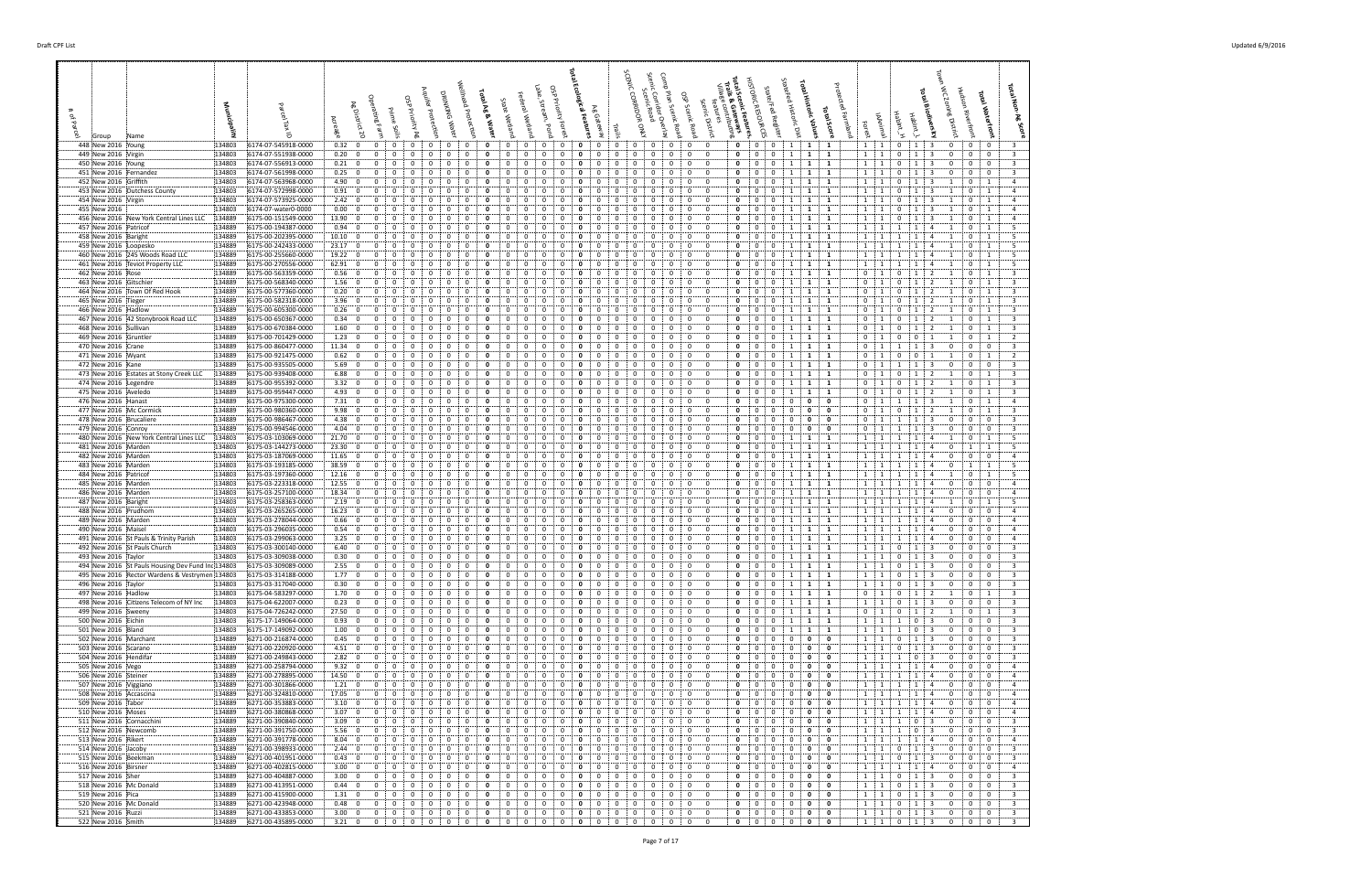| 523 New 2016 Fults                                                                     | 134889<br>6271-00-440741-0000                                  | 4.19:0<br>$\mathbf{0}$<br>$\mathbf{0}$<br>$\mathbf{0}$<br>$\mathbf{0}$<br>0<br>0                                                                                                             | $\mathbf{0}$<br>$\mathbf{0}$<br>0<br>0                                                                                                                                                                                      | $\mathbf{0}$<br>$\mathbf{0}$<br>0<br>0                                                                                                                                              | $\mathbf{0}$<br>$\mathbf{0}$<br>$\mathbf{0}$<br>$\mathbf{0}$<br>$1 \t1 \t1$<br>0                                                                                                              | 0 : 3<br>$\mathbf{0}$<br>0 <sup>1</sup><br>$\overline{0}$<br>3                                                                                                                                                                                   |
|----------------------------------------------------------------------------------------|----------------------------------------------------------------|----------------------------------------------------------------------------------------------------------------------------------------------------------------------------------------------|-----------------------------------------------------------------------------------------------------------------------------------------------------------------------------------------------------------------------------|-------------------------------------------------------------------------------------------------------------------------------------------------------------------------------------|-----------------------------------------------------------------------------------------------------------------------------------------------------------------------------------------------|--------------------------------------------------------------------------------------------------------------------------------------------------------------------------------------------------------------------------------------------------|
| 524 New 2016 Longacker                                                                 | 134889<br>6271-00-445935-0000                                  | 3.50; 0<br>0<br>$\mathbf{0}$<br>0<br>0<br>0<br>$\mathbf{0}$                                                                                                                                  | $\mathbf{0}$<br>$\mathbf{0}$<br>0<br>0<br>0<br>0<br>0                                                                                                                                                                       | 0<br>0<br>0<br>0<br>0<br>$\mathbf{0}$                                                                                                                                               | 0<br>0<br>0<br>$\mathbf 0$<br>$1 \quad 1$<br>0                                                                                                                                                | $\mathbf{0}$<br>1<br>$\overline{\mathbf{3}}$<br>$\mathbf{0}$<br>$\bf{0}$<br>$\mathbf 0$<br>$\overline{\mathbf{3}}$                                                                                                                               |
| 525 New 2016 Ray-Bee<br>526 New 2016 Diminico                                          | 6271-00-455778-0000<br>134889<br>134889<br>6271-00-464898-0000 | 3.00; 0<br>$\Omega$<br>3.01:0<br>$\Omega$<br>$\Omega$<br>$\Omega$<br>$\Omega$<br>$\Omega$<br>$\Omega$                                                                                        | $\Omega$<br>0<br>$^{\circ}$<br>$\Omega$<br>$\Omega$<br>0<br>0<br>0                                                                                                                                                          | 0<br>0<br>$\Omega$<br>$\mathbf 0$<br>$\mathbf 0$<br>$\mathbf{0}$<br>$\Omega$<br>$\Omega$<br>$\mathbf{0}$                                                                            | $\mathbf{0}$<br>0<br>$\mathbf 0$<br>$1 \cdot 1$<br>0<br>$\mathbf 0$<br>$\mathbf 0$<br>$\mathbf{0}$<br>$\mathbf 0$<br>$\Omega$<br>1:1                                                          | $\mathbf{0}$<br>0<br>$\overline{4}$<br>1<br>1<br>$\overline{4}$<br>0<br>$\mathbf{0}$<br>$\mathbf{0}$<br>$\overline{0}$<br>$\overline{4}$<br>1<br>-1<br>$\overline{4}$                                                                            |
| 527 New 2016 Parsa                                                                     | 134889<br>6271-00-465829-0000                                  | 6.28:<br>$\mathbf{0}$<br>0                                                                                                                                                                   | 0<br>0<br>0<br>0                                                                                                                                                                                                            | 0<br>0<br>0                                                                                                                                                                         | $\mathbf 0$<br>0<br>0<br>$1 \quad 1$<br>- 0                                                                                                                                                   | $\mathbf 0$<br>$\mathbf 0$<br>$\overline{4}$<br>1<br>$\mathbf{1}$<br>$\overline{4}$<br>0                                                                                                                                                         |
| 528 New 2016 Murphy                                                                    | 134889<br>6271-00-495864-0000<br>6271-00-538726-0000           | 3.00:0<br>$\Omega$                                                                                                                                                                           | $\Omega$<br>$\Omega$<br>0<br>$\overline{0}$<br>- 0                                                                                                                                                                          | 0<br>0<br>- 0<br>$\mathbf 0$<br>$\Omega$                                                                                                                                            | 0<br>$\mathbf 0$<br>0<br>0<br>1 1                                                                                                                                                             | 0<br>0<br>$\overline{4}$<br>$\mathbf{0}$<br>-3                                                                                                                                                                                                   |
| 529 New 2016 Berger<br>530 New 2016 Nelson                                             | 134889<br>134889<br>6271-00-586726-0000                        | 4.74:0<br>$\Omega$<br>-0<br>$\Omega$<br>$\Omega$<br>0.70; 0<br>0<br>0<br>0                                                                                                                   | 0<br>$\Omega$<br>0<br>$\Omega$<br>- 0<br>0<br>0<br>0<br>0                                                                                                                                                                   | $\mathbf 0$<br>0<br>$\Omega$<br>0<br>0<br>0<br>$^{\circ}$                                                                                                                           | $\mathbf 0$<br>$\mathbf 0$<br>0<br>0<br>1:0<br>$\Omega$<br>0<br>$\mathbf 0$<br>1:0<br>0<br>0                                                                                                  | $\mathbf 0$<br>$\mathbf 0$<br>$\overline{\mathbf{3}}$<br>$\mathbf 0$<br>-1<br>$\mathbf{1}$<br>$\mathbf{0}$<br>0<br>3<br><sup>1</sup><br>1<br>- 3<br>$\mathbf{0}$                                                                                 |
| 531 New 2016 Williams                                                                  | 134889<br>6271-00-600747-0000                                  | 3.97:0<br>0<br>0<br>0                                                                                                                                                                        | 0<br>$\Omega$<br>0<br>0<br>0                                                                                                                                                                                                | $\bf{0}$<br>0<br>0<br>0                                                                                                                                                             | $\mathbf 0$<br>0<br>0<br>0<br>$1 \t0$<br>0                                                                                                                                                    | $\overline{\mathbf{3}}$<br>1<br>-3<br>$\mathbf{0}$<br>$\mathbf{0}$<br>$\mathbf 0$<br>1                                                                                                                                                           |
| 532 New 2016 Conklin                                                                   | 6271-00-618775-0000<br>134889<br>134889<br>6271-00-658770-0000 | 4.40:0<br>$\Omega$<br>$\Omega$<br>$\Omega$<br>$\Omega$<br>$\Omega$                                                                                                                           | $\Omega$<br>$\Omega$<br>0<br>0<br>$\Omega$<br>0<br>0                                                                                                                                                                        | 0<br>0<br>$\Omega$<br>0<br>$\Omega$<br>$\Omega$<br>$\Omega$                                                                                                                         | 0<br>$\mathbf 0$<br>$\mathbf 0$<br>0<br>$1 \quad 0$<br>$\Omega$<br>$\Omega$<br>$\mathbf{0}$<br>0<br>$\overline{\mathbf{0}}$<br>0<br>1                                                         | $\mathbf 0$<br>$\overline{\mathbf{3}}$<br>3<br>$\mathbf{0}$<br>-1<br>1<br>0<br>$\mathbf 0$<br>$\overline{\mathbf{3}}$<br>0<br>-3<br>$\Omega$<br>-1                                                                                               |
| 533 New 2016 : Andrews<br>534 New 2016 7 Pines LLC                                     | 134889<br>6271-00-699958-0000                                  | 4.38; 0<br>$39.28$ 0<br>0                                                                                                                                                                    | $\Omega$<br>$\Omega$<br>0<br>0                                                                                                                                                                                              | $\mathbf{0}$<br>0<br>0                                                                                                                                                              | $\mathbf 0$<br>0<br>0<br>0<br>$\mathbf{1}$<br>$\overline{\mathbf{0}}$<br>$\Omega$                                                                                                             | $\overline{\mathbf{3}}$<br>$\mathbf 0$<br>$\mathbf 0$<br>$\mathbf 0$<br>-1<br>- 1<br>-3                                                                                                                                                          |
| 535 New 2016 De Blasi                                                                  | 134889<br>6271-00-806756-0000                                  | 2.10:0<br>$\Omega$<br>$\Omega$<br>$\Omega$<br>0<br>0<br>0                                                                                                                                    | $\Omega$<br>0<br>$\Omega$<br>0<br>$\Omega$                                                                                                                                                                                  | 0<br>$\mathbf 0$<br>0<br>$\Omega$<br>0                                                                                                                                              | $\mathbf 0$<br>$\mathbf{0}$<br>0<br>0<br>1:0<br>$\Omega$                                                                                                                                      | 0<br>$\overline{3}$<br>-3<br>$\mathbf 0$<br>0<br>-1<br>-1                                                                                                                                                                                        |
| 536 New 2016 Rhinebeck Aerodrome Museu 134889<br>537 New 2016 De Blasi                 | 6271-00-820860-0000<br>134889<br>6271-00-836763-0000           | 114.71 0<br>1.70:0<br>0<br>0<br>0<br>0<br>0                                                                                                                                                  | 0<br>0<br>0<br>0<br>0<br>0<br>0                                                                                                                                                                                             | 0<br>0<br>$\Omega$<br>$\mathbf 0$<br>0<br>0<br>0<br>0<br>0                                                                                                                          | $\mathbf{0}$<br>0<br>$\mathbf 0$<br>$\mathbf{0}$<br>0<br>$\mathbf{1}$<br>$\mathbf 0$<br>0<br>$\mathbf 0$<br>1:0<br>$\mathbf{0}$<br>$\mathbf{0}$                                               | $\overline{\mathbf{3}}$<br>$\mathbf 0$<br>0<br>-1<br>0<br>-1<br>$\overline{\mathbf{3}}$<br>1<br>$\mathbf 0$<br>$\mathbf{0}$<br>0<br>$\mathbf{1}$<br>-3                                                                                           |
| 538 New 2016 Yantz                                                                     | 134889<br>6271-00-985943-0000                                  | 6.80:0<br>0<br>$\Omega$<br>$\Omega$<br>0<br>0                                                                                                                                                | $\Omega$<br>0<br>0<br>0<br>$\Omega$                                                                                                                                                                                         | 0<br>0<br>$\bf{0}$<br>0<br>0                                                                                                                                                        | $\mathbf 0$<br>$\mathbf 0$<br>$\mathbf{0}$<br>0<br>$1 \quad 0$<br>$\Omega$                                                                                                                    | 0<br>$\mathbf 0$<br>$\overline{3}$<br>-3<br>$\mathbf{0}$<br>-1<br>-1                                                                                                                                                                             |
| 539 New 2016 Gaumer                                                                    | 6272-00-016405-0000<br>134889                                  | 5.09:0                                                                                                                                                                                       | - 0<br>$\Omega$<br>0                                                                                                                                                                                                        | $\mathbf{0}$<br>0<br>- 0                                                                                                                                                            | 0<br>0<br>$1 \quad 0$<br>0<br>0                                                                                                                                                               | $\Omega$<br>0<br>0<br>$\overline{\mathbf{3}}$<br>3                                                                                                                                                                                               |
| 540 New 2016 Moir<br>541 New 2016 O'Toole                                              | 134889<br>6272-00-020442-0000<br>134889<br>6272-00-026586-0000 | 5.35:0<br>n<br>$\Omega$<br>$\Omega$<br>0<br>1.30:0<br>$\mathbf{0}$<br>0<br>0                                                                                                                 | $\Omega$<br>$\Omega$<br>$\Omega$<br>0<br>$\Omega$<br>0<br>0<br>0<br>0                                                                                                                                                       | $\mathbf 0$<br>$\Omega$<br>$\mathbf 0$<br>$\Omega$<br>$\Omega$<br>$\Omega$<br>0<br>0<br>0<br>$\mathbf{0}$                                                                           | $\mathbf 0$<br>$\mathbf{0}$<br>0<br>0<br>$1 \cdot 0$<br>$\Omega$<br>0<br>0<br>$\mathbf 0$<br>$1 \quad 0$<br>- 0                                                                               | $\mathbf 0$<br>$\mathbf 0$<br>$\overline{\mathbf{3}}$<br>્વ<br>$\Omega$<br>$\mathbf{1}$<br>-1<br>$\overline{\mathbf{3}}$<br>$\mathbf 0$<br>0<br>1<br>-1<br>- 3<br>$^{\circ}$                                                                     |
| 542 New 2016 Allegue                                                                   | 134889<br>6272-00-030235-0000                                  | 1.41:0<br>$\mathbf{0}$<br>0<br>0<br>0                                                                                                                                                        | $\Omega$<br>0<br>0<br>0<br>0                                                                                                                                                                                                | $\bf{0}$<br>$\mathbf 0$<br>0<br>0                                                                                                                                                   | $\mathbf 0$<br>$\mathbf{0}$<br>0<br>0<br>$1 \quad 1$<br>0                                                                                                                                     | $\mathbf{1}$<br>$\mathbf{0}$<br>$\bf{0}$<br>$\mathbf 0$<br>$\overline{4}$<br>$\mathbf{1}$<br>-4                                                                                                                                                  |
| 543 New 2016 Stash                                                                     | 6272-00-034566-0000<br>134889                                  | 0.73:0<br>0<br>0                                                                                                                                                                             | 0<br>0                                                                                                                                                                                                                      | 0<br>0<br>0<br>$\Omega$                                                                                                                                                             | $\mathbf 0$<br>$\mathbf 0$<br>0<br>0<br>$1 \quad 0$<br>0<br>0<br>0                                                                                                                            | 3<br>3<br>$\mathbf{0}$<br>$\mathbf{0}$<br>1<br>1<br>0<br>$\overline{a}$<br>$\mathbf{A}$                                                                                                                                                          |
| 544 New 2016 Stoppenbach<br>545 New 2016 Blue Heron Park LTD                           | 134889<br>6272-00-040255-0000<br>134889<br>6272-00-045200-0000 | 20.38:0<br>$\Omega$<br>$\Omega$<br>$\Omega$<br>0<br>$\Omega$<br>0<br>0.34:0<br>0<br>0                                                                                                        | $\Omega$<br>$\Omega$<br>0<br>0<br>$\Omega$<br>$\Omega$<br>0<br>$\Omega$<br>0                                                                                                                                                | $\mathbf 0$<br>0<br>0<br>$\Omega$<br>$\Omega$<br>$\mathbf{0}$<br>0<br>$\Omega$                                                                                                      | $\mathbf{0}$<br>0<br>1 1<br>$\Omega$<br>0<br>$\mathbf 0$<br>$\mathbf 0$<br>0<br>$\Omega$<br>1 1                                                                                               | $\mathbf 0$<br>1<br>1<br>0<br>0<br>$\mathbf 0$<br>$\mathbf 0$<br>$\overline{\mathbf{3}}$<br>$\mathbf{0}$<br>-3<br>$\mathbf{0}$<br>1                                                                                                              |
| 546 New 2016 O'Neil                                                                    | 6272-00-052579-0000<br>134889                                  | 1.50; 0<br>0<br>$\Omega$<br>0<br>0<br>0                                                                                                                                                      | 0<br>0<br>0<br>0<br>$\Omega$                                                                                                                                                                                                | 0<br>0<br>$^{\circ}$<br>- 0                                                                                                                                                         | $\mathbf 0$<br>$\mathbf 0$<br>0<br>0<br>$1 \quad 0$<br>$\Omega$                                                                                                                               | -3<br>$\mathbf 0$<br>$\bf{0}$<br>0<br>$\overline{\mathbf{3}}$<br>-1                                                                                                                                                                              |
| 547 New 2016 Boles                                                                     | 134889<br>6272-00-055195-0000                                  | 0.30; 0<br>$\Omega$<br><sup>0</sup><br>0<br>$\Omega$                                                                                                                                         | $\Omega$<br>$\Omega$<br>n<br>n                                                                                                                                                                                              | $\Omega$<br>$\Omega$<br>$\Omega$                                                                                                                                                    | $\mathbf 0$<br>$\Omega$<br>0<br>0<br>1:1<br>$^{\circ}$                                                                                                                                        | $\mathbf 0$<br>$\overline{3}$<br>$^{\circ}$<br>્વ<br>$\Omega$<br>0<br>-1                                                                                                                                                                         |
| 548 New 2016 Fehling<br>549 New 2016 Greenblatt                                        | 134889<br>6272-00-055550-0000<br>134889<br>6272-00-065190-0000 | 1.60:0<br>$\mathbf{0}$<br>0<br>0<br>0<br>0<br>0<br>0.27; 0<br>0<br>$\mathbf{0}$<br>0<br>-0<br>0<br>0                                                                                         | 0<br>0<br>0<br>$\Omega$<br>0<br>0<br>0<br>0<br>0<br>$\Omega$<br>0<br>0<br>$\Omega$                                                                                                                                          | $\mathbf 0$<br>0<br>0<br>0<br>0<br>-0<br>0<br>$\bf{0}$<br>0<br>0<br>0<br>0                                                                                                          | $\mathbf 0$<br>$\mathbf 0$<br>0<br>$\mathbf{0}$<br>$1 \quad 0$<br>$\mathbf{0}$<br>0<br>0<br>0<br>$\mathbf 0$<br>1 1<br>0                                                                      | -3<br>$\mathbf{0}$<br>$\mathbf{0}$<br>$\mathbf 0$<br>3<br>1<br>1<br><sup>1</sup><br>0<br>$\bf{0}$<br>$\mathbf{0}$<br>$\overline{4}$<br>1<br>-4                                                                                                   |
| 550 New 2016 Swasey                                                                    | 6272-00-065498-0000<br>134889                                  | 24.54:0                                                                                                                                                                                      | $\Omega$<br>$\Omega$<br>0                                                                                                                                                                                                   | $\Omega$<br>0<br>0<br>0                                                                                                                                                             | $\mathbf 0$<br>$\mathbf{0}$<br>0<br>$\Omega$<br>0<br>$1 \quad 0$                                                                                                                              | $\overline{\mathbf{3}}$<br>$\mathbf 0$<br>3<br>1<br>$\mathbf 0$<br>0<br>$\mathbf{1}$                                                                                                                                                             |
| 551 New 2016 Sypek<br>552 New 2016 Bantel                                              | 134889<br>6272-00-081660-0000<br>6272-00-088774-0000<br>134889 | 1.94:0<br>$\Omega$<br>$\Omega$<br>$\Omega$<br>$\Omega$<br>$\Omega$<br>$\Omega$<br>4.00:<br>$\mathbf 0$<br>$\Omega$<br>0                                                                      | $\mathbf 0$<br>$^{\circ}$<br>0<br>$\Omega$<br>$\Omega$<br>0<br>$\Omega$<br>$\Omega$<br>$\Omega$<br>0<br>$\Omega$<br>$\Omega$                                                                                                | $\Omega$<br>$\mathbf 0$<br>$\mathbf 0$<br>$\mathbf 0$<br>$\Omega$<br>$\Omega$<br>$\Omega$<br>$\Omega$<br>$\mathbf 0$<br>0                                                           | $\mathbf 0$<br>$\mathbf 0$<br>$\mathbf 0$<br>$^{\circ}$<br>$\mathbf{0}$<br>$1 \quad 0$<br>$\mathbf 0$<br>1:0<br>0<br>0<br>0                                                                   | $\overline{0}$<br>$\overline{\mathbf{3}}$<br>1<br>-3<br>$\mathbf{0}$<br>$\mathbf{0}$<br>-1<br>$\mathbf 0$<br>$\overline{\mathbf{3}}$<br>$\mathbf 0$<br>-3<br>0<br>$\mathbf{1}$<br>$\mathbf{1}$                                                   |
| 553 New 2016 Metcalf                                                                   | 134889<br>6272-00-092149-0000                                  | 1.60:0<br>$\Omega$                                                                                                                                                                           | $\Omega$<br>$\Omega$<br>0<br>0<br>0                                                                                                                                                                                         | $\mathbf{0}$<br>0<br>- 0                                                                                                                                                            | 0<br>$\mathbf 0$<br>$\mathbf{0}$<br>0<br>0<br>$\Omega$<br>$\frac{1}{2}$                                                                                                                       | $\overline{\mathbf{3}}$<br>$\mathbf{0}$<br>0<br>0<br>-1<br>- 3<br>-1                                                                                                                                                                             |
| 554 New 2016 Mc Cann                                                                   | 134889<br>6272-00-095597-0000                                  | 1.20:0<br>$\Omega$<br>$\Omega$<br>$\Omega$<br>-0                                                                                                                                             | 0<br>- 0<br>$\Omega$<br>$\Omega$<br>$\Omega$<br>0                                                                                                                                                                           | $\mathbf 0$<br>$\mathbf 0$<br>0<br>$\Omega$<br>$\Omega$<br>0                                                                                                                        | $\mathbf 0$<br>$\mathbf 0$<br>0<br>0<br>$1 \quad 0$<br>$\Omega$                                                                                                                               | $\overline{\mathbf{3}}$<br>$\mathbf 0$<br>$\mathbf 0$<br>-3<br>$\mathbf{0}$<br>-1<br>-1                                                                                                                                                          |
| 555 New 2016 Klein<br>556 New 2016 Colburn                                             | 6272-00-097169-0000<br>134889<br>134889<br>6272-00-098227-0000 | 0.46:0<br>0<br>0<br>0<br>0<br>2.01:0<br>0<br>0                                                                                                                                               | 0<br>0<br>0<br>0<br>0<br>0<br>0<br>0                                                                                                                                                                                        | 0<br>0<br>$^{\circ}$<br>$\bf{0}$<br>0<br>0<br>0                                                                                                                                     | 0<br>0<br>$\mathbf 0$<br>$0 \quad 1$<br>0<br>$\mathbf 0$<br>0<br>0<br>0<br>$1 \quad 1$<br>0                                                                                                   | 0<br>0<br>3<br><sup>1</sup><br>1<br>- 3<br>$\mathbf{0}$<br>$\overline{4}$<br>1<br>$\mathbf{0}$<br>$\mathbf{0}$<br>$\mathbf{0}$<br>1<br>4                                                                                                         |
| 557 New 2016 Hess                                                                      | 6272-00-098671-0000<br>134889                                  | 0.63; 0<br>0<br>$\Omega$<br>$\Omega$<br>$\Omega$<br>$\Omega$                                                                                                                                 | $\Omega$<br>0                                                                                                                                                                                                               | 0<br>$\Omega$<br>0                                                                                                                                                                  | 0<br>$\mathbf 0$<br>$\mathbf 0$<br>0<br>$1 \quad 0$<br>$\Omega$                                                                                                                               | $\mathbf 0$<br>$\overline{\mathbf{3}}$<br>-3<br>0<br>$\mathbf{0}$<br>-1<br>1                                                                                                                                                                     |
| 558 New 2016 Reeve                                                                     | 134889<br>6272-00-100681-0000<br>134889<br>6272-00-103351-0000 | 0.69; 0<br>0<br>-0<br>0<br>$^{(1)}$<br>0<br>0<br>$\Omega$<br>$\Omega$<br>$\Omega$                                                                                                            | $\Omega$<br>$\Omega$<br>0<br>$^{(1)}$<br>$\Omega$<br>0                                                                                                                                                                      | 0<br>$\Omega$<br>$\Omega$<br>$\Omega$<br>$\mathbf 0$<br>$\Omega$<br>0<br>$\Omega$                                                                                                   | $\mathbf 0$<br>$\Omega$<br>0<br>0<br>$1 \quad 0$<br>$\Omega$<br>$\mathbf 0$<br>$\mathbf 0$<br>0<br>0<br>$\Omega$                                                                              | $\mathbf{0}$<br>$\overline{3}$<br>$\Omega$<br>0<br>$\mathbf{1}$<br>-3<br>-1<br>$\mathbf 0$<br>$\mathbf 0$<br>4                                                                                                                                   |
| 559 New 2016 Hoffman<br>560 New 2016 Moore                                             | 134889<br>6272-00-103689-0000                                  | $41.67$ 0<br>0<br>0.74:0<br>0<br>$\mathbf{0}$<br>$\Omega$<br>$\Omega$<br>0<br>$\mathbf{0}$                                                                                                   | 0<br>0<br>$\mathbf{0}$<br>0<br>0<br>0<br>0<br>0                                                                                                                                                                             | $\mathbf 0$<br>0<br>$\bf{0}$<br>$\mathbf 0$<br>0<br>0<br>0                                                                                                                          | $1 \cdot 1$<br>$\mathbf 0$<br>$\mathbf{0}$<br>0<br>0<br>$1 \quad 0$<br>$\Omega$                                                                                                               | $\mathbf{0}$<br>1<br>-1<br>4<br>$\overline{\mathbf{3}}$<br>$\mathbf{1}$<br>-3<br>$\mathbf 0$<br>$\mathbf{0}$<br>$\mathbf 0$<br>1                                                                                                                 |
| 561 New 2016 36 Benner LLC                                                             | 6272-00-104700-0000<br>134889                                  | 0.70; 0<br>0                                                                                                                                                                                 | 0<br>$\Omega$<br>0                                                                                                                                                                                                          | 0<br>0<br>0<br>0                                                                                                                                                                    | $\mathbf 0$<br>$\mathbf{0}$<br>0<br>0<br>$\mathbf{0}$<br>$\mathbf{1}$                                                                                                                         | $\mathbf 0$<br>$\overline{\mathbf{3}}$<br>3<br>0<br>-1<br>$\mathbf{1}$<br>0                                                                                                                                                                      |
| 562 New 2016 Mc Cann<br>563 New 2016 Cisz                                              | 6272-00-105709-0000<br>134889<br>134889<br>6272-00-108719-0000 | 0.66; 0<br>0<br>0<br>0<br>0<br>0<br>0<br>0.76:0<br>$\mathbf{0}$<br>0<br>$\Omega$<br>$\Omega$<br>0                                                                                            | 0<br>0<br>0<br>0<br>0<br>$\mathbf{0}$<br>0<br>0<br>0<br>0                                                                                                                                                                   | 0<br>0<br>0<br>0<br>$\mathbf{0}$<br>$\mathbf{0}$<br>$\mathbf 0$<br>0<br>0<br>$\bf{0}$<br>0                                                                                          | $\mathbf{0}$<br>$\mathbf{0}$<br>$\mathbf 0$<br>$1 \quad 0$<br>$\mathbf{0}$<br>$\mathbf{0}$<br>0<br>$\mathbf 0$<br>$\mathbf{0}$<br>0<br>$1 \quad 0$<br>$\Omega$                                | -3<br>$\mathbf 0$<br>$\mathbf{0}$<br>$\mathbf 0$<br>3<br>1<br>$\mathbf{1}$<br>0<br>$\mathbf 0$<br>$\overline{3}$<br>-1<br>-3<br>0<br>1                                                                                                           |
| 564 New 2016 Cole                                                                      | 134889<br>6272-00-109150-0000                                  | 1.00:0                                                                                                                                                                                       | $\Omega$<br>$\Omega$<br>0                                                                                                                                                                                                   | 0<br>$\Omega$<br>$\Omega$                                                                                                                                                           | 0<br>0<br>$\mathbf{0}$<br>$\frac{1}{2}$<br>0<br>0<br>$\Omega$                                                                                                                                 | 0<br>0<br>$\overline{\mathbf{3}}$<br>-1<br>3<br>$\Omega$                                                                                                                                                                                         |
| 565 New 2016 Sager                                                                     | 134889<br>6272-00-119149-0000                                  | 1.00:0<br>$\Omega$<br>$\Omega$<br>0<br>$^{\circ}$                                                                                                                                            | $\Omega$<br>$\Omega$<br>$\Omega$<br>- 0<br>0<br>$\Omega$                                                                                                                                                                    | $\Omega$<br>$\mathbf 0$<br>$\mathbf 0$<br>$\Omega$<br>$\Omega$<br>- 0                                                                                                               | $\mathbf 0$<br>$\mathbf{0}$<br>0<br>0<br>$\Omega$<br>$0 \t1$                                                                                                                                  | $\mathbf{3}$<br>$\mathbf 0$<br>$\mathbf 0$<br>$\overline{\mathbf{3}}$<br>$\mathbf{0}$<br>-1<br>-1                                                                                                                                                |
| 566 New 2016 Hoffman<br>567 New 2016 Coon                                              | 134889<br>6272-00-204261-0000<br>134889<br>6272-00-212134-0000 | 8.40:0<br>$\mathbf{0}$<br>0<br>0<br>$1.63 \begin{matrix} 0 \\ 0 \\ 0 \end{matrix}$<br>$\mathbf{0}$<br>0<br>$\Omega$<br>0<br>0                                                                | 0<br>0<br>0<br>$\Omega$<br>$^{\circ}$<br>0<br>0<br>0<br>$^{\circ}$<br>0                                                                                                                                                     | 0<br>0<br>$\mathbf{0}$<br>$\bf{0}$<br>0<br>$\Omega$<br>0                                                                                                                            | $\mathbf 0$<br>- 0<br>0<br>0<br>$1 \quad 1$<br>$\mathbf{0}$<br>0<br>$\mathbf 0$<br>$0 \t1$<br>0<br>0                                                                                          | $\overline{3}$<br>0<br>$\mathbf{0}$<br>0<br>1<br>- 3<br>0<br>$\overline{\mathbf{3}}$<br>$\overline{1}$<br>$\mathbf{0}$<br>$\bf{0}$<br>$\mathbf 0$<br>$\mathbf{1}$<br>-3                                                                          |
| 568 New 2016 : Town of Red Hook                                                        | 6272-00-257211-0000<br>134889                                  | 1.76:<br>$\overline{\mathbf{0}}$<br>0<br>$\mathbf{0}$<br>$\mathbf{0}$<br>0<br>$^{\circ}$<br>0                                                                                                | $\mathbf 0$<br>0<br>0<br>0<br>$\mathbf{0}$<br>0<br>$\Omega$                                                                                                                                                                 | $\mathbf 0$<br>$\mathbf 0$<br>$\mathbf 0$<br>0<br>0<br>0                                                                                                                            | 0<br>$\mathbf 0$<br>$\mathbf 0$<br>$\mathbf 0$<br>0<br>$1 \quad 1$                                                                                                                            | $\overline{\mathbf{3}}$<br>$\overline{\mathbf{3}}$<br>$\mathbf{0}$<br>$\bf{0}$<br>$\mathbf{0}$<br>1<br>$\mathbf{0}$                                                                                                                              |
| 569 New 2016 Vizioli                                                                   | 134889<br>6272-00-265055-0000                                  | 46.84   0<br>$\mathbf{0}$<br>$\mathbf{0}$<br>$\mathbf{0}$<br>$^{\circ}$<br>$\mathbf{0}$<br>$^{\circ}$<br>$\mathbf 0$<br>$\mathbf 0$<br>0<br>$\mathbf 0$                                      | $\mathbf 0$<br>$\mathbf 0$<br>$\mathbf{0}$<br>$\mathbf{0}$<br>$\mathbf{0}$<br>$^{\circ}$<br>$\mathbf 0$<br>$\mathbf{0}$<br>0<br>0<br>$\Omega$<br>$\Omega$<br>$\Omega$                                                       | $\mathbf{0}$<br>$\mathbf 0$<br>$\mathbf 0$<br>$^{\circ}$<br>$\mathbf{0}$<br>$\mathbf 0$<br>$\mathbf 0$<br>$\Omega$<br>0                                                             | $\mathbf{0}$<br>$\mathbf{0}$<br>$\mathbf 0$<br>$\mathbf 0$<br>$^{\circ}$<br>$\mathbf 0$<br>$\mathbf 0$<br>0<br>$\mathbf{0}$                                                                   | $1 \t1 \t1 \t1 \t4$<br>$\mathbf 0$<br>$\mathbf{0}$<br>$\mathbf{0}$<br>$\overline{4}$<br>$\overline{1}$<br>$\mathbf 0$<br>$\mathbf 0$<br>$\mathbf{A}$                                                                                             |
| 570 New 2016 : TGS Associates Inc<br>571 New 2016 Martins Foods of S Burlington 134889 | 134889<br>6272-00-295276-0000<br>6272-00-298202-0000           | 13.29:<br>$\overline{\mathbf{0}}$<br>0<br>0<br>14.18:0<br>$\mathbf{0}$<br>$\mathbf 0$<br>$\mathbf 0$<br>$\mathbf 0$<br>$\mathbf{0}$<br>0                                                     | $\mathbf 0$<br>$\mathbf 0$<br>$\mathbf 0$<br>$\overline{0}$<br>0<br>$\Omega$<br>$\mathbf 0$<br>$\Omega$                                                                                                                     | 0<br>$\mathbf{0}$<br>$\Omega$<br>$\mathbf 0$<br>$^{\circ}$<br>$\mathbf 0$<br>$\mathbf 0$<br>$\mathbf 0$<br>0                                                                        | $1 \quad 1$<br>$\mathbf 0$<br>$\mathbf 0$<br>$\overline{0}$<br>$^{\circ}$<br>$\mathbf 0$<br>1:1                                                                                               | $\mathbf{0}$<br>$\mathbf{1}$<br>1<br>1<br>4<br>$\mathbf{0}$<br>$\mathbf 0$<br>0<br>$\overline{a}$                                                                                                                                                |
| 572 New 2016 Borovsky                                                                  | 134889<br>6272-00-357074-0000                                  | 45.09:0<br>$\Omega$<br>$\mathbf{0}$<br>$\Omega$<br>0<br>$\Omega$<br>$^{\circ}$                                                                                                               | $\mathbf{0}$<br>$\mathbf 0$<br>$^{\circ}$<br>0<br>$\Omega$<br>$\Omega$<br>0<br>- 0                                                                                                                                          | $\mathbf 0$<br>$\Omega$<br>$\mathbf 0$<br>$\mathbf 0$<br>$\Omega$<br>$\Omega$                                                                                                       | $\mathbf 0$<br>$\overline{0}$<br>0<br>$\mathbf 0$<br>1:1<br>0                                                                                                                                 | $\mathbf{0}$<br>$\mathbf{0}$<br>0<br>$\mathbf{1}$<br>1<br>$\overline{4}$<br>$\overline{4}$                                                                                                                                                       |
| 573 New 2016 Domkowski<br>574 New 2016 Sperry                                          | 134889<br>6272-00-400249-0000<br>134889<br>6272-00-406075-0000 | 23.30:0<br>$\mathbf 0$<br>$\mathbf{0}$<br>$\mathbf 0$<br>0<br>$\mathbf{0}$<br>$\mathbf{0}$<br>7.47:0<br>$\bf{0}$<br>$\mathbf{0}$<br>$\mathbf{0}$<br>0<br>0<br>0                              | $\mathbf 0$<br>$\mathbf 0$<br>$\bf{0}$<br>$\bf{0}$<br>$\mathbf 0$<br>$\mathbf{0}$<br>- 0<br>$\mathbf{0}$<br>$\mathbf 0$<br>$\mathbf{0}$<br>$\bf{0}$<br>0<br>0<br>$\mathbf 0$<br>0<br>$\mathbf{0}$                           | $\mathbf 0$<br>$\mathbf{0}$<br>$\mathbf 0$<br>$\mathbf 0$<br>0<br>$\mathbf{0}$<br>$\bf{0}$<br>0<br>$\mathbf 0$<br>$\bf{0}$<br>$\mathbf{0}$<br>$\mathbf 0$                           | $\mathbf 0$<br>$\bf{0}$<br>$\mathbf{0}$<br>$\mathbf 0$<br>$\mathbf{0}$<br>$1 \quad 1 \quad 1$<br>$\mathbf 0$<br>$\bf{0}$<br>$\mathbf{0}$<br>$\mathbf 0$<br>$\mathbf 0$<br>$1 \quad 1 \quad 1$ | 1<br>$\overline{4}$<br>$\mathbf{0}$<br>0<br>$\mathbf 0$<br>$\overline{4}$<br>$\overline{0}$<br>$1 \mid 4$<br>$\mathbf{0}$<br>$\mathbf 0$<br>$\overline{4}$                                                                                       |
| 575 New 2016 Sperry                                                                    | 134889<br>6272-00-407019-0000                                  | 6.96; 0<br>0<br>0<br>$\Omega$<br>$\mathbf{0}$<br>0<br>$^{\circ}$                                                                                                                             | $\mathbf{0}$<br>$\mathbf 0$<br>$\mathbf 0$<br>0<br>0<br>$\Omega$<br>0                                                                                                                                                       | $\mathbf 0$<br>$\Omega$<br>- 0<br>$\mathbf 0$<br>$\mathbf 0$<br>$\Omega$                                                                                                            | 0<br>$\mathbf 0$<br>$\mathbf 0$<br>$\mathbf 0$<br>$\mathbf 0$<br>1:1                                                                                                                          | $\mathbf{0}$<br>1<br>1<br>$\mathbf{0}$<br>0<br>$\overline{4}$<br>4                                                                                                                                                                               |
| 576 New 2016 Jennis                                                                    | 134889<br>6272-00-458284-0000                                  | 2.56:0<br>$\mathbf{0}$<br>$\mathbf 0$<br>$\mathbf{0}$<br>$\mathbf 0$<br>0<br>$\mathbf{0}$                                                                                                    | $\mathbf 0$<br>$\mathbf 0$<br>$\mathbf 0$<br>$\mathbf 0$<br>$\Omega$<br>$\Omega$<br>0<br>- 0                                                                                                                                | $\mathbf 0$<br>$^{\circ}$<br>$\mathbf 0$<br>$\mathbf{0}$<br>$\mathbf 0$<br>$\Omega$                                                                                                 | $\mathbf{0}$<br>$\mathbf 0$<br>$\mathbf 0$<br>$\mathbf{0}$<br>0<br>1:0                                                                                                                        | $\overline{0}$<br>$\overline{\mathbf{3}}$<br>$\mathbf{1}$<br>$1 \mid 3$<br>$\mathbf 0$<br>$\overline{0}$                                                                                                                                         |
| 577 New 2016 Domkowski<br>578 New 2016 Mirabilio                                       | 134889<br>6272-00-460165-0000<br>134889<br>6272-00-477308-0000 | 26.23:0<br>$\mathbf 0$<br>0<br>0<br>0<br>0<br>0<br>1.47:0<br>$\mathbf 0$<br>0<br>0<br>0<br>0<br>$^{\circ}$                                                                                   | $\mathbf 0$<br>0<br>0<br>0<br>0<br>0<br>$\Omega$<br>$\mathbf 0$<br>$\mathbf 0$<br>$\mathbf 0$<br>$\mathbf 0$<br>0<br>0<br>$\Omega$<br>$^{\circ}$                                                                            | $\mathbf 0$<br>0<br>0<br>$\mathbf 0$<br>$\mathbf 0$<br>0<br>0<br>$\mathbf 0$<br>$\mathbf 0$<br>$\mathbf 0$<br>0<br>0                                                                | $\mathbf 0$<br>$\mathbf 0$<br>$\mathbf 0$<br>$\mathbf 0$<br>$\Omega$<br>$1 \quad 1$<br>0<br>$\mathbf 0$<br>$\mathbf 0$<br>$\bf{0}$<br>$\mathbf 0$<br>$1 \quad 0$                              | $\mathbf 0$<br>$\mathbf 0$<br>$\overline{1}$<br>1 <sup>1</sup><br>$\mathbf{0}$<br>$\overline{4}$<br>-4<br>$\overline{\mathbf{3}}$<br>$\mathbf{1}$<br>$\overline{\mathbf{3}}$<br>$\mathbf{0}$<br>$\overline{0}$<br>$\mathbf{0}$<br>1 <sup>1</sup> |
| 579 New 2016 Domkowski                                                                 | 134889<br>6272-00-499260-0000                                  | 11.40:0<br>$^{\circ}$<br>0<br>$\Omega$<br>$\mathbf{0}$<br>0<br>$\Omega$                                                                                                                      | $\mathbf{0}$<br>$\mathbf 0$<br>0<br>0<br>$\Omega$<br>0<br>$\Omega$<br>$\Omega$                                                                                                                                              | $\mathbf 0$<br>$\mathbf 0$<br>$\mathbf 0$<br>$\mathbf 0$<br>$\Omega$<br>0                                                                                                           | $\mathbf{0}$<br>$\mathbf 0$<br>$\mathbf{0}$<br>$\mathbf 0$<br>0<br>$1 \quad 0$                                                                                                                | $\mathbf{0}$<br>$\overline{\mathbf{3}}$<br>$\overline{\mathbf{3}}$<br>$\mathbf{0}$<br>0<br>$\mathbf{1}$<br>1 <sup>1</sup>                                                                                                                        |
| 580 New 2016 Berardi                                                                   | 134889<br>6272-00-511332-0000                                  | 5.49:0<br>$\mathbf{0}$<br>$\mathbf{0}$<br>0<br>$^{\circ}$<br>$\mathbf{0}$<br>$\mathbf{0}$                                                                                                    | $\mathbf 0$<br>0<br>0<br>$\mathbf{0}$<br>$\Omega$<br>0<br>0<br>0                                                                                                                                                            | $\bf{0}$<br>$\mathbf 0$<br>0<br>0<br>0<br>0                                                                                                                                         | $\mathbf 0$<br>$\bf{0}$<br>$\mathbf 0$<br>$\mathbf 0$<br>$1 \t0 \t1$<br>$\mathbf{0}$                                                                                                          | $1 \mid 3$<br>$\mathbf{0}$<br>$\mathbf{0}$<br>$\mathbf 0$<br>$\overline{\mathbf{3}}$                                                                                                                                                             |
| 581 New 2016 Sullinger<br>582 New 2016 Alessi                                          | 134889<br>6272-00-552274-0000<br>134889<br>6272-00-564298-0000 | 2.16:0<br>$\mathbf{0}$<br>0<br>0<br>0<br>$\mathbf{0}$<br>-0<br>3.18:0<br>$\mathbf 0$<br>$\mathbf 0$<br>$\mathbf 0$<br>$\mathbf{0}$<br>0<br>0                                                 | 0<br>$\mathbf 0$<br>$\mathbf 0$<br>$\mathbf 0$<br>0<br>$\mathbf 0$<br>0<br>$\mathbf{0}$<br>$\mathbf{0}$<br>$\mathbf 0$<br>$\mathbf 0$<br>0<br>0<br>0<br>$\mathbf{0}$<br>$\Omega$                                            | 0<br>$\mathbf 0$<br>0<br>- 0<br>$\bf{0}$<br>0<br>$\mathbf 0$<br>0<br>$\mathbf 0$<br>$\mathbf 0$<br>0<br>0                                                                           | $\mathbf 0$<br>$\mathbf{0}$<br>$\mathbf 0$<br>$\mathbf 0$<br>1:0<br>$\mathbf 0$<br>$\mathbf 0$<br>$\mathbf 0$<br>$\mathbf 0$<br>$\mathbf 0$<br>$\mathbf 0$<br>$1 \quad 0$                     | $\overline{1}$<br>$\mathbf{0}$<br>$\overline{0}$<br>$\mathbf{0}$<br>$\overline{\mathbf{3}}$<br>$1 \mid 3$<br>$\overline{0}$<br>$\overline{\mathbf{3}}$<br>$\vert 1 \vert$<br>$\overline{\mathbf{3}}$<br>$\mathbf{0}$<br>0<br>1                   |
| 583 New 2016 Kearney Property Inc                                                      | 134889<br>6272-00-565437-0000                                  | 40.96   0<br>$\Omega$<br>$\Omega$<br>$\mathbf{0}$<br>$^{\circ}$<br>$\Omega$<br>$\Omega$                                                                                                      | $\mathbf{0}$<br>$\Omega$<br>$\Omega$<br>$\Omega$<br>0<br>$\Omega$<br>- 0<br>- 0                                                                                                                                             | $\mathbf 0$<br>$\Omega$<br>$\mathbf 0$<br>$\Omega$<br>$\Omega$<br>$\Omega$                                                                                                          | $\mathbf 0$<br>$\mathbf 0$<br>$^{\circ}$<br>$\mathbf 0$<br>$\mathbf 0$<br>$1 \quad 0$                                                                                                         | $\mathbf{0}$<br>1<br>$\overline{\mathbf{3}}$<br>$\mathbf 0$<br>0<br>$\overline{\mathbf{3}}$<br>$\overline{1}$                                                                                                                                    |
| 584 New 2016 Valeria                                                                   | 134889<br>6272-00-570015-0000<br>134889                        | 149.95   0<br>$\mathbf 0$<br>$\mathbf 0$<br>0<br>$\mathbf 0$<br>$\mathbf{0}$<br>0<br>0<br>0<br>0                                                                                             | $\mathbf 0$<br>$\mathbf{0}$<br>$\Omega$<br>0<br>0<br>0<br>$\Omega$<br>$\mathbf{0}$<br>0<br>0<br>0<br>0<br>$\mathbf{0}$<br>$\Omega$                                                                                          | $\mathbf 0$<br>$\mathbf 0$<br>$\mathbf 0$<br>$\Omega$<br>0<br>0<br>$\mathbf 0$<br>$\mathbf 0$<br>0<br>$\mathbf 0$<br>$\mathbf 0$                                                    | $\mathbf{0}$<br>$\mathbf 0$<br>$\mathbf 0$<br>$\mathbf 0$<br>$\mathbf 0$<br>$1 \quad 1$<br>$\mathbf 0$<br>$\mathbf 0$<br>0                                                                    | $\overline{0}$<br>$\mathbf{0}$<br>$\overline{0}$<br>1<br>1<br>$\overline{4}$<br>4<br>$\overline{3}$<br>$\overline{1}$<br>1<br>0                                                                                                                  |
| 585 New 2016 Gilnack<br>586 New 2016 Bertomeu                                          | 6272-00-581319-0000<br>134889<br>6272-00-612267-0000           | 2.63; 0<br>$\mathbf 0$<br>$\mathbf{0}$<br>$\mathbf{0}$<br>2.32:0<br>$\Omega$<br>0<br>0<br>$\mathbf{0}$<br>0<br>0                                                                             | $\bf{0}$<br>$\mathbf{0}$<br>$\mathbf 0$<br>$\Omega$<br>0<br>0                                                                                                                                                               | $\bf{0}$<br>$\mathbf 0$<br>0<br>$\mathbf 0$<br>$\mathbf 0$<br>0<br>0                                                                                                                | $\mathbf 0$<br>$\mathbf{0}$<br>$1 \quad 0$<br>$\mathbf{0}$<br>0<br>$\mathbf 0$<br>$\mathbf 0$<br>$\Omega$<br>$\overline{0}$<br>1 <sup>1</sup>                                                 | $\overline{\mathbf{3}}$<br>$\mathbf{0}$<br>$\overline{0}$<br>$\mathbf{0}$<br>$\overline{\mathbf{3}}$<br>1<br>1<br>-3<br>$\mathbf 0$<br>0                                                                                                         |
| 587 New 2016 Alessi                                                                    | 134889<br>6272-00-619281-0000                                  | 1.93:0<br>$\mathbf{0}$<br>$\mathbf{0}$<br>$\mathbf{0}$<br>$\mathbf{0}$<br>$\mathbf{0}$<br>$\mathbf{0}$                                                                                       | $\mathbf 0$<br>$\mathbf 0$<br>$\mathbf 0$<br>0<br>0<br>$\mathbf{0}$<br>0<br>$^{\circ}$                                                                                                                                      | $\mathbf 0$<br>$\mathbf 0$<br>$\bf{0}$<br>0<br>0<br>0                                                                                                                               | $\mathbf 0$<br>$\mathbf 0$<br>$\mathbf{0}$<br>0<br>$\mathbf{0}$<br>$1 \quad 0$                                                                                                                | $\overline{0}$<br>$\mathbf{0}$<br>$\overline{3}$<br>1<br>1<br>$\overline{\mathbf{3}}$<br>$\mathbf{0}$                                                                                                                                            |
| 588 New 2016 Yoli<br>589 New 2016 Triebels Garage Inc                                  | 134889<br>6272-00-657184-0000<br>6272-00-663193-0000<br>134889 | 2.65:0<br>$\mathbf 0$<br>0<br>$\mathbf 0$<br>$\mathbf 0$<br>0<br>$\mathbf 0$<br>9.60:0<br>$\mathbf 0$<br>0<br>0<br>0<br>$\Omega$<br>0                                                        | $\mathbf 0$<br>$\mathbf 0$<br>$\mathbf 0$<br>0<br>$\mathbf 0$<br>$\mathbf 0$<br>0<br>$\Omega$<br>$\mathbf{0}$<br>$\mathbf 0$<br>$\mathbf 0$<br>$\mathbf 0$<br>$\Omega$<br>0<br>0                                            | $\mathbf 0$<br>$\mathbf{0}$<br>$\mathbf 0$<br>$\mathbf 0$<br>$\mathbf 0$<br>0<br>$\Omega$<br>$\mathbf 0$<br>$\mathbf 0$<br>$\mathbf 0$<br>$\Omega$<br>0                             | $\mathbf 0$<br>$\mathbf 0$<br>$\overline{0}$<br>$\mathbf 0$<br>$1 \quad 0$<br>$\mathbf 0$<br>$\mathbf 0$<br>$\bf{0}$<br>$\mathbf 0$<br>0<br>$\mathbf 0$<br>10                                 | $\mathbf{0}$<br>$\overline{3}$<br>$1 \mid 3$<br>$\mathbf{0}$<br>$\overline{0}$<br>$\overline{1}$<br>$\overline{1}$<br>$\overline{\mathbf{3}}$<br>$\mathbf{0}$<br>$\mathbf{0}$<br>$\mathbf{0}$<br>$\overline{\mathbf{3}}$<br>1                    |
| 590 New 2016 Anderson                                                                  | 134889<br>6272-00-670468-0000                                  | 32.19:0<br>$\mathbf{0}$<br>$\mathbf 0$<br>$\mathbf{0}$<br>$\mathbf 0$<br>$\mathbf 0$<br>0                                                                                                    | $\mathbf 0$<br>$\mathbf 0$<br>$\mathbf 0$<br>$\mathbf 0$<br>$^{\circ}$<br>0<br>$\Omega$<br>0                                                                                                                                | $\mathbf{0}$<br>$\overline{0}$<br>$^{\circ}$<br>$\mathbf 0$<br>$\mathbf 0$<br>$\Omega$                                                                                              | $\mathbf{0}$<br>$\mathbf{0}$<br>$\mathbf 0$<br>$\mathbf 0$<br>0<br>$1 \quad 0$                                                                                                                | $\overline{0}$<br>$\mathbf 0$<br>$\overline{\mathbf{3}}$<br>$\overline{\mathbf{3}}$<br>$\mathbf{0}$<br>$\overline{1}$<br>1                                                                                                                       |
| 591 New 2016 Yoli                                                                      | 134889<br>6272-00-679143-0000                                  | 2.00:0<br>$\mathbf 0$<br>0<br>0<br>0<br>0<br>0                                                                                                                                               | $\mathbf 0$<br>0<br>0<br>0<br>$\Omega$<br>0<br>$^{\circ}$<br>0                                                                                                                                                              | $\mathbf 0$<br>$\mathbf 0$<br>$\mathbf 0$<br>0<br>0<br>0                                                                                                                            | $\mathbf 0$<br>0<br>$\mathbf 0$<br>$\mathbf 0$<br>$1 \quad 0$<br>0                                                                                                                            | $\mathbf 0$<br>$\overline{\mathbf{3}}$<br>$\mathbf{0}$<br>$\mathbf{0}$<br>1<br>1<br>- 3                                                                                                                                                          |
| 592 New 2016 Quenzer<br>593 New 2016 Rhinebeck-Red Hook-GB LLC 134889                  | 134889<br>6272-00-680337-0000<br>6272-00-691583-0000           | 19.31:0<br>$\bf{0}$<br>0<br>0<br>$\mathbf{0}$<br>0<br>0<br>$\mathbf 0$<br>21.83:0<br>0<br>$\mathbf 0$<br>$\mathbf 0$<br>$\mathbf 0$<br>0                                                     | $\mathbf 0$<br>$\mathbf{0}$<br>$\bf{0}$<br>$\bf{0}$<br>$\mathbf{0}$<br>0<br>$^{\circ}$<br>0<br>$\mathbf 0$<br>$\mathbf 0$<br>$\mathbf 0$<br>0<br>$\mathbf 0$<br>0<br>0                                                      | 0<br>$\bf{0}$<br>$\mathbf{0}$<br>$\mathbf 0$<br>0<br>0<br>$\mathbf 0$<br>$\mathbf 0$<br>$\mathbf 0$<br>0<br>$\bf{0}$<br>0                                                           | $\mathbf 0$<br>$\bf{0}$<br>$\mathbf{0}$<br>$\mathbf 0$<br>$\mathbf 0$<br>$1 \quad 0$<br>$\mathbf 0$<br>$\mathbf 0$<br>$\mathbf 0$<br>$\mathbf{0}$<br>$1 \quad 0$<br>$\mathbf 0$               | $\overline{\mathbf{3}}$<br>$\overline{1}$<br>$1 \mid 3$<br>$\mathbf{0}$<br>$\mathbf{0}$<br>$\overline{0}$<br>$\overline{\mathbf{3}}$<br>$\overline{\mathbf{3}}$<br>$\overline{0}$<br>1<br>$\vert 1 \vert$<br>$\mathbf 0$<br>0                    |
| 594 New 2016 Triebels Garage Inc                                                       | 134889<br>6272-00-694235-0000                                  | 13.80; 0<br>$\mathbf{0}$<br>$\mathbf{0}$<br>$\mathbf{0}$<br>$\Omega$<br>0<br>$\Omega$                                                                                                        | $\mathbf{0}$<br>$\mathbf 0$<br>$^{\circ}$<br>0<br>$\Omega$<br>$\Omega$<br>0<br>0                                                                                                                                            | $\mathbf 0$<br>$\Omega$<br>$\mathbf 0$<br>$\mathbf 0$<br>$\Omega$<br>$\Omega$                                                                                                       | $\mathbf 0$<br>$\mathbf 0$<br>$\mathbf 0$<br>0<br>$1 \quad 0$<br>$\Omega$                                                                                                                     | $\mathbf{0}$<br>$\overline{\mathbf{3}}$<br>$\mathbf{1}$<br>1 <sup>1</sup><br>$\overline{\mathbf{3}}$<br>$\mathbf 0$<br>0                                                                                                                         |
| 595 New 2016 Laskas<br>596 New 2016 Yoli                                               | 134889<br>6272-00-707668-0000<br>134889<br>6272-00-720140-0000 | $\mathbf 0$<br>$\mathbf 0$<br>$\mathbf 0$<br>0<br>8.08; 0<br>$\mathbf{0}$<br>$\mathbf 0$<br>$12.64$ ; 0 0<br>$\overline{0}$<br>$\mathbf{0}$<br>$\mathbf{0}$<br>$\overline{0}$<br>$\mathbf 0$ | $\mathbf 0$<br>$\mathbf 0$<br>$\mathbf{0}$<br>$\mathbf{0}$<br>$\mathbf 0$<br>0<br>$\mathbf 0$<br>$\mathbf 0$<br>$\mathbf 0$<br>$\overline{0}$<br>$\mathbf 0$<br>$0$ :<br>$\mathbf{0}$<br>$\overline{0}$<br>0<br>$\mathbf 0$ | $\mathbf 0$<br>$\mathbf 0$<br>$\mathbf 0$<br>$\mathbf{0}$<br>$\overline{0}$<br>$\mathbf 0$<br>$\mathbf 0$<br>$\mathbf{0}$<br>$\mathbf 0$<br>$\mathbf 0$<br>$\mathbf{0}$<br>$\bf{0}$ | $\overline{0}$<br>$\overline{0}$<br>$\mathbf 0$<br>$\mathbf{0}$<br>$\mathbf 0$<br>$1 \quad 0 \quad 1$<br>$\mathbf 0$<br>$\mathbf{0}$<br>$\overline{0}$<br>$\overline{0}$<br>0                 | $1 \mid 3$<br>$\overline{0}$<br>$\mathbf{0}$<br>$\mathbf 0$<br>$\overline{\mathbf{3}}$<br>$1 \t0 \t1 \t1 \t3$<br>$\overline{\mathbf{3}}$<br>$\mathbf 0$<br>$\begin{array}{c} \circ \\ \circ \end{array}$<br>$\mathbf{0}$                         |
| 597 New 2016 Finn                                                                      | 6272-00-738682-0000<br>134889                                  | 2.95; 0   0   0   0   0   0   0   0                                                                                                                                                          |                                                                                                                                                                                                                             |                                                                                                                                                                                     | 0:0:0:0:0:0<br>$\bullet$                                                                                                                                                                      | $1:0$ 1 1 1 3 0 0 0 0<br>$\overline{3}$                                                                                                                                                                                                          |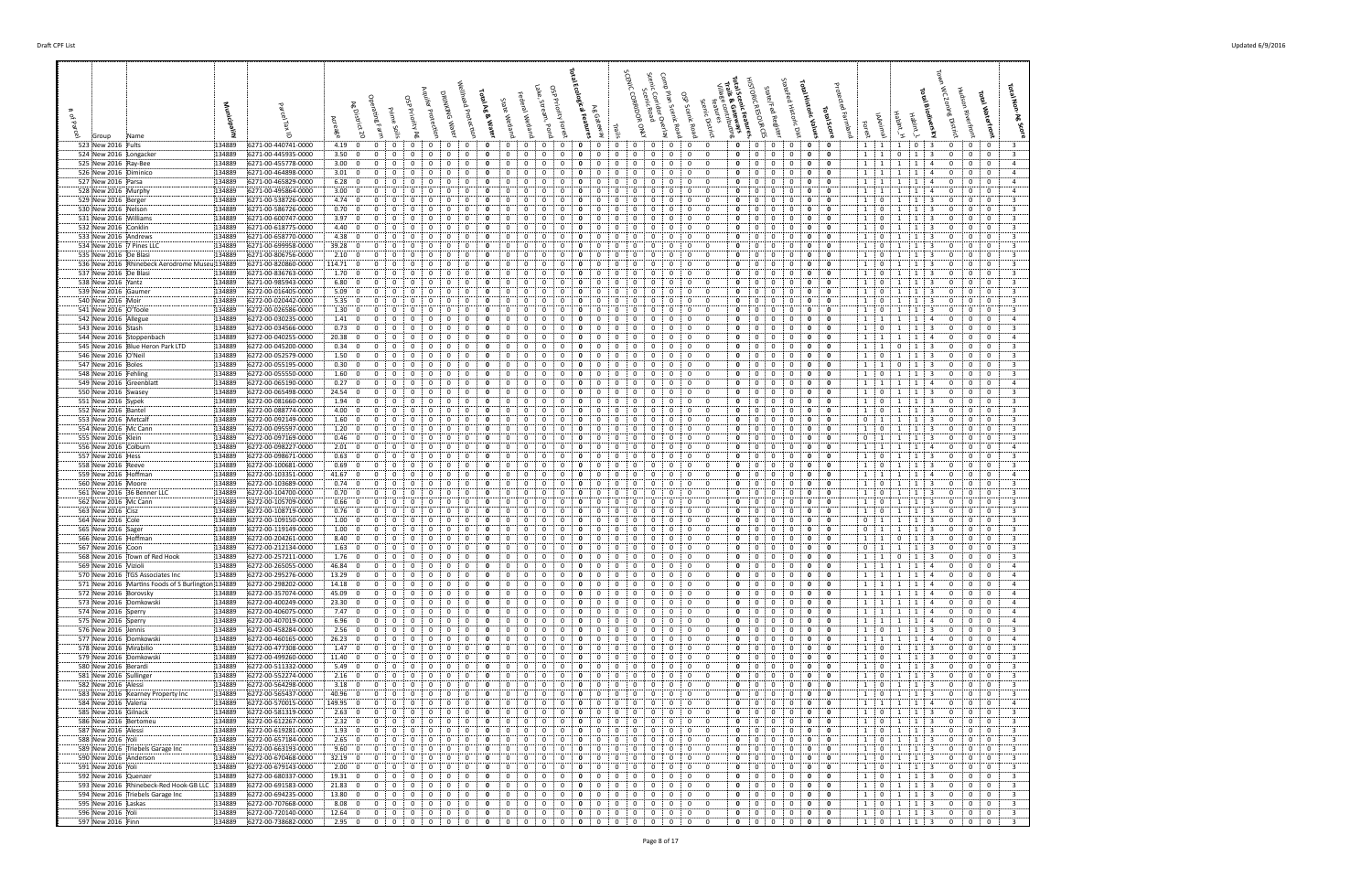| 598 New 2016 Groves<br>134889                                                             | 6272-00-742491-0000                        | 6.58:0<br>$\mathbf{0}$                                                       | 0<br>0                                                                                        | 0<br>0                                                                                                           | 0<br>0                                                                                           | 0<br>0<br>0<br>0<br>0:                                                                                                                             | $\mathbf{0}$<br>$\mathbf{0}$<br>0<br>0                                                                                                        | 0<br>$\mathbf{0}$<br>1 0                                                             | $1 \mid 3$<br>0 <sup>1</sup><br>1<br>0<br>- 0<br>-3                                                                                                                                                       |
|-------------------------------------------------------------------------------------------|--------------------------------------------|------------------------------------------------------------------------------|-----------------------------------------------------------------------------------------------|------------------------------------------------------------------------------------------------------------------|--------------------------------------------------------------------------------------------------|----------------------------------------------------------------------------------------------------------------------------------------------------|-----------------------------------------------------------------------------------------------------------------------------------------------|--------------------------------------------------------------------------------------|-----------------------------------------------------------------------------------------------------------------------------------------------------------------------------------------------------------|
| 599 New 2016 Tompkins<br>134889                                                           | 6272-00-757058-0000                        | 7.99 0<br>0                                                                  | 0<br>0<br>0                                                                                   | 0<br>0<br>0<br>0                                                                                                 | 0<br>0                                                                                           | 0<br>0<br>0<br>0                                                                                                                                   | 0<br>0<br>$\mathbf{0}$<br>$\mathbf{0}$                                                                                                        | 0<br>$\mathbf{o}$<br>$\mathbf{1}$<br>$\overline{0}$                                  | 0<br>$\mathbf{0}$<br>$\bf{0}$<br>$\overline{\mathbf{3}}$<br>1<br>1<br>-3                                                                                                                                  |
| 600 New 2016 Groves<br>134889<br>601 New 2016 Village Of Red Hook<br>134889               | 6272-00-765360-0000<br>6272-00-767675-0000 | 36.67:0<br>$\Omega$<br>7.82:0<br>$\Omega$                                    | - 0<br>$\Omega$<br>- 0<br>0                                                                   | $\Omega$<br>0<br>$\Omega$<br>0                                                                                   | $\Omega$<br>$\Omega$<br>0<br>$\Omega$                                                            | 0<br>$\Omega$<br>0<br>$\Omega$<br>$\Omega$<br>$\Omega$                                                                                             | $\Omega$<br>$\Omega$<br>$\Omega$<br>0<br>$\mathbf{0}$<br>$^{\circ}$<br>$\mathbf 0$<br>$\Omega$<br>- 0                                         | 0<br>1<br>0<br>0<br>0<br>0<br>1 0                                                    | -3<br>$\mathbf{0}$<br>0<br>3<br>0<br>3<br>0<br>0<br>$\mathbf{0}$<br>3<br>$\mathbf{1}$<br>1                                                                                                                |
| 602 New 2016 7 Pines LLC<br>134889<br>134889                                              | 6272-00-789123-0000<br>6272-00-814020-0000 | 19.48<br>0<br>$\mathbf 0$<br>8.52:0<br>0                                     | 0                                                                                             | 0<br>$\Omega$<br>0<br>0<br>$\Omega$                                                                              | 0<br>$\Omega$                                                                                    | $^{\circ}$<br>0<br>0<br>0                                                                                                                          | 0<br>$\Omega$<br>0<br>0<br>0<br>0                                                                                                             | 0<br>0<br>$\mathbf{1}$<br>$\mathbf{0}$<br>0<br>0<br>$1 \quad 0$                      | 3<br>0<br>0<br>3<br>0<br>-1<br>0<br>$\mathbf 0$<br>3<br>-3<br>0                                                                                                                                           |
| 603 New 2016 Record<br>604 New 2016 Wise<br>134889                                        | 6272-00-817196-0000                        | $10.90\,$ 0<br>0                                                             | $\Omega$<br>$\Omega$<br>$\Omega$                                                              | $\Omega$<br>$\Omega$<br>0<br>$\Omega$                                                                            | $\Omega$<br>0<br>0                                                                               | $\Omega$<br>0<br>0<br>$\Omega$                                                                                                                     | $\Omega$<br>$\Omega$<br>$\Omega$<br>$\mathbf 0$<br>$\Omega$                                                                                   | $\mathbf 0$<br>$\mathbf 0$<br>$1 \quad 0$                                            | $\overline{0}$<br>$\overline{\mathbf{3}}$<br>3<br>$\mathbf 0$<br>$\mathbf{0}$<br>-1<br>-1                                                                                                                 |
| 134889<br>605 New 2016 Hanback<br>606 New 2016 Traudt<br>134889                           | 6272-00-821234-0000<br>6272-00-832768-0000 | 6.70:0<br>0<br>1.35:0<br>$\overline{0}$                                      | 0<br>0<br>0<br>0                                                                              | 0<br>o<br>0<br>0<br>0<br>0<br>0<br>$\Omega$                                                                      | $\Omega$<br>0<br>0<br>0<br>0                                                                     | 0<br>0<br>0<br>0<br>0<br>0<br>0<br>0<br>$\Omega$                                                                                                   | 0<br>$\Omega$<br>$\mathbf{0}$<br>- 0<br>0<br>$\mathbf{0}$<br>$\overline{0}$<br>0<br>$\Omega$                                                  | 0<br>0<br>1<br>$\mathbf{0}$<br>1<br>0<br>$\mathbf 0$<br>1                            | 3<br>$\mathbf{1}$<br>1<br>-3<br>0<br>0<br>- 0<br>$\mathbf 0$<br>$\overline{0}$<br>$\overline{\mathbf{3}}$<br>3<br>$\mathbf{0}$<br>1<br>0                                                                  |
| 134889<br>607 New 2016 Potamkin                                                           | 6272-00-835332-0000                        | 18.32:0<br>0                                                                 | $\Omega$<br>0                                                                                 | 0<br>$\Omega$<br>0<br>$\Omega$                                                                                   | $\Omega$                                                                                         | $\Omega$<br>$^{\circ}$<br>$\Omega$<br>0<br>$\Omega$                                                                                                | $\Omega$<br>$\Omega$<br>$\mathbf 0$<br>$\Omega$                                                                                               | 0<br>$\mathbf 0$<br>$1 \t0$                                                          | $\mathbf 0$<br>$\overline{0}$<br>-3<br>3<br>1<br>1<br>0                                                                                                                                                   |
| 134889<br>608 New 2016 Horton<br>134889<br>609 New 2016 Husted                            | 6272-00-836784-0000<br>6272-00-854082-0000 | 1.28:0<br>$\Omega$<br>12.05<br>$\mathbf{0}$<br>0                             | 0<br>$\Omega$                                                                                 | 0<br>-0<br>0<br>0<br>0<br>0                                                                                      | 0                                                                                                | 0<br>$\Omega$<br>0<br>0<br>$^{\circ}$<br>0<br>$\Omega$                                                                                             | $\Omega$<br>$\Omega$<br>$\Omega$<br>- 0<br>$\mathbf 0$<br>$\Omega$<br>$\mathbf{0}$<br>$\Omega$<br>0                                           | 0<br>0<br>1 <sup>1</sup><br>$\overline{1}$<br>0<br>$\mathbf 0$<br>$\mathbf{0}$<br>1  | 0<br>$\mathbf{0}$<br>3<br>$\Omega$<br>- 0<br>-3<br>$\overline{0}$<br>$\overline{\mathbf{3}}$<br>0<br>-3<br>0<br>-1                                                                                        |
| 610 New 2016 Hanrahan<br>134889                                                           | 6272-00-870810-0000                        | 3.58<br>0<br>$\mathbf{0}$                                                    | $\Omega$<br>0                                                                                 | $\Omega$<br>0<br>0<br>$\Omega$<br>0                                                                              | 0<br>$\Omega$                                                                                    | 0<br>0<br>$\Omega$<br>$\Omega$<br>0<br>$\Omega$                                                                                                    | $\mathbf{0}$<br>$\Omega$<br>$\Omega$<br>$\mathbf 0$<br>$\Omega$<br>$\mathbf 0$<br>$\mathbf 0$<br>$\Omega$                                     | $\mathbf 0$<br>0<br>$1 \cdot 1$<br>0                                                 | $\Omega$<br>$\mathbf{0}$<br>$\mathbf{0}$<br>$\overline{4}$<br>-1<br>-1<br>4                                                                                                                               |
| 611 New 2016 Webster<br>134889<br>612 New 2016 Wise<br>134889                             | 6272-00-871748-0000<br>6272-00-880450-0000 | 2.84:<br>$\mathbf{0}$<br>0<br>13.78:0<br>0                                   | 0<br>0<br>0                                                                                   | 0<br>0<br>0<br>0<br>0                                                                                            | 0<br>0                                                                                           | 0<br>0<br>0<br>$\Omega$<br>0<br>0<br>0                                                                                                             | 0<br>0<br>$\mathbf 0$<br>0<br>$\Omega$                                                                                                        | 1<br>$\mathbf{0}$<br>1<br>0<br>0<br>1 <sup>1</sup><br>$\overline{0}$                 | $\mathbf{0}$<br>$\mathbf 0$<br>3<br>0<br>0<br>0<br>0<br>3<br>1<br>1<br>-3<br>0                                                                                                                            |
| 613 New 2016 Cookingham Farms Inc<br>134889<br>614 New 2016 Brandt<br>134889              | 6272-00-906781-0000<br>6272-00-913086-0000 | 8.00:<br>$\overline{0}$<br>$\mathbf{0}$<br>3.19:<br>$\Omega$<br>$\mathbf{0}$ | $\Omega$<br>0<br>$\Omega$<br>0                                                                | 0<br>0<br>0<br>$\Omega$<br>$\Omega$<br>$\Omega$                                                                  | 0<br>0<br>$\Omega$<br>$\Omega$                                                                   | 0<br>$\overline{0}$<br>$\Omega$<br>0<br>0<br>$\Omega$                                                                                              | 0<br>$\mathbf 0$<br>$\Omega$<br>$\overline{0}$<br>$\Omega$<br>$\Omega$<br>$\Omega$<br>0                                                       | 0<br>1<br>0<br>1<br>0<br>$\mathbf{0}$<br>$1 \quad 0$                                 | $\mathbf 0$<br>$\Omega$<br>$\overline{4}$<br>0<br>1<br>-1<br>-4<br>$\Omega$<br>$\Omega$<br>3<br>$\Omega$                                                                                                  |
| 134889<br>615 New 2016 Voutsinas                                                          | 6272-00-919892-0000                        | 8.54:0<br>$\Omega$                                                           | $\Omega$<br>$\Omega$<br>$\Omega$                                                              | $\Omega$<br>$\Omega$<br>0<br>$\Omega$                                                                            | $\Omega$<br>0<br>n<br>0                                                                          | $\Omega$<br>$^{\circ}$<br>$\Omega$<br>0<br>$\Omega$                                                                                                | $\Omega$<br>$\Omega$<br>$\mathbf 0$<br>$\Omega$<br>- 0                                                                                        | $\mathbf{0}$<br>$\mathbf 0$<br>1 1                                                   | $\mathbf{0}$<br>- 5<br>$\overline{a}$<br>1<br>-1<br>-1                                                                                                                                                    |
| 134889<br>616 New 2016 Totten<br>617 New 2016 Donald Wise Ltd Partnership 134889          | 6272-00-920962-0000<br>6272-00-925355-0000 | 3.00:<br>$\mathbf{0}$<br>0<br>78.36   0<br>0                                 | 0<br>0                                                                                        | 0<br>0<br>0<br>0                                                                                                 | 0<br>0                                                                                           | 0<br>0<br>0<br>0<br>0<br>$\Omega$                                                                                                                  | 0<br>$\Omega$<br>$\mathbf{0}$<br>0<br>0<br>0<br>$\Omega$<br>- 0                                                                               | 0<br>0<br>$\mathbf 0$<br>1<br>0<br>0<br>$1 \quad 0$                                  | $\overline{2}$<br>$^{\circ}$<br>0<br>1<br>$\mathbf 0$<br>$\mathbf 0$<br>3<br>1<br>-3<br>0                                                                                                                 |
| 618 New 2016 7 Pines LLC<br>134889                                                        | 6272-00-926196-0000                        | 39.57<br>$\mathbf 0$<br>0                                                    |                                                                                               | 0<br>$\Omega$                                                                                                    | 0<br>0                                                                                           | $\Omega$<br>$^{\circ}$<br>0                                                                                                                        | 0<br>0<br>$\mathbf 0$<br>$\Omega$<br>0                                                                                                        | 0<br>$1 \quad 0$<br>0                                                                | $\overline{0}$<br>$\overline{\mathbf{3}}$<br>-3<br>0<br>$\mathbf 0$<br>1<br>-1                                                                                                                            |
| 619 New 2016 Hansen<br>134889<br>620 New 2016 Meddaugh<br>134889                          | 6272-00-929116-0000<br>6272-00-933053-0000 | 1.14:0<br>$\Omega$<br>3.39:0<br>0                                            | $\Omega$<br>$\Omega$<br>0<br>0                                                                | $\Omega$<br>0<br>0<br>$\Omega$<br>$\Omega$<br>0<br>0<br>$\Omega$<br>$\Omega$                                     | 0<br>0<br>0<br>0                                                                                 | $\Omega$<br>$\Omega$<br>$\Omega$<br>0<br>$\Omega$<br>0<br>0<br>$\mathbf{0}$<br>$\Omega$                                                            | $\Omega$<br>$\Omega$<br>$\Omega$<br>$\Omega$<br>$\mathbf 0$<br>$\mathbf{0}$<br>$\mathbf 0$<br>$\Omega$<br>$\Omega$                            | 0<br>0<br>1<br>$\overline{0}$<br>0<br>$\mathbf 0$<br>1<br>$\overline{\mathbf{0}}$    | $\overline{\mathbf{3}}$<br>$\Omega$<br>$\Omega$<br>$\mathbf{0}$<br>$\mathbf{1}$<br>-1<br>3<br>$\mathbf 0$<br>$\overline{0}$<br>$\overline{\mathbf{3}}$<br>-3<br>0<br>1<br>-1                              |
| 621 New 2016 Benedict<br>134889<br>622 New 2016 Haley<br>134889                           | 6272-00-940828-0000<br>6272-00-953136-0000 | 13.95<br>$\overline{0}$<br>$\mathbf{0}$<br>1.69; 0<br>$\Omega$               | 0<br>0<br>$\Omega$<br>$\Omega$<br>$\Omega$                                                    | 0<br>0<br>$\Omega$<br>0<br>0<br>$\Omega$<br>$\Omega$                                                             | 0<br>$\Omega$<br>$\Omega$                                                                        | 0<br>0<br>$\Omega$<br>0<br>$\Omega$<br>$\mathbf 0$<br>$\Omega$<br>0<br>$^{\circ}$                                                                  | $\Omega$<br>$\Omega$<br>$\mathbf 0$<br>$\Omega$<br>0<br>$\Omega$<br>$\Omega$<br>$\Omega$<br>$\Omega$                                          | 0<br>0<br>1 1<br>$\mathbf{0}$<br>0<br>1 0                                            | $\mathbf{0}$<br>- 5<br>-1<br>4<br>$\overline{1}$<br>$\mathbf 0$<br>$\overline{\mathbf{3}}$<br>$\mathbf{0}$<br>-1<br>-1<br>3<br>$\Omega$                                                                   |
| 623 New 2016 Donald Wise Ltd Partnership 134889                                           | 6272-00-954273-0000                        | 12.09:0<br>0                                                                 | 0<br>0<br>$\Omega$                                                                            | $\Omega$<br>0<br>0<br>$\Omega$                                                                                   | 0<br>0<br>0<br>0                                                                                 | 0<br>$\mathbf{0}$<br>$\Omega$<br>0<br>$^{\circ}$                                                                                                   | 0<br>$\mathbf 0$<br>$\mathbf 0$<br>$\Omega$<br>$\Omega$                                                                                       | $\mathbf 0$<br>0<br>$1 \cdot 0$                                                      | $\overline{\mathbf{3}}$<br>$\mathbf{0}$<br>$\mathbf{0}$<br>1<br>1<br>-3<br>0                                                                                                                              |
| 624 New 2016 Putnam<br>134889<br>625 New 2016 Feuer<br>134889                             | 6272-00-955082-0000<br>6272-00-961620-0000 | 2.20; 0<br>0<br>3.00:0<br>$\overline{0}$                                     | 0<br>0<br>0<br>0                                                                              | 0<br>0<br>0<br>0<br>$\Omega$<br>$\Omega$                                                                         | 0<br>0<br>0<br>0                                                                                 | $\mathbf{0}$<br>0<br>0<br>0<br>$^{\circ}$<br>$\mathbf{0}$<br>$\Omega$                                                                              | $\Omega$<br>$\overline{0}$<br>0<br>0<br>$\Omega$<br>$\Omega$<br>$\Omega$<br>$\mathbf 0$<br>$\Omega$<br>$\Omega$                               | 0<br>0<br>$1 \t 0$<br>0<br>1 0<br>0                                                  | 1<br>0<br>$\mathbf{0}$<br>$\mathbf 0$<br>3<br>1<br>-3<br>$\mathbf{0}$<br>$\overline{0}$<br>$\overline{\mathbf{3}}$<br>-3<br>0<br>-1<br>1                                                                  |
| 626 New 2016 Prosachik<br>134889                                                          | 6272-00-963687-0000                        | 2.50:0<br>$\overline{0}$                                                     | $\Omega$<br>$\Omega$<br>$\Omega$<br>$\Omega$                                                  | $\Omega$<br>$\Omega$<br>0<br>$\Omega$                                                                            | $\Omega$<br>$\Omega$<br>n<br>$\Omega$                                                            | $\Omega$<br>$\Omega$<br>0<br>$\mathbf{0}$<br>$\mathbf{0}$                                                                                          | $\mathbf{0}$<br>$\Omega$<br>$^{\circ}$<br>$\mathbf 0$<br>$\Omega$                                                                             | $\mathbf 0$<br>0<br>$1 \quad 0$                                                      | -3<br>0<br>0<br>$\mathbf{0}$<br>3<br>$\mathbf{1}$<br>-1                                                                                                                                                   |
| 627 New 2016 Parker<br>134889<br>628 New 2016 Karpel<br>134889                            | 6272-00-967581-0000<br>6272-00-970746-0000 | 3.00:<br>$\mathbf 0$<br>0<br>2.96:0<br>0                                     | 0<br>0<br>0                                                                                   | 0<br>$\Omega$<br>0<br>$\Omega$<br>0                                                                              | $\Omega$<br>$\Omega$<br>0                                                                        | $\mathbf 0$<br>$\Omega$<br>0<br>0<br>0<br>$\Omega$                                                                                                 | 0<br>$\mathbf 0$<br>$\Omega$<br>0<br>$\Omega$<br>$\mathbf{0}$                                                                                 | 0<br>$\mathbf{0}$<br>$\mathbf{1}$<br>$\mathbf{0}$<br>0<br>0<br>1 1                   | $\mathbf 0$<br>$\Omega$<br>$\overline{\mathbf{3}}$<br>0<br>-1<br>-3<br>0<br>$\mathbf 0$<br>$\overline{4}$<br>4<br>0                                                                                       |
| 629 New 2016 Pass<br>134889<br>630 New 2016 Sestito<br>134889                             | 6272-00-975772-0000<br>6272-00-976507-0000 | 3.32:0<br>$\Omega$<br>5.00; 0<br>0                                           | $\Omega$<br>$\Omega$<br>$\Omega$<br>0<br>0                                                    | $\Omega$<br>0<br>0<br>$\Omega$<br>0<br>0<br>0<br>0                                                               | $\Omega$<br>$\Omega$<br>-0<br>0<br>0<br>0                                                        | $\Omega$<br>$\mathbf{0}$<br>$\Omega$<br>$\Omega$<br>0<br>0<br>0<br>0<br>$\Omega$                                                                   | $\Omega$<br>$^{\circ}$<br>$\mathbf 0$<br>$\Omega$<br>$\Omega$<br>0<br>$\Omega$<br>0<br>$\mathbf{0}$<br>0                                      | $\mathbf 0$<br>$\mathbf 0$<br>$1 \quad 1$<br>0<br>0<br>$\mathbf{1}$<br>$\mathbf{0}$  | 0<br>$\mathbf{0}$<br>$\mathbf{0}$<br>-1<br>4<br>$\overline{4}$<br>-1<br>0<br>3<br>1<br>-3<br>0<br>$\mathbf{0}$<br>-1                                                                                      |
| 631 New 2016 Quirk<br>134889                                                              | 6272-00-981547-0000                        | 3.92:0<br>$\overline{0}$                                                     | 0<br>0                                                                                        | 0<br>0<br>0<br>$\Omega$                                                                                          | 0<br>0                                                                                           | 0<br>0<br>0<br>0<br>$\Omega$                                                                                                                       | 0<br>$\mathbf 0$<br>$\overline{0}$<br>$\mathbf 0$<br>$\Omega$                                                                                 | $\mathbf 0$<br>1<br>0<br>$\overline{0}$                                              | $\mathbf 0$<br>$\overline{0}$<br>$\overline{\mathbf{3}}$<br>1<br>1<br>3<br>0                                                                                                                              |
| 632 New 2016<br>134889<br>633 New 2016 Rabin<br>134801                                    | 6272-00-overla-p000<br>6272-06-297980-0000 | 0.00: 0<br>0<br>2.00:0<br>$\Omega$                                           | $\Omega$<br>0<br>0<br>0                                                                       | 0<br>0<br>0<br>$\Omega$<br>0<br>0<br>$\Omega$<br>$\Omega$<br>$\Omega$                                            | $\Omega$<br>$\Omega$<br>0                                                                        | 0<br>$^{\circ}$<br>$\Omega$<br>0<br>$\Omega$<br>$\Omega$<br>$\Omega$<br>0<br>$\Omega$<br>$^{\circ}$                                                | $\Omega$<br>$\overline{0}$<br>$\mathbf 0$<br>$\Omega$<br>$\Omega$<br>$\Omega$<br>$\Omega$<br>$\Omega$<br>$\Omega$<br>$\Omega$                 | 0<br>$1 \quad 1$<br>0<br>0<br>$\mathbf 0$<br>1<br>$\overline{1}$                     | $\mathbf 0$<br>0<br>$\overline{a}$<br>-1<br>$\mathbf{1}$<br>-4<br>0<br>$\mathbf{0}$<br>$\mathbf{0}$<br>3<br>3<br>$\Omega$<br>0<br>-1                                                                      |
| 634 New 2016 Willms<br>134801                                                             | 6272-06-341987-0000                        | $2.31 \begin{array}{ c} 0 \end{array}$<br>0                                  | 0                                                                                             | $\Omega$<br>0<br>0                                                                                               | 0<br>0                                                                                           | 0<br>$^{\circ}$<br>0<br>$\Omega$                                                                                                                   | $\mathbf 0$<br>$\overline{0}$<br>$\mathbf 0$<br>$\Omega$<br>$\Omega$                                                                          | 0<br>$\mathbf 0$<br>-1<br>-1                                                         | $\overline{\mathbf{3}}$<br>$\overline{0}$<br>-3<br>0<br>0<br>0<br>-1                                                                                                                                      |
| 635 New 2016 Village Of Red Hook<br>134801<br>636 New 2016 Cookingham Farms Inc<br>134801 | 6272-06-412960-0000<br>6272-07-564993-0000 | 7.16; 0<br>0<br>86.23:0<br>0                                                 | $\Omega$<br>0<br>$\Omega$<br>$\Omega$                                                         | 0<br>0<br>0<br>-1<br>$\Omega$                                                                                    | 0<br>0<br>$\Omega$                                                                               | $\mathbf{0}$<br>0<br>0<br>$\Omega$<br>$\Omega$<br>0<br>0<br>$\Omega$<br>0<br>$\Omega$                                                              | $\mathbf 0$<br>$\Omega$<br>$\overline{0}$<br>$\mathbf 0$<br>$\Omega$<br>0<br>$\overline{0}$<br>$\mathbf 0$<br>$\Omega$                        | $0$ :<br>0<br>1<br><sup>1</sup><br>0<br>$\mathbf{0}$<br>1<br>1                       | 0<br>$\mathbf{0}$<br>$\mathbf 0$<br>3<br>-1<br>-3<br>-1<br>$\mathbf{0}$<br>1<br>-1<br>1<br>$\overline{4}$                                                                                                 |
| 637 New 2016 Neese<br>134801<br>638 New 2016 Siegel<br>134801                             | 6272-09-115549-0000<br>6272-09-118562-0000 | 0.52: 0<br>0<br>0.69:<br>$\mathbf 0$<br>0                                    | 0<br>0<br>0<br>0<br>0<br>$\Omega$<br>0                                                        | 0<br>0<br>0<br>0<br>0<br>$\Omega$<br>0                                                                           | $\mathbf 0$<br>0<br>0<br>0<br>0<br>$\Omega$                                                      | 0<br>$\mathbf{0}$<br>$^{\circ}$<br>0<br>$\mathbf{0}$<br>0<br>$^{\circ}$<br>0<br>$\Omega$                                                           | 0<br>$\mathbf 0$<br>$\mathbf{0}$<br>$\Omega$<br>$\mathbf{0}$<br>0<br>$\Omega$<br>$\Omega$<br>$\mathbf 0$<br>$\Omega$                          | 0<br>0<br>1:<br>$\overline{0}$<br>0<br>1 <sup>1</sup><br>1<br>$\overline{0}$         | $\mathbf{0}$<br>$\mathbf{0}$<br>3<br>1<br>$\mathbf{1}$<br>3<br>$\mathbf{0}$<br>$\mathbf 0$<br>$\overline{0}$<br>3<br>3<br>0<br>-1<br>1                                                                    |
| 639 New 2016 Rhinebeck-Red Hook-GB LLC 134889                                             | 6272-12-772580-0000                        | 20.10:0<br>0                                                                 | $\Omega$                                                                                      | $\Omega$<br>$\Omega$                                                                                             | 0                                                                                                | $^{\circ}$<br>0<br>$\Omega$                                                                                                                        | $\Omega$<br>$\Omega$<br>0                                                                                                                     | 0<br>0<br>1<br>$\mathbf 0$                                                           | $\mathbf{0}$<br>$\mathbf 0$<br>3<br>-3<br>$\Omega$                                                                                                                                                        |
| 134889<br>640 New 2016 MacDonald<br>641 New 2016 Velie<br>134889                          | 6272-12-778502-0000<br>6272-12-794685-0000 | 0.25: 0<br>$\Omega$<br>2.31:0<br>0                                           | $\Omega$<br>$\Omega$<br>$\Omega$<br>n<br>0                                                    | $\Omega$<br>$\Omega$<br>0<br>$\Omega$<br>0                                                                       | $\Omega$<br>$\Omega$<br>$\Omega$<br>-0<br>0                                                      | $\Omega$<br>$\Omega$<br>$^{\circ}$<br>$\Omega$<br>$\Omega$<br>0<br>0<br>0                                                                          | $\Omega$<br>$\Omega$<br>$\Omega$<br>$\Omega$<br>$\Omega$<br>0<br>$\Omega$<br>0<br>$\mathbf{0}$                                                | 0<br>$\mathbf 0$<br>$1$ ;<br>$\mathbf{0}$<br>0<br>0<br>1<br>$\mathbf 0$              | $\mathbf 0$<br>$\overline{3}$<br>-3<br>$\Omega$<br>$\mathbf{0}$<br>$\mathbf{1}$<br>-1<br>3<br>0<br>0<br>- 0<br>-1                                                                                         |
| 642 New 2016 Lown<br>134889                                                               | 6272-12-797550-0000                        | 1.08:0<br>$\overline{0}$                                                     | $\Omega$<br>0<br>0                                                                            | 0<br>0<br>$\Omega$<br>0                                                                                          | 0<br>0<br>0<br>$\Omega$                                                                          | 0<br>$\Omega$<br>0<br>0<br>$\Omega$                                                                                                                | $\mathbf 0$<br>$\mathbf 0$<br>0<br>$\Omega$<br>$\Omega$<br>$\Omega$                                                                           | 0<br>$\mathbf 0$<br>$1 \quad 0$                                                      | $\overline{\mathbf{3}}$<br>$\mathbf{0}$<br>$\bf{0}$<br>1<br>1<br>-3<br>0                                                                                                                                  |
| 643 New 2016 Lown<br>134889<br>644 New 2016 Swasey<br>134801                              | 6272-12-808549-0000<br>6272-13-096443-0000 | 1.36:<br>$\mathbf 0$<br>$\overline{0}$<br>1.56:0<br>$\mathbf 0$              | $\mathbf 0$<br>0<br>0<br>0<br>$\mathbf{0}$<br>$\overline{0}$<br>$\mathbf{0}$<br>$\mathbf{0}$  | 0<br>$\overline{0}$<br>0<br>0<br>$\mathbf 0$<br>$\Omega$<br>$\mathbf{0}$<br>$\mathbf 0$                          | $\mathbf{0}$<br>0<br>0<br>$\Omega$<br>$\mathbf 0$<br>$\mathbf{0}$<br>$\mathbf 0$<br>$\mathbf{0}$ | $\mathbf 0$<br>0<br>$\mathbf{0}$<br>0<br>$\mathbf{0}$<br>$\mathbf{0}$<br>$\mathbf{0}$<br>$\mathbf 0$<br>$\mathbf{0}$<br>0 <sub>1</sub>             | 0<br>$\mathbf 0$<br>$\mathbf 0$<br>$\Omega$<br>$\mathbf 0$<br>$\overline{0}$<br>$\mathbf{0}$<br>$\mathbf{0}$<br>$\mathbf{0}$                  | 0<br>$\mathbf 0$<br>$1$ ;<br>$\overline{0}$<br>$\mathbf 0$<br>$1 \t0$<br>$\mathbf 0$ | $\overline{\mathbf{3}}$<br>$\overline{\mathbf{3}}$<br>$\mathbf 0$<br>$\mathbf{0}$<br>0<br>1<br>1<br>1<br>$1 \mid 3$<br>$\mathbf{0}$<br>0<br>$\mathbf{0}$<br>3                                             |
| 645 New 2016 Dutchess County Water and 134889<br>646 New 2016 Orr<br>134889               | 6272-13-135261-0000<br>6272-16-775492-0000 | 2.10:0<br>$\mathbf 0$<br>0.29:0<br>$\overline{0}$                            | $\mathbf 0$<br>$\mathbf 0$<br>$\Omega$<br>0<br>$\mathbf 0$<br>$\mathbf 0$<br>$\mathbf 0$      | $\mathbf{0}$<br>0<br>0<br>$\Omega$<br>$\mathbf 0$<br>0<br>$\mathbf{0}$<br>$\mathbf{0}$                           | $\mathbf 0$<br>$\Omega$<br>0<br>$\mathbf{0}$<br>0<br>0                                           | 0<br>$\mathbf 0$<br>0<br>0<br>$\mathbf{0}$<br>$\mathbf 0$<br>0<br>$\mathbf{0}$<br>$^{\circ}$                                                       | 0<br>$\Omega$<br>$\mathbf{0}$<br>$\mathbf 0$<br>$\mathbf 0$<br>0<br>$\mathbf{0}$<br>$^{\circ}$<br>$\mathbf{0}$                                | 0<br>$\mathbf 0$<br>- 1<br>0<br>0<br>1 0                                             | $\Omega$<br>$\overline{0}$<br>0<br>$\mathbf{A}$<br>3<br>0<br>$\mathbf{0}$<br>$\mathbf{0}$<br>3<br>$\mathbf{1}$<br>1                                                                                       |
| 647 New 2016 Beach<br>134889                                                              | 6272-17-091195-0000                        | 0.52; 0<br>$\overline{0}$                                                    | 0<br>$\Omega$<br>$\Omega$<br>$\Omega$                                                         | 0<br>$\Omega$<br>$\Omega$<br>0                                                                                   | $\Omega$<br>0<br>0<br>$\Omega$                                                                   | 0<br>$\mathbf{0}$<br>$\Omega$<br>0<br>$\Omega$                                                                                                     | $\mathbf{0}$<br>0<br>$\Omega$<br>$\mathbf 0$<br>$\Omega$                                                                                      | 0<br>$\mathbf 0$<br>1:1                                                              | $\mathbf{0}$<br>$\mathbf{0}$<br>$\overline{4}$<br>0<br>-1<br>-1<br>4                                                                                                                                      |
| 648 New 2016 Mondello<br>134889<br>649 New 2016 Espie<br>134889                           | 6272-17-103191-0000<br>6272-17-105210-0000 | 0.56; 0<br>$\mathbf 0$<br>0.74:0<br>$\overline{0}$                           | $\mathbf 0$<br>$\bf{0}$<br>$\mathbf{0}$<br>$\mathbf{0}$<br>0<br>$\mathbf{0}$<br>$\bf{0}$<br>0 | $\mathbf 0$<br>0<br>$\mathbf{0}$<br>0<br>$\mathbf 0$<br>0<br>$\bf{0}$<br>0                                       | $\mathbf 0$<br>$\mathbf{0}$<br>0<br>0<br>$\bf{0}$<br>$\mathbf{0}$<br>0<br>$\Omega$               | $\mathbf 0$<br>0<br>0 <sub>1</sub><br>$\mathbf{0}$<br>$\mathbf{0}$<br>$\mathbf 0$<br>$\mathbf{0}$<br>$\mathbf{0}$<br>$\mathbf 0$<br>$\overline{0}$ | $\mathbf 0$<br>$\mathbf{0}$<br>$\mathbf 0$<br>$\bf{0}$<br>$\mathbf{0}$<br>$\mathbf{0}$<br>0<br>$\mathbf{0}$<br>$\bf{0}$<br>$\mathbf{0}$       | $\mathbf 0$<br>0<br>$0 \quad 1$<br>$\mathbf 0$<br>0<br>$1 \quad 1$                   | $\overline{\mathbf{3}}$<br>0 <sup>1</sup><br>$\mathbf{0}$<br>$\overline{\mathbf{3}}$<br>1<br>1<br>$\mathbf{0}$<br>1<br>1<br>$\mathbf{0}$<br>$\mathbf{0}$<br>$\overline{0}$<br>$\overline{4}$<br>4         |
| 650 New 2016 Pullaro<br>134889<br>651 New 2016 D'Addona<br>134889                         | 6272-17-108220-0000<br>6272-17-111230-0000 | 0.34:0<br>$\mathbf 0$<br>0.25:0<br>$\mathbf{0}$                              | $\mathbf 0$<br>$\Omega$<br>0<br>0<br>$\Omega$<br>$\mathbf{0}$<br>$\Omega$<br>$\Omega$         | $\mathbf 0$<br>$\mathbf 0$<br>$\mathbf{0}$<br>$\mathbf{0}$<br>$\mathbf 0$<br>0<br>$\overline{0}$<br>$\mathbf{0}$ | 0<br>0<br>0<br>0<br>$^{\circ}$<br>0<br>$\Omega$<br>$\Omega$                                      | $\Omega$<br>$\mathbf{0}$<br>0<br>$\mathbf{0}$<br>$\mathbf{0}$<br>$\mathbf{0}$<br>$\mathbf{0}$<br>$\Omega$<br>$\Omega$<br>$\Omega$                  | $\mathbf 0$<br>$\mathbf 0$<br>$\mathbf{0}$<br>$\mathbf{0}$<br>$\mathbf{0}$<br>0<br>$\mathbf 0$<br>$\mathbf{0}$<br>$\Omega$<br>$\mathbf{0}$    | 0<br>$\mathbf 0$<br>$1 \quad 1$<br>$\mathbf 0$<br>$\mathbf 0$<br>1:1                 | $\mathbf{0}$<br>$\overline{\mathbf{3}}$<br>$\mathbf{0}$<br>$\overline{\mathbf{3}}$<br>$\mathbf{0}$<br>1<br>0<br>$\mathbf 0$<br>i 3<br>$\mathbf{0}$<br>0 <sup>1</sup><br>$\mathbf{0}$<br>3<br>$\mathbf{1}$ |
| 652 New 2016 Griffin<br>134889                                                            | 6272-17-114236-0000                        | 0.20:0<br>$\overline{0}$                                                     | $\Omega$<br>0<br>0<br>0                                                                       | 0<br>0<br>0<br>$^{\circ}$                                                                                        | 0<br>0<br>$\Omega$                                                                               | $\overline{0}$<br>0<br>0<br>0                                                                                                                      | $\mathbf 0$<br>$\Omega$<br>$\overline{0}$<br>$\mathbf{0}$<br>$\mathbf{0}$                                                                     | 0<br>0<br>$1 \quad 1$                                                                | $\overline{\mathbf{3}}$<br>$\mathbf 0$<br>3<br>0<br>$\mathbf 0$<br>$\mathbf 0$<br>$\overline{1}$                                                                                                          |
| 653 New 2016 Anisuzzaman<br>134889<br>654 New 2016 Scheltmeyer<br>134889                  | 6272-17-114241-0000<br>6272-17-121244-0000 | 0.16:0<br>$\mathbf 0$<br>0.28: 0<br>$\mathbf 0$                              | $\Omega$<br>0<br>0<br>$\Omega$<br>0<br>$\Omega$<br>$\Omega$                                   | 0<br>$\overline{0}$<br>0<br>0<br>$\mathbf{0}$<br>$\Omega$<br>0<br>$\mathbf{0}$                                   | 0<br>0<br>$\Omega$<br>0<br>0<br>$\mathbf 0$<br>n<br>$\Omega$                                     | 0<br>0<br>0<br>$^{\circ}$<br>$\mathbf{0}$<br>$\mathbf 0$<br>$\Omega$<br>$\Omega$<br>$\mathbf{0}$                                                   | $\mathbf{0}$<br>$\mathbf 0$<br>0<br>$\mathbf{0}$<br>0<br>$\mathbf 0$<br>$\mathbf 0$<br>$\mathbf{0}$<br>$\mathbf 0$<br>$\mathbf{0}$            | 0<br>0<br>1 1<br>$\mathbf 0$<br>$\mathbf 0$<br>1 1                                   | 0<br>$\mathbf{0}$<br>$\mathbf 0$<br>3<br>-1<br>$^{\circ}$<br>3<br>$\overline{\mathbf{3}}$<br>$\overline{\mathbf{3}}$<br>$\mathbf 0$<br>0<br>$\mathbf{0}$<br>$\mathbf{0}$<br>-1                            |
| 655 New 2016 Vromen<br>134889                                                             | 6272-17-123184-0000                        | 1.22:0<br>$\mathbf{0}$                                                       | 0<br>0<br>0<br>0                                                                              | 0<br>0<br>0<br>0                                                                                                 | $\mathbf{0}$<br>0<br>0                                                                           | $\mathbf{0}$<br>$\Omega$<br>0<br>0<br>$^{\circ}$                                                                                                   | 0<br>$\mathbf{0}$<br>$\mathbf 0$<br>$\mathbf{0}$<br>$\mathbf{0}$                                                                              | 0<br>0<br>$0 \quad 1$                                                                | $\overline{\mathbf{3}}$<br>1<br>1<br>-3<br>$\mathbf{0}$<br>0<br>$\mathbf{0}$                                                                                                                              |
| 656 New 2016 Haas<br>134889<br>657 New 2016 Hughes<br>134889                              | 6272-18-496226-0000<br>6272-18-497237-0000 | 0.53; 0<br>$\overline{0}$<br>0.37:0<br>$\mathbf 0$                           | $\mathbf{0}$<br>0<br>0<br>$\Omega$<br>0<br>$\Omega$<br>0                                      | 0<br>0<br>0<br>$\overline{0}$<br>$\Omega$<br>0<br>0<br>0                                                         | 0<br>0<br>$\Omega$<br>0<br>0<br>0<br>0<br>0                                                      | 0<br>0<br>0<br>$\mathbf{0}$<br>$\mathbf 0$<br>$\Omega$<br>0<br>$\mathbf{0}$<br>$\mathbf{0}$<br>0                                                   | $\mathbf 0$<br>0<br>$\mathbf{0}$<br>$\mathbf 0$<br>0<br>$\mathbf 0$<br>$\mathbf 0$<br>$\mathbf 0$<br>$\Omega$<br>$\mathbf 0$                  | 0<br>$\mathbf 0$<br>1:0<br>$\mathbf 0$<br>$\mathbf 0$<br>1 0                         | $\mathbf{0}$<br>$\overline{\mathbf{3}}$<br>1<br>1<br>$\overline{\mathbf{3}}$<br>0<br>$\overline{0}$<br>$\mathbf{0}$<br>$\overline{\mathbf{3}}$<br>3<br>0<br>$\mathbf{0}$<br>1<br>1                        |
| 658 New 2016 Griffin<br>134889<br>659 New 2016 Mulvey<br>134889                           | 6272-19-517235-0000<br>6273-00-016511-0000 | 0.50; 0<br>$\overline{0}$<br>22.71:0<br>$\overline{0}$                       | $\Omega$<br>$\Omega$<br>$\Omega$<br>$\Omega$<br>$\mathbf{0}$<br>0<br>0<br>0                   | 0<br>$\Omega$<br>$\Omega$<br>$\Omega$<br>0<br>0<br>$\Omega$<br>0                                                 | $\Omega$<br>$\Omega$<br>0<br>0<br>0<br>0<br>$\Omega$                                             | 0<br>0<br>$\Omega$<br>$\Omega$<br>$\Omega$<br>0<br>$\mathbf 0$<br>$\Omega$<br>$\mathbf{0}$<br>$\Omega$                                             | $\mathbf 0$<br>$\mathbf{0}$<br>$\Omega$<br>$\mathbf 0$<br>$\Omega$<br>$\mathbf 0$<br>$\mathbf 0$<br>$\mathbf 0$<br>$\mathbf 0$<br>$\mathbf 0$ | $\mathbf{0}$<br>$\mathbf 0$<br>1 0<br>$\mathbf 0$<br>$\mathbf 0$<br>1<br>1           | 0<br>$\mathbf 0$<br>$\mathbf{0}$<br>3<br>-1<br>-3<br>-1<br>$\overline{4}$<br>$\mathbf 0$<br>$\overline{0}$<br>0<br>-1<br>1<br>-4                                                                          |
| 660 New 2016 Leone<br>134889                                                              | 6273-00-019222-0000                        | 89.00 0<br>$\overline{0}$                                                    | 0<br>0<br>0<br>0                                                                              | 0<br>0<br>0<br>$^{\circ}$                                                                                        | $\bf{0}$<br>0<br>0<br>0                                                                          | $\mathbf 0$<br>0<br>$\mathbf{0}$<br>$\mathbf 0$<br>$\mathbf 0$                                                                                     | $\mathbf 0$<br>0<br>0<br>$\bf{0}$<br>$\mathbf{0}$                                                                                             | 0<br>0<br>1 1                                                                        | 1<br>$0 \quad 1$<br>-5<br>-1<br>1<br>$\overline{4}$                                                                                                                                                       |
| 661 New 2016 Raszick<br>134889<br>662 New 2016 Norman<br>134889                           | 6273-00-023456-0000<br>6273-00-025785-0000 | 13.98:0<br>$\overline{0}$<br>24.37 0<br>$\mathbf 0$                          | $\Omega$<br>0<br>0<br>0<br>0<br>$\mathbf 0$<br>$\mathbf{0}$<br>0                              | 0<br>0<br>0<br>0<br>$\mathbf 0$<br>0<br>$\overline{0}$<br>0                                                      | 0<br>0<br>0<br>0<br>$\mathbf 0$<br>0<br>0<br>0                                                   | 0<br>0<br>$\mathbf{0}$<br>$\mathbf 0$<br>$\mathbf 0$<br>$\mathbf{0}$<br>$\mathbf{0}$<br>$\mathbf{0}$<br>$\mathbf{0}$<br>$\mathbf{0}$               | $\mathbf 0$<br>$\mathbf 0$<br>$\mathbf 0$<br>0<br>$\mathbf 0$<br>$\mathbf 0$<br>0<br>$\bf{0}$<br>$\mathbf{0}$<br>$\mathbf{0}$                 | 0<br>0<br>$1 \cdot 1$<br>0<br>$\mathbf 0$<br>1:<br>$\overline{0}$                    | $\mathbf{0}$<br>$\mathbf 0$<br>$\overline{4}$<br>-1<br>0<br>$\overline{\mathbf{3}}$<br>$\mathbf{0}$<br>$\mathbf{0}$<br>1<br>$\mathbf{1}$<br>3<br>0                                                        |
| 663 New 2016 Rodriguez<br>134889                                                          | 6273-00-027710-0000                        | 6.26:0<br>$\overline{0}$                                                     | 0<br>$\bf{0}$<br>$\mathbf 0$<br>0                                                             | $\mathbf 0$<br>$\mathbf 0$<br>- 0<br>$\mathbf 0$                                                                 | $\mathbf{0}$<br>$\mathbf 0$<br>$\Omega$<br>$\Omega$                                              | $\mathbf 0$<br>$\overline{\mathbf{0}}$<br>0<br>$\mathbf 0$<br>$\mathbf 0$                                                                          | $\mathbf 0$<br>$\mathbf 0$<br>$\mathbf 0$<br>$\mathbf{0}$<br>0                                                                                | $\mathbf 0$<br>$\mathbf 0$<br>$1 \cdot 0$                                            | $\mathbf 0$<br>$\mathbf 0$<br>$\overline{0}$<br>$\overline{\mathbf{3}}$<br>1<br>1<br>- 3                                                                                                                  |
| 664 New 2016 Glickenhouse<br>134889<br>665 New 2016 Kalnicki<br>134889                    | 6273-00-052522-0000<br>6273-00-058583-0000 | 3.96:0<br>$\mathbf 0$<br>8.79:0<br>$\mathbf{0}$                              | 0<br>0<br>0<br>$\Omega$<br>$\mathbf 0$<br>$\mathbf 0$<br>$\Omega$                             | 0<br>$\overline{0}$<br>0<br>$\Omega$<br>$\mathbf{0}$<br>$\mathbf 0$<br>0<br>$\mathbf 0$                          | 0<br>0<br>0<br>$\Omega$<br>$\mathbf 0$<br>$\mathbf 0$<br>n<br>$\Omega$                           | $\mathbf{0}$<br>0<br>0<br>0<br>$\mathbf{0}$<br>$\Omega$<br>$\mathbf{0}$<br>$\mathbf{0}$<br>$\mathbf{0}$                                            | $\mathbf{0}$<br>$\mathbf 0$<br>$\mathbf 0$<br>0<br>$\mathbf{0}$<br>$\mathbf 0$<br>$\mathbf 0$<br>$\mathbf 0$<br>0<br>$\mathbf{0}$             | 0<br>$\mathbf 0$<br>$1 \quad 0$<br>$\mathbf 0$<br>$\mathbf 0$<br>$1 \quad 0$         | -3<br>0<br>$\mathbf{0}$<br>$\mathbf 0$<br>3<br>-1<br>1<br>0<br>$\overline{0}$<br>$\overline{\mathbf{3}}$<br>3<br>0<br>-1<br>1                                                                             |
| 666 New 2016 Pollok<br>134889<br>667 New 2016 Kannengiesser<br>134889                     | 6273-00-063888-0000<br>6273-00-085713-0000 | 32.15:0<br>$\overline{0}$<br>15.10:0<br>$\overline{0}$                       | 0<br>$^{\circ}$<br>0<br>0<br>$\mathbf 0$<br>$\mathbf{0}$<br>0<br>0                            | 0<br>0<br>$^{\circ}$<br>0<br>$\mathbf 0$<br>0<br>$\overline{0}$<br>$\mathbf{0}$                                  | 0<br>0<br>0<br>$\bf{0}$<br>0<br>0<br>0                                                           | 0<br>0<br>0<br>0<br>$\mathbf{0}$<br>$\mathbf 0$<br>$\overline{0}$<br>0<br>0                                                                        | $\mathbf 0$<br>$\mathbf 0$<br>$\Omega$<br>0<br>0<br>$\overline{\mathbf{0}}$<br>0<br>$\bf{0}$<br>$\mathbf{0}$<br>$\mathbf{0}$                  | 0<br>0<br>1<br>$\overline{0}$<br>$\mathbf 0$<br>0<br>$1 \t0$                         | $\overline{\mathbf{3}}$<br>0<br>$\mathbf 0$<br>$\mathbf 0$<br>1<br>-3<br>$\overline{\mathbf{3}}$<br>0<br>$\mathbf 0$<br>$\mathbf{0}$<br>1<br>1<br>3                                                       |
| 668 New 2016 Flandreau<br>134889                                                          | 6273-00-090591-0000                        | $\mathbf{0}$<br>7.41 0                                                       | $\mathbf{0}$<br>$\mathbf 0$<br>0<br>0                                                         | $\mathbf{0}$<br>0<br>0<br>$\mathbf{0}$                                                                           | 0<br>0<br>0<br>0                                                                                 | $\mathbf{0}$<br>$\Omega$<br>0<br>$\mathbf{0}$<br>0                                                                                                 | $\mathbf 0$<br>$\mathbf 0$<br>$\mathbf{0}$<br>$\mathbf 0$<br>$\mathbf 0$                                                                      | $\mathbf 0$<br>$\mathbf 0$<br>$1 \quad 0$                                            | $\overline{\mathbf{3}}$<br>$\mathbf{1}$<br>$\overline{\mathbf{3}}$<br>0<br>$\mathbf{0}$<br>$\mathbf{0}$<br>1                                                                                              |
| 669 New 2016 Wendt<br>134889<br>670 New 2016 Demarest<br>134889                           | 6273-00-096537-0000<br>6273-00-105639-0000 | 1.69; 0<br>$\mathbf{0}$<br>1.98; 0<br>$\mathbf{0}$                           | $\Omega$<br>$^{\circ}$<br>$\Omega$<br>$\Omega$<br>0<br>$\mathbf{0}$<br>$\bf{0}$<br>0          | 0<br>$\Omega$<br>- 0<br>$\Omega$<br>$\mathbf{0}$<br>0<br>$\mathbf 0$<br>$\mathbf 0$                              | $^{\circ}$<br>$\Omega$<br>$\Omega$<br>$\Omega$<br>0<br>$\mathbf{0}$<br>0<br>0                    | 0<br>$\mathbf{0}$<br>$\Omega$<br>0<br>$\Omega$<br>$\mathbf 0$<br>0<br>0<br>$0$ :<br>$\mathbf{0}$                                                   | $\mathbf 0$<br>$\mathbf{0}$<br>$^{\circ}$<br>$\mathbf 0$<br>$\mathbf 0$<br>$\mathbf 0$<br>0<br>$\mathbf{0}$<br>$\mathbf 0$<br>$\mathbf 0$     | 0<br>$\mathbf 0$<br>1<br>$\overline{0}$<br>$\mathbf 0$<br>$\mathbf 0$<br>$1 \quad 0$ | $\overline{\mathbf{3}}$<br>1<br>1<br>0<br>$\mathbf{0}$<br>$\mathbf{0}$<br>-3<br>$\overline{\mathbf{3}}$<br>$\overline{0}$<br>$\overline{0}$<br>$\overline{\mathbf{3}}$<br>1<br>1<br>0                     |
| 671 New 2016 Das<br>134889<br>672 New 2016 Cline<br>134889                                | 6273-00-125576-0000<br>6273-00-127642-0000 | 5.63:0<br>$\mathbf 0$                                                        | $\sqrt{0}$<br>$\begin{array}{cc} 1 & 0 \end{array}$<br>$\mathbf 0$<br>$\mathbf 0$             | 0<br>$\mathbf{0}$<br>$\mathbf 0$<br>$\mathbf{0}$                                                                 | $\bf{0}$<br>$\overline{0}$<br>$\mathbf 0$<br>$0$ :                                               | $\overline{0}$<br>$\overline{0}$<br>$\overline{0}$<br>$\mathbf{0}$                                                                                 | $0 \quad 0$<br>$\mathbf 0$<br>$\mathbf 0$<br>$\mathbf 0$<br>$\mathbf 0$<br>$\vdots$ 0 $\vdots$ 0 $\vdots$ 0 $\vdots$ 0 $\vdots$ 0 $\vdots$    | $\mathbf 0$<br>$\mathbf 0$<br>1:0<br>$\bullet$                                       | 1 1 3<br>0<br>0 <sup>1</sup><br>$\mathbf{0}$<br>3<br>1 1 0 1 1 1 3 0 0 0 0<br>$\overline{\mathbf{3}}$                                                                                                     |
|                                                                                           |                                            |                                                                              |                                                                                               |                                                                                                                  |                                                                                                  |                                                                                                                                                    |                                                                                                                                               |                                                                                      |                                                                                                                                                                                                           |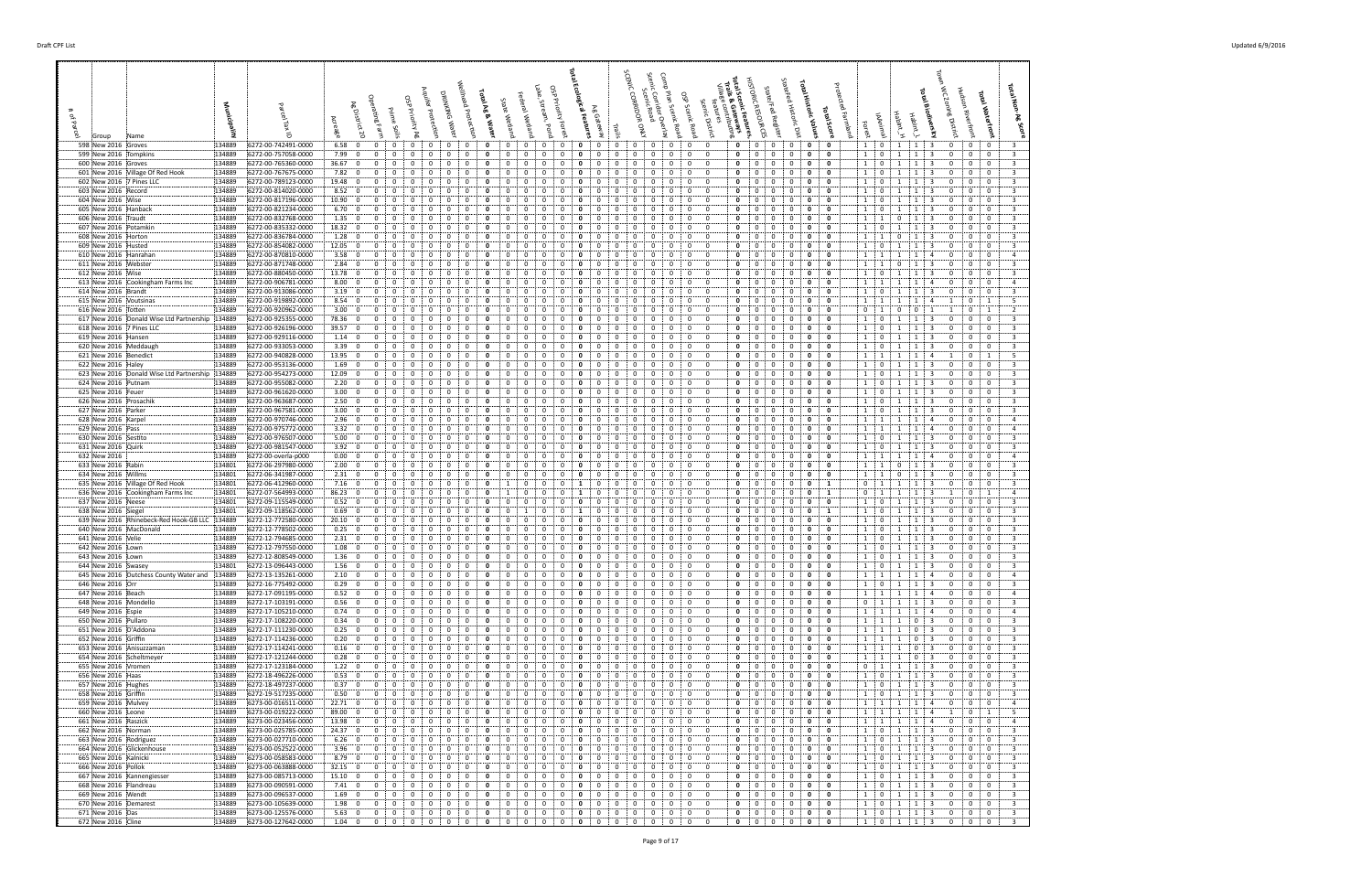| 673 New 2016 Cline                                         | 134889<br>6273-00-128620-0000                                  | 1.41:0<br>$\mathbf{0}$<br>0                                                                                   | $\mathbf{0}$<br>0<br>0<br>0<br>0                                                                                                                 | $\mathbf{o}$<br>0<br>0<br>$\Omega$<br>0<br>0                                                                                                                                                                        | $\mathbf{0}$<br>$\mathbf{0}$<br>$\mathbf{0}$<br>$\mathbf 0$<br>- 0                                                                                                                                     | $\mathbf{0}$<br>$\mathbf{0}$<br>$\circ$<br>$\mathbf{0}$<br>10                                                                                                                                                  | $\mathbf{1}$<br>1:3<br>$\mathbf{0}$<br>$\mathbf{0}$<br>0<br>-3                                                                                                                                                                 |
|------------------------------------------------------------|----------------------------------------------------------------|---------------------------------------------------------------------------------------------------------------|--------------------------------------------------------------------------------------------------------------------------------------------------|---------------------------------------------------------------------------------------------------------------------------------------------------------------------------------------------------------------------|--------------------------------------------------------------------------------------------------------------------------------------------------------------------------------------------------------|----------------------------------------------------------------------------------------------------------------------------------------------------------------------------------------------------------------|--------------------------------------------------------------------------------------------------------------------------------------------------------------------------------------------------------------------------------|
| 674 New 2016 Migliorelli<br>675 New 2016 Chang             | 134889<br>6273-00-298262-0000<br>134889<br>6273-00-133460-0000 | 1.09; 0<br>$\mathbf{0}$<br>0<br>0<br>1.50:0                                                                   | 0<br>0<br>0<br>0<br>0<br>$\Omega$<br>0<br>$\Omega$                                                                                               | 0<br>0<br>0<br>$\mathbf{0}$<br>0<br>0<br>$\Omega$<br>$\Omega$                                                                                                                                                       | $\mathbf{0}$<br>1<br>0<br>0<br>0<br>$^{\circ}$<br>0<br>0<br>$\Omega$<br>$\Omega$                                                                                                                       | $\mathbf{0}$<br>0<br>$\mathbf{1}$<br>$\mathbf{0}$<br>$\mathbf{0}$<br>$\mathbf{0}$<br>0<br>0<br>$\mathbf{0}$<br>$\Omega$<br>- 0<br>$\mathbf{1}$                                                                 | $\mathbf{0}$<br>$\mathbf 0$<br>$\mathbf{0}$<br>$\mathbf{0}$<br>$\mathbf{0}$<br>0<br>$\mathbf{0}$<br>1<br>0<br>-3<br>1<br>-3<br>$\Omega$<br>0                                                                                   |
| 676 New 2016 Packard                                       | 134889<br>6273-00-134479-0000                                  | 1.59:0<br>$^{\circ}$<br>$\Omega$<br>$\mathbf{0}$                                                              | $\mathbf{0}$<br>$\mathbf{0}$<br>$^{\circ}$<br>$^{\circ}$<br>$\Omega$                                                                             | $\mathbf{0}$<br>$\Omega$<br>$\Omega$<br>0<br>0<br>$\Omega$<br>$\Omega$                                                                                                                                              | $\mathbf 0$<br>$\overline{0}$<br>0<br>0<br>$\Omega$<br>$\mathbf{0}$                                                                                                                                    | $\mathbf{0}$<br>0<br>$\mathbf 0$<br>0<br>1:0                                                                                                                                                                   | $\overline{\mathbf{3}}$<br>$\mathbf 0$<br>0<br>1<br>1<br>3<br>$\mathbf{0}$                                                                                                                                                     |
| 677 New 2016 Dingman<br>678 New 2016 Chadick               | 6273-00-135502-0000<br>134889<br>134889<br>6273-00-136547-0000 | 1.79:<br>$\overline{\mathbf{0}}$<br>$\Omega$<br>3.80:0<br>$\Omega$                                            | 0<br>0<br>0<br>0<br>0<br>0<br>0<br>0                                                                                                             | $\Omega$<br>$\Omega$<br>0<br>0<br>0<br>$\Omega$<br>$\Omega$<br>$\Omega$<br>0<br>0<br>0<br>0                                                                                                                         | $\mathbf{0}$<br>0<br>$\Omega$<br>0<br>$\Omega$<br>0<br>$^{\circ}$<br>0<br>$^{\circ}$<br>$\Omega$                                                                                                       | $\mathbf{1}$<br>0<br>- 0<br>0<br>$\Omega$<br>0<br>0<br>0<br>- 0<br>$\mathbf{1}$<br>0<br>$\mathbf{0}$                                                                                                           | $\overline{3}$<br>$\mathbf 0$<br>$\mathbf 0$<br>1<br>$\mathbf{0}$<br>$\mathbf{1}$<br>$\overline{3}$<br>$^{\circ}$<br>1<br>-3<br>0<br>0                                                                                         |
| 679 New 2016 Murphy                                        | 134889<br>6273-00-138523-0000                                  | 2.46:0<br>$\Omega$<br>$\Omega$<br>$\Omega$                                                                    | 0<br>0<br>$\Omega$<br>0<br>0                                                                                                                     | $\Omega$<br>$\Omega$<br>$\Omega$<br>$\Omega$<br>0<br>$\Omega$                                                                                                                                                       | $^{\circ}$<br>0<br>$^{\circ}$<br>$\Omega$<br>$^{\circ}$                                                                                                                                                | $\mathbf 0$<br>$^{\circ}$<br>0<br>0<br>$\begin{array}{\begin{array}{\small \begin{array}{\small \end{array}}}} 1 \end{array}$<br>$^{\circ}$                                                                    | $\overline{\mathbf{3}}$<br>$\mathbf 0$<br>$^{\circ}$<br>1<br>-3<br>$\Omega$                                                                                                                                                    |
| 680 New 2016 Soave<br>681 New 2016 DeGiulio                | 134889<br>6273-00-138760-0000<br>134889<br>6273-00-138982-0000 | 45.65   0<br>$\mathbf{0}$<br>0<br>14.29:0<br>0<br>0<br>0                                                      | 0<br>0<br>$\Omega$<br>0<br>0<br>0<br>0<br>0<br>0<br>0                                                                                            | 0<br>0<br>0<br>0<br>0<br>0<br>0<br>0<br>$\Omega$<br>0<br>0<br>0                                                                                                                                                     | $^{\circ}$<br>0<br>$\mathbf{0}$<br>0<br>0<br>$\mathbf{0}$<br>$\mathbf{0}$<br>$\mathbf 0$<br>0<br>$^{\circ}$<br>0                                                                                       | 0<br>$\mathbf{0}$<br>0<br>0<br>$\overline{1}$<br>$\mathbf{0}$<br>$\bf{0}$<br>0<br>0<br><sup>1</sup><br>$\mathbf 0$<br>0                                                                                        | $\mathbf{0}$<br>$\overline{\mathbf{3}}$<br>$\mathbf{1}$<br>1<br>- 3<br>0<br>0<br>$\mathbf 0$<br>$\overline{\mathbf{3}}$<br>1<br>$\mathbf{1}$<br>$\overline{\mathbf{3}}$<br>$\mathbf{0}$<br>$\mathbf{0}$                        |
| 682 New 2016 Fell<br>683 New 2016 Graham                   | 134889<br>6273-00-146637-0000<br>134889<br>6273-00-146920-0000 | 1.61:0<br>$^{\circ}$<br>$\Omega$<br>$\Omega$<br>12.84; 0<br>$\Omega$                                          | $\mathbf 0$<br>0<br>$\Omega$<br>0<br>0<br>$\Omega$<br>0<br>0<br>$\Omega$<br>0                                                                    | $\Omega$<br>$\Omega$<br>$\Omega$<br>$\Omega$<br>$\Omega$                                                                                                                                                            | 0<br>0<br>0<br>$^{\circ}$<br>$^{\circ}$<br>$\Omega$<br>- 0<br>0<br>$\Omega$<br>$^{\circ}$                                                                                                              | 0<br>$\mathbf 0$<br>0<br>$\Omega$<br><sup>1</sup><br>$\mathbf 0$<br>$\mathbf{0}$<br>0<br>$\Omega$<br>$\Omega$<br>1<br>$\Omega$                                                                                 | $\overline{\mathbf{3}}$<br>$\mathbf 0$<br>1<br>$\mathbf{1}$<br>3<br>$\mathbf{0}$<br>0<br>$\overline{\mathbf{3}}$<br>$\Omega$<br>-3<br>$\Omega$<br>$\Omega$<br>-1                                                               |
| 684 New 2016 Hennessy                                      | 134889<br>6273-00-160421-0000                                  | $2.23 \div 0$                                                                                                 | 0<br>0<br>0<br>0<br>$\Omega$                                                                                                                     | $\Omega$<br>0<br>0                                                                                                                                                                                                  | $\mathbf{0}$<br>$\mathbf{0}$<br>$\mathbf 0$<br>$\Omega$<br>0                                                                                                                                           | $\mathbf 0$<br>0<br>0<br>1<br>$\mathbf 0$<br>0                                                                                                                                                                 | $\overline{\mathbf{3}}$<br>$\mathbf 0$<br>1<br>$\mathbf{0}$<br>1<br>-3<br>0                                                                                                                                                    |
| 685 New 2016 Gifford<br>686 New 2016 Seidel                | 134889<br>6273-00-162450-0000<br>134889<br>6273-00-166470-0000 | 1.72: 0<br>$\mathbf{0}$<br>$\Omega$<br>0<br>1.10:0<br>0                                                       | 0<br>0<br>0<br>$\Omega$<br>0<br>0<br>0<br>0<br>0<br>0                                                                                            | $\Omega$<br>$\Omega$<br>0<br>0<br>$\Omega$<br>$\Omega$<br>$\Omega$<br>$\Omega$                                                                                                                                      | 0<br>$\mathbf 0$<br>0<br>$^{\circ}$<br>0<br>$^{\circ}$<br>$^{\circ}$<br>0<br>$^{\circ}$<br>0                                                                                                           | $\mathbf 0$<br>0<br>0<br>1<br>0<br>$\Omega$<br>0<br>0<br>0<br>1<br>0<br>$\mathbf{0}$                                                                                                                           | $\overline{\mathbf{3}}$<br>1<br>$\mathbf{0}$<br>$\mathbf{0}$<br>1<br>-3<br>0<br>$\overline{\mathbf{3}}$<br>0<br>1<br>0<br>0                                                                                                    |
| 687 New 2016 Klein                                         | 134889<br>6273-00-168485-0000                                  | 1.02:0<br>$\mathbf{0}$<br>0<br>0                                                                              | 0<br>$^{\circ}$<br>0<br>0<br>0                                                                                                                   | 0<br>0<br>0<br>0<br>$\mathbf{0}$<br>0<br>0                                                                                                                                                                          | $\mathbf{0}$<br>0<br>0<br>$^{\circ}$<br>0<br>0                                                                                                                                                         | $\mathbf{0}$<br>0<br>0<br>1<br>$\mathbf{0}$<br>$\mathbf{0}$                                                                                                                                                    | $\overline{\mathbf{3}}$<br>1<br>$\mathbf{1}$<br>$\mathbf 0$<br>$\mathbf{0}$<br>3<br>0                                                                                                                                          |
| 688 New 2016 Little<br>689 New 2016 Quinlan                | 134889<br>6273-00-171500-0000<br>134889<br>6273-00-175523-0000 | 1.19:0<br>$\mathbf 0$<br>0<br>0<br>1.78:0                                                                     | $\mathbf 0$<br>0<br>0<br>0<br>0<br>0<br>0<br>0<br>$\Omega$                                                                                       | 0<br>0<br>$\Omega$<br>-0<br>0<br>$\Omega$<br>$\Omega$<br>$\Omega$                                                                                                                                                   | $\overline{0}$<br>$\Omega$<br>$\mathbf{0}$<br>0<br>$\mathbf 0$<br>0<br>0<br>$\Omega$<br>0<br>$\Omega$<br>$\Omega$                                                                                      | 0<br>0<br>1<br>$\mathbf 0$<br>0<br>0<br>0<br>0<br>- 0<br>$\overline{1}$<br>0<br>$\mathbf{0}$                                                                                                                   | $\overline{\mathbf{3}}$<br>$\overline{0}$<br>$\mathbf 0$<br>1<br>1<br>-3<br>$\mathbf{0}$<br>$\overline{\mathbf{3}}$<br>$\Omega$<br>$\mathbf{0}$<br>1<br>$\Omega$                                                               |
| 690 New 2016 Wallace                                       | 134889<br>6273-00-176545-0000<br>6273-00-184669-0000           | 1.48:0<br>$^{\circ}$<br>$\Omega$<br>$\Omega$                                                                  | $\Omega$<br>0<br>0<br>0<br>$\Omega$<br>0<br>0                                                                                                    | $\Omega$<br>$\Omega$<br>$\Omega$<br>$\Omega$<br>$\Omega$<br>$\Omega$<br>-0                                                                                                                                          | $\Omega$<br>$\mathbf{0}$<br>0<br>$^{\circ}$<br>$\Omega$<br>$^{\circ}$<br>0<br>$\Omega$                                                                                                                 | $\mathbf 0$<br>$\mathbf 0$<br>$^{\circ}$<br>0<br>$\mathbf{1}$<br>$\mathbf{0}$<br>0<br>- 0                                                                                                                      | $\mathbf 0$<br>$\mathbf 0$<br>$\overline{\mathbf{3}}$<br>1<br>$\mathbf{0}$<br>-3<br>$\overline{\mathbf{3}}$<br>$\mathbf 0$<br>0<br>$\mathbf{1}$                                                                                |
| 691 New 2016 Ferrusi<br>692 New 2016 Maestri               | 134889<br>134889<br>6273-00-190426-0000                        | 0.51: 0<br>0<br>$1.36 \div 0$<br>$\mathbf{0}$<br>$\Omega$<br>0                                                | 0<br>0<br>0<br>0<br>0<br>0<br>0                                                                                                                  | 0<br>0<br>$\Omega$<br>$\Omega$<br>0<br>0<br>0<br>0                                                                                                                                                                  | 0<br>$^{\circ}$<br>0<br>$\mathbf{0}$<br>$\mathbf 0$<br>0<br>0<br>0                                                                                                                                     | 1<br>0<br>0<br>$\mathbf{0}$<br>0<br>0<br>- 0<br>$\mathbf{1}$<br>÷О<br>0                                                                                                                                        | 1<br>0<br>$\overline{\mathbf{3}}$<br>$\overline{1}$<br>0<br>$\mathbf 0$<br>$\mathbf{0}$<br>1<br>-3                                                                                                                             |
| 693 New 2016 Bogdanffy<br>694 New 2016 Zanardi             | 134889<br>6273-00-194131-0000<br>134889<br>6273-00-217712-0000 | 70.99:0<br>0<br>0<br>0<br>7.56:0<br>$^{\circ}$<br>$\Omega$<br>$\Omega$                                        | 0<br>0<br>0<br>0<br>0<br>$\Omega$<br>0<br>0<br>$\Omega$<br>$\Omega$                                                                              | 0<br>0<br>0<br>$\Omega$<br>-0<br>$\Omega$<br>0<br>$\Omega$<br>$\Omega$<br>0                                                                                                                                         | 0<br>0<br>0<br>0<br>$^{\circ}$<br>$\Omega$<br>0<br>$\mathbf{0}$<br>0<br>$\Omega$<br>$\Omega$                                                                                                           | 0<br>$\mathbf 0$<br>0<br>0<br>$\mathbf{1}$<br>$\overline{1}$<br>0<br>$\Omega$<br>$\mathbf{0}$<br>0<br>1<br>$^{\circ}$                                                                                          | 5<br>1<br>-4<br>$\overline{\mathbf{3}}$<br>1<br>$\overline{1}$<br>$\overline{\mathbf{3}}$<br>$\Omega$<br>$\Omega$<br>$\Omega$                                                                                                  |
| 695 New 2016 Logan                                         | 134889<br>6273-00-223918-0000                                  | 10.82: 0<br>0<br>$\Omega$<br>0                                                                                | 0<br>0<br>0<br>0<br>0                                                                                                                            | $\Omega$<br>0<br>0<br>$\Omega$<br>0<br>0<br>0                                                                                                                                                                       | $\mathbf 0$<br>$\mathbf{0}$<br>0<br>$\mathbf 0$<br>0<br>$^{\circ}$                                                                                                                                     | 0<br>0<br>0<br>1<br>0<br>$\overline{\mathbf{0}}$                                                                                                                                                               | 1<br>$\overline{0}$<br>$\mathbf 0$<br>$\mathbf 0$<br>$\overline{\mathbf{3}}$<br>1<br>-3                                                                                                                                        |
| 696 New 2016 McDonough<br>697 New 2016 Lueck               | 134889<br>6273-00-236955-0000<br>134889<br>6273-00-240997-0000 | 10.84:0<br>$\mathbf 0$<br>0<br>$\Omega$<br>8.11; 0<br>$\Omega$<br>$\Omega$                                    | $\mathbf 0$<br>0<br>0<br>0<br>0<br>0<br>0<br>$\Omega$<br>0<br>$\Omega$                                                                           | $\Omega$<br>$\Omega$<br>0<br>0<br>0<br>0<br>$\Omega$<br>$\Omega$<br>$\Omega$<br>$\Omega$                                                                                                                            | 0<br>0<br>$\Omega$<br>$^{\circ}$<br>0<br>$\mathbf{0}$<br>0<br>$\Omega$<br>$\Omega$<br>$\Omega$<br>$\mathbf{0}$                                                                                         | $\mathbf 0$<br>$\mathbf{1}$<br>0<br>0<br>0<br>$\overline{\mathbf{0}}$<br>0<br>0<br>0<br><sup>1</sup><br>$\mathbf 0$<br>$\Omega$                                                                                | $\overline{\mathbf{3}}$<br>1<br>1<br>$\mathbf{0}$<br>$\mathbf{0}$<br>-3<br>0<br>$\overline{\mathbf{3}}$<br>-3<br>$\Omega$<br>$\Omega$<br>1<br>$\Omega$                                                                         |
| 698 New 2016 Shea                                          | 134889<br>6273-00-250445-0000                                  | 4.01; 0<br>$\mathbf{0}$<br>$\Omega$<br>0                                                                      | 0<br>$\mathbf 0$<br>0<br>$^{\circ}$<br>$\mathbf{0}$                                                                                              | 0<br>0<br>0<br>0<br>0<br>$\mathbf{0}$<br>0                                                                                                                                                                          | $\mathbf 0$<br>$\mathbf{0}$<br>$\mathbf 0$<br>0<br>-0<br>0                                                                                                                                             | $\mathbf 0$<br>$\mathbf 0$<br>$\mathbf 0$<br>1<br>$\overline{0}$<br>$\mathbf{0}$                                                                                                                               | $\overline{\mathbf{3}}$<br>$\overline{1}$<br>$\overline{1}$<br>$\overline{\mathbf{3}}$<br>$\mathbf 0$<br>$\mathbf 0$<br>$\mathbf 0$                                                                                            |
| 699 New 2016 Osterhoudt<br>700 New 2016 Rider              | 134889<br>6273-00-281492-0000<br>134889<br>6273-00-284555-0000 | 5.18; 0<br>$\mathbf 0$<br>0<br>0<br>2.20:0<br>$^{\circ}$                                                      | 0<br>0<br>0<br>0<br>0<br>0<br>$\Omega$<br>$\Omega$<br>0<br>$\Omega$                                                                              | 0<br>0<br>0<br>0<br>0<br>0<br>0<br>$\Omega$<br>$\Omega$<br>$\Omega$                                                                                                                                                 | $\mathbf 0$<br>$\mathbf{0}$<br>0<br>0<br>0<br>$\mathbf{0}$<br>0<br>$\Omega$<br>$\Omega$<br>0<br>$\Omega$                                                                                               | 0<br>$\mathbf 0$<br>0<br>0<br>$\mathbf{1}$<br>$\mathbf{0}$<br>0<br>$\Omega$<br>0<br>- 0<br>$\mathbf{1}$<br>$\mathbf{0}$                                                                                        | $\overline{\mathbf{3}}$<br>1<br>$\mathbf{1}$<br>0<br>0<br>3<br>0<br>$\overline{3}$<br>1<br>$\mathbf{1}$<br>-3<br>$\mathbf 0$<br>$^{\circ}$<br>$\Omega$                                                                         |
| 701 New 2016 Rabin                                         | 134889<br>6273-00-291016-0000                                  | 6.43:0<br>$^{\circ}$<br>$\Omega$<br>$\mathbf{0}$                                                              | $\mathbf 0$<br>$\mathbf{0}$<br>$^{\circ}$<br>$\mathbf{0}$<br>$^{\circ}$                                                                          | $^{\circ}$<br>$\Omega$<br>$\Omega$<br>0<br>0<br>$\Omega$<br>$\Omega$                                                                                                                                                | $\Omega$<br>$\mathbf 0$<br>0<br>$\mathbf 0$<br>$\mathbf{0}$<br>$^{\circ}$                                                                                                                              | $\mathbf 0$<br>$\mathbf 0$<br>0<br>0<br>1 1                                                                                                                                                                    | 5<br>1<br>$\mathbf{1}$<br>$\overline{4}$<br>$\mathbf 0$<br>-1<br>1                                                                                                                                                             |
| 702 New 2016 Zelie<br>703 New 2016 Hutchins                | 6273-00-292082-0000<br>134889<br>134889<br>6273-00-295435-0000 | 1.20:0<br>$\Omega$<br>$\Omega$<br>10.22: 0<br>$\Omega$                                                        | 0<br>0<br>0<br>0<br>0<br>0<br>$\Omega$<br>0<br>0                                                                                                 | $\Omega$<br>$\Omega$<br>0<br>0<br>$\Omega$<br>$\Omega$<br>$\Omega$<br>0<br>0<br>0<br>$\Omega$                                                                                                                       | $\mathbf{0}$<br>0<br>$\Omega$<br>0<br>$\Omega$<br>0<br>$^{\circ}$<br>0<br>$^{\circ}$                                                                                                                   | 0<br>$\mathbf 0$<br>0<br>0<br>$\Omega$<br>$\overline{1}$<br>0<br>0<br>- 0<br>$\mathbf{1}$<br>0<br>$\mathbf{0}$                                                                                                 | $\overline{3}$<br>$\mathbf 0$<br>$\mathbf 0$<br>1<br>1<br>$\Omega$<br>-3<br>$\overline{3}$<br>$^{\circ}$<br>1<br>-3<br>$\Omega$<br>0                                                                                           |
| 704 New 2016 Willms<br>705 New 2016 Masi                   | 134889<br>6273-00-322004-0000<br>134889<br>6273-00-333042-0000 | $0.15^{+}$ 0<br>$\Omega$<br>$\Omega$<br>$\Omega$<br>2.09:0<br>$\mathbf{0}$<br>$\Omega$<br>0                   | 0<br>$\Omega$<br>$\Omega$<br>0<br>0<br>0<br>0<br>$\Omega$<br>0<br>0                                                                              | $\Omega$<br>$\Omega$<br>$\Omega$<br>$\Omega$<br>-0<br>$^{\circ}$<br>0<br>0<br>$\mathbf{o}$<br>0<br>0<br>0<br>0<br>0                                                                                                 | 0<br>0<br>$\Omega$<br>$^{\circ}$<br>- 0<br>$^{\circ}$<br>0<br>$\mathbf{0}$<br>0<br>0                                                                                                                   | 0<br>0<br>$^{\circ}$<br>0<br>1 1<br>0<br>$\mathbf{0}$<br>0<br>$\mathbf{0}$<br>0<br>i 1                                                                                                                         | $\overline{\mathbf{3}}$<br>0<br>$\mathbf 0$<br>$^{\circ}$<br>1<br>-3<br>$\Omega$<br>$\overline{4}$<br>$\mathbf{1}$<br>1<br>- 3<br>$\mathbf 0$<br>-1                                                                            |
| 706 New 2016 Alexander                                     | 134889<br>6273-00-344483-0000                                  | 8.00; 0<br>0<br>0<br>0                                                                                        | 0<br>0<br>0<br>0<br>0                                                                                                                            | $\Omega$<br>0<br>$\Omega$<br>$\mathbf{o}$<br>0<br>0                                                                                                                                                                 | $\mathbf{0}$<br>$\mathbf{0}$<br>$\mathbf{0}$<br>$\mathbf 0$<br>0<br>0                                                                                                                                  | $\mathbf 0$<br>0<br>0<br><sup>1</sup><br>$\mathbf 0$<br>0                                                                                                                                                      | $\mathbf 0$<br>$\mathbf 0$<br>$\overline{\mathbf{3}}$<br>1<br>$\mathbf{1}$<br>3<br>$\mathbf 0$                                                                                                                                 |
| 707 New 2016 Cookingham Farms Inc<br>708 New 2016 Griffith | 6273-00-378041-0000<br>134889<br>134889<br>6273-00-386406-0000 | 2.25: 0<br>$^{\circ}$<br>0<br>$\Omega$<br>2.12; 0<br>$\Omega$<br>$\Omega$                                     | $\mathbf 0$<br>0<br>$\Omega$<br>0<br>0<br>0<br>$\Omega$<br>$\Omega$<br>0<br>$\Omega$                                                             | $\Omega$<br>$\Omega$<br>$\Omega$<br>$\Omega$<br>$\Omega$<br>$\Omega$<br>$\Omega$<br>0<br>0<br>0                                                                                                                     | 0<br>0<br>$\Omega$<br>$^{\circ}$<br>0<br>$\mathbf{0}$<br>$\Omega$<br>$\Omega$<br>$\Omega$<br>- 0<br>0                                                                                                  | 0<br>$\mathbf 0$<br>0<br>$\Omega$<br>0<br>$\overline{1}$<br>$\mathbf{0}$<br>0<br>0<br>$\Omega$<br>$\Omega$<br>$\Omega$                                                                                         | $\overline{4}$<br>1<br>1<br>3<br>$\mathbf{1}$<br>0<br>1<br>$\mathbf 0$<br>$\Omega$<br>$\Omega$<br>$\Omega$<br>$\overline{1}$                                                                                                   |
| 709 New 2016 Budd                                          | 134889<br>6273-00-388436-0000                                  | 2.09:0<br>0                                                                                                   | 0<br>0<br>0<br>$^{\circ}$<br>0                                                                                                                   | $\Omega$<br>$\Omega$<br>$\Omega$<br>0<br>0<br>$\Omega$<br>0                                                                                                                                                         | $\mathbf{0}$<br>$\mathbf{0}$<br>$\mathbf 0$<br>0<br>$\overline{0}$<br>$\Omega$                                                                                                                         | $\mathbf 0$<br>$\mathbf 0$<br>0<br>$\mathbf 0$<br>0<br>$\mathbf{0}$                                                                                                                                            | $\mathbf 0$<br>$\mathbf 0$<br>0<br>$\mathbf{0}$<br>-1                                                                                                                                                                          |
| 710 New 2016 Poteet<br>711 New 2016 Ackerman               | 134889<br>6273-00-398390-0000<br>134889<br>6273-00-411482-0000 | 6.22: 0<br>$\mathbf{0}$<br>0<br>0<br>4.06:0<br>0                                                              | 0<br>0<br>0<br>0<br>$\mathbf{0}$<br>0<br>0<br>0<br>0<br>0                                                                                        | 0<br>0<br>0<br>0<br>0<br>$\Omega$<br>0<br>0<br>0                                                                                                                                                                    | 0<br>0<br>$\mathbf 0$<br>0<br>$\mathbf{0}$<br>0<br>0<br>$\mathbf{0}$<br>0<br>0<br>$^{\circ}$                                                                                                           | $\mathbf 0$<br>0<br>0<br>0<br>$\overline{0}$<br>0<br>0<br>0<br>0<br>0<br>$\mathbf{0}$<br>$\mathbf{0}$                                                                                                          | 0<br>$\bf{0}$<br>0<br>$\mathbf 0$<br>1<br>-1<br>$\overline{\mathbf{3}}$<br>1<br>1<br>0                                                                                                                                         |
| 712 New 2016 Gurland                                       | 134889<br>6273-00-434083-0000                                  | 7.14:0<br>$\mathbf{0}$<br>0<br>$\mathbf{0}$                                                                   | 0<br>0<br>$^{\circ}$<br>0<br>0                                                                                                                   | 0<br>0<br>0<br>$\mathbf{o}$<br>0<br>0<br>0                                                                                                                                                                          | $\mathbf 0$<br>0<br>$\mathbf{0}$<br>$^{\circ}$<br>0<br>0<br>$\Omega$                                                                                                                                   | $\mathbf{0}$<br>$\mathbf 0$<br>0<br>$\mathbf{0}$<br>$\mathbf{0}$<br>$\cdots$                                                                                                                                   | $\vert 1 \vert$<br>$\overline{4}$<br>1<br>3<br>1<br>$\mathbf{0}$<br>1<br>$\overline{\mathbf{3}}$                                                                                                                               |
| 713 New 2016 Town Of Red Hook<br>714 New 2016 Anagnos      | 134889<br>6273-00-462170-0000<br>134889<br>6273-00-472440-0000 | 5.99:0<br>0<br>0<br>$\mathbf{0}$<br>31.40:0<br>$\Omega$                                                       | $\mathbf 0$<br>0<br>0<br>0<br>$\Omega$<br>0<br>0<br>0<br>$\Omega$                                                                                | 0<br>0<br>0<br>0<br>-0<br>0<br>0<br>$\Omega$                                                                                                                                                                        | $\mathbf{0}$<br>0<br>$\mathbf 0$<br>0<br>$^{\circ}$<br>0<br>$\Omega$<br>0<br>$\Omega$<br>$\Omega$                                                                                                      | $\mathbf 0$<br>$\mathbf 0$<br>0<br>0<br>0<br>-1<br>0<br>0<br>- 0<br>$\mathbf 0$<br>0                                                                                                                           | $\mathbf 0$<br>$\overline{1}$<br>$\overline{2}$<br>1<br>$\mathbf 0$<br>1<br>$\overline{a}$<br>1<br>$\Omega$                                                                                                                    |
| 715 New 2016 Cooper<br>716 New 2016 Haperon Llc            | 134889<br>6273-00-478274-0000<br>6273-00-500365-0000<br>134889 | 26.60; 0<br>$^{\circ}$<br>$\Omega$<br>$\Omega$<br>9.92:0<br>0<br>0                                            | $\mathbf 0$<br>0<br>0<br>$^{\circ}$<br>$\Omega$<br>0<br>0<br>0<br>0<br>0                                                                         | $\mathbf 0$<br>$\Omega$<br>$\Omega$<br>0<br>$\Omega$<br>$\Omega$<br>$\Omega$<br>0<br>0<br>0<br>0<br>0<br>0                                                                                                          | $\Omega$<br>$\mathbf{0}$<br>$\mathbf{0}$<br>$\mathbf 0$<br>0<br>$^{\circ}$<br>0<br>0<br>$^{\circ}$<br>0<br>$\Omega$                                                                                    | $\mathbf 0$<br>0<br>0<br>$^{\circ}$<br>$\mathbf{0}$<br>: 1<br>- 0<br>0<br>0<br>0<br>0                                                                                                                          | $\mathbf 0$<br>$\overline{\mathbf{3}}$<br>1<br>$\overline{2}$<br>-1<br>$\Omega$<br>1<br>$\overline{2}$<br>$\mathbf 0$<br>0<br>0                                                                                                |
| 717 New 2016 Cooper                                        | 134889<br>6273-00-514250-0000                                  | 2.51:0<br>0<br>0<br>0                                                                                         | 0<br>$\mathbf{0}$<br>$\mathbf 0$<br>0<br>0                                                                                                       | $\mathbf 0$<br>$\mathbf{0}$<br>$\Omega$<br>$\mathbf{o}$<br>0<br>$\Omega$<br>0                                                                                                                                       | 0<br>0<br>$\mathbf{0}$<br>$^{\circ}$<br>0<br>0                                                                                                                                                         | $\mathbf{0}$<br>0<br>$\mathbf{o}$<br>$\mathbf{0}$<br>$\mathbf{0}$<br>$\mathbf{1}$                                                                                                                              | $\overline{3}$<br>$\mathbf{0}$<br>$\mathbf{1}$<br>$\mathbf 0$<br>$\overline{2}$<br>1<br>1                                                                                                                                      |
| 718 New 2016 Aron<br>719 New 2016 Cooper                   | 134889<br>6273-00-520363-0000<br>134889<br>6273-00-526318-0000 | 1.24:0<br>$\mathbf 0$<br>$\mathbf 0$<br>0<br>2.60:0<br>$\overline{0}$<br>$\mathbf{O}$<br>$\mathbf 0$          | $\mathbf 0$<br>$\mathbf{0}$<br>$\mathbf 0$<br>0<br>0<br>$\mathbf{0}$<br>$\mathbf 0$<br>$\mathbf{0}$<br>0<br>$\mathbf 0$                          | $\mathbf 0$<br>$\mathbf 0$<br>$\mathbf 0$<br>$\mathbf 0$<br>$\mathbf{0}$<br>0<br>$\overline{0}$<br>$\mathbf 0$<br>$\mathbf{0}$<br>$\mathbf{0}$<br>0<br>$\mathbf{0}$                                                 | $\mathbf{0}$<br>0<br>0<br>0<br>$\mathbf{0}$<br>$^{\circ}$<br>$^{\circ}$<br>$\mathbf 0$<br>$\mathbf{0}$<br>$\mathbf 0$<br>$\mathbf{0}$<br>$\mathbf{0}$<br>$\mathbf 0$<br>0                              | $\mathbf 0$<br>0<br>$\mathbf 0$<br>$\mathbf 0$<br>0<br>$\mathbf{1}$<br>$\ddot{\mathbf{0}}$<br>0<br>0<br>0<br>$\mathbf{0}$                                                                                      | $\mathbf 0$<br>$\mathbf{0}$<br>$\overline{2}$<br>1<br>1<br>0<br>-1<br>$\mathbf 0$<br>$0$ :<br>$\overline{2}$<br>1<br>$1 \quad$<br>$\mathbf{0}$<br>1                                                                            |
| 720 New 2016 Staley                                        | 134889<br>6273-00-541443-0000                                  | 1.16:0<br>$\Omega$<br>$\mathbf 0$<br>$\Omega$                                                                 | $\mathbf 0$<br>0<br>$\mathbf 0$<br>$\mathbf 0$<br>$\Omega$                                                                                       | $\mathbf 0$<br>0<br>$\mathbf 0$<br>0<br>0                                                                                                                                                                           | $\mathbf 0$<br>$\mathbf 0$<br>$\mathbf 0$<br>$\overline{0}$<br>0<br>0                                                                                                                                  | 0<br>0<br>0<br>$\mathbf 0$<br>$1 \quad 1$<br>$\Omega$                                                                                                                                                          | $\vert$ 1<br>$\overline{\mathbf{3}}$<br>$\mathbf 0$<br>$\mathbf 0$<br>$\mathbf 0$<br>$_{\rm 3}$                                                                                                                                |
| 721 New 2016 Peterson<br>722 New 2016 Hilbrandt            | 134889<br>6273-00-560367-0000<br>134889<br>6273-00-560457-0000 | 1.00; 0<br>$\mathbf 0$<br>$\mathbf 0$<br>0<br>1.00; 0<br>$\mathbf{0}$<br>$\Omega$<br>$\Omega$                 | $\mathbf 0$<br>$\mathbf{0}$<br>$\mathbf 0$<br>$\mathbf 0$<br>0<br>$\mathbf 0$<br>$\mathbf{0}$<br>$\mathbf 0$<br>$\mathbf 0$<br>$\mathbf{0}$      | $\mathbf 0$<br>$\mathbf{0}$<br>$\mathbf{0}$<br>0<br>0<br>$^{\circ}$<br>0<br>$\Omega$<br>$\Omega$<br>$\Omega$<br>0<br>$\Omega$<br>$\Omega$<br>$\Omega$                                                               | 0<br>$\mathbf{0}$<br>$\mathbf 0$<br>0<br>$\mathbf 0$<br>0<br>0<br>$\mathbf{0}$<br>$\mathbf 0$<br>$\mathbf 0$<br>0<br>0                                                                                 | $\mathbf 0$<br>0<br>$\mathbf 0$<br>$\mathbf 0$<br>$\mathbf{0}$<br>$\cdots$<br>$\mathbf{0}$<br>0<br>$\mathbf{o}$<br>$\vert 1 \vert$<br>0<br>$\mathbf{0}$                                                        | $\mathbf 0$<br>$\overline{\mathbf{3}}$<br>$\vert 1 \vert$<br>2 <sup>1</sup><br>1<br>$\mathbf 0$<br>$\pm 1$<br>$\overline{\mathbf{3}}$<br>1<br>3<br>$\mathbf 0$<br>$\mathbf{0}$<br>1<br>$\mathbf{0}$                            |
| 723 New 2016 Lloyd<br>724 New 2016 Reilly                  | 134889<br>6273-00-562264-0000<br>134889<br>6273-00-562383-0000 | 4.50:0<br>$\mathbf 0$<br>$\mathbf 0$<br>$\mathbf{0}$<br>0.94:0<br>$\mathbf{0}$<br>$\mathbf{0}$<br>$\mathbf 0$ | $\overline{0}$<br>$\mathbf{0}$<br>0<br>$\mathbf 0$<br>$\mathbf 0$<br>$\mathbf{0}$<br>$\mathbf{0}$<br>$\mathbf{0}$<br>0<br>$\mathbf{0}$           | $\mathbf{0}$<br>0<br>$\mathbf 0$<br>$\mathbf 0$<br>$\mathbf{0}$<br>0<br>0<br>0<br>0<br>$\mathbf 0$<br>$\mathbf{0}$<br>$\mathbf 0$<br>0<br>$\mathbf{0}$                                                              | $\mathbf{0}$<br>$\mathbf{0}$<br>$\mathbf 0$<br>0<br>0<br>$\mathbf{0}$<br>0<br>$\mathbf 0$<br>0<br>$\mathbf 0$<br>0<br>$\mathbf 0$                                                                      | $\mathbf 0$<br>$\overline{\mathbf{0}}$<br>$\bf{0}$<br>0<br>$\mathbf{0}$<br>$\cdots$ 1<br>$\mathbf{0}$<br>$\mathbf{0}$<br>0<br>$\mathbf{0}$<br>$\mathbf 0$<br>$\vert 1 \vert$                                   | $\overline{\mathbf{3}}$<br>$\overline{\mathbf{0}}$<br>$1 \t2$<br>1<br>1<br>$\overline{\mathbf{0}}$<br>$\overline{0}$<br>$\overline{\mathbf{3}}$<br>$\vert 1 \vert$<br>$\overline{2}$<br>1<br>$\mathbf{0}$<br>1                 |
| 725 New 2016 Berdnik                                       | 134889<br>6273-00-572436-0000                                  | 2.23:0<br>0<br>$\mathbf 0$<br>0                                                                               | $\mathbf 0$<br>0<br>$\mathbf 0$<br>$\mathbf 0$<br>0                                                                                              | $\mathbf 0$<br>$\mathbf 0$<br>$\mathbf 0$<br>$^{\circ}$<br>0<br>0<br>0                                                                                                                                              | $\Omega$<br>$\mathbf{0}$<br>$\mathbf 0$<br>$\mathbf 0$<br>0<br>0                                                                                                                                       | $\mathbf 0$<br>0<br>0<br>0<br>0:1:1:1                                                                                                                                                                          | $\overline{4}$<br>$\overline{\mathbf{3}}$<br>1<br>$\mathbf{0}$<br>1                                                                                                                                                            |
| 726 New 2016 Luffman<br>727 New 2016 Beatty                | 134889<br>6273-00-573411-0000<br>134889<br>6273-00-581372-0000 | 2.10:0<br>$^{\circ}$<br>0<br>$\Omega$<br>9.07:0<br>0<br>$\mathbf{0}$<br>$\mathbf{0}$                          | $\mathbf 0$<br>$\mathbf{0}$<br>$^{\circ}$<br>$\mathbf 0$<br>$\mathbf{0}$<br>0<br>0<br>0<br>$\mathbf 0$<br>0                                      | $^{\circ}$<br>$\mathbf{0}$<br>$\mathbf{0}$<br>$\mathbf{0}$<br>$^{\circ}$<br>$\Omega$<br>$\Omega$<br>0<br>$\Omega$<br>0<br>$\Omega$<br>0<br>0<br>0                                                                   | $\mathbf{0}$<br>$\mathbf 0$<br>$\mathbf{0}$<br>$\mathbf 0$<br>0<br>0<br>$\mathbf 0$<br>$\mathbf 0$<br>$\overline{0}$<br>$\Omega$<br>$\mathbf{0}$<br>0                                                  | $\overline{0}$<br>$\mathbf{0}$<br>$\mathbf{0}$<br>0<br>$0 \quad 1$<br>$\mathbf 0$<br>0<br>$\mathbf 0$<br>0<br>$\mathbf{0}$<br>$\mathbf{1}$                                                                     | $\overline{4}$<br>$\mathbf{1}$<br>$\vert 1 \vert$<br>$\overline{\mathbf{3}}$<br>$\overline{1}$<br>1<br>$\mathbf{0}$<br>$\overline{4}$<br>1<br>$\vert$ 1<br>- 3<br>1<br>$\mathbf 0$<br>1                                        |
| 728 New 2016 Di Pasquale                                   | 134889<br>6273-00-595279-0000                                  | 1.68:0<br>$\mathbf 0$<br>$\mathbf{0}$<br>0                                                                    | 0<br>0<br>$\mathbf 0$<br>$\mathbf 0$<br>$\mathbf{0}$                                                                                             | $\mathbf 0$<br>$\mathbf{0}$<br>0<br>$^{\circ}$<br>0<br>$^{\circ}$<br>0                                                                                                                                              | 0<br>$\mathbf 0$<br>$\mathbf 0$<br>$\mathbf 0$<br>$\mathbf 0$                                                                                                                                          | $\mathbf{0}$<br>$\mathbf{0}$<br>$\mathbf{0}$<br>0<br>$\mathbf{0}$<br>$\cdots$                                                                                                                                  | $\overline{\mathbf{3}}$<br>$\mathbf{0}$<br>$\begin{array}{c} \hline \end{array}$<br>$\overline{2}$<br>$\mathbf 0$<br>1<br>1                                                                                                    |
| 729 New 2016 Greig<br>730 New 2016 Koerber                 | 134889<br>6273-00-670450-0000<br>134889<br>6273-00-904047-0000 | 10.50:0<br>$^{\circ}$<br>$\Omega$<br>$\Omega$<br>2.01:0<br>$\mathbf{0}$<br>0<br>$\mathbf{0}$                  | $\mathbf 0$<br>$\mathbf{0}$<br>$\mathbf 0$<br>$\mathbf{0}$<br>0<br>0<br>0<br>$\mathbf 0$<br>$\mathbf{0}$<br>0                                    | 0<br>$\Omega$<br>$^{\circ}$<br>0<br>0<br>$\Omega$<br>$\Omega$<br>$\mathbf{0}$<br>$^{\circ}$<br>$\mathbf{0}$<br>$\mathbf{o}$<br>0<br>$\mathbf{0}$<br>0                                                               | $\Omega$<br>$\mathbf{0}$<br>$\mathbf{0}$<br>$\mathbf 0$<br>0<br>0<br>$\mathbf{0}$<br>$\mathbf{0}$<br>$\mathbf 0$<br>- 0<br>0<br>0                                                                      | $\mathbf 0$<br>$\mathbf 0$<br>$\mathbf{0}$<br>$\mathbf 0$<br>0:1<br>$\mathbf{0}$<br>0<br>$\mathbf{0}$<br>0:1<br>$\mathbf{0}$                                                                                   | $\overline{4}$<br>$\overline{\mathbf{3}}$<br>1<br>1<br>-1<br>0<br>-1<br>$\overline{2}$<br>$\overline{0}$<br>0:1<br>$\mathbf{0}$<br>1                                                                                           |
| 731 New 2016 Winchester                                    | 134889<br>6273-00-974253-0000<br>134889                        | 4.06:0<br>$\mathbf 0$<br>0<br>0<br>$\mathbf 0$<br>$\mathbf{0}$                                                | 0<br>0<br>0<br>$\mathbf 0$<br>0<br>0<br>0<br>0                                                                                                   | $\mathbf 0$<br>$\mathbf 0$<br>$\overline{0}$<br>$\mathbf 0$<br>0<br>0<br>0<br>$\mathbf{0}$<br>0<br>$\Omega$                                                                                                         | $\overline{0}$<br>$\mathbf{0}$<br>$\mathbf{0}$<br>$\mathbf 0$<br>0<br>0<br>0<br>$\mathbf 0$<br>$\mathbf{0}$<br>$\mathbf{0}$                                                                            | 0<br>0<br>$\mathbf{0}$<br>$\mathbf{0}$<br>$\begin{array}{ c c c c c c c c c } \hline \cdots & \cdots & \cdots & \cdots \ \hline \end{array}$<br>$\mathbf{0}$<br>$\mathbf 0$<br>$\mathbf 0$<br>0<br>$\mathbf 0$ | $\frac{1}{2}$<br>$\mathbf 0$<br>$\overline{\mathbf{3}}$<br>$\overline{\mathbf{3}}$<br>$\mathbf{0}$<br>$\mathbf{0}$<br>$\overline{\mathbf{3}}$<br>$\mathbf 0$                                                                   |
| 732 New 2016 Barish<br>733 New 2016 Barish                 | 6273-00-997035-0000<br>134889<br>6273-00-997056-0000           | 3.00:0<br>0<br>3.00; 0<br>$\Omega$<br>$\Omega$<br>0                                                           | $\mathbf 0$<br>0<br>$\mathbf 0$<br>0<br>$^{\circ}$<br>0<br>$\Omega$                                                                              | $\mathbf 0$<br>$^{\circ}$<br>0<br>0<br>$\Omega$<br>$\Omega$<br>0<br>$\Omega$<br>- 0<br>$\Omega$<br>-0                                                                                                               | $\mathbf{0}$<br>$\mathbf 0$<br>$\Omega$<br>$\mathbf{0}$<br>0<br>$\mathbf{0}$<br>$\Omega$<br>$\mathbf{0}$                                                                                               | $1 \quad 1$<br>$\mathbf{0}$<br>$\mathbf 0$<br>0<br>0<br>$1 \quad 1$                                                                                                                                            | $\overline{0}$<br>$\overline{1}$<br>$\overline{\mathbf{3}}$<br>$\mathbf 0$<br>$\mathbf{0}$<br>$\overline{4}$<br>$\mathbf{0}$<br>$\mathbf{0}$<br>$\mathbf{1}$<br>1<br>$\overline{4}$<br>$\Omega$                                |
| 734 New 2016 Roberts-Sullivan<br>735 New 2016 Charter      | 134889<br>6273-00-997078-0000<br>134889<br>6273-10-260527-0000 | 3.00:0<br>$\mathbf{0}$<br>$\mathbf{0}$<br>- 0<br>0.35; 0<br>$\mathbf 0$<br>0<br>$\mathbf{0}$                  | $\mathbf 0$<br>$\mathbf 0$<br>$\mathbf 0$<br>0<br>$\mathbf{0}$<br>0<br>0<br>$\mathbf 0$<br>0<br>0                                                | $\Omega$<br>0<br>0<br>0<br>0<br>0<br>$\overline{0}$<br>0<br>0<br>0<br>$\mathbf 0$<br>0<br>0                                                                                                                         | $\mathbf 0$<br>$\mathbf{0}$<br>$\overline{0}$<br>$\mathbf{0}$<br>0<br>0<br>$\mathbf 0$<br>$\mathbf{0}$<br>$\mathbf{0}$<br>$\mathbf 0$<br>$\bf{0}$<br>0                                                 | $\mathbf{0}$<br>$\mathbf 0$<br>0<br>$\mathbf 0$<br>1<br><sup>1</sup><br>0<br>0<br>$\mathbf 0$<br>0<br>$\mathbf{1}$<br>$\overline{0}$                                                                           | $\mathbf 0$<br>$\mathbf 0$<br>$\overline{1}$<br>1<br>0<br>$\overline{4}$<br>-4<br>$\frac{1}{3}$<br><sup>1</sup><br>$\mathbf{1}$<br>$\overline{\mathbf{3}}$<br>$\mathbf{0}$<br>$\mathbf{0}$<br>$\mathbf{0}$                     |
| 736 New 2016 Mowris                                        | 134889<br>6273-10-267533-0000                                  | 0.50; 0<br>$\mathbf{0}$<br>$^{\circ}$<br>0                                                                    | $\mathbf 0$<br>0<br>0<br>0<br>0                                                                                                                  | 0<br>0<br>0<br>0<br>0                                                                                                                                                                                               | $\mathbf 0$<br>$\mathbf{0}$<br>0<br>0<br>0<br>$\mathbf{0}$                                                                                                                                             | $\mathbf 0$<br>0<br>0<br>$\mathbf{o}$<br>$\mathbf{1}$<br>$\overline{0}$                                                                                                                                        | $\overline{\mathbf{3}}$<br>1<br>$\mathbf{1}$<br>0<br>$\mathbf 0$<br>-3<br>0                                                                                                                                                    |
| 737 New 2016 Grieb-Walsh<br>738 New 2016 Dipper            | 134889<br>6273-10-310569-0000<br>134889<br>6273-10-321562-0000 | 2.07:0<br>$\mathbf 0$<br>$\mathbf{0}$<br>$\mathbf{0}$<br>1.52:0<br>$\mathbf 0$<br>$\mathbf 0$<br>0            | $\mathbf{0}$<br>$\mathbf{0}$<br>$\mathbf 0$<br>$\mathbf 0$<br>0<br>0<br>0<br>0<br>$\mathbf 0$<br>$\mathbf 0$                                     | $\mathbf{0}$<br>0<br>$\mathbf 0$<br>0<br>0<br>0<br>0<br>$\mathbf 0$<br>$\overline{0}$<br>0<br>$\mathbf{0}$<br>0<br>$\mathbf 0$<br>0                                                                                 | $\mathbf{0}$<br>$\mathbf{0}$<br>$\mathbf{0}$<br>$\mathbf 0$<br>$\mathbf{0}$<br>0<br>$\mathbf{0}$<br>$\mathbf{0}$<br>$\mathbf 0$<br>$\mathbf{0}$<br>$\mathbf 0$<br>0                                    | $\mathbf{0}$<br>$\mathbf{0}$<br>$\mathbf 0$<br>$\mathbf{o}$<br>1 0 1<br>$\mathbf{0}$<br>0<br>$\mathbf 0$<br>$\mathbf{1}$<br>$\cdot$ 0<br>$\mathbf 0$                                                           | $\overline{\mathbf{3}}$<br>$\vert 1 \vert$<br>$\mathbf 0$<br>$\mathbf{0}$<br>3<br>0<br>$\overline{\mathbf{3}}$<br>1<br>$\mathbf{0}$<br>$\mathbf 0$<br>$\begin{array}{c} \end{array}$<br>$\overline{\mathbf{3}}$<br>$\mathbf 0$ |
| 739 New 2016   Loeffel                                     | 6273-10-334558-0000<br>134889                                  | 1.69:0<br>$\mathbf 0$<br>0<br>$\mathbf{0}$                                                                    | 0<br>0<br>0<br>$\mathbf 0$<br>$^{\circ}$                                                                                                         | $^{\circ}$<br>$\mathbf{0}$<br>$\Omega$<br>$\mathbf{o}$<br>0<br>0<br>0                                                                                                                                               | $\mathbf{0}$<br>0<br>$\mathbf 0$<br>0<br>0                                                                                                                                                             | $\mathbf{0}$<br>$\mathbf 0$<br>0<br>- 0<br>$\mathbf{1}$<br>$\cdot$ 0                                                                                                                                           | $\overline{\mathbf{3}}$<br>1<br>$\mathbf{0}$<br>$\mathbf 0$<br>0<br>3                                                                                                                                                          |
| 740 New 2016 Teisler<br>741 New 2016 Berry                 | 134889<br>6273-10-353532-0000<br>6273-10-371570-0000<br>134889 | 9.28:0<br>0<br>$\mathbf{0}$<br>0<br>2.98:0<br>$\mathbf{0}$<br>$\mathbf{0}$<br>0                               | $\mathbf 0$<br>$\mathbf 0$<br>$\mathbf 0$<br>$\mathbf 0$<br>$\mathbf 0$<br>$\mathbf 0$<br>$\mathbf 0$<br>0<br>0<br>0                             | $\mathbf 0$<br>$\mathbf 0$<br>$\mathbf{0}$<br>$\Omega$<br>$\mathbf{0}$<br>$\Omega$<br>$\Omega$<br>$\overline{0}$<br>$\mathbf{0}$<br>0<br>0<br>0<br>0<br>0                                                           | $\mathbf 0$<br>$\mathbf{0}$<br>$\Omega$<br>$\mathbf 0$<br>0<br>0<br>$\mathbf{0}$<br>0<br>$\mathbf 0$<br>0<br>0<br>$\Omega$                                                                             | $\mathbf{0}$<br>$\mathbf 0$<br>$\mathbf{0}$<br>$1 \quad 0$<br>$\mathbf 0$<br>$\mathbf{0}$<br>0<br>- 0<br>1 0<br>0                                                                                              | $\mathbf 0$<br>$\mathbf 0$<br>$\overline{\mathbf{3}}$<br>$1 \mid 1$<br>$\overline{\mathbf{3}}$<br>$\mathbf 0$<br>$\overline{\overline{3}}$<br>$\mathbf 0$<br>$\overline{1}$<br>$\vert$ 1<br>$\mathbf{0}$<br>$\mathbf{0}$<br>-3 |
| 742 New 2016 Adams<br>743 New 2016 Butler                  | 134889<br>6273-13-173405-0000<br>134889<br>6273-14-410352-0000 | 0.52: 0<br>$\mathbf 0$<br>$\mathbf 0$<br>$\mathbf{0}$<br>0                                                    | 0<br>0<br>$\mathbf{0}$<br>$\mathbf 0$<br>0<br>0<br>$\mathbf 0$<br>0<br>0                                                                         | $\mathbf 0$<br>0<br>$\mathbf 0$<br>$^{\circ}$<br>0<br>$^{\circ}$<br>0<br>$\mathbf 0$<br>$\mathbf 0$<br>$\mathbf 0$<br>0<br>0<br>0                                                                                   | 0<br>$\mathbf{0}$<br>$\mathbf 0$<br>$\mathbf 0$<br>0<br>$\mathbf 0$<br>$\mathbf{0}$<br>0<br>0<br>0                                                                                                     | $\mathbf{0}$<br>$\mathbf 0$<br>$\mathbf{0}$<br>0<br>1 0<br>0<br>$\mathbf 0$<br>$\mathbf 0$<br>$\mathbf{0}$<br>iо.<br>$\mathbf 0$                                                                               | $\overline{\mathbf{3}}$<br><sup>1</sup><br>$\frac{1}{2}$<br>$\overline{\mathbf{3}}$<br>$\mathbf{0}$<br>$\mathbf{0}$<br>$\overline{0}$<br>0<br>$\mathbf{0}$<br>1<br>$\mathbf{0}$<br>$\mathbf 0$                                 |
| 744 New 2016 Van Hoesen                                    | 134889<br>6273-14-431356-0000                                  | 0.80; 0<br>$\mathbf{0}$<br>$\mathbf{0}$<br>1.08:0<br>$\overline{0}$<br>$\overline{0}$<br>$\mathbf 0$          | $\mathbf{0}$<br>$\mathbf 0$<br>$\mathbf{0}$<br>$^{\circ}$<br>0<br>0                                                                              | $\mathbf{0}$<br>$\mathbf 0$<br>$\Omega$<br>0<br>$\Omega$<br>$\mathbf 0$<br>$\Omega$<br>$\Omega$                                                                                                                     | $\mathbf{0}$<br>$\bf{0}$<br>$\Omega$<br>$\mathbf 0$<br>$\mathbf{0}$<br>$\mathbf 0$<br>0<br>0                                                                                                           | $\mathbf 0$<br>$^{\circ}$<br>0<br>0<br>$\mathbf{0}$<br>$\mathbf{0}$                                                                                                                                            | 1<br>1<br>$\mathbf 0$<br>$\overline{0}$<br>1<br>$\mathbf{0}$<br>1<br>1<br>$\mathbf{0}$                                                                                                                                         |
| 745 New 2016 Folster<br>746 New 2016 Bard                  | 134889<br>6273-14-443312-0000<br>134889<br>6273-14-454336-0000 | $\mathbf 0$<br>1.00; 0<br>$\mathbf{0}$<br>$\mathbf{0}$<br>$1.65$ ; 0 0<br>$0$ :                               | $\mathbf{0}$<br>$\overline{0}$<br>$\mathbf{0}$<br>$\mathbf 0$<br>0<br>$0$ $0$<br>$\overline{0}$<br>$\mathbf{0}$<br>$\mathbf 0$<br>$\overline{0}$ | $\mathbf 0$<br>$\mathbf 0$<br>$\mathbf{o}$<br>$\mathbf 0$<br>$\mathbf 0$<br>$\mathbf 0$<br>$\mathbf 0$<br>0<br>$\mathbf 0$<br>$\begin{array}{cc} 1 & 0 \end{array}$<br>$\mathbf{0}$<br>$\mathbf{0}$<br>$\mathbf{0}$ | $\mathbf 0$<br>$\mathbf{0}$<br>0<br>$\mathbf 0$<br>$\mathbf{0}$<br>$\mathbf 0$<br>$\mathbf 0$<br>$\overline{0}$<br>$\begin{array}{cc} 1 & 0 \end{array}$<br>$\mathbf{0}$<br>$\mathbf{0}$<br>$\vdots$ 0 | $\overline{0}$<br>0<br>0<br>$\mathbf{0}$<br>$\mathbf{0}$<br>$\mathbf{1}$<br>$\mathbf{0}$<br>0<br>$\overline{0}$<br>$\mathbf{0}$<br>$\mathbf{0}$                                                                | $\overline{0}$<br>$0 \nmid 1$<br>1<br>$\mathbf 0$<br>$\overline{2}$<br>1<br>$\overline{2}$<br>$0 \t1 \t0 \t0 \t1$<br>$1 \quad 0$<br>$\frac{1}{2}$                                                                              |
| 747 New 2016 Gurland                                       | 134801<br>6273-18-422039-0000                                  | $0.99$ 0 0 0 0 0 0 0 0 0 0 0                                                                                  |                                                                                                                                                  |                                                                                                                                                                                                                     |                                                                                                                                                                                                        | 0:0:0:0:0:0                                                                                                                                                                                                    | $0 \t1 \t1 \t1 \t3 \t0 \t0 \t3$                                                                                                                                                                                                |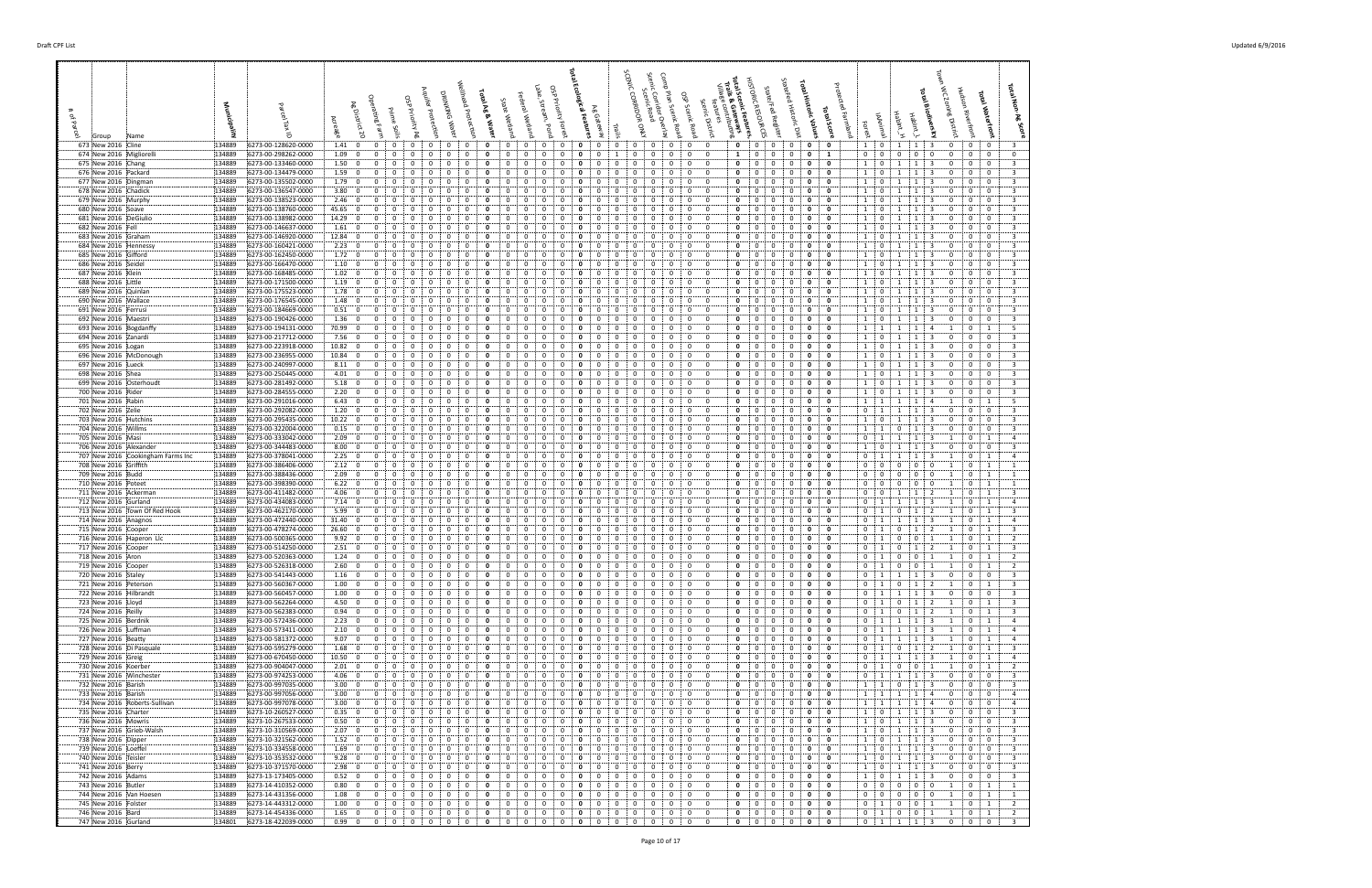| 748 New 2016 Fontana                               | 134889           | 6274-00-005252-0000                        | 2.70:0                                                               | $\mathbf{0}$                | $\mathbf 0$<br>$\mathbf{0}$                      | 0                        | 0                 |                                      |                        | 0<br>0                                       | 0                            | 0                | $\mathbf{0}$<br>0                                       |                              | 0                    | $\mathbf{0}$<br>0                        | 0<br>0                                          | - 0                           | $\mathbf{0}$                                     | 0                          | 0                        | $1 \quad 0$                | <sup>1</sup>                                | 1<br>$\overline{\mathbf{3}}$                                     | 0                            | 0<br>$\mathbf{0}$                                                |  |
|----------------------------------------------------|------------------|--------------------------------------------|----------------------------------------------------------------------|-----------------------------|--------------------------------------------------|--------------------------|-------------------|--------------------------------------|------------------------|----------------------------------------------|------------------------------|------------------|---------------------------------------------------------|------------------------------|----------------------|------------------------------------------|-------------------------------------------------|-------------------------------|--------------------------------------------------|----------------------------|--------------------------|----------------------------|---------------------------------------------|------------------------------------------------------------------|------------------------------|------------------------------------------------------------------|--|
| 749 New 2016 Lascano                               | 134889           | 6274-00-008463-0000                        | 77.81 0                                                              | $\mathbf{0}$                | 0<br>0                                           | $\Omega$                 | 0                 | 0<br>0                               | $\Omega$               | 0<br>0                                       | 0                            | 0                | 0<br>0                                                  | 0                            | 0                    | $\mathbf{0}$<br>0                        | 0<br>0                                          | 0                             | 0<br>0                                           | 0                          | 0                        | 1                          | $\overline{0}$<br>1                         | 1<br>3                                                           | $\mathbf{0}$                 | $\mathbf{0}$<br>$\mathbf 0$                                      |  |
| 750 New 2016 Silvestris                            | 134889           | 6274-00-031245-0000                        | 3.00; 0                                                              | $\Omega$                    | $\Omega$                                         |                          | 0                 | $\Omega$                             |                        | $\Omega$<br>0                                |                              |                  | $\Omega$                                                |                              |                      | $\Omega$<br>0                            | 0<br>0                                          | $\mathbf 0$                   | 0<br>0                                           | 0                          | $\Omega$                 | 1                          | $\mathbf 0$<br>-1                           | -1                                                               |                              | $\mathbf{0}$<br>$\mathbf 0$                                      |  |
| 751 New 2016 Lydon<br>752 New 2016 Lueck           | 134889<br>134889 | 6274-00-044064-0000<br>6274-00-056096-0000 | 34.61:0<br>17.77<br>$\overline{\mathbf{0}}$                          | $\mathbf{0}$                | $\Omega$<br>$\Omega$<br>0<br>0                   | $\Omega$                 | 0<br>0            | $\Omega$<br>0                        | $\Omega$               | $\Omega$<br>$\Omega$<br>0                    | $\Omega$<br>$\Omega$         | $\mathbf 0$<br>0 | 0<br>$\Omega$<br>0<br>$\Omega$                          | $\Omega$                     | $\mathbf 0$          | 0<br>$\mathbf{0}$<br>0<br>0              | $\mathbf 0$<br>$\Omega$<br>$\overline{0}$<br>0  | $\mathbf 0$<br>0              | $\mathbf{0}$<br>$\mathbf{0}$<br>0<br>0           | 0<br>0                     | $\mathbf 0$<br>$\Omega$  | $1 \quad 0$<br>1           | $\mathbf{1}$<br>$\mathbf 0$                 | 1<br>-3<br>-1                                                    | $\Omega$<br>$\Omega$         | $\mathbf{0}$<br>$\overline{0}$<br>0<br>$\mathbf 0$               |  |
| 753 New 2016 Sperr                                 | 134889           | 6274-00-063281-0000                        | 18.80<br>$\mathbf{0}$                                                | $\Omega$                    | 0                                                |                          | 0                 |                                      |                        | 0<br>0                                       |                              | 0                | 0                                                       |                              |                      | $\Omega$<br>0                            | 0<br>0                                          | 0                             | 0<br>0                                           | 0                          | $\Omega$                 | $\mathbf{1}$               | 0                                           |                                                                  |                              | $\mathbf{0}$<br>$\mathbf 0$                                      |  |
| 754 New 2016 Early                                 | 134889           | 6274-00-076120-0000                        | 4.96:0                                                               | $\Omega$                    | $\Omega$<br>$\Omega$                             |                          | 0                 | $\Omega$<br>0                        | 0                      | 0<br>$\Omega$                                | $\Omega$                     | 0                | $\Omega$<br>$\Omega$                                    | 0                            | $\Omega$             | $\mathbf{0}$<br>$\Omega$                 | $\mathbf 0$<br>0                                | $\mathbf 0$                   | $\mathbf 0$<br>0                                 | 0                          | 0                        | $1 \cdot$                  | $\bf{0}$<br>-1                              | -3<br>-1                                                         | $\Omega$                     | $\mathbf 0$<br>$\overline{0}$                                    |  |
| 755 New 2016 Kattelson                             | 134889           | 6274-00-087210-0000                        | 12.01:0                                                              | $\mathbf{0}$                | 0<br>0                                           |                          | 0                 |                                      |                        | 0<br>0                                       | 0                            | 0                | 0<br>0                                                  |                              | 0                    | 0<br>0                                   | $\overline{0}$<br>0                             | 0                             | 0<br>0                                           | 0                          | 0                        | 1                          | $\mathbf{0}$                                | -1<br>-3                                                         | $\Omega$                     | $\mathbf{0}$<br>$\mathbf 0$                                      |  |
| 756 New 2016 Bard                                  | 134889           | 6274-00-147161-0000                        | $3.02 \div 0$                                                        | $\mathbf{0}$                | 0<br>0                                           |                          | 0                 | 0                                    | 0                      | $\Omega$<br>0                                | 0                            | 0                | 0<br>0                                                  | 0                            | 0                    | 0<br>0                                   | $\overline{0}$<br>0                             | 0                             | 0<br>0                                           | $\mathbf{0}$               | $\Omega$                 | 1                          | 0<br>1                                      | 1<br>-3                                                          |                              | $\mathbf{0}$<br>$\mathbf 0$                                      |  |
| 757 New 2016 Lueck<br>758 New 2016 Treu            | 134889<br>134889 | 6274-00-148062-0000<br>6274-00-156212-0000 | 5.00<br>$\overline{\mathbf{0}}$<br>10.58; 0                          | $\Omega$<br>$\Omega$        | $\overline{0}$<br>$\Omega$<br>$\Omega$<br>0      |                          | 0<br>-0           | $\Omega$<br>0                        |                        | 0<br>0                                       | 0<br>$\Omega$                | 0<br>0           | $\Omega$<br>$\Omega$<br>$\Omega$<br>$^{\circ}$          |                              | $\Omega$<br>$\Omega$ | 0<br>0<br>0                              | 0<br>$\overline{0}$<br>0<br>$\Omega$            | $\mathbf 0$<br>$\mathbf 0$    | 0<br>0<br>0<br>0                                 | 0<br>0                     | 0<br>$\Omega$            | $1 \quad$<br>1             | $\overline{0}$<br>1<br>$\mathbf 0$          | -1<br>-3<br>-3<br>-1                                             | $\Omega$<br>$\Omega$         | $\mathbf{0}$<br>$\mathbf{0}$<br>$\mathbf{0}$<br>$\mathbf{0}$     |  |
| 759 New 2016 Santana                               | 134889           | 6274-00-165119-0000                        | 3.02<br>$\mathbf{0}$                                                 | $\mathbf{0}$                | 0<br>0                                           |                          |                   | $\Omega$                             |                        | 0                                            | $\Omega$                     | 0                | $\mathbf{0}$<br>$\Omega$                                |                              | $\Omega$             | $\mathbf 0$<br>0                         | $\overline{0}$<br>0                             | $\mathbf 0$                   | $\mathbf 0$<br>0                                 | $\mathbf{0}$               | 0                        | 1                          | $\mathbf 0$<br>-1                           | -1<br>-3                                                         | $\Omega$                     | $\overline{0}$<br>$\mathbf{0}$                                   |  |
| 760 New 2016 Treu                                  | 134889           | 6274-00-178159-0000                        | 5.18; 0                                                              | $\mathbf{0}$                | 0<br>0                                           |                          | 0                 | $\Omega$<br>0                        |                        | 0                                            | $\Omega$                     | 0                | 0<br>$\Omega$                                           | 0                            | 0                    | 0<br>0                                   | $\mathbf{0}$<br>$\overline{0}$                  | 0                             | 0<br>0                                           | 0                          | $\Omega$                 | 1                          | $\mathbf 0$<br>-1                           | -1<br>-3                                                         | $\Omega$                     | $\mathbf{0}$<br>$\mathbf 0$                                      |  |
| 761 New 2016 Butenhoff                             | 134889           | 6274-00-190050-0000                        | 4.20:0                                                               | $\Omega$                    | $\Omega$<br>0                                    |                          | 0                 | $\Omega$                             |                        |                                              |                              |                  | 0                                                       |                              |                      | 0<br>$\Omega$                            | $\overline{0}$<br>0                             | $\mathbf 0$                   | 0<br>0                                           | 0                          | $\Omega$                 | 1                          | $\mathbf 0$<br>1                            |                                                                  |                              | $\mathbf{0}$<br>$\mathbf 0$                                      |  |
| 762 New 2016 McLaughlin                            | 134889           | 6274-00-203133-0000                        | 4.32:0                                                               | $\mathbf{0}$                | 0<br>0                                           | 0                        | 0                 | 0<br>o                               |                        | 0<br>0                                       | 0                            | 0                | $\mathbf{0}$<br>$\mathbf{0}$                            | 0                            | 0                    | 0<br>0                                   | 0<br>0                                          | - 0                           | 0<br>$\mathbf{0}$                                | 0                          | $\mathbf 0$              | 1                          | $\mathbf{0}$<br>1                           | 1<br>3                                                           | 0                            | $\mathbf{0}$<br>$\mathbf 0$                                      |  |
| 763 New 2016 Lueck                                 | 134889<br>134889 | 6274-00-219070-0000                        | 3.20:<br>$\overline{\mathbf{0}}$<br>3.00:<br>$\overline{\mathbf{0}}$ | $\mathbf{0}$<br>$\Omega$    | $\mathbf{0}$<br>0<br>$\Omega$                    |                          | 0<br>$\Omega$     | $\Omega$<br>0                        |                        | $\Omega$<br>$\Omega$<br>0                    | $\Omega$                     | 0<br>0           | 0<br>$\Omega$                                           | 0                            | 0                    | $\mathbf 0$<br>0<br>0                    | 0<br>$\overline{0}$<br>$\Omega$<br>0            | $\overline{0}$<br>0           | 0<br>$\mathbf 0$<br>0<br>0                       | 0<br>0                     | $\Omega$<br>0            | 1<br>1                     | $\mathbf 0$<br>-1<br>$\mathbf{0}$           | $\mathbf{1}$<br>-3                                               | $\Omega$                     | $\mathbf 0$<br>$\Omega$<br>$\Omega$<br>$\mathbf 0$               |  |
| 764 New 2016 Heuer<br>765 New 2016 Buglion         | 134889           | 6274-00-240049-0000<br>6274-00-245146-0000 | 8.50:<br>$\overline{\mathbf{0}}$                                     | $\Omega$                    | $\Omega$<br>$\Omega$                             |                          | $\Omega$          | $\Omega$<br>0                        |                        | 0<br>0                                       | $\Omega$                     | 0                | 0<br>$\Omega$                                           | $\Omega$                     | $\Omega$             | $^{\circ}$<br>$\Omega$                   | $\mathbf 0$<br>0                                | $\mathbf 0$                   | $\mathbf 0$<br>0                                 | 0                          | 0                        | $1 \cdot$                  | $\mathbf 0$<br>-1                           | -3<br>-1                                                         | $\Omega$                     | $\mathbf 0$<br>$\bf{0}$                                          |  |
| 766 New 2016 Sutherland                            | 134889           | 6274-00-266082-0000                        | 4.94<br>$\overline{\mathbf{0}}$                                      |                             | 0<br>0                                           |                          | 0                 |                                      |                        |                                              |                              | 0                | 0                                                       |                              |                      | 0<br>0                                   | $\overline{0}$<br>0                             | 0                             | 0<br>0                                           | 0                          | 0                        | 1                          | 0                                           |                                                                  | $\Omega$                     | $\Omega$<br>$\mathbf 0$                                          |  |
| 767 New 2016 Arkell                                | 134889           | 6274-00-275353-0000                        | $5.91\begin{array}{ c} 0 \end{array}$                                | $\mathbf{0}$                | 0<br>0                                           |                          | 0                 | 0<br>0                               |                        | 0<br>0                                       | 0                            | 0                | 0<br>0                                                  | 0                            | 0                    | 0<br>0                                   | 0<br>0                                          | 0                             | 0<br>0                                           | 0                          | 0                        | 1                          | $\mathbf 0$<br>-1                           | -1<br>-3                                                         |                              | $\mathbf{0}$<br>$\mathbf 0$                                      |  |
| 768 New 2016 Jennings                              | 134889           | 6274-00-291200-0000                        | 5.33<br>$\overline{\mathbf{0}}$                                      | $\mathbf{0}$                | 0<br>0                                           |                          | 0                 | $\Omega$                             |                        | 0<br>0                                       | 0                            | 0                | 0<br>0                                                  |                              |                      | 0<br>0                                   | $\overline{0}$<br>0                             | 0                             | 0<br>0                                           | 0                          | 0                        | $1 \quad$                  | $\mathbf 0$<br>1                            |                                                                  | $\Omega$                     | $\mathbf{0}$<br>$\mathbf 0$                                      |  |
| 769 New 2016 Moat                                  | 134889           | 6274-00-292118-0000                        | 7.08:0                                                               | $\Omega$                    | $\Omega$<br>$\Omega$<br>$\mathbf 0$              |                          | $\Omega$          | $\Omega$<br>0<br>$\Omega$            | $\Omega$               | $\Omega$<br>$\Omega$<br>$\Omega$<br>$\Omega$ |                              | 0                | $\Omega$<br>$\Omega$                                    | $\Omega$                     | 0                    | $\Omega$<br>0                            | $\Omega$<br>0<br>$\mathbf{0}$                   | 0                             | $\Omega$<br>0<br>0                               | $\Omega$                   | $\Omega$<br>$\mathbf{0}$ | 1<br>1                     | $\mathbf 0$<br>$\overline{1}$               | $\mathbf{1}$<br>-3<br>3                                          | $\Omega$                     | $\mathbf{0}$<br>$\Omega$<br>$\mathbf{0}$                         |  |
| 770 New 2016 Arkell<br>771 New 2016 Rogers         | 134889<br>134889 | 6274-00-292321-0000<br>6274-00-294279-0000 | 6.93:0<br>9.02; 0                                                    | $\mathbf 0$<br>$\mathbf 0$  | 0<br>$\mathbf{0}$<br>0                           |                          | 0<br>0            | 0<br>0                               |                        | 0                                            | 0<br>0<br>$\Omega$           | 0<br>0           | 0<br>0<br>0<br>$\mathbf{0}$                             | $\Omega$                     | 0<br>0               | $\overline{0}$<br>0<br>0<br>0            | $\overline{0}$<br>0<br>$\overline{0}$           | 0<br>$\mathbf 0$              | 0<br>0<br>0                                      | 0<br>0                     | 0                        | $1 \cdot$                  | $\overline{0}$<br>1<br>$\overline{0}$<br>-1 | 1<br>-1<br>-3                                                    | $\Omega$<br>0                | $\overline{0}$<br>$\mathbf{0}$<br>$\mathbf 0$                    |  |
| 772 New 2016 Palmer                                | 134889           | 6274-00-295241-0000                        | 8.52; 0                                                              | $\Omega$                    | $\Omega$<br>$\Omega$                             |                          | $\Omega$          |                                      |                        | 0                                            |                              | 0                | 0<br>$^{\circ}$                                         |                              |                      | 0<br>$\Omega$                            | 0<br>$\Omega$                                   | $\overline{0}$                | $\Omega$<br>0                                    | 0                          | $\Omega$                 | 1 <sup>1</sup>             | $\overline{0}$<br>-1                        | -1<br>-3                                                         | $^{\circ}$                   | $\mathbf{0}$<br>$\mathbf{0}$                                     |  |
| 773 New 2016 Reichelt                              | 134889           | 6274-00-296073-0000                        | 3.02: 0                                                              | $\mathbf{0}$                | $\mathbf{0}$<br>0                                | 0                        | - 0               | 0<br>0                               |                        | 0<br>0                                       | 0                            | 0                | $\mathbf{0}$<br>$\mathbf{0}$                            | $\Omega$                     | 0                    | $\mathbf{0}$<br>0                        | $\mathbf 0$<br>0                                | $\mathbf 0$                   | 0<br>$\mathbf{0}$                                | 0                          | 0                        | 1                          | $\overline{0}$<br>1                         | 1<br>3                                                           | 0                            | $\mathbf 0$<br>$\bf{0}$                                          |  |
| 774 New 2016 Jennings                              | 134889           | 6274-00-297160-0000                        | 4.91; 0                                                              | $\mathbf{0}$                | 0<br>0                                           |                          | 0                 | 0<br>0                               |                        | 0<br>0                                       | 0                            | 0                | 0<br>0                                                  | 0                            | 0                    | 0<br>0                                   | $\overline{0}$<br>0                             | 0                             | 0<br>0                                           | 0                          | $\Omega$                 | 1                          | $\mathbf{0}$<br>-1                          | -1<br>3                                                          | 0                            | $\mathbf{0}$<br>$\mathbf 0$                                      |  |
| 775 New 2016 Wisniewski                            | 134889           | 6274-00-328369-0000                        | 3.00; 0                                                              | $\Omega$                    | 0                                                |                          | 0                 | $\Omega$                             |                        | $\Omega$<br>$\Omega$                         |                              |                  | $\Omega$<br>$\Omega$                                    |                              |                      | 0<br>$\Omega$                            | 0<br>$\overline{0}$                             | $\mathbf 0$                   | $\mathbf 0$<br>0                                 | 0                          | $\Omega$                 | 1 <sup>1</sup>             | $\mathbf 0$<br>-1                           | -1<br>-3                                                         | $\Omega$                     | $\mathbf{0}$<br>$\mathbf 0$                                      |  |
| 776 New 2016 Schultz<br>777 New 2016 Hilbrandt     | 134889<br>134889 | 6274-00-358180-0000<br>6274-00-373346-0000 | 3.36:0<br>5.01:<br>$\mathbf{0}$                                      | $\Omega$<br>$\Omega$        | 0<br>0<br>$\Omega$<br>0                          | $\Omega$                 | $\mathbf{0}$<br>0 | $\Omega$<br>0<br>0                   | $\Omega$               | $\Omega$<br>$\Omega$<br>0<br>0               | $\Omega$<br>$\Omega$         | 0<br>0           | $\mathbf{0}$<br>$\Omega$<br>0                           | 0                            | $\mathbf 0$          | $\mathbf 0$<br>0<br>$\Omega$<br>0        | $\mathbf 0$<br>0<br>$\Omega$<br>0               | $\mathbf 0$<br>0              | $\mathbf 0$<br>0<br>0<br>0                       | 0<br>0                     | 0<br>$\mathbf{0}$        | 1 <sup>1</sup><br>1        | $\overline{0}$<br>-1<br>$\mathbf 0$         | 3<br>$\mathbf{1}$<br>-1                                          | $\Omega$<br>$\Omega$         | $\overline{0}$<br>$\mathbf{0}$<br>$\overline{0}$<br>$\Omega$     |  |
| 778 New 2016 Strumza                               | 134889           | 6274-00-386378-0000                        | 6.36:<br>$\mathbf{0}$                                                | $\Omega$                    | 0                                                |                          | 0                 |                                      |                        | 0<br>0                                       |                              | 0                | 0                                                       |                              |                      | 0<br>$\Omega$                            | $\overline{0}$<br>0                             | 0                             | 0<br>0                                           | 0                          | $\Omega$                 | 1                          | $\mathbf{0}$                                |                                                                  |                              | 0<br>$\mathbf 0$                                                 |  |
| 779 New 2016 Bard                                  | 134889           | 6274-00-389195-0000                        | 4.56:0                                                               | $\Omega$                    | 0<br>$\Omega$                                    |                          | $\Omega$          | $\Omega$<br>0                        |                        | 0<br>0                                       | $\Omega$                     | 0                | $\Omega$<br>$\Omega$                                    | 0                            | $\Omega$             | $\mathbf{0}$<br>$\Omega$                 | $\mathbf 0$<br>0                                | $\mathbf 0$                   | $\mathbf 0$<br>0                                 | 0                          | 0                        | $1 \cdot$                  | $\mathbf 0$<br>-1                           | -3                                                               | $\Omega$                     | $\mathbf 0$<br>$\overline{0}$                                    |  |
| 780 New 2016 Gray                                  | 134889           | 6274-00-401214-0000                        | 8.00; 0                                                              | $\Omega$                    | 0<br>0                                           |                          | 0                 |                                      |                        | 0                                            | $\Omega$                     | 0                | 0<br>0                                                  |                              |                      | 0<br>0                                   | 0<br>0                                          | 0                             | 0<br>0                                           | 0                          | 0                        | 1                          | 0<br>-1                                     | -1                                                               |                              | $\mathbf{0}$<br>- 0                                              |  |
| 781 New 2016 Hertz                                 | 134889           | 6274-00-463343-0000                        | 7.71:0                                                               | $\mathbf{0}$                | 0<br>0                                           |                          | 0                 | 0                                    |                        | $\mathbf{0}$<br>0                            | 0                            | 0                | 0<br>0                                                  | 0                            | 0                    | 0<br>0                                   | 0<br>0                                          | 0                             | 0<br>0                                           | 0                          | $\Omega$                 | $\mathbf{1}$               | $\mathbf 0$<br>1                            | 1<br>3                                                           | $\Omega$                     | $\mathbf{0}$<br>$\mathbf 0$                                      |  |
| 782 New 2016 Oyagi<br>783 New 2016 Muscarella      | 134889<br>134889 | 6274-00-465315-0000<br>6274-00-470375-0000 | $\overline{\mathbf{0}}$<br>7.88:<br>9.51; 0                          | $\Omega$<br>$\Omega$        | $\mathbf{0}$<br>0<br>$\Omega$<br>0               |                          | 0<br>$\Omega$     | $\Omega$<br>0<br>0                   |                        | 0<br>0<br>-0                                 | $\Omega$                     | 0<br>0           | $\Omega$<br>$\Omega$<br>0<br>$\Omega$                   |                              | $\Omega$<br>0        | 0<br>0<br>0<br>$\Omega$                  | 0<br>$\overline{0}$<br>0<br>$\Omega$            | $\overline{0}$<br>$\mathbf 0$ | 0<br>0<br>$\Omega$<br>0                          | 0<br>$\Omega$              | 0<br>$\Omega$            | 1<br>1                     | $\mathbf 0$<br>1<br>$\mathbf 0$<br>-1       | -1<br>-3<br>-1<br>-3                                             | $\Omega$<br>$\Omega$         | $\mathbf 0$<br>$\mathbf 0$<br>$\mathbf{0}$<br>$\mathbf{0}$       |  |
| 784 New 2016 Warren-Bednarchak                     | 134889           | 6274-00-528854-0000                        | 8.43<br>$\mathbf{0}$                                                 | $\Omega$                    | $\mathbf{0}$<br>0                                |                          | 0                 | $\Omega$                             |                        | 0<br>0                                       | 0                            | 0                | $\mathbf 0$<br>0                                        |                              | 0                    | $\mathbf 0$<br>0                         | $\overline{0}$<br>0                             | $\overline{0}$                | $\mathbf 0$<br>0                                 | 0                          | 0                        | 1                          | $\mathbf 0$<br>-1                           | -1<br>3                                                          | $\Omega$                     | $\overline{0}$<br>$\mathbf{0}$                                   |  |
| 785 New 2016 Heermance Farm LLC                    | 134889           | 6274-00-817537-0000                        | 0.63; 0                                                              | $\mathbf 0$                 | 0<br>0                                           |                          | 0                 | 0<br>0                               | $\Omega$               | 0                                            | 0<br>0                       | 0                | 0<br>$\Omega$                                           | 0                            | 0                    | 0<br>0                                   | $\mathbf{0}$<br>$\overline{0}$                  | $\mathbf 0$                   | 0<br>0                                           | 0                          | 0                        | 1                          | $\mathbf 0$<br>$\mathbf{0}$                 | 1<br>$\overline{2}$                                              |                              | $\mathbf{0}$<br>$\mathbf{1}$                                     |  |
| 786 New 2016 Heermance Farm LLC                    | 134889           | 6274-00-851532-0000                        | 3.90; 0                                                              | $\mathbf{0}$                | 0<br>0                                           |                          | 0                 | 0                                    |                        | 0<br>0                                       |                              | 0                | 0<br>0                                                  |                              | 0                    | 0<br>0                                   | $\overline{0}$<br>0                             | $\mathbf 0$                   | 0<br>0                                           | 0                          | $\Omega$                 | 1                          | $\mathbf 0$<br>1                            | -1<br>3                                                          |                              | $\mathbf 0$<br>$\mathbf{1}$                                      |  |
| 787 New 2016 Bayer                                 | 134889           | 6274-00-893515-0000                        | 0.97: 0                                                              | $\mathbf 0$                 | $\mathbf{0}$<br>0                                | $\mathbf{0}$             | 0                 | $\mathbf{0}$<br>0<br>$\Omega$        | $\mathbf{0}$           | 0<br>0<br>$\Omega$                           | 0                            | 0                | $\mathbf 0$<br>$\mathbf{0}$<br>$\Omega$                 | 0<br>$\Omega$                | 0                    | 0<br>$\mathbf{0}$                        | $\mathbf 0$<br>0<br>$\mathbf 0$<br>$\mathbf{0}$ | $\mathbf 0$<br>$\mathbf 0$    | 0<br>$\mathbf{0}$                                | 0                          | 0<br>$\Omega$            | 1:                         | $\mathbf{0}$<br>1                           | $\mathbf{0}$<br>$\overline{2}$                                   |                              | $0 \quad$<br>$\overline{1}$                                      |  |
| 788 New 2016 Harrison<br>789 New 2016 Mead         | 134889<br>134889 | 6274-00-937521-0000<br>6274-00-985510-0000 | 3.92: 0<br>3.03:0                                                    | $\mathbf{0}$<br>$\Omega$    | $\mathbf{0}$<br>0<br>$\Omega$<br>0               |                          | 0<br>0            | 0<br>$\Omega$                        |                        | 0<br>0<br>$\Omega$                           | 0<br>$\Omega$                | 0<br>0           | 0<br>0<br>$\Omega$                                      |                              | 0                    | 0<br>0<br>0<br>$\Omega$                  | 0<br>0                                          | 0                             | 0<br>0<br>0<br>0                                 | 0<br>0                     | $\Omega$                 | $1 \quad$<br>$\mathbf 0$   | $\mathbf 0$<br>-1<br>$\mathbf{0}$<br>0      | 1<br>3                                                           |                              | $\mathbf{0}$<br>1<br>$\Omega$<br>1                               |  |
| 790 New 2016 Tynes                                 | 134889           | 6275-00-010363-0000                        | 4.81:0                                                               | $\Omega$                    | $\Omega$<br>$\Omega$                             |                          | $\Omega$          | $\Omega$<br>0                        |                        | $\Omega$<br>0                                | $\Omega$                     | 0                | $\Omega$<br>$\Omega$                                    | $\Omega$                     | $\Omega$             | $^{\circ}$<br>$\Omega$                   | $\mathbf 0$<br>0                                | $\mathbf 0$                   | $\mathbf 0$<br>0                                 | 0                          | 0                        | $\mathbf 0$<br>$\cdot$ 1   | $\Omega$                                    | -1                                                               |                              | $\mathbf{0}$<br>1                                                |  |
| 791 New 2016 Haase                                 | 134889           | 6275-00-024359-0000                        | 2.70:0                                                               | $\mathbf{0}$                | 0<br>0                                           |                          | 0                 | 0                                    |                        | 0                                            | $\Omega$                     | 0                | 0                                                       |                              |                      | 0<br>0                                   | $\mathbf{0}$<br>0                               | 0                             | 0<br>0                                           | 0                          | $\mathbf{o}$             | $\mathbf{0}$               | - 1                                         | -1                                                               |                              | $\Omega$<br>- 1                                                  |  |
| 792 New 2016 Woods                                 | 134889           | 6275-00-229319-0000                        | 4.10; 0                                                              | $\mathbf{0}$                | $^{\circ}$<br>0                                  |                          | 0                 | 0<br>0                               | $\Omega$               | $\Omega$<br>0                                | $\mathbf{0}$                 | 0                | $^{\circ}$<br>0                                         | 0                            | 0                    | $\mathbf{0}$<br>0                        | $\mathbf 0$<br>0                                | 0                             | 0<br>0                                           | 0                          | 0                        | 0<br>$\cdots$              | 0                                           | $\Omega$                                                         |                              | $\mathbf{0}$<br>$\mathbf{1}$                                     |  |
| 793 New 2016 Anspach                               | 134889<br>134889 | 6275-00-233236-0000                        | 8.00:<br>$\mathbf{0}$                                                | 0<br>$\mathbf{0}$           | $^{\circ}$<br>0<br>$\mathbf{0}$                  | $\Omega$<br>$\mathbf{0}$ | 0                 | $\mathbf{0}$<br>0<br>$\mathbf 0$     | $\Omega$<br>$^{\circ}$ | $\mathbf 0$<br>$\mathbf{0}$                  | 0                            | 0<br>$\mathbf 0$ | $^{\circ}$<br>$\mathbf 0$<br>$\mathbf{0}$               | $\mathbf{0}$<br>$\mathbf{0}$ | 0<br>$\mathbf 0$     | 0<br>0                                   | $\mathbf 0$<br>0<br>$\mathbf 0$<br>0            | $\mathbf 0$                   | 0<br>0<br>$\mathbf 0$<br>$\mathbf{0}$            | 0<br>$\mathbf{0}$          | 0<br>$\Omega$            | $1 \quad 1$<br>$0 \quad 1$ | 1                                           | 1<br>4<br>$\mathbf 0$<br>$\pm 1$                                 | 0                            | $\mathbf{0}$<br>$\mathbf 0$<br>0<br>$\mathbf{1}$                 |  |
| 794 New 2016 Vos<br>795 New 2016 Pinto             | 134889           | 6275-00-280337-0000<br>6275-00-469317-0000 | 7.60; 0<br>6.17:<br>$\overline{\mathbf{0}}$                          | $\mathbf 0$                 | $\mathbf{0}$<br>$\mathbf 0$<br>0                 |                          | $\mathbf 0$       | $\mathbf 0$<br>0<br>0                |                        | $\mathbf{0}$<br>$\mathbf{0}$<br>0            | 0<br>$\mathbf 0$             | 0                | $\mathbf{0}$<br>$\mathbf 0$                             |                              | 0                    | $\mathbf 0$<br>$\mathbf 0$<br>0<br>0     | 0                                               | $\mathbf 0$<br>$\mathbf 0$    | $\mathbf 0$<br>$\mathbf 0$                       | 0                          | 0                        | 0                          | $\mathbf{0}$<br>$\mathbf 0$<br>$\mathbf{1}$ | 2<br>-1                                                          | 1                            | $\mathbf{0}$<br>$\mathbf{1}$                                     |  |
| 796 New 2016 Carlson                               | 134889           | 6275-00-527094-0000                        | 8.00:<br>$\mathbf{0}$                                                | $\mathbf 0$                 | 0<br>0                                           | $\Omega$                 | 0                 | $\Omega$<br>0                        | $\Omega$               | 0<br>$\Omega$                                | $\mathbf 0$                  | 0                | 0<br>$\mathbf 0$                                        | $\Omega$                     | $\Omega$             | 0<br>$\mathbf{0}$                        | 0<br>$\mathbf 0$                                | $\mathbf 0$                   | 0<br>0                                           | 0                          | 0                        | $1 \quad$                  | $\mathbf{0}$<br>1                           | 1<br>3                                                           | $\mathbf 0$                  | $\mathbf{0}$<br>$\bf{0}$                                         |  |
| 797 New 2016 Berry                                 | 134889           | 6275-00-586179-0000                        | 4.25:0                                                               | $\Omega$                    | $\Omega$<br>0                                    | $\Omega$                 | $\Omega$          | $\Omega$<br>0                        | $\Omega$               | $\Omega$<br>$\Omega$                         | $\Omega$                     | 0                | 0<br>$^{\circ}$                                         | 0                            | $\Omega$             | $\Omega$<br>$\mathbf 0$                  | 0<br>$\overline{0}$                             | $\mathbf 0$                   | $\mathbf 0$<br>$\Omega$                          | 0                          | 0                        | $0 \quad 1$                | 1                                           | $\mathbf{1}$<br>-3                                               | 0                            | 0<br>$\overline{\mathbf{0}}$                                     |  |
| 798 New 2016 McCulloch                             | 134889           | 6275-00-620196-0000                        | 8.36; 0                                                              | $\mathbf 0$                 | $\overline{0}$<br>$\overline{0}$                 | $\mathbf{0}$             | 0                 | 0<br>$\mathbf{0}$                    | $\mathbf{0}$           | 0<br>0                                       | $\mathbf 0$                  | 0                | $\mathbf{0}$<br>$\mathbf{0}$                            | 0                            | $\mathbf 0$          | $\mathbf{0}$<br>$\mathbf{0}$             | $\mathbf 0$<br>0                                | $\mathbf 0$                   | $\mathbf{0}$<br>$\overline{0}$                   | $\mathbf{0}$               | 0                        | $0 \t1$                    | 1                                           | $\mathbf{1}$<br>$\overline{\mathbf{3}}$                          | 1                            | $0 \quad 1$                                                      |  |
| 799 New 2016 Village Of Tivoli<br>800 New 2016 Bie | 134889<br>134889 | 6275-00-629050-0000<br>6275-00-646186-0000 | 53.70 0<br>8.50; 0                                                   | $\bf{0}$<br>$\mathbf 0$     | $\mathbf 0$<br>$\mathbf{0}$<br>$\mathbf{0}$<br>0 | 0                        | $\mathbf{0}$<br>0 | 0<br>0<br>$\mathbf 0$<br>0           | 0<br>$\Omega$          | 0<br>0<br>$\mathbf 0$<br>0                   | $\mathbf{0}$<br>$\Omega$     | 0<br>0           | $\mathbf{0}$<br>$\mathbf 0$<br>$\mathbf{0}$<br>$\Omega$ | $\mathbf 0$<br>$\Omega$      | $\mathbf{0}$<br>0    | $\mathbf{0}$<br>0<br>0<br>$\mathbf 0$    | 0<br>$\bf{0}$<br>$\mathbf 0$<br>$\overline{0}$  | $\mathbf 0$<br>$\overline{0}$ | $\mathbf{0}$<br>$\mathbf{0}$<br>$\mathbf 0$<br>0 | 0<br>0                     | 0<br>$\mathbf 0$         | $1 \quad 1$<br>$1 \quad 1$ | 1<br>1                                      | $\mathbf{1}$<br>$\overline{4}$<br>$\mathbf{1}$<br>$\overline{4}$ | $\mathbf{0}$<br>$\mathbf{1}$ | $\mathbf{0}$<br>$\overline{0}$<br>$0 \quad 1$                    |  |
| 801 New 2016 Reese                                 | 134889           | 6275-00-664176-0000                        | 2.50:0                                                               | $\mathbf{0}$                | $\mathbf{0}$<br>0                                | $\Omega$                 | 0                 | $\Omega$<br>0                        | $\Omega$               | $\Omega$<br>0                                | $\Omega$                     | 0                | $\mathbf{0}$<br>$\Omega$                                | 0                            | $\Omega$             | 0<br>$\mathbf 0$                         | $\mathbf 0$<br>0                                | $\mathbf 0$                   | $\mathbf{0}$<br>0                                | $\mathbf{0}$               | $\mathbf 0$              | $0 \t1$                    | -1                                          | -1<br>-3                                                         | -1                           | $0 \quad 1$                                                      |  |
| 802 New 2016 Bruckert                              | 134889           | 6275-00-681171-0000                        | 6.45:0                                                               | $\mathbf{0}$                | $\mathbf{0}$<br>0                                |                          | 0                 | $\Omega$<br>0                        | $\mathbf{0}$           | 0<br>$\mathbf{0}$                            | 0                            | 0                | 0<br>$\Omega$                                           | 0                            | 0                    | 0<br>0                                   | $\mathbf 0$<br>0                                | $\overline{0}$                | $\mathbf 0$<br>0                                 | 0                          | 0                        | $\mathbf 0$<br>$\cdots$ 1  | -1                                          | 3<br>-1                                                          |                              | $\mathbf 0$<br>$\overline{1}$                                    |  |
| 803 New 2016 Pinto                                 | 134889           | 6275-00-708153-0000                        | 6.01:0                                                               | $\mathbf 0$                 | $\mathbf{0}$<br>0                                |                          | 0                 | 0<br>0                               | $\Omega$               | 0<br>$\mathbf{0}$                            | 0                            | 0                | 0<br>0                                                  | 0                            | 0                    | 0<br>$\mathbf{0}$                        | 0<br>$\overline{0}$                             | $\mathbf 0$                   | 0<br>0                                           | 0                          | 0                        | $\mathbf 0$<br>$\pm 1$     | 1                                           | -1<br>3                                                          |                              | $\bf{0}$<br>$\overline{1}$                                       |  |
| 804 New 2016 Town Of Rhinebeck                     | 134889           | 6371-00-005848-0000                        | 77.30 0                                                              | $^{\circ}$                  | $\mathbf{0}$<br>0                                |                          | $\Omega$          | $\Omega$<br>0                        | $\Omega$               | $\Omega$<br>0                                | $\Omega$                     | 0                | $\Omega$<br>$\Omega$                                    | $\Omega$                     | $\Omega$             | 0<br>0                                   | $\mathbf 0$<br>0                                | $\mathbf 0$                   | $\mathbf 0$<br>0                                 | 0                          | 0                        | $1 \quad$                  | $\mathbf 0$<br>-1                           | -3<br>-1                                                         | $\Omega$                     | $\mathbf{0}$<br>$\bf{0}$                                         |  |
| 805 New 2016 Shaffer<br>806 New 2016 Yantz         | 134889<br>134889 | 6371-00-033958-0000<br>6371-00-043987-0000 | 1.00; 0<br>2.02: 0                                                   | $\mathbf 0$<br>$\mathbf 0$  | $\mathbf{0}$<br>0<br>0<br>0                      |                          | 0<br>0            | 0<br>0<br>0<br>0                     | 0<br>$\mathbf{0}$      | 0<br>0<br>$\mathbf 0$<br>0                   | $\mathbf{0}$<br>0            | 0<br>0           | 0<br>$\mathbf{0}$<br>$\mathbf{0}$<br>0                  | 0                            | 0<br>0               | 0<br>$\mathbf{0}$<br>$\overline{0}$<br>0 | $\mathbf 0$<br>0<br>0<br>$\bf{0}$               | $\mathbf 0$<br>0              | 0<br>$\mathbf{0}$<br>0<br>0                      | 0<br>0                     | 0<br>0                   | $1 \cdot$<br>1             | $\mathbf{0}$<br>1<br>$\overline{0}$<br>1    | 1<br>3<br>1<br>3                                                 | 0<br>0                       | $\mathbf{0}$<br>$\mathbf{0}$<br>$\mathbf 0$<br>$\bf{0}$          |  |
| 807 New 2016 Coon                                  | 134889           | 6371-00-064960-0000                        | 1.26:0                                                               | $\mathbf 0$                 | $\mathbf{0}$<br>0                                |                          | 0                 | $\Omega$<br>0                        |                        | 0<br>$\Omega$                                | 0                            | 0                | $\mathbf{0}$<br>$\Omega$                                | 0                            | $\Omega$             | 0<br>0                                   | $\mathbf 0$<br>0                                | $\mathbf 0$                   | $\mathbf 0$<br>0                                 | 0                          | 0                        | $\mathbf{1}$               | $\mathbf{0}$<br>-1                          | -1<br>3                                                          | 0                            | $\mathbf 0$<br>$\mathbf 0$                                       |  |
| 808 New 2016 Gordineer                             | 134889           | 6371-00-090975-0000                        | 3.00; 0                                                              | $\mathbf{0}$                | $\Omega$<br>0                                    |                          | $\Omega$          | $\Omega$<br>0                        | $\Omega$               | $\Omega$<br>0                                | $\Omega$                     | 0                | $\mathbf{0}$<br>$\Omega$                                | 0                            | $\Omega$             | $\Omega$<br>$\mathbf 0$                  | 0<br>$\mathbf 0$                                | $\overline{0}$                | $\Omega$<br>0                                    | 0                          | $\Omega$                 | 1                          | $\overline{0}$<br>-1                        | $\mathbf{1}$<br>-3                                               | $\Omega$                     | $\mathbf{0}$<br>$\overline{\mathbf{0}}$                          |  |
| 809 New 2016 Williams                              | 134889           | 6371-00-091943-0000                        | 3.81; 0                                                              | $\mathbf{0}$                | $\mathbf{0}$<br>0                                |                          | 0                 | $\Omega$<br>0                        |                        | 0<br>0                                       | $\mathbf 0$                  | 0                | $\mathbf 0$<br>$\Omega$                                 |                              | $\Omega$             | 0<br>0                                   | 0<br>$\mathbf 0$                                | $\mathbf 0$                   | $\mathbf 0$<br>0                                 | 0                          | 0                        | 1                          | $\overline{0}$<br>-1                        | $\overline{1}$<br>-3                                             | $\Omega$                     | $\mathbf{0}$<br>$\mathbf 0$                                      |  |
| 810 New 2016 Hracs                                 | 134889           | 6371-00-095995-0000                        | 3.00; 0                                                              | $\mathbf 0$                 | $\mathbf{0}$<br>0                                |                          | 0                 | 0<br>0                               | $\Omega$               | 0<br>$\mathbf{0}$                            | $\mathbf 0$                  | 0                | $\mathbf{0}$<br>$\mathbf 0$                             | $\Omega$                     | 0                    | $\mathbf{0}$<br>$\mathbf{0}$             | 0<br>$\overline{0}$                             | 0                             | 0<br>0                                           | 0                          | 0                        | 1                          | $\overline{0}$<br>-1                        | -1<br>3                                                          | $\mathbf 0$                  | $\mathbf{0}$<br>$\bf{0}$                                         |  |
| 811 New 2016 Williams<br>812 New 2016 Angelier     | 134889<br>134889 | 6371-00-118903-0000<br>6371-00-171928-0000 | 12.33:0<br>12.29:0                                                   | $\mathbf{0}$<br>$\mathbf 0$ | $\mathbf{0}$<br>0<br>$\mathbf 0$<br>$\mathbf 0$  | 0                        | 0<br>0            | 0<br>0<br>0<br>0                     | $\mathbf 0$            | $\Omega$<br>0<br>0<br>0                      | $\Omega$<br>0                | 0<br>0           | $\mathbf{0}$<br>0<br>$\mathbf 0$<br>$\mathbf{0}$        | 0                            | 0<br>0               | 0<br>0<br>0<br>$\mathbf{0}$              | $\overline{0}$<br>0<br>$\mathbf 0$<br>0         | 0<br>0                        | 0<br>0<br>$\overline{0}$<br>0                    | 0<br>0                     | 0<br>0                   | $1 \cdot$<br>$1 \quad 1$   | $\overline{0}$<br>-1<br>1                   | -1<br>3<br>$\overline{4}$<br>1                                   | 0<br>0                       | $\mathbf{0}$<br>$\mathbf{0}$<br>$\mathbf{0}$<br>$\bf{0}$         |  |
| 813 New 2016 Williams                              | 134889           | 6371-00-203885-0000                        | 53.36:0                                                              | $\mathbf 0$                 | $\mathbf 0$<br>0                                 | $\Omega$                 | 0                 | 0<br>0                               | $\mathbf{0}$           | $\mathbf 0$<br>$\mathbf{0}$                  | 0                            | 0                | $\mathbf{0}$<br>$\mathbf 0$                             | $\mathbf{0}$                 | $\overline{0}$       | $\mathbf 0$<br>0                         | $\mathbf 0$<br>0                                | $\mathbf 0$                   | 0<br>$\mathbf{0}$                                | 0                          | 0                        | $1 \quad 1$                | 1                                           | 1<br>4                                                           | $\mathbf 0$                  | $\mathbf 0$<br>$\overline{0}$                                    |  |
| 814 New 2016 T L C Acreage LLC                     | 134889           | 6371-00-397857-0000                        | 38.35:0                                                              | $\mathbf 0$                 | 0<br>0                                           |                          | 0                 | 0<br>0                               | $\Omega$               | 0<br>$\mathbf{0}$                            | 0                            | 0                | 0<br>0                                                  |                              |                      | 0<br>$\mathbf{0}$                        | $\overline{0}$<br>0                             | $\mathbf 0$                   | 0<br>0                                           | 0                          | $\Omega$                 | $1 \quad 1$                |                                             |                                                                  |                              | $\bf{0}$<br>1                                                    |  |
| 815 New 2016 Hinkle                                | 134889           | 6371-00-400922-0000                        | 4.20:0                                                               | $\overline{0}$              | $\Omega$<br>$\Omega$                             | $\Omega$                 | 0                 | $\Omega$<br>0                        | $\Omega$               | $\Omega$<br>$\mathbf{0}$                     | $\Omega$                     | 0                | $\Omega$<br>$\Omega$                                    | $\Omega$                     | $\Omega$             | $\mathbf{0}$<br>0                        | $\overline{0}$<br>0                             | $\mathbf 0$                   | $\mathbf 0$<br>$\mathbf 0$                       | $\mathbf 0$                | 0                        | $1 \quad 1$                | $\mathbf 0$                                 | $\mathbf{0}$<br>-2                                               | $\mathbf{1}$                 | 0<br>$\mathbf{1}$                                                |  |
| 816 New 2016 Jonas Louis & August Fdn Inc 134889   |                  | 6371-00-435988-0000                        | 19.50:0                                                              | $\mathbf 0$                 | $\mathbf 0$<br>0                                 |                          | 0                 | 0<br>0                               | 0                      | 0<br>0                                       | 0                            | 0                | 0<br>0                                                  |                              | 0                    | 0<br>0                                   | $\overline{0}$<br>0                             | $\mathbf 0$                   | 0<br>0                                           | 0                          | 0                        | $1 \quad 1$                | -1                                          | 1<br>-4                                                          |                              | $\overline{1}$<br>$\mathbf{0}$                                   |  |
| 817 New 2016 Cohn<br>818 New 2016 C H G & E Corp   | 134889<br>134889 | 6371-00-475935-0000<br>6371-00-500856-0000 | $12.20\, 0$<br>2.31:0                                                | $\mathbf 0$<br>$\mathbf 0$  | 0<br>0<br>$\mathbf 0$<br>$\mathbf{0}$            |                          | 0<br>0            | 0<br>0<br>$\mathbf 0$<br>$\mathbf 0$ | $\Omega$               | 0<br>$\mathbf{0}$<br>$\mathbf 0$<br>0        | $\mathbf{0}$<br>0            | 0<br>0           | 0<br>0<br>$\mathbf 0$<br>0                              | 0<br>$\Omega$                | 0<br>0               | $\mathbf{0}$<br>$\mathbf{0}$<br>0<br>0   | 0<br>$\bf{0}$<br>$\mathbf 0$<br>0               | 0<br>0                        | 0<br>0<br>$\mathbf 0$<br>0                       | $\mathbf 0$<br>$\mathbf 0$ | 0<br>0                   | $1 \quad 1$<br>$1 \quad 1$ | -1<br>$\mathbf 0$                           | 1<br>4<br>$\mathbf 0$<br>2                                       |                              | $\mathbf{0}$<br>$\overline{1}$<br>$\mathbf{0}$<br>$\overline{1}$ |  |
| 819 New 2016 Schaad                                | 134889           | 6371-00-530850-0000                        | 2.30:0                                                               | $\mathbf{0}$                | $\mathbf 0$<br>0                                 | 0                        | 0                 | $\Omega$<br>0                        | $\Omega$               | $\Omega$<br>$\Omega$                         | $\Omega$                     | 0                | 0<br>$\Omega$                                           | $\Omega$                     | $\Omega$             | 0<br>$\mathbf{0}$                        | $\mathbf 0$<br>0                                | $\mathbf 0$                   | 0<br>0                                           | 0                          | $\Omega$                 | $1 \cdot 1$                | $\mathbf{0}$                                | $\mathbf 0$<br>2                                                 |                              | $0 \quad 1$                                                      |  |
| 820 New 2016 Barrow                                | 134889           | 6371-00-560847-0000                        | 1.24:0                                                               | $\mathbf 0$                 | $\mathbf 0$<br>$\mathbf{0}$                      | $\mathbf{0}$             | 0                 | $\mathbf 0$<br>$\mathbf 0$           | $\mathbf 0$            | $\mathbf 0$<br>$\mathbf 0$                   | $\mathbf 0$                  | 0                | $\mathbf{0}$<br>$\mathbf 0$                             | $\mathbf 0$                  | $\mathbf 0$          | 0<br>$\mathbf{0}$                        | $\overline{0}$<br>0                             | $\mathbf 0$                   | 0<br>$\mathbf{0}$                                | 0                          | 0                        | $1 \quad 1$                | $\mathbf{0}$                                | $\mathbf{0}$<br>$\overline{2}$                                   | 1                            | $0 \quad 1$                                                      |  |
| 821 New 2016 Pottenburgh                           | 134889           | 6371-00-703914-0000                        | $4.70$ 0 0                                                           |                             | $\overline{0}$<br>$\overline{0}$                 | $\mathbf 0$              | 0                 | 0<br>$\mathbf{0}$                    | 0                      | $\mathbf 0$                                  | $\mathbf{0}$<br>$\mathbf{0}$ | $\mathbf{0}$     | $\overline{0}$<br>$\mathbf{0}$                          | $\overline{0}$               | $\mathbf{0}$         | $\mathbf{0}$<br>$\overline{0}$           | $\mathbf 0$<br>$\mathbf 0$                      | $\mathbf 0$                   | $\overline{0}$<br>$\mathbf 0$                    | $\mathbf{0}$               | $\mathbf 0$              | $1 \quad 1$                |                                             | $0 \t 0 \t 2$                                                    | <sup>1</sup>                 | $0 \quad 1$                                                      |  |
| 822 New 2016 Markle                                | 134889           | 6371-00-750893-0000                        |                                                                      | 1.26 0 0 0 0 0 0 0 0 0 0    |                                                  |                          |                   |                                      |                        |                                              |                              |                  |                                                         |                              |                      |                                          |                                                 |                               |                                                  | 0:0:0:0:0:0                | $\mathbf{0}$             |                            | 11100211011                                 |                                                                  |                              |                                                                  |  |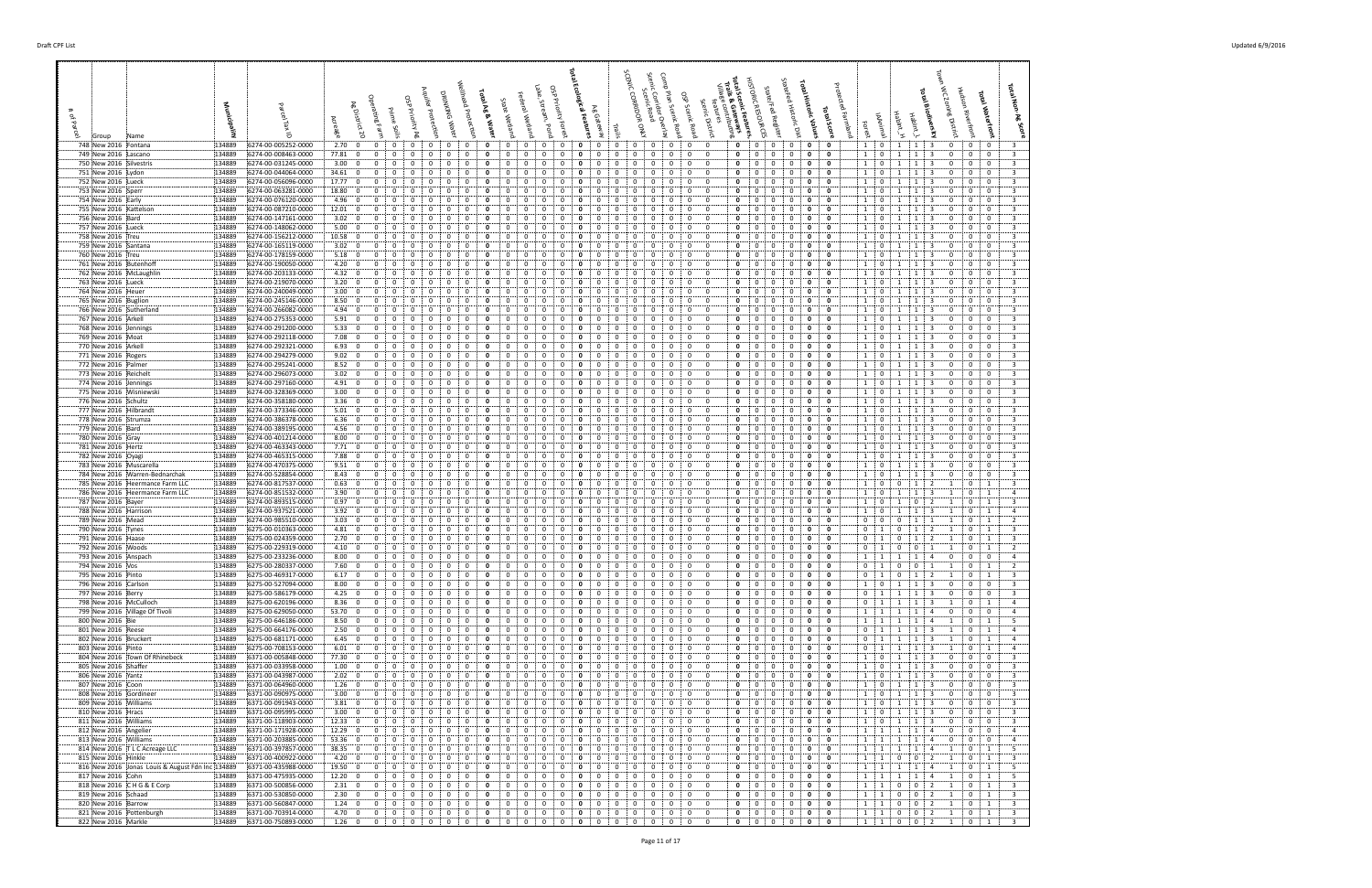# of Parcel

Group Name **Municipality**

Parcel Tax ID 

Acreage

Wellhead ProtecGon

Lake, Stream, Pond OSP Priority Forest **Total Ecological Features**

SCENIC CORRIDOR ONLY Scenic Corridor Overlay Scenic Road

 $\overline{\phantom{a}}$ 

Scenic District features **Total Scenic Features,**  HISTORIC RESOURCES

**Total Historic Values**

**Total Score** Protected Farmland

Forest IAAnimal HabInt\_H **Total Waterfront**

| 823 New 2016 Wiltsie                                      | 134889<br>6371-00-773889-0000                                  | 1.30; 0<br>$\overline{0}$<br>$\mathbf{0}$<br>$\mathbf{0}$<br>$\mathbf{0}$<br>$\mathbf{0}$<br>$\overline{0}$<br>0<br>$\mathbf{0}$<br>0<br>$\mathbf{0}$<br>0<br>0<br>$\mathbf{0}$<br>$\mathbf{0}$<br>$\mathbf{0}$<br>$\mathbf{0}$<br>$\mathbf{0}$<br>$\mathbf{0}$<br>0<br>$\Omega$                                                                                                                                                                                                                                                                                                                          | 0<br>$\mathbf 0$<br>$\mathbf{0}$<br>$\mathbf{0}$<br>$\mathbf{0}$<br>1 1<br>$\mathbf{0}$<br>0 : 2 :<br>1<br>$0 \quad 1$<br>- 3                                                                                                                                                             |
|-----------------------------------------------------------|----------------------------------------------------------------|-----------------------------------------------------------------------------------------------------------------------------------------------------------------------------------------------------------------------------------------------------------------------------------------------------------------------------------------------------------------------------------------------------------------------------------------------------------------------------------------------------------------------------------------------------------------------------------------------------------|-------------------------------------------------------------------------------------------------------------------------------------------------------------------------------------------------------------------------------------------------------------------------------------------|
| 824 New 2016 US Bank National Association 134889          | 6371-00-795884-0000                                            | 1.34:0<br>$\Omega$<br>$\Omega$<br>$\Omega$<br>$\Omega$<br>0<br>$\Omega$<br>- 0<br>0<br>$\Omega$<br>$\Omega$<br>$\Omega$<br>$\Omega$<br>$\Omega$<br>$\Omega$<br>$\Omega$<br>- 0                                                                                                                                                                                                                                                                                                                                                                                                                            | $\overline{\mathbf{3}}$<br>$\Omega$<br>$\Omega$<br>$\mathbf 0$<br>0<br>$\mathbf 0$<br>1:1<br>$\mathbf{0}$<br>$\mathbf{0}$<br>1<br>$\Omega$<br>2                                                                                                                                           |
| 825 New 2016 Burns                                        | 134889<br>6371-00-820884-0000                                  | 1.90:0<br>$\Omega$<br>0<br>$\Omega$<br>$\Omega$<br><sup>0</sup><br>$\Omega$                                                                                                                                                                                                                                                                                                                                                                                                                                                                                                                               | $\overline{\mathbf{3}}$<br>$\Omega$<br>$\mathbf{0}$<br>0<br>- 0<br>$\Omega$<br>1 1<br>$\Omega$<br>$\Omega$<br>$\overline{1}$                                                                                                                                                              |
| 826 New 2016 Selkin                                       | 134889<br>6371-00-838857-0000                                  | 0.54:0<br>$\Omega$<br>0                                                                                                                                                                                                                                                                                                                                                                                                                                                                                                                                                                                   | 0<br>$\overline{\mathbf{3}}$<br>0<br>$1 \quad 1$<br>$\Omega$                                                                                                                                                                                                                              |
| 827 New 2016 Bergen<br>828 New 2016 Schreiber             | 134889<br>6371-00-844875-0000<br>134889<br>6371-00-871854-0000 | 2.70:<br>$\Omega$<br>0<br>$\Omega$<br>0<br>$\Omega$<br>$\Omega$<br>1.30:<br>$\Omega$<br>- 0<br>0<br>$\Omega$<br>$\Omega$<br>0                                                                                                                                                                                                                                                                                                                                                                                                                                                                             | $\overline{\mathbf{3}}$<br>0<br>$\mathbf 0$<br>$\Omega$<br>$1 \cdot 1$<br>$\overline{1}$<br>- 0<br>$\Omega$<br>0<br>0<br>$\overline{\mathbf{3}}$<br>$\Omega$<br>1 1<br>$\Omega$<br>$\Omega$<br>$\overline{1}$                                                                             |
| 829 New 2016 Saatmann                                     | 134889<br>6371-00-897847-0000                                  | 0.65: 0<br>$\Omega$<br>n<br>o<br>$\Omega$                                                                                                                                                                                                                                                                                                                                                                                                                                                                                                                                                                 | $\overline{\mathbf{3}}$<br>$\mathbf{0}$<br>0<br>$\Omega$<br>$1 \quad 1$<br>$\Omega$<br>$\Omega$<br>$\Omega$<br>- 1                                                                                                                                                                        |
| 830 New 2016 C H G & E Corp                               | 134889<br>6371-02-740948-0000                                  | 9.00: 0<br>0<br>$\Omega$<br>$\Omega$<br>$\Omega$<br>$\Omega$<br>$\Omega$                                                                                                                                                                                                                                                                                                                                                                                                                                                                                                                                  | $\mathbf 0$<br>$\overline{\mathbf{3}}$<br>0<br>$\Omega$<br>1 1<br>$\Omega$<br>$\overline{1}$<br>$\Omega$                                                                                                                                                                                  |
| 831 New 2016 Bemis                                        | 134889<br>6371-02-780944-0000                                  | 6.05:<br>$\Omega$<br>$\Omega$<br>$\Omega$<br>$\Omega$<br>0<br>$\Omega$<br>$\Omega$<br>- 0<br>$\Omega$<br>$\Omega$<br>$\Omega$<br>$\Omega$                                                                                                                                                                                                                                                                                                                                                                                                                                                                 | 0<br>$\overline{\mathbf{3}}$<br>$\Omega$<br>$\Omega$<br>$\Omega$<br>0<br>$\overline{1}$<br>$\pm$ 1<br>$\overline{1}$<br>0<br>$\Omega$                                                                                                                                                     |
| 832 New 2016 Dutchess County Water and 134889             | 6371-02-820938-0000                                            | 4.94<br>$\Omega$<br>$\Omega$<br>- 0<br>0                                                                                                                                                                                                                                                                                                                                                                                                                                                                                                                                                                  | $\overline{\mathbf{3}}$<br>$\mathbf{0}$<br>0<br>$\Omega$<br>$\Omega$<br>1<br>$\Omega$                                                                                                                                                                                                     |
| 833 New 2016 Leo's Apples Ltd                             | 134889<br>6371-02-861900-0000                                  | 6.55:0<br>$\Omega$<br>$\Omega$<br>$\Omega$<br>$\Omega$<br>$\Omega$<br>$\Omega$<br>$\Omega$<br>$\Omega$<br>$\Omega$<br>$\Omega$<br>0<br>- 0<br>0<br>$\Omega$<br>$\Omega$<br>- 0<br>-0                                                                                                                                                                                                                                                                                                                                                                                                                      | 0<br>$\mathbf 0$<br>$\overline{\mathbf{3}}$<br>$^{\circ}$<br>$\Omega$<br>$\Omega$<br>1:1<br>$\Omega$<br>$\Omega$<br>$\Omega$<br>- 1<br>-1                                                                                                                                                 |
| 834 New 2016 Ashley                                       | 134889<br>6372-00-001171-0000                                  | 1.30<br>$\Omega$<br>$\Omega$<br>$\Omega$<br>0                                                                                                                                                                                                                                                                                                                                                                                                                                                                                                                                                             | $\overline{3}$<br>$\mathbf 0$<br>$\mathbf{0}$<br>$^{\circ}$<br>$\Omega$<br>$\Omega$<br>- 0                                                                                                                                                                                                |
| 835 New 2016 Yantz                                        | 134889<br>6372-00-010016-0000                                  | 24.19:0<br>$\Omega$<br>0<br>- 0<br>$\Omega$<br>$\Omega$                                                                                                                                                                                                                                                                                                                                                                                                                                                                                                                                                   | $\mathbf 0$<br>$\overline{\mathbf{3}}$<br>$\Omega$<br>$\Omega$<br>1 <sup>1</sup><br>$\overline{\mathbf{0}}$<br>$\mathbf{0}$<br>$\mathbf{0}$<br>$\Omega$                                                                                                                                   |
| 836 New 2016 Bristoll                                     | 134889<br>6372-00-022781-0000                                  | 3.50; 0<br>$\Omega$<br>$\Omega$                                                                                                                                                                                                                                                                                                                                                                                                                                                                                                                                                                           | 5<br>0<br>$\mathbf 0$<br>$\Omega$<br>1<br>$\Omega$                                                                                                                                                                                                                                        |
| 837 New 2016 Klose                                        | 6372-00-032945-0000<br>134889                                  | $3.00\begin{array}{ccc} 0 & 0 \\ 0 & 0 \\ 0 & 0 \\ 0 & 0 \\ 0 & 0 \\ 0 & 0 & 0 \\ 0 & 0 & 0 \\ 0 & 0 & 0 \\ 0 & 0 & 0 \\ 0 & 0 & 0 \\ 0 & 0 & 0 \\ 0 & 0 & 0 \\ 0 & 0 & 0 & 0 \\ 0 & 0 & 0 & 0 \\ 0 & 0 & 0 & 0 \\ 0 & 0 & 0 & 0 \\ 0 & 0 & 0 & 0 & 0 \\ 0 & 0 & 0 & 0 & 0 \\ 0 & 0 & 0 & 0 & 0 \\ 0 & 0 & 0 & 0 & 0 \\ 0 & 0 & 0$<br>0<br>$\Omega$<br>$\Omega$<br>0<br>$^{(1)}$<br>$\Omega$<br>0<br>- 0<br>$\Omega$<br>$\Omega$<br>$\Omega$<br>$\Omega$<br>$\Omega$<br>$\Omega$<br>$\Omega$<br>$\Omega$                                                                                                  | 0<br>0<br>- 0<br>$\overline{4}$<br>$\Omega$<br>$\overline{1}$<br>$\Omega$<br>$\Omega$<br>0<br>$\Omega$<br>$\Omega$<br>$\Omega$                                                                                                                                                            |
| 838 New 2016 Tran<br>839 New 2016 Ashley                  | 134889<br>6372-00-035750-0000<br>134889<br>6372-00-036195-0000 | 4.01:0<br>$\Omega$<br>$\Omega$<br>$\Omega$<br>5.05:<br>$\Omega$<br>- 0<br>$\Omega$<br>0                                                                                                                                                                                                                                                                                                                                                                                                                                                                                                                   | $\overline{\mathbf{3}}$<br>$\mathbf{0}$<br>$\mathbf 0$<br>$\overline{0}$<br>-1<br>$\mathbf{1}$<br>$\Omega$<br>$\overline{\mathbf{3}}$<br>0<br>0<br>$\mathbf 0$<br>$\mathbf{0}$<br>$\Omega$<br>1 <sup>1</sup><br>- 0<br>$\Omega$                                                           |
| 840 New 2016 Sieverding                                   | 134889<br>6372-00-053240-0000                                  | 5.99:<br>$\Omega$<br>റ<br><sup>0</sup><br>$\Omega$<br>n<br>-0                                                                                                                                                                                                                                                                                                                                                                                                                                                                                                                                             | $\overline{\mathbf{3}}$<br>$\mathbf{0}$<br>0<br>$\overline{\mathbf{0}}$<br>$\Omega$<br>$\mathbf{0}$<br>$\Omega$<br>$\Omega$<br>1<br>$^{\circ}$                                                                                                                                            |
| 841 New 2016 Sieverding                                   | 134889<br>6372-00-054274-0000                                  | 5.59:<br>$\Omega$<br>0<br>- 0<br>$\Omega$<br>0<br>0<br>$\Omega$<br>0                                                                                                                                                                                                                                                                                                                                                                                                                                                                                                                                      | $\overline{\mathbf{3}}$<br>$\mathbf 0$<br>0<br>$\mathbf{0}$<br>$\mathbf 0$<br>$\Omega$<br>1<br>$\Omega$<br>$\mathbf 0$                                                                                                                                                                    |
| 842 New 2016 Frustaci                                     | 134889<br>6372-00-062764-0000                                  | 3.18:0<br>$\Omega$<br>$\Omega$<br>$\Omega$<br>0<br>$\Omega$<br>$\Omega$<br>$\Omega$<br>$\Omega$<br>0<br>n<br>n<br>$\Omega$<br>0<br>$\Omega$<br>$\Omega$<br>$\Omega$<br>0                                                                                                                                                                                                                                                                                                                                                                                                                                  | $\overline{\mathbf{3}}$<br>0<br>$\mathbf{0}$<br>0<br>$\mathbf{0}$<br>$\mathbf{0}$<br>1<br>- 0<br>$\Omega$<br>$\pm$ 1<br>$\Omega$<br>-1<br>-1                                                                                                                                              |
| 843 New 2016 Milroy                                       | 134889<br>6372-00-079737-0000                                  | 1.00:0<br>$\Omega$<br>0<br>0<br>0                                                                                                                                                                                                                                                                                                                                                                                                                                                                                                                                                                         | $\overline{\mathbf{3}}$<br>$\mathbf{0}$<br>0<br>$0 \quad 1$<br>$\Omega$<br>$\mathbf{0}$<br>$\overline{1}$                                                                                                                                                                                 |
| 844 New 2016 Komenda                                      | 134889<br>6372-00-094726-0000                                  | 2.00:<br>$\overline{0}$<br>$\Omega$<br><sup>0</sup><br>$\Omega$<br>$\Omega$<br>O<br>$\Omega$<br>$\Omega$<br>$\Omega$<br>$\Omega$<br>$\Omega$<br><sup>0</sup><br>$\Omega$<br>$\Omega$<br>-0                                                                                                                                                                                                                                                                                                                                                                                                                | $\mathbf 0$<br>$\overline{\mathbf{3}}$<br>$\Omega$<br>$\Omega$<br>0<br>0<br>$\Omega$<br>$\overline{1}$<br>$\Omega$<br>$\overline{1}$                                                                                                                                                      |
| 845 New 2016 Manners                                      | 134889<br>6372-00-127094-0000                                  | 14.00<br>$^{\circ}$<br>$\Omega$<br>$\Omega$<br>$\Omega$<br>0<br>$\Omega$<br>$\Omega$<br>$\Omega$<br><sup>0</sup><br>n<br>n<br>$\Omega$<br>$\Omega$                                                                                                                                                                                                                                                                                                                                                                                                                                                        | 0<br>$\mathbf 0$<br>$\overline{0}$<br>$\overline{4}$<br>$\Omega$<br>$\Omega$<br>$\Omega$<br>$\Omega$<br>$\overline{1}$<br>$\Omega$                                                                                                                                                        |
| 846 New 2016 London                                       | 134889<br>6372-00-130065-0000                                  | 12.47:0<br>$\Omega$<br>- 0<br>0                                                                                                                                                                                                                                                                                                                                                                                                                                                                                                                                                                           | $\Omega$<br>0<br>$\overline{4}$<br>- 0<br>$\Omega$<br>1<br>$\Omega$<br>- 0                                                                                                                                                                                                                |
| 847 New 2016 Barton                                       | 134889<br>6372-00-178563-0000                                  | 5.90:0<br>$\mathbf{0}$<br>$\Omega$<br>$\Omega$<br>$\Omega$<br>$\Omega$<br>$\Omega$<br>n<br>$\Omega$<br>n<br>-0<br>0<br>- 0<br>$^{\circ}$<br>$^{\circ}$                                                                                                                                                                                                                                                                                                                                                                                                                                                    | 0<br>0<br>$\overline{3}$<br>$\mathbf{0}$<br>$\Omega$<br>$\Omega$<br>$\Omega$<br>$\Omega$<br>1 : 1<br>$^{\circ}$                                                                                                                                                                           |
| 848 New 2016 Lawrence                                     | 6372-00-180623-0000<br>134889                                  | 5.90; 0<br>$\Omega$<br>$\Omega$<br>0<br>$^{(1)}$<br>0                                                                                                                                                                                                                                                                                                                                                                                                                                                                                                                                                     | $\mathbf{0}$<br>0<br>$\overline{\mathbf{3}}$<br>$\Omega$<br>$\Omega$<br>- 0                                                                                                                                                                                                               |
| 849 New 2016 Kennedy                                      | 134889<br>6372-00-195675-0000                                  | 2.30; 0<br>$\Omega$<br>0<br>$\Omega$<br>$\Omega$<br>0<br>0<br>0<br>$\Omega$<br>$\Omega$<br>$\Omega$                                                                                                                                                                                                                                                                                                                                                                                                                                                                                                       | $\overline{2}$<br>$\Omega$<br>0<br>0<br>0<br>$0 \quad 1$<br>$\mathbf{0}$<br>$\overline{1}$<br>$\Omega$                                                                                                                                                                                    |
| 850 New 2016 Won                                          | 134889<br>6372-00-199387-0000                                  | 7.08:<br>$^{\circ}$<br>$\Omega$<br><sup>0</sup><br>$\Omega$<br>$\Omega$<br>ŋ<br>$\Omega$<br>ŋ<br>$\Omega$                                                                                                                                                                                                                                                                                                                                                                                                                                                                                                 | 0<br>$\overline{3}$<br>$\Omega$<br>$\Omega$<br>0<br>$\Omega$<br>$\mathbf{0}$<br>1:1<br>$\Omega$<br>$\overline{\mathbf{3}}$<br>$\mathbf{0}$<br>0<br>$\mathbf{0}$<br>$\Omega$<br>1 0<br>$\Omega$                                                                                            |
| 851 New 2016 Gilbert<br>852 New 2016 Capalbo-Flachs       | 134889<br>6372-00-199998-0000<br>134889<br>6372-00-203971-0000 | 3.01:0<br>3.00:<br>$\Omega$<br>$\Omega$<br>0<br>$\Omega$<br>$\Omega$<br>$\Omega$<br>$\Omega$<br>$\Omega$                                                                                                                                                                                                                                                                                                                                                                                                                                                                                                  | $\overline{3}$<br>$\mathbf 0$<br>$\mathbf{0}$<br>$\overline{0}$<br>$\Omega$<br>$\Omega$<br>1<br>$\overline{\mathbf{0}}$<br>$\mathbf{0}$                                                                                                                                                   |
| 853 New 2016  O A O A LLC                                 | 134889<br>6372-00-226710-0000                                  | 4.98:<br>$\Omega$<br>0<br>$\Omega$<br>0<br>$\Omega$                                                                                                                                                                                                                                                                                                                                                                                                                                                                                                                                                       | 0<br>0<br>$0 \quad 1$<br>2<br>$\Omega$<br>$\Omega$<br>- 1                                                                                                                                                                                                                                 |
| 854 New 2016 Blazina                                      | 134889<br>6372-00-252925-0000                                  | 4.16:0<br>$\Omega$<br>n<br>$\Omega$                                                                                                                                                                                                                                                                                                                                                                                                                                                                                                                                                                       | $\mathbf{0}$<br>0<br>$\overline{\mathbf{3}}$<br>$\Omega$<br>- 0<br>$\Omega$<br>- 0<br>$\Omega$<br>1                                                                                                                                                                                       |
| 855 New 2016 O A O A LLC                                  | 134889<br>6372-00-266698-0000                                  | 5.09:0<br>0<br>$\Omega$<br>0<br>$\Omega$<br>0<br>$\Omega$<br>0<br>0<br>$\Omega$<br>$\mathbf{0}$<br>- 0<br>-0<br>0<br>0                                                                                                                                                                                                                                                                                                                                                                                                                                                                                    | $\overline{2}$<br>$\mathbf 0$<br>$\mathbf 0$<br>0<br>$\overline{0}$<br>- 0<br>i 1<br>$\Omega$<br>$\mathbf{0}$<br>$\mathbf 0$<br>1<br>i 1.<br>-1                                                                                                                                           |
| 856 New 2016 Cole-Abrahams                                | 134889<br>6372-00-269979-0000                                  | 7.52:<br>$\Omega$<br>$\overline{0}$<br>$\Omega$<br>$\Omega$<br>$\Omega$<br>$\Omega$<br>O<br>$\Omega$<br>$\Omega$<br>$\Omega$<br>$\Omega$                                                                                                                                                                                                                                                                                                                                                                                                                                                                  | 0<br>$\overline{0}$<br>$\overline{\mathbf{3}}$<br>$\Omega$<br>$\Omega$<br>$\Omega$<br>0<br>$\overline{1}$<br>0<br>$\mathbf{0}$<br>$\overline{1}$<br>-3<br>$\Omega$                                                                                                                        |
| 857 New 2016 Zarrella                                     | 134889<br>6372-00-275880-0000                                  | 4.00:0<br>$\Omega$<br>$\Omega$<br>$\Omega$<br>0                                                                                                                                                                                                                                                                                                                                                                                                                                                                                                                                                           | $\overline{\mathbf{3}}$<br>$\mathbf{0}$<br>0<br>$\mathbf{0}$<br>$\Omega$<br>$\Omega$<br>$\mathbf{1}$<br>- 0<br>$\Omega$                                                                                                                                                                   |
| 858 New 2016 Godesky                                      | 134889<br>6372-00-278387-0000                                  | 15.80:0<br>$\Omega$<br>$\Omega$<br>$\Omega$<br>$\Omega$<br>$\Omega$<br>0<br>-0<br>$\Omega$<br>$\Omega$<br>-0<br>-0                                                                                                                                                                                                                                                                                                                                                                                                                                                                                        | 0<br>$\mathbf 0$<br>$\Omega$<br>$\mathbf{0}$<br>$\mathbf{0}$<br>$\overline{4}$<br>$\Omega$<br>$\Omega$<br>$\overline{a}$<br>$\Omega$                                                                                                                                                      |
| 859 New 2016 Cha                                          | 134889<br>6372-00-307697-0000                                  | 5.00:<br>$\Omega$<br>$\Omega$<br>$\Omega$<br>$\Omega$<br>0                                                                                                                                                                                                                                                                                                                                                                                                                                                                                                                                                | $\overline{2}$<br>0<br>$\mathbf 0$<br>$\Omega$<br>0                                                                                                                                                                                                                                       |
| 860 New 2016 Pribeck                                      | 134889<br>6372-00-324828-0000                                  | 6.58:0<br>$\Omega$<br>0<br>n<br>n<br>$\Omega$<br>$\Omega$<br>$\Omega$<br>$\Omega$<br>ŋ                                                                                                                                                                                                                                                                                                                                                                                                                                                                                                                    | $\mathbf 0$<br>$\overline{4}$<br>$\Omega$<br>$\mathbf{0}$<br>$\mathbf{0}$<br>$\Omega$<br>$\Omega$<br>1<br>: 1<br>$\Omega$<br>$\Omega$                                                                                                                                                     |
| 861 New 2016 Salvia<br>862 New 2016 Dockstader            | 134889<br>6372-00-360990-0000<br>134889<br>6372-00-369921-0000 | 6.01; 0<br>$\Omega$<br>$\Omega$<br>0<br>0<br>5.47:0<br>$\Omega$<br>$\Omega$<br>0                                                                                                                                                                                                                                                                                                                                                                                                                                                                                                                          | 0<br>0<br>$\mathbf{0}$<br>$\mathbf{0}$<br>$\overline{4}$<br>$\Omega$<br>1 <sup>1</sup><br>$\Omega$<br>$\overline{4}$<br>0<br>0<br>- 0<br>$\Omega$<br>$\overline{1}$<br>$\mathbf{0}$                                                                                                       |
| 863 New 2016 Frost                                        | 134889<br>6372-00-382681-0000                                  | 3.79:0<br>$\Omega$<br>$\Omega$<br>$\Omega$<br>0<br>$\Omega$<br>$\Omega$<br><sup>0</sup><br>$\Omega$<br>$\Omega$                                                                                                                                                                                                                                                                                                                                                                                                                                                                                           | 0<br>$\mathbf 0$<br>$\overline{2}$<br>$\Omega$<br>$\Omega$<br>$\Omega$<br>$^{\circ}$<br>$\Omega$<br>$\mathbf{0}$<br>$\overline{1}$<br>: 1                                                                                                                                                 |
| 864 New 2016 Abrahams                                     | 134889<br>6372-00-383958-0000                                  | 7.80:<br>$\Omega$<br>- 0<br>0<br>$\Omega$<br>$\Omega$<br>$\Omega$<br>0                                                                                                                                                                                                                                                                                                                                                                                                                                                                                                                                    | $\Omega$<br>0<br>0<br>$\mathbf{0}$<br>$\mathbf{0}$<br>$\overline{a}$<br>1 1<br>$\Omega$                                                                                                                                                                                                   |
| 865 New 2016 Havens                                       | 134889<br>6372-00-387866-0000                                  | 7.78:<br>$\Omega$<br>റ<br><sup>0</sup><br>$\Omega$<br>n<br>o                                                                                                                                                                                                                                                                                                                                                                                                                                                                                                                                              | $\mathbf{0}$<br>0<br>$\mathbf{0}$<br>$\overline{a}$<br>$\Omega$<br>$\Omega$<br>$1 \cdot 1$                                                                                                                                                                                                |
| 866 New 2016 Plimpton                                     | 134889<br>6372-00-418718-0000                                  | 4.60:<br>$\Omega$<br>0<br>$\Omega$<br>$\Omega$<br>0<br>0<br>0<br>$\Omega$<br>$\Omega$<br>0                                                                                                                                                                                                                                                                                                                                                                                                                                                                                                                | $\mathbf 0$<br>0<br>$\overline{4}$<br>$\Omega$<br>$1 \quad 1$<br>0<br>1                                                                                                                                                                                                                   |
| 867 New 2016 TKB Properties LLC                           | 134889<br>6372-00-425889-0000                                  | 5.60:<br>$\Omega$<br>$\Omega$<br>0<br>$\Omega$<br>$\Omega$<br>$\Omega$<br>$\Omega$<br>0<br>0<br>0<br>$\Omega$<br>$\Omega$                                                                                                                                                                                                                                                                                                                                                                                                                                                                                 | 0<br>0<br>0<br>1 1<br>$\mathbf{0}$<br>$\mathbf{0}$<br>$\overline{a}$<br>$\Omega$<br>$\Omega$                                                                                                                                                                                              |
| 868 New 2016 Harkins<br>869 New 2016 : TKB Properties LLC | 134889<br>6372-00-435800-0000<br>134889<br>6372-00-459914-0000 | 5.00:0<br>$\Omega$<br>$\Omega$<br>$\Omega$<br>0<br>0<br>0<br>7.86<br>$^{\circ}$<br>$\Omega$<br>$\Omega$<br>$\Omega$<br>$\Omega$<br>$\Omega$<br>O<br>$\Omega$<br>$\Omega$<br>$\Omega$<br>0<br>$\Omega$<br>$\Omega$<br>$\Omega$<br>$\Omega$<br>$\Omega$<br>-0                                                                                                                                                                                                                                                                                                                                               | 5<br>$\Omega$<br>$\mathbf{0}$<br>0<br>1 1<br>$\Omega$<br>0<br>$\overline{1}$<br>0<br>$\mathbf 0$<br>$\Omega$<br>$\Omega$<br>$\mathbf{0}$<br>$\mathbf{0}$<br>$\overline{4}$<br>$\Omega$<br>$1 \cdot 1$<br>$\mathbf{1}$<br>$\overline{a}$<br>$\Omega$                                       |
| 870 New 2016 Ruella                                       | 134889<br>6372-00-468730-0000                                  | 15.54:0<br>$\Omega$<br>0<br>$\Omega$<br>$\Omega$<br>$\overline{0}$<br>$\Omega$<br>$\Omega$<br>$\Omega$<br>$\Omega$<br>$\Omega$<br>$\Omega$<br>$\Omega$<br>O<br>$\Omega$<br>$\Omega$<br>$\Omega$<br>$\Omega$<br>$\Omega$                                                                                                                                                                                                                                                                                                                                                                                   | - 5<br>0<br>$\mathbf 0$<br>$\Omega$<br>$\Omega$<br>$\Omega$<br>$\overline{1}$<br>$\overline{1}$<br>$\mathbf{0}$<br>1<br>$\mathbf{1}$<br>-1                                                                                                                                                |
| 871 New 2016 Garelick                                     | 134889<br>6372-00-531907-0000                                  | 9.38:0<br>$\Omega$<br>$\Omega$<br>0                                                                                                                                                                                                                                                                                                                                                                                                                                                                                                                                                                       | $\mathbf 0$<br>0<br>$\mathbf{0}$<br>$\overline{4}$<br>$\Omega$<br>- 0<br>$\Omega$<br>$\Omega$                                                                                                                                                                                             |
| 872 New 2016 Niekrewicz                                   | 134889<br>6372-00-536619-0000                                  | 4.96; 0<br>$\mathbf{0}$<br>$\Omega$<br>$\Omega$<br>$\Omega$<br>$\Omega$<br>$\Omega$<br>$\Omega$<br>$\Omega$<br>$\Omega$<br>$\Omega$<br>$\Omega$<br>n<br>$^{\circ}$<br>0<br>$^{\circ}$<br>- 0                                                                                                                                                                                                                                                                                                                                                                                                              | $\mathbf{0}$<br>$\mathbf{0}$<br>$\overline{\mathbf{3}}$<br>$\Omega$<br>$\mathbf{0}$<br>$\mathbf{0}$<br>- 0<br>$\Omega$<br>$\Omega$<br>1 1<br>$\Omega$<br>-3                                                                                                                               |
| 873 New 2016 Das                                          | 134889<br>6372-00-538716-0000                                  | 6.71:0<br>$\Omega$<br>$\Omega$<br>$\Omega$<br>$\Omega$<br>$\Omega$<br>0                                                                                                                                                                                                                                                                                                                                                                                                                                                                                                                                   | $\mathbf{0}$<br>0<br>-3<br>$\Omega$<br>$\Omega$<br>- 0<br>-3                                                                                                                                                                                                                              |
| 874 New 2016 Red Hook Golf Club Inc                       | 134889<br>6372-00-540093-0000                                  | $203.00 \div 0$<br>$\Omega$<br>0<br>$\Omega$<br>$\Omega$<br>$\Omega$<br>$\Omega$<br>$\Omega$<br>$\Omega$<br>0<br>$\Omega$<br>0<br>n<br>$\Omega$<br>$\Omega$<br>$\Omega$<br>$\Omega$<br>0                                                                                                                                                                                                                                                                                                                                                                                                                  | 5<br>$\Omega$<br>$\mathbf 0$<br>0<br>$\mathbf 0$<br>1:1<br>$\mathbf{0}$<br>$\Omega$<br>4<br>$\overline{1}$<br>-1                                                                                                                                                                          |
| 875 New 2016 Garelick                                     | 134889<br>6372-00-548947-0000                                  | 4.28:<br>$\overline{0}$<br>$\Omega$<br>$\Omega$<br><sup>0</sup><br>$\Omega$<br>n                                                                                                                                                                                                                                                                                                                                                                                                                                                                                                                          | $\overline{4}$<br>$\Omega$<br>0<br>0<br>$\Omega$<br>$\mathbf{0}$<br>$\Omega$<br>1:1<br>$\overline{a}$<br>$\Omega$                                                                                                                                                                         |
| 876 New 2016 Meilman                                      | 134889<br>6372-00-555426-0000                                  | 21.60:0<br>$\overline{0}$<br>$^{\circ}$<br>$\mathbf{0}$<br>$\mathbf{0}$<br>$\Omega$<br>$\mathbf{0}$<br>$\mathbf{0}$<br>$\Omega$<br>$^{\circ}$<br>$\Omega$<br>$^{\circ}$<br>$\mathbf{0}$<br>$\mathbf{0}$<br>0<br>$\Omega$<br>0<br>$\Omega$<br>$\Omega$<br>0<br>$\Omega$<br>$\overline{0}$<br>$\mathbf{0}$<br>$\mathbf{0}$<br>$\overline{0}$<br>$\Omega$<br>0                                                                                                                                                                                                                                               | $^{\circ}$<br>$\mathbf{0}$<br>$^{\circ}$<br>$\mathbf 0$<br>$\mathbf{0}$<br>1 1<br>1<br>1<br>$\overline{4}$<br>$^{\circ}$<br>$^{\circ}$<br>$\mathbf{0}$<br>$\overline{4}$<br>5<br>$\mathbf{0}$<br>$\overline{0}$<br>$\mathbf 0$<br>$\mathbf 0$<br>$\overline{1}$                           |
| 877 New 2016 Madera                                       | 134889<br>6372-00-567867-0000                                  | 3.26:0<br>$\mathbf 0$<br>$\overline{0}$<br>$\overline{0}$<br>$\mathbf{0}$<br>$\mathbf{0}$<br>$\overline{0}$<br>$\mathbf 0$<br>$\mathbf{0}$<br>$\overline{0}$<br>$\mathbf 0$<br>$\mathbf{0}$<br>$\overline{0}$<br>$\mathbf{0}$<br>$\mathbf{0}$                                                                                                                                                                                                                                                                                                                                                             | $\mathbf{0}$<br>1:1:1:1:4<br>$\mathbf{0}$<br>1<br>- 5                                                                                                                                                                                                                                     |
| 878 New 2016 Alderman<br>879 New 2016 HD-PAR LLC          | 134889<br>6372-00-570815-0000<br>134889<br>6372-00-576681-0000 | $\mathbf 0$<br>19.70: 0<br>$\overline{0}$<br>$\mathbf{0}$<br>$\overline{0}$<br>$\mathbf{0}$<br>$\mathbf{0}$<br>$\mathbf{0}$<br>$\mathbf{0}$<br>$\mathbf{0}$<br>$\mathbf{0}$<br>$\mathbf{0}$<br>$\mathbf{0}$<br>$\mathbf{0}$<br>$\mathbf{0}$<br>$\mathbf{0}$<br>$\mathbf{0}$<br>$\mathbf{0}$<br>$\mathbf{0}$<br>$\mathbf{0}$<br>$\mathbf{0}$<br>7.84:0<br>$\mathbf{0}$<br>$^{\circ}$<br>0<br>$\mathbf 0$<br>$\mathbf 0$<br>0<br>$\mathbf{0}$<br>$\mathbf 0$<br>$\mathbf 0$<br>$\Omega$<br>$\mathbf 0$<br>$\mathbf{0}$<br>$\mathbf 0$<br>0<br>$\Omega$<br>$\Omega$<br>0<br>$\Omega$<br>$\Omega$<br>$\Omega$ | $\mathbf 0$<br>$\mathbf 0$<br>$\mathbf 0$<br>$\mathbf{0}$<br>$\overline{0}$<br>$1 \t1 \t1 \t1 \t4$<br>$\mathbf{1}$<br>0 <sup>1</sup><br>$\mathbf{1}$<br>0<br>$\overline{4}$<br>0<br>$\mathbf 0$<br>0<br>$\mathbf{0}$<br>$1 \quad 1 \mid 1$<br>0<br>$\mathbf{0}$<br>$\mathbf{0}$<br>1<br>4 |
| 880 New 2016 Town of Red Hook                             | 6372-00-590906-0000<br>134889                                  | 3.00:0<br>$\mathbf 0$<br>0<br>$\overline{0}$<br>$\mathbf{0}$<br>$\mathbf{0}$<br>$\mathbf{0}$<br>$\mathbf{0}$<br>$\overline{0}$<br>$\mathbf{0}$<br>0<br>$\mathbf 0$<br>$\mathbf{0}$<br>0<br>$^{\circ}$<br>$\mathbf{0}$<br>$\mathbf{0}$<br>$\mathbf{0}$<br>0:<br>$\mathbf{0}$<br>0                                                                                                                                                                                                                                                                                                                          | $\mathbf{0}$<br>5<br>$\mathbf{0}$<br>$\mathbf{0}$<br>$1 \quad 1$<br>$\mathbf{0}$<br>$\mathbf{0}$<br>$1 \quad$<br>1:4<br>1<br>$0 \quad 1$                                                                                                                                                  |
| 881 New 2016 VanDevelder                                  | 134889<br>6372-00-597484-0000                                  | 0<br>$\overline{0}$<br>$\mathbf 0$<br>3.11:0<br>$\begin{array}{cc} \circ & \circ \end{array}$<br>$\mathbf 0$<br>$\mathbf{0}$<br>0<br>$\overline{0}$<br>0<br>$\mathbf 0$<br>0<br>$\mathbf 0$<br>0<br>0<br>$\bf{0}$<br>0<br>0<br>$\mathbf{0}$<br>$\mathbf{0}$<br>$^{\circ}$                                                                                                                                                                                                                                                                                                                                 | $\mathbf{0}$<br>$\mathbf{0}$<br>0<br>$1 \quad 1$<br>0<br>$0 \quad 0$<br>$\overline{\mathbf{3}}$<br>$\mathbf{0}$<br>$\mathbf 0$<br>$1 \mid 3$<br>$\mathbf{0}$                                                                                                                              |
| 882 New 2016 Folmsbee                                     | 6372-00-604532-0000<br>134889                                  | 1.00:0<br>$\mathbf{0}$<br>$\mathbf{0}$<br>0<br>$\mathbf 0$<br>$\mathbf{0}$<br>0<br>0<br>$\mathbf{0}$<br>0<br>$\mathbf 0$<br>0<br>0<br>$\mathbf{0}$<br>0<br>0<br>$\mathbf{0}$<br>0<br>$\Omega$<br>$\overline{0}$<br>$\mathbf{0}$                                                                                                                                                                                                                                                                                                                                                                           | $\mathbf 0$<br>0<br>$\overline{\mathbf{3}}$<br>0<br>$\mathbf 0$<br>0<br>$1 \quad 1$<br>0<br>$\mathbf{0}$<br>$\mathbf 0$<br>1<br>3<br>0                                                                                                                                                    |
| 883 New 2016 Crouch                                       | 134889<br>6372-00-605424-0000                                  | $\mathbf 0$<br>$\mathbf 0$<br>$\mathbf 0$<br>0<br>9.28; 0<br>$\overline{0}$<br>$\mathbf 0$<br>$\mathbf{0}$<br>$\mathbf{0}$<br>$\mathbf 0$<br>$\mathbf 0$<br>$\mathbf 0$<br>$\mathbf 0$<br>$\mathbf 0$<br>$\mathbf{0}$<br>$\mathbf 0$<br>$\overline{0}$<br>$\overline{0}$<br>$\mathbf{0}$<br>$\Omega$<br>$\mathbf{0}$                                                                                                                                                                                                                                                                                      | $\mathbf{0}$<br>$\mathbf 0$<br>$\overline{0}$<br>$\mathbf{0}$<br>$0 \t 0$<br>$\overline{4}$<br>$\overline{0}$<br>1 1<br>$\mathbf{1}$<br>$\overline{4}$<br>$\mathbf{0}$<br>1                                                                                                               |
| 884 New 2016 Topf                                         | 134889<br>6372-00-615580-0000                                  | $\overline{0}$<br>$\mathbf 0$<br>0<br>6.07:0<br>$\mathbf{0}$<br>0<br>$\mathbf 0$<br>0<br>0<br>0<br>0<br>0<br>0<br>0<br>0<br>0<br>0<br>0<br>0<br>0                                                                                                                                                                                                                                                                                                                                                                                                                                                         | 0<br>$\overline{4}$<br>$\mathbf 0$<br>$\mathbf 0$<br>$\mathbf 0$<br>$\mathbf 0$<br>$\mathbf 0$<br>$\overline{0}$<br>$1 \quad 1$<br>0<br>$\mathbf{1}$<br>$\mathbf{1}$<br>4                                                                                                                 |
| 885 New 2016 Puttre                                       | 134889<br>6372-00-620938-0000                                  | 4.33; 0<br>$\mathbf{0}$<br>$\mathbf{0}$<br>0<br>0<br>0<br>0<br>0<br>0<br>0<br>0<br>0<br>$\bf{0}$<br>0<br>0<br>$\mathbf{0}$<br>0<br>0<br>0<br>0<br>$^{\circ}$                                                                                                                                                                                                                                                                                                                                                                                                                                              | 5<br>0<br>$\mathbf{0}$<br>0<br>0<br>$\mathbf{0}$<br>$1 \cdot 1$<br>$\overline{4}$<br>0<br>1<br>1<br>1<br>1                                                                                                                                                                                |
| 886 New 2016 Galeano                                      | 134889<br>6372-00-627403-0000                                  | $\mathbf 0$<br>1.79:0<br>$\mathbf 0$<br>$\overline{0}$<br>0<br>$\mathbf 0$<br>$\mathbf 0$<br>$\mathbf 0$<br>0<br>$\mathbf{0}$<br>$\mathbf{0}$<br>0<br>0<br>0<br>0<br>0<br>0<br>0<br>0<br>$^{\circ}$                                                                                                                                                                                                                                                                                                                                                                                                       | $\mathbf 0$<br>$\mathbf{0}$<br>$\overline{\mathbf{3}}$<br>$\overline{0}$<br>$\mathbf 0$<br>$\mathbf{0}$<br>$\mathbf{0}$<br>$\mathbf{0}$<br>$\overline{0}$<br>$1 \quad 1$<br>$\mathbf 0$<br>1<br>3                                                                                         |
| 887 New 2016 Papp                                         | 134889<br>6372-00-630560-0000                                  | 4.69:0<br>$\overline{0}$<br>$\mathbf{0}$<br>$\mathbf 0$<br>0<br>0<br>0<br>$\mathbf 0$<br>0<br>$\mathbf{0}$<br>0<br>0<br>$\mathbf{0}$<br>$\mathbf{0}$<br>$\mathbf{0}$<br>0<br>0<br>0<br>0<br>0<br>$\mathbf{0}$                                                                                                                                                                                                                                                                                                                                                                                             | $\mathbf{0}$<br>0<br>$\mathbf 0$<br>$\bf{0}$<br>$\mathbf{0}$<br>$1 \quad 1$<br>1<br>$\mathbf 0$<br>0<br>$\overline{\mathbf{0}}$<br>$\overline{4}$<br>1<br>4                                                                                                                               |
| 888 New 2016 Flintgroup LLC                               | 134889<br>6372-00-630768-0000                                  | $\mathbf 0$<br>31.57:0<br>$\mathbf 0$<br>$\mathbf{0}$<br>0<br>0<br>$\mathbf 0$<br>$\overline{0}$<br>$\mathbf 0$<br>$\mathbf 0$<br>$\mathbf 0$<br>$\mathbf 0$<br>0<br>$\mathbf 0$<br>$\overline{0}$<br>0<br>$\mathbf{0}$<br>0<br>$^{\circ}$<br>$\mathbf 0$<br>0<br>$\overline{0}$<br>$\mathbf 0$<br>0<br>$\mathbf{0}$<br>0<br>$\mathbf 0$<br>$\mathbf 0$<br>0                                                                                                                                                                                                                                              | 0<br>$\mathbf 0$<br>$\mathbf{0}$<br>$\mathbf{0}$<br>$\mathbf 0$<br>$\mathbf{0}$<br>$\overline{\mathbf{0}}$<br>$\overline{4}$<br>$1 \quad 1$<br>$\overline{1}$<br>1<br>$\overline{4}$<br>$\mathbf 0$<br>$\overline{\mathbf{0}}$                                                            |
| 889 New 2016 Town Of Red Hook<br>890 New 2016 Alderman    | 6372-00-635655-0000<br>134889<br>134889<br>6372-00-636903-0000 | 36.20:0<br>$\overline{0}$<br>0<br>$\mathbf{0}$<br>0<br>$\mathbf 0$<br>$\mathbf 0$<br>$\mathbf{0}$<br>$\bf{0}$<br>0<br>$\mathbf{0}$<br>0<br>$\mathbf{0}$<br>$\overline{0}$<br>0.75: 0<br>$^{\circ}$<br>$\Omega$<br>$\Omega$<br>$\mathbf{0}$<br>0<br>0<br>$\mathbf{0}$<br>$\Omega$<br>$\Omega$<br>0<br>$\Omega$<br>$\mathbf 0$<br>0<br>$\Omega$<br>$\Omega$<br>0<br>$\Omega$<br>$\Omega$<br>- 0                                                                                                                                                                                                             | $\mathbf 0$<br>$\overline{0}$<br>0<br>$\mathbf 0$<br>0<br>1 1<br>$\overline{4}$<br>$\mathbf 0$<br>$\mathbf{0}$<br>$\overline{4}$<br>1<br>$1 \cdot$<br>5<br>$\mathbf 0$<br>0<br>$\mathbf 0$<br>0<br>1 1<br>$\mathbf{0}$<br>1<br>$\mathbf 0$<br>$\overline{1}$<br>-1<br>-1<br>4             |
| 891 New 2016 Puttre                                       | 134889<br>6372-00-637923-0000                                  | 0<br>0<br>0<br>0<br>0<br>$\mathbf 0$<br>$\overline{0}$<br>0<br>0.61:0<br>0<br>$\mathbf{0}$<br>0<br>0<br>$\mathbf 0$<br>$\mathbf 0$<br>0<br>$\mathbf{0}$<br>$\overline{0}$<br>$\mathbf{0}$<br>$\mathbf{0}$<br>$\mathbf{0}$                                                                                                                                                                                                                                                                                                                                                                                 | $\overline{5}$<br>$\mathbf 0$<br>$\mathbf 0$<br>$\mathbf{0}$<br>$\mathbf{0}$<br>0<br>1 1<br>$\mathbf{0}$<br>$\overline{1}$<br>1<br>1<br>4<br>1                                                                                                                                            |
| 892 New 2016 Conroy                                       | 134889<br>6372-00-639514-0000                                  | 0<br>0<br>3.66:0<br>$\overline{0}$<br>$\mathbf 0$<br>0<br>0<br>0<br>$\mathbf 0$<br>0<br>0<br>0<br>0<br>0<br>$\mathbf{0}$<br>$\mathbf{0}$<br>$\bf{0}$<br>0<br>$\mathbf{0}$<br>$\mathbf{0}$<br>$\mathbf 0$                                                                                                                                                                                                                                                                                                                                                                                                  | $\mathbf{0}$<br>$\mathbf{0}$<br>$\overline{\mathbf{3}}$<br>$\overline{0}$<br>0<br>0<br>1 1<br>$\overline{0}$<br>$1 \mid 3$<br>$\mathbf{0}$<br>$0 \neq 0$                                                                                                                                  |
| 893 New 2016 Curley                                       | 134889<br>6372-00-651836-0000                                  | 0<br>$3.85 \div 0$<br>$\mathbf{0}$<br>$\mathbf{0}$<br>$\mathbf{0}$<br>0<br>0<br>0<br>$\mathbf 0$<br>0<br>0<br>0<br>0<br>0<br>0<br>$\mathbf{0}$<br>$\bf{0}$<br>0<br>$\mathbf{0}$<br>$\mathbf{0}$<br>$\mathbf{0}$                                                                                                                                                                                                                                                                                                                                                                                           | $\mathbf 0$<br>$\mathbf 0$<br>0<br>$1 \quad 1$<br>$\overline{4}$<br>0<br>$\mathbf 0$<br>$\mathbf{1}$<br>1<br>$\mathbf{0}$<br>0<br>$\overline{\mathbf{0}}$<br>4                                                                                                                            |
| 894 New 2016 Lee                                          | 134889<br>6372-00-655878-0000                                  | $\mathbf{0}$<br>0<br>0<br>3.12:0<br>$\overline{0}$<br>$\mathbf 0$<br>$\mathbf 0$<br>$\mathbf 0$<br>$^{\circ}$<br>$\mathbf 0$<br>$\mathbf 0$<br>$\Omega$<br>$\mathbf{0}$<br>0<br>$\mathbf 0$<br>$\mathbf 0$<br>$\mathbf 0$<br>$^{\circ}$<br>$\mathbf{0}$<br>$\mathbf 0$<br>$\Omega$                                                                                                                                                                                                                                                                                                                        | $\mathbf{0}$<br>$\mathbf 0$<br>$1 \quad 1$<br>0<br>$\overline{\mathbf{3}}$<br>$\mathbf{0}$<br>$\mathbf 0$<br>0<br>$1 \mid 3$<br>0<br>$0 \quad$<br>$\overline{\mathbf{0}}$                                                                                                                 |
| 895 New 2016 Pavlich                                      | 134889<br>6372-00-662485-0000                                  | $\mathbf 0$<br>$\overline{0}$<br>$\overline{0}$<br>$\overline{0}$<br>0<br>$\mathbf{0}$<br>$\mathbf 0$<br>$\mathbf 0$<br>0<br>$\overline{0}$<br>$\overline{0}$<br>$\mathbf 0$<br>0<br>3.00; 0<br>$\begin{array}{cc} \circ & \circ \end{array}$<br>$\mathbf{0}$<br>$\mathbf 0$<br>$\mathbf{0}$<br>$\mathbf{0}$<br>$\bf{0}$<br>0                                                                                                                                                                                                                                                                             | $\overline{\mathbf{3}}$<br>$\mathbf{0}$<br>$\overline{0}$<br>$\mathbf{0}$<br>$\mathbf 0$<br>$\mathbf 0$<br>$1 \quad 1$<br>$0 \mid 1 \mid 3$<br>$\mathbf{0}$<br>$0 \quad$<br>$\overline{\mathbf{0}}$                                                                                       |
| 896 New 2016 O'Farrell                                    | 134889<br>6372-00-662950-0000                                  | $0$ 0<br>$\mathbf 0$<br>$6.71$ ; 0 0 0 0 0 0 0 0 0 0 0<br>$\overline{0}$<br>$\mathbf{0}$<br>0 <sup>1</sup><br>$0 \mid 0$<br>$\overline{0}$<br>0<br>$\overline{0}$<br>$\mathbf{0}$<br>0:<br>0<br>$\mathbf{0}$                                                                                                                                                                                                                                                                                                                                                                                              | 5<br>0<br>$\vdots$ 0<br>$1 \t1 \t1 \t1 \t1 \t4 \t1 \t0 \t1$<br>$\begin{array}{c} 0 \end{array}$<br>$\overline{0}$<br>$\mathbf{0}$                                                                                                                                                         |
| 897 New 2016 Edwards                                      | 6372-00-668562-0000<br>134889                                  |                                                                                                                                                                                                                                                                                                                                                                                                                                                                                                                                                                                                           | 1:1:1:1:4:0:0:0<br>0:0:0:0:0:0<br>$\overline{4}$                                                                                                                                                                                                                                          |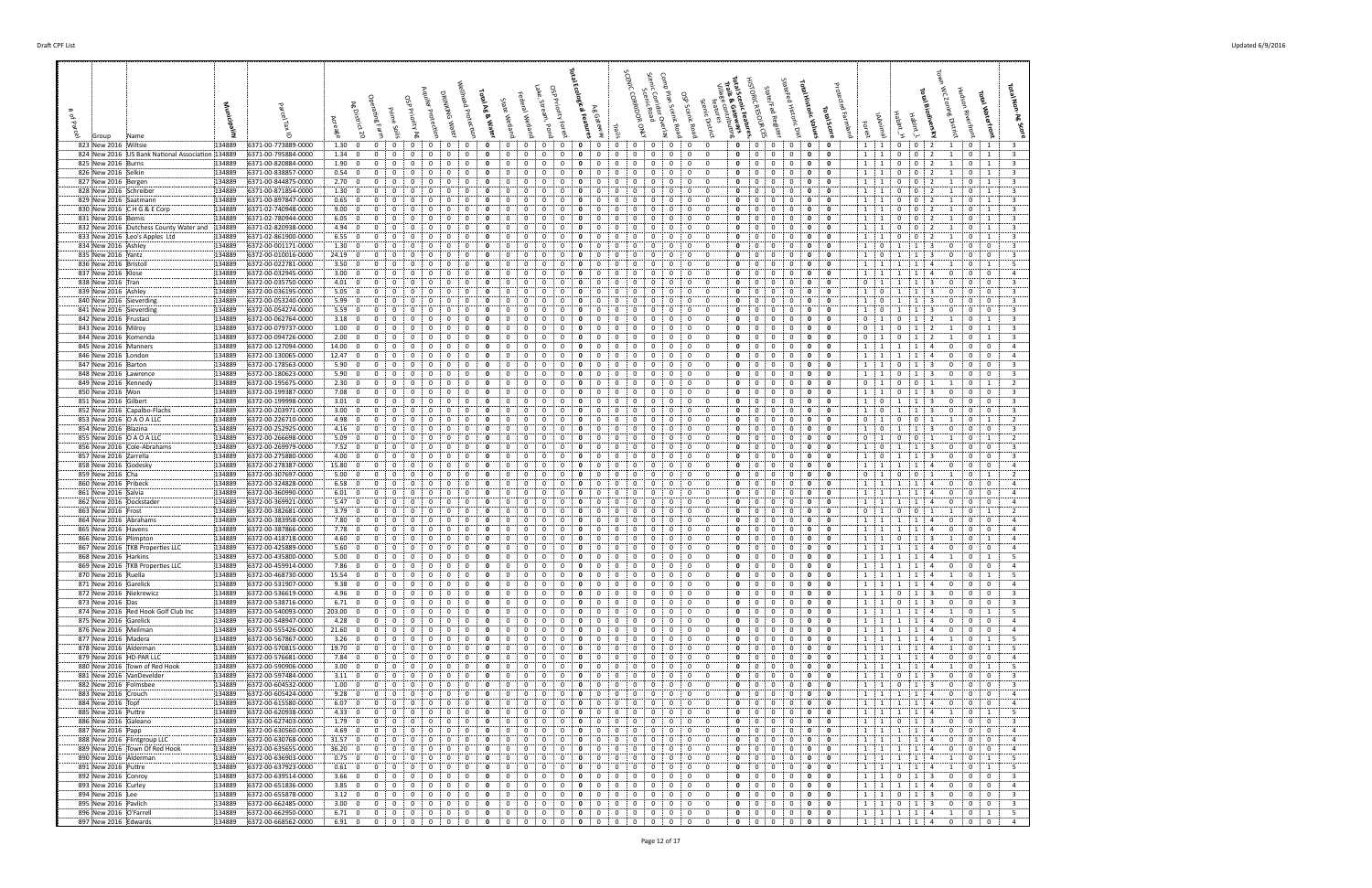| 898 New 2016 Paulus<br>899 New 2016 Paulus                               | 134889<br>6372-00-671448-0000<br>134889<br>6372-00-676418-0000 | $3.00\begin{array}{ccc} 0 \\ 0 \end{array}$<br>$\mathbf{0}$<br>$^{\circ}$<br>0<br>3.00; 0<br>0<br>$\mathbf{0}$<br>0<br>0                                                                                                                                                                                                                                                                                                          | $\mathbf{0}$<br>0<br>0<br>0<br>0<br>0<br>0<br>0<br>0<br>0<br>0<br>0                                                                                          | $\mathbf{0}$<br>$\mathbf{0}$<br>$\mathbf{0}$<br>$\Omega$<br>0<br>0<br>0<br>$\mathbf{0}$<br>0<br>$\mathbf{0}$<br>0<br>0<br>0<br>0<br>0<br>$^{\circ}$                                                                                                  | $\mathbf{0}$<br>$\mathbf 0$<br>$\mathbf{0}$<br>$\mathbf{0}$<br>$\mathbf{0}$<br>0<br>0<br>$\mathbf{0}$<br>0<br>0<br>$\mathbf{o}$<br>0          | $1 \quad 1$<br>$\mathbf{0}$<br>$\vert 1 \vert$<br>3<br>$\mathbf{0}$<br>$\overline{\mathbf{0}}$<br>0<br>-3<br>1<br>$\mathbf{1}$<br>1<br>$\mathbf{1}$<br>$\mathbf{0}$<br>$\mathbf{0}$<br>$\overline{4}$<br>$\overline{a}$<br>$\mathbf{0}$                             |
|--------------------------------------------------------------------------|----------------------------------------------------------------|-----------------------------------------------------------------------------------------------------------------------------------------------------------------------------------------------------------------------------------------------------------------------------------------------------------------------------------------------------------------------------------------------------------------------------------|--------------------------------------------------------------------------------------------------------------------------------------------------------------|------------------------------------------------------------------------------------------------------------------------------------------------------------------------------------------------------------------------------------------------------|-----------------------------------------------------------------------------------------------------------------------------------------------|---------------------------------------------------------------------------------------------------------------------------------------------------------------------------------------------------------------------------------------------------------------------|
| 900 New 2016 Knickerbocker                                               | 134889<br>6372-00-681525-0000                                  | 3.10; 0<br>$\Omega$                                                                                                                                                                                                                                                                                                                                                                                                               | 0<br>$\Omega$<br>$\Omega$                                                                                                                                    | 0<br>$\Omega$                                                                                                                                                                                                                                        | 0<br>0<br>0<br>$\Omega$<br>$\Omega$<br>- 0                                                                                                    | 3<br>1 1<br>0<br>0<br>1<br>$\Omega$<br>0                                                                                                                                                                                                                            |
| 901 New 2016 Jerro<br>902 New 2016 Wyrick                                | 134889<br>6372-00-687855-0000<br>134889<br>6372-00-688938-0000 | 3.17:0<br>$^{\circ}$<br>$\Omega$<br>$\mathbf{0}$<br>$^{\circ}$<br>3.17:0<br>$\Omega$<br>$\Omega$<br>0                                                                                                                                                                                                                                                                                                                             | $\mathbf{0}$<br>$\mathbf{0}$<br>$\mathbf{0}$<br>$\Omega$<br>$\mathbf{0}$<br>$\Omega$<br>0<br>0<br>0<br>$\Omega$<br>$\Omega$                                  | $\mathbf 0$<br>$\overline{0}$<br>$\Omega$<br>0<br>0<br>$\Omega$<br>$\Omega$<br>$\Omega$<br>$\mathbf{0}$<br>0<br>$\Omega$<br>0<br>0<br>0<br>$\Omega$<br>$^{\circ}$                                                                                    | 0<br>0<br>$\mathbf{0}$<br>0<br>$\mathbf 0$<br>0<br>0<br>$\Omega$<br>0<br>0<br>$\Omega$<br>0                                                   | $\overline{\mathbf{3}}$<br>$1 \quad 1$<br>$\mathbf 0$<br>$\mathbf{1}$<br>$\mathbf 0$<br>0<br>- 3<br>$\mathbf{0}$<br>$\overline{3}$<br>1<br>$\mathbf 0$<br>$\mathbf 0$<br>$\mathbf{0}$<br>$\mathbf{0}$<br>$\mathbf{1}$<br>1                                          |
| 903 New 2016 Collins                                                     | 134889<br>6372-00-690379-0000                                  | 3.01:0<br>0                                                                                                                                                                                                                                                                                                                                                                                                                       | 0<br>0<br>0<br>$\Omega$                                                                                                                                      | 0<br>0<br>0<br>$\Omega$<br>$^{\circ}$<br>0<br>$^{\circ}$                                                                                                                                                                                             | 0<br>0<br>- 0<br>$\Omega$<br>0<br>0                                                                                                           | $\overline{1}$<br>$\mathbf{0}$<br>$\overline{a}$<br>$\pm$ 1<br>1<br>0<br>0                                                                                                                                                                                          |
| 904 New 2016 Race                                                        | 134889<br>6372-00-694501-0000                                  | 0.74:0<br>$\Omega$<br>$\Omega$<br>$\Omega$<br>$\Omega$                                                                                                                                                                                                                                                                                                                                                                            | 0<br>$\Omega$<br>0<br>0<br>$\Omega$<br>0<br>$\Omega$<br>0                                                                                                    | $^{\circ}$<br>$\Omega$<br>$\Omega$<br>$\Omega$<br>$^{\circ}$<br>0                                                                                                                                                                                    | $\mathbf 0$<br>0<br>$^{\circ}$<br>$^{\circ}$<br>0<br>0                                                                                        | 3<br>$1 \quad 1$<br>0<br>$\mathbf 0$<br>$^{\circ}$<br>1<br>-3<br>$\Omega$<br>$^{\circ}$<br>$\overline{4}$<br>-4                                                                                                                                                     |
| 905 New 2016 Ransford<br>906 New 2016 Hester                             | 134889<br>6372-00-701463-0000<br>134889<br>6372-00-704512-0000 | 3.00; 0<br>$\mathbf{0}$<br>0<br>0<br>1.00; 0<br>0<br>0<br>0                                                                                                                                                                                                                                                                                                                                                                       | 0<br>0<br>0<br>0<br>0<br>0<br>0<br>0<br>$\Omega$<br>$\Omega$                                                                                                 | 0<br>0<br>$^{\circ}$<br>0<br>$\mathbf{0}$<br>0<br>0<br>0<br>$\mathbf{0}$<br>$\mathbf{0}$<br>$\mathbf 0$<br>$\mathbf{o}$<br>0<br>0                                                                                                                    | 0<br>0<br>0<br>0<br>$\mathbf{o}$<br>0<br>0<br>$^{\circ}$<br>0<br>0<br>0<br>0                                                                  | 1 1<br>1<br>1<br>0<br>0<br>$\mathbf 0$<br>$\mathbf 0$<br>$\overline{\mathbf{3}}$<br><sup>1</sup><br>$\overline{1}$<br>$\mathbf{1}$<br>$\overline{\mathbf{3}}$<br>$\mathbf{0}$<br>$\mathbf{0}$                                                                       |
| 907 New 2016 Traudt                                                      | 134889<br>6372-00-706347-0000<br>134889                        | 3.03:0<br>$\Omega$<br>$\mathbf 0$<br>0<br>$\Omega$<br>$\Omega$<br>$\Omega$                                                                                                                                                                                                                                                                                                                                                        | 0<br>$\Omega$<br>0<br>0<br>$\Omega$<br>$\Omega$<br>0                                                                                                         | 0<br>$\Omega$<br>$\Omega$<br>$\Omega$<br>$^{\circ}$<br>$\mathbf{0}$<br>$\Omega$<br>- 0                                                                                                                                                               | 0<br>$\mathbf 0$<br>0<br>0<br>0<br>$\Omega$<br>$\mathbf{0}$<br>- 0<br>0<br>$\Omega$<br>$\Omega$<br>$\Omega$                                   | $\overline{\mathbf{3}}$<br>$\mathbf 0$<br>$\mathbf{0}$<br><sup>1</sup><br>$\begin{array}{cc} 1 \end{array}$<br>3<br>$^{\circ}$<br>1<br>0<br>$\overline{\mathbf{3}}$<br>$\Omega$<br>$\overline{1}$<br>$\Omega$<br>-3<br>$\Omega$<br>$\Omega$                         |
| 908 New 2016 O'Connor<br>909 New 2016 Strenge                            | 6372-00-708836-0000<br>134889<br>6372-00-710547-0000           | 3.56; 0<br>2.60; 0<br>0                                                                                                                                                                                                                                                                                                                                                                                                           | 0<br>0<br>0<br>0<br>0<br>0<br>$\Omega$<br>$\Omega$                                                                                                           | $\mathbf{0}$<br>$\mathbf{0}$<br>$\mathbf 0$<br>$\mathbf{o}$<br>0                                                                                                                                                                                     | $\mathbf 0$<br>$\Omega$<br>0<br>0<br>0<br>0                                                                                                   | 1<br>-1<br>$\mathbf 0$<br>1<br>$\overline{1}$<br>$\mathbf{0}$<br>1<br>-1<br>-4<br>0<br>$\overline{a}$                                                                                                                                                               |
| 910 New 2016 Savage                                                      | 134889<br>6372-00-715421-0000                                  | 6.02; 0<br>0<br>0<br>$\Omega$<br>0                                                                                                                                                                                                                                                                                                                                                                                                | 0<br>0<br>$\Omega$<br>0<br>$\Omega$<br>0                                                                                                                     | 0<br>$\mathbf 0$<br>0<br>0<br>$\Omega$<br>$\Omega$<br>$\Omega$<br>$^{\circ}$                                                                                                                                                                         | $\mathbf 0$<br>0<br>0<br>0<br>0<br>$\Omega$                                                                                                   | $\overline{4}$<br>$\mathbf{1}$<br><sup>1</sup><br>1<br>1<br>$\mathbf{0}$<br>$\mathbf{0}$<br>-4<br>0                                                                                                                                                                 |
| 911 New 2016 Maier<br>912 New 2016 Landmark Properties of Suffol 134889  | 134889<br>6372-00-717645-0000<br>6372-00-718975-0000           | 3.07:0<br>0<br>0<br>9.70:0<br>$\mathbf{0}$<br>0<br>0<br>$^{\circ}$                                                                                                                                                                                                                                                                                                                                                                | 0<br>0<br>0<br>0<br>0<br>0<br>0<br>0<br>0<br>0                                                                                                               | 0<br>$\mathbf{0}$<br>$\mathbf{0}$<br>0<br>$\mathbf{o}$<br>0<br>$\mathbf{0}$<br>0<br>0<br>0<br>$\mathbf{0}$                                                                                                                                           | 0<br>0<br>0<br>0<br>0<br>$\mathbf{0}$<br>0<br>0<br>0<br>0<br>$\mathbf{0}$                                                                     | $\mathbf{1}$<br>0<br>$\overline{a}$<br><sup>1</sup><br>1<br>0<br>0<br>5<br>$\mathbf{1}$<br>$\overline{1}$<br>$\mathbf{1}$<br>1<br>-4<br>0<br>1                                                                                                                      |
| 913 New 2016 O'shea                                                      | 134889<br>6372-00-724915-0000                                  | 4.61:0<br>$\mathbf 0$<br>0<br>$\mathbf 0$<br>0                                                                                                                                                                                                                                                                                                                                                                                    | 0<br>0<br>0<br>$\Omega$<br>$\Omega$<br>-0                                                                                                                    | 0<br>0<br>$\Omega$<br>$\mathbf{0}$<br>0<br>$\mathbf 0$<br>$\mathbf{o}$<br>$\Omega$<br>$\Omega$                                                                                                                                                       | $\overline{0}$<br>0<br>0<br>0<br>$\mathbf 0$<br>0                                                                                             | $\overline{\mathbf{3}}$<br>$\mathbf{1}$<br>0<br>$\mathbf{0}$<br>$\mathbf 0$<br>1<br>-3<br>$\mathbf{0}$<br>1                                                                                                                                                         |
| 914 New 2016 Johnson<br>915 New 2016 Lund                                | 6372-00-725810-0000<br>134889<br>134889<br>6372-00-730357-0000 | 5.11:0<br>0<br>3.03:0<br>$\Omega$<br>$\Omega$<br>$\Omega$<br>$\Omega$                                                                                                                                                                                                                                                                                                                                                             | 0<br>0<br>$\Omega$<br>0<br>0<br>0<br>$\Omega$<br>$\Omega$<br>-0                                                                                              | $\Omega$<br>0<br>$\Omega$<br>$\Omega$<br>$\Omega$<br>$\mathbf{0}$<br>$\Omega$<br>$\Omega$<br>$\Omega$<br>$\Omega$<br>$^{\circ}$                                                                                                                      | 0<br>0<br>0<br>$\Omega$<br>$\Omega$<br>- 0<br>$\mathbf 0$<br>$\mathbf 0$<br>0<br>$^{\circ}$<br>$\Omega$<br>$\Omega$                           | $\overline{3}$<br>$\overline{1}$<br>0<br>$\Omega$<br>$\mathbf{0}$<br>1<br>$\Omega$<br>$\mathbf 0$<br>$\mathbf 0$<br>$\overline{\mathbf{3}}$<br>1 1<br>0<br>1<br>$\mathbf{0}$<br>-3                                                                                  |
| 916 New 2016 Lynch                                                       | 6372-00-730677-0000<br>134889                                  | 3.13:0<br>0                                                                                                                                                                                                                                                                                                                                                                                                                       | 0<br>0<br>0                                                                                                                                                  | 0<br>$\mathbf{o}$<br>0<br>0<br>$^{\circ}$                                                                                                                                                                                                            | 0<br>0<br>0<br>$\Omega$<br>0<br>0                                                                                                             | $\overline{\mathbf{3}}$<br>$\mathbf 0$<br>1<br>$\mathbf{0}$<br>0<br>$\overline{1}$<br>1<br>0                                                                                                                                                                        |
| 917 New 2016 Wolff<br>918 New 2016 Hilbrandt                             | 134889<br>6372-00-732760-0000<br>134889<br>6372-00-733552-0000 | $10.75$ 0<br>0<br>$\Omega$<br>0<br>0<br>1.30; 0<br>0<br>0<br>0<br>$^{\circ}$                                                                                                                                                                                                                                                                                                                                                      | 0<br>0<br>0<br>0<br>$\Omega$<br>$\Omega$<br>0<br>0<br>0<br>0<br>0                                                                                            | $\mathbf{0}$<br>$\mathbf 0$<br>0<br>$\mathbf{o}$<br>$^{\circ}$<br>0<br>0<br>0<br>0<br>0<br>$^{\circ}$                                                                                                                                                | 0<br>0<br>- 0<br>0<br>0<br>0<br>0<br>0<br>0<br>0<br>0<br>0                                                                                    | $\overline{3}$<br>1 1<br>$\mathbf{0}$<br>$\mathbf{1}$<br>0<br>$\mathbf 0$<br>$\mathbf{0}$<br>-3<br>0<br>$\overline{\mathbf{3}}$<br>$\mathbf{1}$<br>0<br>$\mathbf{1}$<br>$\mathbf{1}$<br>0                                                                           |
| 919 New 2016 Baumann                                                     | 134889<br>6372-00-739576-0000                                  | $6.02 \div 0$<br>$^{\circ}$<br>$\Omega$<br>$\Omega$<br>$\Omega$                                                                                                                                                                                                                                                                                                                                                                   | 0<br>0<br>$\Omega$<br>$\Omega$<br>$\Omega$<br>-0                                                                                                             | $\Omega$<br>$\mathbf{0}$<br>$\Omega$<br>0<br>$\Omega$<br>$\Omega$<br>$\Omega$<br>$\Omega$                                                                                                                                                            | 0<br>$\Omega$<br>0<br>$\Omega$<br>$\mathbf{0}$<br>0                                                                                           | $\overline{4}$<br>1 1<br>1<br>$\overline{1}$<br>$\Omega$<br>$\Omega$<br>-4<br>$\Omega$                                                                                                                                                                              |
| 920 New 2016 Baumann<br>921 New 2016 P B Developers Inc                  | 134889<br>6372-00-752612-0000<br>6372-00-754955-0000<br>134889 | 9.64:0<br>$\Omega$<br>$\Omega$<br>0<br>0<br>6.35:0<br>$\mathbf 0$<br>$\mathbf{0}$<br>0<br>0                                                                                                                                                                                                                                                                                                                                       | 0<br>0<br>0<br>$\Omega$<br>0<br>0<br>0<br>0<br>0<br>0<br>$\Omega$<br>$\Omega$                                                                                | 0<br>0<br>$\Omega$<br>$\mathbf 0$<br>$\mathbf{0}$<br>0<br>$\mathbf 0$<br>0<br>0<br>$\mathbf{o}$<br>0<br>0<br>$\Omega$<br>$^{\circ}$<br>0<br>$\mathbf{0}$                                                                                             | 0<br>0<br>0<br>$^{\circ}$<br>0<br>0<br>$\mathbf 0$<br>0<br>0<br>0<br>0<br>0                                                                   | $\mathbf{1}$<br>$\vert$ 1<br>$\mathbf 0$<br>$\mathbf 0$<br>$\mathbf 0$<br>$\overline{a}$<br>1<br>1<br>-4<br>$1 \quad 1$<br>1<br>1<br>0<br>$\mathbf{0}$<br>$\overline{a}$<br>$\overline{4}$<br>0                                                                     |
| 922 New 2016 Crouch                                                      | 134889<br>6372-00-760527-0000                                  | 2.80; 0<br>0<br>$\Omega$<br>$\Omega$<br>$\Omega$                                                                                                                                                                                                                                                                                                                                                                                  | 0<br>$\Omega$<br>n<br>$\Omega$<br>$\Omega$                                                                                                                   | 0<br>$\Omega$<br>$\Omega$<br>$\mathbf{0}$<br>0<br>$^{\circ}$                                                                                                                                                                                         | $\Omega$<br>0<br>0<br>0<br>$\Omega$                                                                                                           | $\mathbf 0$<br>$\overline{\mathbf{3}}$<br>$\mathbf{1}$<br>-3<br>$\Omega$<br>$\Omega$<br>1<br>1<br>$\Omega$                                                                                                                                                          |
| 923 New 2016 Markle<br>924 New 2016 Lap                                  | 134889<br>6372-00-760920-0000<br>134889<br>6372-00-761652-0000 | $3.00\begin{array}{ccc} 0 & 0 \\ 0 & 0 \\ 0 & 0 \\ 0 & 0 \\ 0 & 0 \\ 0 & 0 \\ 0 & 0 \\ 0 & 0 \\ 0 & 0 \\ 0 & 0 \\ 0 & 0 \\ 0 & 0 \\ 0 & 0 \\ 0 & 0 \\ 0 & 0 \\ 0 & 0 \\ 0 & 0 \\ 0 & 0 \\ 0 & 0 \\ 0 & 0 & 0 \\ 0 & 0 & 0 \\ 0 & 0 & 0 \\ 0 & 0 & 0 & 0 \\ 0 & 0 & 0 & 0 \\ 0 & 0 & 0 & 0 \\ 0 & 0 & 0 & 0 \\ 0 & 0 & 0 & 0 & 0 \\ 0 & 0$<br>$\mathbf{0}$<br>$\Omega$<br>0<br>$^{\circ}$<br>3.23; 0<br>$\mathbf 0$<br>0<br>0<br>0 | 0<br>$\mathbf 0$<br>0<br>$\mathbf{0}$<br>0<br>0<br>0<br>0<br>0<br>0<br>0<br>0                                                                                | 0<br>$\mathbf 0$<br>$\mathbf{0}$<br>$\mathbf 0$<br>0<br>0<br>$\mathbf{0}$<br>0<br>-0<br>0<br>$\mathbf 0$<br>$\mathbf{0}$<br>0<br>0<br>0<br>0<br>0<br>$\mathbf{0}$                                                                                    | $\mathbf 0$<br>0<br>$\mathbf{0}$<br>$\mathbf 0$<br>0<br>$\mathbf{0}$<br>0<br>0<br>0<br>$\mathbf 0$<br>0<br>0                                  | 1:1<br>$\overline{1}$<br>$\overline{1}$<br>$\mathbf 0$<br>$\mathbf 0$<br>$\mathbf{0}$<br>$\overline{4}$<br>4<br>$\mathbf{1}$<br>$\cdots$ 1<br>1<br>$\mathbf{1}$<br>0<br>$\mathbf{0}$<br>$\overline{4}$<br>-4<br>0                                                   |
| 925 New 2016 Odlum                                                       | 134889<br>6372-00-762357-0000                                  | 3.54:0<br>$\Omega$<br>$\Omega$                                                                                                                                                                                                                                                                                                                                                                                                    | 0<br>$\Omega$<br>$\Omega$<br>0<br>$\Omega$<br>$\Omega$                                                                                                       | $\Omega$<br>$\Omega$<br>0<br>$\Omega$                                                                                                                                                                                                                | 0<br>$\Omega$<br>0<br>$\Omega$<br>0<br>- 0                                                                                                    | $\mathbf 0$<br>$\overline{3}$<br>$\overline{1}$<br>$\cdots$ 1<br>1<br>$\mathbf{0}$<br>$\mathbf{0}$<br>$\mathbf{0}$                                                                                                                                                  |
| 926 New 2016   Loeb<br>927 New 2016 Keaney                               | 134889<br>6372-00-765474-0000<br>134889<br>6372-00-768394-0000 | 11.33:0<br>$^{\circ}$<br>$\mathbf 0$<br>$\Omega$<br>$\mathbf{0}$<br>6.87:0<br>0                                                                                                                                                                                                                                                                                                                                                   | $\mathbf{0}$<br>$^{\circ}$<br>$\mathbf{0}$<br>$\mathbf{0}$<br>$^{\circ}$<br>$\Omega$<br>0<br>0<br>0<br>$\Omega$                                              | $\Omega$<br>$\mathbf 0$<br>0<br>$\mathbf 0$<br>$\Omega$<br>0<br>0<br>$\Omega$<br>$\Omega$<br>$\mathbf{0}$<br>0<br>$\Omega$<br>0<br>$\Omega$<br>$\Omega$                                                                                              | $\mathbf{0}$<br>$^{\circ}$<br>$\mathbf 0$<br>$^{\circ}$<br>0<br>0<br>0<br>$\Omega$<br>0<br>0<br>- 0<br>$\Omega$                               | 1 1<br>1<br>1<br>$\mathbf 0$<br>$\mathbf 0$<br>0<br>$\overline{4}$<br>$\overline{4}$<br>$\overline{1}$<br>$\mathbf 0$<br>$\mathbf 0$<br>$\overline{4}$<br>$\Omega$<br>: 1<br>$\mathbf{1}$<br>1<br>$\overline{4}$                                                    |
| 928 New 2016 Doyle                                                       | 134889<br>6372-00-776581-0000                                  | 0.84:0<br>$\Omega$<br>0                                                                                                                                                                                                                                                                                                                                                                                                           | 0<br>$\Omega$<br>0<br>0<br>$\Omega$                                                                                                                          | 0<br>0<br>$\Omega$<br>$^{\circ}$<br>0<br>$^{\circ}$                                                                                                                                                                                                  | 0<br>0<br>0<br>- 0<br>0                                                                                                                       | $\overline{1}$<br>$\mathbf{0}$<br>$\overline{4}$<br>$\pm$ 1<br>1<br>$\Omega$<br>0                                                                                                                                                                                   |
| 929 New 2016 Saulino<br>930 New 2016 See                                 | 134889<br>6372-00-790520-0000<br>134889<br>6372-00-790586-0000 | 3.94:0<br>$\Omega$<br>$\Omega$<br>$\Omega$<br>$\Omega$<br>0.84:0<br>$\mathbf{0}$<br>$\Omega$<br>0<br>0                                                                                                                                                                                                                                                                                                                            | 0<br>$\Omega$<br>0<br>0<br>$\Omega$<br>-0<br>0<br>$\Omega$<br>0<br>0<br>0<br>0                                                                               | $^{\circ}$<br>$\Omega$<br>$\Omega$<br>$^{\circ}$<br>$\Omega$<br>0<br>$\mathbf{o}$<br>0<br>$^{\circ}$<br>0<br>$\mathbf{0}$<br>0<br>0                                                                                                                  | 0<br>0<br>0<br>$^{\circ}$<br>0<br>- 0<br>0<br>0<br>0<br>$\mathbf{0}$<br>0<br>0                                                                | $\overline{4}$<br>1 1<br>$\Omega$<br>$\mathbf{0}$<br>$\overline{1}$<br>$\overline{4}$<br>$\Omega$<br>$1 \quad 1$<br>$\mathbf{0}$<br>$\overline{4}$<br>1<br>1<br>$\overline{4}$<br>0<br>0                                                                            |
| 931 New 2016 Rapoli                                                      | 134889<br>6372-00-793411-0000                                  | 6.30; 0<br>0<br>0<br>0                                                                                                                                                                                                                                                                                                                                                                                                            | 0<br>0<br>0<br>0<br>$\Omega$<br>$\Omega$                                                                                                                     | 0<br>$\mathbf 0$<br>$\mathbf{0}$<br>$\mathbf{0}$<br>$\mathbf 0$<br>$\mathbf{o}$<br>0                                                                                                                                                                 | 0<br>$\mathbf 0$<br>$\bf{0}$<br>0<br>0<br>0                                                                                                   | $\overline{4}$<br><sup>1</sup><br>$\frac{1}{2}$<br>1<br>$\overline{1}$<br>$\overline{4}$<br>$\mathbf{0}$<br>$\mathbf{0}$<br>$\mathbf 0$                                                                                                                             |
| 932 New 2016 Millwood Holdings of Dutches 134889<br>933 New 2016 Toedter | 6372-00-793554-0000<br>134889<br>6372-00-794672-0000           | 1.48:0<br>$^{\circ}$<br>$\mathbf 0$<br>0<br>$\Omega$<br>3.17:0<br>$\Omega$<br>$\Omega$                                                                                                                                                                                                                                                                                                                                            | 0<br>$\Omega$<br>0<br>0<br>$\Omega$<br>$\Omega$<br>0<br>$\Omega$<br>0<br>$\Omega$<br>0<br>0                                                                  | $\Omega$<br>$\Omega$<br>$\Omega$<br>$\Omega$<br>$^{\circ}$<br>0<br>$\mathbf{0}$<br>$\Omega$<br>$\Omega$<br>- 0<br>0                                                                                                                                  | 0<br>$\mathbf 0$<br>0<br>0<br>0<br>$\Omega$<br>$\Omega$<br>$\mathbf{0}$<br>0<br>0<br>$\Omega$<br>$\Omega$                                     | $\mathbf 0$<br>$\overline{\mathbf{3}}$<br><sup>1</sup><br>$\mathbf{1}$<br>$\overline{1}$<br>3<br>$\mathbf{0}$<br>$\mathbf{0}$<br>0<br>$\overline{4}$<br>$\Omega$<br>1<br>$\overline{1}$<br>-4<br>$\Omega$<br>$\Omega$<br>-1                                         |
| 934 New 2016 Caton                                                       | 134889<br>6372-00-803634-0000                                  | 2.80; 0<br>0<br>$^{\circ}$                                                                                                                                                                                                                                                                                                                                                                                                        | 0<br>0<br>0<br>$\Omega$<br>0<br>$\Omega$                                                                                                                     | $\mathbf{0}$<br>$\mathbf{0}$<br>$\mathbf 0$<br>$\Omega$<br>0<br>0<br>$\Omega$<br>$\Omega$<br>0                                                                                                                                                       | $\mathbf 0$<br>$\mathbf 0$<br>0<br>0<br>0<br>0                                                                                                | $\mathbf 0$<br>$\mathbf 0$<br>1<br>$\overline{1}$<br>0<br>1<br>1<br>-4<br>$\overline{a}$                                                                                                                                                                            |
| 935 New 2016 Palmer<br>936 New 2016 Latimer                              | 134889<br>6372-00-820255-0000<br>134889<br>6372-00-826181-0000 | 3.01: 0<br>0<br>$\mathbf{0}$<br>0<br>0<br>18.90; 0<br>0<br>0                                                                                                                                                                                                                                                                                                                                                                      | 0<br>0<br>0<br>0<br>0<br>0<br>0<br>0<br>0<br>0<br>0                                                                                                          | $\mathbf{0}$<br>0<br>$\mathbf 0$<br>0<br>$\mathbf{o}$<br>0<br>$\Omega$<br>$\Omega$<br>0<br>0<br>$^{\circ}$<br>0<br>$\mathbf{0}$<br>0                                                                                                                 | $\mathbf 0$<br>0<br>$\mathbf{0}$<br>0<br>0<br>0<br>0<br>0<br>0<br>0<br>0<br>0                                                                 | 0<br>$\overline{\mathbf{3}}$<br>$\mathbf{1}$<br>$\mathbf{1}$<br>$\mathbf{1}$<br>$\overline{\mathbf{3}}$<br>$\mathbf{0}$<br>$\mathbf{0}$<br>0<br>0<br>$\overline{\mathbf{3}}$<br>$\mathbf{1}$<br>0<br>$\mathbf{0}$<br>$\mathbf{1}$<br>1<br>0                         |
| 937 New 2016 Hubard                                                      | 134889<br>6372-00-826640-0000                                  | 3.00; 0<br>$\mathbf{0}$<br>$\Omega$<br>0<br>$^{\circ}$                                                                                                                                                                                                                                                                                                                                                                            | 0<br>0<br>0<br>0<br>0<br>0                                                                                                                                   | $\mathbf 0$<br>0<br>$\mathbf{o}$<br>0<br>0<br>0<br>0<br>$\mathbf{0}$<br>$^{\circ}$                                                                                                                                                                   | $\mathbf{0}$<br>$\mathbf 0$<br>0<br>0<br>0<br>$\mathbf{0}$                                                                                    | $1 \quad 1$<br>1<br>$\left  \begin{array}{c} 1 \end{array} \right $<br>$\mathbf 0$<br>$\mathbf{0}$<br>$\overline{4}$<br>4<br>$\mathbf{0}$                                                                                                                           |
| 938 New 2016 Oppenheim<br>939 New 2016 Rodriguez                         | 134889<br>6372-00-840581-0000<br>6372-00-845549-0000<br>134889 | 4.88:0<br>0<br>$\mathbf{0}$<br>$\mathbf 0$<br>0<br>4.04:0<br>$\Omega$<br>0                                                                                                                                                                                                                                                                                                                                                        | 0<br>0<br>0<br>$\Omega$<br>0<br>-0<br>0<br>0<br>$\Omega$<br>$\Omega$                                                                                         | 0<br>$\Omega$<br>$\mathbf{0}$<br>0<br>$\mathbf 0$<br>0<br>$\mathbf{o}$<br>0<br>$\Omega$<br>$\Omega$<br>0<br>$\Omega$                                                                                                                                 | 0<br>0<br>0<br>0<br>0<br>0<br>0<br>0<br>0<br>- 0<br>$\Omega$<br>0                                                                             | 1<br>$\overline{0}$<br>$\mathbf 0$<br>$\overline{4}$<br>$\frac{1}{2}$<br>1<br>$\overline{1}$<br>$\overline{4}$<br>$\mathbf{0}$<br>$\mathbf{1}$<br>$\Omega$<br>$\mathbf{0}$<br>$\overline{a}$<br>1<br>$\Omega$                                                       |
| 940 New 2016 Nussbaum                                                    | 134889<br>6372-00-846490-0000                                  | 26.37:0<br>$^{\circ}$<br>$\Omega$<br>$\Omega$<br>$\mathbf 0$                                                                                                                                                                                                                                                                                                                                                                      | 0<br>0<br>0<br>$^{\circ}$<br>$\Omega$<br>$\Omega$                                                                                                            | $\Omega$<br>$\Omega$<br>$\Omega$<br>$\mathbf{0}$<br>$\mathbf 0$<br>$\Omega$<br>$\Omega$<br>$\Omega$<br>$\Omega$                                                                                                                                      | $\mathbf 0$<br>0<br>$\mathbf 0$<br>0<br>$^{\circ}$<br>$^{\circ}$                                                                              | $\mathbf 0$<br>$\mathbf 0$<br>$\overline{4}$<br>1 1<br>1<br>$\mathbf{0}$<br>-1<br>$\overline{4}$                                                                                                                                                                    |
| 941 New 2016 Moody<br>942 New 2016 Singh                                 | 6372-00-851114-0000<br>134889<br>134889<br>6372-00-857397-0000 | 3.32:0<br>0<br>$3.70\div 0$<br>$\mathbf{0}$<br>0<br>0<br>$\mathbf 0$                                                                                                                                                                                                                                                                                                                                                              | 0<br>0<br>0<br>0<br>0<br>$\mathbf{0}$<br>$\mathbf 0$<br>0<br>0<br>$\Omega$                                                                                   | 0<br>$\mathbf{o}$<br>0<br>0<br>$^{\circ}$<br>0<br>0<br>$\mathbf{0}$<br>$\mathbf{o}$<br>0<br>$\Omega$<br>0<br>0<br>0<br>$^{\circ}$                                                                                                                    | 0<br>0<br>$\Omega$<br>0<br>0<br>0<br>$\mathbf{0}$<br>0<br>$\mathbf{o}$<br>0<br>0<br>$\mathbf{0}$                                              | 3<br>1<br>$\mathbf{0}$<br>$\mathbf{1}$<br>0<br>1<br>0<br>0<br>$\overline{4}$<br>1<br>$\mathbf{1}$<br>$\mathbf{0}$<br>$\mathbf 0$<br>$\mathbf{0}$<br>$\pm$ 1<br>1<br>-4                                                                                              |
| 943 New 2016 Foti                                                        | 134889<br>6372-00-861267-0000                                  | 3.02: 0<br>$\mathbf 0$<br>$\mathbf 0$<br>0<br>$\mathbf 0$                                                                                                                                                                                                                                                                                                                                                                         | $\mathbf{0}$<br>$\mathbf 0$<br>$\mathbf 0$<br>$\Omega$<br>0<br>$\mathbf{0}$                                                                                  | $\mathbf 0$<br>$\mathbf 0$<br>$\mathbf{0}$<br>0<br>0<br>$\mathbf{0}$<br>0<br>0<br>$^{\circ}$                                                                                                                                                         | $\mathbf 0$<br>0<br>$\mathbf 0$<br>0<br>0<br>$\mathbf 0$                                                                                      | $\mathbf{0}$<br>$\overline{\mathbf{3}}$<br>$\mathbf{1}$<br>$\mathbf{1}$<br>$\mathbf{1}$<br>$\mathbf 0$<br>$\mathbf{0}$<br>3<br>0                                                                                                                                    |
| 944 New 2016 Rodriguez<br>945 New 2016 Deborah                           | 134889<br>6372-00-870597-0000<br>134889<br>6372-00-870880-0000 | 1.05: 0<br>$\overline{0}$<br>$\mathbf{O}$<br>$\mathbf 0$<br>$\mathbf 0$<br>$8.65 \div 0$<br>$\Omega$<br>$\mathbf 0$<br>$\mathbf 0$<br>0                                                                                                                                                                                                                                                                                           | $\mathbf{0}$<br>$\mathbf{0}$<br>$\mathbf{0}$<br>0<br>$\mathbf 0$<br>$\mathbf{0}$<br>0<br>$\mathbf 0$<br>$\mathbf 0$<br>$\mathbf 0$<br>$\Omega$<br>0          | $\mathbf 0$<br>$\mathbf{0}$<br>0<br>$\mathbf{0}$<br>$\mathbf 0$<br>$\mathbf 0$<br>$\mathbf{0}$<br>$\mathbf{0}$<br>$\mathbf 0$<br>0<br>$\mathbf 0$<br>$\mathbf 0$<br>$\mathbf 0$<br>$\mathbf 0$<br>0<br>0<br>0<br>$\Omega$                            | $\mathbf 0$<br>$\ddot{\mathbf{0}}$<br>$\mathbf 0$<br>$\mathbf{0}$<br>$^{\circ}$<br>0<br>0<br>$\overline{0}$<br>0<br>0<br>0<br>0               | $1 \quad 1$<br>$1 \mid 1$<br>$\mathbf 0$<br>$\overline{4}$<br>$\overline{4}$<br>$\mathbf{0}$<br>$\Omega$<br>$\overline{1}$<br>$\mathbf 0$<br>$\overline{1}$<br>$\overline{\mathbf{3}}$<br>$\overline{0}$<br>$\mathbf 0$<br>$\mathbf 0$<br>-3                        |
| 946 New 2016 Brown                                                       | 134889<br>6372-00-879615-0000                                  | 6.50; 0<br>$\mathbf 0$<br>$\mathbf 0$<br>0<br>$\mathbf{0}$                                                                                                                                                                                                                                                                                                                                                                        | $\mathbf{0}$<br>$\mathbf 0$<br>$\mathbf 0$<br>0<br>$\mathbf 0$<br>$\mathbf{0}$                                                                               | $\mathbf{0}$<br>0<br>0<br>$\mathbf 0$<br>0<br>$\mathbf{0}$<br>$\mathbf{0}$<br>0<br>$\mathbf 0$                                                                                                                                                       | 0<br>0<br>$\mathbf 0$<br>0<br>$\mathbf{0}$<br>$\mathbf 0$                                                                                     | 1:1<br>1<br>$\frac{1}{2}$<br>$\overline{4}$<br>$\mathbf 0$<br>$\mathbf 0$<br>$\mathbf 0$<br>$\overline{4}$                                                                                                                                                          |
| 947 New 2016 Lowry<br>948 New 2016 Thorley                               | 134889<br>6372-00-885932-0000<br>134889<br>6372-00-890550-0000 | 3.00; 0<br>$\mathbf 0$<br>$\Omega$<br>$\Omega$<br>0<br>$4.23 \div 0$<br>$\mathbf 0$<br>$\mathbf 0$<br>$\mathbf{0}$<br>$\mathbf{0}$                                                                                                                                                                                                                                                                                                | $\mathbf{0}$<br>$\mathbf 0$<br>$\mathbf 0$<br>$\mathbf{0}$<br>0<br>-0<br>$\mathbf{0}$<br>0<br>$\mathbf 0$<br>$\mathbf{0}$<br>$\mathbf{0}$<br>0               | 0<br>$\mathbf{0}$<br>$\mathbf{0}$<br>0<br>0<br>0<br>$^{\circ}$<br>0<br>$\mathbf{0}$<br>0<br>$\mathbf 0$<br>$\mathbf 0$<br>$\mathbf{0}$<br>$\mathbf{0}$<br>$\mathbf 0$<br>$\mathbf{0}$<br>0<br>$\mathbf{0}$                                           | 0<br>$\mathbf{0}$<br>0<br>0<br>0<br>$\mathbf{0}$<br>$\mathbf 0$<br>0<br>0<br>0<br>$\mathbf{0}$<br>$\mathbf{0}$                                | $\mathbf 0$<br>$\overline{\mathbf{3}}$<br>$1 \quad 1$<br>3<br>$\mathbf 0$<br>$\mathbf{0}$<br>1<br>$\mathbf{0}$<br>$1 \quad 1 \quad 1$<br>1<br>$\overline{4}$<br>$\mathbf 0$<br>$\mathbf 0$<br>$\mathbf 0$<br>$\overline{4}$                                         |
| 949 New 2016 Holtman                                                     | 6372-00-893415-0000<br>134889                                  | 3.13 0<br>$\mathbf{0}$<br>$\mathbf{0}$<br>$\mathbf{0}$<br>$\mathbf{0}$                                                                                                                                                                                                                                                                                                                                                            | $\mathbf{0}$<br>$\mathbf{0}$<br>0<br>$\mathbf{0}$<br>0<br>$\mathbf{0}$                                                                                       | 0<br>$\mathbf 0$<br>$\mathbf{0}$<br>$\bf{0}$<br>0<br>0<br>$\mathbf 0$<br>0<br>$\bf{0}$                                                                                                                                                               | 0<br>$\mathbf 0$<br>$\mathbf{0}$<br>$\mathbf{0}$<br>0<br>$\mathbf{o}$                                                                         | $\overline{4}$<br>$1 \cdot 1$<br>$\overline{1}$<br>$\overline{4}$<br>$\mathbf{0}$<br>$\mathbf{0}$<br>$\mathbf{0}$                                                                                                                                                   |
| 950 New 2016 Garofalo<br>951 New 2016 Wilkocki                           | 6372-00-896292-0000<br>134889<br>6372-00-904646-0000<br>134889 | 3.01; 0<br>0<br>$\mathbf 0$<br>0<br>$\mathbf 0$<br>5.27:0<br>$\mathbf 0$<br>0<br>$\mathbf 0$<br>$\mathbf{0}$                                                                                                                                                                                                                                                                                                                      | 0<br>$\mathbf 0$<br>$\mathbf 0$<br>0<br>$\mathbf 0$<br>$^{\circ}$<br>$\mathbf{0}$<br>$\mathbf 0$<br>$\mathbf 0$<br>$\mathbf{0}$<br>$\mathbf 0$<br>$^{\circ}$ | $\mathbf 0$<br>$\mathbf 0$<br>$\mathbf{0}$<br>$\mathbf{0}$<br>$\mathbf 0$<br>$\mathbf 0$<br>0<br>0<br>0<br>$\mathbf{0}$<br>$\mathbf{0}$<br>$\mathbf{0}$<br>$\mathbf 0$<br>$\mathbf{0}$<br>$\mathbf 0$<br>$\mathbf{0}$<br>$\mathbf 0$<br>$\mathbf{0}$ | $\mathbf 0$<br>0<br>0<br>0<br>$\mathbf 0$<br>- 0<br>$\overline{0}$<br>0<br>0<br>$\mathbf{0}$<br>$\mathbf{0}$<br>$\mathbf{0}$                  | $0 \mid 1$<br>$\overline{\mathbf{3}}$<br>$1 \quad 1$<br>$\overline{\mathbf{3}}$<br>$\mathbf 0$<br>$\mathbf{0}$<br>$\mathbf{0}$<br>$\overline{4}$<br>$1 \quad 1$<br>$\overline{1}$<br>$\overline{1}$<br>$\overline{4}$<br>$\mathbf 0$<br>$\mathbf 0$<br>$\mathbf 0$  |
| 952 New 2016 Latimer                                                     | 134889<br>6372-00-910212-0000                                  | 29.00:0<br>$\mathbf{0}$<br>$\mathbf 0$<br>0<br>0                                                                                                                                                                                                                                                                                                                                                                                  | 0<br>0<br>0<br>$\overline{0}$<br>0<br>0                                                                                                                      | 0<br>$\mathbf 0$<br>0<br>0<br>0<br>$\mathbf{0}$<br>$\mathbf{o}$<br>0<br>0                                                                                                                                                                            | $\mathbf 0$<br>0<br>0<br>0<br>0<br>$\mathbf 0$                                                                                                | $\overline{\mathbf{3}}$<br>$\mathbf 0$<br>$\overline{0}$<br>$\mathbf 0$<br>$\mathbf 0$<br>1 1<br>1<br>-3                                                                                                                                                            |
| 953 New 2016 Woods<br>954 New 2016 Ettinger                              | 134889<br>6372-00-911591-0000<br>134889<br>6372-00-919396-0000 | 0.54:0<br>$\mathbf 0$<br>$\mathbf{0}$<br>0<br>0<br>3.00; 0<br>$\mathbf 0$<br>$\mathbf{0}$<br>$\Omega$<br>0                                                                                                                                                                                                                                                                                                                        | 0<br>$\mathbf 0$<br>$\mathbf 0$<br>0<br>$\mathbf 0$<br>$^{\circ}$<br>$\mathbf{0}$<br>$\mathbf 0$<br>$\mathbf 0$<br>0<br>$\mathbf{0}$<br>$^{\circ}$           | $\mathbf{0}$<br>0<br>$\mathbf 0$<br>$\mathbf 0$<br>$\mathbf 0$<br>0<br>$^{\circ}$<br>0<br>0<br>0<br>$\Omega$<br>$\mathbf 0$<br>$\mathbf 0$<br>$\mathbf 0$<br>0<br>0<br>$\Omega$<br>0                                                                 | 0<br>$\mathbf{0}$<br>$\mathbf{0}$<br>0<br>$\mathbf{o}$<br>0<br>$\mathbf{0}$<br>$\mathbf 0$<br>$\mathbf{0}$<br>0<br>0<br>$\mathbf{0}$          | $\overline{4}$<br>$1 \quad 1$<br>1<br>$\mathbf 0$<br>$\mathbf{0}$<br>0<br>1<br>4<br>$\overline{\mathbf{3}}$<br>$\mathbf{0}$<br>$\mathbf 0$<br>$\mathbf 0$<br>$1 \quad 1$<br>1<br>3<br>$\mathbf{0}$                                                                  |
| 955 New 2016 Dukat                                                       | 134889<br>6372-00-921551-0000                                  | 3.42:0<br>$\mathbf{0}$<br>0<br>$\mathbf{0}$<br>$\mathbf 0$                                                                                                                                                                                                                                                                                                                                                                        | $\mathbf{0}$<br>0<br>$\mathbf{0}$<br>0<br>$\mathbf{0}$<br>$^{\circ}$                                                                                         | $\mathbf{0}$<br>$\mathbf{0}$<br>$\mathbf{0}$<br>$\mathbf{0}$<br>0<br>$\mathbf{0}$<br>0<br>$\mathbf{0}$<br>$\mathbf{0}$                                                                                                                               | $\mathbf{0}$<br>$\mathbf 0$<br>$\mathbf{0}$<br>0<br>$\mathbf 0$<br>$\mathbf{0}$                                                               | $1 \quad 1 \quad 1$<br>$\vert 1 \vert$<br>$\mathbf{0}$<br>$\mathbf{0}$<br>$\overline{4}$<br>4<br>$\mathbf{0}$                                                                                                                                                       |
| 956 New 2016 Lee<br>957 New 2016 Griffin                                 | 134889<br>6372-00-925304-0000<br>134889<br>6372-00-927600-0000 | 3.38:0<br>0<br>0<br>0<br>$\mathbf{0}$<br>1.00:0<br>$\mathbf 0$<br>$\mathbf 0$<br>$\mathbf{0}$<br>$\mathbf 0$                                                                                                                                                                                                                                                                                                                      | 0<br>0<br>$\mathbf 0$<br>0<br>$\mathbf 0$<br>$\mathbf 0$<br>0<br>0<br>0<br>$\mathbf 0$<br>0<br>$^{\circ}$                                                    | $\mathbf 0$<br>$\mathbf 0$<br>0<br>0<br>0<br>$\mathbf{0}$<br>$\mathbf{0}$<br>$\mathbf{0}$<br>$\mathbf 0$<br>0<br>$\mathbf{0}$<br>$\mathbf{0}$<br>$\mathbf{0}$<br>$\mathbf{o}$<br>0<br>$^{\circ}$<br>0<br>$\mathbf{0}$                                | $\mathbf{0}$<br>0<br>$\mathbf{0}$<br>0<br>$\mathbf 0$<br>$\mathbf{0}$<br>0<br>$\mathbf 0$<br>$\mathbf 0$<br>0<br>$\mathbf 0$<br>0             | $1 \quad 1$<br>$\mathbf 0$<br>$\mathbf{0}$<br>$\overline{\mathbf{3}}$<br>1<br>$\overline{\mathbf{3}}$<br>$\mathbf{0}$<br>$\mathbf{0}$<br>$\mathbf 0$<br>$\overline{4}$<br>$1 \quad 1$<br>1<br>$\frac{1}{2}$<br>$\overline{4}$<br>$\mathbf 0$<br>$\mathbf{0}$        |
| 958 New 2016 Davis                                                       | 6372-00-930688-0000<br>134889                                  | 5.01; 0<br>$\mathbf 0$<br>$\Omega$<br>$\Omega$<br>0                                                                                                                                                                                                                                                                                                                                                                               | 0<br>0<br>$\Omega$<br>$\Omega$<br>$\Omega$<br>$\Omega$                                                                                                       | $\Omega$<br>$\mathbf{0}$<br>$\Omega$<br>0<br>$\Omega$<br>$\Omega$<br>$\Omega$<br>$\Omega$<br>$\mathbf{0}$                                                                                                                                            | 0<br>0<br>0<br>$\mathbf 0$<br>0<br>0                                                                                                          | $\overline{4}$<br>$1 \quad 1$<br>$\mathbf 0$<br>$\mathbf 0$<br>0<br>$\mathbf{1}$<br>1<br>$\overline{4}$                                                                                                                                                             |
| 959 New 2016 Evans                                                       | 134889<br>6372-00-937363-0000                                  | $3.00\begin{array}{ccc} 0 & 0 \\ 0 & 0 \\ 0 & 0 \\ 0 & 0 \\ 0 & 0 \\ 0 & 0 \\ 0 & 0 \\ 0 & 0 \\ 0 & 0 \\ 0 & 0 \\ 0 & 0 \\ 0 & 0 \\ 0 & 0 \\ 0 & 0 \\ 0 & 0 \\ 0 & 0 \\ 0 & 0 \\ 0 & 0 \\ 0 & 0 \\ 0 & 0 & 0 \\ 0 & 0 & 0 \\ 0 & 0 & 0 \\ 0 & 0 & 0 & 0 \\ 0 & 0 & 0 & 0 \\ 0 & 0 & 0 & 0 \\ 0 & 0 & 0 & 0 & 0 \\ 0 & 0 & 0 & 0 & 0 \\ 0$<br>$\mathbf{0}$<br>$\mathbf 0$<br>0<br>0<br>0                                           | $\mathbf 0$<br>$\mathbf 0$<br>0<br>$\mathbf{0}$<br>0<br>0<br>0                                                                                               | $\mathbf 0$<br>$\mathbf{0}$<br>$\overline{0}$<br>$\mathbf{0}$<br>0<br>0<br>0<br>$\mathbf{0}$<br>0<br>0<br>$\mathbf{0}$<br>0<br>$\mathbf{0}$                                                                                                          | $\mathbf 0$<br>0<br>0<br>0<br>0<br>$\mathbf 0$<br>$\mathbf 0$<br>0                                                                            | $\mathbf 0$<br>$\mathbf 0$<br>$\mathbf{1}$<br>1<br>1<br>$\mathbf{0}$<br>$\overline{4}$<br>1<br>-4<br>$\overline{4}$<br>$\mathbf{0}$                                                                                                                                 |
| 960 New 2016 Scott<br>961 New 2016 Nandor                                | 134889<br>6372-00-937511-0000<br>134889<br>6372-00-940327-0000 | 9.48; 0<br>0<br>0<br>$\mathbf{0}$<br>3.37:0<br>$\mathbf 0$<br>$\mathbf{0}$<br>0<br>0                                                                                                                                                                                                                                                                                                                                              | 0<br>$\mathbf 0$<br>0<br>$\mathbf 0$<br>0<br>0<br>0<br>0<br>0<br>0<br>0                                                                                      | 0<br>$\mathbf 0$<br>$\mathbf{0}$<br>$\mathbf 0$<br>$\bf{0}$<br>0<br>$\mathbf{0}$<br>$\mathbf{0}$<br>0<br>$\mathbf{o}$<br>0<br>0<br>0<br>$\mathbf{0}$                                                                                                 | $\mathbf 0$<br>$\mathbf 0$<br>$\mathbf{0}$<br>0<br>0<br>0<br>0<br>$\mathbf 0$<br>0<br>0                                                       | $\mathbf{0}$<br>$1 \quad 1$<br><sup>1</sup><br>$\mathbf{1}$<br>$\overline{4}$<br>$\mathbf{0}$<br>$\overline{4}$<br>$1 \quad 1$<br>1<br>$\mathbf{0}$<br>$\mathbf{0}$<br>1<br>$\overline{4}$<br>$\mathbf{0}$                                                          |
| 962 New 2016 Kukel<br>963 New 2016 Linton                                | 134889<br>6372-00-964548-0000<br>134889<br>6372-00-965387-0000 | 5.64:0<br>0<br>$\mathbf{0}$<br>$\mathbf{0}$<br>$\mathbf{0}$<br>8.50:0<br>$\mathbf 0$<br>- 0<br>$\mathbf{0}$<br>$\mathbf{0}$                                                                                                                                                                                                                                                                                                       | $\mathbf{0}$<br>$\mathbf 0$<br>0<br>$\mathbf{0}$<br>$\mathbf{0}$<br>0<br>0<br>0<br>$\mathbf 0$<br>$\mathbf 0$<br>$\overline{0}$<br>0                         | $\mathbf{0}$<br>0<br>$\mathbf 0$<br>$\mathbf{0}$<br>$\mathbf{0}$<br>$\mathbf{0}$<br>$\mathbf 0$<br>0<br>0<br>0<br>$\mathbf{0}$<br>$\mathbf{0}$<br>0<br>$\mathbf 0$<br>0<br>$\mathbf{0}$<br>$\mathbf{0}$<br>$\mathbf 0$                               | 0<br>$\mathbf{0}$<br>$\mathbf{0}$<br>$\mathbf 0$<br>$\mathbf{o}$<br>0<br>$\mathbf 0$<br>$\mathbf{0}$<br>0<br>$\mathbf 0$<br>0<br>$\mathbf{0}$ | $\overline{4}$<br>$1 \mid 1 \mid$<br>$\overline{1}$<br>$\mathbf{1}$<br>$\mathbf{0}$<br>$\mathbf{0}$<br>4<br>0<br>$\overline{4}$<br>$\mathbf{1}$<br>$\mathbf{0}$<br>$\mathbf 0$<br>$\frac{1}{2}$<br><sup>1</sup><br>$\overline{1}$<br>$\overline{4}$<br>$\mathbf{0}$ |
| 964 New 2016 Smyth                                                       | 134889<br>6372-00-988439-0000                                  | 8.63:0<br>$\mathbf 0$<br>$\mathbf{0}$<br>0<br>$\mathbf 0$                                                                                                                                                                                                                                                                                                                                                                         | 0<br>0<br>$\mathbf 0$<br>$^{\circ}$<br>$\mathbf 0$<br>$^{\circ}$                                                                                             | $\mathbf{0}$<br>$\mathbf{0}$<br>0<br>$\mathbf{o}$<br>0<br>$^{\circ}$<br>0<br>$\mathbf{0}$                                                                                                                                                            | 0<br>0<br>$\mathbf{0}$<br>$\mathbf 0$<br>0<br>- 0                                                                                             | $\cdots$ 1 $\cdots$<br>1<br>$\mathbf 0$<br>$\mathbf 0$<br>0<br>$\overline{a}$<br>-4                                                                                                                                                                                 |
| 965 New 2016 Recchia<br>966 New 2016 Nebel                               | 134889<br>6372-00-991571-0000<br>134889<br>6373-00-006166-0000 | 0.24:0<br>0<br>$\mathbf 0$<br>0<br>$\mathbf 0$<br>4.25:0<br>$\mathbf 0$<br>$\mathbf{0}$<br>0<br>0                                                                                                                                                                                                                                                                                                                                 | 0<br>$\mathbf 0$<br>$\mathbf 0$<br>$\mathbf 0$<br>$\mathbf 0$<br>$\mathbf{0}$<br>0<br>0<br>0<br>$\overline{0}$<br>0<br>0                                     | $\mathbf 0$<br>$\mathbf 0$<br>$\mathbf{0}$<br>0<br>$\mathbf{0}$<br>$\mathbf 0$<br>0<br>$\mathbf{0}$<br>$\mathbf 0$<br>$\mathbf{0}$<br>0<br>$\mathbf{0}$<br>0<br>$\mathbf 0$<br>0<br>0<br>0<br>0                                                      | $\mathbf{0}$<br>$\mathbf 0$<br>$\mathbf{0}$<br>0<br>0<br>0<br>0<br>0<br>0<br>- 0<br>0<br>0                                                    | $\overline{0}$<br>$\mathbf{0}$<br>0<br>$\overline{\mathbf{3}}$<br>$1 \quad 1$<br>- 3<br>$\mathbf 0$<br>3<br>$\mathbf 0$<br>1 0<br>$\overline{1}$<br>$\mathbf{0}$<br>$\mathbf{0}$<br>-3                                                                              |
| 967 New 2016 Savona-Gardner                                              | 134889<br>6373-00-008117-0000                                  | 3.71: 0<br>$\mathbf{0}$<br>$\mathbf 0$<br>$\mathbf{0}$<br>0                                                                                                                                                                                                                                                                                                                                                                       | 0<br>$\mathbf{0}$<br>$\mathbf 0$<br>0<br>$\mathbf 0$<br>$\mathbf 0$                                                                                          | 0<br>$\mathbf 0$<br>$\mathbf{0}$<br>0<br>$\bf{0}$<br>0<br>$^{\circ}$<br>0<br>0                                                                                                                                                                       | 0<br>$\mathbf 0$<br>$\mathbf 0$<br>$\mathbf{0}$<br>0<br>$\mathbf{0}$                                                                          | $\overline{\mathbf{3}}$<br>$1 \quad 0$<br>$\begin{array}{cc} 1 \end{array}$<br>$\vert 1 \vert$<br>$\overline{\mathbf{3}}$<br>$\mathbf{0}$<br>$\mathbf{0}$<br>$\mathbf 0$                                                                                            |
| 968 New 2016 Fraiman                                                     | 6373-00-038092-0000<br>134889                                  | 1.00; 0<br>0<br>$\mathbf{0}$<br>$\mathbf{0}$<br>$\mathbf{0}$                                                                                                                                                                                                                                                                                                                                                                      | 0<br>$\mathbf 0$<br>0<br>$\mathbf 0$<br>0<br>$^{\circ}$                                                                                                      | $\mathbf 0$<br>0<br>$\mathbf{0}$<br>0<br>$\mathbf{0}$<br>$\bf{0}$<br>0<br>$\mathbf{0}$<br>0<br>$\Omega$<br>0<br>$\Omega$                                                                                                                             | 0<br>$\mathbf{0}$<br>0<br>0<br>$\mathbf{0}$<br>$\mathbf{0}$                                                                                   | $\overline{\mathbf{3}}$<br>$\mathbf{0}$<br>$1 \quad 0$<br>$1 \mid 1 \mid$<br>$\overline{\mathbf{3}}$<br>$\mathbf 0$<br>$\mathbf{0}$                                                                                                                                 |
| 969 New 2016 Winchell<br>970 New 2016 Jacobs                             | 6373-00-038114-0000<br>134889<br>134889<br>6373-00-045136-0000 | 0.90: 0<br>$\mathbf{0}$<br>$\mathbf 0$<br>$\mathbf 0$<br>$\mathbf 0$<br>3.00:0<br>$\mathbf{0}$<br>$\mathbf{0}$<br>$\mathbf{0}$<br>$\mathbf{0}$                                                                                                                                                                                                                                                                                    | $\mathbf{0}$<br>$^{\circ}$<br>0<br>0<br>$\mathbf 0$<br>$\Omega$<br>$\mathbf{0}$<br>0<br>$\mathbf{0}$<br>$\mathbf{0}$<br>$\mathbf 0$<br>$\mathbf{0}$          | 0<br>$\mathbf 0$<br>$\mathbf 0$<br>$\mathbf 0$<br>$\mathbf 0$<br>$\Omega$<br>$\mathbf 0$<br>$\mathbf 0$<br>$\mathbf 0$<br>$\mathbf 0$<br>$\mathbf{0}$<br>$\mathbf 0$<br>0<br>$\mathbf{0}$<br>$\mathbf 0$                                             | 0<br>0<br>$\mathbf{0}$<br>0<br>0<br>0<br>$\mathbf 0$<br>$\mathbf 0$<br>0<br>0<br>$\mathbf{0}$<br>$\mathbf{0}$                                 | $\overline{\mathbf{3}}$<br>1 0 1 1 1<br>$\overline{\mathbf{3}}$<br>$\mathbf 0$<br>$\mathbf{0}$<br>$\mathbf{0}$<br>1<br>0 1 1<br>$\mathbf{0}$<br>$\mathbf 0$<br>$\mathbf{0}$<br>$\overline{\mathbf{3}}$<br>$\overline{\mathbf{3}}$                                   |
| 971 New 2016 Walsh                                                       | 134889<br>6373-00-057081-0000                                  | $3.01$ 0 0<br>0:<br>$0$ :<br>$\overline{0}$                                                                                                                                                                                                                                                                                                                                                                                       | $\overline{0}$<br>$\mathbf{0}$<br>$\mathbf 0$<br>$\overline{0}$<br>$\mathbf{0}$<br>$\mathbf{0}$                                                              | $\overline{0}$<br>$\mathbf 0$<br>$\mathbf{0}$<br>$\mathbf{0}$<br>$\mathbf{0}$<br>$\mathbf{0}$<br>$\mathbf{0}$<br>$\begin{array}{cc} 1 & 0 \end{array}$<br>$\vdots$ 0                                                                                 | $\mathbf{0}$<br>$\mathbf{0}$<br>0<br>0<br>$\overline{0}$<br>$\mathbf{0}$                                                                      | $\overline{3}$<br>$1 \t0 \t1 \t1 \t3$<br>$\mathbf{0}$<br>$\mathbf 0$<br>$\overline{\mathbf{0}}$                                                                                                                                                                     |
| 972 New 2016 Martin                                                      | 134889<br>:6373-00-126038-0000                                 |                                                                                                                                                                                                                                                                                                                                                                                                                                   |                                                                                                                                                              |                                                                                                                                                                                                                                                      | 0:0:0:0:0:0                                                                                                                                   | 1 1 0 1 1 1 3 0 0 0 0 3                                                                                                                                                                                                                                             |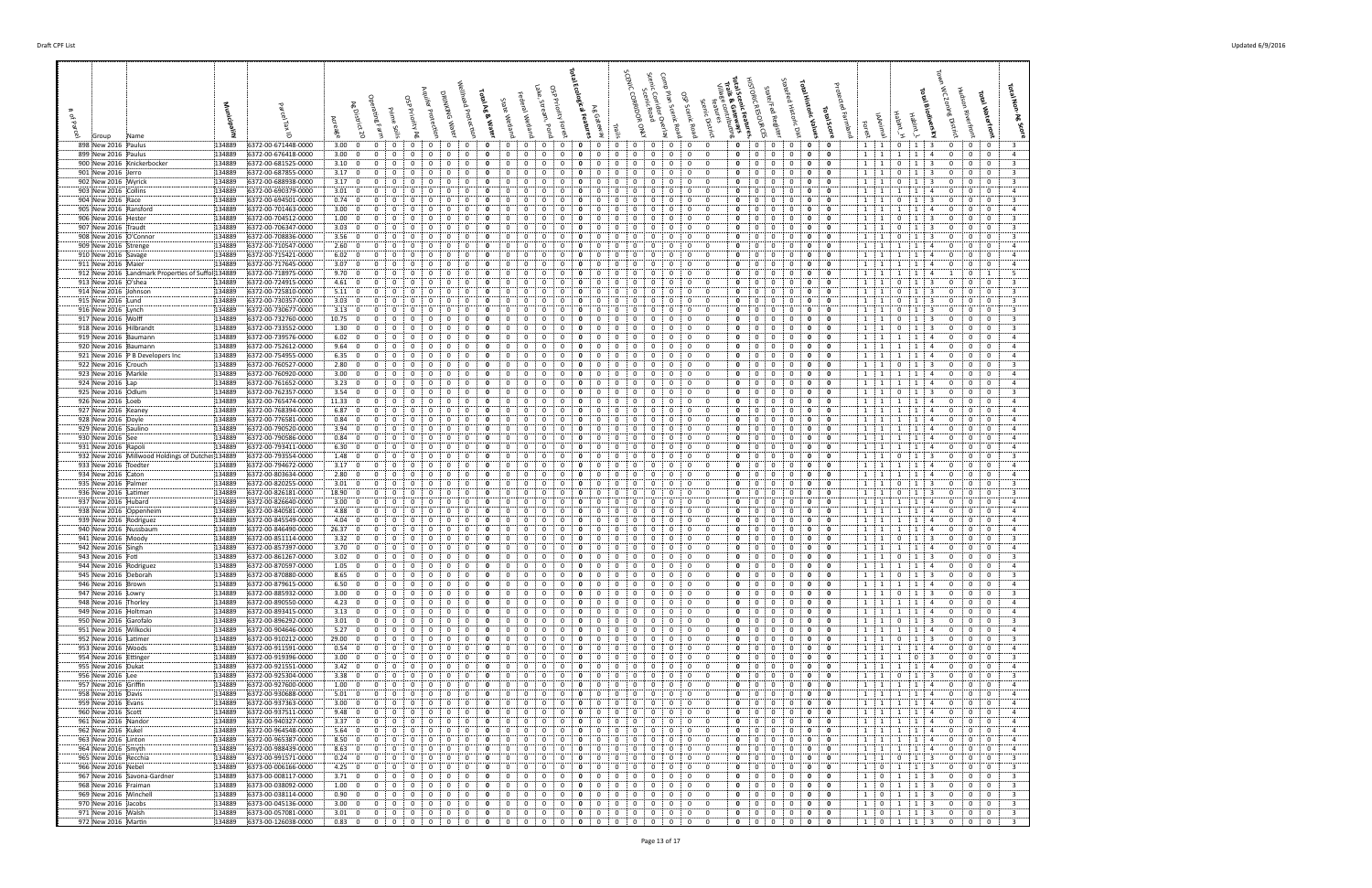| 973 New 2016 Foreacre<br>134889<br>974 New 2016 Haskel<br>134889                 | 6373-00-255012-0000<br>6373-00-275050-0000 | 5.85:0<br>$\mathbf{0}$<br>0<br>0<br>3.20; 0<br>0<br>0<br>0                                                | 0<br>0<br>0<br>0<br>0<br>0<br>0<br>0<br>0<br>0                                                                                   | 0<br>0<br>0<br>0<br>0<br>0<br>0<br>0<br>$^{(1)}$                                                                       | 0<br>0<br>0<br>0<br>0<br>0<br>0<br>0<br>0                                                                                                                                      | $\mathbf{0}$<br>$\mathbf{0}$<br>$\mathbf{0}$<br>0<br>$\mathbf{0}$<br>0<br>0<br>0<br>$\mathbf{0}$<br>0<br>$\mathbf{o}$<br>$\mathbf{0}$                                   | 1 0<br>$1 \mid 1 \mid 3$<br>$0$ :<br>$\mathbf{0}$<br>0<br>-3<br>$\mathbf{1}$<br>$\overline{0}$<br>0<br>$\mathbf{0}$<br>$\bf{0}$<br>$\overline{\mathbf{3}}$<br>1<br>1<br>3                                                     |
|----------------------------------------------------------------------------------|--------------------------------------------|-----------------------------------------------------------------------------------------------------------|----------------------------------------------------------------------------------------------------------------------------------|------------------------------------------------------------------------------------------------------------------------|--------------------------------------------------------------------------------------------------------------------------------------------------------------------------------|-------------------------------------------------------------------------------------------------------------------------------------------------------------------------|-------------------------------------------------------------------------------------------------------------------------------------------------------------------------------------------------------------------------------|
| 975 New 2016 Von Reusner<br>134889                                               | 6373-00-277143-0000                        | 5.96:0<br>$\Omega$                                                                                        |                                                                                                                                  |                                                                                                                        | 0                                                                                                                                                                              | $\Omega$<br>$\Omega$<br>0<br>0<br>0                                                                                                                                     | 1<br>$\mathbf{0}$<br>-3<br>$\mathbf{0}$<br>0<br>3<br>-1<br>0                                                                                                                                                                  |
| 134889<br>976 New 2016 Haskel<br>977 New 2016 Celestine<br>134889                | 6373-00-282095-0000<br>6373-00-320060-0000 | 3.52:0<br>0<br>$\Omega$<br>- 0<br>4.04:<br>0<br>$\mathbf{0}$<br>0                                         | $\Omega$<br>$\Omega$<br>$\Omega$<br>0<br>0                                                                                       | $\Omega$<br>$\Omega$<br>$\Omega$<br>0<br>$\Omega$<br>0<br>$\Omega$<br>0                                                | 0<br>0<br>$\Omega$<br>$\Omega$<br>$\Omega$<br>$\Omega$<br>$\Omega$<br>$^{\circ}$<br>0                                                                                          | $\mathbf{0}$<br>$^{\circ}$<br>$\mathbf{0}$<br>0<br>0<br>- 0<br>0<br>0<br>0<br>$\Omega$<br>0                                                                             | 1:0<br>3<br>0<br>0<br>$\mathbf{0}$<br>3<br>$\mathbf{1}$<br>$\mathbf{1}$<br>3<br>$\mathbf{1}$<br>$\mathbf{0}$<br>0<br>0<br>0<br>-1<br>3                                                                                        |
| 134889<br>978 New 2016 Tetz                                                      | 6373-00-328097-0000                        | 4.82:0<br>0                                                                                               | 0                                                                                                                                | 0<br>$\Omega$<br>$\Omega$                                                                                              | 0                                                                                                                                                                              | 0<br>0<br>0<br>0                                                                                                                                                        | $1 \quad 0$<br>0<br>$\mathbf 0$<br>3<br>-3<br>0                                                                                                                                                                               |
| 979 New 2016 Frevele<br>134889<br>980 New 2016 Decker<br>134889                  | 6373-00-330017-0000<br>6373-00-333137-0000 | 4.70:0<br>0<br>$\Omega$<br>5.82:0<br>0<br>0                                                               | $\Omega$<br>$\Omega$<br>0<br>$\mathbf{0}$<br>$^{\circ}$<br>0<br>0<br>o<br>0                                                      | $\Omega$<br>$\Omega$<br>0<br>0<br>$\Omega$<br>0<br>0<br>0                                                              | $\Omega$<br>0<br>$\Omega$<br>$\Omega$<br>0<br>$\Omega$<br>0<br>0<br>0<br>0                                                                                                     | $\mathbf 0$<br>$\mathbf 0$<br>$\Omega$<br>$\Omega$<br>$\mathbf 0$<br>$\Omega$<br>0<br>0<br>0<br>0<br>$\mathbf{0}$<br>- 0                                                | $\overline{0}$<br>$\overline{\mathbf{3}}$<br>$1 \quad 0$<br>3<br>0<br>$\mathbf{0}$<br>-1<br>-1<br>1<br>$\overline{\mathbf{0}}$<br>3<br>1<br>1<br>-3<br>0<br>0<br>$\mathbf{0}$                                                 |
| 981 New 2016 McKeon<br>134889<br>982 New 2016 Streifeneder<br>134889             | 6373-00-337259-0000<br>6373-00-357971-0000 | 6.32:0<br>$\overline{0}$<br>0<br>18.35:0<br>0                                                             | 0<br>0<br>0<br>$\Omega$<br>0<br>0<br>$\Omega$                                                                                    | 0<br>0<br>0<br>0<br>$\Omega$<br>$\Omega$                                                                               | 0<br>0<br>$\mathbf{0}$<br>0<br>0<br>$\Omega$<br>$\Omega$<br>$\Omega$<br>$^{\circ}$<br>0<br>$\Omega$                                                                            | 0<br>$\overline{0}$<br>0<br>0<br>0<br>$\Omega$<br>0<br>0<br>$\Omega$<br>$\mathbf 0$<br>0<br>$\Omega$                                                                    | 1<br>$\mathbf 0$<br>$\overline{0}$<br>$\overline{\mathbf{3}}$<br>$\overline{0}$<br>1<br>3<br>1<br>0<br>$1 \t0$<br>$\mathbf 0$<br>$\overline{0}$<br>$\overline{\mathbf{3}}$<br>-3<br>0<br>1<br>1                               |
| 134889<br>983 New 2016 : Tulczinsky                                              | 6373-00-374263-0000                        | 3.04:0<br>$\Omega$                                                                                        | 0                                                                                                                                | 0                                                                                                                      | 0<br>$\Omega$<br>0                                                                                                                                                             | $\Omega$<br>$\Omega$<br>0<br>$\mathbf 0$<br>$\Omega$<br>- 0                                                                                                             | $\mathbf{0}$<br>0<br>$\mathbf{0}$<br>3<br>1 <sup>1</sup><br>-3<br>$\Omega$<br>-1<br>-1                                                                                                                                        |
| 984 New 2016 Rubinstein<br>134889                                                | 6373-00-403947-0000                        | $5.00\begin{array}{ccc} 0 \\ 0 \end{array}$<br>$\Omega$                                                   | 0<br>0                                                                                                                           | 0<br>0<br>0                                                                                                            | 0<br>$^{\circ}$<br>$\Omega$<br>$\Omega$<br>0<br>$\Omega$<br>$\Omega$<br>$\Omega$                                                                                               | $\mathbf 0$<br>0<br>$\mathbf 0$<br>$\mathbf{0}$<br>$\Omega$<br>0<br>$\Omega$<br>$\Omega$                                                                                | $\overline{\mathbf{3}}$<br>$\overline{0}$<br>1<br>0<br>0<br>-1<br>-3<br>0<br>-1<br>$\overline{3}$<br>$\Omega$                                                                                                                 |
| 985 New 2016 Lutz<br>134889<br>134889<br>986 New 2016 Pozniak                    | 6373-00-405834-0000<br>6373-00-438929-0000 | 7.48:0<br>0<br>$\Omega$<br>3.62:0<br>0                                                                    | 0<br>$\Omega$<br>0<br>0                                                                                                          | 0<br>$\Omega$<br>0<br>$\Omega$<br>0                                                                                    | 0<br>0<br>$\Omega$<br>$\Omega$<br>0<br>0<br>0<br>0                                                                                                                             | $\mathbf 0$<br>$\mathbf 0$<br>0<br>$\Omega$<br>$\mathbf 0$<br>$\mathbf 0$<br>0<br>0<br>$\Omega$<br>0                                                                    | 1:0<br>$\mathbf 0$<br>$\mathbf 0$<br>1<br>-3<br>-1<br>1<br>$\mathbf{0}$<br>$\mathbf{0}$<br>$\mathbf 0$<br>3<br>0                                                                                                              |
| 987 New 2016   Iwama<br>134889                                                   | 6373-00-445962-0000                        | 3.14:0<br>0<br>0                                                                                          | 0<br>0<br>0<br>0                                                                                                                 | 0<br>0<br>0<br>0                                                                                                       | 0<br>$\Omega$<br>0<br>0<br>0<br>0<br>$\Omega$                                                                                                                                  | 0<br>$\mathbf 0$<br>0<br>0<br>0<br>$\Omega$<br>0<br>0                                                                                                                   | $\overline{\mathbf{3}}$<br>1 <sup>1</sup><br>0<br>0<br>0<br>1<br>1<br>-3<br>0<br>$\mathbf 0$<br>$\Omega$                                                                                                                      |
| 988 New 2016 Richmond<br>134889<br>989 New 2016 Miller<br>134889                 | 6373-00-450989-0000<br>6373-00-484854-0000 | 3.00:0<br>$\overline{0}$<br>$\Omega$<br>0<br>1.92:0<br>$\Omega$                                           | 0<br>$\Omega$<br>0<br>$\Omega$<br>0                                                                                              | 0<br>0<br>0<br>$\Omega$<br>0<br>$\Omega$<br>$\Omega$                                                                   | 0<br>0<br>$\Omega$<br>0<br>$\Omega$                                                                                                                                            | $\mathbf 0$<br>$\overline{0}$<br>0<br>$\Omega$<br>$\Omega$<br>0<br>$\mathbf{0}$<br>$\Omega$<br>0                                                                        | 1 <sup>1</sup><br>$\overline{\mathbf{3}}$<br>$\overline{0}$<br>0<br>$\overline{1}$<br>1<br>-3<br>$1 \quad 0$<br>$\Omega$<br>$\Omega$<br>3<br>-3<br>0                                                                          |
| 134889<br>990 New 2016 Rohatyn                                                   | 6373-00-501223-0000                        | 10.00: 0<br>$\Omega$<br>$\Omega$                                                                          | $\Omega$<br>$\Omega$<br>0<br>$\Omega$<br>$\Omega$                                                                                | $\Omega$<br>$\Omega$<br>0<br>0                                                                                         | $\Omega$<br>$^{\circ}$<br>$\Omega$<br>0<br>$\Omega$<br>$\Omega$                                                                                                                | 0<br>$\mathbf 0$<br>$\Omega$<br>$\Omega$<br>$\mathbf 0$<br>- 0                                                                                                          | $\overline{0}$<br>$\overline{\mathbf{3}}$<br>$1 \quad 0$<br>-3<br>0<br>$\mathbf 0$<br>-1<br>-1                                                                                                                                |
| 991 New 2016 Miller<br>134889<br>992 New 2016 Stewart<br>134889                  | 6373-00-565829-0000<br>6373-00-586833-0000 | 3.50:<br>$\mathbf{0}$<br>0<br>0<br>1.00: 0<br>0<br>0                                                      | 0                                                                                                                                | 0<br>0<br>0<br>0<br>0                                                                                                  | 0<br>0<br>0<br>0<br>0<br>$\Omega$<br>$\Omega$                                                                                                                                  | 0<br>0<br>0<br>$\Omega$<br>$\mathbf{0}$<br>0<br>0<br>0<br>0<br>0<br>- 0                                                                                                 | 3<br>0<br>1<br>$\mathbf{0}$<br>1<br>0<br>0<br>$\overline{\mathbf{3}}$<br>$1 \t0$<br>$\mathbf 0$<br>$\mathbf 0$<br>1<br>-3<br>0                                                                                                |
| 993 New 2016 Stewart<br>134889                                                   | 6373-00-624827-0000                        | 5.10<br>$\mathbf 0$<br>0                                                                                  |                                                                                                                                  | 0<br>0<br>0<br>0                                                                                                       | 0<br>$^{\circ}$<br>0                                                                                                                                                           | 0<br>0<br>0<br>$\mathbf 0$<br>0<br>$\Omega$                                                                                                                             | 1<br>$\overline{\mathbf{3}}$<br>$\mathbf{0}$<br>-3<br>0<br>$\mathbf 0$<br>0<br>1<br>1                                                                                                                                         |
| 994 New 2016 Gonzalez<br>134889<br>995 New 2016 Meddaugh<br>134889               | 6373-00-636561-0000<br>6373-00-643872-0000 | 68.66; 0<br>$\Omega$<br>$\Omega$<br>3.00; 0<br>0<br>0                                                     | $\mathbf 0$<br>$\Omega$<br>0<br>0<br>$\Omega$<br>0<br>0                                                                          | 0<br>$\Omega$<br>0<br>0<br>$\Omega$<br>0<br>0                                                                          | $\Omega$<br>$\Omega$<br>$\Omega$<br>0<br>$\Omega$<br>$\Omega$<br>0<br>0<br>$^{\circ}$<br>$\Omega$<br>$\Omega$                                                                  | 0<br>$\Omega$<br>$\Omega$<br>0<br>$\mathbf 0$<br>$\Omega$<br>$\mathbf 0$<br>$\mathbf 0$<br>0<br>$\mathbf 0$<br>$\Omega$<br>$\mathbf{0}$                                 | 1 1<br>1<br>$\Omega$<br>$\Omega$<br>$\Omega$<br>$\overline{4}$<br>$\mathbf{1}$<br>$\mathbf{A}$<br>$1 \quad 0$<br>$\mathbf{0}$<br>$\overline{0}$<br>$\overline{\mathbf{3}}$<br>1<br>-3<br>0<br>1                               |
| 996 New 2016 Guski<br>134889                                                     | 6373-00-654915-0000                        | 3.00; 0<br>$\overline{0}$<br>0                                                                            | 0<br>0<br>0                                                                                                                      | 0<br>$\Omega$<br>0<br>$\Omega$                                                                                         | 0<br>0<br>$\Omega$<br>0                                                                                                                                                        | 0<br>$\Omega$<br>$\mathbf 0$<br>0<br>0<br>$\Omega$                                                                                                                      | 1 0<br>$\mathbf{0}$<br>0<br>3<br>-1<br>$\mathbf{1}$<br>-3<br>0                                                                                                                                                                |
| 997 New 2016 Hendrickson<br>134889<br>134889<br>998 New 2016 Braider             | 6373-00-663954-0000<br>6373-00-682988-0000 | 3.00; 0<br>$\Omega$<br>$\Omega$<br>3.16:0<br>0<br>0<br>$\Omega$                                           | $\Omega$<br>0<br>$\Omega$<br>$\Omega$<br>0<br>0<br>0<br>0<br>$\Omega$                                                            | $\Omega$<br>$\Omega$<br>0<br>0<br>0<br>0<br>0                                                                          | $\Omega$<br>0<br>$\Omega$<br>0<br>$\Omega$<br>$^{\circ}$<br>0<br>$\mathbf 0$<br>$\Omega$<br>0<br>$^{\circ}$<br>$\Omega$                                                        | 0<br>$\mathbf{0}$<br>$\Omega$<br>$\Omega$<br>0<br>$\Omega$<br>$\mathbf 0$<br>0<br>$\mathbf 0$<br>$\mathbf 0$<br>0<br>$\Omega$                                           | $1 \cdot 0$<br>$\mathbf 0$<br>$\overline{0}$<br>$\overline{3}$<br>$\Omega$<br>$\mathbf{1}$<br>્વ<br>-1<br>$1 \quad 1$<br>$\mathbf{0}$<br>$\mathbf{0}$<br>$\overline{4}$<br>1<br>1<br>4<br>0                                   |
| 999 New 2016 Grieb<br>134889                                                     | 6373-00-689863-0000                        | 6.50<br>0<br>0<br>$\mathbf{0}$<br>0                                                                       | 0<br>0<br>0<br>0<br>0                                                                                                            | 0<br>0<br>0<br>0<br>0                                                                                                  | 0<br>0<br>0<br>0<br>$^{\circ}$<br>0                                                                                                                                            | $\Omega$<br>$\mathbf{0}$<br>$\mathbf{0}$<br>0<br>0<br>$\Omega$                                                                                                          | $1 \t 0$<br>1<br>0<br>$\mathbf{0}$<br>$\mathbf 0$<br>3<br>1<br>3                                                                                                                                                              |
| 1000 New 2016 Miller<br>134889<br>1001 New 2016 Juran<br>134889                  | 6373-00-745983-0000<br>6373-00-755885-0000 | 43.75:0<br>0<br>5.69:0<br>$\overline{0}$<br>$\Omega$<br>- 0                                               | $\Omega$<br>$\Omega$<br>$\Omega$<br>0<br>$\Omega$                                                                                | $\Omega$<br>$\Omega$<br>$\Omega$<br>$^{\circ}$<br>$\Omega$<br>0<br>$\Omega$                                            | $\Omega$<br>$^{\circ}$<br>$\Omega$<br>$\Omega$<br>$\Omega$<br>0<br>$\mathbf{0}$<br>$\mathbf{0}$<br>$\mathbf{0}$                                                                | $\Omega$<br>$\Omega$<br>$\mathbf 0$<br>0<br>$\Omega$<br>0<br>0<br>$\mathbf 0$<br>$\Omega$<br>$^{\circ}$<br>$\mathbf 0$<br>- 0                                           | $\mathbf{0}$<br>1 1<br>1<br>0<br>$\mathbf 0$<br>$\overline{4}$<br>-1<br>$\overline{a}$<br>1 0<br>1<br>3<br>0<br>0<br>$\mathbf{0}$<br>3<br>-1                                                                                  |
| 1002 New 2016 Hill<br>134889                                                     | 6373-00-778924-0000                        | 3.00:<br>0<br>$\mathbf{0}$<br>0                                                                           | $\Omega$                                                                                                                         | 0<br>0<br>$\Omega$                                                                                                     | $\mathbf 0$<br>$\Omega$<br>0<br>$\Omega$                                                                                                                                       | 0<br>0<br>$\mathbf{0}$<br>$\Omega$<br>$\mathbf 0$                                                                                                                       | $\mathbf 0$<br>$\Omega$<br>$1 \quad 1$<br>0<br>$\overline{a}$<br>-1<br>-1<br>-4                                                                                                                                               |
| 1003 New 2016 Miele<br>134889<br>1004 New 2016 Formisano<br>134889               | 6373-00-796954-0000<br>6373-00-809979-0000 | 4.00:0<br>0<br>0<br>2.40:0<br>0<br>$\Omega$                                                               | 0<br>0<br>$\Omega$<br>$\Omega$<br>$\Omega$<br>0<br>$^{\circ}$<br>$\Omega$                                                        | $\Omega$<br>$\Omega$<br>0<br>$^{(1)}$<br>$\Omega$<br>$\Omega$<br>$\Omega$<br>0                                         | 0<br>0<br>$\Omega$<br>$\Omega$<br>$\Omega$<br>$^{\circ}$<br>$\Omega$<br>0<br>$\Omega$<br>$\Omega$                                                                              | 0<br>0<br>0<br>$\Omega$<br>$\mathbf{0}$<br>$\mathbf 0$<br>$\mathbf 0$<br>$\Omega$<br>$^{\circ}$<br>$\mathbf 0$<br>$\Omega$                                              | 1 1<br>0<br>$\mathbf 0$<br>$\overline{4}$<br>-1<br>4<br>0<br>-1<br>1 1<br>0<br>$\mathbf{0}$<br>$\mathbf{0}$<br>-1<br>4<br>4<br>-1                                                                                             |
| 1005 New 2016 Sherman<br>134889                                                  | 6373-00-818998-0000                        | 2.00:0<br>0<br>0                                                                                          | 0<br>0<br>0<br>0                                                                                                                 | 0<br>0<br>0<br>0                                                                                                       | 0<br>0<br>$\Omega$<br>0<br>$\Omega$                                                                                                                                            | 0<br>0<br>0<br>0<br>$\mathbf{0}$<br>0                                                                                                                                   | $\overline{4}$<br>1 1<br>-1<br>1<br>$\overline{a}$<br>0<br>0<br>$\mathbf{0}$                                                                                                                                                  |
| 1006 New 2016 East Bridge Realty LLC<br>134889<br>1007 New 2016 Rotger<br>134889 | 6373-00-821494-0000<br>6373-00-854555-0000 | 1.90; 0<br>$\overline{0}$<br>0<br>12.79:0<br>0<br>$\Omega$                                                | 0<br>0<br>0<br>$\Omega$<br>0<br>0<br>0                                                                                           | 0<br>0<br>0<br>$\Omega$<br>$\Omega$<br>$\Omega$<br>$\Omega$                                                            | 0<br>0<br>0<br>0<br>$\mathbf{0}$<br>$\Omega$<br>0<br>0<br>$\Omega$<br>0<br>$\Omega$<br>$\Omega$                                                                                | 0<br>$\mathbf 0$<br>$\overline{0}$<br>0<br>0<br>$\Omega$<br>$\mathbf{0}$<br>0<br>$\Omega$<br>$\mathbf 0$<br>0<br>$\Omega$                                               | $1 \cdot 1$<br>$\mathbf 0$<br>- 5<br>1<br>1<br>1<br>-4<br>1<br>$1 \quad 1$<br>$\mathbf 0$<br>$\overline{a}$<br>$\mathbf{0}$<br>-1<br>-3<br>-1<br>1                                                                            |
| 134889<br>1008 New 2016 Moore                                                    | 6373-00-857536-0000                        | 3.97:0<br>$\Omega$<br>0                                                                                   | 0<br>0<br>$\Omega$<br>$\Omega$                                                                                                   | 0<br>$\Omega$<br>0                                                                                                     | $\Omega$<br>$\Omega$<br>0<br>$\Omega$<br>$\Omega$<br>$^{\circ}$                                                                                                                | $\Omega$<br>$\mathbf 0$<br>0<br>$\mathbf 0$<br>$\Omega$<br>$\Omega$                                                                                                     | $\mathbf{1}$<br>1<br>$\mathbf{0}$<br>-5<br>1<br>1<br>-1<br>$\mathbf{A}$<br>-1                                                                                                                                                 |
| 134889<br>1009 New 2016 Remarkable Paper LLC<br>134889<br>1010 New 2016 Boccia   | 6373-00-890737-0000<br>6373-00-905112-0000 | $62.14 \div 0$<br>$\Omega$<br>0<br>5.20; 0<br>0<br>0<br>$\Omega$                                          | 0<br>0<br>$\Omega$<br>$\Omega$<br>$\Omega$<br>0<br>0<br>$\Omega$                                                                 | 0<br>0<br>0<br>0<br>0<br>0<br>0<br>0<br>$\Omega$                                                                       | 0<br>0<br>$\Omega$<br>0<br>$\Omega$<br>$\Omega$<br>$\Omega$<br>$\mathbf{0}$<br>0<br>0<br>$\mathbf 0$<br>0                                                                      | $\mathbf 0$<br>0<br>$\mathbf 0$<br>$\overline{0}$<br>$\mathbf{0}$<br>$\Omega$<br>$\Omega$<br>$\overline{0}$<br>0<br>0<br>0<br>$\Omega$                                  | $\overline{\mathbf{3}}$<br>1<br>0<br>1<br>1<br>$\mathbf{0}$<br>$\Omega$<br>$1 \t 0$<br>0<br>$\mathbf{0}$<br>$\mathbf 0$<br>3<br>-1<br>-1<br>-3                                                                                |
| 134889<br>1011 New 2016 Dewald                                                   | 6373-00-912073-0000                        | 3.27:0<br>0                                                                                               |                                                                                                                                  | 0                                                                                                                      | 0<br>0<br>$\Omega$<br>0<br>$\Omega$                                                                                                                                            | $\mathbf 0$<br>0<br>$\overline{0}$<br>$\mathbf 0$<br>0<br>$\Omega$                                                                                                      | $\overline{\mathbf{3}}$<br>$1$ ;<br>$\overline{\mathbf{0}}$<br>$\mathbf{0}$<br>$\mathbf 0$<br>1<br>-1<br>0                                                                                                                    |
| 1012 New 2016 Margolis<br>134889<br>1013 New 2016 Knag<br>134889                 | 6373-00-934150-0000<br>6373-00-935580-0000 | 3.00; 0<br>0<br>$\Omega$<br>0<br>1.00:<br>$\mathbf 0$<br>0<br>0                                           | 0<br>0<br>0<br>0<br>0<br>0<br>$\Omega$<br>$\Omega$<br>0                                                                          | 0<br>$\mathbf{0}$<br>0<br>$\Omega$<br>0<br>0<br>0<br>0<br>$\Omega$                                                     | 0<br>$\mathbf{0}$<br>$^{\circ}$<br>0<br>$\mathbf{0}$<br>$\Omega$<br>0<br>$^{\circ}$<br>$\Omega$<br>0<br>$\Omega$                                                               | 0<br>$\mathbf 0$<br>$\mathbf{0}$<br>0<br>0<br>$\mathbf{0}$<br>0<br>0<br>$\overline{0}$<br>$\mathbf 0$<br>0<br>$\Omega$                                                  | 1 1<br>0<br>$\mathbf{0}$<br>$\overline{4}$<br>1<br>$\mathbf{1}$<br>4<br>$\mathbf{0}$<br>$1 \cdot$<br>$\mathbf 0$<br>3<br>1<br>2<br>$\mathbf{1}$<br>1<br>$\Omega$<br>$^{\circ}$                                                |
| 1014 New 2016 Crane<br>134889                                                    | 6373-00-943164-0000<br>6373-00-948196-0000 | 3.31:0<br>0<br>$\Omega$<br>$\Omega$<br>$\Omega$                                                           | n<br>$\Omega$                                                                                                                    | $\Omega$<br>$\Omega$<br>0<br>$\Omega$<br>$\Omega$<br>$\Omega$                                                          | $^{\circ}$<br>0<br>$\Omega$<br>$\Omega$<br>$\Omega$<br>$\Omega$                                                                                                                | $\Omega$<br>0<br>0<br>$\Omega$<br>$\mathbf{0}$<br>0<br>$\Omega$<br>$\Omega$<br>$\Omega$                                                                                 | 1<br>$\mathbf{0}$<br>$\mathbf 0$<br>$\overline{1}$<br>$\Omega$<br>$\overline{4}$                                                                                                                                              |
| 134889<br>1015 New 2016 Carney<br>1016 New 2016 Shapiro-Zochol<br>134889         | 6373-00-949224-0000                        | 4.06:0<br>$\Omega$<br>1.00:0<br>0<br>0                                                                    | $\Omega$<br>0<br>$\Omega$                                                                                                        | -0<br>0<br>0                                                                                                           | $\mathbf{0}$<br>0<br>$\Omega$<br>0<br>0<br>0                                                                                                                                   | $\mathbf 0$<br>$\mathbf 0$<br>0<br>0<br>0<br>0<br>0<br>$\mathbf{0}$                                                                                                     | $\overline{0}$<br>$1 \quad 1$<br>0<br>$\mathbf{0}$<br>-1<br>$\overline{a}$<br>$\overline{4}$<br>-1<br>0<br>3<br>1:<br>1<br>0<br>0<br>0                                                                                        |
| 134889<br>1017 New 2016 Margolis                                                 | 6373-00-989102-0000<br>6373-01-163741-0000 | 6.44:0<br>$\overline{0}$<br>$\Omega$<br>0<br>2.80:<br>$\mathbf 0$<br>$\overline{0}$<br>0<br>0             | 0<br>0<br>0<br>0<br>$\Omega$<br>$\mathbf 0$<br>0<br>0<br>0<br>0                                                                  | 0<br>$\mathbf{0}$<br>0<br>0<br>0<br>$\overline{0}$<br>$\mathbf{0}$<br>0<br>0<br>$\Omega$                               | 0<br>0<br>0<br>0<br>$\Omega$<br>$\Omega$<br>$\mathbf 0$<br>0<br>$^{\circ}$<br>0<br>0<br>$\Omega$                                                                               | 0<br>$\mathbf 0$<br>0<br>0<br>0<br>$\Omega$<br>$\mathbf 0$<br>$\Omega$<br>0<br>$\mathbf 0$<br>$\mathbf 0$<br>0                                                          | $1 \quad 1$<br>$\mathbf{0}$<br>$\overline{0}$<br>$\overline{4}$<br>1<br>1<br>$\overline{a}$<br>0<br>1:0<br>$\overline{0}$<br>3<br>$\overline{\mathbf{3}}$<br>0<br>$\mathbf{0}$                                                |
| 1018 New 2016 Cavotti<br>134889<br>1019 New 2016 CSG Properties LLC<br>134889    | 6373-01-184750-0000                        | 1.43:0<br>$\mathbf 0$<br>$\mathbf{0}$<br>$\mathbf{0}$                                                     | $\mathbf{0}$<br>$\mathbf{0}$<br>$\mathbf{0}$<br>$\Omega$                                                                         | $\mathbf 0$<br>$\mathbf{0}$<br>$\mathbf 0$<br>$\mathbf{0}$<br>$\mathbf 0$<br>$\mathbf{0}$                              | $\mathbf{0}$<br>$\mathbf{0}$<br>$\mathbf 0$<br>$\mathbf{0}$<br>0<br>$\mathbf{0}$                                                                                               | $\mathbf 0$<br>$\overline{0}$<br>$\mathbf{0}$<br>$\mathbf 0$<br>$\mathbf{0}$<br>$\mathbf 0$                                                                             | 1<br>1<br>$1 \t0$<br>$\mathbf{1}$<br>$1 \mid 3$<br>$\mathbf{0}$<br>$\overline{3}$<br>$\mathbf 0$<br>$\mathbf{0}$                                                                                                              |
| 1020 New 2016 Heron<br>134889<br>1021 New 2016 Kamke<br>134889                   | 6373-01-206738-0000                        | 1.30; 0<br>$\mathbf 0$<br>$\mathbf 0$<br>$\mathbf 0$<br>3.00:0<br>$\mathbf 0$<br>0<br>$\mathbf 0$         | $\mathbf 0$<br>0<br>$\Omega$<br>0<br>$\Omega$<br>$\mathbf 0$<br>0<br>$\mathbf 0$<br>0<br>$\mathbf 0$                             | $\mathbf 0$<br>$\mathbf 0$<br>0<br>0<br>$\overline{0}$<br>$\mathbf 0$<br>$\mathbf{0}$<br>0<br>$\mathbf{0}$             | $\mathbf 0$<br>0<br>$\mathbf 0$<br>0<br>$\mathbf 0$<br>$\mathbf 0$<br>0<br>$\mathbf{0}$<br>$\mathbf{0}$<br>$\mathbf 0$                                                         | 0<br>$\Omega$<br>$\mathbf{0}$<br>$\mathbf 0$<br>0<br>$\mathbf 0$<br>0<br>$\mathbf{0}$<br>$\mathbf 0$<br>$\mathbf{0}$<br>0<br>0                                          | $\overline{0}$<br>$\overline{0}$<br>$\mathbf{R}$<br>-3<br>$\Omega$<br>0<br>1 0<br>3<br>0<br>$\mathbf{0}$<br>$\mathbf{0}$<br>3<br>$\mathbf{1}$<br>1                                                                            |
| 1022 New 2016 Shaw<br>134889                                                     | 6373-01-207722-0000<br>6373-01-222753-0000 | 1.10; 0<br>$\mathbf 0$<br>$\mathbf 0$<br>$\Omega$                                                         | $^{\circ}$<br>$\overline{0}$<br>0<br>0<br>$\Omega$                                                                               | $\overline{0}$<br>0<br>$\Omega$<br>$\Omega$<br>$\Omega$                                                                | $\Omega$<br>$\mathbf{0}$<br>0<br>$\mathbf{0}$<br>$\mathbf{0}$<br>$\Omega$                                                                                                      | $\mathbf 0$<br>0<br>$\mathbf 0$<br>$\Omega$<br>$\mathbf 0$<br>$\Omega$                                                                                                  | $\overline{\mathbf{3}}$<br>$1 \t0$<br>$\mathbf{0}$<br>$\mathbf{0}$<br>-3<br>0<br>-1<br>-1                                                                                                                                     |
| 1023 New 2016 Jimenez<br>134889<br>1024 New 2016 Eisen<br>134889                 | 6373-01-234772-0000<br>6373-01-243717-0000 | 1.00:0<br>$\mathbf 0$<br>$\overline{0}$<br>$\mathbf{0}$<br>8.46; 0<br>$\overline{0}$<br>$\mathbf 0$       | $\mathbf 0$<br>$\mathbf 0$<br>0<br>$\mathbf{0}$<br>$\mathbf{0}$<br>$\mathbf{0}$<br>$\bf{0}$<br>0<br>$\mathbf 0$<br>0<br>$\bf{0}$ | $\overline{0}$<br>$\mathbf 0$<br>$\mathbf{0}$<br>0<br>0<br>0<br>$\bf{0}$<br>$\mathbf{0}$<br>$\mathbf{0}$<br>$\Omega$   | $\mathbf 0$<br>$\mathbf 0$<br>$\mathbf{0}$<br>$\mathbf{0}$<br>0<br>$\mathbf 0$<br>$\mathbf 0$<br>$\mathbf{0}$<br>$\mathbf{0}$<br>$\mathbf{0}$<br>$\overline{0}$<br>$\mathbf 0$ | $\mathbf 0$<br>$\mathbf{0}$<br>$\mathbf 0$<br>$\bf{0}$<br>$\mathbf{0}$<br>0<br>0<br>$\mathbf{0}$<br>$\bf{0}$<br>$\mathbf{0}$<br>0<br>0                                  | $\overline{\mathbf{3}}$<br>1 0<br>$1 \quad$<br>$\mathbf{1}$<br>: 3<br>0<br>$\mathbf{0}$<br>$\mathbf{0}$<br>$1 \quad 0$<br>1<br>1<br>$\overline{\mathbf{3}}$<br>$\mathbf{0}$<br>$\mathbf{0}$<br>$\mathbf{0}$<br>3              |
| 1025 New 2016 Treat<br>134889                                                    | 6373-01-255766-0000                        | 6.16; 0<br>$\mathbf{0}$<br>$\Omega$<br>$\mathbf{0}$                                                       | $\mathbf 0$<br>$\mathbf 0$<br>$\mathbf 0$<br>0<br>$\mathbf{0}$                                                                   | $\overline{0}$<br>0<br>$\mathbf 0$<br>0<br>0                                                                           | $\mathbf{0}$<br>$\mathbf{0}$<br>$\mathbf{0}$<br>$\mathbf{0}$<br>$\mathbf{0}$<br>$\mathbf{0}$                                                                                   | $\mathbf 0$<br>$\mathbf 0$<br>0<br>$\mathbf{0}$<br>$\mathbf 0$<br>$\mathbf{0}$                                                                                          | $\overline{0}$<br>$\overline{\mathbf{3}}$<br>$1 \cdot 0$<br>1<br>$\overline{\mathbf{3}}$<br>$\mathbf 0$<br>1<br>$\mathbf{0}$                                                                                                  |
| 1026 New 2016 Gilbert<br>134889<br>1027 New 2016 Mead<br>134889                  | 6373-01-297797-0000<br>6374-00-046485-0000 | 5.00:0<br>$\mathbf{0}$<br>$\mathbf 0$<br>$\Omega$<br>15.40:0<br>$\mathbf 0$<br>0<br>$\mathbf{0}$          | $\mathbf 0$<br>0<br>$\mathbf{0}$<br>0<br>$\mathbf{0}$<br>0<br>$\mathbf 0$<br>0<br>0<br>0                                         | $\overline{0}$<br>$\mathbf 0$<br>$\mathbf 0$<br>$\Omega$<br>$\Omega$<br>0<br>0<br>0<br>0                               | $\Omega$<br>$\mathbf{0}$<br>0<br>$\mathbf{0}$<br>$\mathbf{0}$<br>$\Omega$<br>0<br>0<br>$\Omega$<br>$\Omega$<br>0<br>0                                                          | $\mathbf 0$<br>$\mathbf 0$<br>0<br>$\mathbf 0$<br>$\mathbf{0}$<br>$\mathbf{0}$<br>$\mathbf 0$<br>0<br>$\mathbf 0$<br>$\overline{0}$<br>$\mathbf{0}$<br>$\mathbf{0}$     | 1:0<br>$\overline{\mathbf{3}}$<br>$\mathbf{0}$<br>0<br>$\mathbf{0}$<br>3<br>$\mathbf{1}$<br>1<br>$\overline{\mathbf{3}}$<br>$\mathbf{0}$<br>$\overline{0}$<br>2<br>1<br>$\mathbf 0$<br>$\overline{1}$<br>-1<br>$\overline{1}$ |
| 1028 New 2016 Doriedale Farm LLC<br>134889                                       | 6374-00-050422-0000                        | 3.00:0<br>$\mathbf 0$<br>$\Omega$<br>0                                                                    | 0<br>$\Omega$<br>0<br>0<br>0                                                                                                     | $\overline{0}$<br>$\mathbf 0$<br>0<br>0<br>0                                                                           | 0<br>0<br>$\mathbf{0}$<br>$\Omega$<br>0<br>$^{\circ}$                                                                                                                          | $\mathbf 0$<br>$\mathbf 0$<br>$\mathbf{0}$<br>0<br>0<br>$\mathbf{0}$                                                                                                    | 0<br>$\cdot$ 0<br>3<br>-1<br>1<br>2<br>1<br>$\mathbf 0$<br><sup>1</sup>                                                                                                                                                       |
| 1029 New 2016 Salvatico<br>134889<br>1030 New 2016 Salvatico<br>134889           | 6374-00-121515-0000                        | 4.00:0<br>$\mathbf 0$<br>$\Omega$<br>0<br>0                                                               | $\mathbf 0$<br>$\mathbf 0$<br>0<br>0<br>$\mathbf{0}$<br>0<br>$\mathbf{0}$<br>0                                                   | $\mathbf{0}$<br>$\mathbf 0$<br>$\mathbf 0$<br>0<br>$\Omega$<br>0<br>0<br>0                                             | $\Omega$<br>$\mathbf{0}$<br>$\mathbf 0$<br>$\mathbf{0}$<br>$\mathbf{0}$<br>0<br>0<br>0<br>0<br>0                                                                               | $\mathbf 0$<br>$\mathbf 0$<br>$\mathbf{0}$<br>$\mathbf 0$<br>$\mathbf 0$<br>$\mathbf{0}$<br>0<br>$\mathbf 0$<br>0<br>0                                                  | $\overline{3}$<br>$0\qquad 0$<br>2<br>0 <sup>1</sup><br>$\mathbf{1}$<br>1<br>1<br>1<br>0                                                                                                                                      |
| 1031 New 2016 Fuhr<br>134889                                                     | 6374-00-134418-0000<br>6374-00-155508-0000 | 3.00:0<br>$\mathbf{0}$<br>0<br>1.62; 0<br>$\overline{0}$<br>$\mathbf{0}$<br>0                             | $\mathbf{0}$<br>0<br>0<br>0<br>0<br>0<br>0                                                                                       | $\mathbf{0}$<br>$\overline{0}$<br>$\bf{0}$<br>0<br>$\Omega$<br>0                                                       | $\mathbf{0}$<br>$\mathbf 0$<br>0<br>0<br>0<br>$\mathbf 0$<br>$\overline{0}$<br>$\mathbf 0$                                                                                     | $\mathbf{0}$<br>$\mathbf{0}$<br>$\mathbf 0$<br>0<br>$\mathbf{0}$<br>0<br>$\mathbf 0$<br>0                                                                               | $\mathbf{0}$<br>0 <sup>1</sup><br>$\mathbf{0}$<br>1<br>1<br>$\mathbf{0}$<br>$\mathbf{0}$<br>1<br>$\overline{0}$<br>$\overline{\mathbf{3}}$<br>$\overline{0}$<br>1<br>1<br>2<br>1<br>$0 \quad 1$                               |
| 1032 New 2016 Salvatico<br>134889<br>1033 New 2016 :Development Corp<br>134889   | 6374-00-157465-0000<br>6374-00-220572-0000 | $\mathbf 0$<br>29.58:0<br>$\Omega$<br>0<br>5.27:0<br>$\mathbf 0$<br>$\Omega$<br>$\Omega$                  | $\Omega$<br>0<br>$\Omega$<br>0<br>$^{\circ}$<br>0<br>$\Omega$<br>$\Omega$<br>$\Omega$<br>$\Omega$                                | 0<br>0<br>0<br>0<br>0<br>$\Omega$<br>$\Omega$<br>$\Omega$<br>0<br>$\Omega$                                             | $\Omega$<br>$\mathbf{0}$<br>$\mathbf{0}$<br>$\mathbf{0}$<br>0<br>$\Omega$<br>0<br>0<br>$\Omega$<br>$\Omega$<br>$\Omega$<br>$\Omega$                                            | $\mathbf{0}$<br>$\mathbf 0$<br>$\mathbf 0$<br>$\mathbf 0$<br>$\mathbf 0$<br>0<br>$\mathbf 0$<br>$\mathbf 0$<br>$\mathbf{0}$<br>$^{\circ}$<br>$\mathbf 0$<br>$\mathbf 0$ | $\mathbf 0$<br>-5<br>1 1<br>1<br>1<br>4<br>1<br>1<br>$\mathbf{1}$<br>$\mathbf{0}$<br>- 5<br>1 <sup>1</sup><br>$\mathbf{1}$<br>$\overline{1}$<br>$\mathbf{1}$<br>-4<br>-1                                                      |
| 134889<br>1034 New 2016 Rockefeller                                              | 6374-00-248489-0000                        | 4.70:0<br>$\overline{0}$<br>$\mathbf{0}$                                                                  | $\mathbf 0$<br>$\mathbf 0$<br>$\overline{0}$<br>- 0<br>0<br>$^{\circ}$                                                           | 0<br>0<br>0<br>0<br>$\Omega$                                                                                           | 0<br>$\mathbf 0$<br>0<br>$\mathbf{0}$<br>$\mathbf 0$<br>$^{\circ}$                                                                                                             | $\mathbf 0$<br>$\mathbf 0$<br>$\mathbf 0$<br>$\mathbf 0$<br>$\mathbf 0$<br>$\mathbf 0$                                                                                  | $\overline{\mathbf{3}}$<br>$\mathbf{0}$<br>$\mathbf{0}$<br>1<br>0<br>$\mathbf{0}$<br>-1<br>-1<br>-3                                                                                                                           |
| 1035 New 2016 Salvatico<br>134889<br>1036 New 2016 Acita<br>134889               | 6374-00-270475-0000<br>6374-00-278932-0000 | 4.40; 0<br>$\overline{0}$<br>0<br>0<br>4.40:0<br>$\overline{0}$<br>$\Omega$<br>0                          | $\mathbf 0$<br>0<br>- 0<br>0<br>$^{\circ}$<br>0<br>0<br>0<br>0<br>0                                                              | 0<br>$\bf{0}$<br>0<br>0<br>0<br>0<br>0<br>0<br>0<br>0                                                                  | $\mathbf 0$<br>0<br>$\mathbf{0}$<br>$\mathbf 0$<br>$\mathbf 0$<br>$\mathbf 0$<br>$\mathbf 0$<br>0<br>$\mathbf{0}$<br>$\mathbf 0$<br>$\mathbf 0$<br>$\Omega$                    | 0<br>0<br>$\bf{0}$<br>$\mathbf{0}$<br>0<br>$\mathbf 0$<br>$\mathbf 0$<br>$\mathbf 0$<br>0<br>0<br>$\mathbf 0$<br>0                                                      | $1 \cdot 1$<br>1<br>0<br>0<br>$\mathbf{0}$<br>$\overline{4}$<br>-1<br>$\overline{4}$<br>0<br>$\overline{\mathbf{3}}$<br><sup>1</sup><br>$\mathbf{0}$<br>$\mathbf{0}$<br>1<br>1                                                |
| 1037 New 2016 Singh<br>134889                                                    | 6374-00-305483-0000                        | 7.74:0<br>$\mathbf 0$<br>$\mathbf{0}$<br>$\mathbf{0}$                                                     | $\mathbf 0$<br>$\mathbf 0$<br>0<br>0<br>0                                                                                        | $\overline{0}$<br>$\mathbf 0$<br>0<br>0<br>0                                                                           | $\mathbf 0$<br>$\mathbf{0}$<br>$\mathbf{0}$<br>$\mathbf{0}$<br>$\mathbf{0}$<br>$\mathbf 0$                                                                                     | 0<br>0<br>$\bf{0}$<br>$\mathbf{0}$<br>0<br>0                                                                                                                            | 1 1<br>$\mathbf{0}$<br>$\mathbf{0}$<br>$\overline{4}$<br>1<br>1<br>4<br>$\mathbf{0}$                                                                                                                                          |
| 1038 New 2016 Case<br>134889<br>1039 New 2016 Cannan-Campolong<br>134889         | 6374-00-350100-0000<br>6374-00-353047-0000 | 6.73:0<br>$\overline{0}$<br>0<br>10.70:0<br>$\mathbf 0$<br>$\Omega$<br>$^{\circ}$                         | $\mathbf 0$<br>$\bf{0}$<br>$\mathbf 0$<br>0<br>- 0<br>$\mathbf 0$<br>0<br>0<br>0<br>0<br>$\Omega$                                | $\mathbf{0}$<br>$\mathbf 0$<br>$\mathbf{0}$<br>0<br>0<br>$\overline{0}$<br>$\mathbf 0$<br>$\mathbf 0$<br>$\Omega$<br>0 | $\mathbf 0$<br>$\overline{\mathbf{0}}$<br>$\mathbf 0$<br>0<br>$\mathbf 0$<br>$\mathbf 0$<br>0<br>$\mathbf{0}$<br>0<br>$\Omega$<br>0<br>$\Omega$                                | $\mathbf 0$<br>$\mathbf 0$<br>$\mathbf{0}$<br>$\mathbf 0$<br>$\mathbf 0$<br>0<br>$\mathbf 0$<br>$\mathbf 0$<br>$\mathbf 0$<br>0<br>$\mathbf 0$<br>$\mathbf{0}$          | $1 \cdot 0$<br>$\mathbf 0$<br>$\mathbf 0$<br>$\overline{0}$<br>$\overline{\mathbf{3}}$<br>1<br>1<br>3<br>$1 \cdot 0$<br>-3<br>0<br>$\mathbf 0$<br>$\mathbf 0$<br>3<br>$\mathbf{1}$<br>-1                                      |
| 1040 New 2016 Case<br>134889                                                     | 6374-00-392100-0000                        | 5.50:0<br>$\mathbf{0}$<br>$\Omega$<br>$\mathbf 0$                                                         | $\mathbf 0$<br>$\mathbf 0$<br>0<br>$\mathbf 0$<br>0                                                                              | $\mathbf{0}$<br>$\mathbf 0$<br>$\mathbf{0}$<br>0<br>$\Omega$                                                           | $\mathbf{0}$<br>$\mathbf{0}$<br>$\mathbf{0}$<br>$\mathbf{0}$<br>$\mathbf 0$<br>$\mathbf{0}$                                                                                    | $\mathbf 0$<br>$\mathbf 0$<br>$\mathbf 0$<br>$\mathbf 0$<br>0<br>$\mathbf{0}$                                                                                           | 0<br>$\overline{4}$<br>$\mathbf 0$<br>$\mathbf{0}$<br>$\overline{4}$<br>1 1<br>-1<br>1                                                                                                                                        |
| 1041 New 2016 Avis<br>134889<br>1042 New 2016 Reed<br>134889                     | 6374-00-428516-0000<br>6374-00-431171-0000 | 3.00:0<br>$\mathbf 0$<br>0<br>$^{\circ}$<br>11.68:0<br>$\overline{0}$<br>0<br>0                           | 0<br>0<br>0<br>0<br>$^{\circ}$<br>$\mathbf 0$<br>0<br>0<br>0<br>$\mathbf{0}$                                                     | 0<br>0<br>0<br>0<br>0<br>0<br>$\bf{0}$<br>0<br>0<br>0                                                                  | 0<br>0<br>$\Omega$<br>0<br>0<br>$\Omega$<br>0<br>0<br>0<br>$\mathbf 0$<br>$\overline{0}$<br>$\mathbf 0$                                                                        | 0<br>$\mathbf 0$<br>$\overline{0}$<br>$\mathbf{0}$<br>$\mathbf 0$<br>$\mathbf{0}$<br>0<br>$\bf{0}$<br>$\mathbf{0}$<br>0<br>$\mathbf 0$<br>$\mathbf{0}$                  | $\mathbf 0$<br>$\mathbf 0$<br>$\mathbf 0$<br>1 1<br>1<br>-4<br>4<br>-1<br>$\overline{\mathbf{3}}$<br>$0 \quad 1$<br>$\overline{\mathbf{3}}$<br>$\mathbf{0}$<br>$0 \quad 0$<br>1<br>1                                          |
| 1043 New 2016 Conway<br>134889                                                   | 6374-00-444014-0000                        | 3.00:0<br>$\mathbf{0}$<br>$\mathbf{0}$<br>$\mathbf 0$                                                     | $\mathbf 0$<br>- 0<br>0<br>0<br>$\mathbf{0}$                                                                                     | $\mathbf 0$<br>0<br>0<br>$\mathbf{0}$<br>0                                                                             | $\mathbf{0}$<br>0<br>$\mathbf{0}$<br>$\mathbf 0$<br>$\mathbf 0$<br>0                                                                                                           | $\mathbf 0$<br>$\mathbf 0$<br>$\mathbf{0}$<br>$\mathbf 0$<br>$\mathbf 0$<br>0                                                                                           | $1 \quad 0$<br>$\overline{\mathbf{3}}$<br>$\overline{0}$<br>$\overline{\mathbf{3}}$<br>$\overline{1}$<br>1<br>0<br>$\mathbf{0}$                                                                                               |
| 1044 New 2016 Yamato Property LLC<br>134889<br>1045 New 2016 Bouchardy<br>134889 | 6374-00-444274-0000<br>6374-00-457087-0000 | 9.30; 0<br>$\mathbf{0}$<br>$\mathbf 0$<br>$\Omega$<br>$\mathbf{0}$<br>$20.02 \div 0$<br>0<br>$\mathbf{0}$ | 0<br>$\Omega$<br>$\Omega$<br>- 0<br>$\Omega$<br>$\mathbf{0}$<br>0<br>$\bf{0}$<br>0<br>$\mathbf 0$                                | $\overline{0}$<br>$^{\circ}$<br>0<br>$\Omega$<br>$\Omega$<br>$\mathbf 0$<br>0<br>$\mathbf{0}$<br>0<br>0                | $\Omega$<br>$\mathbf{0}$<br>0<br>$\mathbf{0}$<br>$\Omega$<br>$\Omega$<br>$\mathbf 0$<br>0<br>0<br>0<br>$\mathbf{0}$<br>$\mathbf 0$                                             | $\mathbf 0$<br>$^{\circ}$<br>$\mathbf 0$<br>$\mathbf{0}$<br>0<br>$\mathbf 0$<br>$\mathbf 0$<br>0<br>$\mathbf{0}$<br>$\mathbf 0$<br>$\mathbf 0$<br>$\mathbf 0$           | 0:1<br>1<br>1<br>-3<br>0<br>0<br>$\mathbf{0}$<br>3<br>$1 \quad 1$<br>$\overline{0}$<br>$\overline{0}$<br>$\overline{4}$<br>1<br>1<br>$\overline{4}$<br>0                                                                      |
| 1046 New 2016 Namdar Cohen Properties LLC 134889                                 | 6374-00-467161-0000                        | 4.73:0<br>$\mathbf 0$<br>$\sqrt{0}$<br>$\cdot$ 0                                                          | 0<br>$\mathbf{0}$<br>$\mathbf 0$<br>$\mathbf 0$                                                                                  | $\mathbf{0}$<br>$\mathbf{0}$<br>$\bf{0}$<br>$\overline{0}$<br>$\mathbf 0$<br>$\mathbf 0$                               | $\overline{0}$<br>$\overline{0}$<br>$\mathbf{0}$<br>$\mathbf{0}$<br>$0$ :<br>$\overline{\mathbf{0}}$                                                                           | $\mathbf 0$<br>$\mathbf 0$<br>$\mathbf{0}$<br>$\mathbf 0$<br>$\mathbf 0$<br>0                                                                                           | $0 \quad 1$<br>1 1 3<br>0<br>0 <sup>1</sup><br>$\mathbf{0}$<br>3                                                                                                                                                              |
| 1047 New 2016 Van Ness<br>134889                                                 | 6374-00-467367-0000                        |                                                                                                           |                                                                                                                                  |                                                                                                                        |                                                                                                                                                                                | $\vdots$ 0 $\vdots$ 0 $\vdots$ 0 $\vdots$ 0 $\vdots$ 0 $\vdots$<br>$\mathbf{0}$                                                                                         | 0:1:1:1:3:0:0:0<br>$\overline{3}$                                                                                                                                                                                             |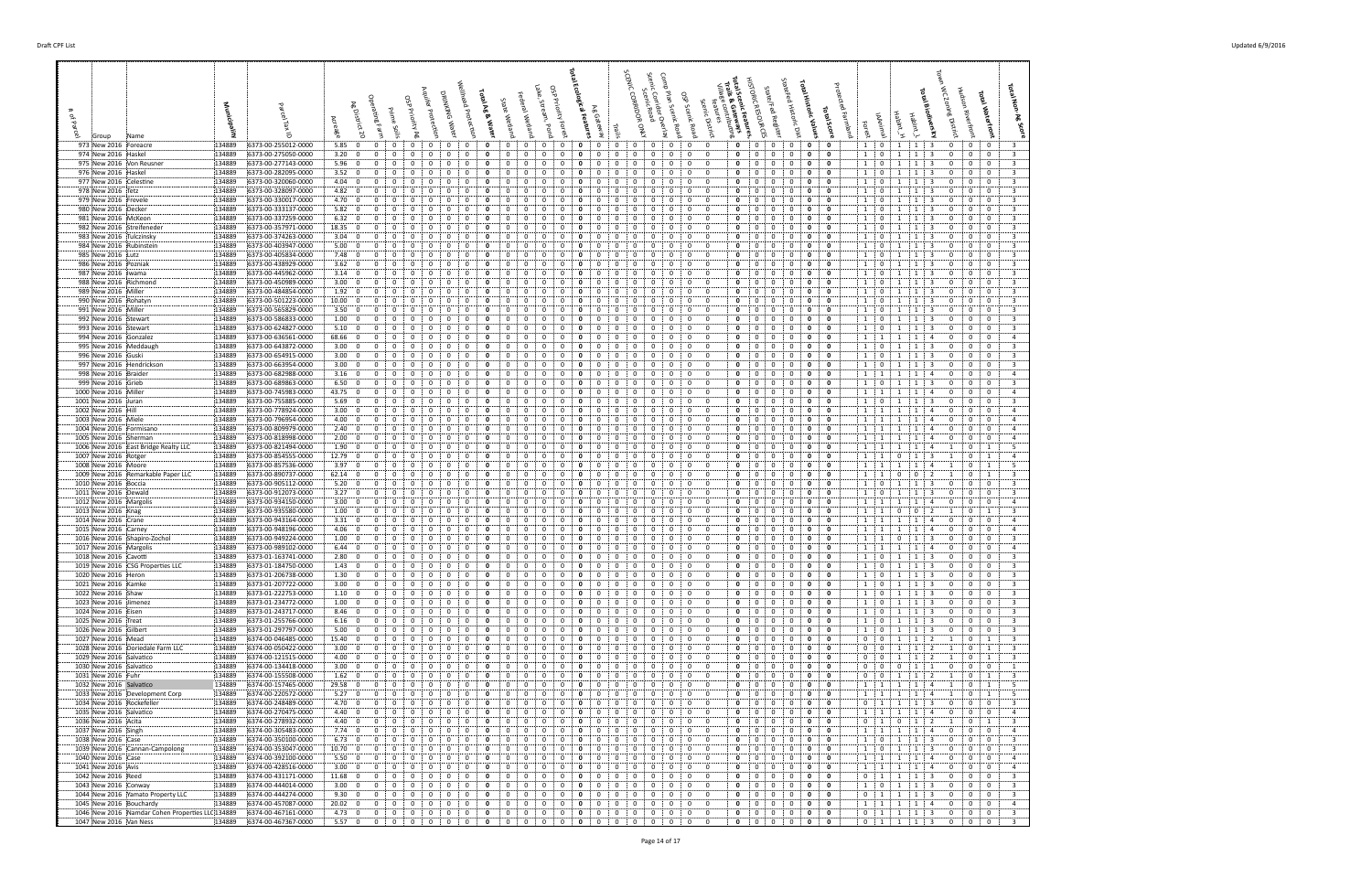| 1048 New 2016 Cambalik                                  | 134889           | 6374-00-470434-0000                        | 16.10; 0                                           |                | $\mathbf{0}$                                                | 0                            | $\mathbf{0}$<br>$\mathbf{0}$                                  | - 0                            | 0                          | $\mathbf{0}$<br>0                                                     | 0                           | $\mathbf{0}$                 | $\mathbf{o}$<br>0                                                                     | 0                           | 0                                                       | $\mathbf{0}$                 | $\mathbf{0}$<br>- 0                                                                       |             | $\mathbf{0}$<br>$\mathbf{0}$ | $\mathbf{0}$                                                      | $\mathbf{0}$                   | $\overline{\mathbf{0}}$<br>$\mathbf{0}$                      | $0 \quad 1$                                                                                                                   | $1 \mid 1 \mid 3$                                              |                                           | $\mathbf{0}$<br>$\cdot$ 0                                     | $\mathbf 0$<br>- 3                                                                   |
|---------------------------------------------------------|------------------|--------------------------------------------|----------------------------------------------------|----------------|-------------------------------------------------------------|------------------------------|---------------------------------------------------------------|--------------------------------|----------------------------|-----------------------------------------------------------------------|-----------------------------|------------------------------|---------------------------------------------------------------------------------------|-----------------------------|---------------------------------------------------------|------------------------------|-------------------------------------------------------------------------------------------|-------------|------------------------------|-------------------------------------------------------------------|--------------------------------|--------------------------------------------------------------|-------------------------------------------------------------------------------------------------------------------------------|----------------------------------------------------------------|-------------------------------------------|---------------------------------------------------------------|--------------------------------------------------------------------------------------|
| 1049 New 2016 Becker                                    | 134889           | 6374-00-481492-0000<br>6374-00-500183-0000 | $3.55 \div 0$<br>3.00:0                            |                | 0<br>0<br>$\Omega$                                          | 0                            | 0<br>0<br>0<br>0                                              | 0                              | 0                          | 0<br>0<br>0<br>$\Omega$                                               | 0<br>$\Omega$               | 0<br>$\Omega$                | $\mathbf{0}$<br>0                                                                     | 0                           | 0<br>0                                                  | $\mathbf{0}$                 | 0<br>$^{\circ}$<br>0<br>$\Omega$                                                          |             | 0<br>0<br>0                  | $\mathbf{0}$<br>$\mathbf{0}$<br>0                                 | $\mathbf{0}$<br>$\Omega$       | 0<br>$\mathbf{o}$<br>0<br>- 0                                | $\mathbf{0}$<br>$\mathbf{1}$<br>$1 \cdot 1$                                                                                   | <sup>1</sup><br>$\mathbf{1}$<br>1                              | 3<br>-4                                   | $\mathbf{0}$<br>$\mathbf{0}$<br>0<br>0                        | $\overline{\mathbf{3}}$<br>$\mathbf{0}$<br>$\overline{a}$<br>0                       |
| 1050 New 2016 QNSM Holdings LLC<br>1051 New 2016 [Lowry | 134889<br>134889 | 6374-00-510495-0000                        | 2.00:0                                             |                | $\mathbf 0$<br>$\Omega$                                     | $\mathbf{0}$                 | $\mathbf 0$<br>0                                              | $^{\circ}$                     | $\mathbf{0}$               | $\mathbf{0}$<br>$\mathbf 0$                                           | $^{\circ}$                  | $\overline{0}$               | 0<br>0                                                                                | $\Omega$                    | $\Omega$<br>$\Omega$                                    | $\mathbf 0$                  | $\overline{0}$<br>$\mathbf{0}$                                                            |             | 0                            | 0<br>$\mathbf{0}$                                                 | 0                              | $\mathbf 0$<br>0                                             | 0:1                                                                                                                           | 1<br>$\mathbf{1}$<br><sup>1</sup>                              | 3                                         | $\mathbf 0$<br>$\mathbf 0$                                    | $\overline{\mathbf{3}}$<br>$\mathbf 0$                                               |
| 1052 New 2016 De Ciutiis                                | 134889           | 6374-00-521192-0000                        | 3.00:0                                             |                | $\Omega$<br>$\Omega$                                        | $\Omega$                     | 0<br>0                                                        | $\Omega$                       | 0                          | 0<br>$\Omega$                                                         | $\Omega$                    | $\Omega$                     | 0<br>0                                                                                |                             | 0                                                       | $\mathbf{0}$                 | 0<br>$\Omega$                                                                             |             | 0<br>$\Omega$                | 0                                                                 | $\Omega$                       | 0<br>0                                                       | <sup>1</sup><br>$\mathbf{1}$                                                                                                  | $\mathbf 0$<br>1                                               | -3                                        | $\overline{0}$<br>$\mathbf{0}$                                | $\overline{3}$<br>$\mathbf 0$                                                        |
| 1053 New 2016 Ozon LLC<br>1054 New 2016 Cuttler         | 134889<br>134889 | 6374-00-527513-0000<br>6374-00-529245-0000 | 2.11:0<br>19.71: 0                                 |                | $\Omega$<br>$\Omega$<br>$\Omega$                            | $\Omega$                     | 0<br>0<br>0<br>$^{\circ}$                                     | $\Omega$<br>$\Omega$           | 0<br>0                     | 0<br>$\Omega$<br>0<br>$\Omega$                                        | $\Omega$<br>$^{\circ}$      | 0<br>$\Omega$                | $\mathbf{o}$<br>0<br>0<br>0                                                           | $\Omega$                    | 0<br>$\Omega$<br>0                                      | 0<br>$\mathbf{0}$            | 0<br>$^{\circ}$<br>$\mathbf{0}$<br>$\mathbf 0$                                            |             | 0<br>$\Omega$<br>0           | 0<br>$\mathbf 0$<br>$^{\circ}$                                    | 0<br>$^{\circ}$                | 0<br>- 0<br>$\mathbf 0$<br>0                                 | $\mathbf 0$<br>$\frac{1}{2}$<br>$\mathbf 0$<br>$\cdots$                                                                       | 1<br>1<br>1                                                    | -3<br>-3                                  | 0<br>0<br>$\mathbf 0$<br>$\Omega$                             | $\overline{3}$<br>$\mathbf{0}$<br>$\overline{\mathbf{3}}$<br>$\mathbf{0}$            |
| 1055 New 2016 : Ljutich                                 | 134889           | 6374-00-533416-0000                        | 20.50; 0                                           |                | $\mathbf{0}$<br>0                                           | 0                            | 0<br>0                                                        | $\Omega$                       | 0                          | 0<br>0                                                                | 0                           | 0                            | $\mathbf{o}$<br>0                                                                     | 0                           | 0                                                       | 0                            | 0<br>$\mathbf{0}$                                                                         |             | 0<br>0                       | 0                                                                 | $\mathbf{0}$                   | 0<br>0                                                       | $\mathbf{0}$<br>$\pm 1$                                                                                                       | 1<br><sup>1</sup>                                              | - 3                                       | 0<br>0                                                        | $\overline{\mathbf{3}}$<br>$\mathbf{0}$                                              |
| 1056 New 2016 Bank of America Natl Assn                 | 134889           | 6374-00-543501-0000                        | 1.00:0                                             |                | 0<br>0                                                      | 0                            | 0<br>0                                                        | 0                              | 0                          | 0<br>0                                                                | 0                           | $\mathbf 0$                  | $\mathbf{o}$<br>0                                                                     | 0                           | 0<br>0                                                  | $\mathbf{0}$                 | $\mathbf{0}$<br>$\mathbf 0$                                                               |             | 0<br>$^{\circ}$              | $\mathbf{0}$                                                      | 0                              | $\mathbf 0$<br>0                                             | 0<br>$\frac{1}{2}$                                                                                                            | $\mathbf{1}$<br>$\mathbf{1}$                                   | $\overline{\mathbf{3}}$                   | $\mathbf{0}$<br>$\mathbf{0}$                                  | $\overline{\mathbf{3}}$<br>$\mathbf 0$                                               |
| 1057 New 2016 Daniele<br>1058 New 2016 Pitcher          | 134889<br>134889 | 6374-00-546300-0000<br>6374-00-549523-0000 | 34.13:0<br>1.18:0                                  | $\Omega$       | $\mathbf 0$<br>0                                            | $\Omega$<br>$\Omega$         | $\mathbf 0$<br>0<br>$\Omega$<br>0                             | $\Omega$<br>$\Omega$           | 0<br>0                     | 0<br>$\Omega$<br>$\Omega$<br>0                                        | $\Omega$<br>0               | $\Omega$                     | 0<br>$\Omega$                                                                         | $\Omega$                    | $\Omega$<br>0<br>0                                      | 0<br>0                       | 0<br>$\mathbf{0}$<br>$\Omega$<br>- 0                                                      |             | 0<br>0<br>$\Omega$           | 0<br>0<br>$\Omega$                                                | $\mathbf 0$<br>$\Omega$        | 0<br>$\mathbf 0$<br>$\mathbf{0}$<br>0                        | 1<br>$\begin{array}{\begin{array}{\small \begin{array}{\small \end{array}}}} 1 \end{array}$<br>$\mathbf{0}$<br>$\overline{1}$ | 1<br>$\mathbf{1}$<br>-1                                        | 4<br>-3                                   | $\mathbf 0$<br>0<br>$\Omega$<br>$\Omega$                      | $\overline{4}$<br>$\mathbf{0}$<br>$\overline{\mathbf{3}}$<br>$\Omega$                |
| 1059 New 2016 Reid                                      | 134889           | 6374-00-561466-0000                        | $4.20\div 0$                                       |                |                                                             | 0                            | 0<br>0                                                        | 0                              | 0                          | 0<br>$\Omega$                                                         | 0                           | $\Omega$                     | 0<br>0                                                                                |                             |                                                         | $\mathbf{0}$                 | $\mathbf{0}$<br>$\mathbf 0$                                                               |             | 0                            | $\overline{0}$<br>$\mathbf{0}$                                    | 0                              | $\mathbf 0$<br>0                                             | $\mathbf 0$<br>$\overline{1}$                                                                                                 | 1<br>1                                                         | -3                                        | $\mathbf 0$<br>0                                              | $\overline{3}$<br>$\mathbf 0$                                                        |
| 1060 New 2016 Lee                                       | 134889<br>134889 | 6374-00-590459-0000<br>6374-00-618405-0000 | 12.95:0<br>14.50:0                                 |                | $\mathbf 0$<br>0<br>0                                       | 0                            | 0<br>0<br>0<br>0                                              | 0<br>0                         | 0<br>0                     | 0<br>0<br>0<br>0                                                      | $\Omega$                    | 0                            | $\mathbf{o}$<br>0                                                                     | $\Omega$                    | $\Omega$<br>0<br>0                                      | $\mathbf{0}$<br>$\mathbf{0}$ | 0<br>$\mathbf 0$<br>0<br>$^{\circ}$                                                       |             | 0<br>0<br>$^{\circ}$         | $\mathbf{0}$<br>0<br>0                                            | $\Omega$<br>0                  | $\mathbf 0$<br>0<br>0<br>0                                   | $\mathbf{0}$<br>1                                                                                                             | 1<br>$\mathbf{1}$<br>1                                         | -3                                        | $\mathbf{0}$<br>$\mathbf{0}$<br>0<br>0                        | $\overline{\mathbf{3}}$<br>$\mathbf{0}$<br>$\overline{4}$<br>0                       |
| 1061 New 2016 Meddaugh<br>1062 New 2016 Schwartz        | 134889           | 6374-00-647044-0000                        | 3.00; 0                                            |                | $\mathbf{0}$<br>0                                           | 0                            | 0<br>$^{\circ}$                                               | 0                              | 0                          | 0<br>0                                                                | 0                           | 0                            | 0<br>0                                                                                | $\mathbf{0}$                | 0<br>0<br>- 0                                           | $\mathbf 0$                  | 0<br>$^{\circ}$                                                                           |             | 0                            | $\mathbf{0}$<br>0                                                 | $\mathbf{0}$                   | 0<br>0                                                       | 1<br><sup>1</sup><br>$\mathbf{1}$<br>$\mathbf{0}$                                                                             | 1<br>1<br>$\mathbf{1}$                                         | 3                                         | $\mathbf 0$<br>0                                              | $\overline{\mathbf{3}}$<br>$\mathbf{0}$                                              |
| 1063 New 2016 Korb                                      | 134889           | 6374-00-662029-0000                        | 3.00:0                                             |                | $\mathbf 0$<br>0                                            | 0                            | 0<br>$\mathbf 0$                                              | 0                              | 0                          | 0<br>0                                                                | -0                          | $\mathbf{0}$                 | 0<br>$\mathbf{o}$                                                                     | 0                           | 0<br>$\mathbf{0}$                                       | $\mathbf{0}$                 | 0<br>$\mathbf 0$                                                                          |             | 0                            | $\mathbf 0$<br>0                                                  | $\mathbf 0$                    | 0<br>0                                                       | 1<br>0                                                                                                                        | 1<br>1                                                         | -3                                        | $\overline{0}$<br>$\mathbf{0}$                                | $\overline{\mathbf{3}}$<br>$\mathbf 0$                                               |
| 1064 New 2016 Michael<br>1065 New 2016 Gorczynski       | 134889<br>134889 | 6374-00-687178-0000<br>6374-00-695089-0000 | 6.20:0<br>9.36:0                                   |                | $^{\circ}$<br>$\Omega$                                      | $\Omega$                     | 0<br>0<br>$\Omega$<br>0                                       | $\Omega$                       | 0<br>0                     | $\Omega$<br>$\Omega$<br>0<br>$\Omega$                                 | $\Omega$                    | $\Omega$                     | 0<br>0<br>$\Omega$                                                                    | $\Omega$                    | $\Omega$<br>$\Omega$                                    | $\Omega$<br>$\mathbf{0}$     | 0<br>$\Omega$<br>$\mathbf{0}$<br>$\mathbf 0$                                              |             | 0<br>$\Omega$<br>0           | $\mathbf{0}$<br>$\mathbf 0$<br>$^{\circ}$                         | 0<br>$^{\circ}$                | 0<br>- 0<br>0<br>$\mathbf 0$                                 | $\overline{1}$<br>1 1                                                                                                         | 0<br>1<br>1                                                    | -4                                        | $\Omega$<br>$\mathbf{0}$<br>$\mathbf 0$<br>$\mathbf 0$        | $\overline{\mathbf{3}}$<br>$\mathbf{0}$<br>$\mathbf 0$<br>$\overline{4}$             |
| 1066 New 2016 Annas                                     | 134889           | 6374-00-697038-0000                        | 5.53:0                                             | 0              | 0                                                           |                              | 0<br>0                                                        | 0                              | 0                          | 0                                                                     | 0                           | 0                            | 0<br>0                                                                                |                             | 0                                                       | 0                            | 0<br>$\mathbf{0}$                                                                         |             | 0<br>0                       | 0                                                                 | 0                              | 0<br>- 0                                                     | $\mathbf{1}$<br>$\pm$ 1                                                                                                       | 1<br>1                                                         | -4                                        | 0<br>$\mathbf{0}$                                             | $\overline{4}$<br>$\mathbf 0$                                                        |
| 1067 New 2016 Soto                                      | 134889           | 6374-00-720176-0000                        | 3.43:0                                             |                | $\mathbf{0}$<br>0                                           | 0                            | 0<br>$\mathbf 0$                                              | 0                              | 0                          | 0<br>0                                                                | 0                           | 0                            | 0<br>0                                                                                | 0                           | 0                                                       | 0                            | 0<br>$\mathbf 0$                                                                          |             | 0<br>0                       | 0                                                                 | $\mathbf{0}$                   | 0<br>- 0                                                     | 1 1                                                                                                                           | 1<br>$\overline{1}$                                            | -4                                        | $\mathbf 0$<br>$\mathbf 0$                                    | $\overline{4}$<br>$\mathbf{0}$                                                       |
| 1068 New 2016 Cartier<br>1069 New 2016 Chrysler         | 134889<br>134889 | 6374-00-721138-0000<br>6374-00-751488-0000 | 4.35:0<br>3.00; 0                                  |                | 0<br>0<br>$^{\circ}$<br>$\Omega$                            | 0<br>$\Omega$                | 0<br>$^{\circ}$<br>$\Omega$<br>0                              | 0<br>$\Omega$                  | 0<br>0                     | 0<br>0<br>$\Omega$<br>$\Omega$                                        | 0<br>$\Omega$               | 0<br>$\Omega$                | 0<br>0<br>0<br>$\Omega$                                                               | $\Omega$                    | 0<br>0<br>0<br>$\Omega$                                 | $^{\circ}$<br>$\Omega$       | 0<br>$\mathbf{0}$<br>0<br>$\mathbf{0}$                                                    |             | 0<br>0<br>0<br>$\Omega$      | 0<br>0                                                            | $\mathbf 0$<br>$^{\circ}$      | 0<br>$\mathbf 0$<br>$\mathbf{0}$<br>0                        | $\overline{1}$<br>$\begin{array}{\begin{array}{\small \begin{array}{\small \end{array}}}}\n1$<br>$1 \quad 1$                  | 1<br>$\mathbf 0$<br>$\overline{1}$                             | -4<br>$\overline{\mathbf{3}}$             | $\mathbf 0$<br>0<br>$\mathbf{0}$<br>$\Omega$                  | $\overline{a}$<br>0<br>$\overline{\mathbf{3}}$<br>$\Omega$                           |
| 1070 New 2016 Collet                                    | 134889           | 6374-00-758643-0000                        | 5.38:0                                             |                | 0<br>0                                                      | $\mathbf{0}$                 | 0<br>0                                                        | 0                              | 0                          | 0<br>$\mathbf 0$                                                      | 0                           | 0                            | 0<br>0                                                                                | $\Omega$                    | $\mathbf{0}$<br>0                                       | $\mathbf{0}$                 | 0<br>$\mathbf 0$                                                                          |             | 0<br>$^{\circ}$              | 0                                                                 | 0                              | 0<br>0                                                       | $\begin{array}{\begin{array}{\small \begin{array}{\small \end{array}}}}\n1$<br>1                                              | 1<br>1                                                         | $\overline{4}$                            | $\mathbf{0}$<br>$\mathbf 0$                                   | $\mathbf 0$<br>$\overline{a}$                                                        |
| 1071 New 2016 Polinsky                                  | 134889           | 6374-00-764442-0000                        | 3.53:0                                             |                | $\mathbf 0$<br>0                                            | 0                            | $\mathbf 0$<br>0                                              | 0                              | 0                          | 0<br>$\Omega$                                                         | 0                           | 0                            | 0<br>0                                                                                | $\Omega$                    | 0<br>0                                                  | 0                            | 0<br>$\mathbf{0}$                                                                         |             | 0                            | 0<br>$\mathbf{0}$                                                 | $\mathbf 0$                    | $\mathbf 0$<br>0                                             | $1 \quad 1$                                                                                                                   | 0<br>1                                                         | 3                                         | $\mathbf{0}$<br>0                                             | $\overline{\mathbf{3}}$<br>$\mathbf{0}$                                              |
| 1072 New 2016 Roy<br>1073 New 2016 Wambach              | 134889<br>134889 | 6374-00-767155-0000<br>6374-00-767200-0000 | 5.98; 0<br>4.87:0                                  |                | $\Omega$<br>$\Omega$<br>$\mathbf{0}$<br>0                   | $\Omega$<br>0                | $\mathbf 0$<br>0<br>0<br>$^{\circ}$                           | $\Omega$<br>$\mathbf{0}$       | 0<br>$\mathbf 0$           | $\Omega$<br>$\Omega$<br>0<br>$\mathbf{0}$                             | 0<br>0                      | 0<br>0                       | $\Omega$<br>0<br>0                                                                    | $\Omega$<br>$\mathbf{0}$    | $\Omega$<br>$\Omega$<br>0<br>$\mathbf{0}$               | $\Omega$<br>$\mathbf 0$      | $\mathbf{0}$<br>$\mathbf 0$<br>$\mathbf{0}$<br>$\mathbf 0$                                |             | 0<br>$\Omega$<br>0           | $\mathbf{0}$<br>$\mathbf{0}$<br>$\mathbf{0}$                      | $\Omega$<br>$\mathbf{0}$       | 0<br>0<br>$\mathbf 0$<br>$\mathbf 0$                         | $\frac{1}{2}$<br>1<br>1:1                                                                                                     | $\mathbf{0}$<br>$\mathbf{1}$<br>$\overline{1}$<br>$\mathbf{1}$ | -3<br>4                                   | 0<br>$\mathbf{0}$<br>$\mathbf 0$<br>$\mathbf 0$               | $\overline{\mathbf{3}}$<br>$\Omega$<br>$\mathbf 0$<br>$\overline{4}$                 |
| 1074 New 2016 Belliveau                                 | 134889           | 6374-00-774327-0000                        | 7.33; 0                                            |                | $\mathbf 0$<br>0                                            | 0                            | 0<br>0                                                        | 0                              | 0                          | 0<br>0                                                                | 0                           | 0                            | 0<br>$\mathbf{o}$                                                                     | 0                           | $\mathbf{0}$<br>0                                       | $\mathbf{0}$                 | 0<br>$\mathbf{0}$                                                                         |             | 0                            | 0<br>$\mathbf{0}$                                                 | $\mathbf 0$                    | 0<br>0                                                       | $\mathbf{1}$<br>$\cdots$ 1                                                                                                    | $\mathbf 0$<br>$\mathbf{1}$                                    | $\overline{\mathbf{3}}$                   | $\mathbf{0}$<br>$\mathbf{0}$                                  | $\overline{\mathbf{3}}$<br>$\mathbf{0}$                                              |
| 1075 New 2016 Levenson                                  | 134889           | 6374-00-780650-0000                        | 4.30; 0                                            |                | $\Omega$<br>$\Omega$                                        |                              | 0<br>0                                                        | $\Omega$                       | 0                          | 0<br>$\Omega$                                                         | $\Omega$                    | $\Omega$                     |                                                                                       |                             | $\Omega$<br>$\Omega$                                    | $\Omega$                     | 0<br>$\Omega$                                                                             |             | 0<br>$\Omega$                | 0                                                                 | $\Omega$                       | 0<br>- 0                                                     | 1 1 1                                                                                                                         | 1<br>$\mathbf{1}$                                              | -4                                        | $\mathbf 0$<br>$\mathbf 0$                                    | $\overline{4}$<br>$\mathbf{0}$                                                       |
| 1076 New 2016 Hosier<br>1077 New 2016 Verrier           | 134889<br>134889 | 6374-00-791405-0000<br>6374-00-799653-0000 | 3.99:0<br>3.03:0                                   |                | $^{\circ}$<br>$\Omega$<br>$\Omega$<br>$\Omega$              | 0                            | $\mathbf 0$<br>$\mathbf{0}$<br>0<br>0                         | $^{\circ}$<br>$\Omega$         | $\mathbf{0}$<br>0          | $\mathbf{0}$<br>$\mathbf 0$<br>0<br>$\Omega$                          | $\Omega$<br>$\Omega$        | $\Omega$<br>$\Omega$         | 0<br>0<br>0<br>0                                                                      | $\Omega$                    | $\mathbf{0}$<br>$\Omega$<br>0                           | $\mathbf 0$<br>$\mathbf{0}$  | 0<br>$\mathbf 0$<br>$\Omega$<br>0                                                         |             | 0<br>0<br>$\Omega$           | 0<br>$\mathbf{0}$<br>0                                            | 0<br>$\Omega$                  | $\mathbf 0$<br>0<br>0<br>0                                   | 1 1<br>$\overline{1}$<br>$\mathbf{1}$                                                                                         | 1<br>$\overline{1}$<br>1<br>1                                  | $\overline{4}$<br>-4                      | $\mathbf 0$<br>$\mathbf 0$<br>$\mathbf 0$<br>$\mathbf{0}$     | 0<br>$\overline{4}$<br>$\overline{4}$<br>$\mathbf 0$                                 |
| 1078 New 2016 Thundernore LLC                           | 134889           | 6374-00-802448-0000                        | 7.36:0                                             |                | $\Omega$                                                    |                              | 0<br>0                                                        | $\Omega$                       | 0                          | 0<br>$\Omega$                                                         | $\Omega$                    | 0                            | 0<br>0                                                                                |                             | 0                                                       | 0                            | $\mathbf 0$<br>0                                                                          |             | 0<br>$\Omega$                | 0                                                                 | 0                              | 0<br>- 0                                                     | 1 1                                                                                                                           | 1                                                              |                                           | 0<br>0                                                        | $\mathbf{0}$<br>$\overline{4}$                                                       |
| 1079 New 2016 Trombini                                  | 134889           | 6374-00-817654-0000                        | $3.00\begin{array}{ c c } 0 \\ \hline \end{array}$ |                | $\Omega$<br>$\Omega$                                        | $\Omega$                     | 0<br>$^{\circ}$                                               | $\Omega$                       | 0                          | 0<br>$\Omega$                                                         | 0                           | $\Omega$                     | 0<br>0                                                                                | $\Omega$                    | $\Omega$<br>$\Omega$                                    | $\Omega$                     | $\mathbf{0}$<br>$\mathbf 0$                                                               |             | 0                            | $\mathbf 0$<br>$^{\circ}$                                         | $^{\circ}$                     | 0<br>0                                                       | 1 1                                                                                                                           | 1<br>$\mathbf{1}$                                              | -4                                        | $\mathbf 0$<br>$\mathbf{0}$                                   | $\overline{4}$<br>$\mathbf{0}$                                                       |
| 1080 New 2016 O'Neil<br>1081 New 2016 Shaw              | 134889<br>134889 | 6374-00-818400-0000<br>6374-00-818529-0000 | 2.10:0<br>36.98:0                                  |                | $\mathbf{0}$<br>0<br>0<br>0                                 | 0<br>0                       | 0<br>0<br>0<br>0                                              | 0<br>0                         | 0<br>0                     | 0<br>0<br>0<br>0                                                      | 0<br>0                      | 0<br>$\mathbf 0$             | 0<br>0<br>0<br>0                                                                      | 0<br>0                      | 0<br>0<br>$\mathbf 0$<br>0                              | $^{\circ}$<br>$\mathbf{0}$   | 0<br>$\mathbf{0}$<br>$\mathbf{0}$                                                         | $\mathbf 0$ | 0<br>0<br>0<br>$\mathbf 0$   | 0<br>$\mathbf{0}$                                                 | $\mathbf{0}$<br>0              | 0<br>0<br>$\mathbf 0$<br>0                                   | 1 1<br><sup>1</sup><br>$\frac{1}{2}$                                                                                          | <sup>1</sup><br>1<br><sup>1</sup><br>$\mathbf{1}$              | -4<br>$\overline{4}$                      | $^{\circ}$<br>$\mathbf{0}$<br>$\mathbf{0}$<br>$\mathbf 0$     | $\mathbf{0}$<br>$\overline{4}$<br>$\overline{4}$<br>$\mathbf 0$                      |
| 1082 New 2016 Burns                                     | 134889           | 6374-00-824232-0000                        | 25.81:0                                            |                | $\mathbf 0$<br>0                                            | 0                            | $\mathbf 0$<br>0                                              | 0                              | 0                          | 0<br>$\Omega$                                                         | 0                           | $\Omega$                     | 0<br>0                                                                                | $\Omega$                    | $\Omega$<br>0                                           | $^{\circ}$                   | 0<br>$\mathbf{0}$                                                                         |             | 0                            | 0<br>0                                                            | $\mathbf 0$                    | 0<br>$\mathbf 0$                                             | 1<br>$\mathbf{1}$                                                                                                             | 1<br>$\overline{1}$                                            | 4                                         | $\mathbf 0$<br>0                                              | $\overline{4}$<br>$\mathbf{0}$                                                       |
| 1083 New 2016 Slingerland<br>1084 New 2016 Slingerland  | 134889<br>134889 | 6374-00-829015-0000<br>6374-00-832027-0000 | 1.50; 0<br>1.00; 0                                 | $\Omega$       | 0                                                           | $\Omega$<br>0                | 0<br>$\Omega$<br>0<br>$^{\circ}$                              | $\Omega$<br>0                  | 0<br>0                     | $\Omega$<br>$\Omega$<br>0<br>0                                        | 0<br>0                      | 0<br>0                       | $\Omega$<br>0<br>0                                                                    | $\Omega$<br>$\Omega$        | 0<br>$\mathbf{0}$<br>0                                  | $\Omega$<br>$\mathbf{0}$     | $\Omega$<br>- 0<br>$\mathbf{0}$<br>$\mathbf 0$                                            |             | 0<br>$\Omega$<br>0<br>0      | 0<br>$\mathbf 0$                                                  | $\Omega$<br>0                  | $\mathbf{0}$<br>0<br>$\mathbf 0$<br>0                        | <sup>1</sup><br>1<br>1<br>$\overline{1}$                                                                                      | -1<br>1<br>1                                                   | $\overline{4}$<br>-4                      | $\Omega$<br>$\Omega$<br>$\mathbf 0$<br>0                      | $\Omega$<br>$\overline{4}$<br>$\mathbf 0$<br>$\overline{a}$                          |
| 1085 New 2016 Koim-Walsh                                | 134889           | 6374-00-834035-0000                        | 1.47:0                                             |                | $\mathbf 0$<br>0                                            | 0                            | 0<br>0                                                        | $\mathbf{0}$                   | 0                          | 0<br>0                                                                | 0                           | 0                            | 0<br>0                                                                                | 0                           | 0<br>0                                                  | $\mathbf{0}$                 | 0<br>$\mathbf 0$                                                                          |             | 0                            | 0<br>0                                                            | $\mathbf{0}$                   | $\mathbf 0$<br>0                                             | $\mathbf{1}$<br>$\overline{1}$                                                                                                | 1<br>$\mathbf{1}$                                              | 4                                         | $\mathbf{0}$<br>0                                             | $\overline{4}$<br>$^{\circ}$                                                         |
| 1086 New 2016 Levine                                    | 134889           | 6374-00-837618-0000                        | 0.57:0                                             |                | 0<br>0                                                      |                              | 0<br>0                                                        | 0                              | 0                          | 0<br>0                                                                |                             | 0                            | 0                                                                                     |                             | 0<br>0                                                  | $\mathbf{0}$                 | 0<br>$^{\circ}$                                                                           |             | 0<br>0                       | 0                                                                 | 0                              | 0<br>0                                                       | $\mathbf{1}$<br>$\overline{1}$                                                                                                | 0<br>1                                                         | -3                                        | $\mathbf{0}$<br>0                                             | $\overline{\mathbf{3}}$<br>$^{\circ}$                                                |
| 1087 New 2016 Reed<br>1088 New 2016 Yablonski           | 134889<br>134889 | 6374-00-842650-0000<br>6374-00-845056-0000 | 2.20:0<br>2.00:0                                   |                | $\mathbf{0}$<br>0<br>$\mathbf 0$<br>0                       | $\mathbf{0}$<br>$\mathbf{0}$ | 0<br>$^{\circ}$<br>$\mathbf 0$<br>0                           | $\mathbf{0}$<br>0              | 0<br>0                     | 0<br>$\mathbf{0}$<br>0<br>0                                           | 0<br>0                      | 0<br>0                       | $\mathbf{0}$<br>0<br>0<br>0                                                           | $\mathbf{0}$<br>0           | 0<br>$\mathbf{0}$<br>0<br>0                             | $\mathbf 0$<br>$\mathbf{0}$  | $\mathbf{0}$<br>$^{\circ}$<br>0<br>$\mathbf 0$                                            |             | 0<br>0<br>0                  | $\mathbf{0}$<br>0<br>0                                            | $\mathbf{0}$<br>0              | $\mathbf 0$<br>0<br>0<br>0                                   | $1 \quad 1$<br>1<br>$\overline{1}$                                                                                            | $\mathbf 0$<br>$\vert 1 \vert$<br>1<br>$\overline{1}$          | $\overline{\mathbf{3}}$<br>$\overline{4}$ | $\mathbf 0$<br>$\mathbf{0}$<br>0<br>$\mathbf{0}$              | $^{\circ}$<br>3<br>$\mathbf 0$<br>$\overline{4}$                                     |
| 1089 New 2016 Lunn                                      | 134889           | 6374-00-853074-0000                        | 1.64:0                                             |                | $\Omega$                                                    |                              | 0<br>0                                                        |                                | 0                          | $\Omega$<br>$\Omega$                                                  |                             | $\Omega$                     | 0                                                                                     |                             | $\Omega$                                                | $\Omega$                     | 0<br>$\Omega$                                                                             |             | 0<br>$\Omega$                | $\mathbf{0}$                                                      | 0                              | 0<br>- 0                                                     | $\overline{1}$                                                                                                                | 1                                                              |                                           | $\Omega$<br>$\mathbf{0}$                                      | $^{\circ}$<br>$\overline{a}$                                                         |
| 1090 New 2016 Ross                                      | 134889           | 6374-00-856421-0000                        | 10.40:0                                            |                | $^{\circ}$<br>$\Omega$                                      | $\Omega$                     | $\mathbf 0$<br>0                                              | $\Omega$                       | $\mathbf{0}$               | $\mathbf{0}$<br>$\mathbf 0$                                           | $\Omega$                    | $\Omega$                     | 0<br>0                                                                                | $\Omega$                    | $\Omega$<br>$\Omega$                                    | $\mathbf{0}$                 | 0<br>$\mathbf 0$                                                                          |             | 0                            | $\mathbf 0$<br>0                                                  | $\mathbf 0$                    | 0<br>$\mathbf 0$                                             | 1 1                                                                                                                           | 1<br>$\mathbf{1}$                                              | $\overline{4}$                            | $\mathbf 0$<br>$\mathbf 0$                                    | $\mathbf 0$<br>$\overline{4}$                                                        |
| 1091 New 2016 Lalicki<br>1092 New 2016 Michasiow-Levy   | 134889<br>134889 | 6374-00-860600-0000<br>6374-00-866649-0000 | 8.09:0<br>1.10:0                                   |                | 0<br>0<br>$\mathbf{0}$<br>0                                 | 0<br>0                       | 0<br>0<br>0<br>$\mathbf 0$                                    | 0<br>0                         | 0<br>$\mathbf 0$           | 0<br>0<br>0<br>$\mathbf 0$                                            | 0<br>0                      | 0<br>$\mathbf{0}$            | $\mathbf{o}$<br>0<br>$\mathbf{0}$<br>0                                                | $\Omega$                    | 0<br>0<br>0                                             | 0<br>$\mathbf{0}$            | 0<br>$^{\circ}$<br>0<br>$^{\circ}$                                                        |             | 0<br>0<br>0                  | 0<br>$\mathbf{0}$<br>$\mathbf{0}$                                 | 0<br>$\mathbf{0}$              | - 0<br>0<br>0<br>$\mathbf{o}$                                | $\mathbf{1}$<br>$\overline{1}$<br>1<br>$\pm$ 1                                                                                | 1<br>1<br>$\mathbf{0}$<br>$\mathbf{1}$                         | -4<br>- 3                                 | 0<br>0<br>$\mathbf 0$<br>$\mathbf 0$                          | $\mathbf{0}$<br>$\overline{4}$<br>$\overline{3}$<br>$\mathbf{0}$                     |
| 1093 New 2016 Thompson                                  | 134889           | 6374-00-882622-0000                        | 2.01: 0                                            |                | $\mathbf 0$<br>$\mathbf 0$                                  | 0                            | $\mathbf 0$<br>$\mathbf{0}$                                   | $\mathbf 0$                    | 0                          | $\mathbf 0$<br>0                                                      | $\mathbf{0}$                | $\mathbf 0$                  | $\mathbf 0$<br>0                                                                      | $\mathbf 0$                 | $\mathbf{0}$<br>$\mathbf{0}$                            | $\mathbf{0}$                 | $\mathbf{0}$<br>$^{\circ}$                                                                |             | 0                            | $\mathbf 0$<br>0                                                  | $\mathbf 0$                    | $\mathbf 0$<br>$\mathbf 0$                                   | <sup>1</sup><br>$\mathbf{1}$                                                                                                  | 1<br>1                                                         | 4                                         | $\mathbf 0$<br>0                                              | $\overline{4}$<br>$\mathbf{0}$                                                       |
| 1094 New 2016 Delgrosso                                 | 134889<br>134889 | 6374-00-899356-0000<br>6374-00-902613-0000 | 4.40:0<br>2.01                                     | $\overline{0}$ | $\mathbf{0}$<br>$\mathbf{0}$<br>$\mathbf 0$<br>$\Omega$     | $\mathbf 0$<br>$\mathbf 0$   | $\mathbf 0$<br>$\overline{0}$<br>0<br>0                       | 0<br>$\Omega$                  | $\mathbf 0$<br>$\mathbf 0$ | $\mathbf{0}$<br>$\overline{0}$<br>0<br>$\mathbf 0$                    | $\mathbf{0}$                | $\mathbf 0$<br>$\mathbf 0$   | $\mathbf{0}$<br>0<br>0<br>$\mathbf 0$                                                 | $\mathbf{0}$<br>0           | $\mathbf 0$<br>$\mathbf 0$<br>0<br>0                    | $\mathbf{0}$<br>$\mathbf 0$  | $\mathbf{0}$<br>$\mathbf{0}$<br>$\mathbf 0$<br>$\mathbf 0$                                |             | 0<br>0<br>$\mathbf 0$        | $\mathbf 0$<br>$\mathbf{0}$<br>0                                  | 0<br>0                         | $\mathbf 0$<br>0<br>0<br>0                                   | 1:1<br>$\sqrt{1}$                                                                                                             | $1 \mid 1 \mid$<br>1<br>$\vert$ 1                              | $\overline{4}$                            | $\mathbf 0$<br>$\mathbf{0}$<br>$\overline{0}$<br>$\mathbf 0$  | $\overline{4}$<br>$\Omega$<br>$\mathbf 0$                                            |
| 1095 New 2016 Thompson<br>1096 New 2016 Montano         | 134889           | 6374-00-905398-0000                        | 5.91; 0                                            |                | $\mathbf 0$<br>$\mathbf 0$                                  | 0                            | 0<br>0                                                        | $\mathbf 0$                    | $\mathbf 0$                | 0<br>$\mathbf 0$                                                      | 0<br>$\mathbf{0}$           | $\mathbf{0}$                 | $\mathbf 0$<br>0                                                                      | $\mathbf 0$                 | 0<br>$\mathbf{0}$                                       | $\mathbf{0}$                 | 0<br>$\mathbf 0$                                                                          |             | $\mathbf 0$                  | 0<br>0                                                            | $\mathbf 0$                    | $\mathbf 0$<br>0                                             | $1 \quad 1$                                                                                                                   | $1 \mid 1 \rangle$                                             | -4<br>$\overline{4}$                      | $\mathbf 0$<br>$\mathbf 0$                                    | $\mathbf 0$<br>$\overline{a}$                                                        |
| 1097 New 2016 Miller                                    | 134889           | 6374-00-919328-0000                        | 7.72: 0                                            |                | $\Omega$<br>$\Omega$                                        | $\mathbf{0}$                 | $\mathbf 0$<br>0                                              | $\mathbf 0$                    | $\mathbf 0$                | $\mathbf{0}$<br>$\overline{0}$                                        | $\Omega$                    | 0                            | $\Omega$<br>$^{\circ}$                                                                | $\mathbf 0$                 | $\mathbf{0}$<br>0                                       | $\mathbf{0}$                 | $\mathbf{0}$<br>$\mathbf 0$                                                               |             | 0                            | 0<br>$\mathbf{0}$                                                 | $\mathbf 0$                    | 0<br>0                                                       | $1 \quad 1$                                                                                                                   | 1<br>1                                                         | $\overline{4}$                            | $\mathbf 0$<br>$\mathbf 0$                                    | $\overline{4}$<br>$\mathbf{0}$                                                       |
| 1098 New 2016 Phelan<br>1099 New 2016 Miller            | 134889<br>134889 | 6374-00-921195-0000<br>6374-00-921299-0000 | 67.69:0<br>6.18; 0                                 |                | $\mathbf 0$<br>$\mathbf{0}$<br>$\mathbf{0}$<br>$\mathbf{0}$ | $\mathbf 0$<br>$\mathbf{0}$  | $\overline{0}$<br>$\mathbf{0}$<br>0<br>$\mathbf{0}$           | 0<br>$\mathbf{0}$              | $\mathbf 0$<br>0           | $\mathbf{0}$<br>$\mathbf 0$<br>$\mathbf{0}$<br>$\bf{0}$               | $^{\circ}$<br>0             | $\mathbf{0}$<br>0            | 0<br>$\mathbf 0$<br>$\mathbf 0$<br>$\mathbf{0}$                                       | $\mathbf 0$<br>$\bf{0}$     | $\mathbf 0$<br>$\mathbf{0}$<br>$\bf{0}$<br>$\mathbf{0}$ | $\mathbf{0}$<br>$\mathbf{0}$ | $\mathbf{0}$<br>$\mathbf 0$<br>0<br>$\bf{0}$                                              |             | $\mathbf 0$<br>0             | $\bf{0}$<br>0<br>$\mathbf 0$<br>$\mathbf{0}$                      | $\mathbf{0}$<br>$\mathbf{0}$   | $\mathbf{0}$<br>$\mathbf{0}$<br>0<br>$\mathbf{0}$            | $1 \cdot 1$                                                                                                                   | $1 \t1 \t1 \t1 \t4$<br>$\overline{1}$<br>$\vert 1 \vert$       | $\overline{4}$                            | $\mathbf{0}$<br>$\mathbf 0$<br>$\mathbf{0}$<br>$\mathbf{0}$   | $\mathbf 0$<br>$\overline{4}$<br>$\overline{4}$<br>$\mathbf 0$                       |
| 1100 New 2016 Stoddard                                  | 134889           | 6374-00-928227-0000                        | 18.64:0                                            |                | 0<br>$\mathbf 0$                                            | 0                            | $\mathbf 0$<br>$\mathbf 0$                                    | $\mathbf 0$                    | $\mathbf 0$                | $\mathbf{0}$<br>$\mathbf 0$                                           | $\mathbf{0}$                | $\mathbf 0$                  | 0<br>0                                                                                | $\mathbf 0$                 | $\mathbf 0$<br>0                                        | $\mathbf{0}$                 | $\mathbf 0$<br>$\mathbf 0$                                                                |             | 0                            | $\mathbf 0$<br>0                                                  | $\mathbf 0$                    | 0<br>$\mathbf 0$                                             |                                                                                                                               | 1:1:1:1:1                                                      | 4                                         | $\mathbf 0$<br>$\mathbf 0$                                    | $\overline{4}$<br>0                                                                  |
| 1101 New 2016 Stempel                                   | 134889           | 6374-00-931584-0000                        | 8.22:0                                             |                | 0<br>$\mathbf{0}$                                           | 0                            | $\mathbf 0$<br>$\mathbf{0}$                                   | 0                              | $\mathbf 0$<br>0           | $\mathbf{0}$<br>$\mathbf 0$<br>$\mathbf 0$                            | $\mathbf{0}$                | $\mathbf{0}$<br>$\mathbf{0}$ | 0<br>$\mathbf 0$                                                                      | $\mathbf 0$                 | $\mathbf 0$<br>$\mathbf{0}$                             | $\mathbf{0}$<br>$\mathbf 0$  | $\overline{0}$<br>$\mathbf 0$                                                             |             | 0<br>0<br>$\overline{0}$     | $\overline{0}$<br>0                                               | $\mathbf{0}$                   | $\mathbf{0}$<br>$\mathbf{0}$<br>0                            | $1 \mid 1 \mid$                                                                                                               | $1 \mid 1 \mid$                                                | $\overline{4}$                            | $\mathbf{0}$<br>$\mathbf{0}$<br>$\mathbf 0$                   | $\mathbf{0}$<br>$\overline{4}$<br>$\overline{4}$<br>$\mathsf{O}$                     |
| 1102 New 2016 Donahue<br>1103 New 2016 Benvenuto        | 134889<br>134889 | 6374-00-939518-0000<br>6374-00-945275-0000 | 11.91:0<br>10.10:0                                 |                | 0<br>$\mathbf{0}$<br>$\mathbf 0$<br>0                       | $\mathbf{0}$<br>0            | 0<br>$\mathbf 0$<br>0<br>0                                    | 0<br>$\mathbf 0$               | $\mathbf 0$                | $\mathbf 0$<br>$\mathbf{0}$<br>$\mathbf 0$                            | 0<br>$^{\circ}$             | $\mathbf{0}$                 | 0<br>0<br>$\mathbf 0$<br>0                                                            | 0<br>$\mathbf 0$            | 0<br>$\mathbf 0$<br>0<br>0                              | $\mathbf 0$                  | 0<br>$\mathbf 0$<br>$\mathbf 0$<br>$\mathbf 0$                                            |             | 0                            | 0<br>0<br>0                                                       | $\mathbf 0$<br>$\mathbf{0}$    | $\mathbf 0$<br>0<br>$\mathbf{0}$                             | $1 \quad 1$<br>$1 \quad 1$                                                                                                    | $\overline{1}$<br>$\vert$ 1<br>1                               | -4<br>4                                   | $\mathbf 0$<br>$\mathbf 0$<br>$\mathbf{0}$                    | $\overline{4}$<br>0                                                                  |
| 1104 New 2016 Ruella                                    | 134889           | 6374-00-947439-0000                        | 20.96:0                                            |                | $\mathbf 0$<br>0                                            | 0                            | 0<br>$\mathbf 0$                                              | $\mathbf 0$                    | $\mathbf 0$                | 0<br>$\mathbf 0$                                                      | $\mathbf{0}$                | $\mathbf{0}$                 | 0<br>$^{\circ}$                                                                       | $\Omega$                    | $\mathbf{0}$<br>0                                       | $\mathbf{0}$                 | $\mathbf{0}$<br>$\mathbf 0$                                                               |             | 0                            | $\mathbf{0}$<br>0                                                 | $\mathbf{0}$                   | $\mathbf{0}$<br>$\mathbf{0}$                                 |                                                                                                                               | 1<br>$\overline{1}$                                            | 4                                         | $\mathbf{0}$<br>$\mathbf 0$                                   | 0<br>$\overline{4}$                                                                  |
| 1105 New 2016 Scott<br>1106 New 2016 West               | 134889<br>134889 | 6374-00-961372-0000<br>6374-00-966590-0000 | 4.50:0<br>0.27: 0                                  |                | $\mathbf{0}$<br>$\mathbf{0}$<br>$\mathbf 0$<br>0            | $\mathbf{0}$<br>0            | $\bf{0}$<br>$\mathbf{0}$<br>0<br>0                            | $\mathbf{0}$<br>$\mathbf{0}$   | 0<br>$\mathbf 0$           | 0<br>$\mathbf{0}$<br>0<br>$\mathbf 0$                                 | $\mathbf{0}$<br>$\mathbf 0$ | $\mathbf{0}$<br>$\mathbf 0$  | $\mathbf 0$<br>0<br>$\mathbf 0$<br>0                                                  | $\mathbf{0}$<br>$\mathbf 0$ | $\mathbf{0}$<br>$\mathbf{0}$<br>0<br>0                  | $\mathbf{0}$<br>$\mathbf{0}$ | $\mathbf 0$<br>$\mathbf 0$<br>$\overline{0}$<br>$\mathbf 0$                               |             | 0<br>0                       | $\mathbf{0}$<br>$\mathbf 0$<br>$\mathbf{0}$<br>0                  | $\mathbf{0}$<br>$\mathbf{0}$   | $\mathbf 0$<br>0<br>0<br>0                                   | $1 \quad 1 \quad 1$                                                                                                           | $1 \quad 1 \quad 1 \quad 1 \quad 1$<br>$\vert 1 \vert$         | $\overline{4}$                            | $\mathbf{0}$<br>$\mathbf{0}$<br>$\mathbf{0}$<br>$\mathbf{0}$  | $\mathbf{0}$<br>$\overline{4}$<br>0<br>$\overline{4}$                                |
| 1107 New 2016 Halpin                                    | 134889           | 6374-00-968565-0000                        | 1.02: 0                                            |                | $\mathbf 0$<br>$\mathbf 0$                                  | 0                            | $\mathbf 0$<br>$\mathbf 0$                                    | $\mathbf 0$                    | 0                          | 0<br>$\mathbf 0$                                                      | $\mathbf 0$                 | $\mathbf 0$                  | 0<br>$\mathbf{0}$                                                                     | $\mathbf 0$                 | $\mathbf 0$<br>0                                        | 0                            | $\mathbf{0}$<br>$\mathbf 0$                                                               |             | 0                            | $\mathbf 0$<br>$\mathbf 0$                                        | $\mathbf 0$                    | $\mathbf 0$<br>$\mathbf 0$                                   | 1 1                                                                                                                           | 1<br>$\overline{1}$                                            | $\overline{4}$                            | $\mathbf{0}$<br>$\mathbf 0$                                   | $\overline{4}$<br>$\mathbf 0$                                                        |
| 1108 New 2016 Red Wing Properties Inc                   | 134889           | 6374-00-981329-0000                        | 3.87:0                                             |                | $^{\circ}$<br>0                                             | 0                            | $\mathbf 0$<br>$\mathbf{0}$                                   | $^{\circ}$                     | 0                          | 0<br>$\Omega$                                                         | $\Omega$                    | $\Omega$                     | $\Omega$<br>$\Omega$                                                                  | $\Omega$                    | 0<br>$\Omega$                                           | $\Omega$                     | $\mathbf{0}$<br>$\mathbf 0$                                                               |             | 0                            | 0<br>0                                                            | $\mathbf 0$                    | 0<br>0                                                       | $1 \quad 1$                                                                                                                   | $\mathbf 0$<br>1                                               | $\overline{\mathbf{3}}$                   | $\mathbf 0$<br>$\mathbf 0$                                    | $\overline{\mathbf{3}}$<br>$\mathbf{0}$                                              |
| 1109 New 2016 Abualy<br>1110 New 2016 Vrooman           | 134889<br>134889 | 6374-00-993359-0000<br>6472-00-006608-0000 | 0.89:0<br>3.03; 0                                  |                | 0<br>0<br>$\mathbf 0$<br>0                                  | $\mathbf{0}$<br>0            | 0<br>$\mathbf 0$<br>0<br>0                                    | $\mathbf 0$<br>$\mathbf{0}$    | $\mathbf 0$<br>0           | $\mathbf 0$<br>$\mathbf 0$<br>0<br>$\mathbf 0$                        | 0<br>0                      | $\mathbf{0}$<br>0            | 0<br>0<br>$\mathbf 0$<br>0                                                            | 0<br>$\mathbf 0$            | $\mathbf 0$<br>0<br>0<br>0                              | $\mathbf 0$<br>$\mathbf 0$   | $\mathbf{0}$<br>$\overline{0}$<br>$\mathbf 0$<br>$\bf{0}$                                 |             | 0<br>$\overline{0}$<br>0     | $\mathbf{0}$<br>$\mathbf 0$<br>$\mathbf 0$                        | $\mathbf 0$<br>$\mathbf{0}$    | $\mathbf 0$<br>0<br>0<br>$\mathbf 0$                         | $\overline{1}$<br>$\mathbf{1}$<br>$1 \quad 1$                                                                                 | $\mathbf 0$<br>1<br>1<br>$\mathbf{1}$                          | -3<br>$\overline{4}$                      | $\overline{0}$<br>$\mathbf 0$<br>$\mathbf{0}$<br>$\mathbf{0}$ | $\overline{\mathbf{3}}$<br>$\mathbf 0$<br>$\mathbf 0$<br>$\overline{4}$              |
| 1111 New 2016 Grady                                     | 134889           | 6472-00-007439-0000                        | 0.47:0                                             |                | $\mathbf{0}$<br>0                                           | $\mathbf{0}$                 | 0<br>0                                                        | $\mathbf 0$                    | $\mathbf 0$                | 0<br>$\mathbf 0$                                                      | 0                           | 0                            | 0<br>0                                                                                | 0                           | $\mathbf 0$<br>0                                        | 0                            | $\mathbf{0}$<br>$\mathbf 0$                                                               |             | 0                            | 0<br>0                                                            | $\mathbf{0}$                   | 0<br>0                                                       | $\mathbf{1}$<br>$\frac{1}{2}$                                                                                                 | 1<br>$\mathbf{1}$                                              | -4                                        | $\mathbf{0}$<br>$\mathbf 0$                                   | $\overline{4}$<br>$\mathbf 0$                                                        |
| 1112 New 2016 178 Shookville LLC                        | 134889           | 6472-00-141893-0000                        | 1.30:0                                             |                | 0<br>$\mathbf{0}$                                           | $\mathbf 0$                  | $\mathbf 0$<br>$\mathbf{0}$                                   | 0                              | $\mathbf 0$                | 0<br>$\mathbf 0$                                                      | 0                           | $\mathbf{0}$                 | $\mathbf 0$<br>0                                                                      | $\mathbf 0$                 | 0<br>0                                                  | $\mathbf{0}$                 | $\mathbf{0}$<br>$\mathbf 0$                                                               |             | 0                            | $\bf{0}$<br>0                                                     | $\mathbf{0}$                   | $\mathbf 0$<br>$\mathbf{o}$                                  | $1 \quad 1$                                                                                                                   | $\bf{0}$<br>$\left  \begin{array}{c} 1 \end{array} \right $    | $\overline{\mathbf{3}}$                   | $\mathbf{0}$<br>$\mathbf 0$                                   | $\overline{\mathbf{3}}$<br>$\mathbf{0}$                                              |
| 1113 New 2016 Wiley<br>1114 New 2016 Morrow             | 134889<br>134889 | 6473-00-016532-0000<br>6473-00-025078-0000 | 1.00:0<br>0.64:0                                   |                | $\mathbf 0$<br>- 0<br>$\mathbf 0$<br>0                      | $\mathbf{0}$<br>0            | 0<br>0<br>0<br>0                                              | $\mathbf 0$<br>$\mathbf 0$     | $\mathbf 0$<br>$\mathbf 0$ | 0<br>$\overline{0}$<br>$\mathbf{0}$<br>$\mathbf 0$                    | 0<br>$^{\circ}$             | $\mathbf 0$<br>$\mathbf{0}$  | 0<br>0<br>0<br>0                                                                      | $\mathbf 0$<br>$\mathbf 0$  | $\mathbf 0$<br>$\mathbf 0$<br>$\mathbf 0$<br>0          | $\mathbf{0}$<br>$\mathbf{0}$ | $\mathbf{0}$<br>$\mathbf 0$<br>0<br>$\mathbf 0$                                           |             | 0<br>0                       | $\mathbf 0$<br>$\overline{0}$<br>0<br>$\mathbf{0}$                | $\mathbf 0$<br>$\mathbf{0}$    | 0<br>$\mathbf 0$<br>0<br>- 0                                 | $\mathbf{1}$<br>$\frac{1}{2}$<br>$1 \quad 0$                                                                                  | 1<br>$\mathbf{1}$<br>1                                         | $\overline{4}$<br>3                       | $\mathbf 0$<br>0<br>$\mathbf 0$<br>$\mathbf 0$                | $\overline{4}$<br>$\mathbf 0$<br>$\overline{\mathbf{3}}$<br>0                        |
| 1115 New 2016 Decker                                    | 134889           | 6473-00-025469-0000                        | 6.08; 0                                            |                | 0<br>$\mathbf{0}$                                           | 0                            | $\mathbf 0$<br>0                                              | $\mathbf 0$                    | $\mathbf 0$                | $\mathbf 0$<br>$\mathbf 0$                                            | $\mathbf{0}$                | $\mathbf 0$                  | 0<br>$\mathbf{0}$                                                                     | $\mathbf 0$                 | 0<br>$\mathbf{0}$                                       | $\mathbf{0}$                 | $\mathbf{0}$<br>$\overline{0}$                                                            |             | 0                            | $\mathbf{0}$<br>0                                                 | $\mathbf{0}$                   | $\bullet$<br>$\mathbf{0}$                                    | $1 \quad 1$                                                                                                                   | 1<br>$\frac{1}{2}$                                             | $\overline{4}$                            | $\mathbf{0}$<br>$\mathbf 0$                                   | 0<br>$\overline{4}$                                                                  |
| 1116 New 2016 Anagnos                                   | 134889           | 6473-00-026540-0000                        | 2.48:0                                             |                | $\mathbf{0}$<br>$^{\circ}$                                  | 0                            | 0<br>0                                                        | $\mathbf{0}$                   | 0                          | 0<br>$\mathbf 0$                                                      | 0                           | $\mathbf{0}$                 | 0<br>$\mathbf{0}$                                                                     | 0                           | 0<br>0                                                  | $\mathbf{0}$                 | 0<br>$\mathbf 0$                                                                          |             | 0<br>0                       | 0                                                                 | $\mathbf{0}$                   | 0<br>- 0                                                     | 1 1                                                                                                                           | $\overline{1}$<br>$\vert 1 \vert$                              | -4                                        | $\mathbf 0$<br>$\mathbf{0}$                                   | $\overline{4}$<br>$\mathbf 0$                                                        |
| 1117 New 2016 N Y S Cons Dept<br>1118 New 2016 Anagnos  | 134889<br>134889 | 6473-00-026648-0000<br>6473-00-048531-0000 | 53.17:0<br>3.67:0                                  |                | $\mathbf 0$<br>$\mathbf{0}$<br>0<br>$\mathbf{0}$            | $\mathbf{0}$<br>$\mathbf 0$  | 0<br>0<br>$\mathbf 0$<br>$\mathbf{0}$                         | $\mathbf{0}$<br>$\mathbf{0}$   | $\mathbf 0$<br>$\mathbf 0$ | 0<br>$\bf{0}$<br>0<br>$\mathbf 0$                                     | 0<br>$\mathbf{0}$           | 0<br>$\mathbf 0$             | $\mathbf 0$<br>0<br>$\mathbf 0$<br>$\mathbf{0}$                                       | $\mathbf 0$<br>$\mathbf 0$  | 0<br>0<br>$\mathbf 0$<br>$\bf{0}$                       | $\mathbf{0}$<br>0            | $\mathbf 0$<br>$\bf{0}$<br>$\mathbf{0}$<br>$\bf{0}$                                       |             | 0<br>0                       | $\mathbf 0$<br>$\mathbf 0$<br>0<br>$\mathbf 0$                    | $\mathbf{0}$<br>$\mathbf{0}$   | 0<br>$\mathbf{0}$<br>$\mathbf 0$<br>$\mathbf{0}$             | 1 1<br>$1 \quad 1$                                                                                                            | $\mathbf{1}$<br>$\vert 1 \vert$<br>1<br>$\overline{0}$         | $\overline{4}$<br>$\overline{\mathbf{3}}$ | 1<br>$\overline{0}$<br>$\mathbf{0}$<br>$\mathbf{0}$           | 5<br>1<br>$\overline{\mathbf{3}}$<br>$\mathbf{0}$                                    |
| 1119 New 2016 : Anagnos                                 | 134889           | 6473-00-049502-0000                        | 1.76:0                                             |                | $^{\circ}$<br>$\mathbf{O}$                                  | $\mathbf 0$                  | $\mathbf 0$<br>$\mathbf{0}$                                   | $^{\circ}$                     | $\mathbf 0$                | $\mathbf 0$<br>$\mathbf 0$                                            | $\Omega$                    | $\mathbf{0}$                 | $\mathbf{0}$<br>$\mathbf 0$                                                           | $\mathbf 0$                 | $^{\circ}$<br>$\mathbf{0}$                              | $\mathbf 0$                  | $\overline{0}$<br>$\mathbf 0$                                                             |             | 0                            | 0<br>$\mathbf{0}$                                                 | 0                              | 0<br>0                                                       | $1 \quad 1 \quad 1$                                                                                                           | $0$ i                                                          | $\overline{\mathbf{3}}$                   | $\mathbf 0$<br>$\mathbf 0$                                    | $\overline{\mathbf{3}}$<br>$\mathbf 0$                                               |
| 1120 New 2016 Mitchell<br>1121 New 2016 Cohen           | 134889<br>134889 | 6473-00-063486-0000<br>6473-00-071467-0000 | 1.94:0                                             |                | $\mathbf 0$<br>$\mathbf{0}$                                 | $\mathbf 0$                  | $\overline{0}$<br>$\overline{0}$<br>1.00; 0   0   0 0 0 0 0 0 | $\mathbf{0}$<br>$\overline{0}$ | 0<br>$\mathbf 0$           | $\mathbf{0}$<br>$\mathbf{0}$<br>$\begin{array}{cc} 0 & 0 \end{array}$ | $\overline{0}$<br>$0 \quad$ | $\mathbf 0$<br>$0$ )         | $\mathbf 0$<br>$\mathbf{0}$<br>$\mathbf 0$<br>$\begin{array}{ccc} & 0 \\ \end{array}$ | $\mathbf 0$<br>0            | $\mathbf{0}$<br>$\mathbf 0$<br>0<br>$\overline{0}$      | $\mathbf{0}$<br>$\mathbf{0}$ | $\mathbf{0}$<br>$\overline{0}$<br>$\begin{array}{ccccc}\n & 0 & 0 \\  & & 0\n\end{array}$ |             | 0<br>$\mathbf 0$             | $\mathbf 0$<br>$\overline{0}$<br>$\overline{0}$<br>$\overline{0}$ | $\overline{0}$<br>$\mathbf{0}$ | $\mathbf{0}$<br>$\mathbf{0}$<br>$\mathbf{0}$<br>$\mathbf{0}$ |                                                                                                                               | 1:1:1:1<br>1 1 1 0 1 3                                         | 4                                         | $\mathbf{0}$<br>$\overline{0}$<br>$\mathbf 0$<br>$\cdot$ 0    | $\mathbf{0}$<br>$\overline{4}$<br>$\overline{\mathbf{3}}$<br>$\overline{\mathbf{0}}$ |
|                                                         |                  |                                            |                                                    |                |                                                             |                              |                                                               |                                |                            |                                                                       |                             |                              |                                                                                       |                             |                                                         |                              |                                                                                           |             |                              |                                                                   |                                |                                                              |                                                                                                                               |                                                                |                                           |                                                               |                                                                                      |

New 2016 Red Wing ProperGes Inc 134889 6473-00-096450-0000 2.18 0 0 0 0 0 0 0 **0** 0 0 0 0 **0** 0 0 0 0 0 0 0 **0** 0 0 0 **0 0** 1 1 0 1 3 0 0 0 3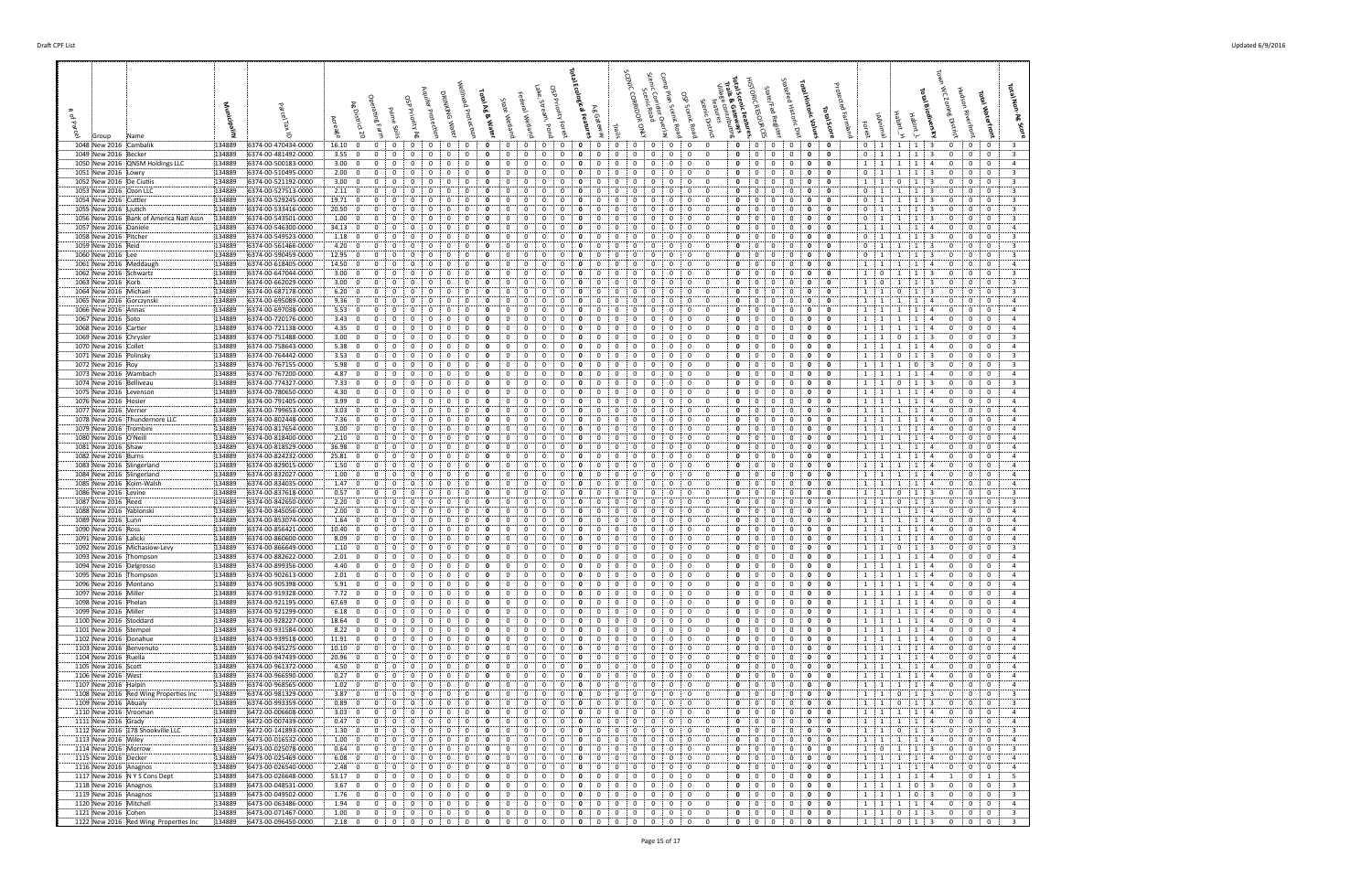| 1123 New 2016 Pellet                                                         | 134803 6175-17-112051-0000                               | $0.09$ :            | $\overline{0}$                 | $\mathbf{0}$<br>0                                            | $\mathbf{0}$                 | $\mathbf{0}$                  |                                | $\mathbf{0}$            |                             | $\mathbf{0}$                   | 0                                                 | $\mathbf{0}$<br>0                                         | $\mathbf{o}$                       | $\overline{0}$               | 0                          | 0                            | 0                          | $\mathbf{0}$                                             | $\mathbf{0}$                     |                                  | $\mathbf{0}$                 | $\mathbf{0}$<br>$\mathbf{0}$                                  | $\begin{array}{cc} 1 & 1 \\ 1 & \end{array}$ |                             | $\mathbf{1}$                 | $0 \t 0$                      |                                                                | $\mathbf{0}$                                                | 0 : 0                        | 0                            | $1 \quad 1$                                                 |  |
|------------------------------------------------------------------------------|----------------------------------------------------------|---------------------|--------------------------------|--------------------------------------------------------------|------------------------------|-------------------------------|--------------------------------|-------------------------|-----------------------------|--------------------------------|---------------------------------------------------|-----------------------------------------------------------|------------------------------------|------------------------------|----------------------------|------------------------------|----------------------------|----------------------------------------------------------|----------------------------------|----------------------------------|------------------------------|---------------------------------------------------------------|----------------------------------------------|-----------------------------|------------------------------|-------------------------------|----------------------------------------------------------------|-------------------------------------------------------------|------------------------------|------------------------------|-------------------------------------------------------------|--|
| 1124 New 2016 Rebillot                                                       | 134803 6175-17-115031-0000                               | 0.221               | $\mathbf{0}$                   | 0<br>0                                                       | 0                            | 0                             | 0                              | 0                       | $\mathbf{0}$                | 0                              |                                                   | 0<br>0                                                    | $\mathbf{o}$                       | 0                            | 0                          | 0                            | 0                          | 0<br>$\mathbf{0}$                                        | $\overline{0}$                   |                                  | $\Omega$                     | 0<br>$\mathbf{0}$                                             | 1                                            | 1                           | $\mathbf{1}$                 | $\mathbf{0}$                  | $\overline{0}$                                                 | $\mathbf{0}$<br>$\mathbf 0$                                 | 0                            | 0                            | $1 \quad 1$                                                 |  |
| 1125 New 2016 Reed, Foster<br>1126 New 2016 The Pines                        | 134803 6175-17-120035-0000<br>134803 6175-01-133950-0000 | 0.52 :<br>$3.121$ : | $\mathbf 0$<br>$\mathbf{0}$    | 0<br>$\mathbf 0$<br>$\Omega$                                 | 0<br>0                       | $\mathbf 0$                   | $\Omega$                       | $\Omega$                | $\mathbf{0}$                | $\Omega$<br>$\mathbf{0}$       | $\Omega$                                          | $\Omega$<br>$\mathbf 0$<br>$\mathbf{0}$                   | $\mathbf{0}$                       | $\mathbf 0$                  | $\Omega$<br>$\mathbf 0$    | $\Omega$                     | $\overline{0}$             | $\mathbf{0}$<br>$\mathbf 0$<br>0                         | $\overline{0}$<br>$\overline{0}$ |                                  | 0<br>$\Omega$                | $\mathbf{0}$<br>0<br>0<br>$\mathbf{0}$                        | 1<br>1                                       | 1<br><b>1</b>               | 1<br>$\mathbf{1}$            | $\overline{0}$<br>$0$ :       | $\overline{\mathbf{0}}$<br>$\Omega$<br>$\overline{\mathbf{0}}$ | $\Omega$<br>$^{\circ}$<br>$\mathbf{0}$                      | $\mathbf{0}$                 | $\Omega$                     | $1 \quad 1$<br>$1 \quad 1$                                  |  |
| 1127 New 2016 Village of Tivoli                                              | 134803 6175-03-115091-0000                               | 1.25                | $\mathbf 0$                    | 0                                                            | 0                            | 0                             |                                | $\Omega$                |                             | 0                              |                                                   | $\Omega$<br>$\Omega$                                      | 0                                  | 0                            | $\Omega$                   |                              | 0                          | $\mathbf{0}$                                             | $\mathbf 0$                      |                                  | 0                            | $\overline{0}$<br>$\Omega$                                    | -1                                           | -1                          | 1                            | $\mathbf 0$                   | 0<br>0                                                         | $\Omega$                                                    |                              | $\Omega$                     | 1 <sup>1</sup><br>$\overline{1}$                            |  |
| 1128 New 2016 Pellet, Howard & Phyllis                                       | 134803 6175-17-118050-0000                               | 0.09                | $\mathbf{0}$                   | 0                                                            | 0                            | 0                             |                                | $\Omega$                |                             | 0                              |                                                   | $\Omega$<br>0                                             | 0                                  | 0                            |                            |                              | 0                          | $\mathbf{0}$                                             | $\overline{0}$                   |                                  | 0                            | 0<br>0                                                        | -1                                           | 1                           | -1                           | $\mathbf{0}$                  | $\mathbf{0}$                                                   | $\mathbf{0}$                                                |                              |                              | $1 \quad 1$                                                 |  |
| 1129 New 2016 Clay Kill LLC                                                  | 134889 6175-00-739369-0000                               | 28.3                | $\mathbf{0}$                   | $\mathbf 0$<br>$\Omega$                                      | $\Omega$                     | 0                             |                                | $\Omega$                | $\mathbf{0}$                | 1                              | $\Omega$                                          | $\Omega$<br>$\Omega$                                      |                                    |                              | $\Omega$                   | $^{\circ}$                   | $\Omega$                   | $\mathbf{0}$                                             | $\mathbf 0$                      |                                  | $\overline{2}$               | $\mathbf{0}$<br>$\mathbf{0}$                                  | $\overline{1}$                               | 1                           | 4                            | 0:                            | $\mathbf{0}$                                                   | 0<br>$\Omega$                                               | $\Omega$                     |                              | $0 \quad 1$                                                 |  |
| 1130 New 2016 April Marsh<br>1131 New 2016 Patsey, Christopher               | 134803 6175-04-587219-0000<br>134803 6175-04-635073-0000 | 11.8 : 1<br>6.75    | $\mathbf 0$                    | -1<br>0<br>$\overline{0}$<br>0                               | 0<br>0                       | 0<br>0                        |                                | 0                       | 2                           | 0<br>0                         |                                                   | 0<br>0<br>$\Omega$<br>0                                   | $\mathbf{o}$<br>$\mathbf{o}$       | 0<br>0                       | 0                          | 0<br>$\Omega$                | 0<br>0                     | 0<br>$\mathbf{0}$<br>$\mathbf{0}$                        | 0<br>0                           | 0<br>$\mathbf{0}$                | 0<br>0                       | 0<br>0<br>$\mathbf 0$<br>0                                    | 1<br>1                                       | 1                           | 3<br>1                       | $\mathbf{0}$<br>$\mathbf 0$   | 0<br>$\overline{0}$                                            | $\mathbf{0}$<br>0<br>$^{\circ}$                             | 0                            |                              | $0 \quad 1$<br>$\mathbf{0}$<br>$\mathbf{0}$                 |  |
| 1132 New 2016 Timothy Lynch                                                  | 134803 6175-04-654142-0000                               | 5                   | $\mathbf 0$                    | $\mathbf 0$<br>$\Omega$                                      | $\mathbf{0}$                 | 0                             |                                |                         |                             | $\Omega$                       |                                                   | $\Omega$<br>0                                             | 0                                  | $\Omega$                     | $\Omega$                   |                              | 0                          | 0                                                        | $\Omega$                         | $\Omega$                         | 0                            | $\mathbf{0}$<br>0                                             |                                              | 1                           | $\overline{2}$               | $\mathbf 0$                   | $\mathbf{0}$                                                   | 0<br>$\Omega$                                               |                              |                              | $\bf{0}$<br>$\bf{0}$                                        |  |
| 1133 New 2016 Davis, Sandez                                                  | 134803 6175-04-586286-0000                               | 1.5                 | $\mathbf{0}$                   | $\Omega$<br>$\Omega$                                         | $\Omega$                     | 0                             |                                | $\Omega$                |                             | $\Omega$                       |                                                   | 0                                                         |                                    |                              |                            |                              | $^{O}$                     | 0                                                        | $\Omega$                         |                                  |                              | $\Omega$                                                      |                                              | 1                           | -1                           | $\overline{0}$                | $\mathbf{0}$<br>$\Omega$                                       | $\Omega$                                                    | $\Omega$                     |                              | $\mathbf{0}$<br>$\overline{0}$                              |  |
| 1134 New 2016 Waterhouse, John & Regina<br>1135 New 2016 Luzzi / Bailie      | 134803 6175-04-582258-0000<br>134803 6175-04-592166-0000 | 4.8<br>2.4          | $\mathbf 0$<br>$\mathbf 0$     | $\Omega$<br>0<br>0<br>$\Omega$                               | 0<br>$\mathbf{0}$            | 0<br>0                        | $\Omega$                       | $\Omega$<br>$\Omega$    | $\mathbf{0}$                | 0<br>0                         | $\Omega$                                          | $\Omega$<br>$\Omega$                                      | 0<br>0                             | 0<br>$\Omega$                | $\Omega$<br>$\Omega$       | $\Omega$                     | 0                          | 0<br>$\Omega$<br>0                                       | 0<br>0                           |                                  | 0                            | 0<br>$\mathbf{0}$<br>$\Omega$                                 | $\overline{1}$                               | 1<br>1                      | 1<br>1                       | $\mathbf 0$<br>$\mathbf 0$    | $\overline{0}$<br>$\overline{0}$                               | $\Omega$<br>$\mathbf{0}$<br>$\mathbf{0}$<br>$\Omega$        | $\Omega$<br>$\Omega$         |                              | $\mathbf 0$<br>$\bf{0}$<br>$\mathbf{0}$<br>$\bf{0}$         |  |
| 1136 New 2016 Luzzi / Bailie                                                 | 134803 6175-04-580146-0000                               | 2.4                 | $\mathbf{0}$                   | 0                                                            | 0                            | 0                             |                                | $\Omega$                |                             | $\Omega$                       |                                                   |                                                           |                                    |                              |                            |                              |                            |                                                          |                                  |                                  |                              |                                                               |                                              |                             | 1                            | $\mathbf 0$                   | 0                                                              | $\Omega$                                                    |                              |                              | $\mathbf 0$<br>$\bf{0}$                                     |  |
| 1137 New 2016 Akst / Dewhirst                                                | 134803 6175-04-566128-0000                               | 4.2                 | $\mathbf{0}$                   | 0<br>0                                                       | 0                            | 0                             | $\mathbf{0}$                   | 0                       |                             | 0                              | 0                                                 | 0<br>0                                                    | $\mathbf{o}$                       | 0                            | 0                          | $\Omega$                     | 0                          | 0                                                        | 0                                | $\Omega$                         | 0                            | 0<br>0                                                        | 1                                            | 1                           | 1                            | 0                             | $\mathbf 0$                                                    | $\mathbf{0}$<br>$^{\circ}$                                  | $\mathbf{0}$                 |                              | $\mathbf 0$<br>$\mathbf 0$                                  |  |
| 1138 New 2016 Baptista, Fiorella                                             | 134803 6175-19-579112-0000                               | $\overline{2}$      | $\mathbf 0$<br>$\mathbf{0}$    | $\mathbf{0}$<br>0<br>$\Omega$                                | $\mathbf{0}$                 | 0                             |                                | 0                       | $\mathbf{0}$                | 0<br>$\Omega$                  | $\Omega$                                          | 0<br>0<br>$\Omega$                                        | $\Omega$                           | 0                            | 0                          | 0                            | 0                          | $\mathbf{0}$<br>0                                        | 0                                | 0                                | 0                            | $\mathbf{0}$<br>$\Omega$                                      | -1                                           | 1                           | 1                            | $\mathbf 0$                   | $\mathbf{0}$<br>$\Omega$                                       | 0<br>$\mathbf 0$                                            | $\Omega$                     |                              | $\mathbf 0$<br>$\mathbf{0}$<br>$^{\circ}$                   |  |
| 1139 New 2016 Goss Gitlin<br>1140 New 2016 Helbling                          | 134803 6175-19-576103-0000<br>134803 6175-19-578099-0000 | 1.1<br>1.1          | $\mathbf{0}$                   | $\mathbf 0$<br>$\Omega$                                      | $\Omega$                     | 0                             | $\Omega$                       | $\Omega$                | $\mathbf{0}$                | $\mathbf 0$                    | $\Omega$                                          | $\Omega$<br>$\Omega$                                      | $\Omega$                           | $\Omega$                     | $\Omega$                   | $^{\circ}$                   | $\Omega$                   | $\mathbf{0}$<br>$\Omega$                                 | 0                                | $\Omega$                         | - 0                          | $\Omega$<br>$\Omega$                                          |                                              | 1                           | 1                            | 0<br>0:                       | $\mathbf{0}$<br>$\mathbf{0}$                                   | $^{\circ}$<br>$^{\circ}$                                    | 0                            |                              | $\bf{0}$<br>$\mathbf 0$<br>$\mathbf{0}$                     |  |
| 1141 New 2016 Cordier, Thomas & Lydia                                        | 134803 6175-00-575091-0000                               | 2.2                 | $\mathbf 0$                    | 0                                                            | 0                            | 0                             |                                | 0                       |                             | 0                              |                                                   |                                                           | 0                                  |                              |                            |                              |                            | 0                                                        | 0                                | 0                                |                              | 0                                                             |                                              |                             | -1                           | $\mathbf{0}$                  | 0<br>0                                                         |                                                             |                              |                              | $\mathbf 0$<br>0                                            |  |
| 1142 New 2016 Sharma/Morin                                                   | 134803 6175-19-572072-0000                               | 2.9                 | $\mathbf 0$                    | $\overline{0}$<br>0                                          | 0                            | 0                             |                                | 0                       |                             | 0                              |                                                   | $\Omega$<br>0                                             | 0                                  | 0                            |                            |                              | 0                          | $\mathbf{0}$<br>0                                        | 0                                | $\overline{0}$                   | 0                            | 0<br>0                                                        | 1                                            | 1                           | $\mathbf{1}$                 | 0                             | $\overline{0}$                                                 | $\mathbf{0}$<br>$^{\circ}$                                  |                              |                              | $^{\circ}$<br>$\bf{0}$                                      |  |
| 1143 New 2016 Carmody / Keller<br>1144 New 2016 The Masonic Hall             | 134803 6175-19-551060-0000<br>134803 6175-19-552040-0000 | 0.7<br>2.2          | $\mathbf{0}$<br>$^{\circ}$     | 0<br>0<br>$\Omega$<br>$\Omega$                               | 0<br>$\Omega$                | 0<br>$\Omega$                 |                                | 0<br>$\Omega$           | - 0                         | 0<br>$\Omega$                  |                                                   | 0<br>0<br>$\Omega$<br>$\Omega$                            | 0<br>$\Omega$                      | $\Omega$                     | 0<br>$\Omega$              |                              | 0<br>$\Omega$              | 0<br>$\Omega$                                            | 0<br>$\Omega$                    | $\mathbf{0}$<br>$\Omega$         | 0<br>n                       | $\mathbf{0}$<br>0<br>$\Omega$<br>$\Omega$                     | $\overline{1}$                               | 1<br>1                      | 1<br>1                       | $\mathbf{0}$<br>$^{\circ}$    | $\mathbf{0}$<br>$\mathbf{0}$                                   | 0<br>$\Omega$<br>$^{\circ}$<br>$^{\circ}$                   | $\Omega$                     |                              | $\mathbf 0$<br>$\mathbf 0$<br>$\mathbf{0}$<br>$\mathbf{0}$  |  |
| 1145 New 2016 Carmody / Keller                                               | 134803 6175-19-550054-0000                               | 0.8                 | $\mathbf{0}$                   | $\overline{0}$<br>$\mathbf{0}$                               | $\mathbf{0}$                 | 0                             | $\mathbf{0}$                   | $\Omega$                |                             | 0                              | $\Omega$                                          | 0<br>$\Omega$                                             | 0                                  | 0                            | 0                          | $\Omega$                     | 0                          | $\Omega$<br>$\mathbf{0}$                                 | 0                                | $\overline{0}$                   |                              | $\mathbf 0$<br>0                                              | 1                                            | 1                           | 1                            | $\mathbf 0$                   | $\mathbf{0}$                                                   | 0<br>$\mathbf 0$                                            | 0                            |                              | $\overline{0}$<br>$\mathbf{0}$                              |  |
| 1146 New 2016 De Araju                                                       | 134803 6175-04-600045-0000                               | 4.45                | $\mathbf{0}$                   | 0<br>0                                                       | $\mathbf{0}$                 | 0                             |                                | $\Omega$                | 0                           | 0                              |                                                   | $\Omega$<br>$\Omega$                                      | 0                                  | $\Omega$                     | $\Omega$                   |                              | 0                          | 0                                                        | 0                                |                                  |                              | 0<br>0                                                        |                                              |                             | -1                           | $0 \t 0$                      |                                                                | 0<br>$\Omega$                                               |                              |                              | $\bf{0}$<br>$\bf{0}$                                        |  |
| 1147 New 2016 Kobalkin                                                       | 134803 6175-19-578025-0000                               | 0.75                | $\mathbf{0}$                   | $\Omega$<br>$\Omega$                                         | $\Omega$                     | 0                             | $\Omega$                       | $\Omega$                | 0<br>$\mathbf{0}$           | 0                              | $\Omega$                                          | $\Omega$<br>$\Omega$                                      |                                    | $\Omega$                     | $\Omega$                   | $\Omega$                     | $\Omega$                   | $\Omega$                                                 | $\Omega$                         | $\Omega$                         |                              | $\Omega$<br>$\Omega$                                          |                                              |                             | $\mathbf{1}$                 | 0                             | $\overline{0}$                                                 | $^{\circ}$<br>$\Omega$                                      |                              |                              | $\mathbf{0}$<br>$\overline{0}$                              |  |
| 1148 New 2016 Heleotis<br>1149 New 2016 Anderson                             | 134803 6174-04-592886-0000<br>134803 6174-02-521807-0000 | 4<br>6.9            | $\mathbf{0}$<br>$\mathbf 0$    | $\mathbf 0$<br>$\mathbf{0}$<br>0<br>0                        | $\mathbf{0}$<br>0            | $\bf{0}$<br>0                 | $\mathbf{0}$<br>$\mathbf{0}$   | 0<br>0                  | $\mathbf{0}$                | $\mathbf 0$<br>0               | $\mathbf{0}$<br>0                                 | 0<br>$\mathbf{0}$<br>0<br>$\mathbf{0}$                    | 0<br>0                             | 0<br>0                       | $\mathbf{0}$<br>0          | $\mathbf{0}$<br>$\Omega$     | $\mathbf{0}$<br>0          | $\mathbf{0}$<br>0<br>$\mathbf{0}$<br>0                   | 0<br>0                           | $\left 0\right\rangle$<br>0:     | $\mathbf{0}$<br>0            | $\mathbf 0$<br>$\mathbf{0}$<br>$\mathbf{0}$<br>$\mathbf{0}$   | 1<br>1                                       | 1<br>1                      | $\mathbf{1}$<br>1            | 0:<br>0                       | $\overline{0}$<br>$\mathbf 0$                                  | $\mathbf{0}$<br>$\mathbf{0}$<br>0<br>$\mathbf 0$            | $\mathbf{0}$<br>$\mathbf{0}$ |                              | 0<br>$\overline{\mathbf{0}}$<br>$\mathbf{0}$<br>$\mathbf 0$ |  |
| 1150 New 2016 Graminski                                                      | 134803 6174-07-616756-0000                               | 6.7                 | $\overline{0}$                 | $\overline{0}$<br>$^{\circ}$                                 | $\mathbf{0}$                 | $\Omega$                      | $^{\circ}$                     | $\Omega$                | $\Omega$                    | $\mathbf 0$                    | $\mathbf{0}$                                      | $\Omega$<br>$\Omega$                                      | $\Omega$                           |                              | $\Omega$                   | $\Omega$                     | $\Omega$                   | $\Omega$                                                 | $\mathbf 0$                      | $\left  0 \right $               |                              | $\Omega$<br>$\mathbf{0}$                                      |                                              | 1                           | $\overline{2}$               | $0 \t0$                       |                                                                | $^{\circ}$<br>$^{\circ}$                                    | $^{\circ}$                   | -1                           | $\mathbf{0}$<br>$\bf{0}$                                    |  |
| 1152 New 2016 Village of Tivoli                                              | 134803 6175-04-769163-0000                               | 7.2                 | 1                              |                                                              |                              | 0                             |                                |                         |                             | $\mathbf{0}$                   | 0                                                 | 0<br>0                                                    |                                    |                              |                            | 0                            | - 0                        | 0                                                        | $\overline{0}$                   |                                  |                              | 0                                                             |                                              | 1                           | $\overline{7}$               | $0 \quad$                     | $\mathbf{0}$<br>0                                              |                                                             |                              | 0                            | $\bf{0}$<br>$\mathbf{0}$                                    |  |
| 1153 New 2016 Village of Tivoli                                              | 134889 6175-00-896119-0000                               | 6.7                 | $\mathbf{0}$                   | 0                                                            | 0                            | 0                             |                                |                         |                             | 0                              |                                                   | $\Omega$                                                  | $\Omega$                           | 0                            |                            |                              | 0                          |                                                          |                                  | $\Omega$                         |                              | 0                                                             | 0                                            | 0                           | 1                            | $\mathbf{0}$                  | 0                                                              |                                                             |                              |                              | $\mathbf{0}$<br>$\mathbf 0$                                 |  |
| 1154 New 2016 Gilbert                                                        | 134889 6175-00-905089-0000                               | 10.9                | $\mathbf{0}$                   | $\Omega$<br>$\Omega$                                         | $\Omega$                     | 0                             |                                |                         | 1                           | 0                              | $\Omega$                                          | $\Omega$<br>$\Omega$                                      | 0                                  | $\Omega$                     | $\Omega$                   | $\Omega$                     | $\Omega$                   | 0                                                        | 0                                | $\Omega$                         | $\mathbf{0}$                 | 0<br>$\Omega$                                                 | $\mathbf 0$                                  | $\mathbf{0}$                | 1                            | 0                             | $\mathbf{0}$<br>$\Omega$                                       | $\Omega$                                                    |                              | $\Omega$                     | $\mathbf{0}$<br>$\mathbf{0}$                                |  |
| 1155 New 2016 Chocolate Factory<br>1156 New 2016 Village Red Hook            | 134801 6272-00-525543-0000<br>134889 6272-00-427425-0000 | 0.123 : 0<br>18.3   | $\mathbf 0$                    | 0<br>0<br>$\overline{0}$<br>0                                | 0<br>0                       | 0<br>0                        |                                |                         |                             | 0<br>0                         |                                                   | 0<br>0<br>$\Omega$<br>0                                   | 0<br>0                             | 0<br>0                       | 0                          | 0                            | 0<br>0                     | 0<br>$\Omega$<br>0                                       | 0<br>0                           | $\overline{0}$<br>$\Omega$       | 0<br>0                       | 0<br>0                                                        | $^{\circ}$<br>0                              | 1<br>0                      | $\overline{2}$<br>1          | $\mathbf{0}$<br>$\mathbf 0$   | 0<br>$\overline{0}$                                            | $\mathbf{0}$<br>$\mathbf{0}$<br>0<br>$\mathbf 0$            | $\Omega$                     | $\Omega$                     | $\mathbf 0$<br>$\bf{0}$<br>$\mathbf{0}$<br>$\mathbf 0$      |  |
| 1157 New 2016 Mocha Enterprises                                              | 134889 6272-10-464520-0000                               | $\overline{2}$      | $\mathbf{0}$                   | $\mathbf 0$<br>$\mathbf{0}$                                  | $\mathbf 0$                  | 0                             |                                | -1                      | -1                          | $\Omega$                       |                                                   | $\Omega$<br>$\Omega$                                      | 0                                  | $\Omega$                     | $\Omega$                   | $\Omega$                     | $\Omega$                   | $\Omega$                                                 | $\Omega$                         | $\Omega$                         | 0                            | 0<br>0                                                        | 0                                            | 0                           | 1                            | $\mathbf{0}$                  | $\mathbf{0}$                                                   | 0<br>$\Omega$                                               | $\Omega$                     |                              | $\mathbf{0}$<br>$\mathbf 0$                                 |  |
| 1158 New 2016 Mocha Enterprises                                              | 134889 6272-00-470503-0000                               | 1.7                 | $\mathbf 0$                    | $\Omega$<br>$\Omega$                                         | $\Omega$                     | $\Omega$                      |                                |                         |                             | 0                              |                                                   | 0<br>$\Omega$                                             |                                    | 0                            | $\Omega$                   |                              | $^{O}$                     |                                                          | 0                                |                                  |                              | 0                                                             | $\Omega$                                     | 0                           | 1                            | 0                             | $\mathbf{0}$<br>$\Omega$                                       | $\Omega$                                                    | 0                            | $\Omega$                     | $\mathbf{0}$<br>$\overline{0}$                              |  |
| 1159 New 2016 Donchek, Mark & Tara<br>1160 New 2016 Village of Red Hook      | 134889 6272-00-480414-0000                               | 6.84<br>6.78        | $\mathbf 0$<br>$\mathbf 0$     | $\Omega$<br>0<br>0<br>0                                      | 0<br>$\mathbf{0}$            | $\mathbf 0$<br>0              | $\mathbf{0}$                   |                         | 1<br>1                      | 0<br>0                         | 0                                                 | $\Omega$<br>$\Omega$<br>0<br>0                            | 0<br>0                             | 0<br>0                       | $\Omega$<br>0              | $\Omega$<br>$\Omega$         | $\Omega$<br>0              | 0<br>$\mathbf{0}$<br>0                                   | 0<br>0                           | $\Omega$                         | 0                            | 0<br>$\Omega$<br>0                                            | 0<br>0                                       | 0<br>0                      | $\mathbf{1}$<br>1            | $\mathbf 0$<br>0              | $\overline{0}$                                                 | $\Omega$<br>$\mathbf{0}$<br>$^{\circ}$                      | $\Omega$                     | $\Omega$                     | $\overline{0}$<br>$\mathbf{0}$<br>$\mathbf{0}$<br>$\bf{0}$  |  |
| 1161 New 2016 Chocolate Factory                                              | 134889 6272-00-504476-0000<br>134889 6272-00-504519-0000 | 0.993               | $\mathbf{0}$                   | $\Omega$                                                     | 0                            | 0                             |                                |                         |                             | 0                              |                                                   |                                                           |                                    |                              | $\Omega$                   | $\Omega$                     |                            |                                                          |                                  |                                  |                              | 0                                                             | 0                                            |                             | 1                            | $\mathbf 0$                   | $\mathbf 0$<br>0                                               | $\mathbf{0}$<br>$\Omega$<br>$\Omega$                        | $\mathbf{0}$                 |                              | $\mathbf 0$<br>$\mathbf 0$                                  |  |
| 1162 New 2016 Chocolate Factory                                              | 134801 6272-11-509538-0000                               | 1.332:              | $\mathbf{0}$                   | $\overline{0}$<br>0                                          | $\mathbf{0}$                 | $\mathbf{0}$                  | $\mathbf{0}$                   | 1                       | 1                           | $\mathbf{0}$                   | $\mathbf{0}$                                      | 0<br>$\mathbf{0}$                                         | 0                                  | 0                            | $\mathbf{0}$               | $\mathbf{0}$                 | 0                          | $\mathbf{0}$<br>0                                        | 0                                | : 0 :                            | $\mathbf{0}$                 | 0<br>$\mathbf{0}$                                             | $\mathbf 0$                                  | $\mathbf{0}$                | $\mathbf{1}$                 | 0                             | $\mathbf 0$                                                    | $\mathbf{0}$<br>$\mathbf{0}$                                | $\mathbf{0}$                 | 0                            | 0<br>$\overline{\mathbf{0}}$                                |  |
| 1163 New 2016 Chocolate Factory                                              | 134801 6272-11-525543-0000                               | 0.096               | $\mathbf 0$                    | $\overline{0}$                                               | 0                            | 0                             | $\mathbf{0}$                   |                         | 1                           | 0                              |                                                   | 0<br>0                                                    | 0                                  | 0                            | 0                          |                              | 0                          | $\overline{0}$                                           | 0                                | 0                                |                              | $\Omega$<br>0                                                 | 0                                            | 0                           | 1                            | $\Omega$                      | $\mathbf 0$                                                    | $\Omega$                                                    |                              | $\Omega$                     | $\mathbf{0}$<br>$\mathbf 0$                                 |  |
| 1164 New 2016 Thompson Street - Village<br>1165 New 2016 Village of Red Hook | 134889 6272-00-526526-0000<br>134801 6272-11-530549-0000 | 0.039<br>0.491      | $\mathbf{0}$<br>$\mathbf{0}$   | $\overline{0}$<br>$\mathbf 0$<br>$\Omega$                    | $\Omega$                     | 0                             | $\Omega$                       |                         | 1                           | 0<br>0                         | $\Omega$                                          | $\Omega$<br>$\Omega$<br>$\Omega$                          | $\Omega$                           | $\Omega$                     | $\Omega$                   | $\Omega$                     | $\Omega$                   | $\overline{0}$<br>$\Omega$                               | 0                                | $\Omega$                         | 0                            | $\Omega$<br>$\Omega$                                          | $\Omega$<br>0                                | $\mathbf 0$                 | -1<br>1                      | $\mathbf{0}$<br>0             | 0<br>$\Omega$<br>$\mathbf{0}$<br>$\Omega$                      | $^{\circ}$                                                  | - 0                          | $\Omega$                     | $\mathbf{0}$<br>$\bf{0}$<br>$\mathbf{0}$<br>$\mathbf{0}$    |  |
| 1166 New 2016 KB Lands Inc                                                   | 134889 6272-00-538504-0000                               | 6.199               | $\mathbf{0}$                   | $\overline{0}$                                               | 0                            | 0                             |                                |                         |                             | 0                              |                                                   | 0<br>0                                                    | 0                                  | 0                            | 0                          |                              |                            | 0                                                        | 0                                | 0                                |                              | 0                                                             | 0                                            | 0                           | 1                            | $\mathbf{0}$                  | 0<br>0                                                         |                                                             |                              |                              | $\mathbf{0}$<br>$\mathbf 0$                                 |  |
| 1167 New 2016 KB Lands Inc                                                   | 134801 6272-11-540544-0000                               | 0.69                | $\mathbf{0}$                   | $\overline{0}$<br>0                                          | 0                            | 0                             | $\Omega$                       |                         |                             | 0                              | $\Omega$                                          | $\Omega$<br>0                                             | $\mathbf{o}$                       | 0                            | 0                          | $\Omega$                     | 0                          | $\Omega$<br>0                                            | 0                                | $\mathbf{0}$                     | 0                            | 0<br>0                                                        | 0                                            | 0                           | 1                            | 0                             | $\overline{\mathbf{0}}$                                        | $\mathbf{0}$<br>$\Omega$                                    | - 0                          |                              | $\bf{0}$<br>$\bf{0}$                                        |  |
| 1168 New 2016 Dimitri Laskos<br>1169 New 2016 Terry, Lauren & Timothy        | 134801 6272-11-647660-0000<br>134899 6272-12-802711-0000 | 7.75<br>0.56        | $\mathbf{0}$<br>$\overline{0}$ | $\mathbf 0$<br>0<br>$\mathbf{0}$<br>$\mathbf 0$              | $\mathbf 0$<br>$\mathbf 0$   | $\mathbf 0$<br>$\overline{0}$ | $\mathbf{0}$<br>$\overline{0}$ | 1<br>1                  | 1<br>$\mathbf{1}$           | 0<br>$\overline{0}$            | 1<br>$\overline{0}$                               | $\mathbf 0$<br>$\mathbf{0}$<br>$\overline{0}$             | 1<br>$\overline{0}$<br>$\mathbf 0$ | $\mathbf{0}$<br>$\mathbf 0$  | $\bf{0}$<br>$\overline{0}$ | $\mathbf{0}$<br>$\mathbf{0}$ | $\mathbf 0$<br>$\mathbf 0$ | $\mathbf{0}$<br>$\mathbf{0}$<br>$\mathbf{0}$<br>0        | $\bf{0}$                         | : 0 :<br>0:0:                    | $\mathbf{0}$<br>$\mathbf{0}$ | $\mathbf{0}$<br>$\mathbf{0}$<br>$\mathbf 0$<br>$\overline{0}$ | $\mathbf 0$<br>$\mathbf{0}$                  | $\mathbf 0$<br>$\mathbf{0}$ | $\mathbf{2}$<br>1            | $\overline{0}$<br>0:0         | $\mathbf{0}$                                                   | $\mathbf{0}$<br>$\mathbf 0$<br>$\mathbf{O}$<br>$\mathbf{0}$ | 0<br>$\mathbf{0}$            | 0<br>0                       | $\mathbf{0}$<br>$\mathbf 0$<br>$\mathbf{0}$<br>$\mathbf{0}$ |  |
| 1170 New 2016 Cookingham                                                     | 134801 6272-07-680830-0000                               | 3.49                |                                |                                                              | 0                            | 0                             |                                |                         |                             | 0                              |                                                   | 0                                                         |                                    |                              |                            |                              |                            | 0                                                        | 0                                | $\Omega$                         |                              | 0                                                             | 0                                            |                             | -5                           | $\Omega$                      | $\overline{0}$                                                 | $\Omega$                                                    |                              |                              |                                                             |  |
| 1171 New 2016 Cookingham                                                     | 134801 6272-07-620835-0000                               | 12.6                | 1                              | 1<br>1                                                       | 0                            | $\mathbf 0$                   | $\Omega$                       | $\Omega$                | 3                           | 0                              | -1                                                | $\Omega$<br>$\Omega$                                      | 1                                  | 1                            | $\Omega$                   | $\mathbf{0}$                 | $\overline{0}$             | $^{\circ}$<br>$\mathbf 0$                                | $\mathbf 0$                      | $\overline{0}$                   | 1                            | $\mathbf{0}$<br>$\mathbf 0$                                   | $\mathbf{0}$                                 | $\mathbf 0$                 | 5                            | $\mathbf 0$                   | $\mathbf{0}$                                                   | 0<br>$^{\circ}$                                             | $\mathbf{0}$                 | $\Omega$                     | $\mathbf{0}$<br>$\bf{0}$                                    |  |
| 1172 New 2016 Borrelle<br>1173 New 2016 Ball                                 | 134801 6272-07-643770-0000<br>134801 6272-07-627762-0000 | 1.01                | $\mathbf{0}$                   | $\Omega$<br>$\Omega$                                         | $\Omega$                     | $\mathbf 0$                   | $\Omega$                       | $\Omega$                | $\Omega$                    | $\mathbf 0$                    | $\mathbf{1}$                                      | $\Omega$<br>$\Omega$                                      |                                    | $\Omega$                     | $\Omega$                   | $\mathbf{0}$                 | $\Omega$                   | $\Omega$<br>$\Omega$                                     | $\Omega$                         | $\Omega$                         | n                            | $\Omega$<br>$\Omega$                                          | $\overline{0}$                               | 0                           | 1                            | 0                             | $\overline{0}$                                                 | $^{\circ}$<br>$\Omega$                                      |                              |                              | $\mathbf{0}$<br>$\overline{0}$                              |  |
| 1174 New 2016 Keller                                                         | 134801 6272-11-625748-0000                               | 0.85<br>0.63 : 0    | $\mathbf{0}$                   | $\mathbf 0$<br>$\mathbf 0$<br>$\overline{0}$<br>$\mathbf{0}$ | $\mathbf 0$<br>$\mathbf{0}$  | $\mathbf{0}$<br>$\mathbf{0}$  | $\mathbf{0}$<br>0              | 0<br>0                  | $\mathbf{0}$<br>$\mathbf 0$ | $\mathbf{0}$<br>$\mathbf{0}$   | $\mathbf{1}$<br>1                                 | $\mathbf 0$<br>$\Omega$<br>$\overline{0}$<br>$\mathbf{0}$ | $\mathbf{1}$<br>$\mathbf{1}$       | $\mathbf{0}$<br>$\mathbf{0}$ | $\bf{0}$<br>$\mathbf 0$    | $\mathbf{0}$<br>$\mathbf 0$  | $\overline{0}$<br>0        | $\mathbf{0}$<br>$\Omega$<br>$\mathbf{0}$<br>$\mathbf{0}$ | 0<br>$\mathbf{0}$                | $\overline{0}$ :<br>0:           | $\mathbf{0}$<br>0            | $\mathbf{0}$<br>0<br>0<br>$\mathbf{0}$                        | $\mathbf{0}$<br>$\mathbf{0}$                 | $\mathbf 0$<br>$\mathbf 0$  | $\mathbf{1}$<br>$\mathbf{1}$ | $0 \cdot 0$<br>$\overline{0}$ | $\overline{0}$                                                 | $\mathbf 0$<br>$\mathbf{0}$<br>$\mathbf{0}$<br>$\mathbf 0$  | $\mathbf{0}$<br>$\mathbf 0$  | $\mathbf{0}$<br>$\mathbf{0}$ | $0 \quad$<br>$\overline{\mathbf{0}}$<br>0<br>$\mathbf{0}$   |  |
| 1175 New 2016 Ryan                                                           | 134801 6272-11-623737-0000                               | 0.72 : 0            |                                | $\overline{0}$<br>$^{\circ}$                                 | $\overline{0}$               | 0                             | $\Omega$                       | 0                       |                             | $\mathbf 0$                    | -1                                                | $\Omega$<br>$\Omega$                                      | 1                                  | $\Omega$                     | $\Omega$                   | $\Omega$                     | $\Omega$                   | $\Omega$<br>$\Omega$                                     | $\Omega$                         | 0:                               |                              | $\mathbf{0}$<br>$\Omega$                                      | $\mathbf 0$                                  | $\mathbf 0$                 | 1                            | $\mathbf 0$                   | $\overline{\mathbf{0}}$                                        | 0<br>$^{\circ}$                                             | $\Omega$                     | $\Omega$                     | $\mathbf{0}$<br>$\overline{\mathbf{0}}$                     |  |
| 1176 New 2016 Forsted Gzilic LLC                                             | 134801 6272-10-421656-0000                               | 1.62                | $\Omega$                       | $^{\circ}$<br>$\Omega$                                       | $\mathbf{0}$                 | 0                             | $\Omega$                       | $^{\circ}$              | $\mathbf 0$                 | $\mathbf{0}$                   | -1                                                | $\mathbf{0}$<br>$\Omega$                                  | 1                                  | $^{\circ}$                   | $^{\circ}$                 | $\Omega$                     | $\Omega$                   | $\Omega$<br>$\Omega$                                     | $\Omega$                         | 0                                | 0                            | $\Omega$<br>$\Omega$                                          | 0                                            | $\mathbf 0$                 | $\mathbf{1}$                 | 0:0                           |                                                                | $^{\circ}$<br>$^{\circ}$                                    | <u>റ</u>                     | $^{\circ}$                   | 0<br>$\overline{\mathbf{0}}$                                |  |
| 1177 New 2016 RH Public Library<br>1178 New 2016 Elbahja                     | 134801 6272-10-404652-0000<br>134801 6272-10-398640-0000 | 0.49<br>0.63        | $\mathbf 0$<br>$\mathbf 0$     | $\overline{0}$<br>0<br>$\mathbf 0$<br>0                      | 0<br>0                       | 0<br>0                        | $\mathbf{0}$                   | 0<br>0                  | 0<br>$\mathbf{0}$           | $\mathbf 0$<br>0               | $\mathbf{1}$                                      | 0<br>$\Omega$<br>$\mathbf 0$<br>$\Omega$                  | -1<br>-1                           | 0<br>0                       | $\Omega$                   | $\Omega$<br>$\Omega$         | 0<br>0                     | $\mathbf{0}$<br>$\mathbf{0}$                             | $\mathbf 0$<br>0                 | 0<br>0                           | 0                            | $\overline{0}$<br>0                                           | $\mathbf 0$<br>$\mathbf{0}$                  | 1<br>$\mathbf 0$            | $\overline{2}$<br>1          | $\mathbf 0$<br>$\mathbf{0}$   | $\overline{0}$<br>$\overline{0}$                               | $\mathbf{0}$<br>$\Omega$<br>$\mathbf{0}$                    |                              | 0<br>$\Omega$                | $\mathbf 0$<br>$\overline{0}$<br>$\mathbf 0$<br>$\bf{0}$    |  |
| 1179 New 2016 Hamilton                                                       | 134801 6272-10-406628-0000                               | 0.7                 | $\mathbf{0}$                   | $\overline{0}$<br>$^{\circ}$                                 | $\mathbf{0}$                 | 0                             | $\Omega$                       | 0                       | $\mathbf{0}$                | $\mathbf{0}$                   | 1                                                 | $\mathbf 0$<br>$\Omega$                                   | $\mathbf 1$                        | $\Omega$                     | $^{\circ}$                 | $\Omega$                     | $\overline{0}$             | $\mathbf{0}$<br>$\Omega$                                 | 0                                | $\overline{0}$                   | 0                            | $\mathbf{0}$<br>0                                             | $\mathbf 0$                                  | $\mathbf 0$                 | $\mathbf{1}$                 | $0 \t 0$                      |                                                                | 0<br>$^{\circ}$                                             | $\Omega$                     | $\Omega$                     | 0<br>$\overline{\mathbf{0}}$                                |  |
| 1180 New 2016 Prentice                                                       | 134801 6272-10-413621-0000                               |                     | 0.41 : 0                       | $\mathbf 0$<br>$\mathbf{0}$                                  | 0                            | 0                             |                                | 0                       | $\mathbf{0}$                | $\mathbf{0}$                   |                                                   | 0                                                         |                                    | 0                            | 0                          | $\Omega$                     | 0                          | 0                                                        | 0                                | 0                                |                              | 0<br>0                                                        | $\mathbf{0}$                                 | $\mathbf 0$                 | 1                            | 0                             | $\mathbf{0}$                                                   | $\mathbf{0}$<br>$\mathbf{0}$                                |                              | 0                            | 0<br>$\mathbf{0}$                                           |  |
| 1181 New 2016 Schultz<br>1182 New 2016 RH VFW Post                           | 134801 6272-10-431609-0000<br>134801 6272-10-446619-0000 | 1.8<br>0.78         | $\mathbf{0}$<br>$\mathbf 0$    | $\overline{0}$<br>$\mathbf{0}$<br>$\mathbf 0$<br>$\Omega$    | $\mathbf{0}$<br>$\mathbf 0$  | $\mathbf 0$<br>$\mathbf{0}$   | $\mathbf{0}$                   | $\mathbf 0$<br>0        | $\Omega$<br>0               | $\mathbf{0}$<br>0              | 1<br>1                                            | $\Omega$<br>$\mathbf 0$<br>$\mathbf 0$<br>$\Omega$        | 1<br>-1                            | $\mathbf{0}$<br>$\Omega$     | 0<br>$\Omega$              | $\Omega$<br>$\Omega$         | $\overline{0}$<br>0        | $\mathbf{0}$<br>$\mathbf{0}$<br>$\Omega$<br>0            | 0<br>0                           | $\overline{0}$<br>$\overline{0}$ | 0<br>0                       | 0<br>$\mathbf{0}$<br>$\mathbf 0$<br>0                         | $\mathbf 0$<br>$\mathbf 0$                   | 0<br>$\mathbf 0$            | $\mathbf{1}$<br>1            | $\mathbf{0}$<br>$0$ :         | $\overline{0}$<br>$\overline{\mathbf{0}}$                      | 0<br>$\mathbf 0$<br>0<br>$^{\circ}$                         | 0<br>$\Omega$                | $\Omega$                     | $\mathbf 0$<br>$\mathbf{0}$<br>0<br>$\mathbf{0}$            |  |
| 1183 New 2016 Rider                                                          | 134801 6272-10-445629-0000                               | 0.85                | $\mathbf{0}$                   | $\Omega$<br>$\Omega$                                         | $\Omega$                     | 0                             |                                | $\Omega$                | $\mathbf{0}$                | 0                              |                                                   | $\Omega$                                                  |                                    | $\Omega$                     | $\Omega$                   | $\Omega$                     | $\Omega$                   | 0                                                        | 0                                | $\Omega$                         |                              | $\Omega$                                                      | 0                                            | 0                           | 1                            | $\mathbf{0}$                  | $\mathbf{0}$<br>$\Omega$                                       | $\Omega$                                                    |                              |                              | $\mathbf{0}$<br>$\overline{0}$                              |  |
| 1184 New 2016 Rider                                                          | 134801 6272-10-446641-0000                               | 0.69                | $\mathbf{0}$                   | $\Omega$<br>$\Omega$                                         | $\mathbf{0}$                 | $\mathbf 0$                   |                                | 0                       | $\Omega$                    | $\mathbf 0$                    | $\mathbf{1}$                                      | 0                                                         | -1                                 | $\mathbf{0}$                 | $\Omega$                   | $\Omega$                     | $\overline{0}$             | $\mathbf{0}$                                             | 0                                | $\Omega$                         |                              | $\mathbf{0}$                                                  | $\mathbf 0$                                  | 0                           | $\mathbf{1}$                 | $\mathbf 0$                   | $\overline{0}$                                                 | 0<br>$\Omega$                                               | $\Omega$                     |                              | $\mathbf 0$<br>$\overline{0}$                               |  |
| 1185 New 2016 Fritz / Gardner                                                | 134801 6272-10-448651-0000                               | 0.46                | $\mathbf 0$                    | $\overline{0}$<br>0                                          | $\mathbf{0}$                 | 0                             | $\Omega$                       | $\Omega$                | $\mathbf 0$                 | 0                              | $\mathbf{1}$                                      | 0<br>0                                                    | -1                                 | $\mathbf{0}$                 | $\Omega$                   | $\Omega$                     | $\overline{0}$             | $\Omega$<br>$\mathbf{0}$                                 | 0                                | $\Omega$                         | 0                            | $\Omega$<br>$\mathbf{0}$                                      | 0                                            | 0                           | $\mathbf{1}$                 | 0                             | $\overline{0}$                                                 | 0<br>$\Omega$                                               | $\Omega$                     | $\Omega$                     | $\mathbf{0}$<br>$\bf{0}$                                    |  |
| 1186 New 2016 Exhaust Systems<br>1187 New 2016 Village of RedHook            | 134801 6272-14-368483-0000<br>134801 6272-14-400497-0000 | 0.95<br>2.45        | $\mathbf 0$<br>$\mathbf{0}$    | $\overline{0}$<br>$\mathbf 0$<br>0                           | $\mathbf{0}$<br>$\mathbf{0}$ | 0<br>$\bf{0}$                 | 0                              | 0<br>$\mathbf 0$        | $\mathbf{0}$                | $\mathbf 0$<br>$\mathbf{0}$    | 1                                                 | $\Omega$<br>$\Omega$<br>$\mathbf 0$<br>0                  | $\mathbf{1}$                       | 0<br>0                       | $\Omega$<br>0              | 0<br>$\mathbf{0}$            | 0<br>$\overline{0}$        | $\Omega$<br>$^{\circ}$                                   | $\Omega$<br>0                    | $\Omega$<br>0:                   | 0                            | $\mathbf{0}$<br>$\mathbf{0}$<br>0                             | $\mathbf 0$<br>$\mathbf{0}$                  | 0<br>$\mathbf 0$            | 1<br>$\mathbf{1}$            | $\mathbf 0$<br>0              | $\mathbf{0}$<br>$\overline{0}$                                 | 0<br>$\Omega$<br>$\mathbf{0}$<br>$\mathbf 0$                | $\mathbf{0}$                 | $\mathbf{0}$                 | $\mathbf 0$<br>$\mathbf{0}$<br>0<br>$\mathbf{0}$            |  |
| 1188 New 2016 St. Christopher's Roman Cath                                   | 134801 6272-05-147763-0000                               | 5.79                | $\mathbf 0$                    | $\overline{0}$<br>$\Omega$                                   | $\mathbf 0$                  | 0                             | $\Omega$                       | $\mathbf 0$             | $\Omega$                    | 1                              | $\mathbf{0}$                                      | - 0<br>$\Omega$                                           | 1                                  | $\mathbf 0$                  | $\Omega$                   | $\Omega$                     | $\overline{0}$             | $\Omega$<br>$\Omega$                                     | 0                                | $\Omega$                         | - 0                          | $\Omega$<br>$\Omega$                                          | $\mathbf 0$                                  | 0                           | 1                            | $\mathbf{0}$                  | $\mathbf{0}$                                                   | 0<br>$\mathbf 0$                                            | $\Omega$                     | $\Omega$                     | $\mathbf 0$<br>$\overline{0}$                               |  |
| 1189 New 2016 O'Callaghan                                                    | 134801 6272-10-282617-0000                               | 8.5                 | $\mathbf{0}$                   | $\mathbf 0$<br>$\Omega$                                      | 0                            | 0                             | $\mathbf{0}$                   | $\mathbf 0$             | $\mathbf{0}$                | $\mathbf 0$                    | $\mathbf{1}$                                      | $^{\circ}$<br>$\mathbf{0}$                                |                                    | 0                            |                            | 0                            | 0                          | $\Omega$                                                 | $\Omega$                         | $\Omega$                         |                              |                                                               | $\mathbf{0}$                                 | 0                           | 1                            | 0                             | $\overline{\mathbf{0}}$<br>$\Omega$                            | $\Omega$                                                    |                              | $\Omega$                     | $\mathbf 0$<br>$\bf{0}$                                     |  |
| 1190 New 2016 Sewage plant RH Commons<br>1191 New 2016 RH Commons Sr Housing | 134801 6272-09-205603-0000<br>134801 6272-10-263580-0000 | 12.43<br>2.42       | $^{\circ}$<br>$\mathbf{0}$     | $\mathbf{0}$<br>$^{\circ}$<br>0<br>$\mathbf{0}$              | $\Omega$<br>0                | $\Omega$<br>0                 | $\Omega$                       | $\mathbf 0$<br>0        | $\mathbf 0$<br>$\mathbf{0}$ | 1<br>$\mathbf 0$               | -1<br>$\mathbf{1}$                                | $\overline{0}$<br>$\Omega$<br>$\Omega$<br>0               | $\overline{2}$<br>-1               | $^{\circ}$<br>0              | $^{\circ}$<br>0            | $\Omega$<br>$\Omega$         | $\Omega$<br>0              | $\Omega$<br>$\Omega$<br>$\Omega$<br>0                    | $\Omega$<br>0                    | $\Omega$<br>0                    | 0<br>0                       | $\Omega$<br>$\Omega$<br>$\Omega$<br>0                         | $\mathbf 0$<br>$\mathbf{0}$                  | $\mathbf 0$<br>0            | $\overline{2}$<br>1          | $0 \quad$<br>$\mathbf{0}$     | $\overline{\mathbf{0}}$<br>$\Omega$<br>$\mathbf{0}$<br>0       | $\Omega$<br>$\Omega$                                        | $\Omega$                     | $\Omega$<br>0                | $\mathbf{0}$<br>$\mathbf{0}$<br>$\mathbf 0$<br>$\bf{0}$     |  |
| 1192 New 2016 Sr Housing                                                     | 134801 6272-10-250565-0000                               | 2.55                | $\mathbf 0$                    | $\mathbf 0$<br>$\mathbf{0}$                                  | 0                            | 0                             | $\mathbf{0}$                   | $\mathbf{0}$            | $\Omega$                    | $\mathbf{0}$                   | 1                                                 | $\Omega$<br>$\mathbf{0}$                                  | 1                                  | 0                            | 0                          | $\mathbf 0$                  | 0                          | $\mathbf{0}$<br>$\mathbf{0}$                             | 0                                | 0:                               | 0                            | $\mathbf{0}$<br>$\mathbf{0}$                                  | $\mathbf{0}$                                 | 0                           | $\mathbf{1}$                 | $\mathbf{0}$                  | $\overline{0}$                                                 | 0<br>$\mathbf 0$                                            | $\mathbf 0$                  | 0                            | $\mathbf{0}$<br>$\bf{0}$                                    |  |
| 1193 New 2016 Fein                                                           | 134801 6272-09-184660-0000                               | 0.5                 | $\mathbf{0}$                   | $\mathbf{0}$<br>$\mathbf 0$                                  | 0                            | $\mathbf 0$                   | $\Omega$                       | $\mathbf 0$             | 0                           | $\mathbf 0$                    | 1                                                 | $\mathbf 0$<br>0                                          | 1                                  | $\mathbf{0}$                 | $\mathbf 0$                | $\mathbf{0}$                 | $\mathbf{0}$               | $^{\circ}$<br>$\mathbf{0}$                               | $\mathbf 0$                      | $\overline{0}$                   | 0                            | 0<br>$\mathbf{0}$                                             | $\mathbf 0$                                  | $\mathbf 0$                 | $\mathbf{1}$                 | $\overline{0}$                | $\overline{\mathbf{0}}$                                        | $\mathbf{0}$<br>$\overline{0}$                              | $\mathbf{0}$                 | $\Omega$                     | 0<br>$\mathbf{0}$                                           |  |
| 1194 New 2016 Wilcox<br>1195 New 2016 Beottler                               | 134801 6272-09-180653-0000<br>134801 6272-09-177646-0000 | 0.5<br>0.5          | $\mathbf{0}$<br>$\mathbf{0}$   | $\mathbf{0}$<br>0<br>$\mathbf{0}$<br>0                       | $\mathbf{0}$<br>$\mathbf{0}$ | $\mathbf 0$<br>$\mathbf{0}$   | $\Omega$<br>0                  | $\Omega$<br>$\mathbf 0$ | $\Omega$<br>$\mathbf 0$     | $\overline{0}$<br>$\mathbf{0}$ | 1<br>1                                            | $\Omega$<br>$\mathbf{0}$<br>$\overline{0}$<br>$\mathbf 0$ | 1                                  | $\mathbf{0}$<br>$\mathbf 0$  | $\Omega$<br>$\mathbf 0$    | 0<br>$\mathbf{0}$            | $\Omega$<br>$\mathbf 0$    | $\Omega$<br>$\Omega$<br>$\mathbf 0$<br>$\mathbf 0$       | 0<br>$\mathbf 0$                 | $\overline{0}$<br>: 0 :          | 0<br>$\mathbf 0$             | $\Omega$<br>$\Omega$<br>$\mathbf 0$<br>$\mathbf 0$            | 0<br>$\mathbf 0$                             | $\mathbf{0}$<br>$\mathbf 0$ | 1<br>$\mathbf{1}$            | 0<br>$\mathbf 0$              | $\overline{0}$<br>$\overline{0}$                               | $^{\circ}$<br>$^{\circ}$<br>$\mathbf 0$<br>$\mathbf 0$      | $\Omega$<br>$\mathbf{0}$     | $\Omega$<br>$\mathbf 0$      | 0<br>$\overline{\mathbf{0}}$<br>0<br>$\overline{0}$         |  |
| 1196 New 2016 Noonan                                                         | 134801 6272-09-175639-0000                               | 0.5                 | $\vdots$ 0 $\vdots$            | $\overline{0}$                                               | $0 \qquad 0$                 | $\overline{0}$                | $\overline{0}$                 | $\overline{0}$          | $\mathbf{0}$                | $\mathbf{0}$                   | $\left\{ \begin{array}{c} 1 \end{array} \right\}$ | $\overline{0}$                                            | $0 \quad 1 \quad 0$                |                              | 0                          | $\overline{0}$               | $\overline{0}$             | $0 \quad 0$                                              |                                  | $0 \t 0$                         | $\mathbf{0}$                 | $\overline{0}$<br>$\overline{0}$                              | $\mathbf{0}$                                 | $\mathbf 0$                 | $\mathbf{1}$                 | $0 \t 0$                      |                                                                | $\overline{0}$                                              | 0:0                          | 0                            | 0<br>$\overline{0}$                                         |  |
| 1197 New 2016 Drohosky                                                       | 134801 6272-09-172632-0000                               |                     |                                |                                                              |                              |                               |                                |                         |                             |                                |                                                   |                                                           |                                    |                              |                            |                              |                            |                                                          |                                  |                                  |                              |                                                               |                                              |                             |                              |                               |                                                                | $0 \t0 \t0 \t0 \t0 \t0 \t0 \t0 \t0$                         |                              |                              |                                                             |  |